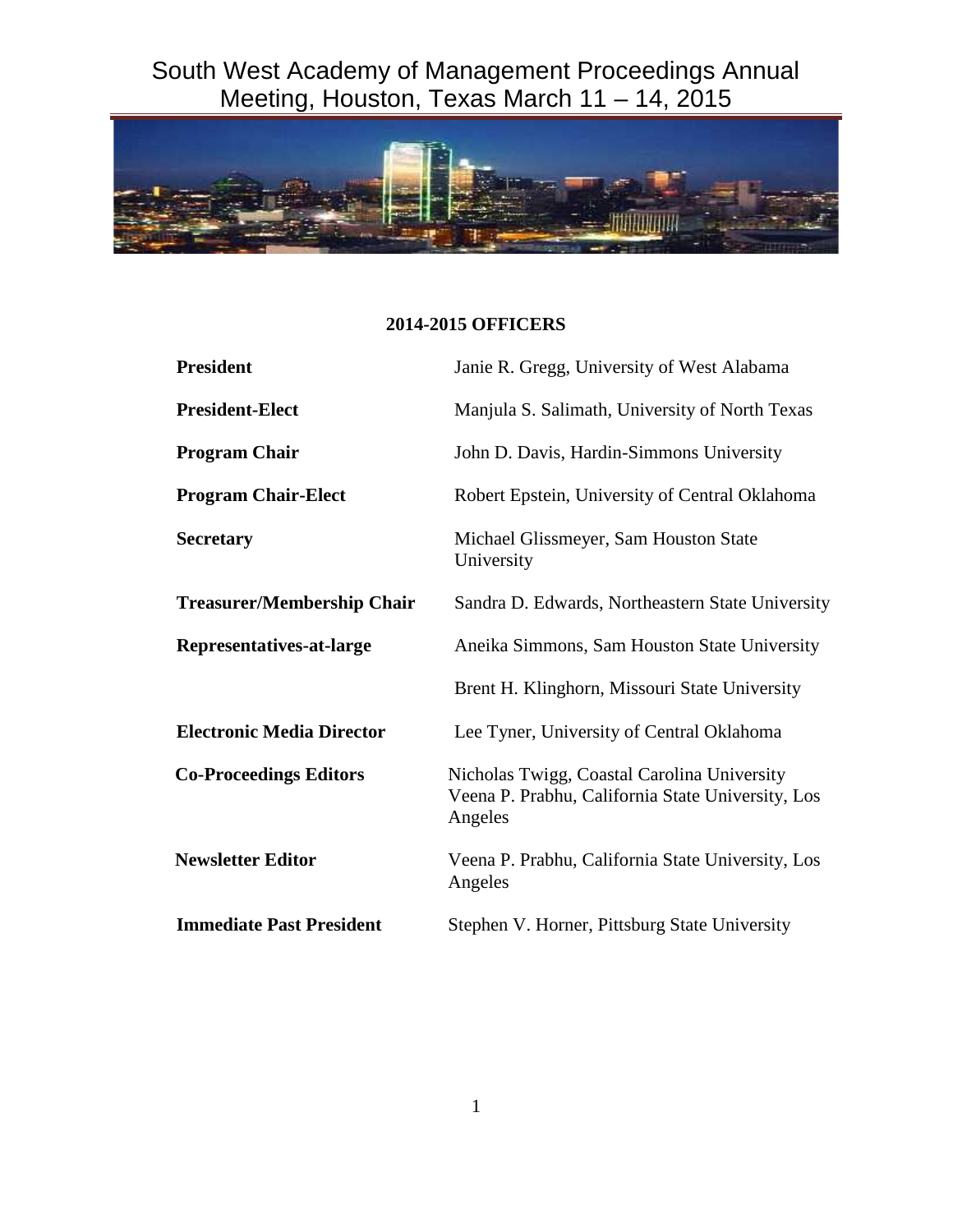

### 2014 TRACK CHAIRS

| <b>Entrepreneurship, Small</b><br><b>Business and Innovation</b>      | Robert Epstein, University of Central Oklahoma<br>Kanu Priya, Western Illinois University - Quad Cities<br>Gregory Tapis, Augustana College  |
|-----------------------------------------------------------------------|----------------------------------------------------------------------------------------------------------------------------------------------|
| <b>Organizational Theory, Strategy,</b><br>and International Business | Faiza Khoja, University of Houston - Downtown<br>Marcia Hardy, Northwestern State University of<br>Louisiana                                 |
| <b>Organizational Behavior</b><br>and Leadership                      | Henry Williams, Purdue University- North Central<br>Phyllis Duncan, Our Lady of the Lake University                                          |
| <b>Human Resources, Careers</b>                                       | Alix M. Valenti, University of Houston - Clear Lake<br>Veena P. Prabhu, California State University - Los<br>Angeles                         |
| <b>Ethics and Corporate Social</b><br><b>Responsibility</b>           | Uday Shinde, Colorado Mesa University<br>Ethan Waples, University of Central Oklahoma                                                        |
| <b>Organizational Development and</b><br><b>Conflict Management</b>   | Peter F. Sorensen, Jr., Benedictine University<br>Therese Yaeger, Benedictine University<br>Deb Colwill, Trinity Evangelical Divinity School |
| <b>General Management and</b><br><b>Management Education</b>          | Meghan Wright, Texas Wesleyan University<br>Brian Kulik, Hawaii Pacific University                                                           |
| <b>Innovative Teaching Workshops</b>                                  | Nancy Kucinski, Hardin-Simmons University                                                                                                    |
| <b>Professional Development</b><br>Workshops                          | M. Suzanne Clinton, University of Central Oklahoma<br>Lee Tyner, University of Central Oklahoma                                              |
| <b>Research Pipeline</b>                                              | Mario Hayek, Texas A&M University - Commerce                                                                                                 |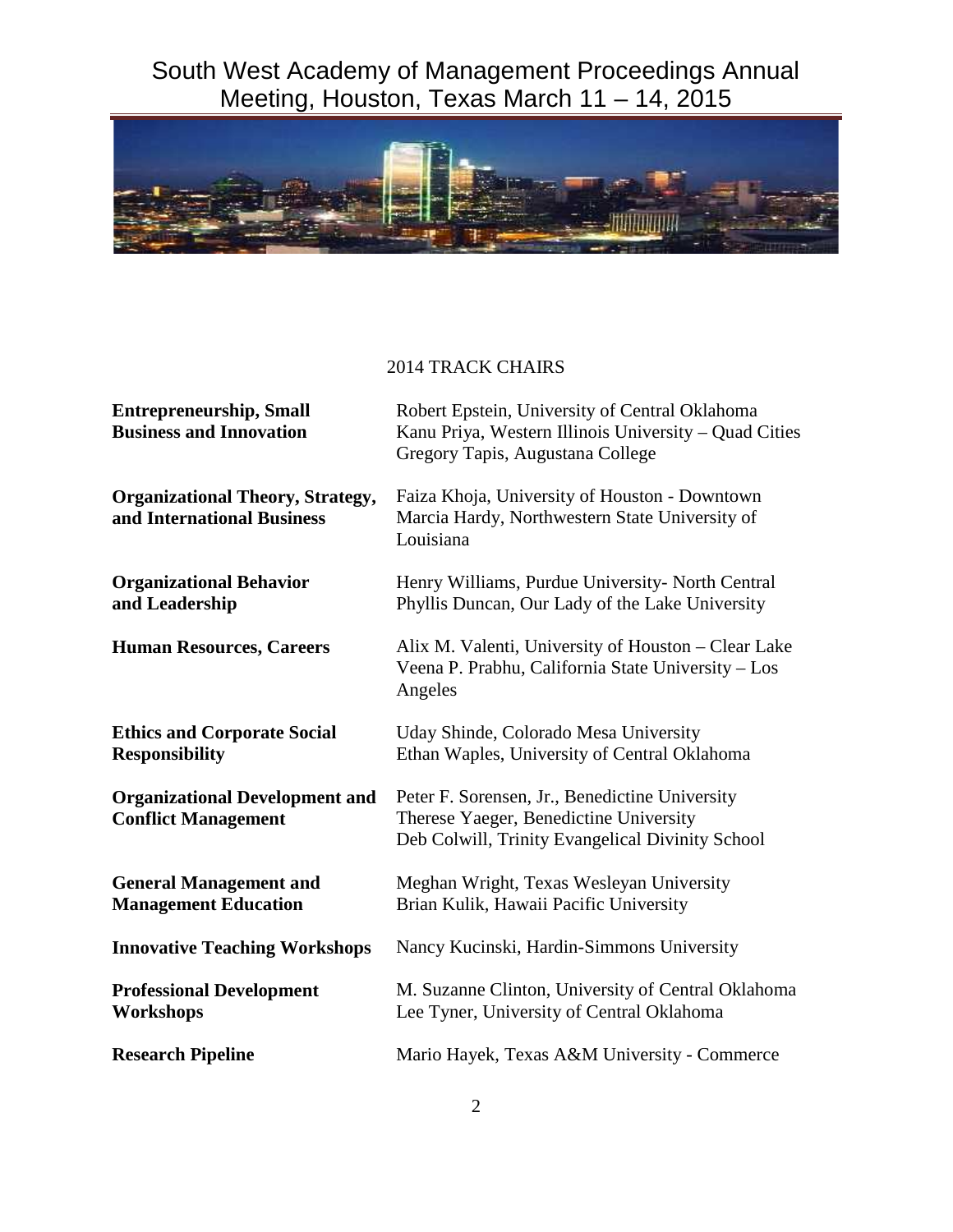

### **CONGRATULATIONS!**

**Recipient of the 2015 McGraw-Hill Distinguished Paper Award** *Psychological Contract Breach and Co-Worker Exclusion: The Moderating Effects of Collectivism/Individualism* **Kevin S. Cruz**, University of Texas at El Paso **Thomas J. Zagenczyk**, Clemson University **Kristin L. Scott**, Clemson University **Janelle H. Cheung**, Clemson University

> **2015 SWAM Outstanding Educator M. Suzanne Clinton**, University of Central Oklahoma

**Recipient of the 2015 Southwest Academy of Management Best Reviewer Award Janice Baldwin**, University of Texas at Arlington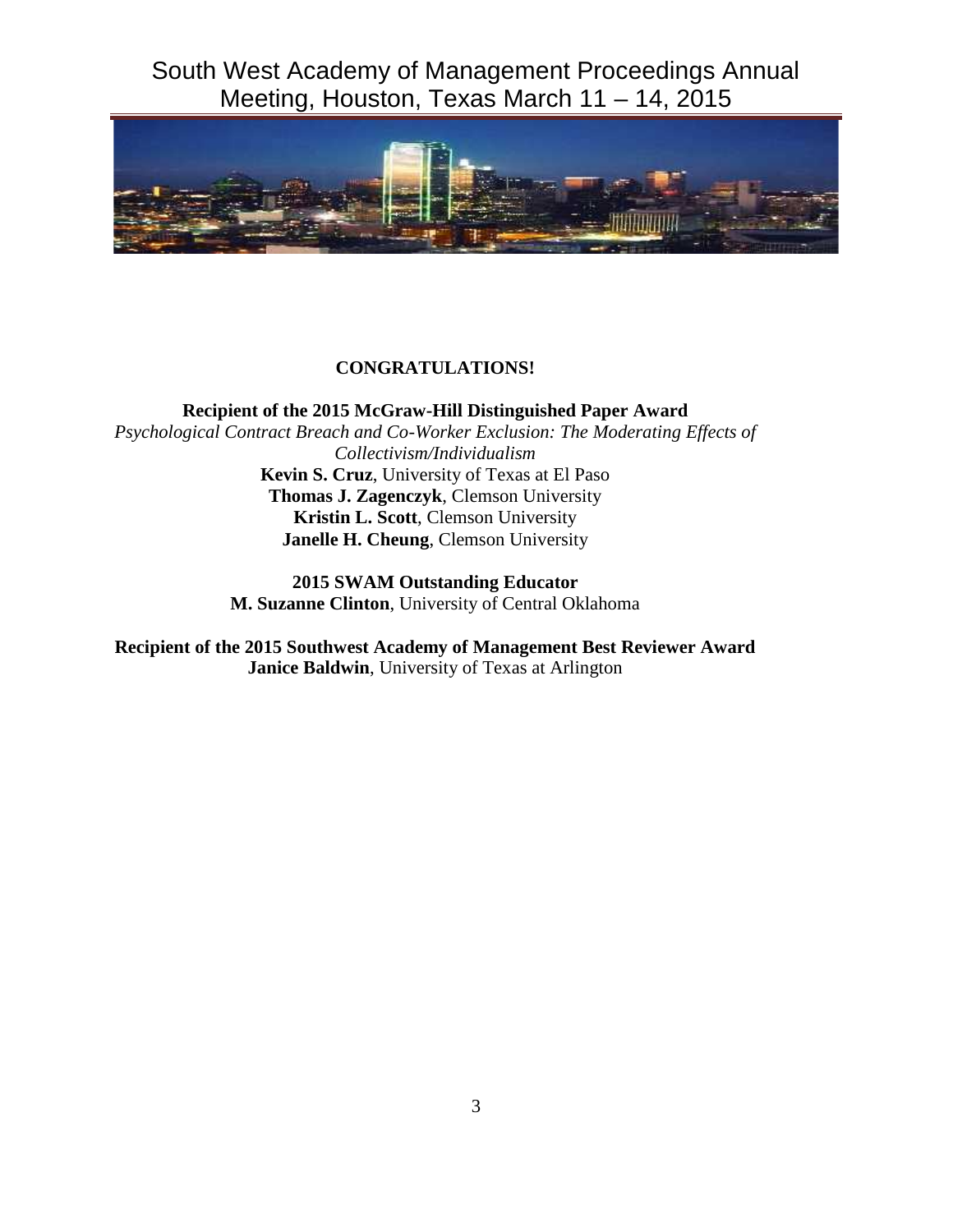

### **TABLE OF CONTENTS**

| Mantravadi, S., University of Texas School of Public Health, Smantra2013@gmail.com              |
|-------------------------------------------------------------------------------------------------|
|                                                                                                 |
| Emma Fleck, Colorado Mesa University, efleck@coloradomesa.edu                                   |
|                                                                                                 |
| Marcia Hardy, hardym@nsula.edu, Northwestern State University                                   |
| Some unresolved issues in the person-centered approach                                          |
|                                                                                                 |
| Stephen Jaros, Southern University, Sjaros3@cox.net                                             |
| Robert Culpepper, Stephen F. Austin State University, rculpepper@sfasu.edu                      |
|                                                                                                 |
| **Mantravadi, S., *Wern, D., *Fimbres, M., and *Sharma, S.                                      |
| *University of Texas School of Public Health, smantra2013@gmail.com                             |
| <sup>+</sup> California State University Los Angeles Graduates                                  |
| The relation between perceived justice and schedule satisfaction:                               |
|                                                                                                 |
| Randi L. Sims, Nova Southeastern University, sims@nova.edu                                      |
| Yuliya Yurova, Nova Southeastern University, yy21@nova.edu                                      |
| Attracting and retaining entrepreneurs: the role of city and state-wide                         |
| employment nondiscrimination ordinances to protect lgbtq employees 101                          |
| Kelly Pledger Weeks, Augustana College, kellyweeks@augustana.edu                                |
| <b>Inside Social Constructs Practices: Concepts, Methodologies, Tools, and Applications 108</b> |
| Mambo Mupepi, Grand Valley State University, mupepim@gysu.edu                                   |
| Sylvia Mupepi, Kirkhof, Grand Valley State University, mupepis@gvsu.edu                         |
| Jaideep Motwani, Chair, Management Department, Grand Valley State University                    |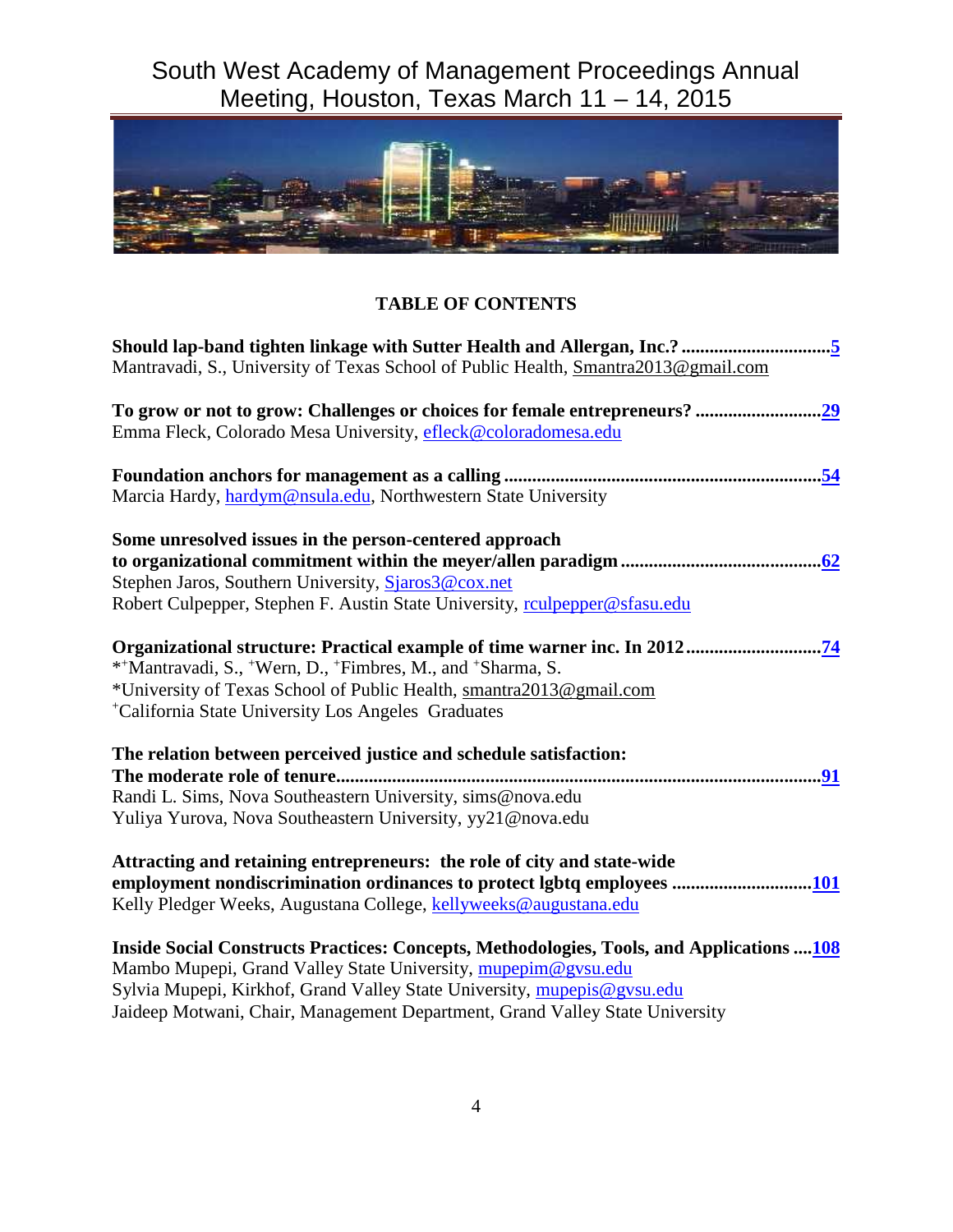

### **A knowledge barrier approach to health it diffusion in nursing homes: the role of it vendors..................................................................................................................129** Karabi C. Bezboruah, University of Texas at Arlington, bezborua@uta.edu Darla Hamann, University of Texas at Arlington, dhamann@uta.edu **Mindful management: leveraging spirituality in the workplace as a**

| миции планадениент. теметадинд эри планту ни пис могкрытсе аз а        |  |
|------------------------------------------------------------------------|--|
|                                                                        |  |
| Dr. Uday Shinde, PhD, Colorado Mesa University                         |  |
| Dr. Emma Fleck, PhD, Colorado Mesa University, efleck@coloradomesa.edu |  |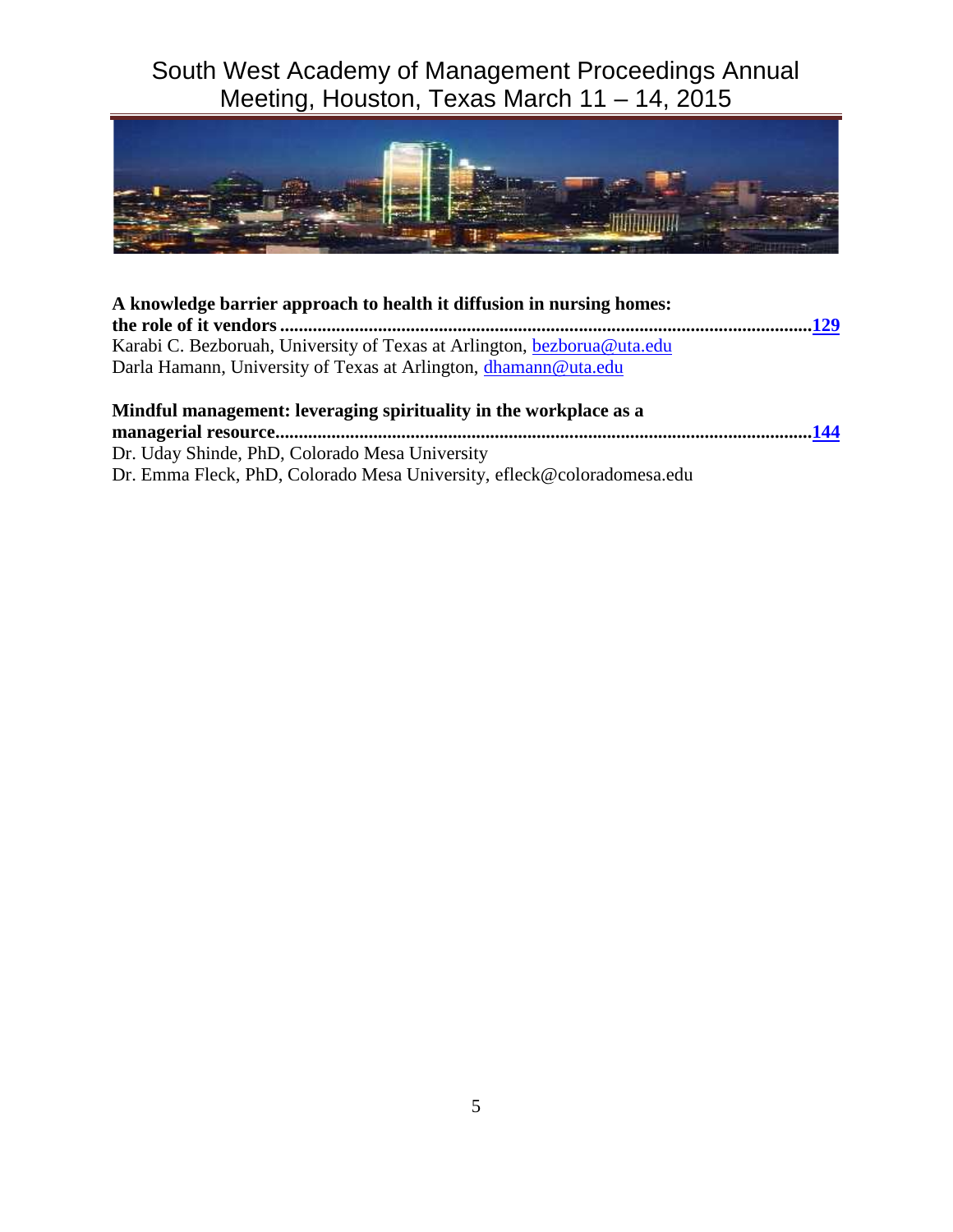

### **SHOULD LAP-BAND TIGHTEN LINKAGE WITH SUTTER HEALTH And ALLERGAN, INC?**

S. Mantravadi, University of Texas School of Public Health, Smantra2013@gmail.com

#### **ABSTRACT**

An overview of market for obesity interventions, Lap-Band device, and Sutter Health organization is provided. Lap-Band device, a surgical obesity intervention patented by Allergan, Inc., although fraught with risks, is safer than most surgical interventions. FDA citation (2011) stirred bad publicity for Allergan/Lap-Band product itself. Consumers look to Sutter Health for their 'Lap-Banding services.' Lap-Band surgery increases hospital's risks and expenses due to complications, hospital readmissions, and patient deaths. Can Allergan diffuse its negative image? Can Sutter Health/healthcare organizations reduce risk in offering Lap-Band system? Should Allergan increase its ties with healthcare organizations/ insurers to increase sales of Lap- Band?

#### **OVERVIEW OF ALLERGAN, INC.**

#### **Business Description And Vision**

The company is based in Irvine, California (Allergan, 2011; (Terhune, n.d.). Allergan appears to primarily make 'beauty'/aesthetic products – Latisse, Juvederm (BOTOX® product for facial parentheses) (Allergan, 2011), eye care products, dermatology products, obesity interventions, and now breast implants, since the company acquired Inamed. The acquisition of Inamed in 2006 was an important addition in the company's product line. This acquisition allowed Allergan to gain an obesity intervention product and turn its focus towards minimally invasive obesity interventions (Allergan, n.d).

Allergan's Mission is "committed to responding to patients' needs and creating innovative and useful therapies and devices with speed and agility" (Allergan, 2010). The underlying mission in each specialty (eye care, obesity interventions, and aesthetics) is to enable patients to live life to its fullest potential (Allergan, 2010). Allergan's goal is to surround each specialty with a variety of treatment options (Allergan, 2010). For example, Allergan's obesity intervention products include Lap-Band and Orbera; in addition, the company provides a variety of eye care products for mild to severe conditions.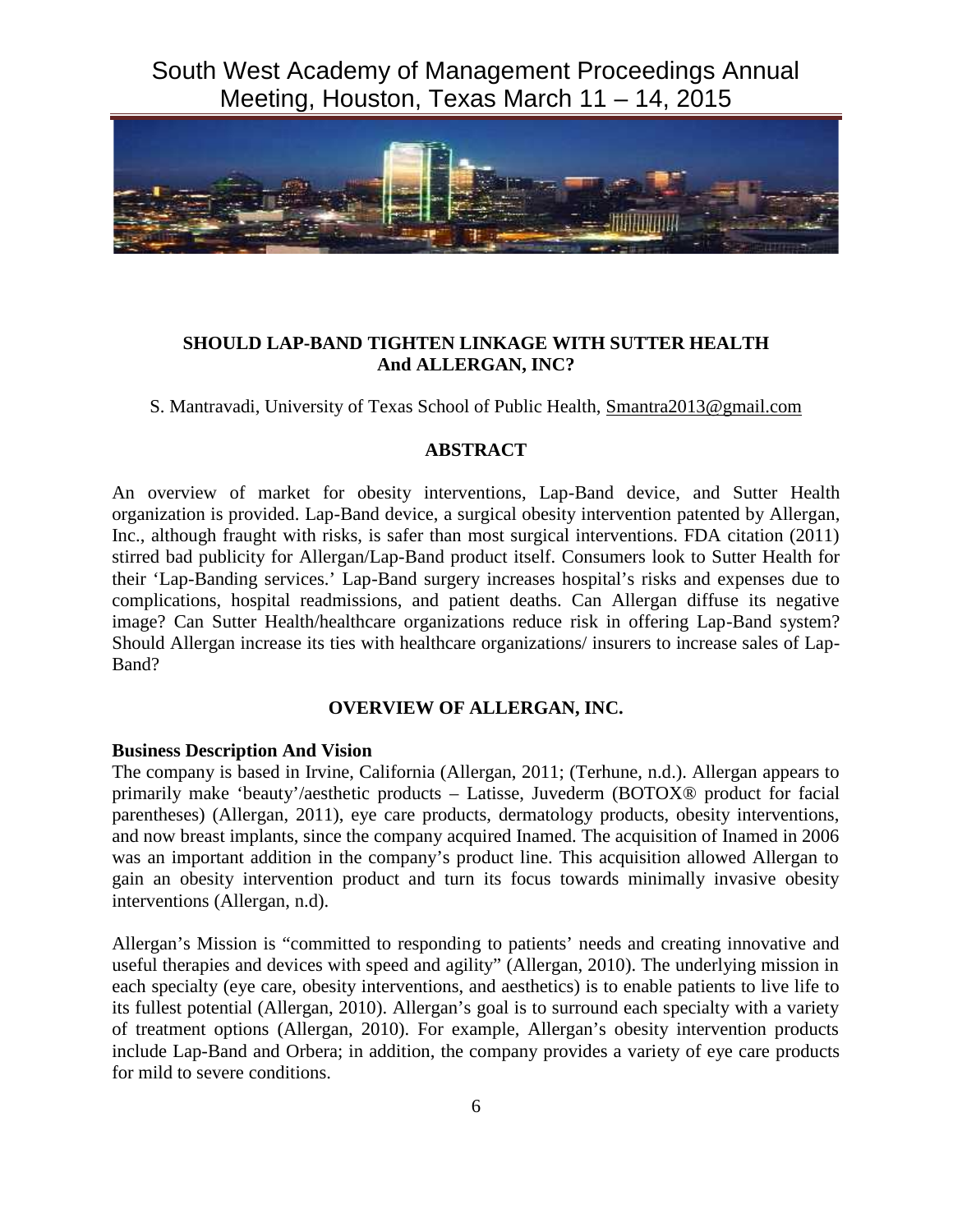

#### **Definition Of The Market**

Allergan is focused on generating multi-specialty pharmaceuticals, biologics, and health care products. They focus on targeting these specialty products in high growth markets. The company sells eye care products, neuroscience products, medical aesthetics and dermatology products, urologics and obesity interventions. For obesity intervention products, the market is comprised of gastroenterologist practitioners and bariatric surgeons, hospitals, health plans, and obese patients. Allergan has identified a market over the years of its operation, and continues to create innovative pharmaceuticals.

Allergan also has skin care and urologic products, while they continue to produce eye care products that originally helped it gets its name. The company recently got approval to use BOTOX  $\otimes$  in Canada to treat migraines, and approval in the U.S. and Canada to treat urinary incontinence associated with detrusor overactivity with BOTOX® (Allergan, 2011).

Allergan's product line also includes the Lap-Band System. There are several leading adjustable gastric banding products, but the two main systems are the Swedish Adjustable Gastric Banding (SAGB system) and the Lap-Band system (Fried, Miller, and Kormanova, 2004). Allergan, the company behind Lap-Band, controls 80% of the market for gastric banding products (Terhune, n.d.).

#### **Direct Competitors**

Johnson and Johnson (JNJ), Novartis AG (NVS), and Bausch and Lomb (Privately held). Allergan falls behind all of its Direct Competitors:

#### **Biotech Competitors (Ranked By Sales) (Yahoo Finance, 2012)**

Amgen Inc.(AMGN) Genentech, Inc. (Privately held) Biogen Idec Inc. (BIIB) Genzyme Corporation (Privately held) Merck Serono S.A. (Privately held) Gilead Sciences Inc. (GILD) Med Immune, L.L.C. (Privately held) Life Technologies Corportation (LIFE) Teva Pharmaceutical Industries Limited (TEVA)Sandoz International GmbH (Privately held)

#### **Competitors: Drug Manufacturers (Ranked By Sales) (Yahoo Finance, 2012)**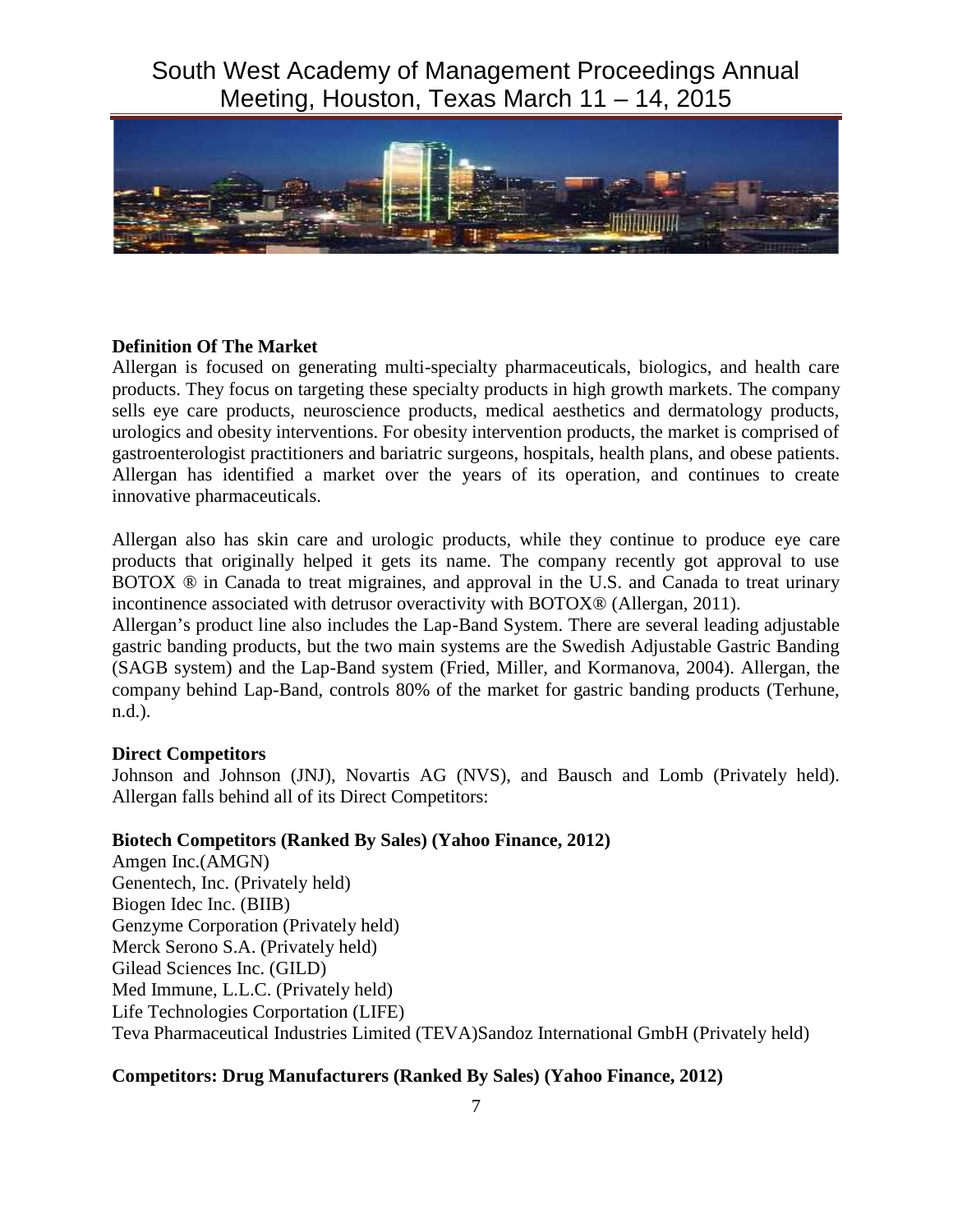

Watson Pharmaceuticals, Inc. (WPI) Panbaxy Laboratories Limited (Privately held) Mylan, Inc. (MYL) Pfizer Inc. (PFE) Johnson and Johnson (JNJ) GlaxoSmithKline plc (GSK) Sanofi (SNY) Novartis AG (NVS) Roche Holding AG (RHHBY PK) AstraZeneca PLC (AZN) Abbott Laboratories (ABT) Bristol-Meyers Squibb Company (BMY)

### **Competitors With The Lap-Band System**

Obese patients have many alternatives to the Lap-Band surgery, and these companies are Allergan's Main Competitors (Yahoo Finance, 2012): Ethicon Endo-Surgery, Inc. (Johnson and Johnson) Helioscopie SA Medical Innovation Development SAS Agency for Medical Innovation Cousin Biotech Bariatric Solns Silimed *Realize* Personal banding solution from Ethicon competes with Allergan's Lap-Band system (Allergan, 2011). *Realize* was approved by the FDA in 2007 for sales. The Lap-Band's

competition outside the United States includes Heliogast by Helioscopie SA*, MidbandTM* by Medical Innovation Development SAS*, Soft* Gastric Band by Agency for Medical Innovation, Cousin Biotechs's *Bioring*, Bariatric Solns's Minimizer Extra, and Silimed's Adj Gastric Band (Allergan, 2011).

#### **Description of Products/Services**

Allergan has its products in specialty high growth markets (Allergan, n.d).

#### **Eye care**

Allergan initially started as a pharmaceutical company providing eye care products. The company manufactures pharmaceuticals for dry eye, including *Restasis, Refresh* lines of eye drops (Allergan, 2011).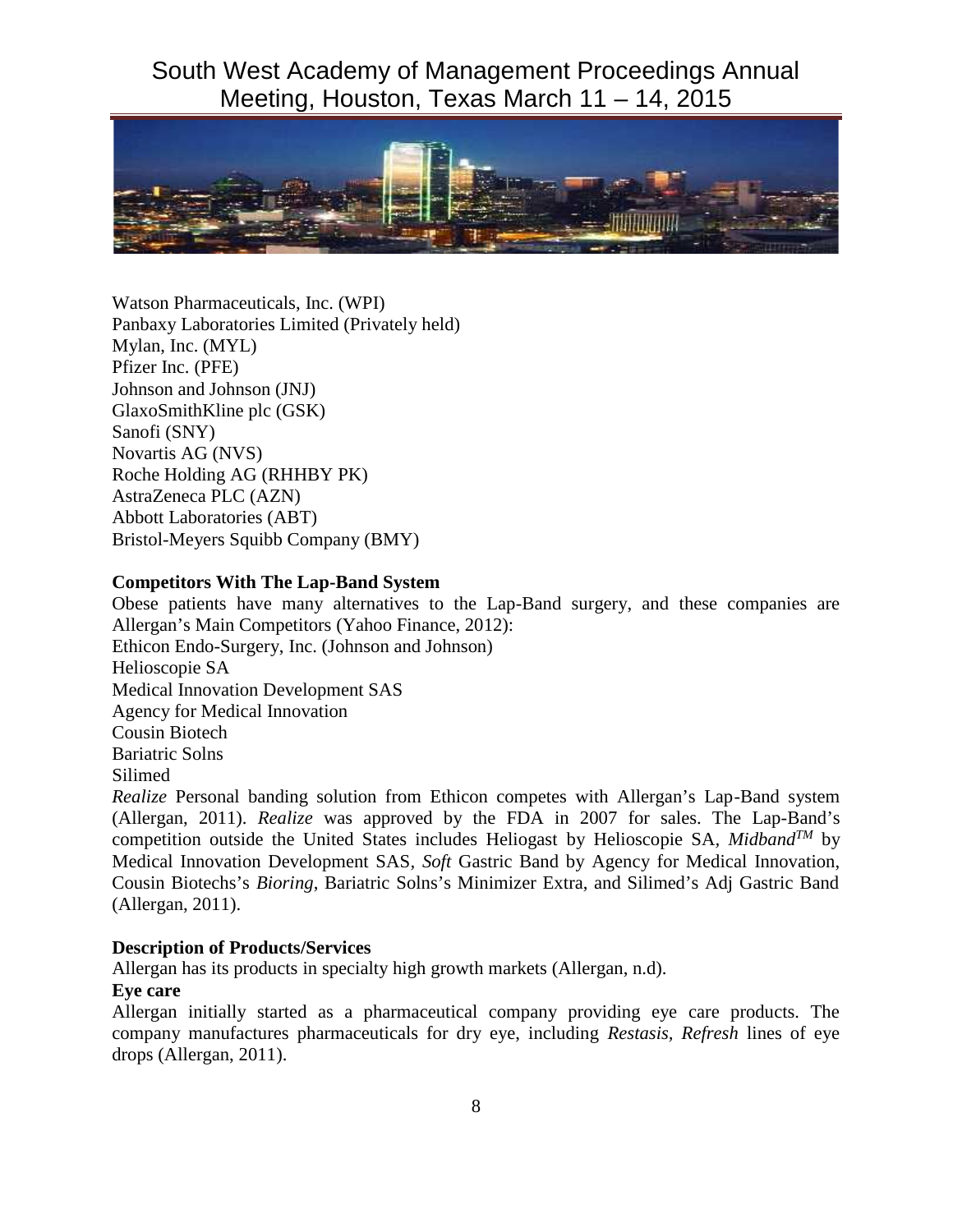

#### **Neurosciences/Neuromodulators**

The *BOTOX®* cosmetic (also known as *BOTOX®, BOTOX®* Cosmetic, *Visitabel, Vistabex,* or *BOTOX® Vista*) was approved in over 75 countries, including Japan, China and by the FDA in U.S. to Reduce The Appearance Of Glabellar Lines In Adults Under The Age Of 65 (Allergan, 2011).

#### **Medical Dermatology/Skin Care Products**

Allergan's Skin care products focus on the acne, psoriasis, eye lash growth, and physician dispensed skin care products market (Allergan, 2011). Allergan manufactures an anti-aging crème know as *Vivite* in the United States. *Latisse* is Allergan's product for insufficient/inadequate eyelashes (Allergan, 2011).

#### **Urologics**

Allergan treats urologic disorders and incontinence with their urologic products. *Sanctura XR was* approved for use in the U.S. and Canada. Allergan acquired the rights for *Sanctura* in Canada from Indevus and Madaus GmbH . Allergan has exclusive license through Indevus Pharmaceuticals, Inc. (Indevus was acquired by Endo Pharmaceuticals) (Allergan, 2011). *Sanctura* has been facing generic competition in the United States since 2010 (Allergan, 2011).

#### **Facial Aesthetics**

Allergan's facial aesthetic products are *Juvéderm* dermal injections, using Allergan's own *Hylacross* and *Vycross* technologies (Allergan, 2011).

#### **Medical Devices**

Allergan's medical devices segments include breast aesthetics and obesity intervention products.

#### **Breast Implants**

Allergan implants have been available to women for over 30 years in close to 75 countries, and consist of a variety of shapes, textures, and sizes (Allergan, 2011).

#### **Obesity Intervention**

Obesity intervention products sales have decreased in 2011, compared to the 2010 sales, due to reduced net sales in the United States, Australia, and Spain. In the United States, this decrease could be due to the general economic trends, increased copays, as well as third party payor resistance for reimbursement of the Lap-Band system (Allegran, 2011). The resultant reduced revenue was partially compensated by increased sales in Latin America, and Europe. This trend of decreased obesity intervention sales was evident even in previous years, with reduced sales in 2010 compared to year 2009. A similar trend of partial recovery by sales was also noted in Europe, Latin America, and Canada (Allergan, 2011).

On another note, the increase in competitive products in the market has reduced Lap-Band sales. In addition, SG&A expenses have reduced due to decreased direct- consumer promotion of Lap-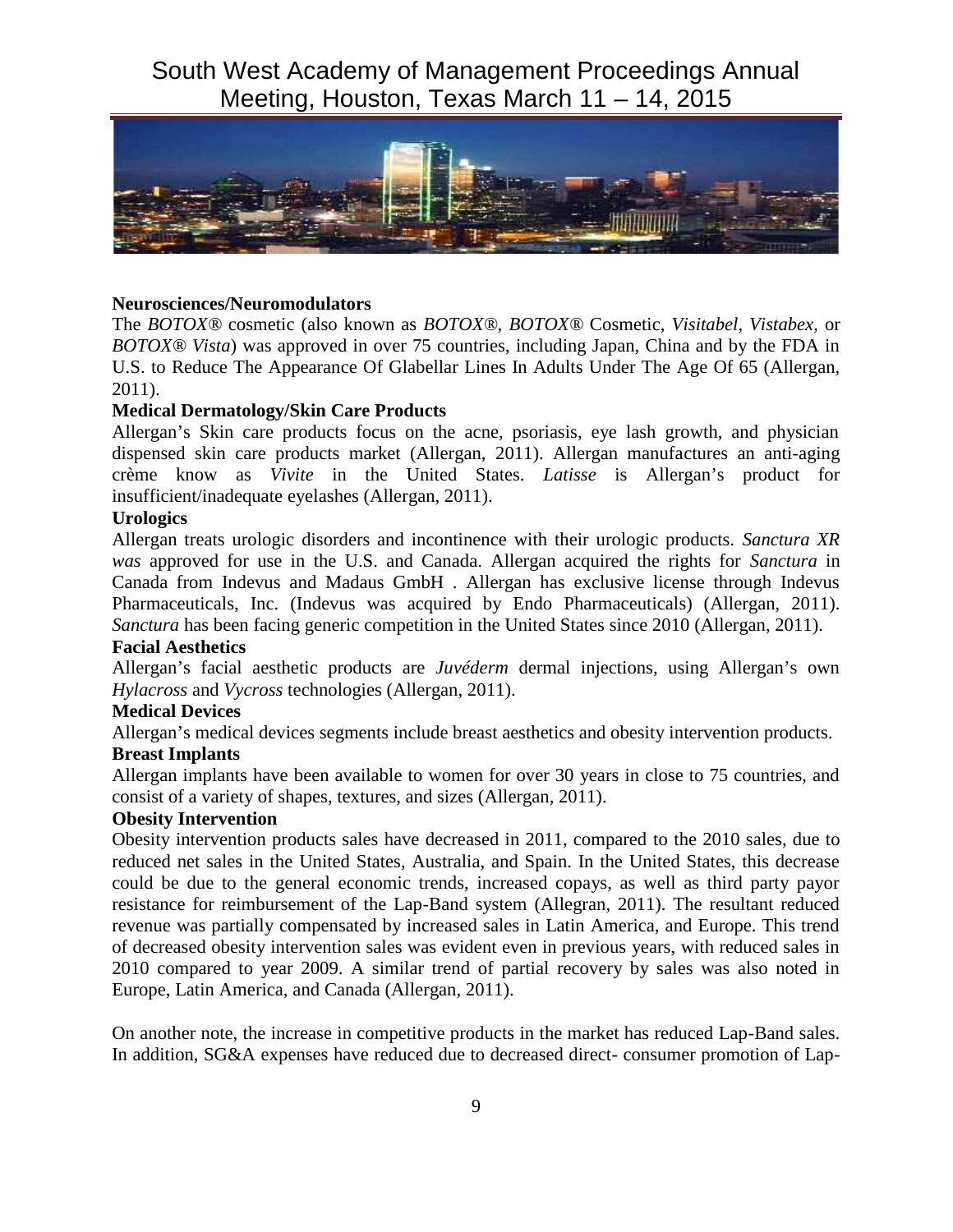

Band (Allergan, 2011). The Lap-Band system and Orbera system are suited for the obesity epidemic in Latin America (Allergan, 2011).

#### **Orbera Weight Loss System**

Allergan manufactures the Orbera weight loss system, which is an intragastric balloon gastric system (Allergan, 2011). Orbera is a non-surgical alternative for obesity interventions. A silicone elastomer balloon filled with saline is inserted into a patient's stomach, to induce fullness; it is removed endoscopically after six months. Orbera is only approved for sale outside the United States (Allergan, 2011).

#### **Lap-Band System**

*Lap-Band* and *Lap-Band AP system* is a minimally invasive laparoscopic surgery meant to induce a sensation of fullness and reduce food consumption (Allergan, 2011). It consists of a silicone band placed around the upper area of the stomach with a tiny incision, creating a small pouch for food. The *Lap-Band AP system*, the next generation of Lap-Band, includes the 360 degree *Omniform* technology, allowing an equal distribution of the pressure from saline in the silicone band. Lap-Band has been approved by the FDA for use in individuals with a BMI of over 40, and individuals with a BMI of 30 and at least one co-morbid condition (Allergan, 2011).

#### **OVERVIEW OF OBESITY AND THE LAP-BAND SYSTEM**

#### **Obesity in United States**

Majority of our modern population perceive that we as individuals should lose at least 20 pounds. The popular media is saturated with flashy images of thin girls as reminders of beauty, and offers us recipes for quick weight loss; pounding us with staggering statistics of the weight of our nation. Those last few pounds are different from the physiologic condition known as obesity. Obesity is defined as a pathologic condition when an individual's Body Mass Index (BMI) is 30 or higher. The health consequences of obesity are substantial. Obesity plays a role in hypertension, diabetes, and various forms of cancer, premature death and severe chronic disease (WHO, n.d.). Obesity is classified as a global epidemic. As of 2000, there are 300 million obese individuals worldwide (WHO, n.d.). For 20 years, obesity has steadily increased; 35.7% of the U.S. adults and 12.5 million children are obese in the United States (Centers for Disease Control - CDC, 2012).

In California alone, the prevalence of obesity has increased from 10-14% to 24% since the 1980s (The Center for Disease Control's - CDC's Behavioral Risk Factor Surveillance System). Without proper interventions, the obesity epidemic can seriously affect the nation's health. Several companies are capitalizing on the high growth market of the obesity epidemic.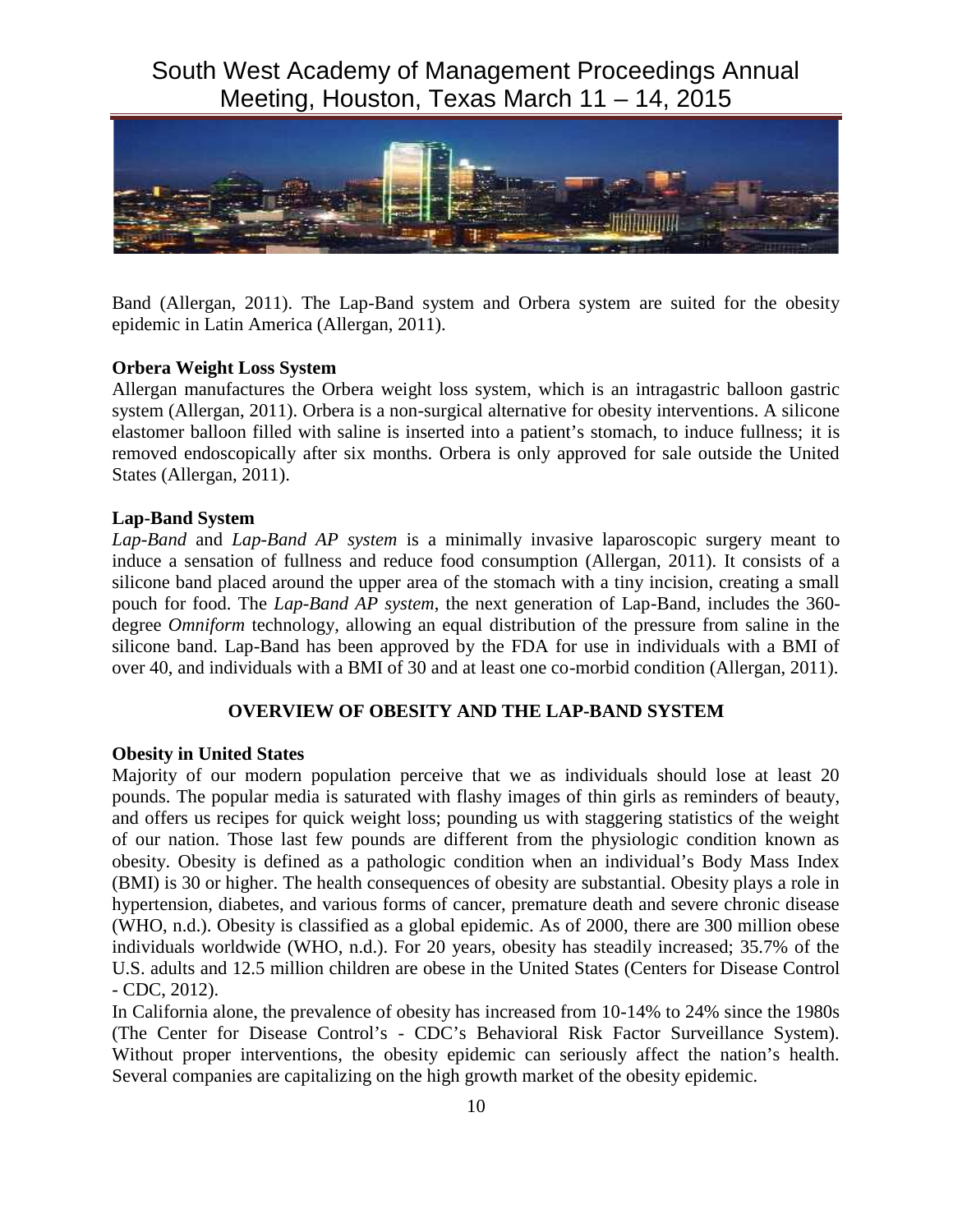

#### **Alternative Weight Loss Options**

Non-Surgical Medical Therapy and other types of Obesity Surgery are alternative procedures available for obese patients.

Patients have the option to begin Non-Surgical Medical Therapy, such as making lifestyle changes as dictated by their doctor or nutritionists. In addition, there are several treatment options for obesity prevention and intervention such as exercise, healthy diets, and weight loss products. Weight loss products include pills, surgical interventions, and diets, some of which are not approved by the Food and Drug Administration. Patients can turn to commercialized diet plans, such as Weight Watchers, which are the next big trend in obesity prevention and interventions.

There are two major types of Obesity surgery (FDA, n.d.). Restrictive surgeries limit the amount of food consumed by reducing the stomach area. Malabsorptive surgeries focus on bypassing the intestines to reduce the quantity of food absorbed (FDA, n.d.). **Roux-en-**Y gastric bypass (RYGB) surgery is the most common restrictive-malabsorptive obesity surgeries performed. In this surgical procedure, a small gastric pouch is created; this pouch is connected to a branch of the small intestine. The surgery bypasses majority of the stomach, duodenum, and the small intestine. Vertical Banded Gastroplasty (VBG) is a restrictive obesity surgery, where a surgeon places a row of staples on the lesser curvature of the stomach in order to reduce the food consumed by the patient. The opening of the stomach is reinforced by a silicone or metal band (FDA, n.d.).

Literature supports that Lap-Band surgery is less invasive and more simplistic than RYGB, and safer than RYGB and VBG, in terms of reduced mortality rates (Galvani et al, 2006); (Conley, 2011). In addition, Galvani (2006) found that Lap-Band patients lost weight more steadily than the RYGB patients. However, the Galvani study was comprised of only 120 RYGB patients, compared to 470 Lap-Band patients; which increases the probability that the results (i.e. all RYGB patients had complications) were due to chance. Such a scenario is untrue in real life. In addition, comparison of six follow-up studies, led to the conclusion that Lap-Band was only effective for up to four years, whereas RYGB and VBG could be effective for ten years (Conley, 2011).

This paper will focus on the Lap-Band surgical system, as a treatment for obesity. Healthy eating and exercise, although important after weight loss surgery, will not be the main portion of this discussion.

#### **Overview of Lap-Band System**

The Lap-Band system is an obesity intervention device that was patented by Allergan, Inc. The Lap-Band device is a long-term implantable silicone band, intended to curtail food consumption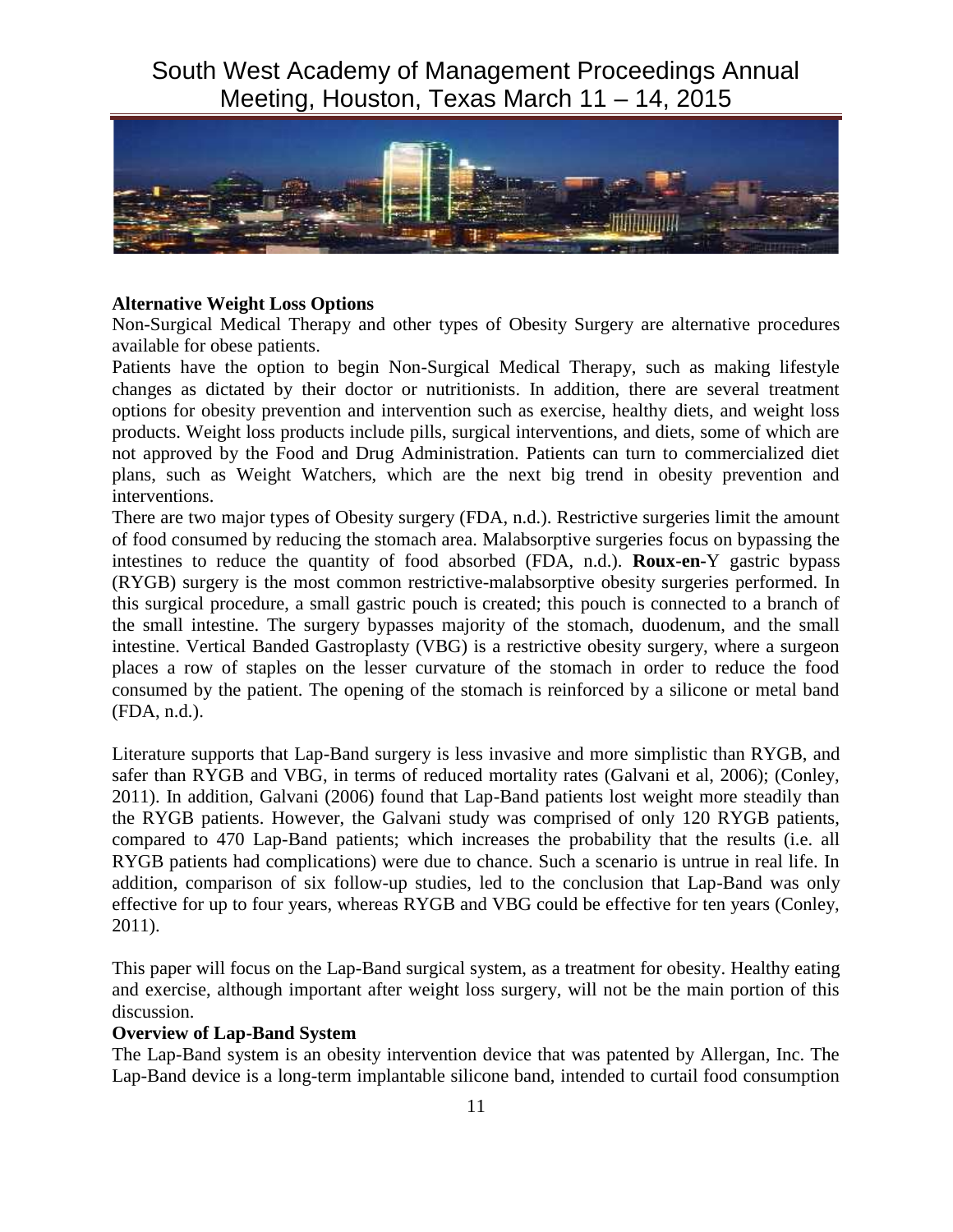

by reducing the opening of the stomach and creating a small gastric pouch (FDA, n.d.). The device consists of a silicone kink resistant band and a metal access port. Lap-Band surgery is a type of laparoscopic (open) surgery. It is an option available for individuals with a BMI of over 30 who have one or more co-morbid conditions, and over 100lbs above ideal weight. This surgery is also recommended for individuals over a BMI of 40 who cannot lose weight after continued healthy eating and exercise efforts for weight loss (FDA, n.d.). Lap-Band is a high pressure, low volume system (Fried, Miller, and Kormanova, 2004).

Lap-Band has been approved for use in Europe since 1993 (FDA, n.d.). Lap-Band has been distributed worldwide and has obtained regulatory approval in Australia (1994), Mexico (1996), Canada (1997), and in Israel (1998). Patients who undergo the Lap-band surgery have 89% chance of at least one adverse effect, and 40% of patients have peri-operative side effects (FDA, n.d.). Lap-Band systems lead to an extensive range of morbidity, and mortality rates.

#### **TAKING A 'LAPAROSCOPIC' VIEW OF LAP-BAND**

#### **Food And Drug Administration (FDA) 2011 Broader Approval**

The Lap-Band was approved by the FDA in 2001 for use in "severely obese patients with a body mass index (BMI) of at least 40, those with a BMI of at least 35 and who also have an existing severe condition related to their obesity, such as heart disease or diabetes, or those who are at least 100 pounds overweight" (FDA, 2011a).

In early 2011, the FDA approved the Lap-Band system for a wider category of American population. According to Allergan, this allowed 27 million more Americans to be eligible for the Lap-Band system (Allergan, 2011). On the Allergan annual report, the approval was misquoted, although the results were similar. The FDA approval "expands the use of the LAP-BAND to include obese individuals with a BMI of 30 to 34 who also have an existing condition related to their obesity" (FDA, 2011a)).

#### **Allergan's Eyes Are Bigger Than Its Mouth**

The Lap-Band system contributes to less than 5% of Allergan's revenues (Pfeifer, 2011). The company was aggressively battling to increase the revenue in this sector. Allergan needs to focus on expanding the market for this obesity intervention product. Allergan started to target overweight teenagers (Pfeifer, 2011). However, since the Lap-Band device is not approved for minors, the company cannot promote the benefits of the device for children; thus the company has requested the FDA approval for a clinical study of Lap-Band implantation in teenagers 14 yrs and older [6]; (Pfeifer, 2011). Until FDA approval of the Lap-Band for teenagers under the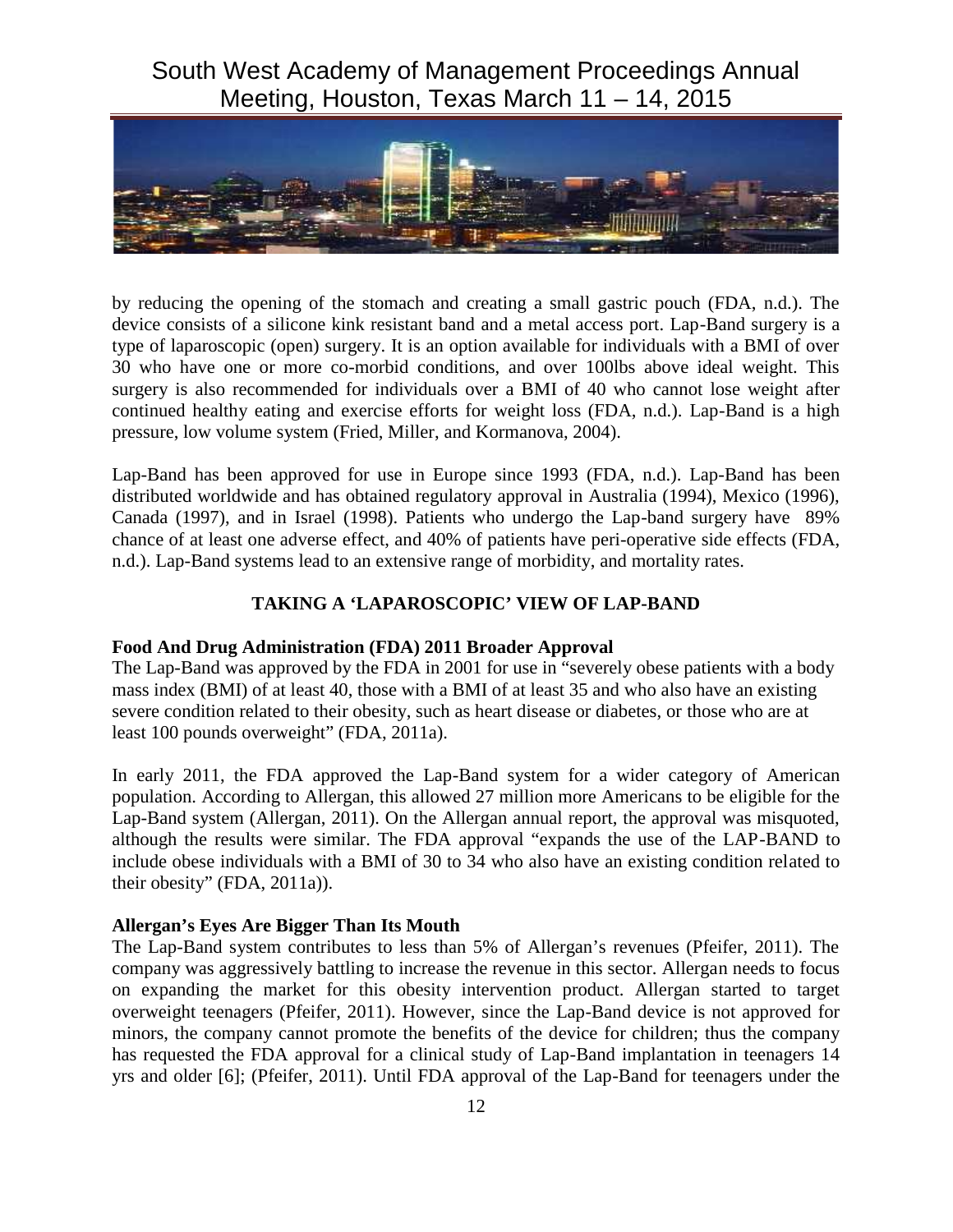

age of 18, doctors can provide treatment off label; but minors must have their parent's permission to undergo Lap-Band Surgery [6]; (Los Angeles Times, 2011).

#### **Unrealistic Advertisements And Photographs**

The Lap-Band system should only be used for severely obese individuals (FDA, n.d.). Unrealistic advertisements are portrayed of Lap-Band surgery, without emphasis on health risk. Advertisements continuously pound on potential patients, stating that the Lap-Band is risk free and could allow an individual to lose 100+ pounds. Thus, the Lap-Band surgery has succeeded in attracting yet another population. Articles and advertisements in popular magazines, such as Glamour, has gained the attention of women who are around 20 pounds overweight, who cannot lose the last 15 pounds due to lack of willpower or other factors, and this population is turning to Lap-Band and related surgeries (Dutton, 2012).

The marketing strategy employed by Allergan prior to December 2011 de-emphasized the risks of the surgery and failed to provide information on "warnings, precautions, possible side effects, and contraindications" (FDA, 2011b). Thus, in December 2011, six months after the FDA approval, the Food and Drug Administration released warning letters to Allergan regarding their marketing. The press release stated that the font size of the risk information was in fine print, and that the font size was too small for customers to notice. Thus, patients who underwent gastric banding were unaware of the severity of complications, and were caught by surprise. This measure taken by the FDA will provide patients with the required information to weigh the benefits and risks of surgery prior to considering the surgical procedure (FDA, 2011b). The FDA went a step further and warned the company that if they did not provide information on risk, the FDA would be willing to consider product seizure or civil money penalties (FDA, 2011b). Currently, a majority of the billboards have been removed (Pfeifer and Blankstein, 2011).

Unrealistic media promotions that lack evidence have altered perceptions of individuals at a healthy weight, creating a new 'explosive' La-Band culture. This has lead to individuals at acceptable BMI levels gaining weight in order to qualify for the Lap-Band surgery. Women who could not meet the FDA guidelines of being over 100lbs over their ideal weight, overeat to put on more weight, and qualify to meet the guidelines for the Lap-Band surgery (Jio, 2011). Glamour magazine has inadvertently reinforced such practices, and has failed to take the initiative to overtly and explicitly rebuke such behavior. Women could continue such behaviors, perhaps with the motive that 'well, my insurance plan covers it!' There are endless web pages of online forums and discussions as to how to 'cheat' and get the Lap-Band surgery without qualifying. It is a sign that our nation's health care system is broken (Jio, 2011); insurances and hospitals are needlessly providing services without proper verification. If customers are allowed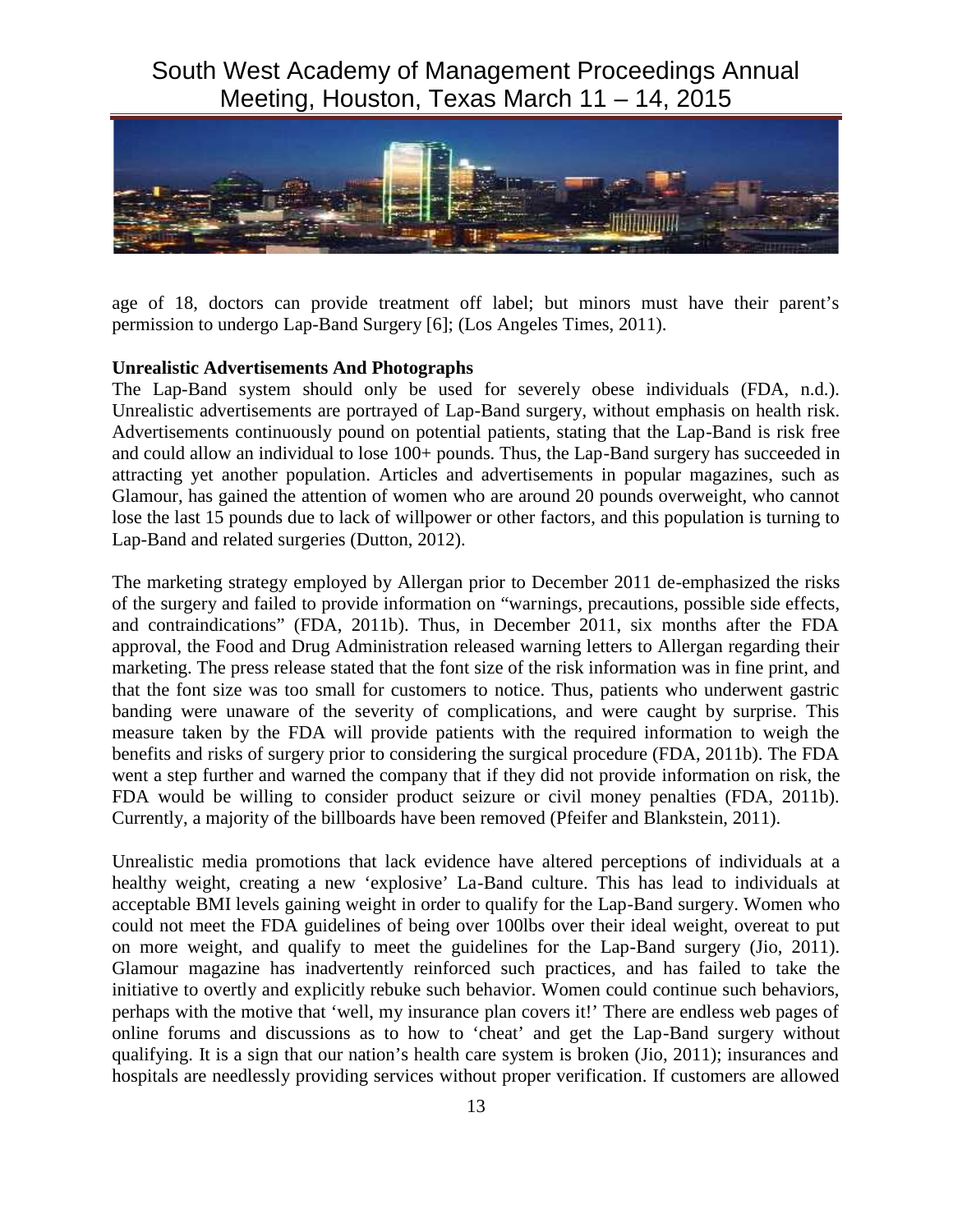

to have Lap-Band surgery unnecessarily, complications would be more likely to occur, leading to increase in health care costs for insurances and hospitals. Lap-Band could continue advertising in popular media, but should clearly incorporate the limitations and safety concerns as well.

#### **FDA Clinical Safety Tests And Clinical, Comparative, And Cost Effectiveness Tests**

Allergan, Inc. states that the Lap-Band has been used internationally since 1993. The FDA approval of Lap-Band was based off a 1995 clinical study that included only 299 participants. In the clinical trial, 25% of the participants had to have their gastric band removed due to complications. The company cites on its product labeling that participants of their study lost significant weight. However, 25% of the clinical trial participants had to have their gastric band removed due to complications. (Terhune, n.d.). This is not a large enough sample size to be representative of the entire population in the United States of over three million. With such a small sample size, there is a greater chance that the results were affected by chance. In addition, the company did not weigh the complications experienced by the participants in the equation.

A few of the comparative studies, such as the one that compared vertical gastric banding and laparoscopic surgery, are limited by their sample size (van Mastrigt, van Dielen, Severens, Voss, and Greve, 2006). This study determined the cost effectiveness of the Lap-Band surgery versus vertical gastric banding surgery. Their findings indicated that there was only 2% mortality, and that the Cost and Quality of life were found equal (van Mastrigt, van Dielen, Severens, Voss, and Greve, 2006). Long-term complications were more prevalent with increased reoperation rates in the Lap-Band system than in the SAGB system (Fried, Miller, and Kormanova, 2004). Both studies had a small sample size of 100 patients (50 patients in each group), which compromised the generalizablity and significance of the study. One retrospective study concluded that Lap- Band had a 30 percent chance of complications; yet the study had only 36 patients in the sample (Holéczy, Novák, and Králová, 2001).

Studies have attempted to standardize Lap-Band procedures in order to minimize complications. Reports indicated that a transverse subcutaneous positioning in a straight line could prevent most complications (Furbetta and Coli, 2003). The researchers in 2003 coded procedures for groups with most common complications. This information is essential for successfully treating such complications and reducing hospital cost and risks, relieving the burden of our already taxed health care system. Retrospective analyses indicated that most complications were preventable by the use of antibiotic prophylaxis, drainage of port site, proper band, port placement, and fixation, thorough psychological evaluations and follow up (Holéczy, Novák, and Králová, 2001).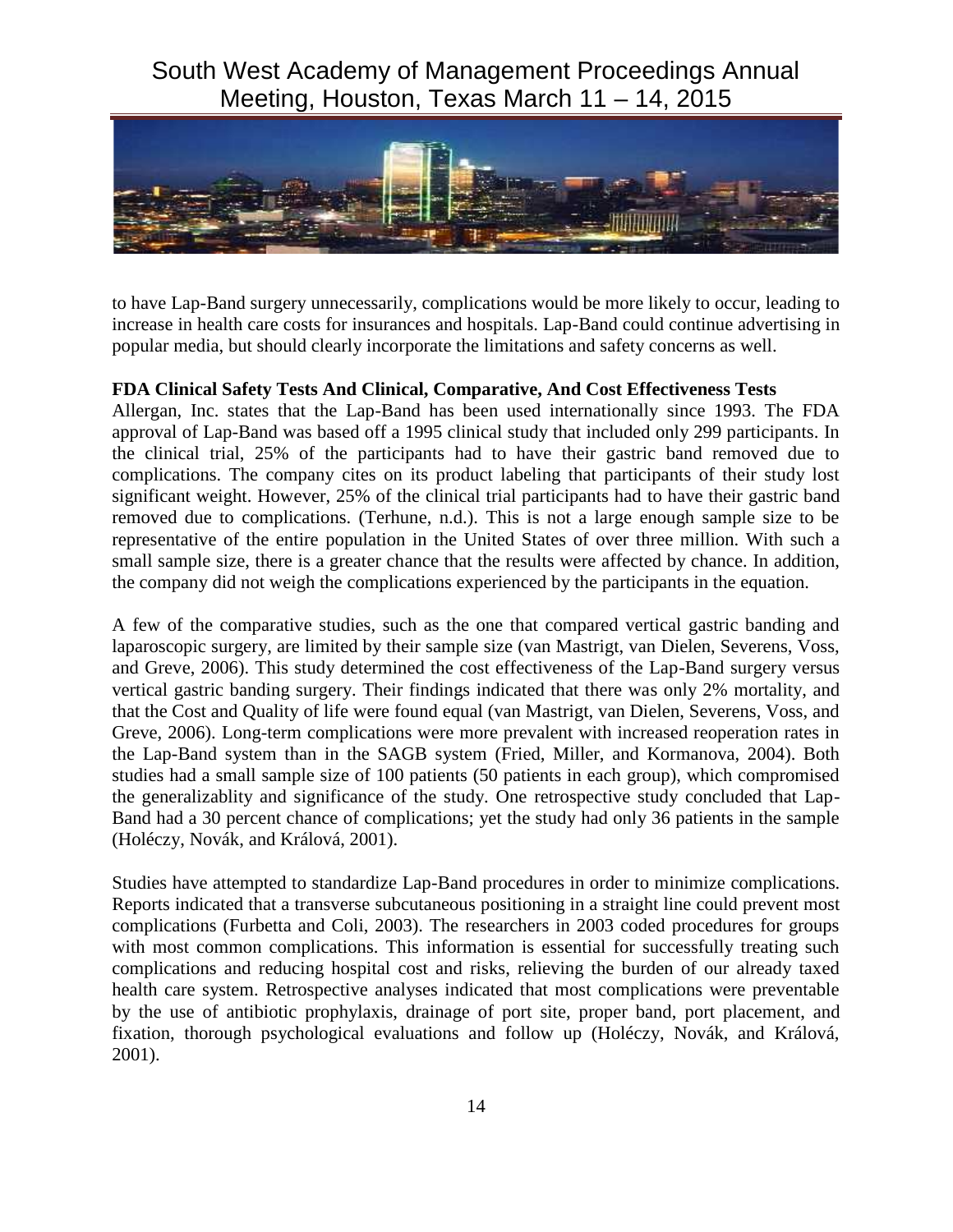

#### **SUTTER HEALTH IN CALIFORNIA**

#### **Overview of Sutter Health**

A Sutter Health location will be used as an example of an average hospital that would provide gastric banding. They are a network of providers and hospitals in Northern California (SutterHealth, n.d.). The Sutter Health mission, vision, and values are stated below:

*Mission*: We enhance the well-being of people in the communities we serve through a not-forprofit commitment to compassion and excellence in health care services.

*Vision*: Sutter Health leads the transformation of health care to achieve the highest levels of quality, access, and affordability.

*Values*: The following are the values that are implicit in Sutter Health's organizational culture are listed in Figure 3.

#### **Sutter Health and Lap-Banding**

Sutter Health has monopolized the healthcare system in Northern California. The company charges 40-70% more than its competitors charge, and has required its insurers to keep their price a secret (Stewart, n.d.). Sutter Health has managed to stare their insurers down and offer such prices since it houses most populate hospitals, testing facilities, and provider network in Northern California. The organization has recently acquired twenty hospitals across Northern California and has a provider network of 3,500 providers (Stewart, n.d.).

Sutter Health offers gastric banding/Lap-Banding services, as advertised on their website. Consumers are constantly looking for providers and hospitals who offer the Lap-Band services. Sutter Health will draw consumers to their organization. However, the Lap-Band surgery can increase Sutter Health's risks and expenses due to hospital readmissions. The Lap-Band surgery itself is prone to complications, and patient deaths have been reported. During post-operative reevaluation, if the Lap-Band system is found to be improperly placed, the hospital will have to perform unnecessary procedures that will increase costs for the hospital, and reduce revenues.

#### **CONCLUSIONS**

As a whole, the Lap-Band is slowly becoming popular again within its designated market, and Allergan took a step in the right direction by ending their contract with their marketing group that began the fiasco. The FDA may view Lap-Band favorably because it is now adhering to rules; but that does not imply that consumers outlook of the publicity of Lap-Band risks is sympathetic. Allergan needs to target *all* of its consumers, and continue its efforts to provide a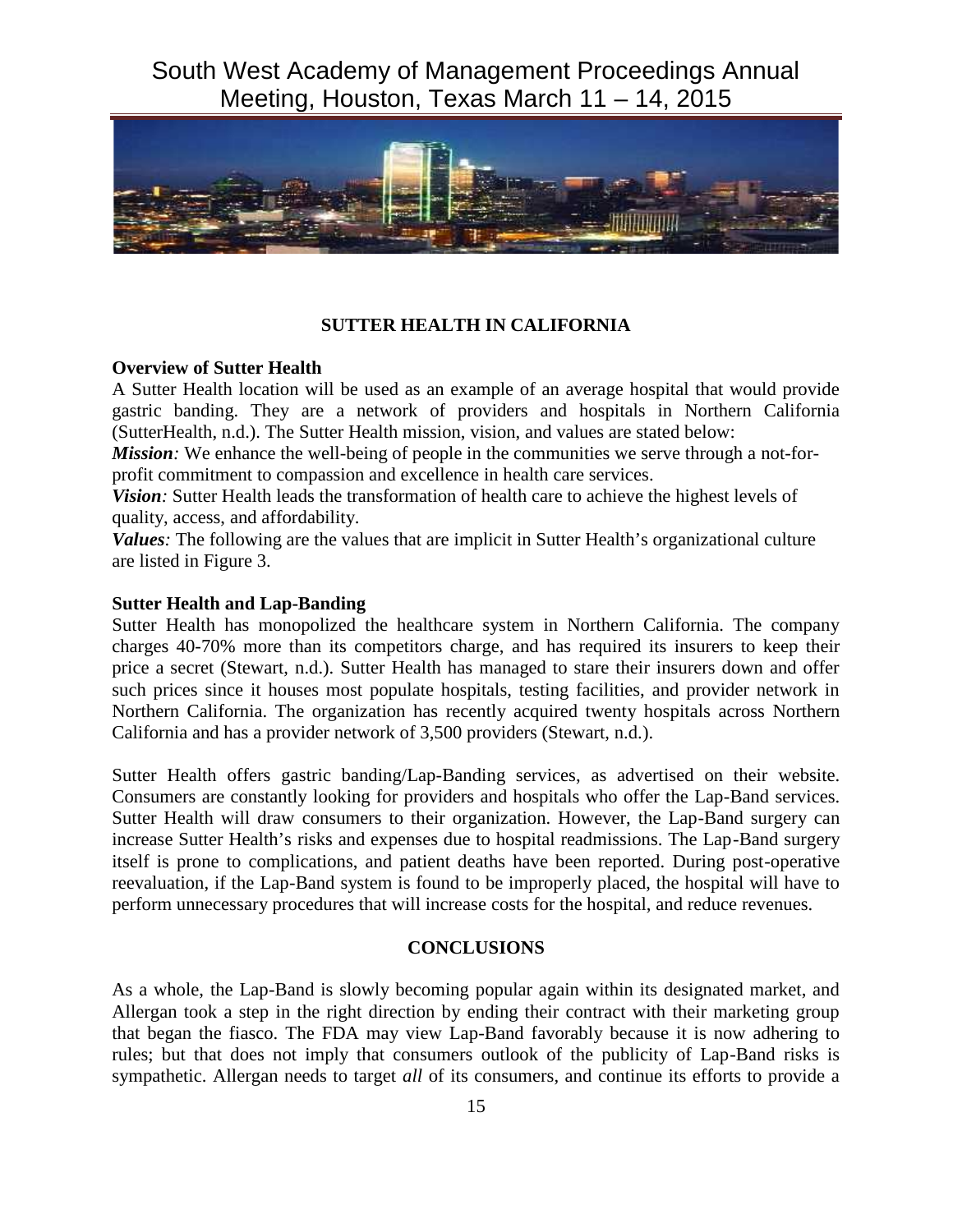

safer product, from manufacturing to distribution, all the way to the consumer(s). The following are recommendations for Allergan and healthcare organizations to increase revenues, deflect publicity, and alleviate risk.

#### **RECOMMENDATIONS**

The FDA's marketing fiasco was a good wake up call for Allergan to keep its internal and external customers in mind at all times. Now that Allergan has dropped its marketing strategy, what else can it do to gain back the trust of it customers? Should it collaborate with major healthcare organizations or health plans? Should it continue its direct to consumer advertising strategy? Should it retrench or harvest the Lap-Band Product entirely? Can it recover from this negative publicity?

#### **APPENDIX: INSTRUCTORS MANUAL**

#### *1. Case Synopsis*

An overview of the market for obesity interventions, the Lap-Band device and Sutter Health organization is provided. The obesity epidemic in the United States has a profound effect on the health of the residents. The health effects of obesity include diabetes, hypertension, and even premature death. This epidemic has expanded the market for new obesity interventions. The Lap- Band device is a surgical obesity intervention patented by Allergan, Inc. The Lap-Band, although fraught with risks, is safer than most surgical interventions. The Lap-Band device contributes to less than 5% of the company's sales. The sales have been hampered by lack of health insurance approval in the United States. As an attempt to increase sales, Allergan has attempted to target teenagers. The Lap-Band intervention has been the subject of marketing issues, and the Food and Drug Administration cited Allergan in 2011. This has stirred up bad publicity for Allergan and for the Lap-Band product itself.

Sutter Health is a household name for health care in Northern California. The organization has monopolized health care in the region. Sutter Health is an example of an average health care organization, and it offers the Lap-Band system. Consumers look to Sutter Health because they offer 'Lap-Banding services.' The Lap-Band surgery can increase a hospital's risks and expenses due to complications, hospital readmissions, and patient deaths.

How can Allergan diffuse its negative image, and increase sales for Lap-Band? How can Sutter Health and other healthcare organizations reduce their risk in offering the Lap-Band system? Should Allergan increase its ties with health care organizations and insurers nationwide in order to increase sales of the Lap-Band?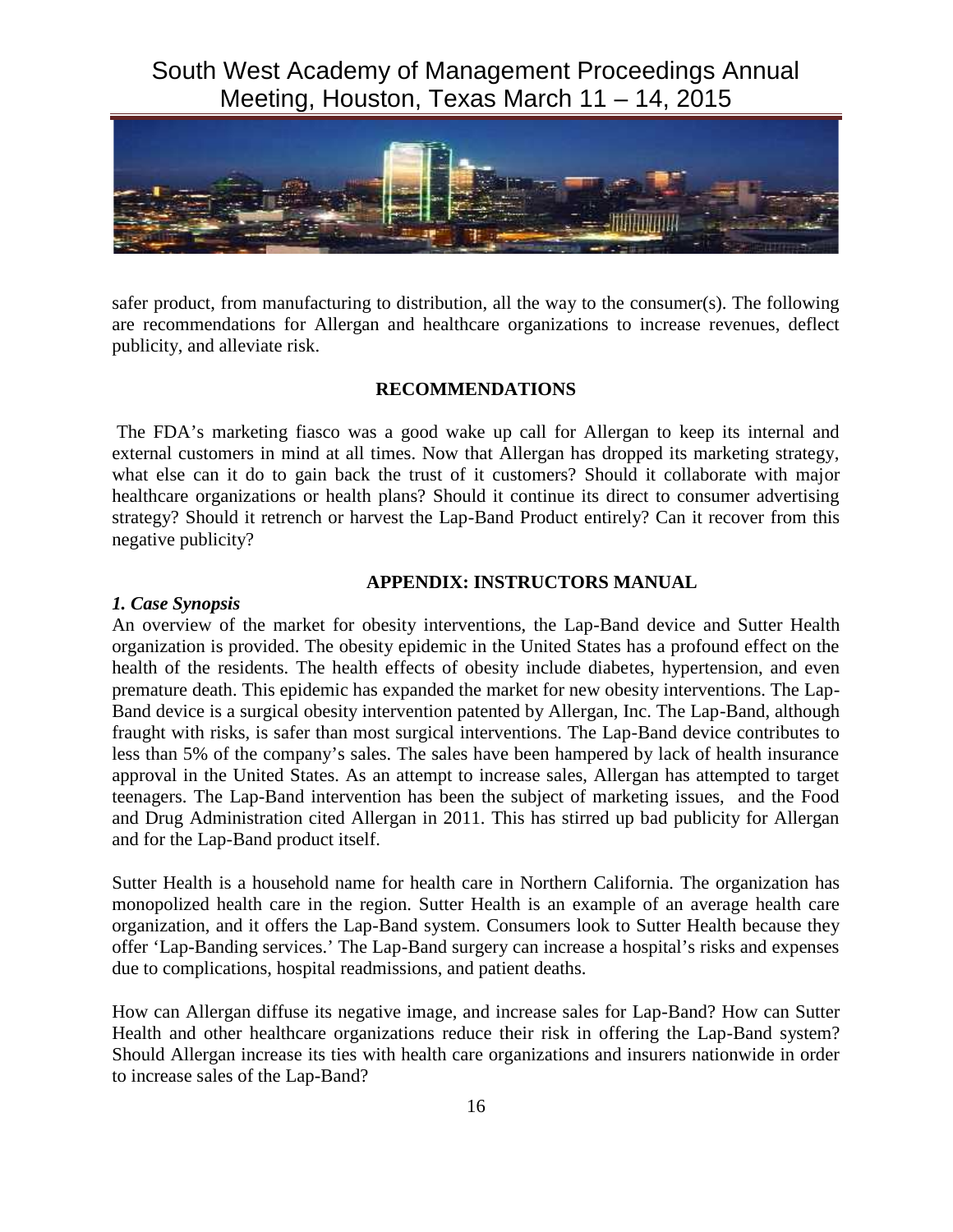

### **2.** *Case Learning Objectives*

This case has applications in Strategic Management for both advanced undergraduate and graduate level courses. Students will be able to analyze concepts in Business Strategy, Safety  $\&$ Compliance, Marketing, and Organizations.

*a. Business Strategies and Strategy Assessment* – Students can familiarize themselves in applying and classifying business strategy (Miles & Snow, or Porter). Students can grasp how strategy plays a role in normal operations and in turnarounds, setting the means to accomplish the goal.

*b. Health and Safety* – Students can comprehend the extent to which threats of health and safety violations can affect a healthcare organization. Students can understand the importance of catering both to internal and external customers, while still maintaining a profitable business. Health and safety is a major landmark that organizations, especially healthcare organizations need to pass; failing which legal action can ensure.

*c. Marketing and Organizations* – Students can evaluate the product in terms of its strategic importance to the organization, and its presence in the product life cycle. The importance of public relations and advertising in healthcare is a major issue that students will be able to grasp. Students can analyze how strategic alliances/joint ventures can avert bad publicity, and ensure customer sales.

#### *3. Discussion Questions*

**a.** Provide a brief marketing strategy for Allergan. Include creative measures to this non programmable problem.

**b.** Think about the Lap-band situation. What are some recommendations that Allergan can take to rectify these problems? What are some new target markets that Allergan can take on? How can Allergan prevent further unlawful practices and increase beneficial practices towards the success of the company?

**c.** Think about the Lap-band situation. What are some recommendations that Sutter Health can take as proactive measures?

#### *4. Research methods*

The case was compiled using secondary data and publicly available information. Since it was not possible to obtain primary data from the company's website, CEOs, store managers, and/or employees, the limited available data about Allergan and Sutter Health was used. The author was not affiliated with either of these companies. Names or data have not been disguised.

#### *5. Experience teaching with the case*

This case was not class tested.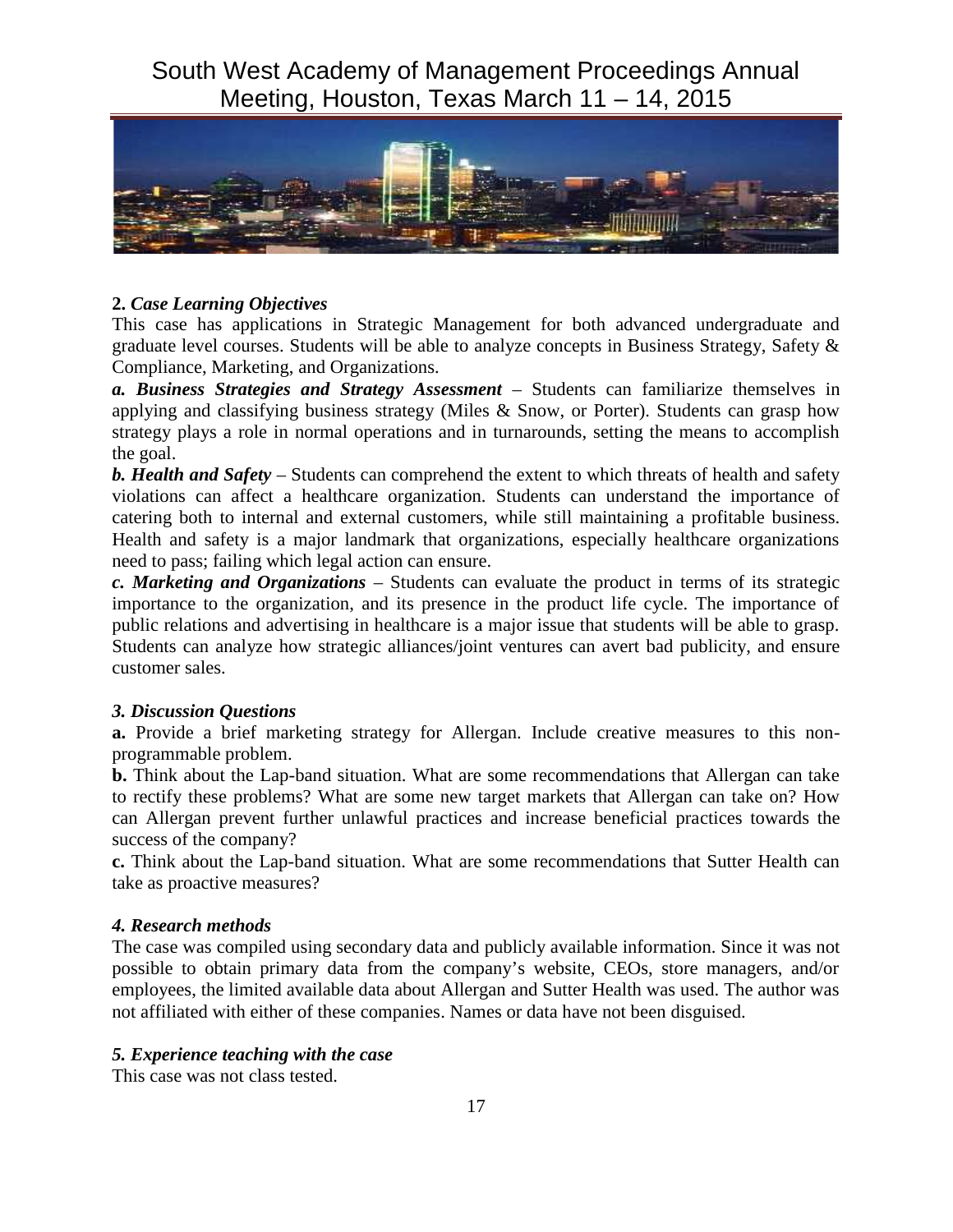

#### *6. Conceptual analysis*

**a.** Strategic Analysis – students could analyze the forces in play that pertained to future change in practices at Allergan, providing an sound basis for Marketing, Strategy formulation, Organizational changes. A SWOT analysis such as the one below could be constructed:

#### **SWOT Analysis of Allergan Inc.**

**Strengths:** The Lap-Band system is safer than most surgical obesity interventions, although the product has had its share of risks and complications. Obesity is increasing in the United States, so the Lap-Band product is positioned in the correct market. More individuals are turning to the Lap-Band system, when healthy eating and exercise do not have the desired results. Lap-Band has an above average rating in the popular media; however, Allergan needs to continue and improve on its image as a 'Kick the Band' type of product.

#### **Weaknesses**

Allergan, as a company has not been reaching out to all of its consumers. Their marketing plan has been reaching out only to obese patients, rather than to hospitals and health insurance plans. In addition, costs are a major weakness to the Lap-Band system, as insurers are less likely to cover payment for the surgery. Patients are hesitant because the surgical procedure may guarantee financial loss/burden on them, in addition to possible weight loss.

#### **Opportunities**

Allergan has an opportunity to gain public trust by re-iterating to the people that the Lap-Band instrument would indeed be safe, as the company would guarantee their commitment to informing their customers of the limitations of their implant surgical procedures. This would show the public, that although the FDA approved the product with only one clinical trial, the product has been used safely for over 20 years. With Allergan's commitment to strict adherence to guidelines, their product would be an option to lose weight in patients who meet the criteria and would benefit medically to remain healthy by fighting obesity and its associated complication of morbidity and mortality.

The FDA approval expansion is another opportunity point for Allergan; currently, Lap-Band has been approved for individuals with a BMI of 35. In addition to the expansion, Allergan could target obese teenagers, without excluding the possible consequences of the procedure. If Allergan targets teenagers without indicating risks, the marketing fiasco will resurface.

#### **Threats**

Health insurance plan approval has detracted sales. Risks involved with the surgery have been a threat to the organization. Providers and the hospitals often decline to offer the high-risk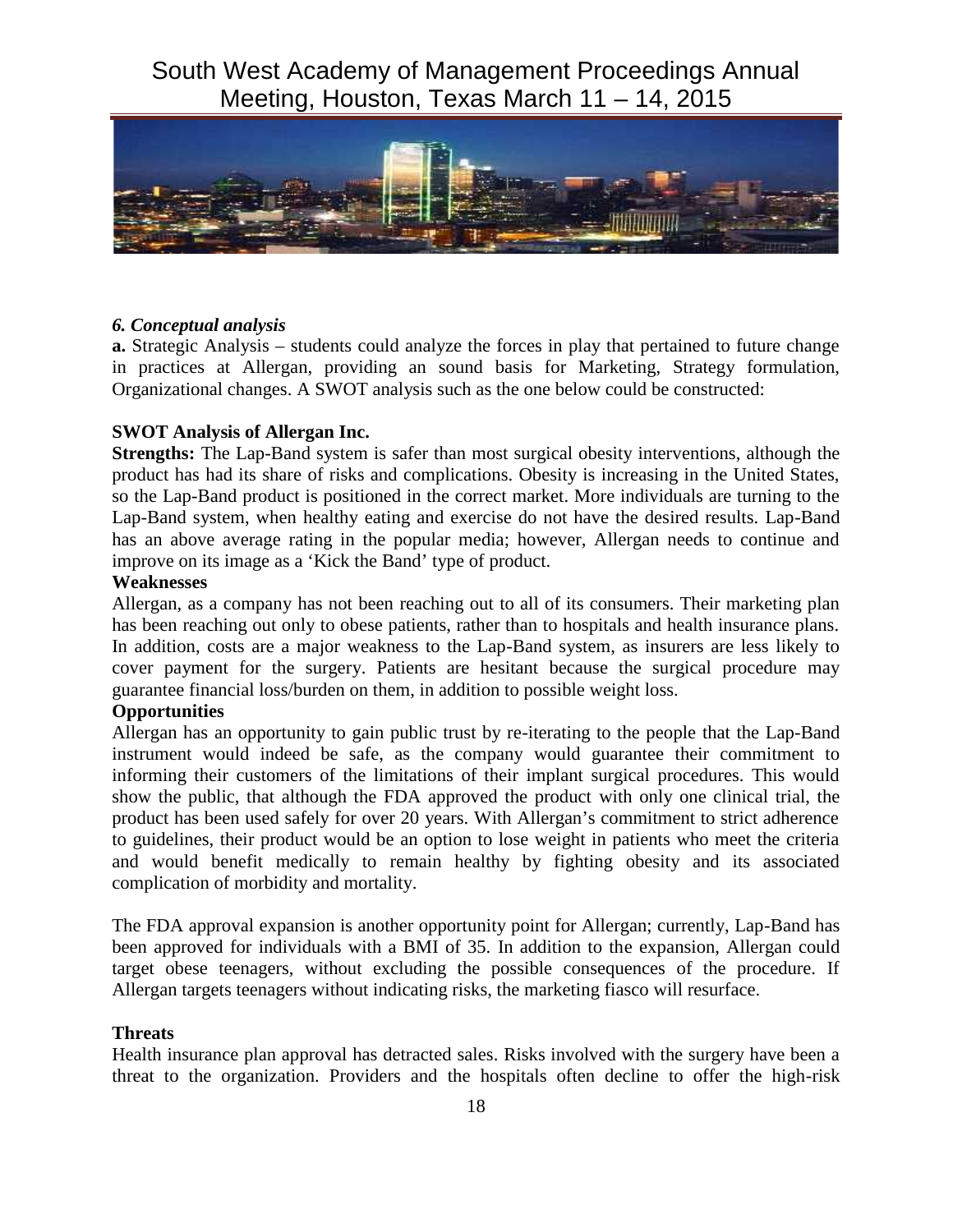

surgeries that lead to post surgical complications. The marketing fiasco with the FDA and deaths associated with the Lap-Band surgery has created bad publicity for Allergan and their product. If Allergan does not try to cool down the marketing fiasco, and fails to thoroughly evaluate their future marketing strategy, the Lap-Band system may face serious consequences from the FDA. Allergan will lose their chance to capitalize on the obesity epidemic in the United States. Their Orbera system is not approved in the United States.

A BCG analysis of the strategic worth of the Lap-Band product can be conducted, as below:

### **BCG Matrix**

Using, the statement of operations, a student can evaluate Allergan's products.

There has been a huge growth in the market for obesity intervention products, due to the obesity epidemic in the United States. If obesity trends continue, Allergan would be able to target over 35.7% of the U.S. adults and 12.5 million children with their obesity products (Centers for Disease Control - CDC, 2012). Yet, Allergan's obesity intervention has raked in less than the rest of their products (\$203.1 million in 2011).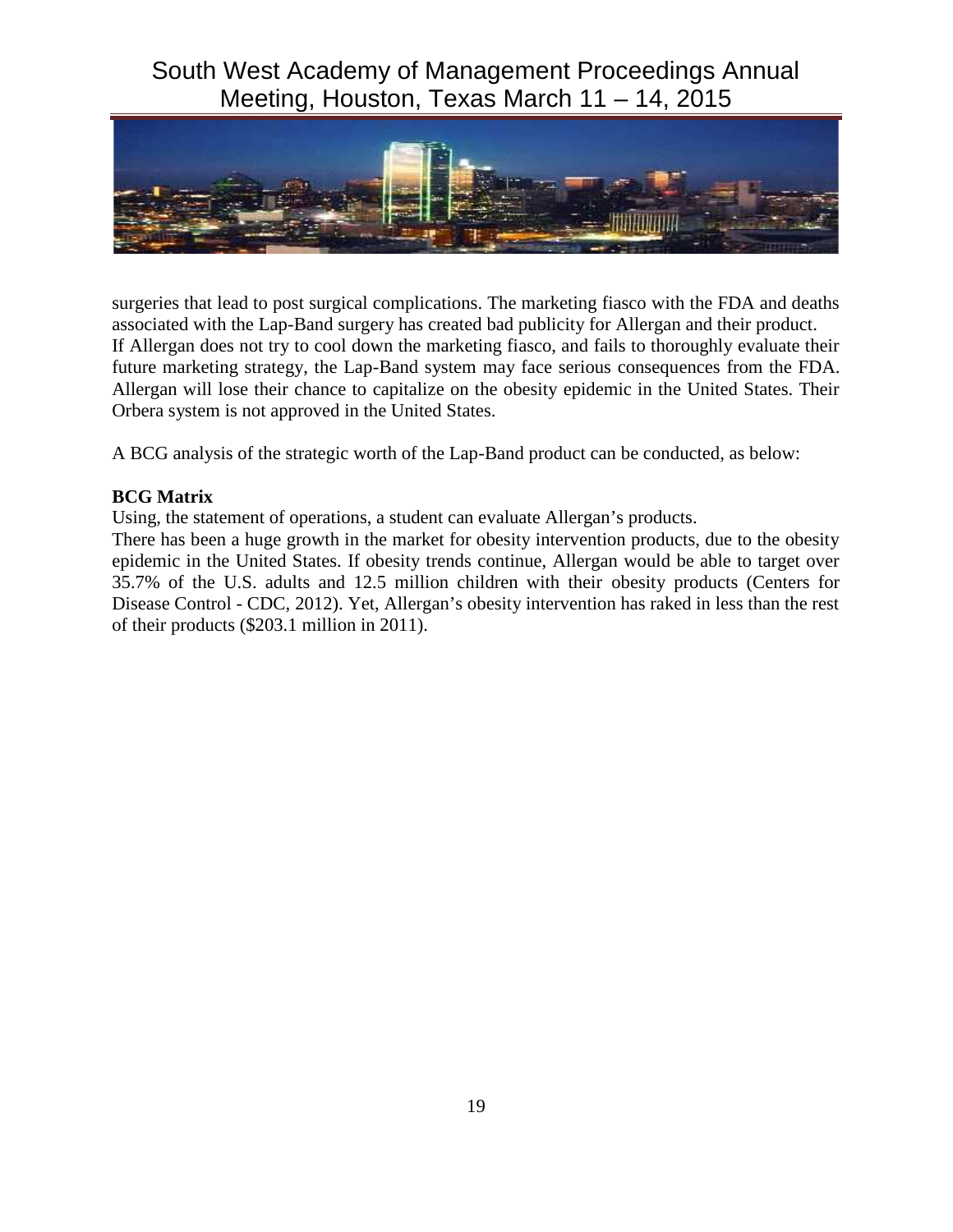

### **TABLE 1. ALLERGAN INC. STATEMENT OF OPERATIONS HIGHLIGHTS**

|                                                                                                                                               | Four Linded Liquidmitter (3) |                                                |        |                                                |        |                                                       |         |                                               |         |                                                 |
|-----------------------------------------------------------------------------------------------------------------------------------------------|------------------------------|------------------------------------------------|--------|------------------------------------------------|--------|-------------------------------------------------------|---------|-----------------------------------------------|---------|-------------------------------------------------|
| In makers, exceptionr share than                                                                                                              |                              | 2011                                           |        | 2011/07                                        |        | 211/2-                                                |         | <b>PESSIE</b>                                 |         | 20012                                           |
| STATEMENT OF OPERATIONS HIGHLIGHTS<br>the reported under U.S. GANH                                                                            |                              |                                                |        |                                                |        |                                                       |         |                                               |         |                                                 |
| Product not sales.<br>intel revenues.<br>Hassarch and development<br>Earnings from continuing operations.                                     | s.                           | 5,347,1<br>E.119.1<br>902.6<br>BG8.1           |        | 生 4.819.6<br>4.919.4<br>801.6<br>49            |        | 5.44470<br>4,509.6<br>706.0<br>623.8                  |         | 34.331.1<br>441.4<br>1313<br>554.7            |         | 8.8780<br>3503318<br>7183<br>487.0              |
| Loss from discontinuaci constions:<br>Not earnings at riburable to noncontrolling interest.<br>Not earnings at ributable to Alle gan, Inc.    | \$                           | -<br><b>3.6</b><br>534.5                       | s.     | 1.3<br>0.6                                     | Ξ.     | 25<br>621.3                                           | s.      | 1.3<br>583.1                                  | B       | (1,7)<br>$35 -$<br>434.8                        |
| Not basic comings por chare statbutable to<br>Alta usin, Inc., stuckholders.                                                                  | s                            | 3.07                                           | š.     | 000                                            | Ħ.     | 2C5                                                   | \$      | 1.35                                          | B.      | 56                                              |
| Not diluted camings per chare attributable to<br>Allergen, Inc. stockholders                                                                  | s                            | 3.01                                           | 圧      | 0.00                                           | E.     | 2.00                                                  | ÷S.     | 1.34                                          | s       | 1.57                                            |
| Dyldende per share                                                                                                                            | s                            | 0.20                                           | 'n.    | 0.90                                           | ¥      | 03541                                                 | š.      | 0.20                                          | s       | 0.20                                            |
| <b>ADJUSTED AMOUNTE</b><br>Acjusted net earnings afford fable to Allergan, inc.<br>Adjusted net basis earnings per abora ettopi tribla to     | s                            | 1,131.8                                        | 洙      | 97.438                                         | ä      | <b>B49 N</b>                                          | 拒       | $1 + 1 - 1$                                   | 标       | 6729                                            |
| Allengen, Inc. strickbolders.<br>Adjusted net diluted earnings per share attributable to:<br>Allargan, Inc. stuckholders.                     | s<br>s                       | 3.72<br>3.55                                   | B<br>B | 32<br>3.16                                     | B<br>玉 | 2.80<br>2.78                                          | 45<br>s | 2.54<br>2.57                                  | Ħ<br>Ŧ. | 991<br>2.18                                     |
| NET SALES BY PRODUCT LINE                                                                                                                     |                              |                                                |        |                                                |        |                                                       |         |                                               |         |                                                 |
| Spocially Pharmacouticale:<br>Ew: Care Phannex uticals<br>BOTOX*/Nectroniculator<br>Skin Care<br>Urbiodico<br>Total specially charmaceutica's | ß.                           | 2,520.2<br>1.594.9<br>260.1<br>56 B<br>4 432 0 | s.     | 2,262.0<br>1.419.4<br>229.5<br>62.5<br>3.973.4 |        | -46.02<br>3200.6<br>1:309.6<br>200.0<br>65.6<br>36836 |         | 3.7001<br>1,310.9<br>113.7<br>69.5<br>5,502.3 |         | E 1.778.6<br>1,211.8<br>110.7<br>5.0<br>3.105.0 |
| Medical Devices:<br><b>Frager Antiballes</b><br>Ubesty interventuor<br>Frida Acathetica<br>Circa medical devices.                             |                              | 349.3<br>203.1<br>362.7<br>915.1               |        | $310 -$<br>24.437<br>283.8<br>846.2            |        | 287.5<br>258.55<br>218.1<br>769.8                     |         | 310.71<br>24.1<br>2714<br>11/4                |         | 293.4<br>20.11<br>2028<br>7713.                 |
| t ther<br>Total medical covides                                                                                                               |                              | 915.1                                          |        | 943.2                                          |        | 763.8                                                 |         | 337.4                                         |         | 27<br>774.0                                     |
| otal product not sales                                                                                                                        | к                            | 5,347.1                                        |        | \$ 4,810.6                                     |        | 图 1.447.6                                             | s       | 4,330.7                                       |         | $E = 3,872.0$                                   |

#### (Allergan, 2011)

Thus, the Lap-Band product has been in a high growth market (with new competitors) and a low market share. Considering a BCG matrix for the Lap-Band product and *the Obesity intervention division, this department has been a 'problem child.'*

### *7. Possible answers to discussion questions*

**a.** Provide a brief marketing strategy for Allergan. Include creative measures to this non-

programmable problem.

Answers may vary, but can include the following:

Allergan should consider the following recommendations for their marketing plan.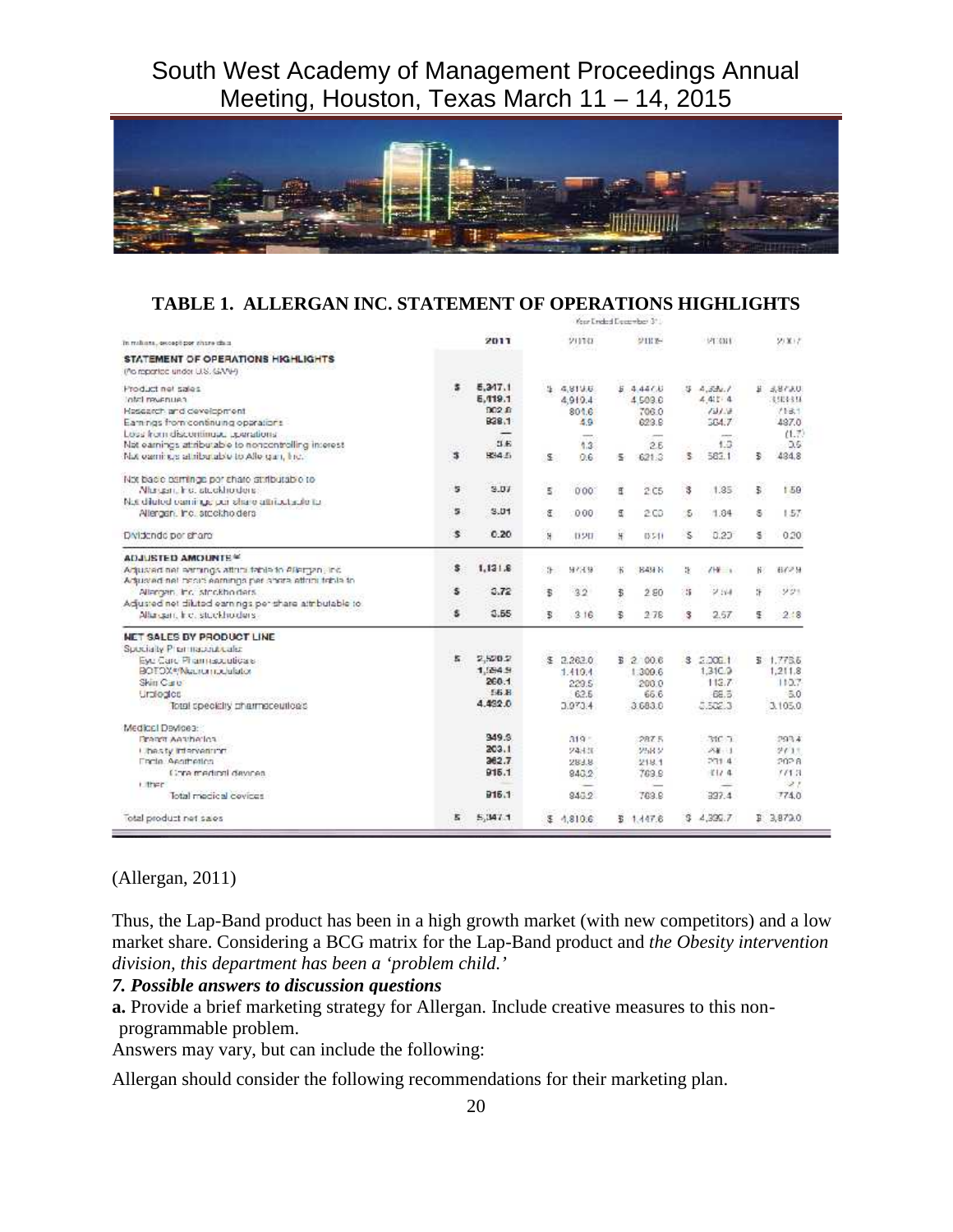

### **TABLE 2. An ADAPTED MARKETING STRATEGY FOR ALLERGAN INC.**

| Category              | <b>Strategy</b>                                                             |  |  |  |  |
|-----------------------|-----------------------------------------------------------------------------|--|--|--|--|
| <b>Target</b>         | Obese adults with BMI of 30, with obesity-related medical conditions        |  |  |  |  |
| <b>Market</b>         | (Type II diabetes and hypertension), OR                                     |  |  |  |  |
|                       | Patients with BMI of 40 or over with or without obesity-related medical     |  |  |  |  |
|                       | condition                                                                   |  |  |  |  |
|                       | Individuals who are 100 lbs over their ideal weight                         |  |  |  |  |
|                       | Individuals who tried unsuccessfully, non-surgical weight loss methods      |  |  |  |  |
|                       | (supervised diet, exercise and behavior modification)                       |  |  |  |  |
|                       | <b>Insurance Plans and Hospitals</b>                                        |  |  |  |  |
|                       | Expand market to teenagers, after demonstrating that it is safe for this    |  |  |  |  |
|                       | population by pilot study                                                   |  |  |  |  |
| <b>Positioning</b>    | Our Pursuit. Life's Potential                                               |  |  |  |  |
| <b>Statement</b>      | The best of medicine would look like Allergan.                              |  |  |  |  |
| <b>Offering to</b>    | Allergan, Inc. is a multi-specialty health care company focused on          |  |  |  |  |
| <b>Customers</b>      | discovering, developing and commercializing innovative pharmaceuticals,     |  |  |  |  |
|                       | biologics, medical devices and over-the-counter consumer products that      |  |  |  |  |
|                       | enable people to live life to its greatest potential - to see more clearly, |  |  |  |  |
|                       | move more freely, express themselves more fully (Allergan, n.d)             |  |  |  |  |
| <b>Price Strategy</b> | Focus on Affordability                                                      |  |  |  |  |
|                       | Price 10% below our closest competitor, Novartis AG                         |  |  |  |  |
|                       | In 2012, Allergan will focus on private payer reimbursement barriers,       |  |  |  |  |
|                       | citing newly published health economics data                                |  |  |  |  |
| <b>Distribution</b>   | Lap-Band' bariatric surgeons, medical practitioners hospitals, insurance    |  |  |  |  |
|                       | plans, surgery centers, ambulatory centers, plastic surgery and             |  |  |  |  |
|                       | reconstructive surgery (aesthetic) centers, pharmacies, clinics, mass       |  |  |  |  |
|                       | merchandisers, food stores, hospitals, group purchasing organizations,      |  |  |  |  |
|                       | integrated direct hospital networks, ambulatory surgery centers             |  |  |  |  |
| <b>Sales Strategy</b> | Expand sales by 10% for this product line                                   |  |  |  |  |
|                       | Start direct to consumer promotion again                                    |  |  |  |  |
| <b>Service</b>        | Increase Connection with insurance plans                                    |  |  |  |  |
| <b>Strategy</b>       | Increase Availability through insurance plan, health education and          |  |  |  |  |
|                       | programs                                                                    |  |  |  |  |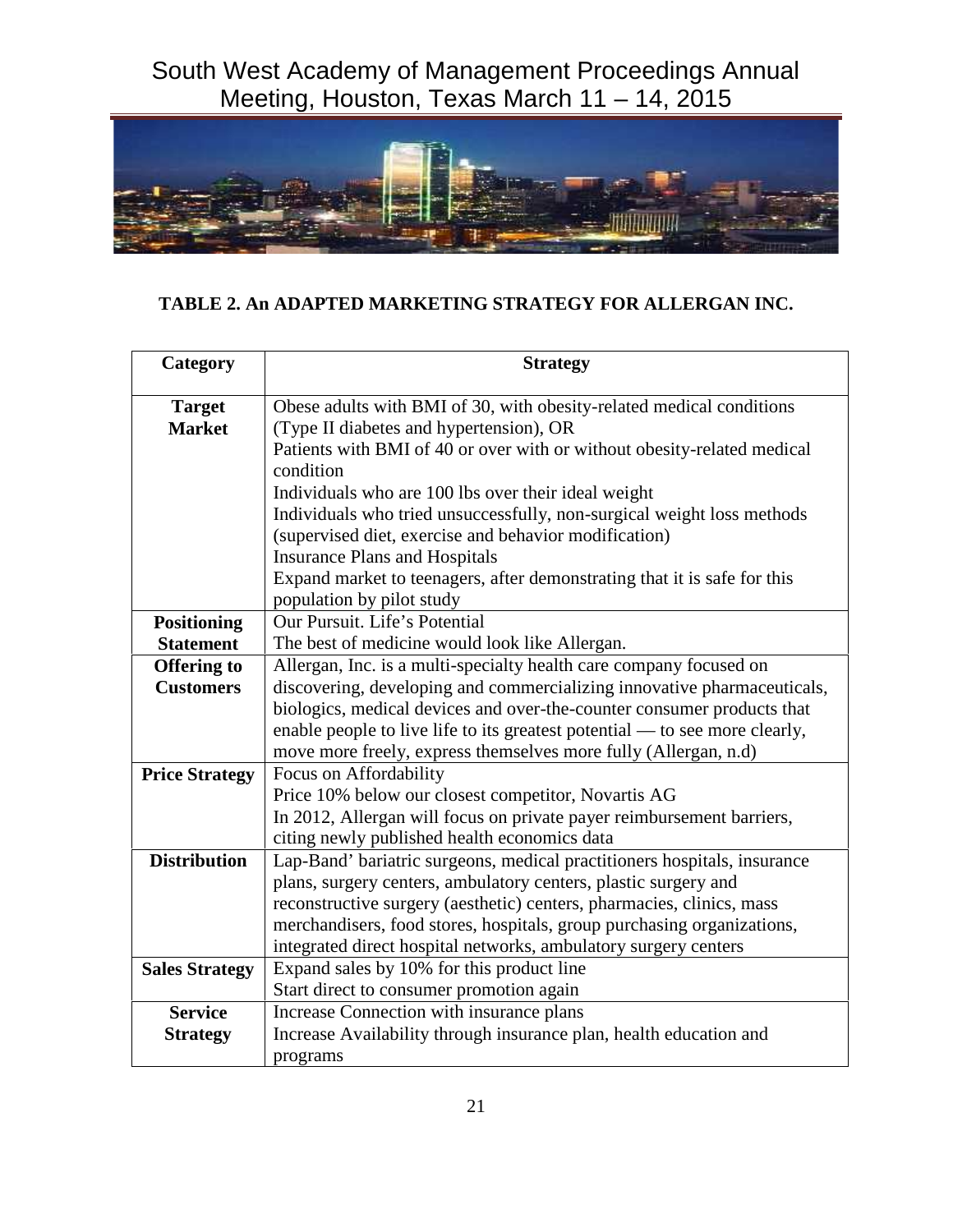

| <b>Promotion</b>  | New campaign focusing on company's positioning                               |  |  |  |
|-------------------|------------------------------------------------------------------------------|--|--|--|
| <b>Strategy</b>   | Emphasize ill effects of obesity and high risks of gastric bypass surgery,   |  |  |  |
|                   | while still indicating Lap-Band's risks and complications                    |  |  |  |
|                   | <b>Promote Health</b>                                                        |  |  |  |
|                   | Health Education Programs and Materials through Physicians and Bariatric     |  |  |  |
|                   | Surgeons, Hospitals, and Insurance Plans                                     |  |  |  |
|                   | Promote Lap-Band product in:                                                 |  |  |  |
|                   | Professional meetings, journals, sales brochures, and national media         |  |  |  |
|                   | Promote to Customers via mass media, social networking, advertisements       |  |  |  |
|                   | on social networking sites (to teenagers), magazines, prime time TV, etc     |  |  |  |
| <b>Marketing</b>  | <b>Conduct Customer Audit</b>                                                |  |  |  |
| <b>Research</b>   | Identify new market opportunities for the Lap-Band                           |  |  |  |
| <b>Other</b>      | Ultimately, Allergan needs to prove that the Lap-Band system has minimal     |  |  |  |
| <b>Marketing</b>  | risks for hospitals, providers, and insurance plans. It can achieve this by: |  |  |  |
| Plan              | Working with major hospitals, for better publicity and consumer              |  |  |  |
| <b>Components</b> | support                                                                      |  |  |  |
|                   | • Focusing on the Lap-Band training system, and work on risks. After all,    |  |  |  |
|                   | the main detractor is insurance plan approval, and Allergan needs to         |  |  |  |
|                   | increase its revenue to meet competitors (Johnson and Johnson,               |  |  |  |
|                   | Novartis, Bausch and Lomb).                                                  |  |  |  |
|                   | Reducing Insurance Risk and Increasing Sales:<br>$\bullet$                   |  |  |  |
|                   | o Increasing the link between Allergan and hospitals/insurance               |  |  |  |
|                   | companies to ensure 'Best Practices' for Lap-Band surgery.                   |  |  |  |
|                   | • Private Payer Reimbursement:                                               |  |  |  |
|                   | o Emphasize Technology Evaluation Center of the Blue Cross/Blue              |  |  |  |
|                   | Shield National Association.                                                 |  |  |  |
|                   | Target Lap-Band system internationally, especially in Latin America          |  |  |  |
|                   | and Asia, as these areas are a major source of revenue for Allergan, and     |  |  |  |
|                   | prone to the obesity epidemic.                                               |  |  |  |
|                   | Promote Lap-Band system to Minors:<br>$\bullet$                              |  |  |  |
|                   | o Conduct clinical study on 'Teenagers and Lap-Band'.                        |  |  |  |

(Allergan, 2011) The obesity epidemic is a market trend that Allergan should target, before competitors attack and take advantage of the foreseen revenue.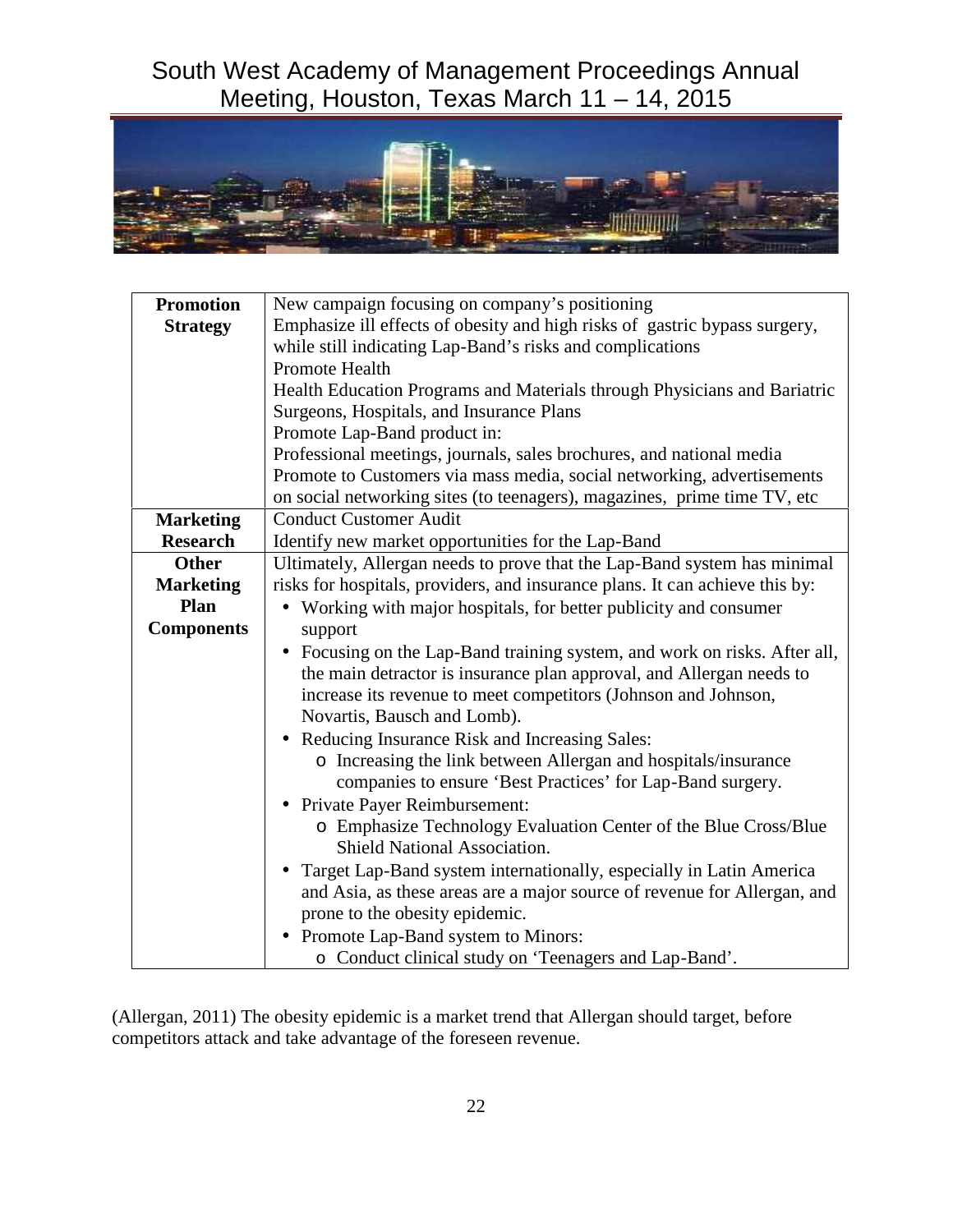

**b.** Think about the Lap-band situation. What are some recommendations that Allergan can take to rectify these problems? What are some new target markets that Allergan can take on? How can Allergan prevent further unlawful practices and increase beneficial practices towards the success of the company?

Answers may vary, but can include the following: **Recommendations for Allergan Inc**

There has been an increased advertising effort over the past two years for the Lap-Band system. Although major promotional materials have been removed, misinformation about Lap-Band and its risks still exists (Pfeifer and Blankstein, 2011). This has brought on an onslaught of bad publicity for Allergan. As indicated in Figure 1, Allergan's sales hit a steep drop, on the day before and the day of the FDA press announcement about Lap-Band.

Recently, Allergan's sales have slowly increased, since the promotions have been removed, but common stock is still hitting low patches. Although many variables could have caused the drop in common stock, the FDA warning is important for Allergan as a reminder to update their marketing plan. The company has to adapt their Lap-Band product to address the potential for additional utilization with the new FDA approval for usage in wider categories of obese population. To revoke the bad publicity, Allergan needs to emphasize safety in their measures.

Lap-Band has seemed to be Allergan's main detractor to sales. Overall, the bariatric surgery market has been facing high copays and resistance from health plans (Allergan, 2011) due to soaring unemployment rates. Also, the current position of Lap-Band in the market may have tempted Allergan to continue such sales strategies to gain market share. Perhaps, in an effort to increase sales, the company's marketing agency had used unethical strategies to push sales. At the present, after Lap-Band's marketing fiasco, it is recommended that Allergan, Inc. has to update their marketing plan to effectively address the potential for more utilization with the new FDA approval for wider usage. Allergan needs to incorporate safety measures in the marketing of Lap-Band, or else bad publicity could negatively affect the sales. In addition, the criteria for selecting individuals for Lap-Band surgery needs to be standardized in order to provide safe care. Because, individuals perception of not losing enough weight by exercise and healthy diet, could be due to their lack of commitment or effort into the process.

The Lap-Band obesity intervention system should be targeted towards insurance companies, hospitals, bariatric surgeons, gastroenterologists, and obese patients. The product itself can be marketed to hospitals and insurance plans, which are the main detractor in Lap-Band Sales. Health plans, hospitals, and practitioners strive to reduce risk incurred by providing Lap-Band system. Allergan can ensure safety by working with hospitals and health plans, who are their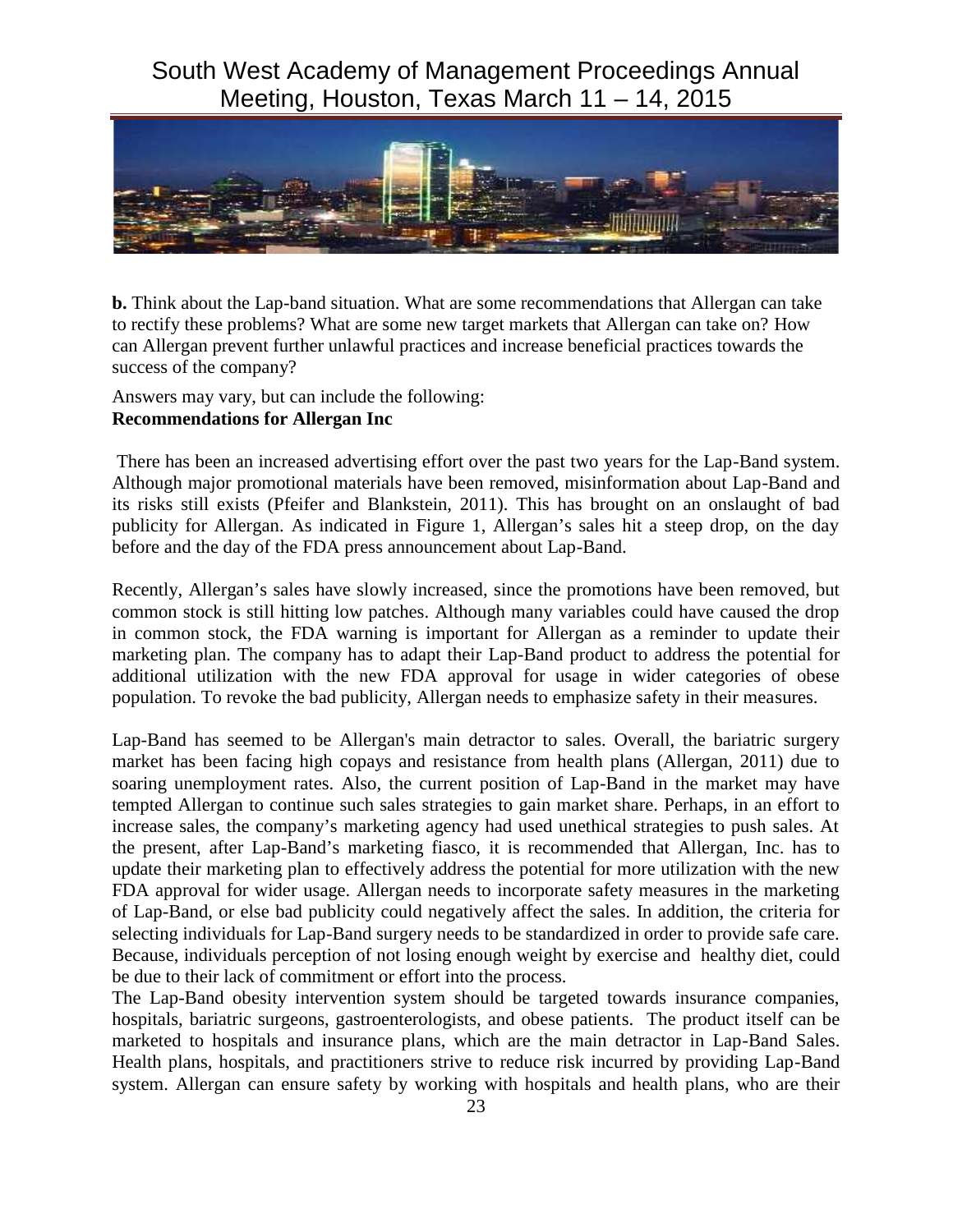

main focus point. The company should ensure that the contracted physicians are current with procedural details involved in the training program. Allergan can update its Lap-Band training program to include additional precautions such as antibiotic prophylaxis. In order to increase the sales of Lap-Band systems and reduce bad publicity, Allergan needs to present insurance companies with standardized procedures for Lap-Band qualification. Allergan must include scientifically measured precautions and treatments in the Lap-Band mandatory training. The company should clearly indicate in its instructional manuals, trainings, and promotional materials, the importance of post-surgical care, as well as healthy eating. This would ensure safety and good publicity, eventually leading to increased utilization.

The product needs to be marketed to patients as a user-friendly product, while still informing them of the associated risks. Potential patients should be encouraged to view advertisements targeted to their size, with before and after pictures. The new approval of the Lap-Band system for people with BMI over 30 opens up a new market for the product. Taking advantage of this expanding new market must be done by responsibly addressing Lap-Band risks, and informing potential patients. If advertisements fail to meet such requirements, the FDA would revoke false claims. New innovative media channels could be used to target this new population.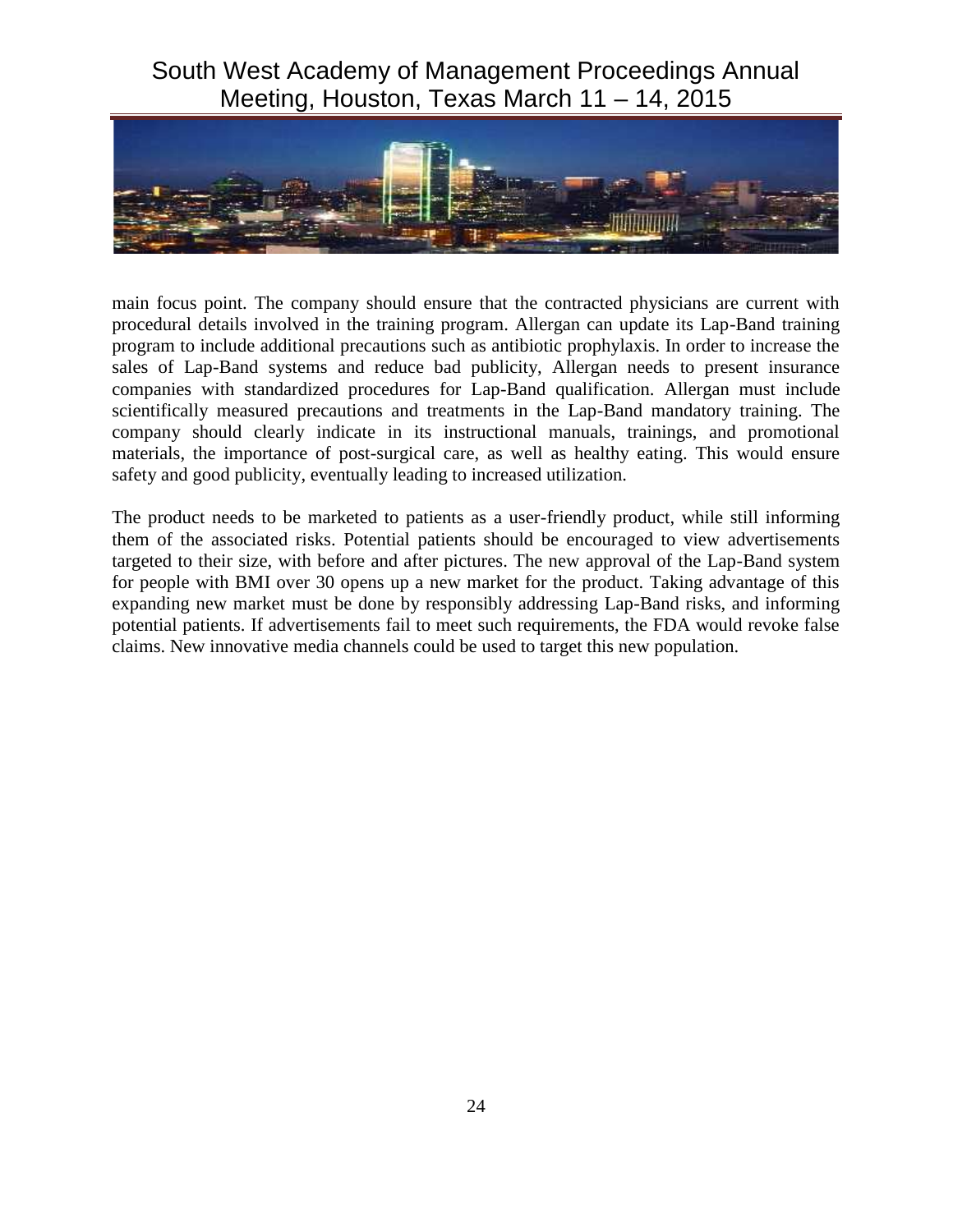

**FIGURE 1. ALLERGAN INC. COMMON STOCK CHART (November 2011-February 2012)**



Yahoo Finance. (2012

Allergan's sales have slowly increased, since the promotions have been removed, but common stock is still hitting low patches. Although many variables could have caused the drop in common stock, the FDA warning is important for Allergan as a reminder to update their marketing plan. The company has to adapt their Lap-Band product to address the potential for additional utilization with the new FDA approval for usage in wider categories of obese population. To revoke the bad publicity, Allergan needs to emphasize safety in their measures.

Lap-Band has seemed to be Allergan's main detractor to sales. Overall, the bariatric surgery market has been facing high copays and resistance from health plans (Allergan, 2011) due to soaring unemployment rates. Also, the current position of Lap-Band in the market may have tempted Allergan to continue such sales strategies to gain market share. Perhaps, in an effort to increase sales, the company's marketing agency had used unethical strategies to push sales. At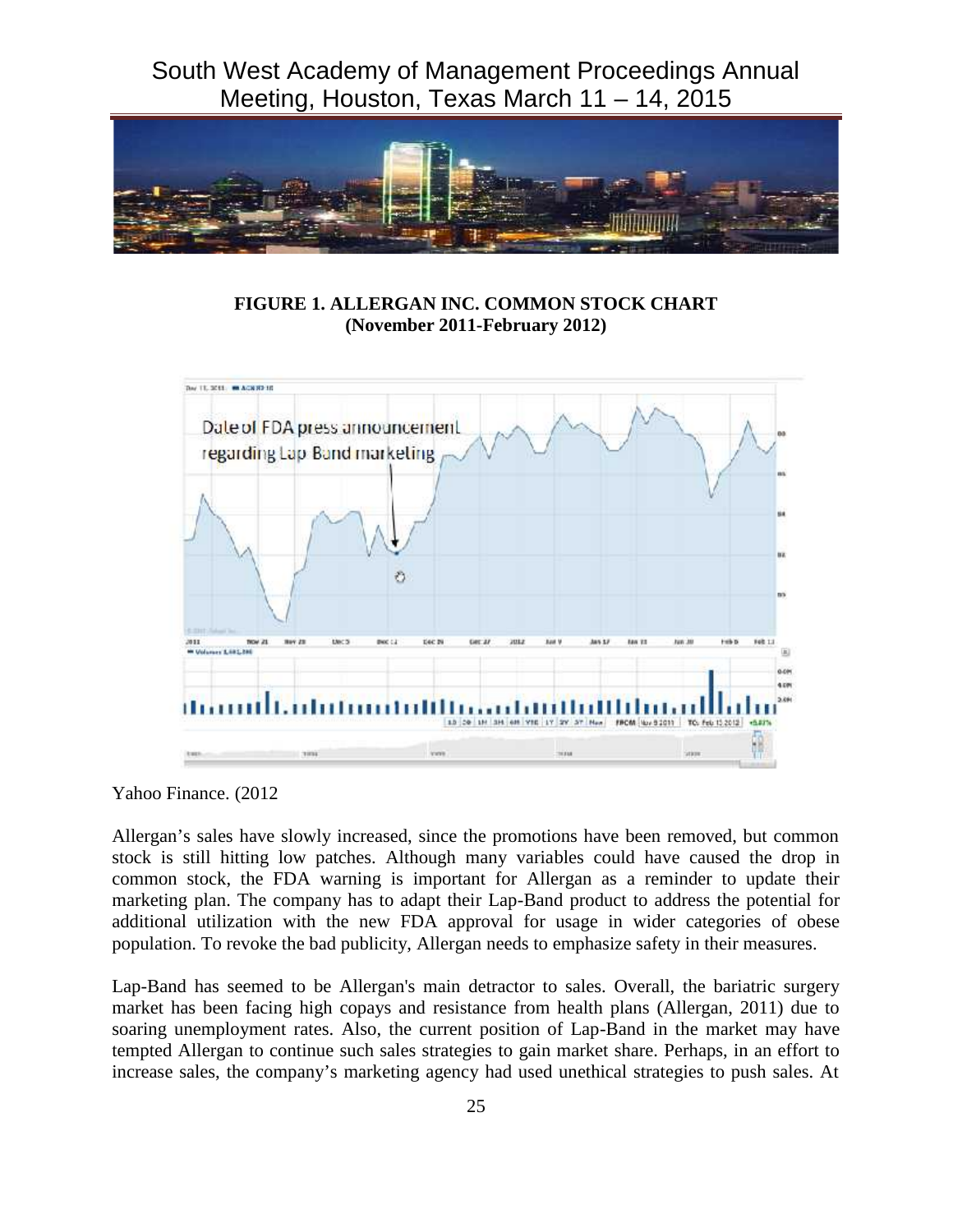

the present, after Lap-Band's marketing fiasco, it is recommended that Allergan, Inc. has to update their marketing plan to effectively address the potential for more utilization with the new FDA approval for wider usage. Allergan needs to incorporate safety measures in the marketing of Lap-Band, or else bad publicity could negatively affect the sales. In addition, the criteria for selecting individuals for Lap-Band surgery needs to be standardized in order to provide safe care. Because, individuals perception of not losing enough weight by exercise and healthy diet, could be due to their lack of commitment or effort into the process.

The Lap-Band obesity intervention system should be targeted towards insurance companies, hospitals, bariatric surgeons, gastroenterologists, and obese patients. The product itself can be marketed to hospitals and insurance plans, which are the main detractor in Lap-Band Sales. Health plans, hospitals, and practitioners strive to reduce risk incurred by providing Lap-Band system. Allergan can ensure safety by working with hospitals and health plans, who are their main focus point. The company should ensure that the contracted physicians are current with procedural details involved in the training program. Allergan can update its Lap-Band training program to include additional precautions such as antibiotic prophylaxis. In order to increase the sales of Lap-Band systems and reduce bad publicity, Allergan needs to present insurance companies with standardized procedures for Lap-Band qualification. Allergan must include scientifically measured precautions and treatments in the Lap-Band mandatory training. The company should clearly indicate in its instructional manuals, trainings, and promotional materials, the importance of post-surgical care, as well as healthy eating. This would ensure safety and good publicity, eventually leading to increased utilization.

The product needs to be marketed to patients as a user-friendly product, while still informing them of the associated risks. Potential patients should be encouraged to view advertisements targeted to their size, with before and after pictures. The new approval of the Lap-Band system for people with BMI over 30 opens up a new market for the product. Taking advantage of this expanding new market must be done by responsibly addressing Lap-Band risks, and informing potential patients. If advertisements fail to meet such requirements, the FDA would revoke false claims. New innovative media channels could be used to target this new population.

**c.** Think about the Lap-band situation. What are some recommendations that Sutter Health can take as proactive measures?

Answers may vary, but can include the following:

#### **Recommendations for Sutter Health and other/similar health care organizations.**

Eventually, Sutter Health will be at risk if patients continue to face complications from gastric banding surgery. Thus, Sutter Hospital has to ensure that the contracted providers participate in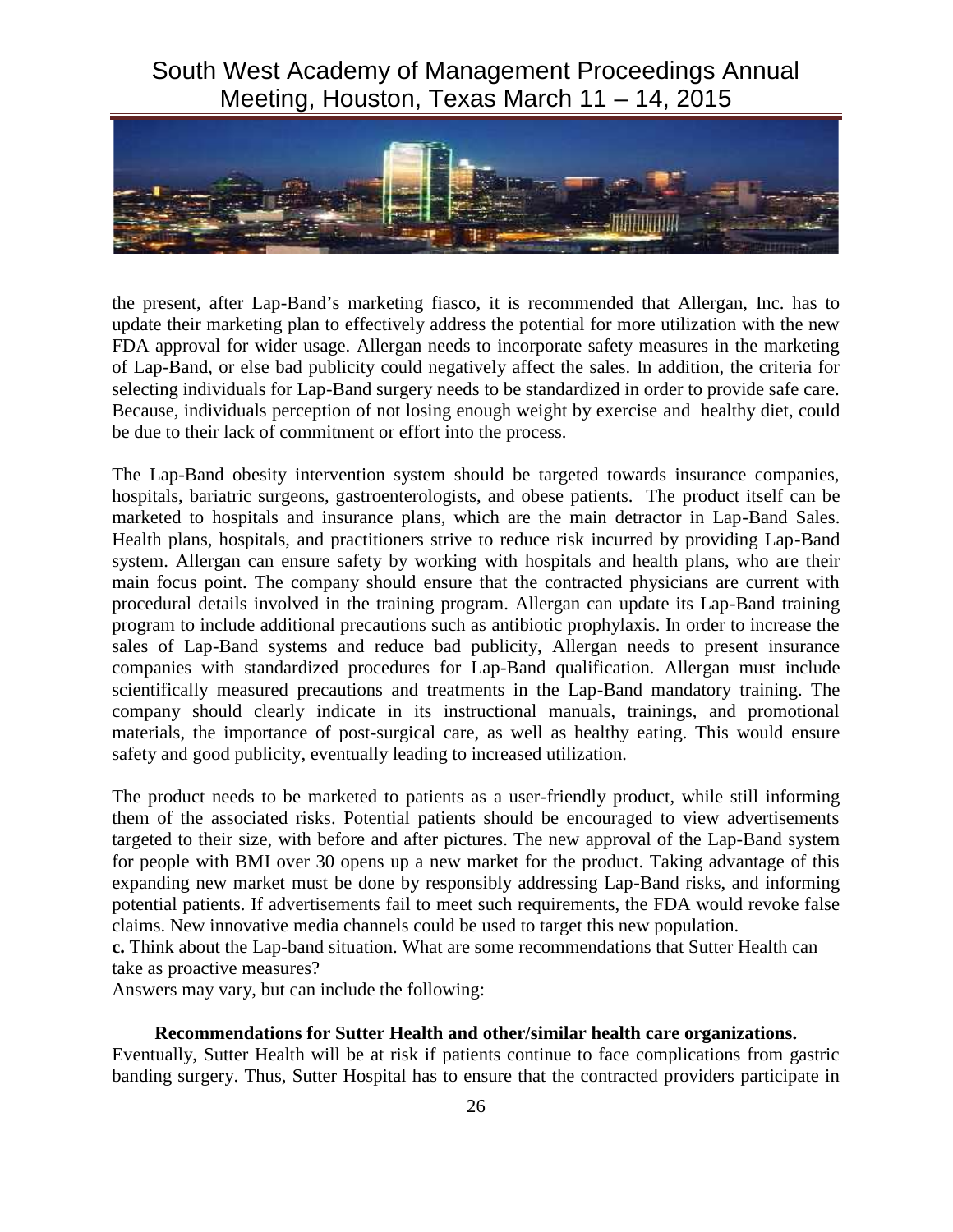

the Lap-Band training program and strictly follow FDA guidelines. There has been an extensive online discussion as to how patients could get Lap-Band surgery without qualifying for the surgery. In addition, physicians are compelled into recommending the Lap-Band system. Thus, hospitals must have a robust disease management program to combat costs and increase utilization management programs.

Sutter Health needs to properly educate consumers about the risks of the surgery, as many patients enter the operating room without knowledge of the risks involved in the procedures. In addition, patients can adjust the Lap-Band, without visiting their provider (FDA, 2011a); (FDA, 2011b); this often occurs as patients feel visiting their provider is a burden or do not understand the potential for post surgical complication. With patient self-adjustment of the silicone band, the Lap-Band may over-restrict the stomach passage, leading to potential complications. Patient education may alleviate some risks incurred to the organization by preventable surgeries.

In addition, the hospital and insurance plan's Human Resources (HR) department must work on training physicians for proper utilization management of the Lap-Band product. The HR department needs to mandate that only an experienced bariatric surgeon who has had Lap-Band system training should perform the laparoscopic surgery (FDA, n.d.). Allergan and Sutter Health needs to address as to how the HR department could work with provider contractors who in turn would increase provider training for proper Lap-Band surgery and replacement. Health care organizations nationwide can apply the above recommendations to their business, as well.

#### **REFERENCES**

Allergan. (n.d.). About Us. Retrieved from http://www.allergan.com/about/index.htm

Allergan. (2010). Creating Opportunities through Specialization: A breakthrough year in R & D. Retrieved from http://www.allergan.com/assets/pdf/2010AnnualReport.pd

Allergan. (2011). The World of Allergan: 2011 Annual Report. Retrieved from http://files.shareholder.com/downloads/AGN/1780212001x0x555026/538927BE-88F4-4E5A- 803D-B6BC1F923B55/2011AnnualReport.pdf

Centers for Disease Control and Prevention (CDC). (April 27, 2012). Overweight and Obesity: Facts. Retrieved from http://www.cdc.gov/obesity/data/facts.html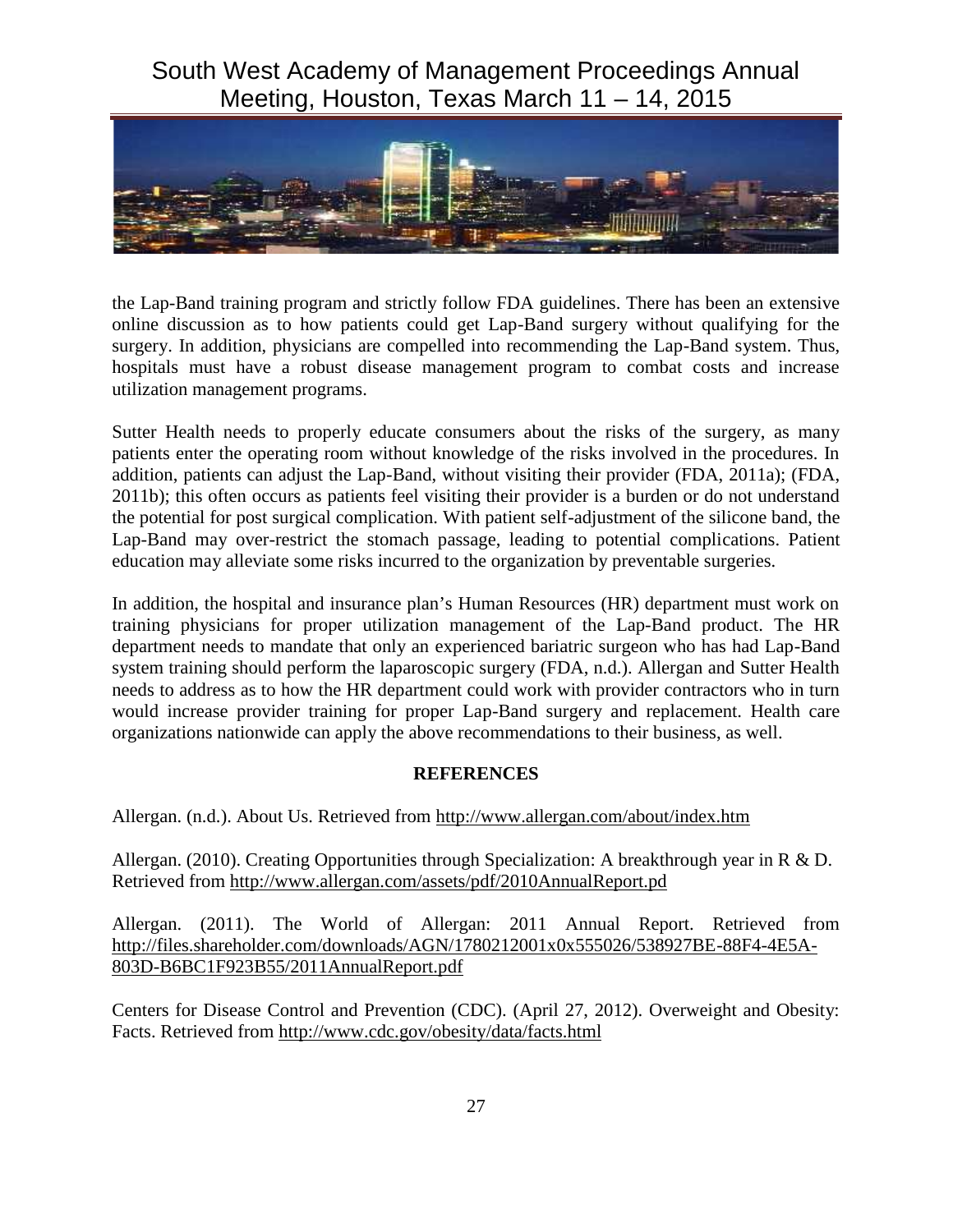

Chapman, K. et al. (2004). Laparoscopic adjustable gastric banding in the treatment of obesity: A systematic literature review. *Surgery, 135*(3). Retrieved from http://www.sciencedirect.com/science/article/pii/S0039606003003921

Conley, M. (2011). Lap-Band Surgery: Allergan Asks FDA to Approve Obesity Surgery for Teens. Retrieved from http://abcnews.go.com/Health/lap-band-maker-allergan-hopes-offer surgery-teens/story?id=13678820

Dutton, J. (2012). Weight Loss: Would You Have This Shocking New Surgery to Lose Just 25 Pounds? Retrieved from http://www.glamour.com/health-fitness/2012/04/weight-loss-would you-have-shocking-new-surgery-to-lose-just-25-pounds

Food and Drug Administration. (n.d.). LAPBAND ADJUSTABLE GASTRIC BANDING SYSTEM: SUMMARY OF SAFETY AND EFFECTIVENESS DATA. Retrieved from http://www.accessdata.fda.gov/cdrh\_docs/pdf/P000008b.pdf

Food and Drug Administration. (2011a). FDA expands use of banding system for weight loss. Retrieved from the state of the state of the state of the state of the state of the state of the state of the state of the state of the state of the state of the state of the state of the state of the state of the state of http://www.fda.gov/NewsEvents/Newsroom/PressAnnouncements/ucm245617.htm

Food and Drug Administration. (2011b). FDA issues Warning Letters for misleading advertising of Eap-Band. Retrieved from http://www.fda.gov/NewsEvents/Newsroom/PressAnnouncements/ucm283455.htm

Fried, M., Miller, K., and Kormanova, K. (2004). Literature Review of Comparative Studies of Complications with Swedish Band and Lap-Band®. *Obesity surgery, 14(2).* Retrieved from http://www.springerlink.com.mimas.calstatela.edu/content/a8x13rx8h574185r/fulltext.pdf

Furbetta, F., & Coli, E. (2003). Codification of Techniques for Reoperation After Lap-Band®. *Obesity surgery,* 13 (2).Retrieved from http://www.springerlink.com.mimas.calstatela.edu/content/y136l37p633q43h1/fulltext.pdf

Galvani, C. et al. (2006). Laparoscopic adjustable gastric band versus laparoscopic Roux-en-Y gastric bypass: Ends justify the means? *Surgical endoscopy, 20(6).* Retrieved from http://www.springerlink.com/content/122v246w1446jg18/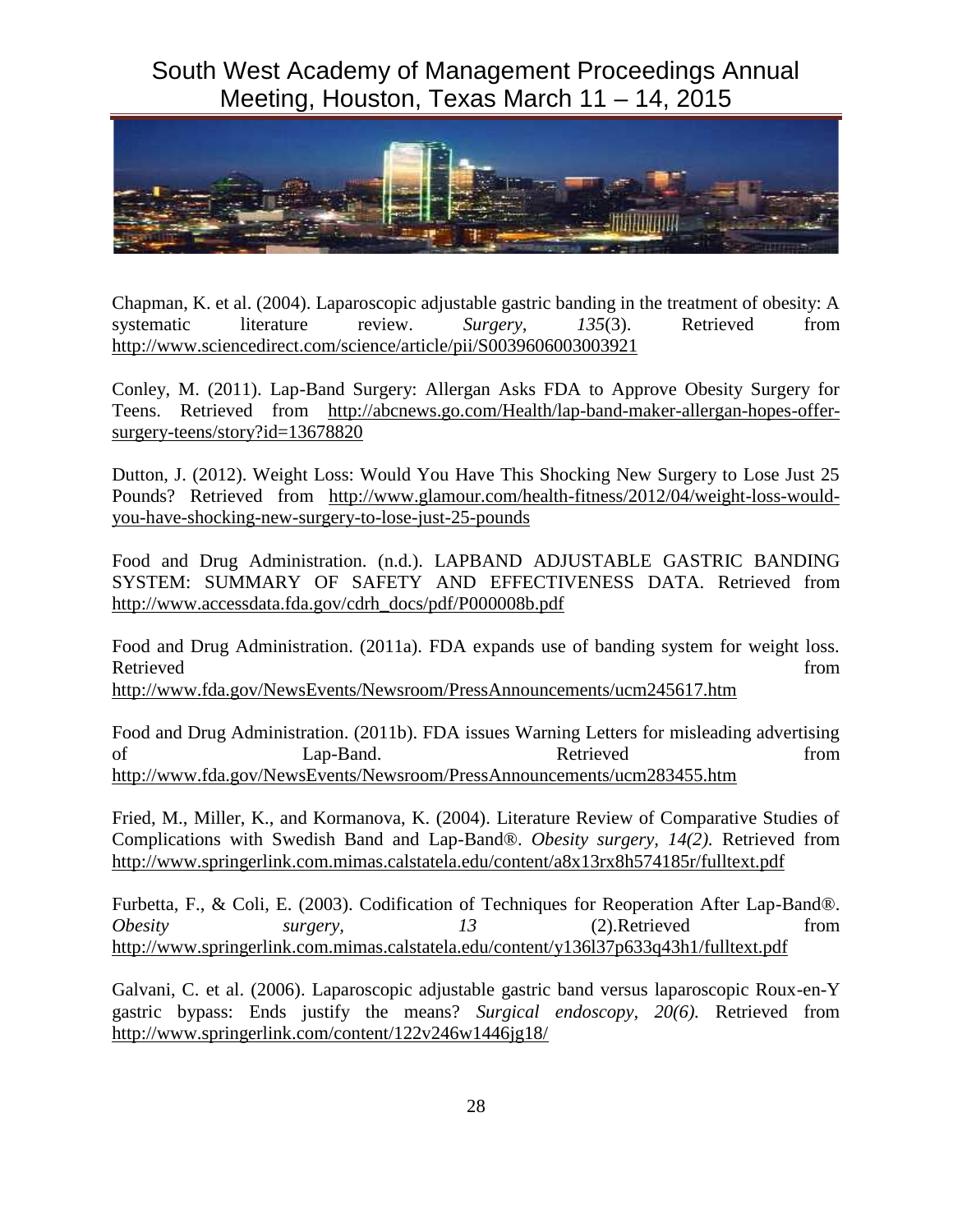

Holéczy, P., Novák, P., & Králová, A. (2001). 30% Complications with Adjustable Gastric Banding: What did we do Wrong? *Obesity surgery, 11*(6). Retrieved from http://www.springerlink.com.mimas.calstatela.edu/content/14g73t2802920851/ Jio, S. (2011). Health Controversy: Some People Are Gaining Weight to Qualify for the Lap- Band Procedure. Retrieved from http://www.glamour.com/health-fitness/blogs/vitamin g/2011/10/health-controversy-some-people.html

Los Angeles Times. (2011). The Lap-Band and Teenagers. Retrieved from http://articles.latimes.com/2011/jun/02/opinion/la-ed-lapband-20110602

Pfeifer, S. (2011). Lap-Band maker targets teenagers. Retrieved from http://articles.latimes.com/2011/may/24/business/la-fi-lap-band-teens-20110524

Pfeifer, S., & Blankstein, A. (2012). LAPD probes Lap-Band death: Police examine fatality at West Hills clinic affiliated with GET-THIN ads. Retrieved from http://articles.latimes.com/2012/apr/06/business/la-fi-get-thin-lapd-20120407

Sutter Health. (n.d.). Homepage. Retrieved from http://www.sutterhealth.org/

Stewart, J.J. (n.d.). Sutter Health's pricing gives insurers a headache. Retrieved from https://resourcecenter.businessweek.com/page.asp?prmID=207 HYPERLINK "https://resourcecenter.businessweek.com/page.asp?prmID=207&prmPID=6178"& HYPERLINK

"https://resourcecenter.businessweek.com/page.asp?prmID=207&prmPID=6178"prmPID=6178 Terhune, C. (March 28, 2012). Consumer Reports targets medical devices' safety. Retrieved from http://articles.latimes.com/2012/mar/28/business/la-fi-consumer-reports-lap-band-20120328

van Mastrigt, G., van Dielen, F., Severens, J., Voss, G., & Greve, J. (2006).One-Year Cost- Effectiveness of Surgical Treatment of Morbid Obesity: Vertical Banded Gastroplasty versus Lap-Band. *Obesity Surgery, 16* (1). Retrieved from http://dx.doi.org/10.1381/096089206775222113

Yahoo Finance. (2012). Allergan Inc. (AGN). Retrieved from http://finance.yahoo.com/q?s=AGN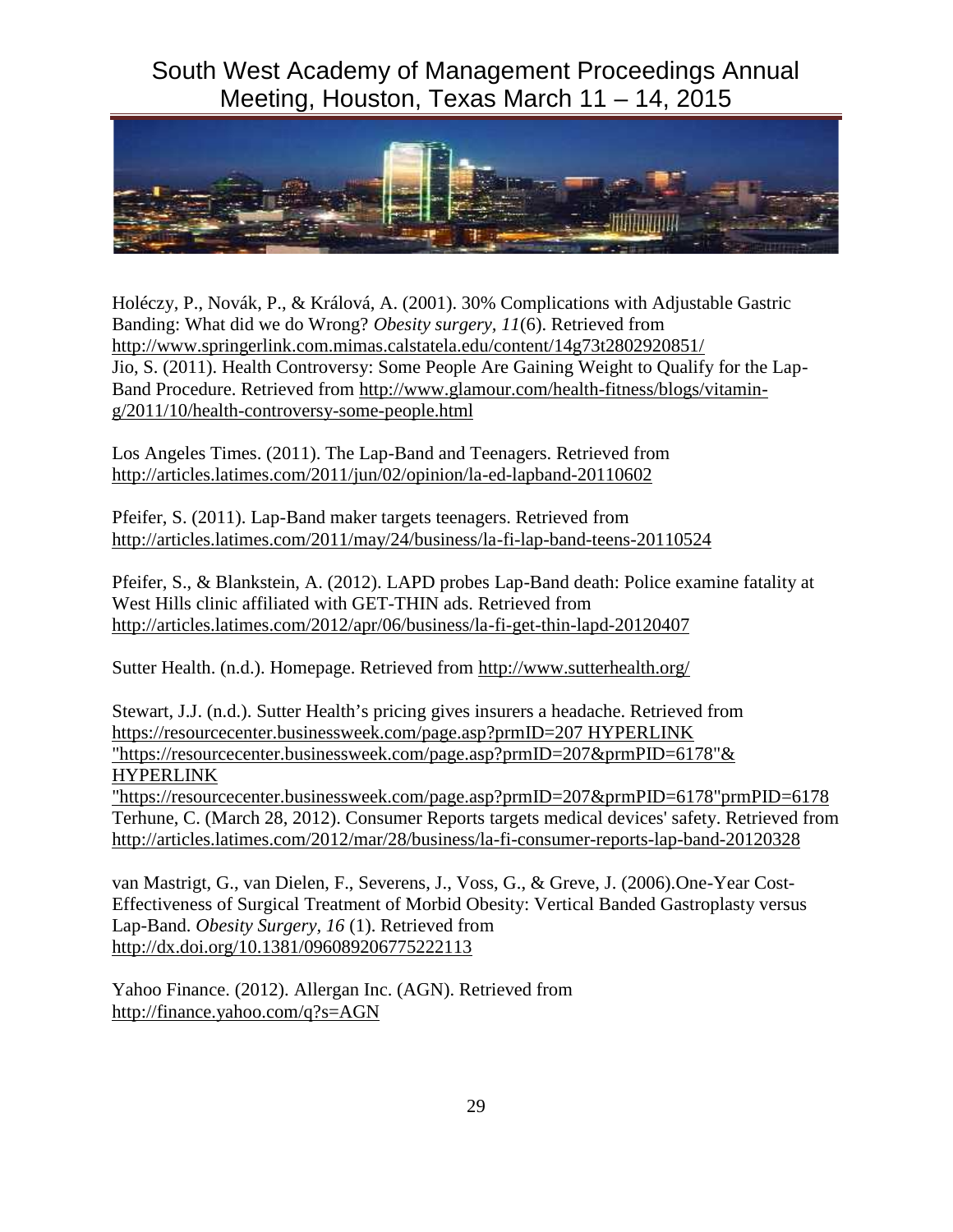

#### **TO GROW OR NOT TO GROW: CHALLENGES OR CHOICES FOR FEMALE ENTREPRENEURS?**

Emma Fleck, Colorado Mesa University, efleck@coloradomesa.edu

#### **ABSTRACT**

It has been widely recognised that the growth of entrepreneurial ventures is central to wealth creation, innovation and economic development. However, it has been noted by many authors that women-owned ventures are not capitalising on growth potential or economic returns. This paper presents the case of women entrepreneurs in Ireland and investigates whether growth is affected by institutional or normative factors or whether preference plays an important role in this decision. Within the service sector in Ireland, 33 female entrepreneurs were chosen to participate in depth interviews as part of a case study methodology. These businesses demonstrated varying levels of growth which ensured a maximum variation sample for identifying barriers they share in the growth process. The results indicated that preference or personal choice was strongly recognised as a key factor which impacted upon business growth. However, it was noted that a number of factors also inhibited the growth of women-owned firms when female entrepreneurs opted for growth. These factors were found to be both structural (access to capital, lack of government support, lack of skilled staff, and access to appropriate childcare) and normative (inability to delegate, lack of management skills, lack of self-confidence, gender role orientation and guilt related to parenthood).

This study provides new evidence to illustrate that female entrepreneurs have individual preferences, which result in a spread of legitimate growth strategies to include limited or capped growth.

#### **INTRODUCTION**

Over the last two decades, female entrepreneurs have played a crucial role of within the worldwide expansion of entrepreneurship, in creating and building high-growth firms (Deakins and Freel 1998; Starr and Yudkin 1996, Mueller and Conway Dato-on, 2013). Whilst both regional and global evidence presents a positive picture of increased entrepreneurial activity among women and the statistics for female entrepreneurship start-up activity have continually improved, it appears that a significant percentage of women-owned organisations still remain small in size (Still and Timms 2000; Mitra 2002). Hence, if entrepreneurship is accepted as a key driver of economic growth, then a better understanding is needed of those factors which may inhibit women from growing their firms (Amine and Staub 2009). Of particular concern is that female-owned businesses also exhibit relatively higher closure rates and poor prospects for growth (Henry and Johnston 2003). Encouraging more women to engage in entrepreneurial activity and to grow their ventures is a significant global challenge (Carter and Marlow 2007). Even in entrepreneurially orientated countries such as Canada and the USA, recognised as global leaders in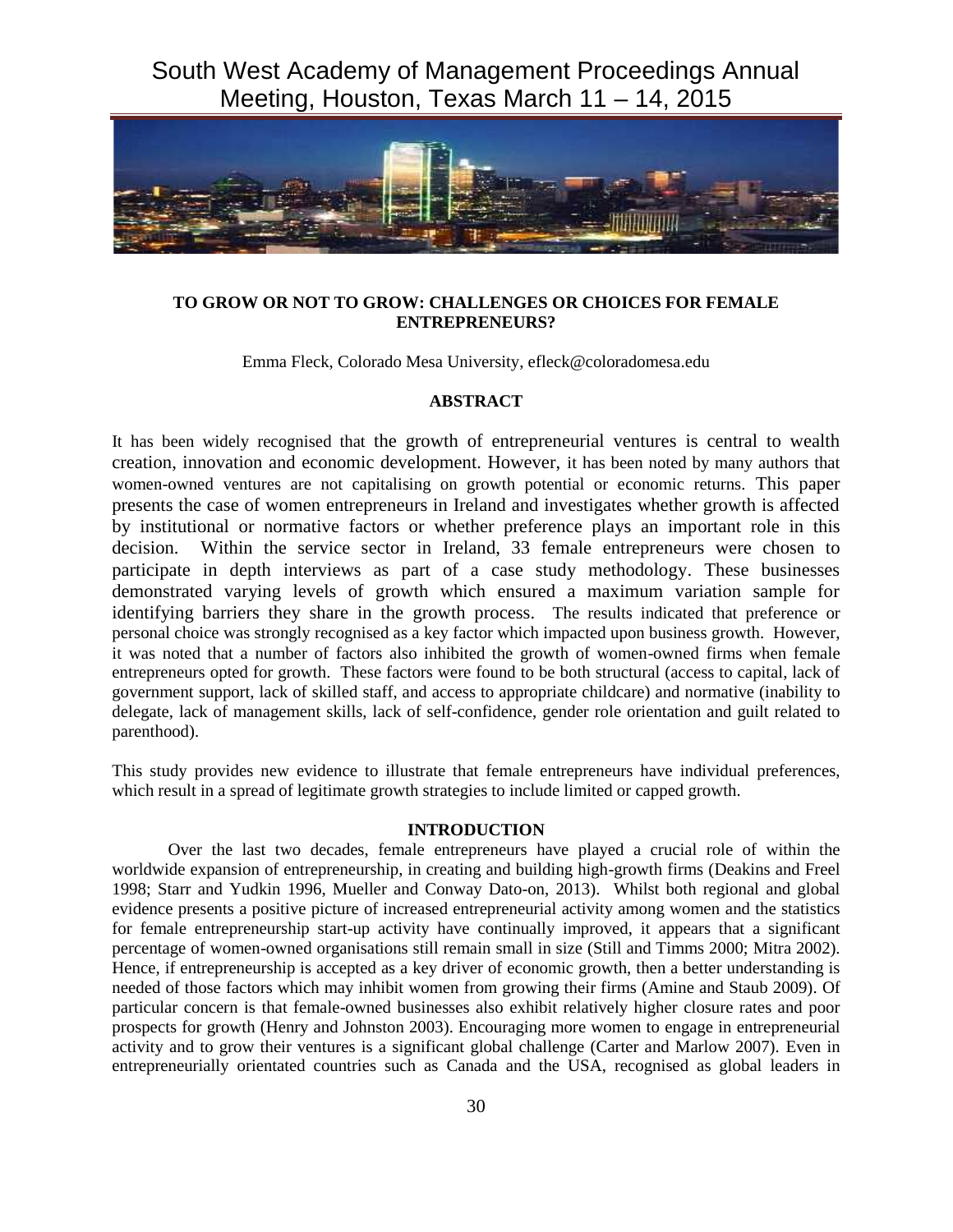

business start-up rates for women (Orser 2007), the majority of female-owned firms, like other OECD member countries, are on average significantly smaller, less profitable and less likely to grow compared to those firms owned by men. O'Gorman (2001) in his study of firms in Ireland which explores the strategic choices of entrepreneurs explains that women are likely to face challenges that in turn, impacts on growth, particularly in the post start-up phase.

A number of authors have begun to challenge the traditional notion of growth as a naturally occurring phenomenon, proposing instead that the growth of an organisation can be the result of the entrepreneur's motivations and intentions for the business (Cliff 1998; O' Reilly and Hart 2004; Blackburn & Brush 2009). Lerner and Almor (2002) commented that these types of firms i.e. small, privately-held, with modest growth, are very common for women business owners, given that they often set out with different objectives and goals for the future of their business. Indeed, O'Reilly and Hart (2005) revealed that the majority of women in their study were found to be intrinsically motivated; they cared more about achieving personal goals rather than financial, profit-driven goals. This leads us to question *whether the growth of women-owned firms is impeded by normative and structural factors, or whether business growth, or indeed non-growth, is a personal choice for female entrepreneurs*.

Carter et al. (2001) noted that although there had been significant expansion in the field on the topic of the growth of female-owned businesses, there has been a lack of theoretical focus which may have limited our understanding of female entrepreneurs and thus their attitude to organisational growth. Indeed, entrepreneurship cannot be investigated from a gender-neutral perspective (Marlow et al. 2009) signalling the need for adopting an approach, which views women as a heterogeneous group. Using women exclusively as the unit of analysis (Ahl, 2006), facilitates the investigation of variances within this heterogeneous group (Ahl and Nelson, 2010). By considering individual preferences as a legitimate option for women entrepreneurs, it is possible to obtain an understanding of the different choices and pathways of business growth that women entrepreneurs follow. In this paper we seek to ascertain the key barriers which impeded business growth. In allowing for preference as a key factor in the growth process, a clearer understanding of the structural and normative challenges impacting upon business growth can be achieved.

It is also recognised that growth has predominantly been addressed using quantitative methodologies, which fail to provide insight into the underlying mechanisms pertaining to the growth of female-owned organisations. Hence De Bruin et al. (2007) called for more rigorous in-depth studies. Such insights into the multi-faceted and *processual* behaviour of entrepreneurs (Down and Warren 2008) can be obtained through a qualitative case approach which explores certain themes through in-depth interviews. Welter and Lasch (2008) further argue that using a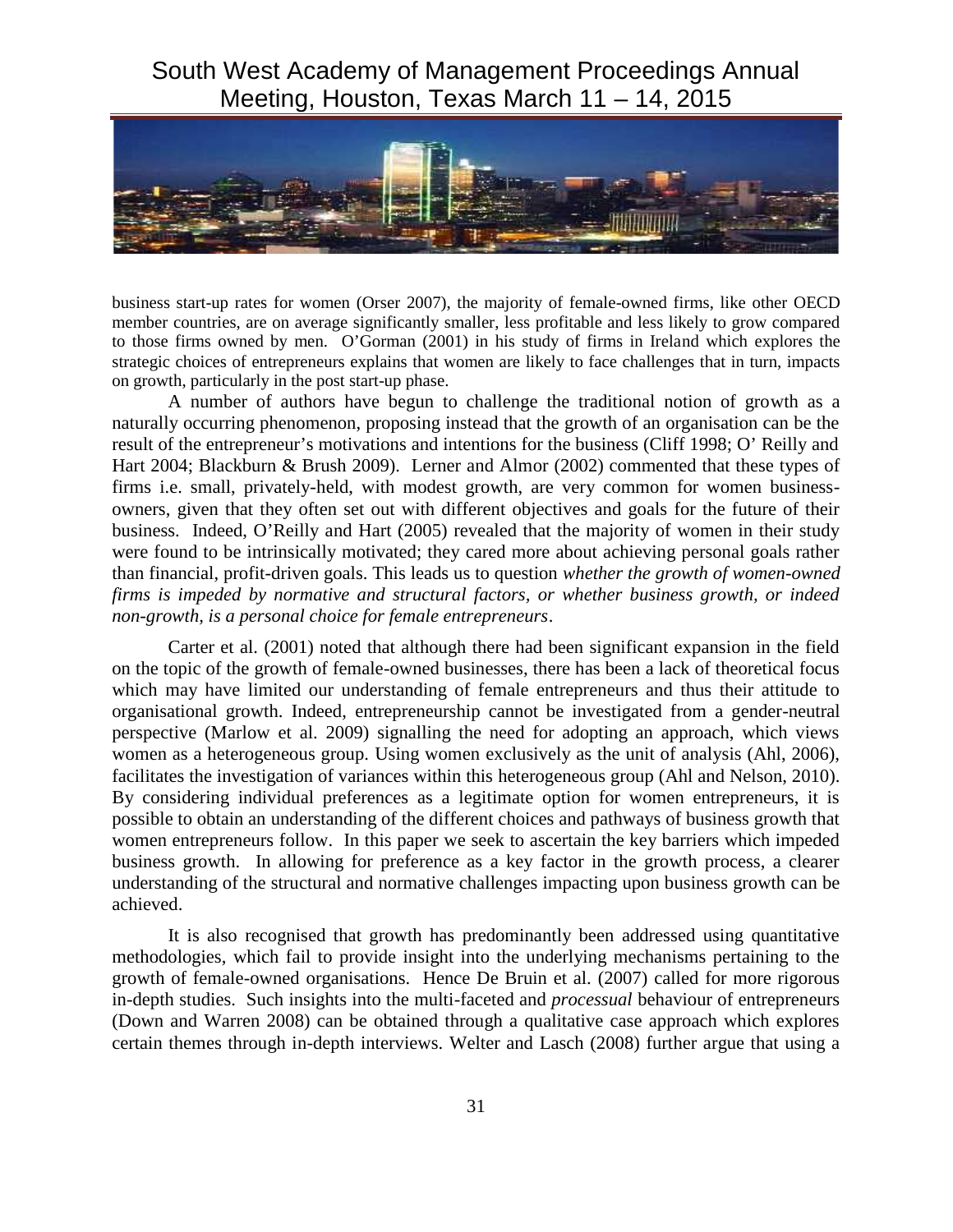

qualitative design provides valuable insights in the field of entrepreneurship. A qualitative approach has therefore been adopted in this study

The paper commences by considering the two theoretical approaches namely, limitations theory and preference theory, in order to identify a research gap. Section 3 outlines the methods used in the study and profiles the sample. Section 4 presents the empirical evidence documenting the underlying mechanisms of growth for female entrepreneurs operating in the Republic of Ireland and Northern Ireland. Section 5 discusses the findings on why women opt for growth from which conclusions and implications are drawn in section 6.

#### **USING A THEORY- DRIVEN ANALYSIS TO INVESTIGATE GROWTH INHIBITORS**

Fischer et al. (1993) argues that theory driven research allows for a systematic development of knowledge, which can provide a firmer base for managerial and policy decisions to be made and it is under this premise that the current study has been conducted. In this study we draw on two theoretical perspectives in order to develop a broader understanding of the growth challenges faced by women entrepreneurs. The perspectives are macro- and micro-level perspectives that fit in with limitations and preference theory respectively. From a macro perspective, much previous research has examined how institutions (structural and normative) act as inhibitors to female entrepreneurial business growth. However, given that there is limited empirical evidence to show that structural barriers constitute the single or most important factors inhibiting women's entrepreneurship (Madsen et al, 2008); more recent attention has focused on the micro level – investigating how a woman's agency (McAdam and Marlow, 2011) and individual preference (Madsen et al., 2008) can impact upon process. Given this, we turn to preference theory to understand whether to grow the business or not, is a legitimate choice for women. It is argued that by adopting both a micro level approach that uses the woman as the unit of analysis it is possible to gain a better understanding of the impact of gender (Bradley, 2007) upon business growth decisions.

#### **Accuracy of 'limitations theory'**

Limitations theory is the term given to the theory reflecting upon structural and normative barriers. According to Ulhoi (2005), adopting an institutional perspective moves the focus away from the entrepreneur as an individual towards the social, cultural, legal and economic factors, which impact a woman's capability to participate within the labour market. Notwithstanding the research illustrating that most entrepreneurs, regardless of gender, face similar inhibiting factors to the growth of their business; extensive research has identified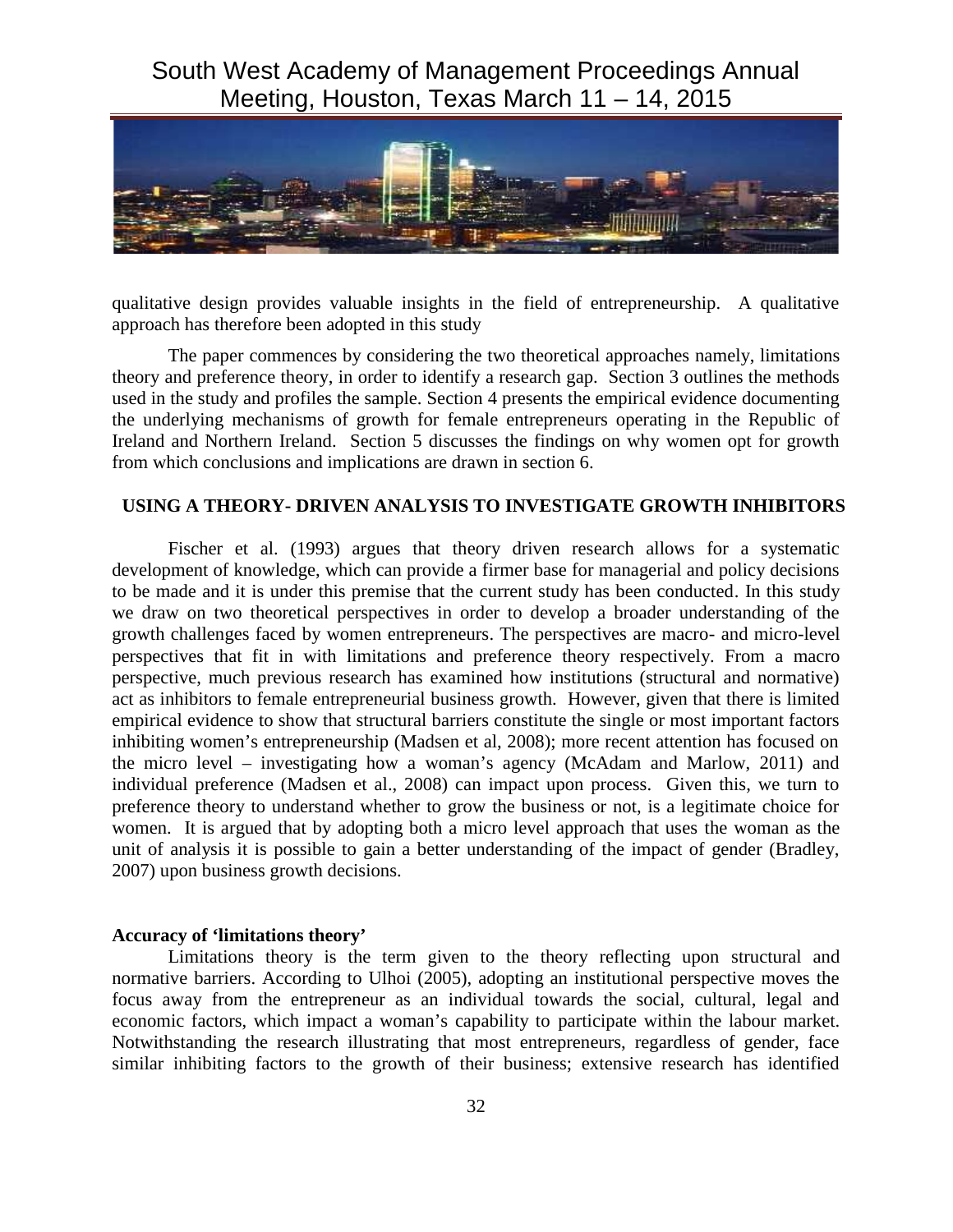

particular structural barriers to women's entrepreneurship (Carter et al. 2007; Madsen et al., 2008; Shaw et al., 2001). Firstly, it has been confirmed that women approach the entrepreneurial experience with gender disadvantages rooted in education, training and employment e.g. female entrepreneurs often lack the required human capital such as business knowledge and management skills required to develop a viable business opportunity beyond a certain level (Ettl and Welter 2010; O'Gorman 2001; Still and Timms 2000; Walker and Joyner 1999; Mirchandani, 1999).

Secondly, financial capital as a key factor in the growth process has been investigated thoroughly and the lack thereof identified as a significant barrier to start-up and growth among female entrepreneurs (Carter et al. 2007; Hamouda and Henry 2005; Shaw et al. 2001; Mitra 2002). This is evidenced in a number of studies as outlined below:

- (a) women tend to be disadvantaged in their ability to raise start-up capital required for external financing (Koper, 1993; Johnson and Storey, 1993; Schwartz, 1976, Hisrich and Brush, 1984; Neider, 1987);
- (b) guarantees were often beyond the scope of many women's personal assets and credit track record (Riding and Swift, 1990),
- (c) finance for ongoing businesses was less available for female owned firms (Aldrich, 1989), and
- (d) the relationship between a woman and her bank manager suffered because of stereotyping and discrimination (Buttner & Rossen, 1989; Hisrich and Brush, 1986). Indeed, Koper (1993) found that women, in their credit applications, were asked different questions than their male counterparts regarding martial status, plans to have children and how intentions concerning balancing the demands of both family and a business.

However, more recent work in the field suggests that these issues are less common given females have a stronger track record in repaying loans (Irwin and Scott, 2010). Nevertheless, finance may still indirectly constitute a stumbling block, which Madsen et al., (2008) describe as an *'informal social barrier developed or reinforced during the process of institutionalisation',* the result of which can potentially affect a woman's interpretation of entrepreneurial opportunities. To illustrate, it has been noted that female entrepreneurs do not seem *willing* to access the required levels of finance (for capital equipment) nor approach the appropriate professional services – assuming their availability – to actively pursue capital investment that would be required for significant business growth because they tend to be risk averse when seeking financial funding with a propensity to rely more on informal sources of funding and boot strapping (Brush et al. 2007; Hill et al. 2006). Consequently, women tend to found businesses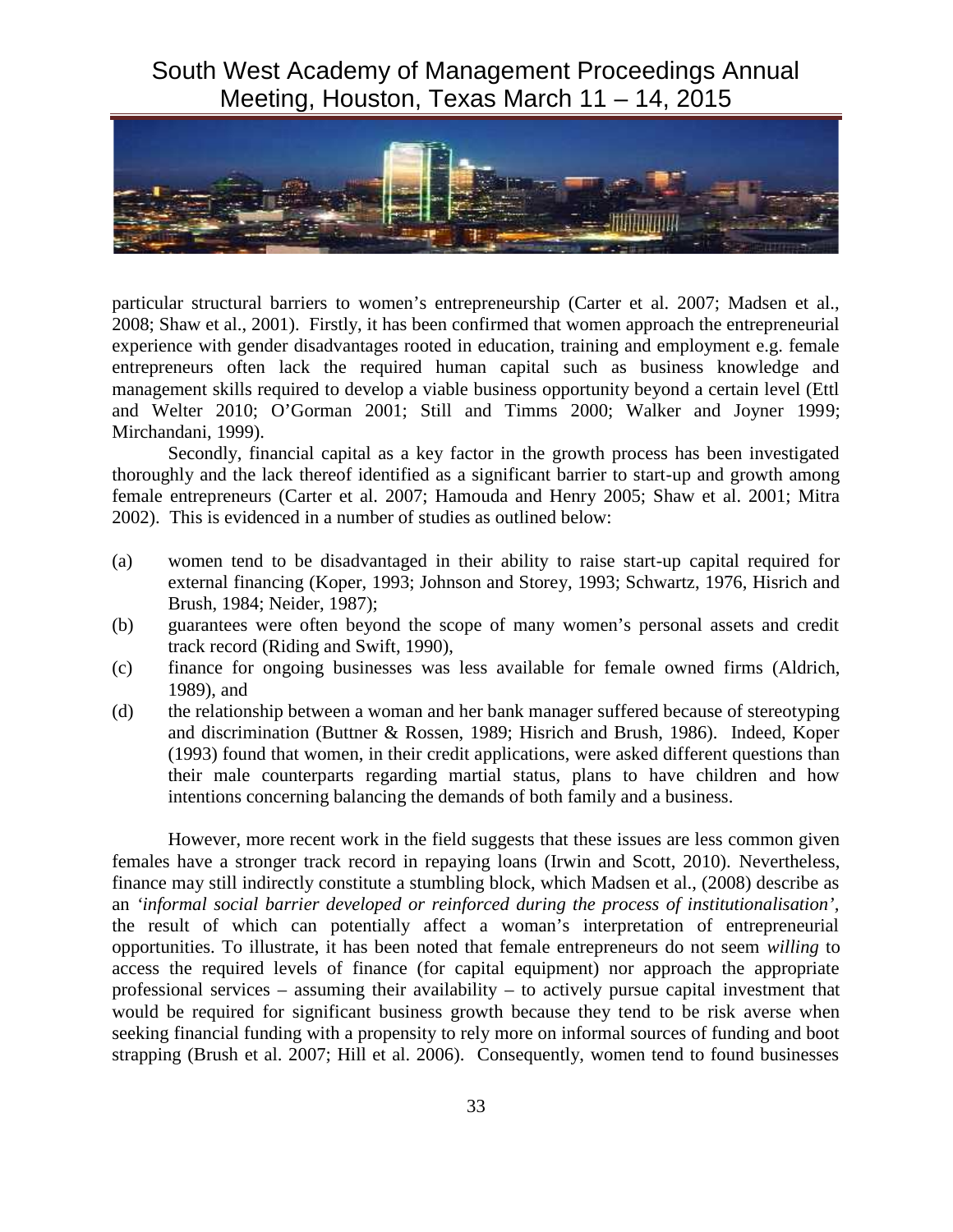

that do not require substantial levels of initial investment (Marlow and Carter 2004) which has obvious funnel implications for the growth of such firms.

Many authors (Davidson et al., 2009; Mazzarol et al., 2009; Still and Timms, 2000) also assert that we must look towards normative limitations i.e. self-confidence; self-perception which curtail the uptake of potential business opportunities by women. Still and Timms (2000) found that women often lack the necessary *self-confidence*, are more cautious and have low expectations regarding their business's profitability and Davidson et al., (2009) argue that this is because women often have to deal with the prejudicial attitudes of others with regards to their intellectual capability. Hamm (2002) proved that many female entrepreneurs fail to adapt their leadership capabilities to their growing business as evidenced in their inability to lead a larger workforce. In contrast, Mazzarol et al., (2009) found that growth orientated entrepreneurs were more likely to be confident in their ability to lead change within their firm. Those that fail to adapt tend to be more cautious about forecasting profits and employing and delegating to staff as a result of their skills base (Still and Timms 2000) and therefore make a strategic decision to purposely limit the natural expansion of the organisation (Anna et al. 2000; Cliff 1998). According to Walker and Joyner (1999), this negative cycle may be rectified by appropriate training, especially through previous job experience. Anna et al., (2000) assert that gender has a significant impact on women in that it influences *self-perception*. This includes personal perceptions of their own abilities (inadequate skills or opportunities) and their business environment, as well as a wider perception of the receptiveness of society. These negative self perceptions or low self-efficacy can restrict their ability to recognise opportunities therefore reducing the potential for business growth (Kickul, 2007). Moreover, it has been established that a person can have high self-efficacy in one area of their lives and low in others (Bandura, 1992), for example, a woman can feel confident as a mother or care giver but inadequate as business owners (or indeed vice versa).

Many authors agree that more weight should be given to these normative limitations as potential explanatory factors for the slower growth rate of female-owned ventures. For instance, O' Reilly and Hart (2004) confirmed that the likelihood of a woman setting up in business in Ireland was strongly related to knowing an entrepreneur (role model), believing that there are good business opportunities and believing she has the right skills. However, encouraging women to enter new sectors and create sustainable ventures is a significant challenge and one which is often overlooked. Marlow and Carter (2004) remind us that there is a tendency to stick with what you know and since women tend to be economically active in sectors with poorer business prospects, they are more likely to be disadvantaged as the constraints experienced in waged work transfer into self-employment and entrepreneurial activity.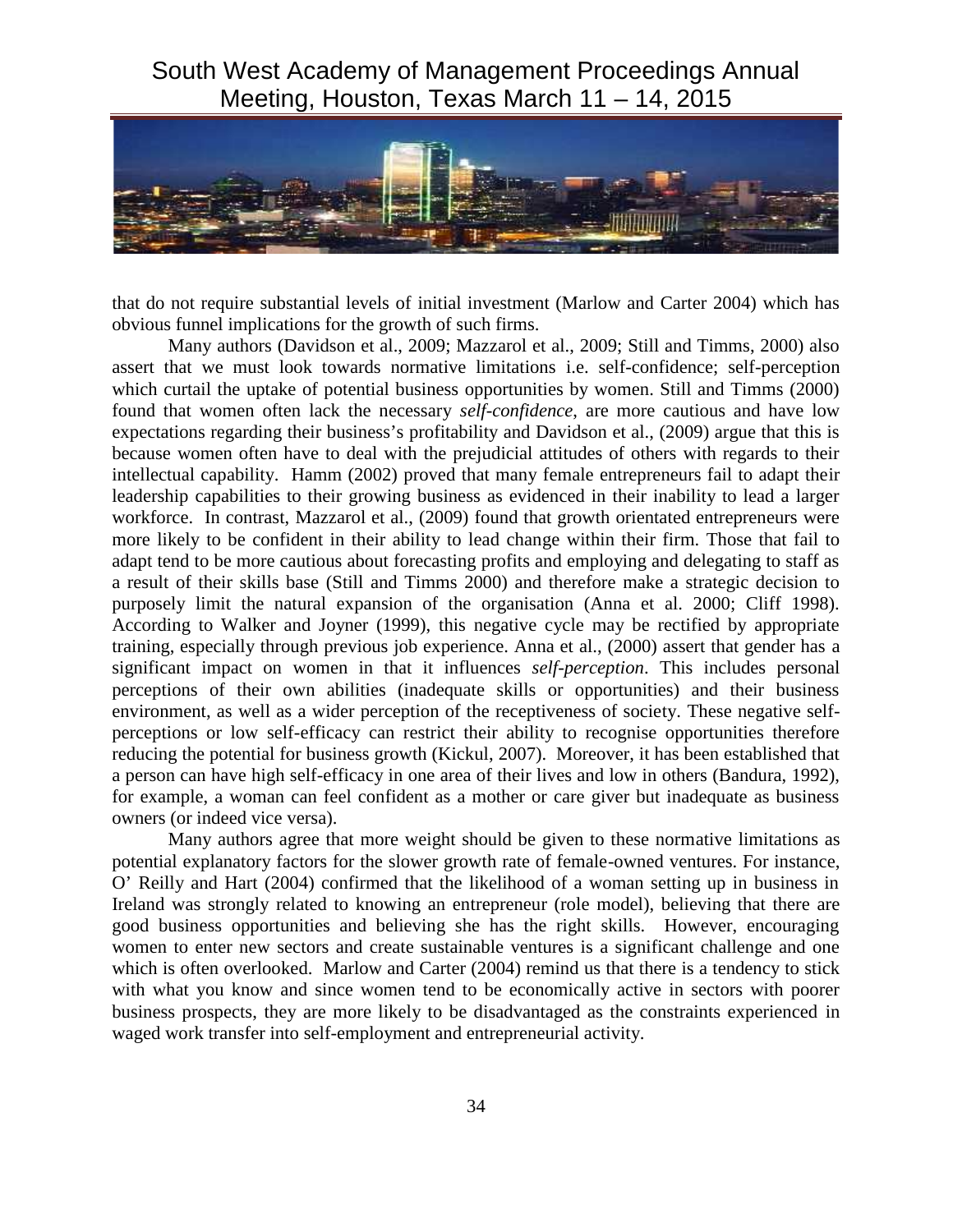

#### **Accuracy of preference theory driven analysis**

It has been argued that if we are guided by economic and institutional theories, female entrepreneurs are rendered as the weaker comparative and 'the interloper in the entrepreneurship domain' (Carter et al., 2007, p.). Whilst economic theory is likely to be an accepted norm women have an opportunity to make an economic contribution, - women-owned ventures consistently do not meet the normative standards for successful business operation (in size, scale and turnover). Madsen et al., (2008) argue that it has not been proven that these structural barriers constitute the single most influential factor inhibiting women's entrepreneurship. Thus, if we refer to social theory, women-owned businesses may not reach these normative standards simply because they prefer or chose not to. Indeed, Long (2003) posits that the reasoning for a lack of growth among female-owned ventures lies with the entrepreneurs themselves, who have modest aspirations for organisational growth. Taylor and Newcomer (2005) also found that female entrepreneurs continue to struggle with the conflicting demands between their professional and personal lives and this dictates how they interact in the economy.

In her work on preference theory, Hakim (2006) fully recognises that the structural and normative factors exert influence on women's choices to some extent, but argues that these factors are of declining importance. Her work on preference theory allows us to challenge existing economic theories, which are considered to have two major flaws;

- (a) Economic theory does not take into consideration the historical changes in the  $21<sup>st</sup>$  century which have had a significant impact on the lives of women (Hakim, 2000), and;
- (b) Economic theory is primarily based on comparisons with men so that entrepreneurial behaviour and action is a masculine gendered form, associated with men as the norm or the benchmark (Ahl 2006).

Preference theory is concerned primarily with the innate characteristics which influence women's choice between family and work, Hakim (2000) argues this is a genuine choice for women in modern affluent societies. Her work is based on four main tenets: firstly, that changes in society have created new options for women; second that women are heterogeneous in their preferences in relation to employment and family life; third that different preference groups have conflicting interests the impact being that women do not agree on how to achieve equality (or even if it is needed); and fourth that heterogeneity is the main cause of variable responses to social engineering policies (Hakim, 1998; 2000; 2004, 2006, 2009). She argues that preference theory is a historically informed, empirically-based, multi-disciplinary approach to explaining and predicting women's choices which illustrates that in modern society sex and gender are redundant concepts which are being replaced by lifestyle preferences as the crucial differentiating characteristic (Hakim, 2000, 2003) i.e. a firm which does not grow based upon the choice of a woman and her preferred state within the home. To illustrate, Hakim links female preferences to dispositions and values identifying three approaches to the woman's role in the family (Hakim, 2006):

1. 'Home Centred' women who prefer not to work as family life and children are the main priorities throughout their life. In terms of entrepreneurial intentions, these women use business ownership as a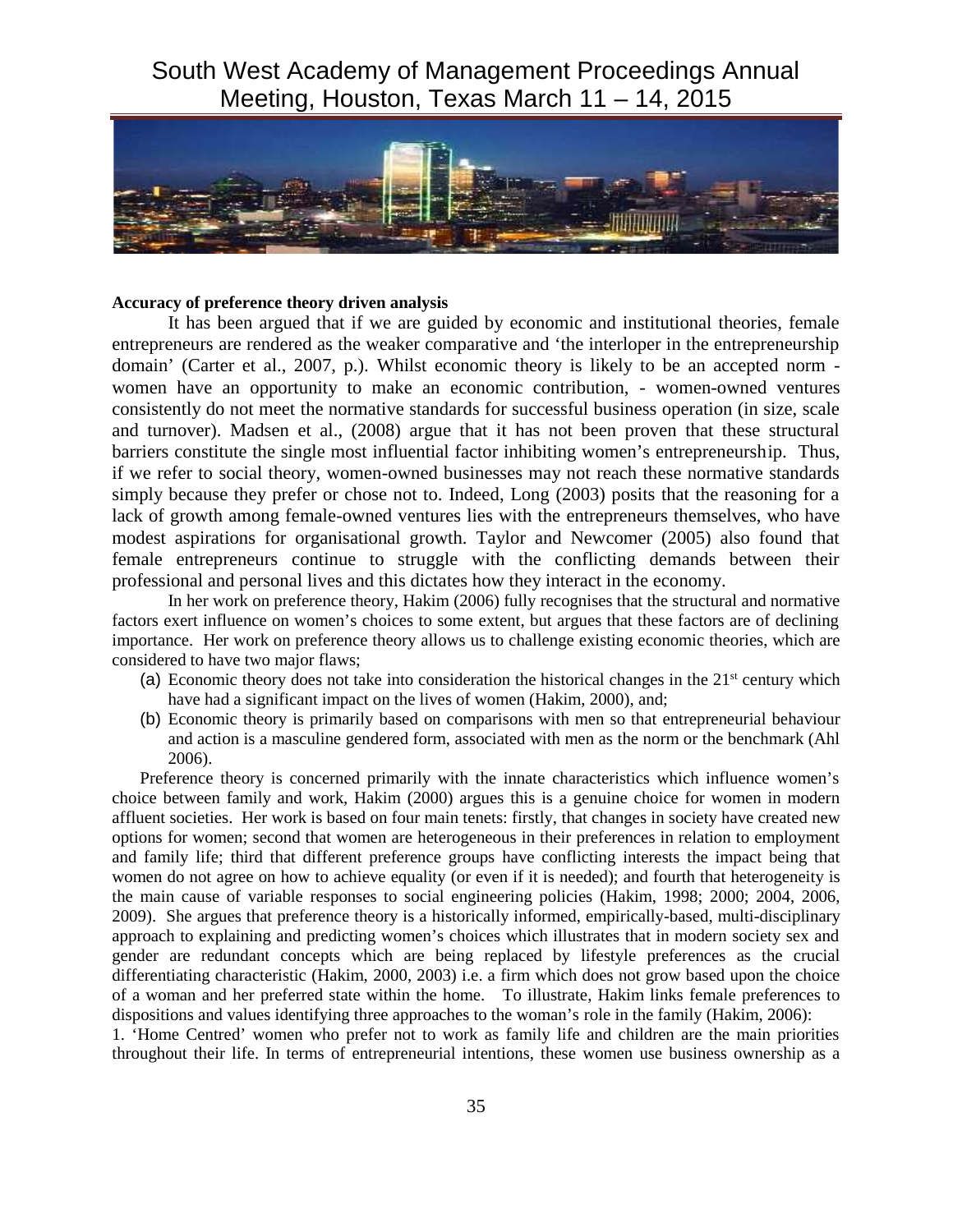

method of remaining economically active, often through necessity, as illustrated in the research conducted by O'Reilly and Hart (2004.

2.'Adaptive' women, approach their choice based on conflicting values i.e. they want to work but desire to find balance between their role within the home and the workplace. These are often the largest and most diverse group of women who are attracted to the option of entrepreneurship as a flexible system to combine these conflicting roles (See also Still and Timms, 2000).

3. 'Work Centred' women are focused on their career in terms of employment or self employment. These women are often childless and are motivated by achievement, profit and excellence in their chosen field (Hakim, 2000).

Table 1 outlines how these preferences can impact on the decision to become an entrepreneur and growth intentions.

|                                          | <b>Home Centred</b>                                                                                                                                                                                                                                   | <b>Adaptive</b>                                                                                                                                                                                                                                                                                                                                                                                                                                                     | <b>Work Centred</b>                                                                                                                      |
|------------------------------------------|-------------------------------------------------------------------------------------------------------------------------------------------------------------------------------------------------------------------------------------------------------|---------------------------------------------------------------------------------------------------------------------------------------------------------------------------------------------------------------------------------------------------------------------------------------------------------------------------------------------------------------------------------------------------------------------------------------------------------------------|------------------------------------------------------------------------------------------------------------------------------------------|
| Decision to<br>become an<br>entrepreneur | Women have been forced into<br>entrepreneurship through<br>necessity.<br>Family life and children are the<br>main priorities throughout life.                                                                                                         | This group is the most diverse<br>and includes women who want to<br>combine work and family, plus<br>drifters and unplanned careers.<br>There is significant compromise<br>between their two conflicting sets<br>of values These women will<br>gravitate towards careers offering<br>a work-life balance and<br>flexibility. Entrepreneurship is<br>chosen as it allows them to work<br>part-time and unite the two<br>competing factors of work and<br>motherhood. | Women focused on<br>entrepreneurship as a<br>chosen career path.<br>Childless women are<br>concentrated here.                            |
| Growth<br>intentions of<br>the business  | They fully prioritise their<br>family and would prefer not to<br>work therefore they are content<br>to run a small business on the<br>premise that it will not interfere<br>with their role within the home.<br>Business growth is not a<br>priority. | This a highly diverse group of<br>women and growth intentions can<br>change on a regular basis<br>according to personal<br>circumstances and lifecycle                                                                                                                                                                                                                                                                                                              | These women are.<br>motivated by<br>achievement orientation,<br>individualism, profit and<br>excellence within their<br>chosen industry. |

#### **Table 1: The Impact of Preference on Entrepreneurial Activity**

Source: Inspired by Hakim (2000)

Hakims work highlights the most likely paths or choices a female entrepreneur may take, and therefore in understanding the barriers to the entrepreneurial growth process, preference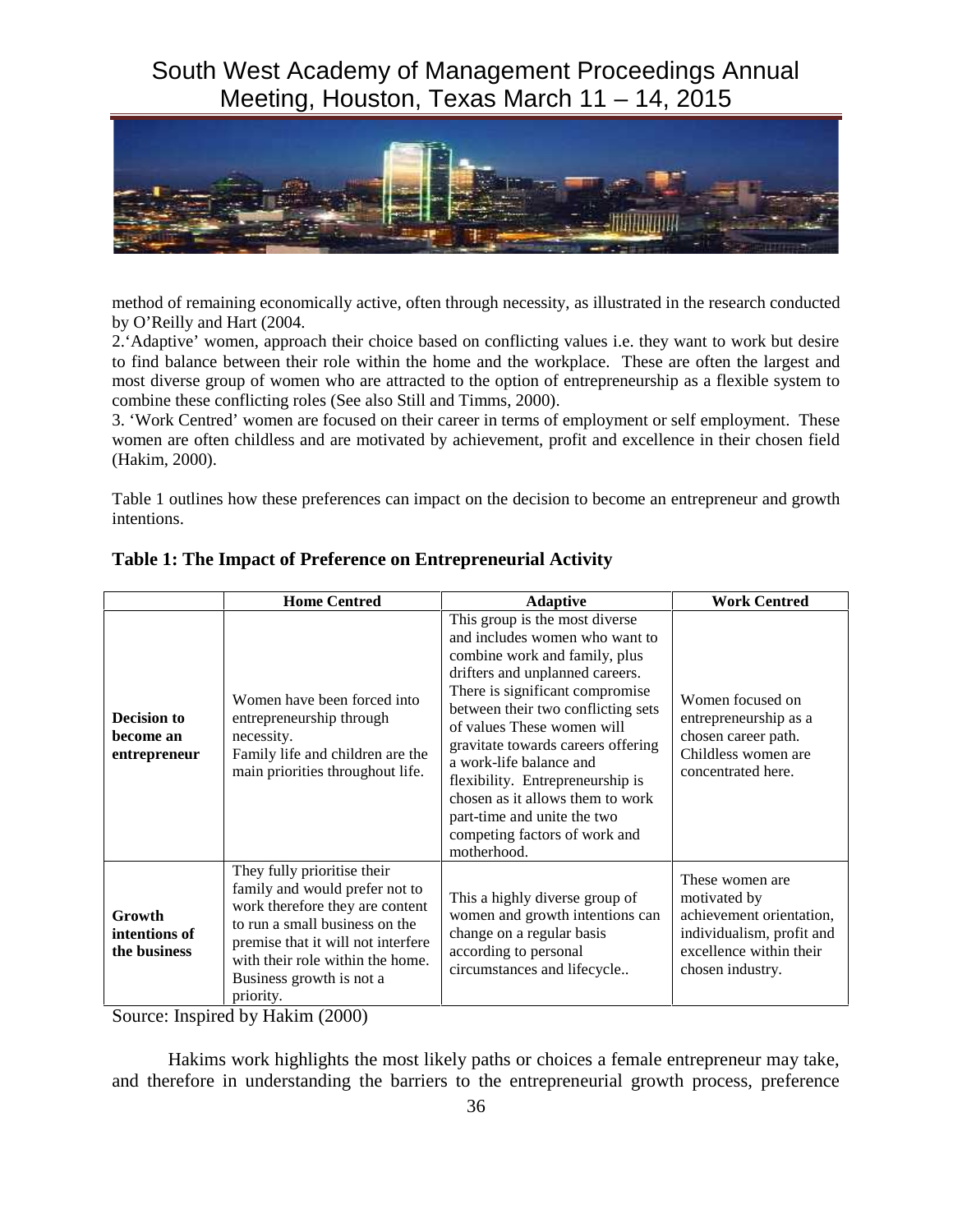

theory provides a sound basis given that the focus is not on the structure of the economic system itself, but rather the choices of individuals within that structure (Hakim, 2003).

#### **Research Gap**

Under the premise that choice cannot be predicted by macro-level analysis alone (See Hakim, 2007), in this study we adopt a multi-level approach to investigating factors that hinder the growth choices of female entrepreneurs in Ireland and elucidate the extent to which these are structural, normative or preference-related.

### **METHODOLOGY**

This section addresses sample selection (of sector and cases) and details the analytical methods employed. Since case selection has a profound effect on the quality of research findings (See Neergaard, 2007) the process of selecting cases for in-depth analysis carried out on multiple levels (See Yin 1989) and was rigorous.

With regards selection of sector, since previous studies (Cately and Hamilton, 1998; Hisrich et al., 1997) have indicated that growth variances occur across sectors, selection was limited to one sector which was female-dominated in Ireland, the service sector as Marlow et al. (2008) suggested that female entrepreneurs remain in feminised occupational sectors such as catering, caring, personal and business services.

With regards selection of cases, there was no single database of female-owned businesses in Ireland therefore a database was constructed with the assistance of organisations (See Tashokkori and Teddlie, 2003) in the service industry which included local enterprise agencies, councils, and other relevant bodies that maintained publicly available records in both jurisdictions. The selection criteria used to develop this database were as follows:

- (a) The organisation was founded (or part- founded) by a woman.
- (b) The organisation was at least 50% owned by one or more women, or, in the case of any publicly owned business, at least 50% of the stock was owned by one or more women; and the management and daily business operations were controlled by one or more women.
- (c) The organisation must be at least two years old in order to eliminate organisations still experiencing start-up behaviour.
- (d) Organisation must be deemed to be a service sector company. 'Wholesale and retail trades, travel and tourism, hotel and restaurants, transport and communication, financial and computer services, real estate, business support, government and other services'. (Invest NI 2014)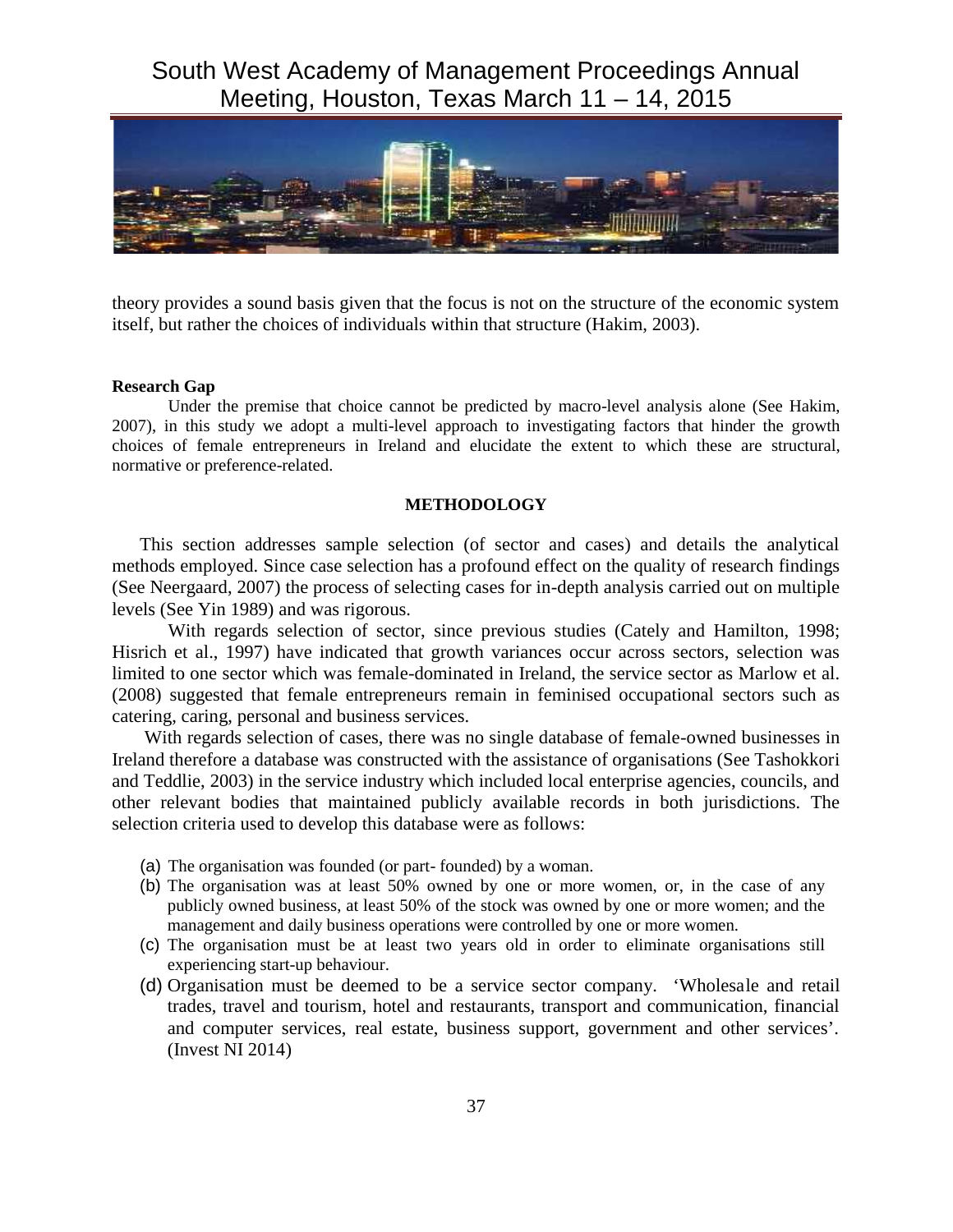

This process identified 224 organizations in Ireland which met the criteria. In order to glean further information about the companies and identify a sample for the case studies, a mail survey was sent to the entrepreneurs. The constructs in the survey were heavily based on those in the work of Carter (2000), who analyzed the performance of female-owned firms in the UK. The survey achieved a response rate of 25% (57 respondents) after 4 weeks. The survey data confirmed that the Irish sample was typical of women entrepreneurs in developed countries (Henry and Kennedy 2003). To illustrate, the average age of the respondents was 43 years old, 68% were married and the majority had children (61%). Most of the firms demonstrated moderate performance i.e. the majority (57%) had pre-tax profits less than \$90,000 and limited growth in terms of an increase of less than 10% turnover per year (58%).

Thirty-three organizations were then selected among the 57 respondents to participate in the next level of analysis (in-depth interviews). Of the 24 firms rejected, some were displaying characteristics of firms still within the start-up phase of business and access to others was limited. Table 2 provides an overview of the salient characteristics of the 33 entrepreneurs within the sample and the varying levels of growth of their organizations as measured through number of employees and annual turnover. Note that whilst this study was limited to only one sector, those interviewed were asked if this sector was new to them but all 33 had gained some experience working as an employee in this sector. What resulted was a maximum variation sample (MVS). The advantage of a MVS is that '*any common patterns that emerge from great variation are of particular interest and value in capturing the core experiences and central, shared aspects'* (Patton 1990: 172). This strategy is beneficial since it allows for documenting the uniqueness of each case but yet allowing for identifying any shared patterns that derive their significance from having emerged out of heterogeneity (Patton 1990). The maximum variation sample provides robustness to the findings (Herriott and Firestone 1983).

|                |                             | <b>Organisational Factors</b> |                                                                                     |                    |                    | <b>Entrepreneurial factors</b> |                          |
|----------------|-----------------------------|-------------------------------|-------------------------------------------------------------------------------------|--------------------|--------------------|--------------------------------|--------------------------|
|                | <b>Business</b><br>Service  | Trading<br>(years)            | 툽<br>Annual<br>$\begin{array}{c} \mathrm{Trmove} \\ (\pounds / \Theta) \end{array}$ | employees<br>No of | Ent Age<br>(Years) | Attainment<br>Education        | Family<br>situation      |
|                | 'Other' Architect           | 8                             | £80,000                                                                             | 3                  | 52                 | Third level                    | Married, 2 children      |
| 2              | <b>Business Consultancy</b> | $\overline{4}$                | £27,000                                                                             | $\theta$           | 43                 | Second level                   | Married, 3 children      |
| $\mathbf{3}$   | 'Other' Consultancy         | 3                             | £15,000                                                                             | $\Omega$           | 62                 | Third level                    | Not married, no children |
| $\overline{4}$ | <b>Business Consultancy</b> | 5                             | £58,000                                                                             | $\overline{c}$     | 38                 | Post Graduate                  | Not married, no children |
|                |                             |                               |                                                                                     |                    |                    | degree                         |                          |
| $\overline{5}$ | <b>Business Consultancy</b> | 8                             | £60,000                                                                             | $\theta$           | 37                 | <b>Business Degree</b>         | Not married, 2 children  |
| 6              | Consultancy                 | $\overline{4}$                | £18,000                                                                             | $\theta$           | 28                 | Third Level                    | Not married, 1 child     |
| $\overline{7}$ | 'Other' Travel and Tourism  | 16                            | £26,000                                                                             | $\theta$           | 60                 | Second level                   | Not married, no children |
| 8              | Retail                      | $\tau$                        | £68,000                                                                             | $\overline{c}$     | 38                 | Third level                    | Married, 1 child         |
| 9              | <b>Wholesale and Retail</b> | 18                            | £350,000                                                                            | 12                 | 68                 | Second level                   | Married, 2 children      |
| 10             | Retail                      | 10                            | £280,000                                                                            | $\mathcal{I}$      | 40                 | Second level                   | Married, 2 children      |
| 11             | <b>Business Consultancy</b> | 3                             | £72,000                                                                             | $\theta$           | 26                 | Post Graduate                  | Married, no children     |
|                |                             |                               |                                                                                     |                    |                    | Degree                         |                          |
| 12             | Retail                      | $\overline{4}$                | £20,000                                                                             | $\overline{0}$     | 32                 | Arts Degree                    | Married, 2 children      |

#### **Table 2: Illustrating the Heterogeneity of the Sample**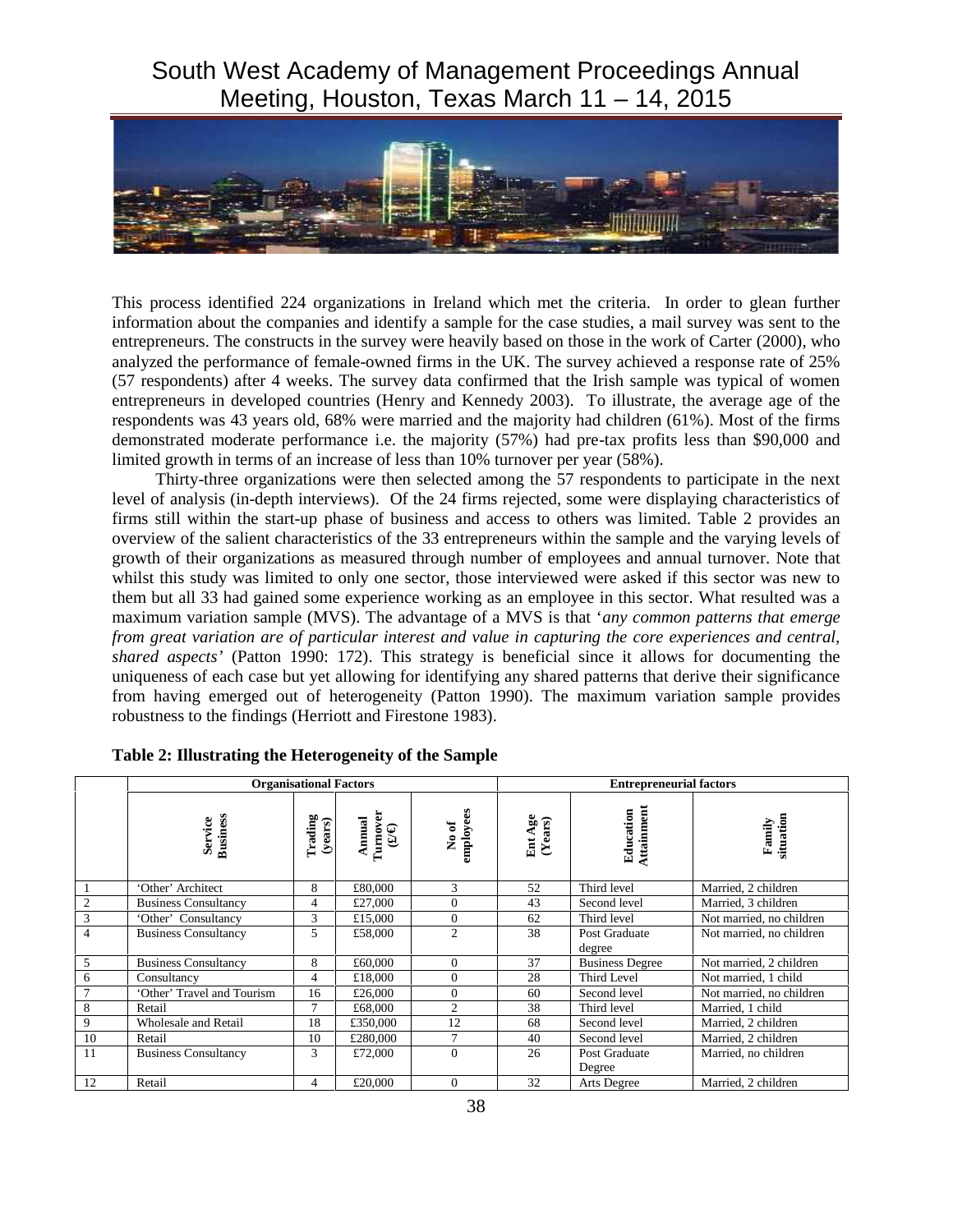

| 13 | Retail                       | 28             | £750,000             | 14             | 51      | Arts Degree                              | Married, 3 children      |
|----|------------------------------|----------------|----------------------|----------------|---------|------------------------------------------|--------------------------|
| 14 | <b>Travel and Tourism</b>    | 14             | $£7$ million         | 26             | 56      | Second level                             | Married, no children     |
| 15 | Communication                | 10             | $£1$ million         | 12             | 50      | Degree                                   | Married, no children     |
| 16 | 'Other' Drugs Testing        | 9              | $£1.8$ million       | 25             | 41      | Degree                                   | Married, 2 children      |
| 17 | Wholesale                    | 9              | £10million           | $100+$         | 42      | <b>Business Degree</b>                   | Married, 4 children      |
| 18 | Distribution                 | 4              | £90,000              | 3              | 41      | Degree                                   | Married, 3 children      |
| 19 | Retail                       | 25             | €350,000             | 5              | 55      | Arts Degree                              | Married, 3 children      |
| 20 | 'Other' Therapist            | 10             | €30,000              | $\Omega$       | 40      | Specialist Diploma                       | Married, 1 child         |
| 21 | 'Other' Designer             | 5              | $\bigoplus$ 6.000    | $\Omega$       | 53      | Second level                             | Married, 4 children      |
| 22 | Retail                       | 4              | €6.000               | 1PT            | 35      | Second level                             | Married, 2 children      |
| 23 | 'Other' Therapist            | 3              | $\bigoplus$ 8,000    | $\Omega$       | 27      | Specialist Diploma                       | Not married, no children |
| 24 | Restaurant                   | 3              | $\bigoplus 5,000$    | 3 FT. 2 PT     | 32      | Second level                             | Married, 1 child         |
| 25 | 'Other' Therapist and Retail | 5              | $\epsilon$ 75,000    | 1 FT, 1PT      | 47      | Specialist Diploma                       | Married, 3 children      |
| 26 | Communication                | 8              | $\epsilon$ 75,000    | 1FT, 1PT       | 35      | <b>Marketing Degree</b>                  | Married, no children     |
| 27 | Retail                       | 12             | unknown              | 23             | 45      | Arts Degree                              | Not married, no children |
| 28 | <b>Financial Services</b>    | 10             | $\bigoplus$ 50,000   | $\overline{2}$ | 41      | Professional<br>qualifications           | Married, 2 children      |
| 29 | Retail                       | 13             | $\bigoplus 8.000$    | $\Omega$       | 28      | Arts Degree                              | Not married, no children |
| 30 | Wholesale and Retail         | 13             | unknown              | 40             | unknown | Second level                             | Married, 5 children      |
| 31 | <b>Travel and Tourism</b>    | 17             | $\epsilon$ million   | 14             | 42      | Second level                             | Married, 2 children      |
| 32 | <b>Travel and Tourism</b>    | $\overline{7}$ | €250,000             | 4-7 Seasonal   | 40      | <b>MBA</b>                               | Married, 2 children      |
| 33 | <b>Travel and Tourism</b>    | 30             | $\epsilon$ 20million | 115            | 47      | Minimal- did not<br>complete $2nd$ level | Divorced, no children    |

#### **Data collection and analysis**

Data collection, through in depth interviews, was conducted over a 3-month period in using 1 hour semi-structured interviews with all 33 women. These interviews were recorded and field notes taken (See Reveley *et al.,* 2004). The interviewing document was guided by two main sections, providing the researcher with a control mechanism to ensure consistency across the population as well as simplifying the analysis (Patton, 2002). In the first section, entrepreneurs were questioned about their entrepreneurial background including education, experience and family commitments. The second section dealt specifically with examining the current business growth and development, and future growth aspirations for the business. This section more specifically attempted to identify any barriers during this process. The interview data was transcribed within a 48-hour period and compared to the field notes. The data was rigorously and independently analyzed by two members of the research team (advocated by Carter *et al.,* 2007) during the research process to limit subjective bias. The process used was content analysis and the key aim was to draw out the key factors whilst maintaining richness of the dataset (See Easterby-Smith *et al.,* 2002). A matrix format was used to identify core constructs and the frequency of their occurrence. From the evidence provided by the in-depth interviews, the emergent data was firstly categorised into 16 core constructs as listed in Table 3. Through a lengthy process of data convergence, data reduction and inter-rater analysis, twelve key themes were then identified which accurately reflected the qualitative data provided by the women entrepreneurs. This analytic process generated transparency ensuring that content analysis remained an objective method of analysis and maintained data richness since quotations were coded based on their location (See Anderson 2007). These themes were then grouped into three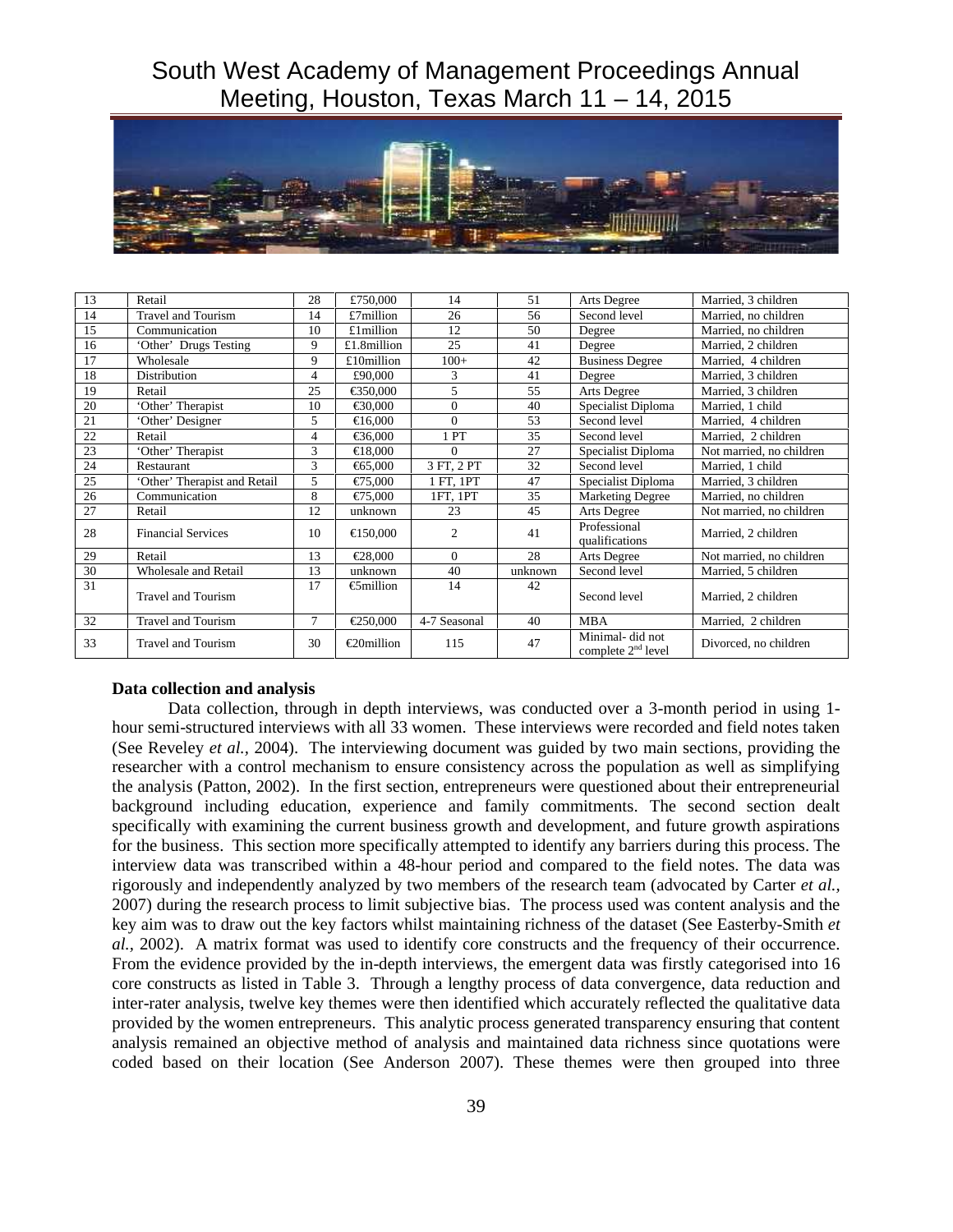

categories, (a) structural barriers (b) normative barriers (c) preferences. An example of the analysis is presented in Table 3.

### **Table 3: Exemplifying the development of the analysis**

| <b>Sample Evidence</b>                                                                                                                                                                                                                                                                                                                                                                                                                                                                | Core constructs                                                                                                                                                 | <b>Key Themes</b>                      | <b>Categories</b>            |  |  |
|---------------------------------------------------------------------------------------------------------------------------------------------------------------------------------------------------------------------------------------------------------------------------------------------------------------------------------------------------------------------------------------------------------------------------------------------------------------------------------------|-----------------------------------------------------------------------------------------------------------------------------------------------------------------|----------------------------------------|------------------------------|--|--|
| "I know that if I could get a company to invest in my company<br>there is fantastic potential for growth but I have had to work<br>within the confines of my turnover. I have been offered<br>opportunities to expand but need the financial backing." (8)                                                                                                                                                                                                                            | I don't have access to<br>core capital for growth/<br>The business is in the<br>wrong industry to<br>access capital from<br>traditional sources                 | Access to<br>growth capital            |                              |  |  |
| "When I decided to grow the business and the paperwork became<br>more intense I asked my local enterprise board for advice to<br>reduce the time spent but they told me that that was just the nature<br>of business in Ireland." (33)<br>"We are constantly hampered by red tape. Every time I turn round<br>there is a new piece of legislation that we have to incorporate into<br>our terms and conditions." (15)                                                                 | I find the legislation/<br>paperwork in terms of<br>business growth too<br>complicated<br>Lack of<br>Government<br>Structural<br>Support<br>There is no funding |                                        |                              |  |  |
| "I never got any help from anyone and when I tried to get support<br>I was slapped down by the people who now are there to advise<br>young business people." (28)                                                                                                                                                                                                                                                                                                                     | and/ or training from<br>local government                                                                                                                       |                                        | barriers                     |  |  |
| "Finding good staff is very difficult and we have always had<br>problems in getting good staff. Staff I can trust to keep working<br>when I am not in the office" $(19)$                                                                                                                                                                                                                                                                                                              | It is difficult to find<br>good/reliable staff                                                                                                                  | Lack of                                |                              |  |  |
| It is so difficult to find staff who have the right training. Some<br>(staff) we have trained have left us and taken the skill with them so<br>we have had to start all over again."(9)                                                                                                                                                                                                                                                                                               | It is difficult to find<br>technically skilled staff                                                                                                            | <b>Skilled Staff</b>                   |                              |  |  |
| "What am I supposed to do if I need to meet my customers after<br>5pm? Being a business owner isn't a 9-5 jobThere just aren't<br>enough suitable childcare facilities available for women who don't<br>work regular hours" (10)                                                                                                                                                                                                                                                      | There are a lack of<br>suitable childcare<br>alternatives                                                                                                       | Childcare                              |                              |  |  |
| "In 1999 we moved premises and we were growing so I took on                                                                                                                                                                                                                                                                                                                                                                                                                           |                                                                                                                                                                 |                                        |                              |  |  |
| more staff. I was good at juggling many tasks and I enjoyed being<br>a part of every aspect in the business but I was taking on too much<br>and everyone was dependant on me. I had reached the stage<br>where I was sinking and I realised I was holding the company<br>back." (14)<br>"I have been accused in the past of not being able to delegate<br>that I feel that I have to be in the middle of everything but that's<br>because of the way $I$ started the business". $(9)$ | I cannot relinquish<br>control of the business                                                                                                                  | Frightened to<br>relinquish<br>control | Normative<br><b>Barriers</b> |  |  |
| "Cash flow is a real problem for me and slow payments are one of<br>the worst things I have to deal with. I am in the red practically<br>every month which is ridiculous because my business has a good<br>turnover. By the time I get paid, all of my bills have come out of<br>the account and I am constantly paying interest charges on my                                                                                                                                        | I find it difficult to<br>manage cash flow and<br>other areas of the<br>business- I don't have<br>the business skills                                           | Lack of<br>management<br>skills        |                              |  |  |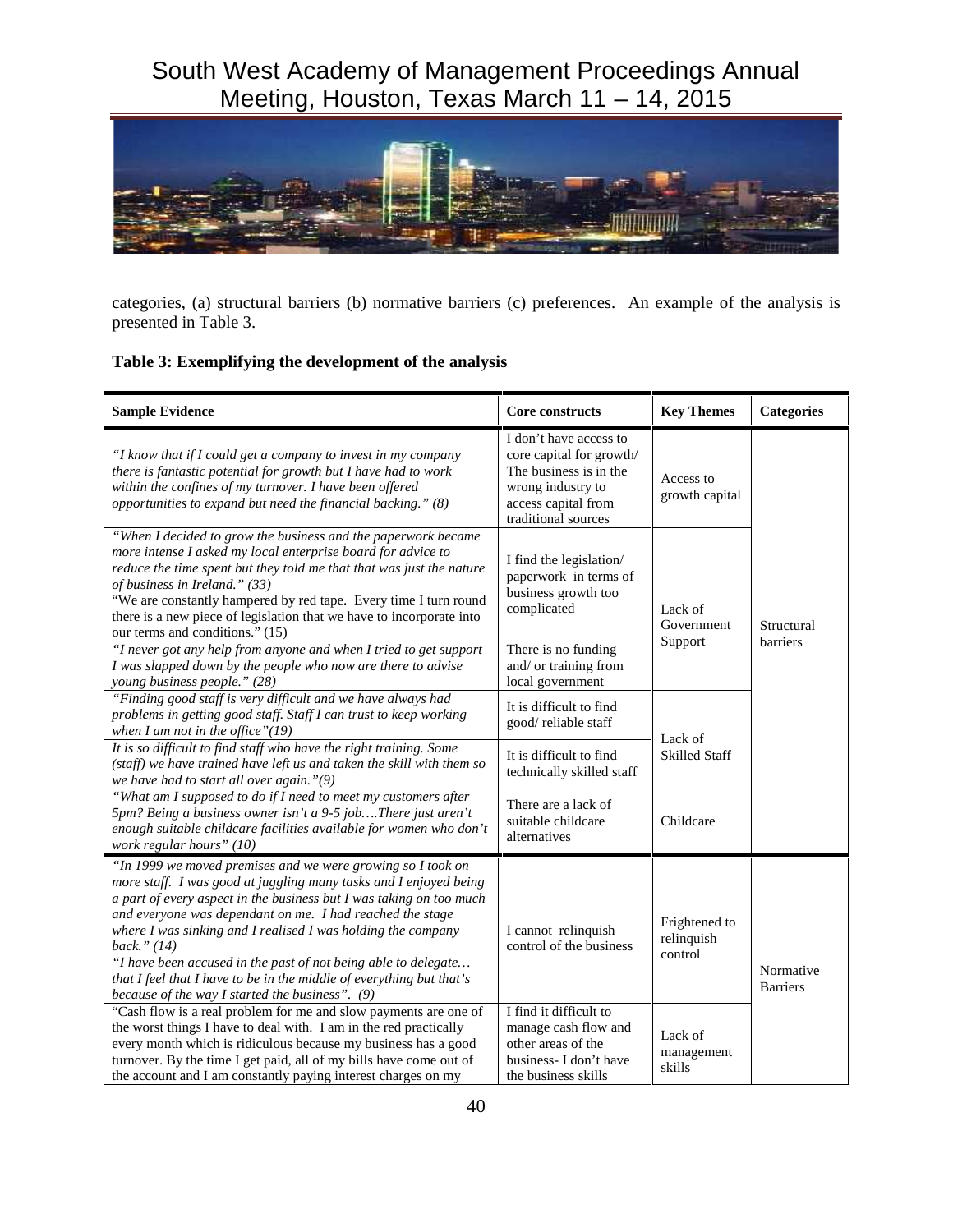

| overdraft" (7)                                                        |                           |               |             |
|-----------------------------------------------------------------------|---------------------------|---------------|-------------|
| "The biggest barrier I have is in my own confidence and ability       |                           |               |             |
| and so it is a barrier of self rather than an external one. One day   | I lack the managerial     |               |             |
| you are feeling very confident and successful can make incredible     | competency and            |               |             |
| decisions but the next day you feel that you can't take your          | leadership skills needed  |               |             |
| business forward so I think there should definitely be some           | to grow                   |               |             |
| recognition of that." (5)                                             |                           | Lack of       |             |
| "It has taken me a long time to think of myself as a real business,   |                           | confidence    |             |
| in fact only in the last year. Sometimes I look at them and think     | Concern regarding         |               |             |
| that the products are fantastic but at other times I wonder why       | quality of product/       |               |             |
| people would spend all that money." (12)                              | service                   |               |             |
| "When I was first involved with the business, we were trying to do    |                           |               |             |
| many mail-shots for promotion and I remember one winters              |                           |               |             |
| evening standing at a post-box trying mail hundreds of letters in     | I am concerned that I     |               |             |
| the rain. As I was standing there, an older gentleman passed me       | will be overlooked        |               |             |
| and he said, "I wish I had a secretary like you". He had just         | because I am a woman      |               |             |
| assumed that I was a secondary player and didn't think that I might   |                           |               |             |
| have been a director in the company." (17)                            |                           | Gender role   |             |
| "I think that it is much harder for a woman to be taken seriously in  |                           | Orientation   |             |
| business. It is usually very subtle and it is hard to pinpoint exact  | I wonder if I am taken    |               |             |
| incidents but people would come in and ask me could they speak        | seriously in business     |               |             |
| to the boss." $(30)$                                                  | because I am a woman      |               |             |
| "It is more difficult for a woman to be in business especially if you |                           |               |             |
| have children because your responsibilities lie with them as well as  | I experience significant  | Guilt related |             |
| with the business. If they are sick, the responsibility seems to come | guilt regarding spending  | to Parenthood |             |
| to you (rather than their father) because you are the person they     | time with family          |               |             |
| want." (20)                                                           |                           |               |             |
| "I would like to earn lots of money! However, I would be happy        |                           |               |             |
| with flexibility in my life, to take as many orders as I can cope     |                           |               |             |
| with and not be swallowed up by orders". (29)                         |                           |               |             |
| "I am young, have no responsibilities and no mortgage- I can          | I want to develop my      |               |             |
| afford to spend all my time and energy in developing this business.   | business in line with my  | Flexibility   |             |
| At the same time, if I don't want to take a contract and go on 4      | personal circumstances    |               |             |
| holidays a year, I will do that too!" (24)                            |                           |               |             |
| "I've got the stage in my life where I want to sail the Atlantic!     |                           |               |             |
| My business is shrinking by choice." $(1)$                            |                           |               |             |
| "I don't want to grow too quickly- I won't be able to manage the      | I want feel in control of |               |             |
| business. I like to be in control of every aspect and make the        | my business and this      | The desire to | Preferences |
| decisions. Not because Im scared of what will happen, but because     | limits my business        | Control       |             |
| this is my life, and I love it!" (22)                                 | growth                    |               |             |
| "I want to have a family, and this business will allow me to do       |                           |               |             |
| that- creating balance in my life is what is important to me" (8)     | I chose to prioritise my  | Parenthood-   |             |
| "I don't work during the summer holidays, it was too important to     | role as a mother over     | choosing      |             |
| be there for my children when they were growing up. I am self-        | my role as a business     | family over   |             |
| employed because I wanted my work to fit around my family life,       | owner                     | business      |             |
| not interfere with it." (2)                                           |                           |               |             |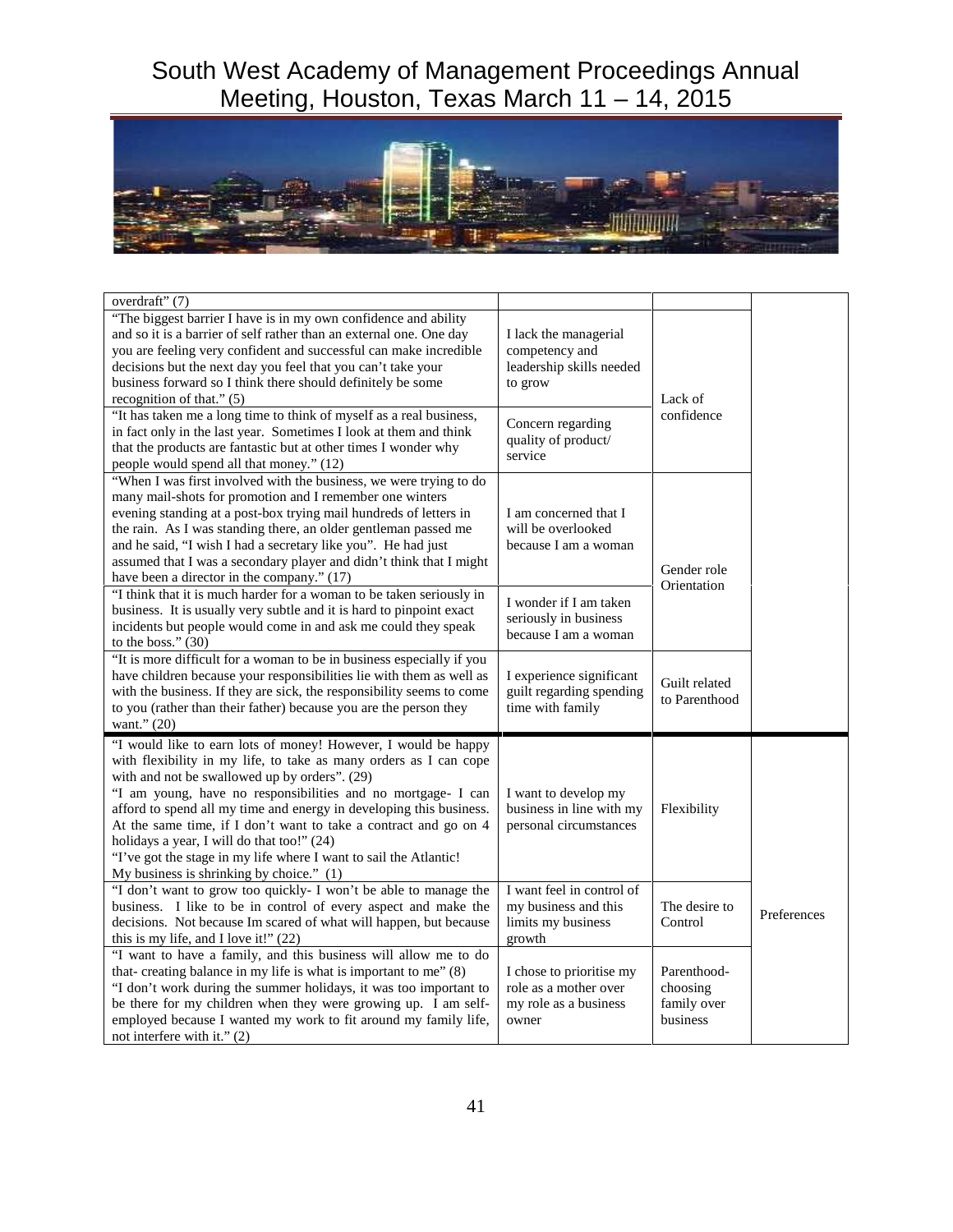

**Table 4: Occurrence of Key Themes**

| <b>Key themes</b>                 | growth<br>$\boldsymbol{\mathsf{s}}$<br>Access<br>capital | government<br>ð<br>support<br>Lack | $_{\mbox{\scriptsize{staff}}}$<br>skilled<br>$\rm 5^{\circ}$<br>ack | of suitable<br>childcare<br>Lack | staff<br>of:<br>Delegation | of Managerial<br>Skills<br>Lack | confidence<br>ซี<br>Lack | Role<br>orientation<br>Gender | $\mathbf{c}$<br>Guilt related<br>Parenthood | Flexibility | Control<br>$\mathbf{S}$<br>Desire | Parenthood |  |
|-----------------------------------|----------------------------------------------------------|------------------------------------|---------------------------------------------------------------------|----------------------------------|----------------------------|---------------------------------|--------------------------|-------------------------------|---------------------------------------------|-------------|-----------------------------------|------------|--|
| # of times theme was<br>recorded* | 38                                                       | 31                                 | 16                                                                  | 21                               | 30                         | 51                              | 71                       | 52                            | 16                                          | 27          | 37                                | 41         |  |
| Thematic grouping                 |                                                          | <b>Structural</b>                  |                                                                     |                                  |                            |                                 | <b>Normative</b>         |                               |                                             |             | Preference                        |            |  |

\* Note, each interviewee may have mentioned the key theme more than once, therefore, the recorded figures do not total to the number of interviewees.

### **FINDINGS**

#### **Structural factors inhibiting growth**

Structural factors are defined as those factors within the macro environment, which are outside the control of the entrepreneur and include aspects within the operational, legal and societal environment that can potentially influence and have an impact upon business growth. Through the data analysis, it was found that the four structural factors impacting on the growth of these entrepreneurial firms were (a) lack of access to growth capital, (b) lack of government support (c) lack of skilled staff and (d) lack of suitable childcare for women who are parents. However, as shown in Table 4 the lack of access to growth capital was mentioned most frequently by the sample and thus could be considered the most significant structural barrier to the growth of the female entrepreneurial firms in the sample.

Indeed, when we separated out the data into those opting for some form of business growth versus those who did not, a lack of capital came out as a factor of utmost importance to those seeking growth. These women sought investment capital from two main sources; banks and the government and when refused funding the women recognised that in most cases, funding was not available because of the low turnover industries in which they operated i.e. service sector. They argue that sector choice not only reduced their options for bank lending but prevented them accessing government support as they did not meet the stipulated criteria.

The majority of the entrepreneurs in the sample felt that not only was there a lack of constructive government support, but it was also incredibly difficult to access. The women did not know where to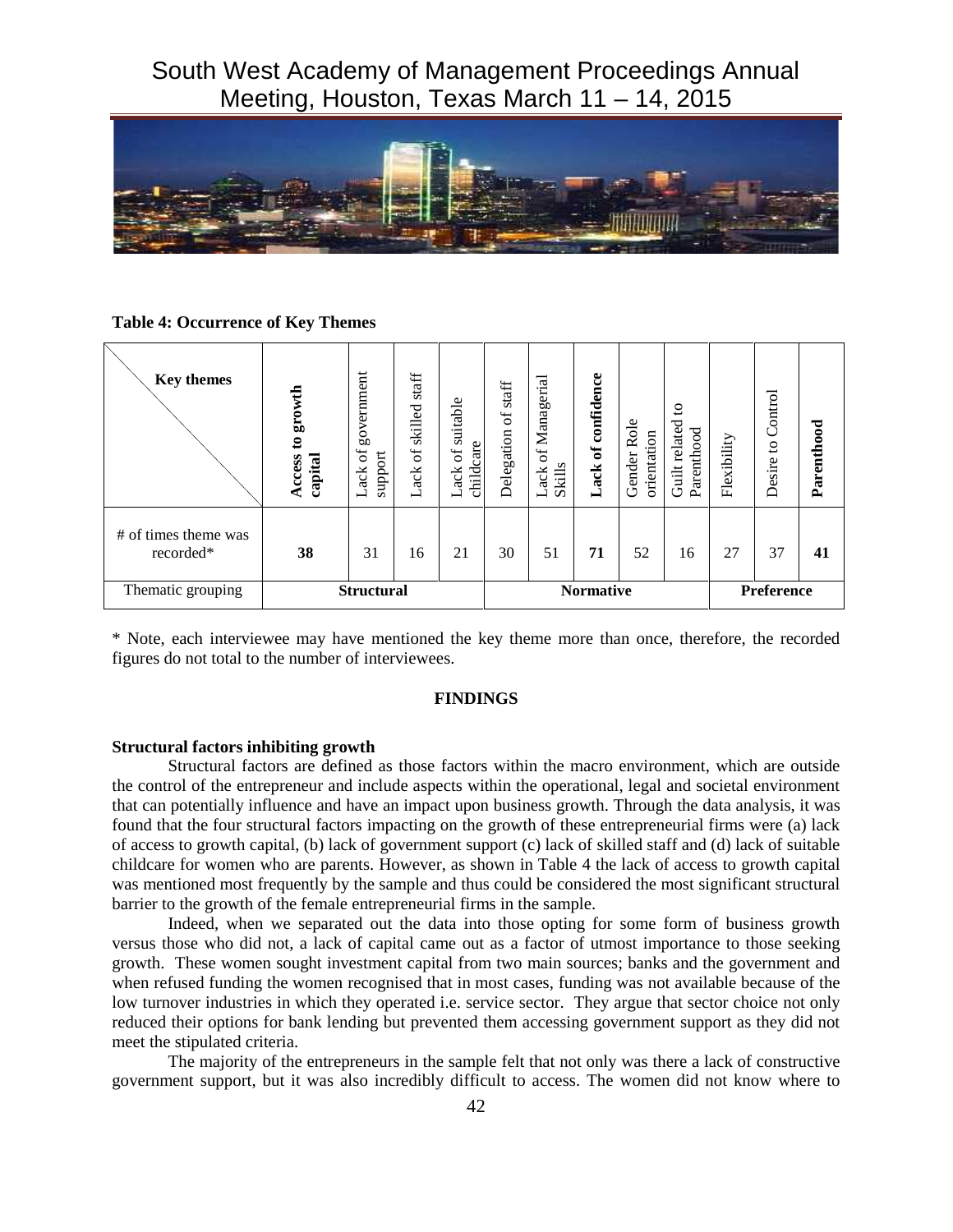

source the necessary information and many noted that information given to them was too generic and did not apply to their business. It was also found that the eligibility criteria to access support are set at a turnover level these women could not reach, and within sectors they did not trade for instance, high technology. The entrepreneurs with growth aspirations argued that more emphasis should be placed on assisting micro firms in reaching this level and boosting their ability to access mainstream support.

Accessing appropriate childcare was also a major issue for the women opting to grow their businesses. Many of the women cited a lack of suitable, affordable and extended childcare provisions as a factor which inhibited the amount of time they could spend at work and therefore dedicate to business growth. Seven interviewees in the study opted for rapid business growth but fewer than half of these were parents. Notably, in all three cases where high growth was exhibited, the women explained that they were not the primary parent and were therefore were able to stack up their time in favour of professional life rather than personal life. The women who were parents argued that the current government policies, which supports employed women (addressed by the National Childcare Strategy and the tax credit system using the traditional 9-5 model), did not meet their needs or that of their business and they often had to turn to friends and family for additional support which they recognized was not a long-term solution. Consequently, the results indicate that the structural barriers surrounding parenthood was a huge constraint on the potential growth of these organizations.

Conversely, sourcing appropriate staff was the greatest challenge for non-growth businesses. The entrepreneurs argued that not only was it difficult to source skilled staff, but that they had experienced losing employees to larger organizations, once they had been trained in-house and this had a major impact on their 'bottom line'. This naturally influenced their inclination not to hire 'untrained staff'.

#### **Normative barriers inhibiting growth**

Normative barriers can include aspects such as management knowledge, business skills and personal competency that can potentially influence the women's decisions for business growth. The key normative factors identified in the study as having an impact on business growth included (a) the ability to delegate responsibility to others, (b) lack of managerial skills (c) a lack of confidence (d) internal concerns regarding their gender and (e) guilt related to parenthood. The majority of the women stressed that these normative factors were a *greater* inhibitor to the growth of their organizations than the structural barriers and were especially challenging and more difficult to surmount because there is no externally visible rationale these barriers i.e. the limitations often existed in their own minds.

Firstly, in many cases the lack of growth of the organization was aligned with a lack of confidence. Although the women contended that they were confident people in their daily lives and had the confidence to operate their business day to-day, it was evident that in the most part, they often doubted their abilities to develop beyond a 'controllable' level and sometimes failed to treat their business as legitimate. This low self-efficacy had a negative impact on any potential growth opportunities as the women lacked confidence for fear of failure. This was highly linked to their managerial skills, or lack thereof.

Another key issue extracted from this theme was the women's ability to relinquish control of decisions. By their own admission, most of the women in the sample found it difficult to delegate,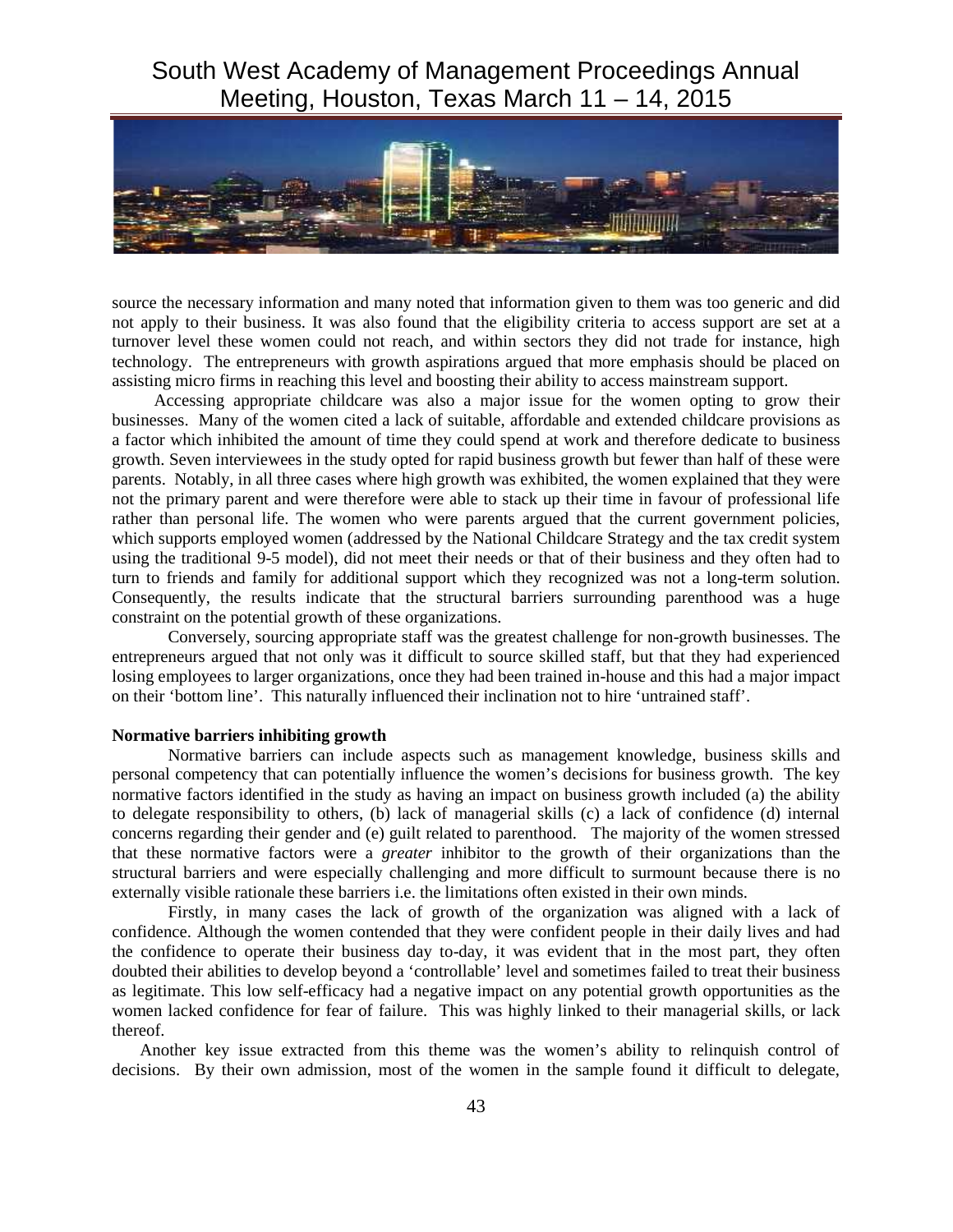

however, in order to grow, many have learnt this skill and developed the business. This is a key problem in terms of organizational growth as the women retained the 'my baby' attitude and thus restricted the potential development of the company. In addition, the majority of women with low growth organizations admitted that they lacked leadership skills, which potentially influenced the direction of their business and growth aspirations. They recognized this skills deficit had a limiting effect on business size and explained why they continued to operate micro-scale ventures.

Gender role orientation, as a normative factor became evident through analysis of the data when women began to describe how they felt uncomfortable in certain business situations, and felt that they were not being taken seriously. For a small portion of the sample  $(n=2)$ , there were specific incidences where they were discriminated against because of their gender. To illustrate, one women described how she has been turned down for funding in the 1970s and the bank did not believe she would be able to pay it back as she was *"married and could shortly have a family".* However, this was not the norm and this theme developed from the women's internal thoughts regarding their gender. However, in this study, the author refers to Mueller and Conway Dato-on (2013) who illustrate that gender-role orientation is a personal trait or value system that affect ones attitudes, beliefs, self- identification and career choices consistent with socially constructed stereotypes. In this sample, some women described how they found it difficult to assert their authority in business meetings even though they viewed themselves as being self assertive in non-business environments. Some argued that they have been disregarded as a legitimate 'business person' because of their gender however, the extent to which gender influenced the business was decided by individual reactions and changed according to the business situation.

At the normative level, guilt surrounding parenthood also acted as a barrier to business growth. The women with children indicated that they often performed an *emotional* balancing act between their professional and their personal life and between their entrepreneurial role and their parent role. Personal life often took precedence over the business, which had a significant impact on potential business growth. Some entrepreneurs suggested that there was a tendency to stretch oneself too thin and over-compensate for missed opportunities in both personal and professional life. For example, the interviewees signaled that the balancing act could have detrimental effects on the entrepreneur (health, stress) and on the business (lack of interest and commitment) and lead to a negative personal and working environment. They also felt that perhaps their male counterparts would not 'feel as guilty' and that male entrepreneurs therefore were at an advantage. However, they recognized that this self-made 'guilt trip' was more related to gender than gendered entrepreneurship.

#### **Preferences**

When the research was conducted, it was obvious that a large number of women who had very small organizations (micro and sole traders) wanted to justify the rationale behind their decision not to grow the business. They addressed some of the structural and normative factors outlined above and contended that although these did have an impact on their decision not to grow the business, it was their personal choices which had more influence than any other factor on this decision. Categorized as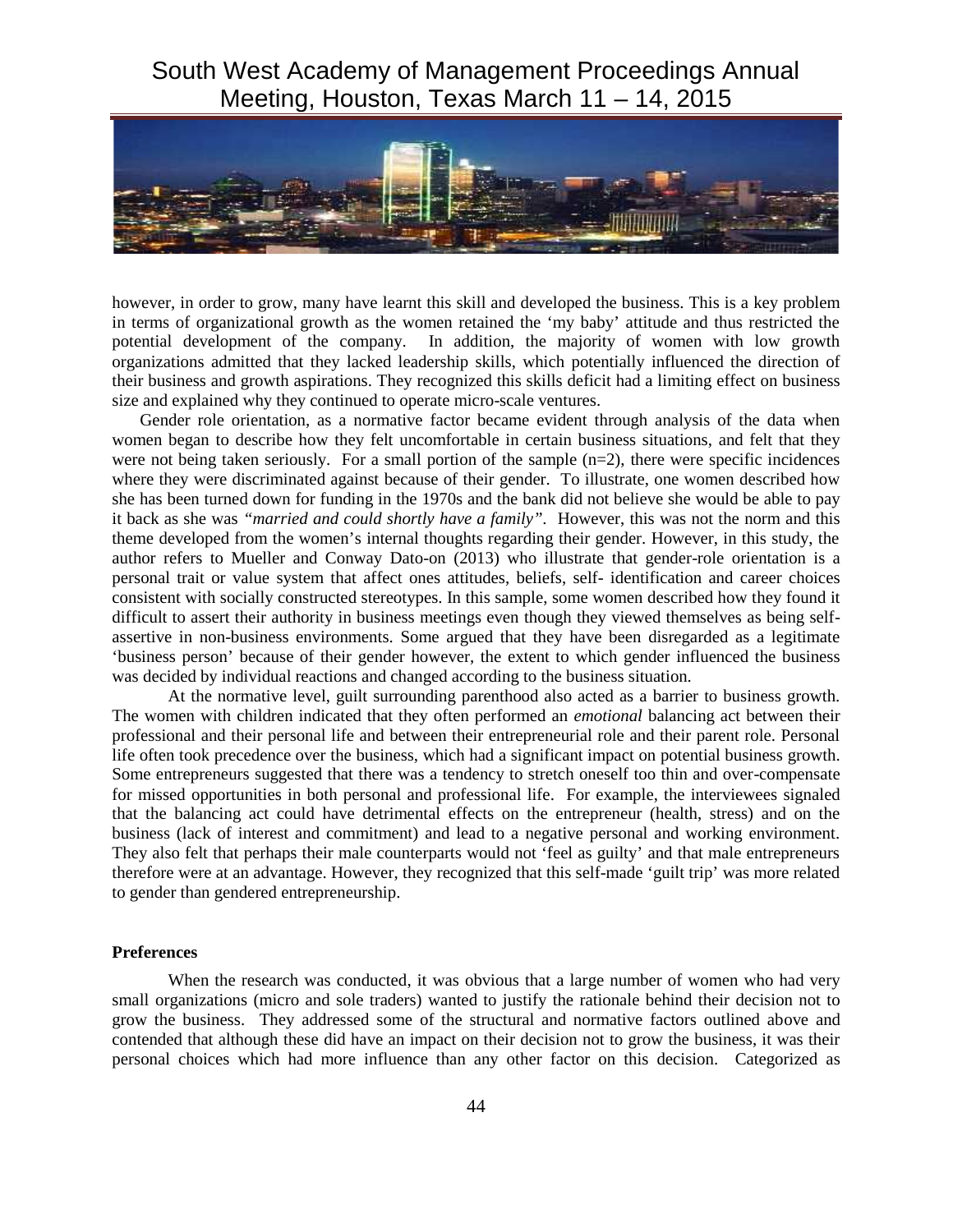

'Preferences', these factors are within the control of the entrepreneur and include (a) the desire for flexibility, (b) the desire for control and (c) the ability to spend time raising a family.

The desire to spend time raising a family, as a priority over business growth, was noted as the primary reason for non-growth and was considered a 'preference' rather than a barrier. These women identify firstly with their 'gender role' as a parent and secondly as a business owner, making no apologies for doing so. They view entrepreneurship as a flexible alternative to employment which affords them the ability to raise their children whilst contributing to the family income. Given the opportunity to change their situation through better childcare provisions or business prospects, these entrepreneurs would choose their family first and for their businesses to remain small in size. This has significant implications for policy makers in identifying which women will benefit from intervention mechanisms and support, and those who will not.

Flexibility was also a key factor related to the decision to become an entrepreneur both those women who were parents and also those who not. Previously constrained by employment and recognizing that entrepreneurship was a viable alternative, these women are using their skills, often acquired during employment, to develop a business. They seek financial rewards within their business but are content in earning the equivalent of a salary as this affords them the flexibility to do other things in their lives rather than focusing on a long term strategy for business growth.

Desiring control over their business was a factor for some of the women who chose to keep their business at this level. The women in this category are different in that they expressed the desire to control day to day operations and so although it is a 'preference' not to grow, it may be a question of learning to 'let go'….

#### **DISCUSSION**

Undoubtedly business growth is a complex process, which is impeded by multi-level factors. In terms of structural barriers, the findings concerning financing issues largely correspond to those found in many other studies (Marlow et al 2008; Carter 2002), and it is hence not surprising that the cases presented in this study indicate that structural barriers such as lack of capital constitute one of the most significant barriers to growth. However, it must be recognized that the choice of sector may directly impact on growth in that lenders may have a reluctance to supply capital to businesses in certain sectors (Fairlie and Rob 2008; Watson 2003). Indeed, small businesses in Ireland have faced a long history of problems in accessing bank credit, as these institutions perceive small businesses as high risk regardless of gender. Female business owners in Ireland are heavily reliant on government grants as a source of growth capital (Hamouda and Henry 2005). A lack of government support was, indeed, found to compound the problem faced by the entrepreneurs and although the Irish government appears to be developing specific mechanisms to support women in growing their businesses, the findings suggest that they have not succeeded yet, particularly in providing real alternatives for entrepreneurial women in terms of childcare options. To illustrate, Bell and La Valle (2003) found that self-employed parents are more likely to report unmet childcare needs than employee parents, indicating a tension between expectation and reality of combining childcare with trading. Given this, women entrepreneurs with children face the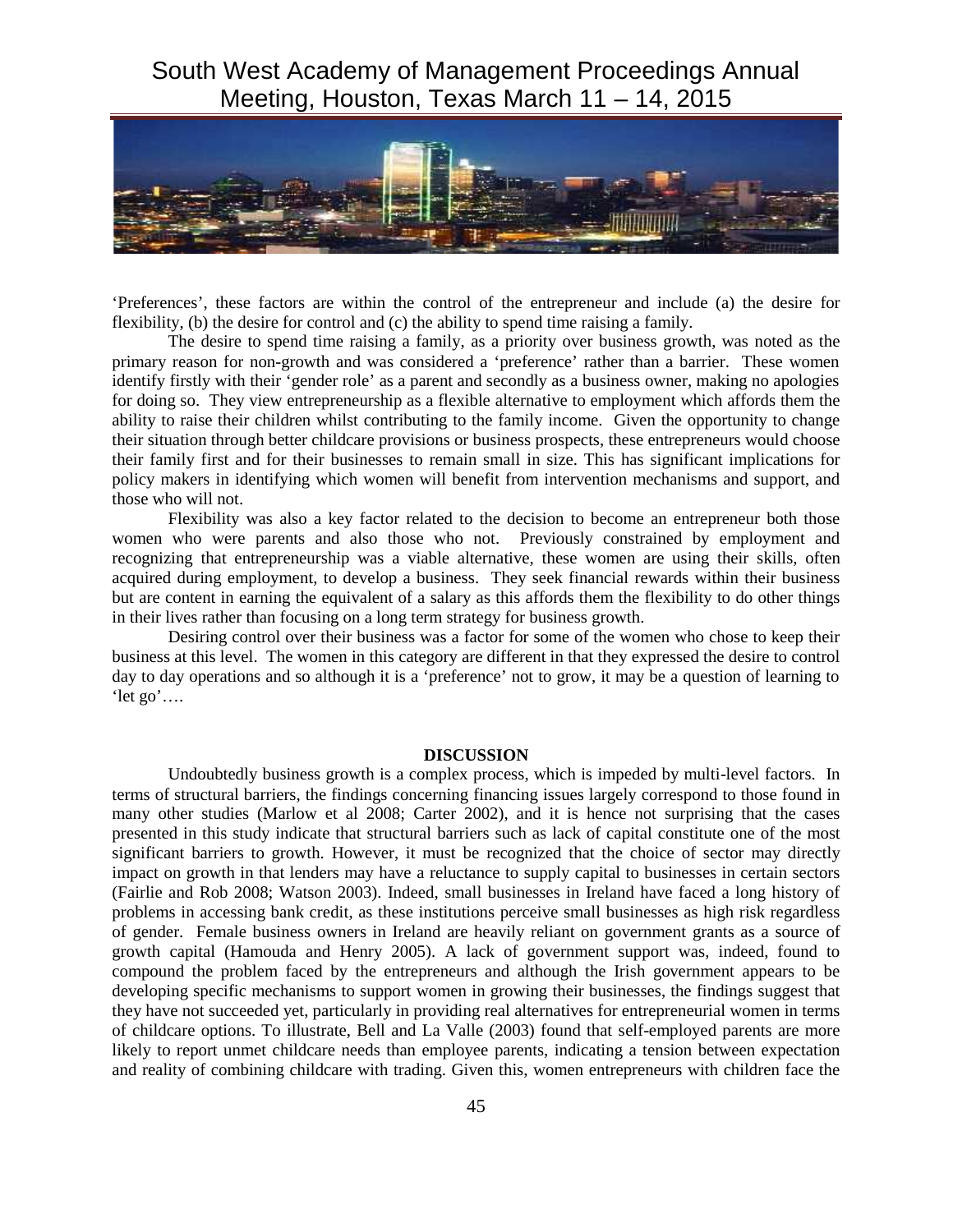

issue of 'babystrapping' (Neergaard and Thrane, 2011) or piecing together their childcare 'jigsaw' (Baines et al, 2003), particularly as their needs fall outside the traditional nine to five structure.

In terms of normative factors, the evidence indicates that lack of confidence, which is exemplified by the difficulty in asserting authority in business meetings, is particularly important as this was mentioned most often by the women interviewed. This factor is very closely related to self-belief and self efficacy. Indeed, numerous studies have shown that women consistently score much lower on self efficacy measures than men do (Kickul, 2010), which limits their careers aspirations as they believe they lack the necessary skills to succeed (Wilson et al., 2007). We submit that this is also a matter of socialization (Bandura et al., 2001), and that girls are not exposed to the same situations as boys, where self-efficacy is developed in some situations more than others - Leaper (1994) noted that it is more likely for boys to participate in competitive activities whereas girls tend to engage in co-operative activities. This leads to question whether self-efficacy can be developed or trained at a later stage, which would then support the development of high growth firms among women. Social cognitive theory links self-efficacy to the exercise of personal control (Bandura, 2000). We therefore suggest that women's general failure to grow their businesses has intrinsic origins and may be related to a high need for being in control, which again depends on a) a low risk preference and b) low level of self-efficacy. Power-control theory argues that there are gender differences in risk-taking behavior and self-efficacy and that these originate from the mother-father relational power within the family. Women have a significantly lower preference for risk than males if they are raised in patriarchal families (Grasmick et al., 1996, p.177), and as women they may therefore be more likely to exhibit controlling behaviour themselves.

Further, we see that women who enter into business partnerships are much more likely to embrace organizational growth; this is an under-researched issue but it is thought to be a potential solution to the lack of growth of female-owned businesses. Juggling the responsibilities of running a household and a business simultaneously is a demanding task, and women may have to learn to loosen the reins in both worlds. This is supported by the evidence that those women, who were not the 'primary caretaker', did actually grow their businesses.

A lack of business related skills is a matter of possessing the correct human capital, and again, other studies have pointed out that women's human capital in terms of education and experience often does not match that required in running a business (Carter et al 2001; Watkins and Watkins 1984). We submit that this is a gender issue that arises from women's traditional choices of occupation – and that those choices have not provided them with the necessary education or experience. The female entrepreneurs under investigation here were aware of their skills deficits and this factor is of less importance considering women are entering non-traditional areas of study and work which will feed into self-employment and entrepreneurship activities in due course.

Interestingly, parenthood (in some form) falls into all three categories for institutional, normative and preference-related challenges to growth. Yet it has a more significant influence on preference than the other two categories. This in itself reveals that choosing to become a parent affects previous decisions taken in the business as well as future choices for developing the business. It seems the potential for growth in Ireland is therefore weighted in terms of favourable structural and normative factors - these factors must stack up before growth can be considered if female business owners have a family. That is,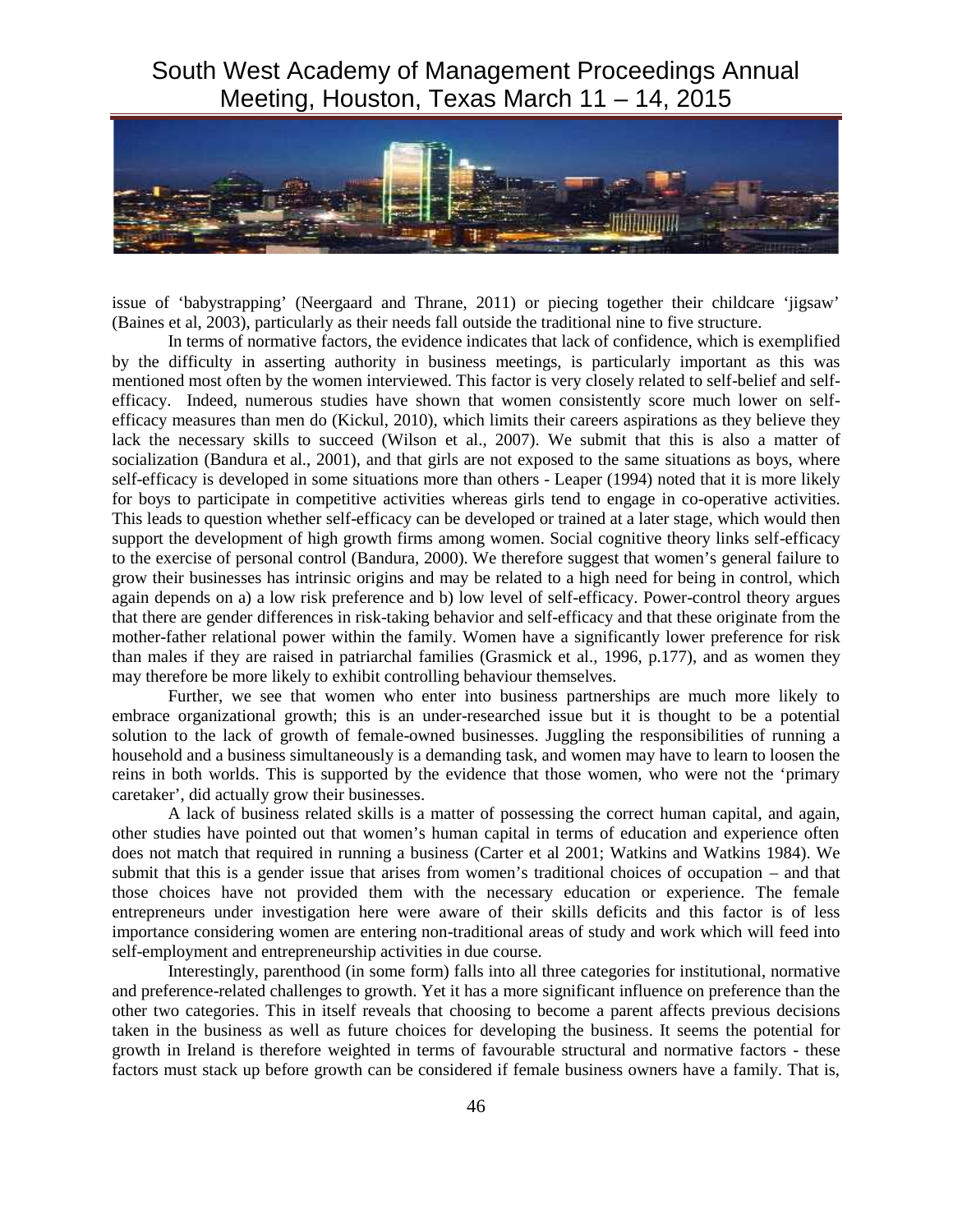

in the first instance there must be a positive regulatory environment for the female entrepreneur to operate and she must feel confident in her own ability to lead the change that this growth stage will require, for growth to be even considered as an option – and this decision is ultimately affected by the choice to develop/maintain the business or develop/maintain the family. Growth positioning could be said to be reliant on the family-business lifecycle being in sync thereby assisting female entrepreneurs in Ireland to maintain the desired balance between professional and personal life. This study provides some tentative evidence to suggest that favourable normative and institutional factors for female entrepreneurs would make the decisions for growth easier.

#### **CONCLUSION AND PERSPECTIVES**

Using a theory driven approach to study the case of female-owned businesses in Ireland, and controlling for sector, the author argues that women interact in a unique manner with the economy which is impeded by structural and normative barriers. However, although Sarasvathy (2004) highlighted the importance of understanding the barriers to entrepreneurship, de Bruin et al (2006; 2007) contend that the removal of these barriers may not directly lead to greater levels of growth among female owned organizations. Consequently, this study also recognises that women may choose not to act in an economically driven manner due to personal preference thus providing new evidence in understanding the factors which contribute to the lack of growth evidenced among women-owned firms.

This study has confirms deBruins work by provided tentative evidence that female entrepreneurs have also individual preferences, which result in a spread of legitimate growth strategies to include limited or capped growth. Although preference theory has its critics (Procter and Padfield, 1999; Crompton and Harris, 1998) it has allowed us to consider alternative explanations for the proposition that women may not meet the normative standards of business size because they may choose not. The evidence presented suggests that the various strategies *could* lead to business growth but usually along a different trajectory for female-owned firms in Ireland. The author believes that although Hakims approach (2000) of choosing a family-centred or work-centred life accurately describes many of the women in the sample, her scope for alternatives is potentially too narrow. For example, women may change their approach during different stages of their lives and/or business life cycle. In addition, women in the sample have demonstrated the ability to find different alternatives to achieve balance. This enables them to embrace organisational growth whilst sharing the responsibility of the business and their family.

Finally, the author agrees that structural and normative barriers (limitations theory) may shape preferences but this does not actually take away women's freedom to break out of the mould and that these limitations affect women differently. If female entrepreneurs are to change the way that 'things are' and the way they are socialized into acting, it will invariably involve choosing to do so. Indeed, the suffragette movement resulted in a change in how women perceived themselves, their roles in the home and their rights – we argue that female entrepreneurs also need to change the way they perceive themselves, their roles in the business and their rights in the business world, and that they have a choice whether to grow or not to grow.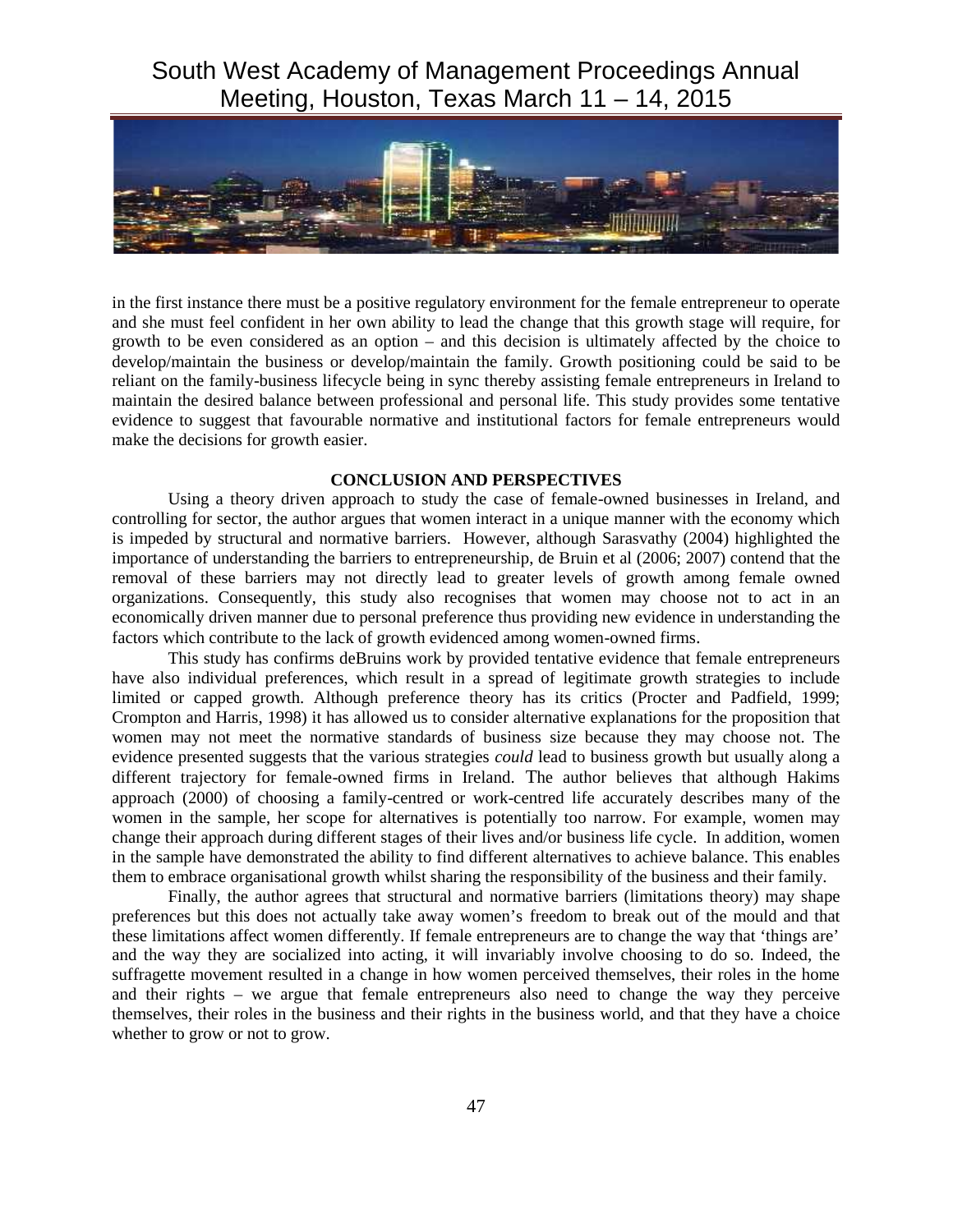

#### **REFERENCES**

- Ahl, H (2006), "Why Research on Women Entrepreneurs Needs New Directions", *Entrepreneurship Theory and Practice*, Vol. 30 No. 5, pp.595–621.
- Ahl, H and Nelson, T (2010) "Moving Forward: institutional perspectives on gender and entrepreneurship", *International Journal of Gender and Entrepreneurship*, Vol. 2 No. 1, pp.5-9.
- Aldrich, H (1989) "Networking among Women Entrepreneurs" in *Women Owned Businesses*. Ed. O. Hagan, C. Rivchun, and D. Sexton. New York: Praeger, OD. pp.103-13.
- *Amine, LS and Staub.KM* (2009) "Women entrepreneurs in sub-Saharan Africa: An institutional theory analysis from a social marketing point of view", *Entrepreneurship and Regional Development,* Vol. 21 No.2, pp. 183.
- Anderson, AR, Park, J and Jack, SL (2007) "Entrepreneurial social capital: conceptualizing social capital in new high-tech firms", *International Small Business Journal*, Vol. 25 No.3, pp. 245-272.
- Anna, AL, Chandler, GN, Jansen, E and Mero, NP (2000) "Women business owners in traditional and nontraditional industries", *Journal of Business Venturing,* Vol. 15 No. 3, pp. 279-303.
- Bandura, A (1992) "Exercise of personal agency through the self-efficacy mechanism", In R. Schwartzer (Ed.), *Self-efficacy: Thought control of action* pp.3–38, Hemisphere, Washington, DC.
- Bandura, A, Barbaranelli, C, Caprara, G, and Pastorelli, C (2001), "Self-efficacy beliefs as shapers of children's aspirations and career trajectories", *Child Development*, Vol. **72** No. 1, pp. 187–206.
- Baines, S., Wheelcock, J., Gelder, U. 2003 "Riding the Rollercoaster: Family Life and Self Employment (Policy Press, Bristol)
- Bell, A., La Valle, I. 2003 "Combining Self-Employment and Family Life" Policy Press: Bristol
- Blackburn, R and Brush, C (2009) *"Understanding the Challenges to Growth in Entrepreneurial Firms: Cases from the UK and USA"*. Paper Presented at the XXIII RENT conference, Budapest, November 19-20.
- Bradley, H. (2007) *Gender*, Polity Press, Cambridge.
- Buttner, EH. and Rosen, B (1989) "Funding New Business Ventures: Are Decision Makers Biased Against Women Entrepreneurs?" *Journal of Business Venturing,* Vol. 4 No.4, pp. 249-261.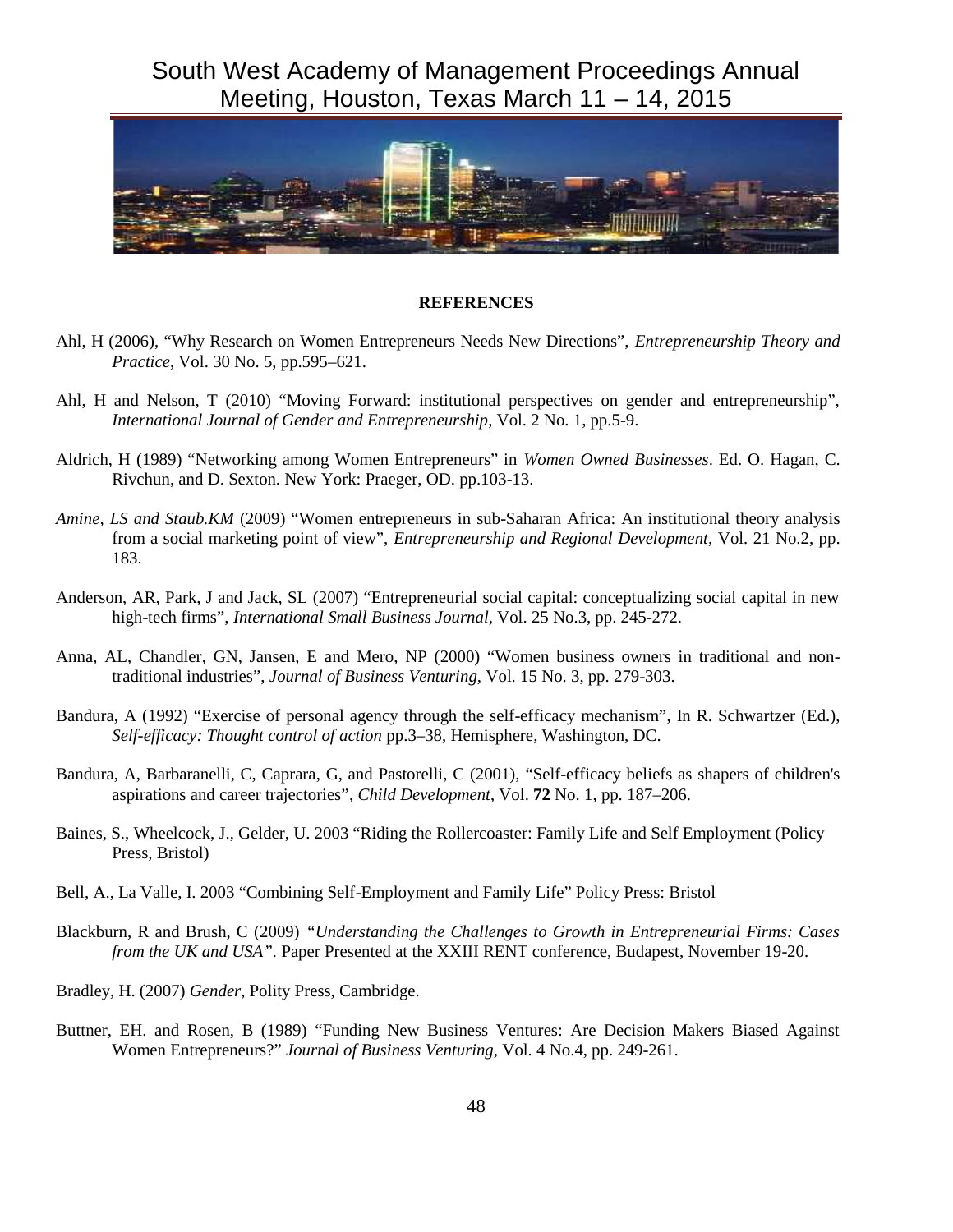

- Carter, S. 2002. Lifting the barriers to growth in UK small businesses. Report commissioned for the *Federation of Small Business.*
- Carter, S, Anderson, S and Shaw, E (2001) "Women's Business Ownership: A review of the Academic, Popular and Internet Literature", *Small Business Service Report*, RR002/01. London: Small Business Service.
- Carter, S and Marlow, S (2007) "Female Entrepreneurship: Theoretical Perspectives and Empirical Evidence". In *Promoting Female Entrepreneurs: Implications for Education, Training and Policy*. Eds N. Carter C. Henry and B. O' Cinneide, Routledge, London.
- Carter, S, Shaw, E, Lam, W and Wilson, F (2007) "Gender, Entrepreneurship, and Bank Lending: The Criteria and Process Used by Bank Loan Officers in Assessing Applications", *Entrepreneurship Theory and Practice*, Vol. 31 No. 3, pp. 427-444.
- Catley, S and Hamilton, RT (1998) "Small business development and gender of owner", *Journal of Management Development*, Vol. 17 No. 1, pp. 75-82.
- Crompton, R and Harris, F (1998) "A reply to Hakim", *British Journal of Sociology*, Vol. 49 No.1, pp. 144-149.
- Cliff, JE (1998) "Does one size fit all? Exploring the relationship between growth, gender and business size" *Journal of Business Venturing*, Vol. 13 No. 6, pp. 523-542.
- Davidson, MJ, Fielden, S L and Omar, A (2009) "Black, Asian and Minority Ethnic female business owners: Discrimination and social support", *International Journal of Entrepreneurial Behaviour and Research,* Vol. 16 No.1, pp. 58-80.
- Deakins, D and Freel, M (1998) "Entrepreneurial Learning and the Growth Process in SME's", *The Learning Organisation*, Vol. 5 No. 3, pp. 144–55.
- De Bruin, A, Brush, CG and Welter, F (2006), "Introduction to the special issues: towards building cumulative knowledge on women's entrepreneurship", *Entrepreneurship Theory and Practice,* Vol. 30 No. 5, pp. 585-593.
- De Bruin, A, Brush, C and Welter, F (2007) "Advancing a Framework for Coherent Research on Women's Entrepreneurship", *Entrepreneurship Theory and Practice*, Vol. 31 No. 3, pp. 323-339.
- Down, S and Warren, L (2008) "Constructing narratives of enterprise: clichés and entrepreneurial self-identity", *International Journal of Entrepreneurial Behaviour and Research*, Vol. 14 No. 1, pp. 4-23.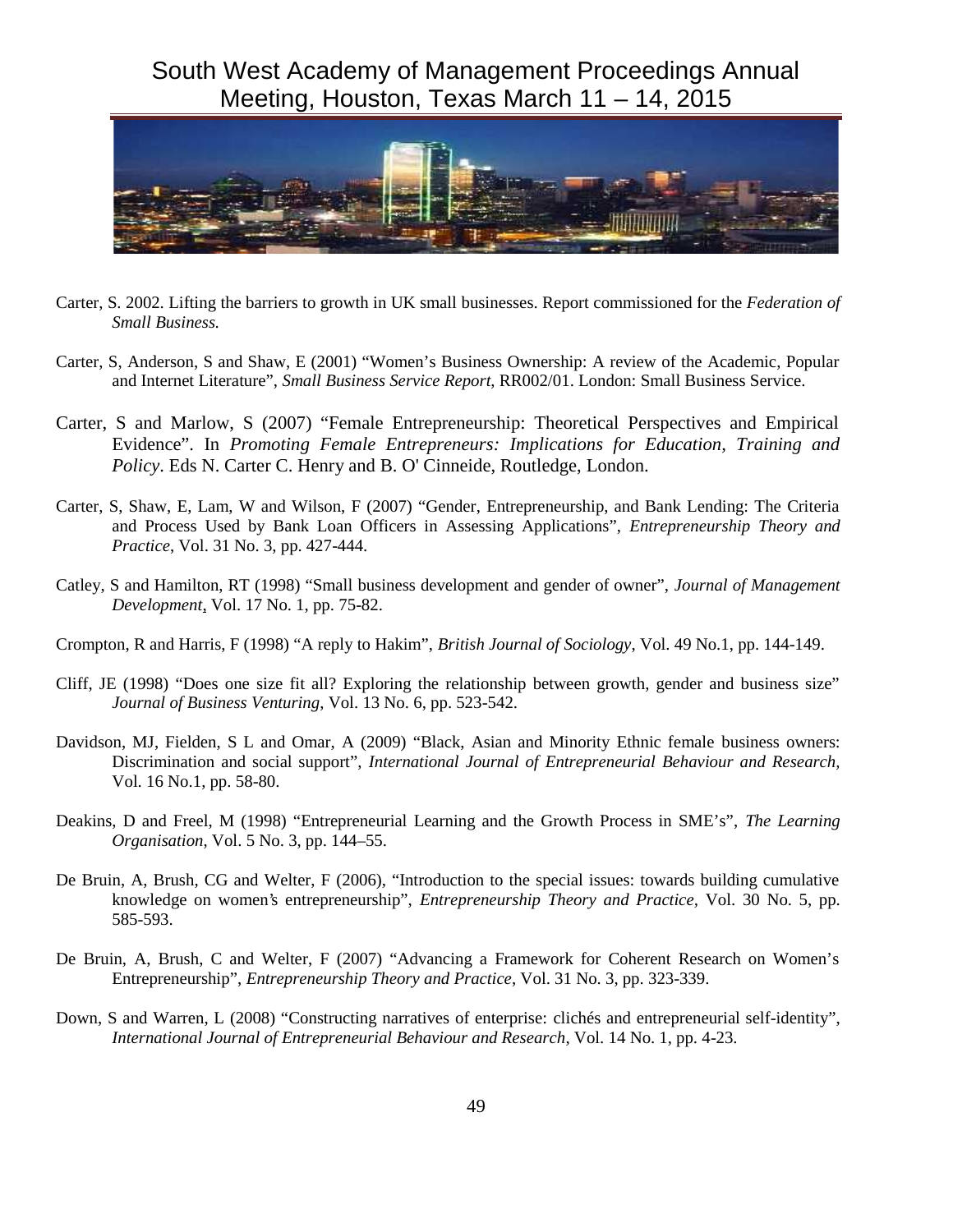

- Easterby-Smith, M, Thorpe, R and Lowe, A (2002) *Management Research: An Introduction* (2nd edition), Sage publications, CA.
- Ettl, K and Welter, F (2010) "Gender, context and entrepreneurial learning", *International Journal of Gender and Entrepreneurship*, Vol. 2 No. 2, pp. 108-129.
- Fairlie, R and Robb, A (2008) "*Gender differences in Business Performance:* Evidence from the Characteristics of Business Owners Survey". Working Paper.
- Forfas, (2007) *Towards Developing an Entrepreneurship Policy for Ireland.* Available at http://www.forfas.ie/publications/forfas071023/forfas-entrepreneurship-report-sept-2007.pdf (accessed 29 August 2009)
- Fischer, E, Reuber, AR and Dyke, LS (1993) "A theoretical overview and extension of research on sex, gender, and entrepreneurship", *Journal of Business Venturing*, Vol. 8, pp.151-168.
- Fitzsimons, P. and O'Gorman, C. (2008), "*Entrepreneurship in Ireland (2007)",* Global Entrepreneurship Monitor; The Annual Report for Ireland.
- Grasmick, HG; Hagan, J; Blackwell, BS, Arneklev, BJ (1996) Risk preferences and patriarchy: extending power-control theory. *Social Forces*, 75(1), 177-199
- Hakim, C (2000) *Work-lifestyle choices in the 21st century,* Oxford University Press, Oxford.
- Hakim, C (2003) *Models of the family in Modern Societies: Ideals and Realities*, Aldershot: Ashgate
- Hakim, C (2004) "Lifestyle Preferences Versus Patriarchal Values: Causal and Non-causal Attitudes", in J.Z. Giele and E. Holst (eds) *Changing Life Patterns in Western Industrial Societies*, Elsevier, Oxford.
- Hakim, C (2006) "Women, Careers and Work-life Preferences", *British Journal of Guidance and Counselling*, Vol. 34, pp. 281-294.
- Hakim, Catherine (2009) "Women's lifestyle preferences in the 21st century". In: Schippers, J. and Beets, G. and te Velde, E., (eds.) *The future of motherhood in Europe*. Springer, Dordrecht, The Netherlands.
- Hamouda, A and Henry, C (2005) "Show me the Money! New Venture Finance for Women Entrepreneurs in Ireland" Paper presented at the *International Council for Small Business Conference*, November 1-3, Blackpool, England.
- Hamm, J (2002) "Why entrepreneurs don't scale", *Harvard Business Review,* December.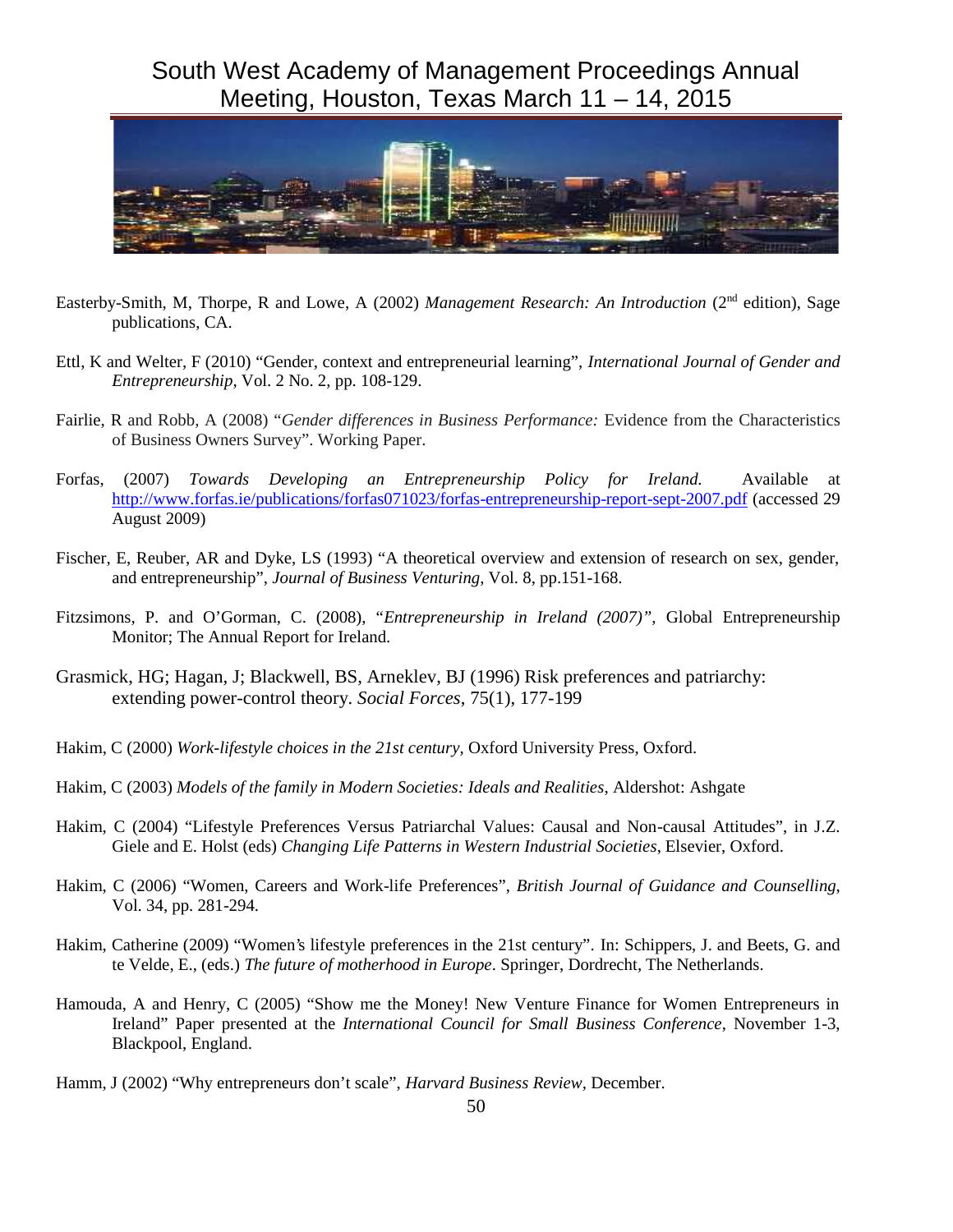

- Hart, M. (2007) 'GEM United Kingdom 2007 Report on Northern Ireland GEM Consortium', Found at http://www.investni.com/global\_entrepreneurship\_monitor\_\_gem\_\_northern\_ireland\_summary\_2007.pdf [Accessed January, 2008].
- Henry, C and Johnston, K (2003) *State of the Art of Women's Entrepreneurship in Ireland: Access to Financing and Financing Strategies*, Centre for Entrepreneurship Research, Dundalk Institute of Technology, Ireland.
- Herriott, RE and Firestone, WA (1983) "Multisite qualitative policy research: optimizing description and generalizability", Educational Research, Vol. 12 No. 3, pp. 14–19.
- Hill, F. Leitch, C. And Harrison, R. (2006) "'Desperately seeking finance?' The demand for finance by women owned and -led businesses", *Venture Capital,* Vol. 8, No. 2, pp.159-182.
- Hisrich, RD and Brush, CG (1984) "The Women Entrepreneur: management skills and business problems", *Journal of Small Business Management* Vol. 22 No. 1, pp. 30-37.
- Hisrich, RD and Brush, CG (1986) *The Women Entrepreneur,* Lexington Books: Lexington, MA.
- Hisrich, R, Brush, C, Good, D and De Souza, G (1997) "Performance in Entrepreneurial Ventures: Does Gender Matter?" *Conference proceedings in Frontiers of Entrepreneurship Research.* Wellesley, MA: Babson College*,* pp. 238-239.
- Invest NI. (2009), *Growing the Economy with Business*. Boost for women in Business. Belfast, Invest NI.
- Invest NI (2010) Definition of the Service Sector, Available from www.investni.com (accessed 17<sup>th</sup> January 2010).
- Irwin, D and Scott, JM (2010) "Barriers faced by SMEs in raising bank finance", *International Journal of Entrepreneurial Behaviour and Research*, Vol. 16 No. 3, pp. 245-259.
- Johnson, S and Storey, D (1993) *Male and Female entrepreneurs and their businesses*, in Allen, S. and Truman, C. (Eds), "Women in Business; Perspectives on Women Entrepreneurs", Routledge, London.
- Kickul, J, Gundry, L, and Sampson, S (2007). "Women entrepreneurs preparing for growth: the influence of social capital and training on resource acquisition", *Journal of Small Business and Entrepreneurship*. Vol. 20 No. 2, pp. 169-181.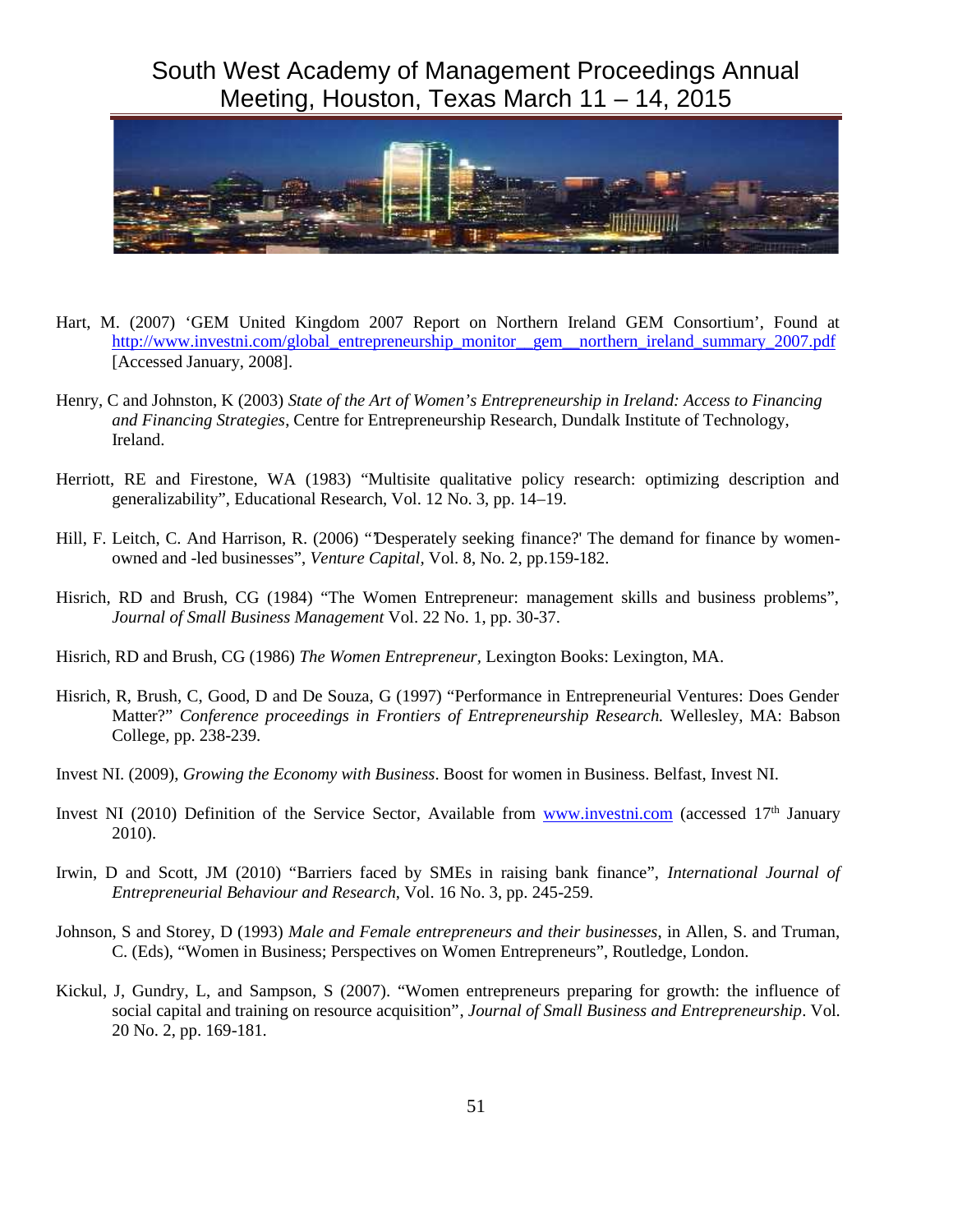

- Kickul,J. Gundry,L.K., Barbosa,S.D. and Simms, S. (2010) "One style does not fit all: the role of cognitive style in entrepreneurship education", International Journal of Entrepreneurship and Small Business, Vol. 9, No. 1, pp. 36-57.
- Koper, G (1993) *Women Entrepreneurs and the granting on Business Credit*, in Allen, S. and Truman, C. (Eds.) *Women in Business: Perspectives on Women Entrepreneurs*, pp. 57-69, Routledge, London.
- Leahy, M and Doughney, J (2006) "Women, work and Preference Formation: a Critique of Catherine Hakim's Preference Theory", *Journal of Business Systems, Governance and Ethics*, Vol. 1 No. 1, pp. 37-48.
- Leaper, C (1994) "Exploring the consequences of gender segregation on social relationships", *New Directions for Child and Adolescent Development,* Vol. 65, pp. 67-86.
- Lerner, M. and Almor, T. (2002) "Relationships among strategic capabilities and the performance of women owned small ventures", *Journal of Small Business Management*, Vol. 40, No. 2, pp. 109-125.
- Long, M (2003) "Balle beat: Do successful businesses 'grow' every year?" *In Business*, Vol. 25 No. 2, pp. 31.
- Marlow. S (2002) "Self-Employed Women: A Part Of or a Apart From Feminist Theory?" *International Journal of Entrepreneurship and Innovation*, Vol. 2 No. 1, pp. 83-91.
- Madsen, MT, Neergaard, H and Ulhoi, JP (2008) "The influence if roles and identities in female entrepreneurial agency" *International Journal of Entrepreneurship and Small Business*, Vol. 5 No. 3/4, pp. 358-371.
- Marlow, S and Carter, S (2004) "Accounting for change: professional status, gender disadvantage and self employment" *Women in Management Review*, Vol. 19 No. 1-2, pp. 5-17.
- Marlow, S, Shaw, E and Carter, S (2008) *"*Analysing the influence of gender upon the accumulation and utilisation of business finance by male and female entrepreneurs", Paper presented at the *International Council for Small Business Conference*, June 22-25, Halifax, Nova Scotia.
- Marlow, S, Henry, C and Carter, S (2009) "Exploring the Impact of Gender upon Women's Business Ownership", *International Small Business Journal* Vol. 27 No. 2, pp. 139-148.
- Mazzarol, T Reboud, S and Soutar, G (2009) "Strategic planning in growth orientated small firms", *International Journal of Entrepreneurial Behaviour and Research*, Vol. 15 No. 4, pp. 320-345.
- McAdam, M. And Marlow, S. (2011) "Gender Practices and Practicing Gender in Copreneurial Teams", Paper presented at the Institute for Small Business Conference, 2-4 November, London.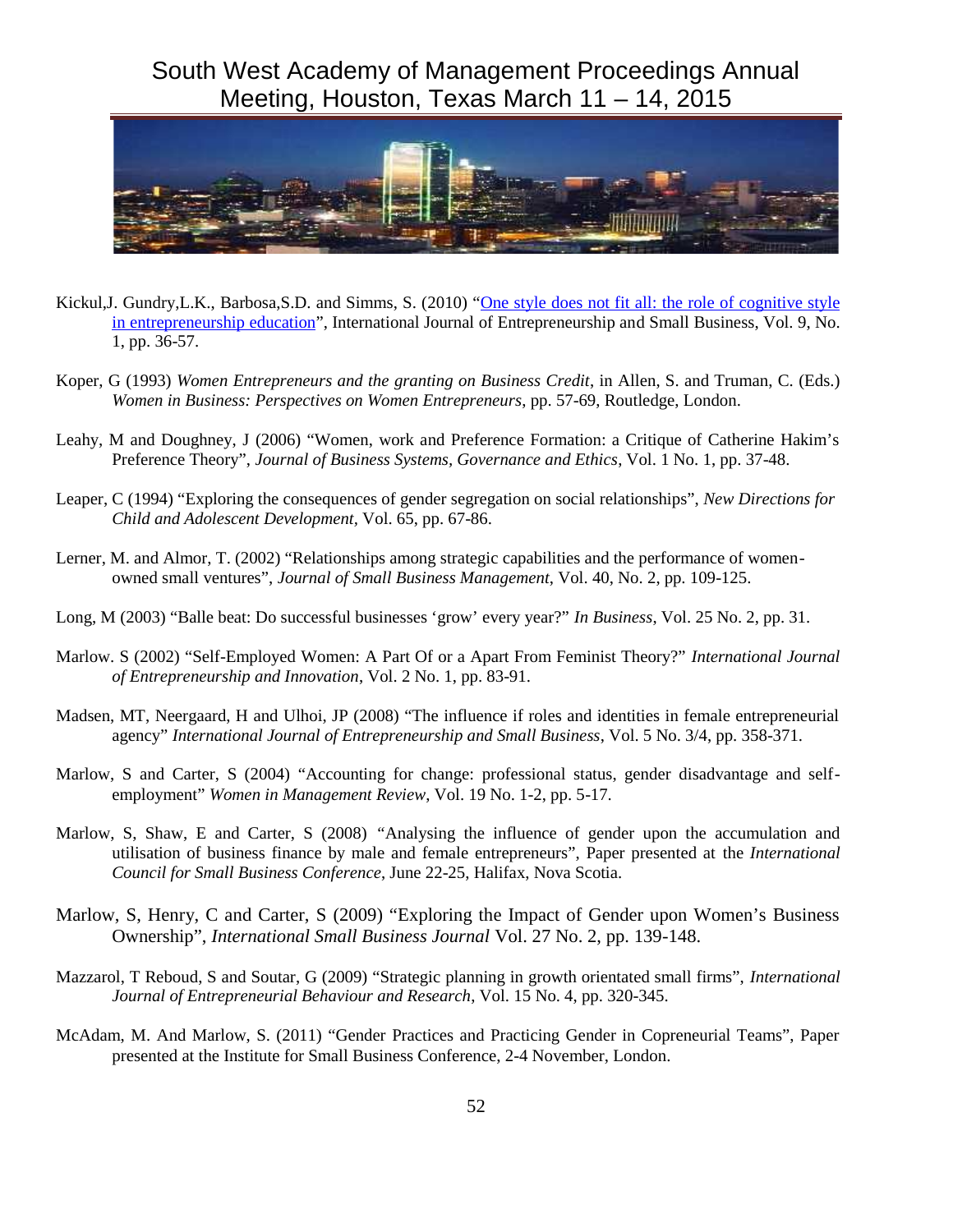

- Mirchandani, K (1999) "Feminist insight on gendered work: New directions in research on women and entrepreneurship", *Gender, work and Organisation*, Vol. 6 No. 4, pp. 224-235.
- Mitra, R (2002) "The Growth Pattern of Women-Run Enterprises: An Empirical Study in India", *Journal of Developmental Entrepreneurship* Vol. 7, No. 2, pp. 217-237.
- Mueller, S. And Conway Dato-on, M. (2013) "A cross cultural study of gender role orientation and entrepreneruial self-efficacy", *International Entreprenership Management* Journal, Vol. 9, pp1-20.
- Neergaard, H (2007) *Sampling in Entrepreneurial Settings.* In Neergaard & Ulhøi (eds) "Handbook of qualitative research methods in entrepreneurship", Edward Elgar, pp. 253-278, Cheltenham.
- Neider, L (1987) "A Preliminary Investigation of female entrepreneurs in Florida", *Journal of Small Business Management*, July, pp. 22-29.
- O'Gorman, C (2001) "The sustainability of growth in small- and medium-sized enterprises", *International Journal of Entrepreneurial Behaviour & Research* Vol. 7, No. 2, pp. 60-75.
- O' Reilly, M and M. Hart(2004) "Women and Entrepreneurship in Northern Ireland Belfast". Invest NI.
- O' Reilly, M and Hart, M (2005) "Global Entrepreneurship Monitor Northern Ireland, 2004". ERINI no. 2. Invest NI, Belfast.
- Orser, B (2007) "What makes women entrepreneurs think big?" Women Entrepreneurs of Canada. Available from http://sbinfocanada.about.com (accessed 12th November 2009)
- Patton, MQ (1990) *Qualitative Evaluation and Research Methods*, Third Edition. Sage, Newbury Park, CA.
- Patton, MQ (2002) *Qualitative Research and Evaluation Methods*. Third Edition. Sage, Thousand Oaks, CA.
- Procter, I and Padfield, M (1999) "Work orientations and Women's Work: A Critique of Hakim's Theory of the Heterogeneity of Women", *Gender, Work and Organization, Vol.* 6 No. 3, pp. 152-162.
- Reveley, J, Down, S and Taylor, S (2004) "Beyond the Boundaries: An Ethnographic Analysis of Spatially Diffuse Control in a Small Firm", *International Small Business Journal, Vol.* 22; pp. 349- 367.
- Riding, AL and Swift, CS (1990) "Women Business Owners and terms of credit: some empirical findings of the Canadian experience", *Journal of Business Venturing*, Vol. 5 No. 5, pp. 327-340.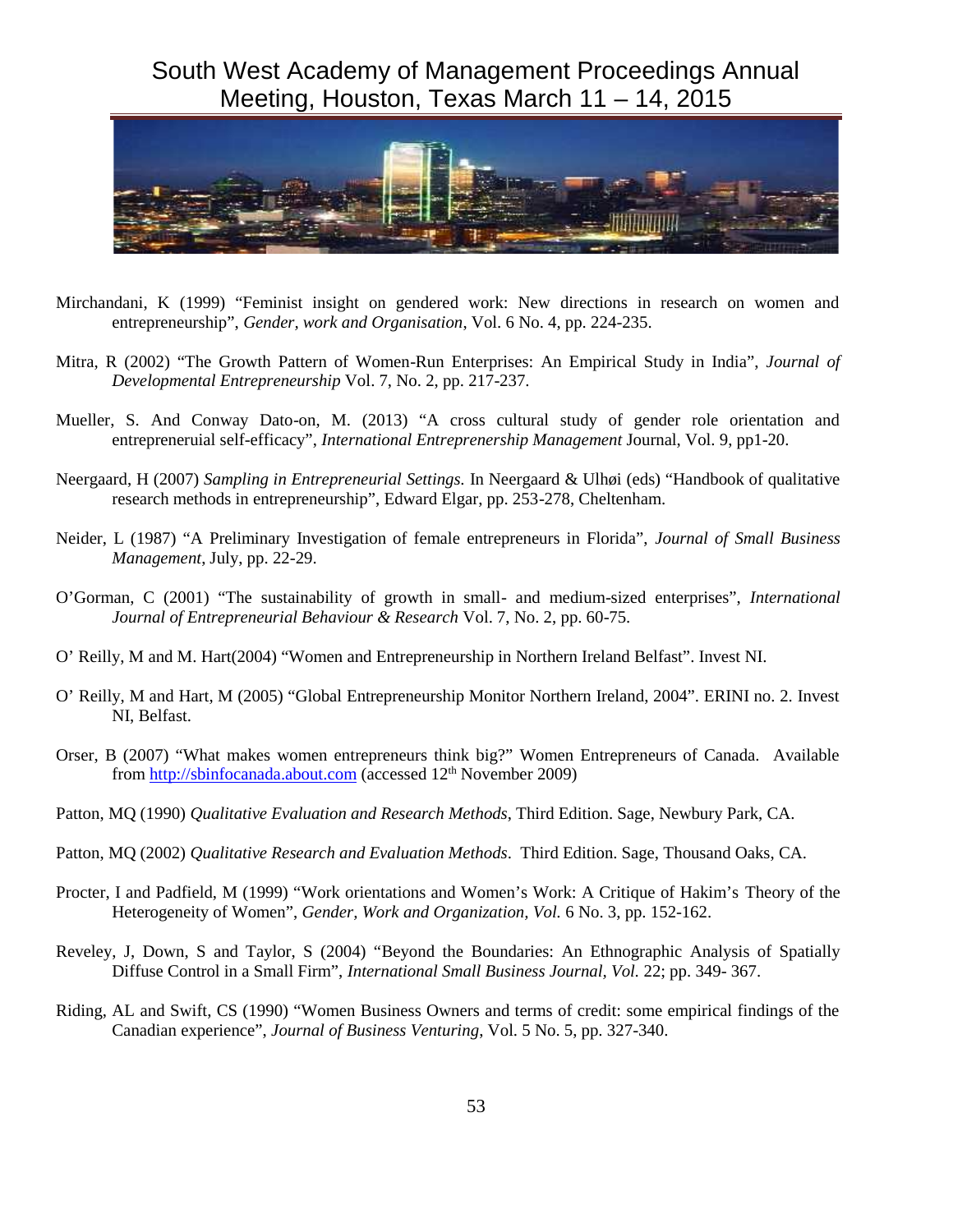

- Sarasvathy, SD (2004) "The questions we ask and the questions we care about: Reformulating some problems in entrepreneurship research", *Journal of Business Venturing*, Vol. 19, pp. 707-717.
- Schwartz, EB (1976) "Entrepreneurship: a new female frontier", *Journal of Contemporary Business* Winter, pp. 47-76.
- Shaw, E Carter, S and Brierton, J (2001) "Unequal Entrepreneurs: Why Female Enterprise is an Uphill Business", *The Industrial Society*, London.
- Starr, J and Yudkin, M (1996) *Women Entrepreneurs; A review of Current Research*. Wellesely, MA. Wellesely College Centre for Research on Women.
- Still, LV and Timms, W (2000) I" want to make a difference. Women Small Business Owners: Their Businesses, Dreams, Lifestyles and Measures of Success". *Paper presented at ICSB World Conference, Entrepreneurial SMES Engines for Growth in the Millenium,* Brisbane, June 7-10.
- Tashakkori, A and Teddle, C 2003. *Handbook of mixed methods in social & behavioural research*. Sage publications, CA.
- Taylor, SR and Newcomer, JD (2005) "Characteristics of women small business owners", In *International Handbook of Women and Small Business Entrepreneurship* eds S.L. Fielden and M. J. Davidson. Elgar Publishing, Cheltenham.
- Ulhoi J.P., (2005), The Social Dimensions of Entrepreneurship, Technovation, pp.939-946
- Walker, D and Joyner, BE (1999) "Female entrepreneurship and the market process: Gender-based public policy considerations", *Journal of Developmental Entrepreneurship,* Vol. 4 No. 2, pp.95.
- Watkins DS and Watkins, J (1984) "The female entrepreneur: her background and determinants of business choice, some British data", *International Small Business Journal,* Vol. 2 No. 4, pp. 21-31.
- Watson, J (2003) "Failure rate for Female-Controlled Businesses: Are they any different?" *Journal of Small Business Management*, Vol. 41 No. 3, pp. 262-277.
- Welter, F and Lasch, F (2008) "Entrepreneurship Research in Europe: Taking Stock and Looking Forward", *Entrepreneurship, Theory and Practice,* Vol.32 No. 2, pp. 241-248.
- Wilson, F, Kickul, J and Marlino, D (2007) "Gender, Entrepreneurial Self-Efficacy, and Entrepreneurial Career Intentions: Implications for Entrepreneurship Education", *Entrepreneurship, Theory and Practice,* Vol. 31 No. 3, pp.387-406.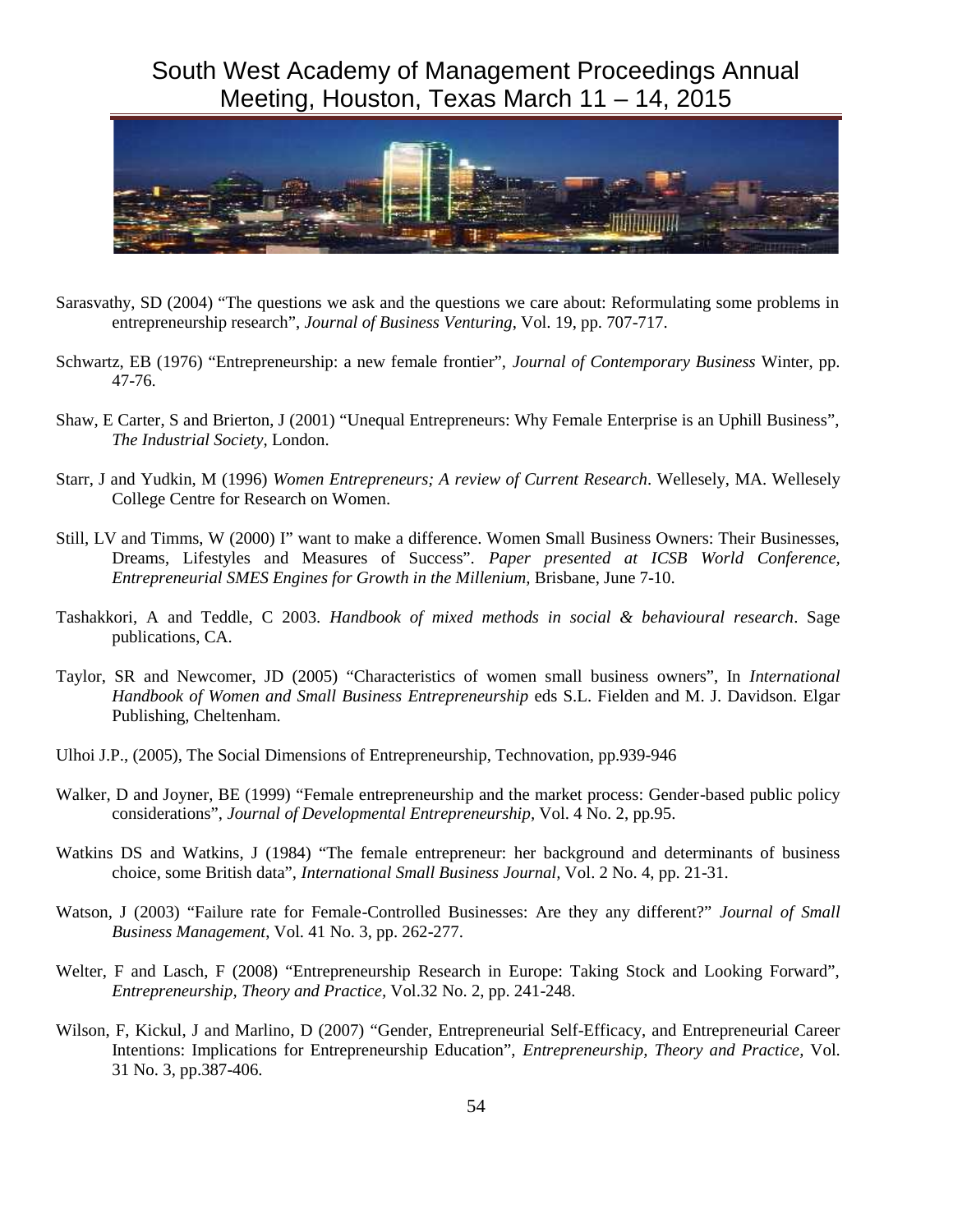

Yin, RK (1989) *Case study research: Design and methods*. Sage, Newbury Park, CA.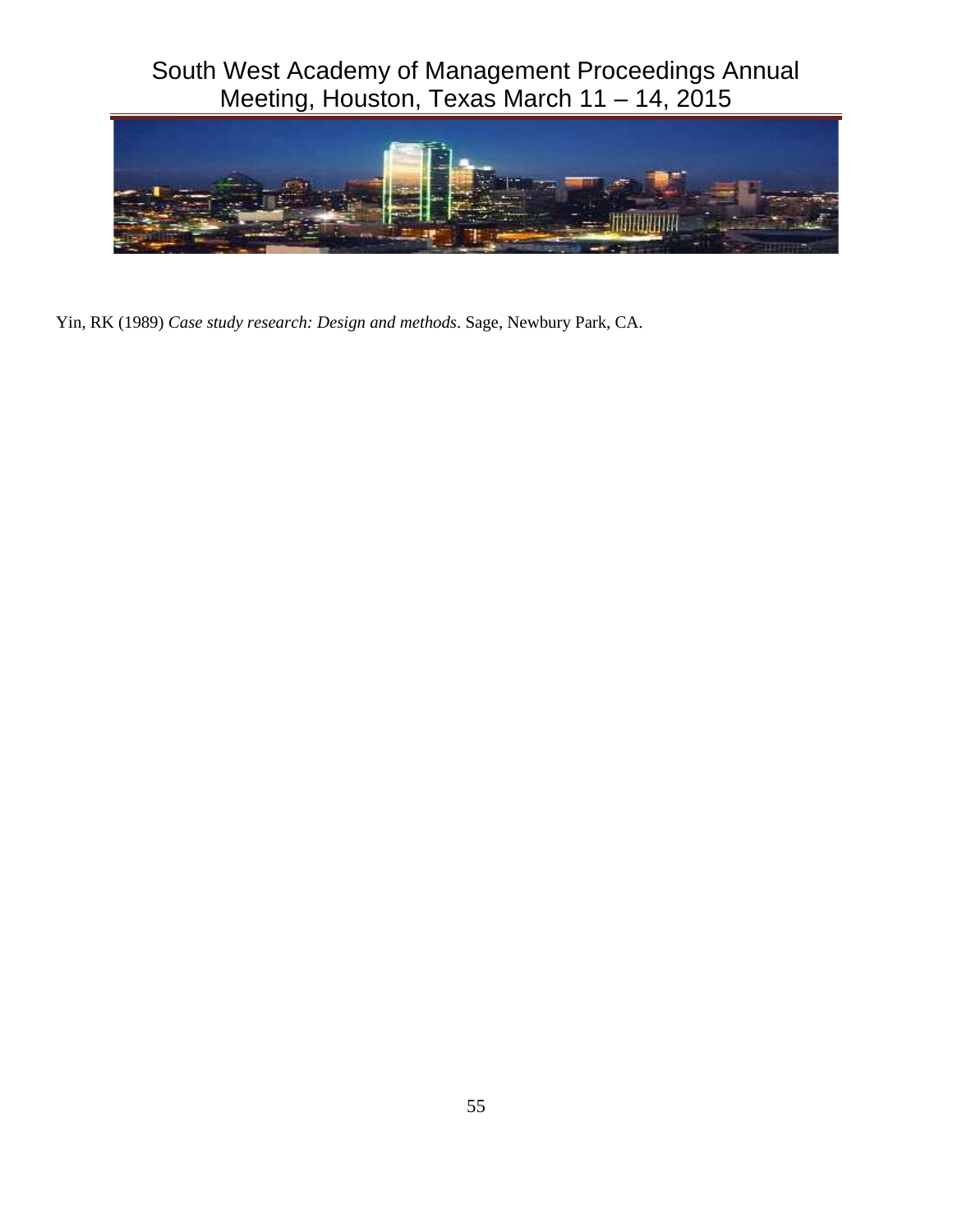



### **FOUNDATION ANCHORS FOR MANAGEMENT AS A CALLING** Marcia Hardy, hardym@nsula.edu, Northwestern State University

### **ABSTRACT**

To determine what factors lead to a calling in management, the author explores the definitions of calling and management. The question "Does business management expertise mean that management is a calling?" is addressed. A case study in 'management as a calling' is presented. The foundational anchors leading to management as a calling are identified. They are: honesty, integrity, promise-keeping, loyalty, fairness, caring, respect for others, law-abiding, commitment to excellence, leadership (honorable and ethical), reputation and morale and being accountable. The characteristics of a professional called to management are cited. Managers who are called are compelled to discuss issues, are intentional during ethical discussions, introduce innovation, and engage in the pursuit of excellence while moving colleagues to a higher moral standard. Lastly, five questions to determine if management is your calling are presented for consideration.

### **INTRODUCTION**

Once upon a time, long, long ago in the far away land of 'soon to be retired', a small business co-founder and CEO pondered the question, "What do I want to do with the last third of my life?" She expected at the end of this career, she would have ample time to devote to serving others in her church and community. And so she did. And time marched on. Although retirement offered an opportunity to "give back" to her community, it was too loosely structured and did not provide a rigorous enough framework for her to be as productive as she knew she would be if engaged in the serious work of the business world.

So she re-thought her retirement decision. After a bit of soul-searching and a re-read of her old dog-eared, all exercises completed copy of *What Color Is Your Parachute?,* she decided that the life of an academician in the School of Business might be her next calling. Would this life's work prove challenging enough, engaging enough and provide the required vital outlet for sharing business ideas, management talents, experiences and time? She read the LATEST version of the very same book, *What Color Is Your Parachute?* After a great deal of research, prayer and pondering, she quietly made her decision and heeded the call. The entrepreneurial spirit found her applying to several business schools in the region. She was soon hired as Strategic Management Professor and continued her life long journey toward fulfillment. She was intent on pursuing her calling in the field of management.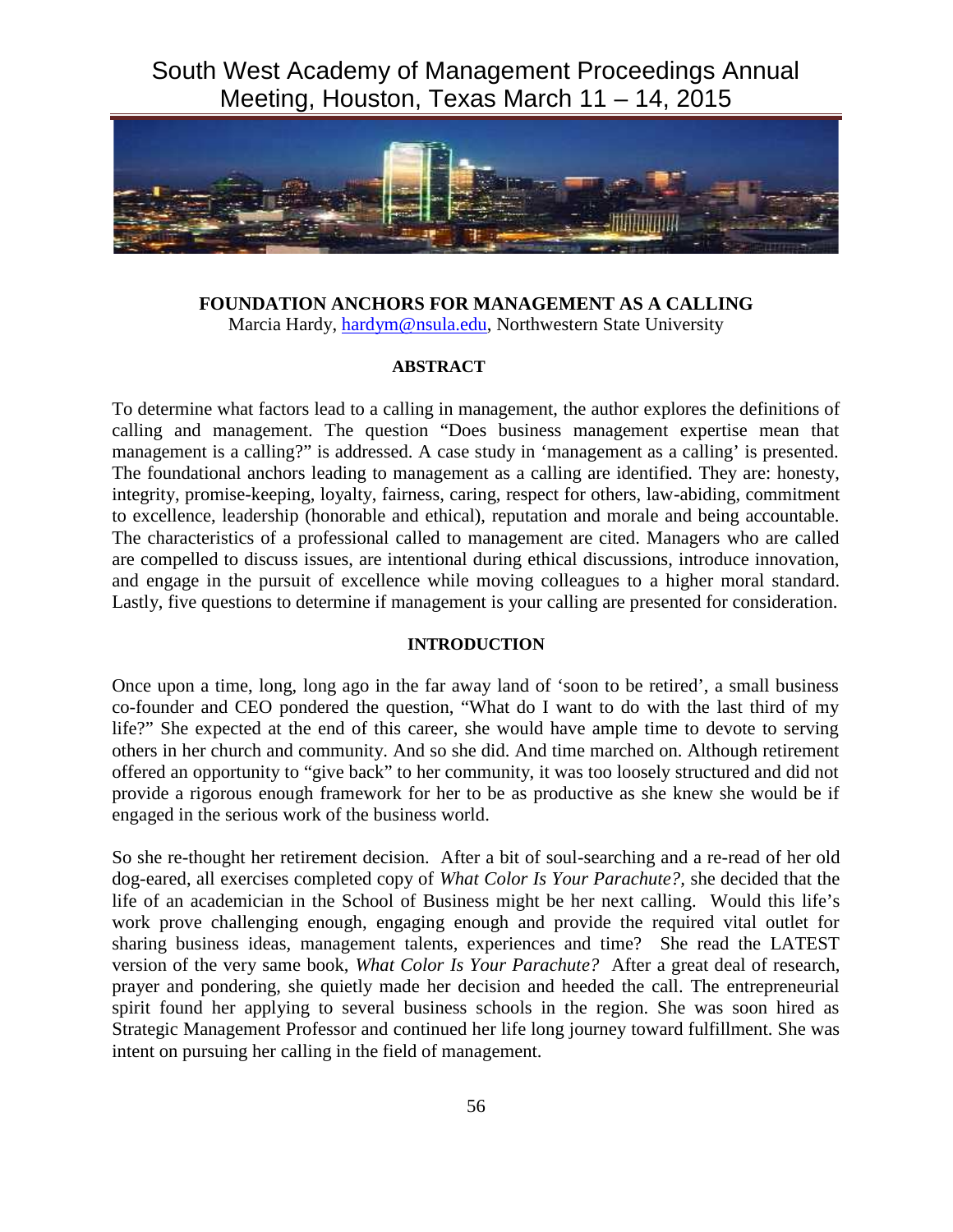

### **So what exactly is a 'Calling'?**

The first known use of the word "calling" was in the  $14<sup>th</sup>$  century. The Merriam-Webster Dictionary standard definition of calling is "a strong desire to spend your life doing a certain kind of work (such as religious work). I believe this definition carries with it a principled component to the "calling". There is a greater good or a common good that is important to the action. A calling will take you on a journey up on the high road seeking moral high ground.

The second definition is "the work that a person does or should be doing". It is not a hobby dabbled with occasionally. It is not an after-thought or work performed on a whim. A calling is a personal, directed, purposeful part of life's mission or career that is carried out on a daily basis.

I believe the three-prong full definition of "calling" cited in Merriam-Webster's Dictionary best defines the term for our purposes. First, it is "a strong inner impulse toward a particular course of action especially when accompanied by conviction of divine influence". Secondly, it is "the vocation or profession in which one customarily engages". Lastly, and perhaps the most visually descriptive definition of calling is "the characteristic cry of a female cat in heat". This best describes the required commitment to the profession. If you have a "calling", you wait in great anticipation, for the opportunity to present itself. When that moment arrives you move intentionally like the principled, resourceful feline you are. You confront the situation head-on and take the necessary actions to restore harmony and good will to the universe. This is your life task. This is your mission and purpose. This is your Call to Action!

#### **And… What is Management?**

After reviewing several sources defining the term "management", I settled on the generic Free Dictionary by Farlex definition and Business Dictionary.com's definition with an added twist. Farlex defines management as "the act, manner, or practice of managing, handling, supervision, or control; a skill in managing; executive ability". Business Dictionary.com defines management as "the organization and coordination of the activities of a business in order to achieve defined objectives".

I also discovered that 'manage' was once a noun meaning "age at which one becomes a man". This implies to me 'executing' management was once viewed as an age dependent right of passage carrying with it great responsibility, privilege and power. Google defines management in much the same way adding that management is the process and responsibility of dealing with and controlling people or organizations. I found the minor archaic definition of management, "trickery; deceit" presented by Google the most interesting. The example given reads, "If there has been any management in the business, it has been concealed from me". This definition leads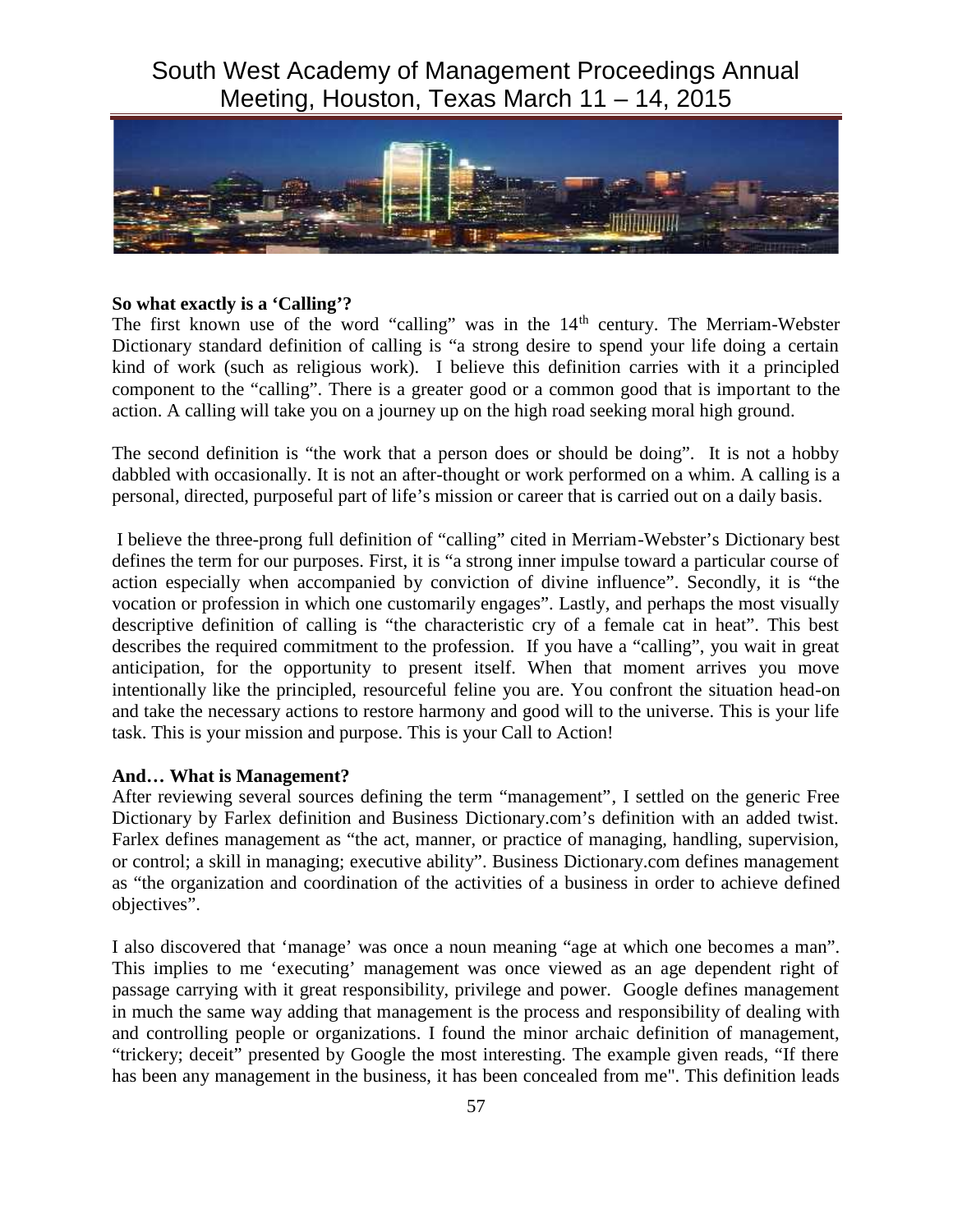

me to believe unsavory behavior and untruthful business transactions are not new to this century.

#### **Anchors are Signs a Management Calling is in Play**

Hitt, Ireland & Hoskisson (2013) state: "when making decisions related to using the strategic management process, managers (certainly top level ones) often use their discretion (or latitude for action).... How managers exercise discretion when making decisions is critical to the firm's success and affects or shapes the firm's culture."

In everyday decision-making when dealing with people and business matters, managers are in the unique position of decision-making. Managers are deciding whether to employ ethical guideposts such as honesty, justice, forthrightness and reverence for others OR unethical behaviors such as fraud and deceitfulness. It is a conscious decision made by managers routinely. A manager will consciously or unconsciously ask this question, "Will I use a sliding scale of ethical behavior as the situation presents itself or act in a manner that is "right and true and pure" no matter the circumstance or consequences?".

Managers deprived of a robust set of ethical rules and guidelines, who easily slide along the scale, find decision-making more difficult and variable with each new situation. Schermerhorn, in his textbook *Introduction to Management*, points out "managers with strong ethical frameworks, ones that provide personal rules and strategies for ethical decision-making will act more consistently and confidently. The foundations for these frameworks rest with individual character and personal values that give priority to such virtues as honesty, integrity, fairness and respect. These moral anchors can help us make ethical decisions even when circumstances are ambiguous and situational pressures are difficult." Michael Josephson, identified 12 ethical principles for business executives. I include them in this list of moral or ethical anchors. They are: honesty, integrity, promise-keeping, loyalty, fairness, caring, respect for others, law-abiding, commitment to excellence, leadership (honorable and ethical), reputation and morale and being accountable.

Moral anchors provide the foundation, the underpinning, for our ethical frameworks. These anchors make managerial decision-making more consistent across each new situation that arises in the workplace. These anchors also allow managers to act more confidently in their decision making roles. We owe it to colleagues and future business partners to identify and demonstrate moral anchors so there can be no doubt what these values should be while conducting business as usual. It is our responsibility to support our fellow management team and future managers in recognizing the value of moral anchors within the ethical framework. It is our obligation to assist them with sound business judgments in their critical decision-making roles.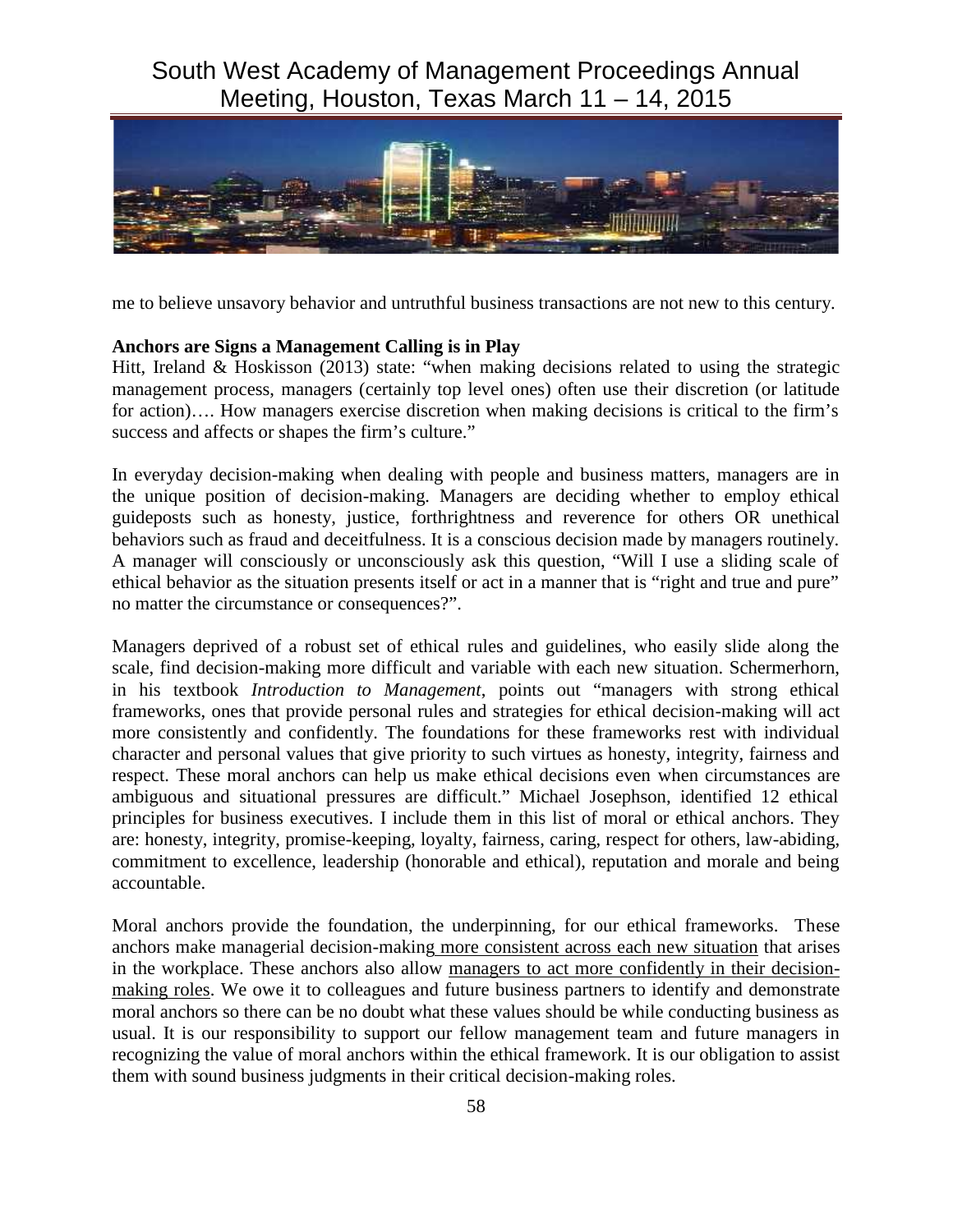

If Management is a Calling, you WILL DO THIS.

### **Does Having Business Management Expertise Mean that Management is a Calling?**

As a business consultant, business owner or manager, you can instruct students on the business skills associated with organizational behavior and design, human resource management and policy management. You might dispense the Tools and Rules for Engagement in strategic management in a world marked by intense competition and globalization with ease. Operational management formulations and computations are possibly child's play. You may have countless case studies and practical experiences to share related to executive and corporate leadership. *Characteristics Associated With Entrepreneurial Success* could be found resting on your bed stand for night time reading. You may be qualified to disseminate information and work according to Bloom's Taxonomy beginning at recall working through to comprehension , practical application, analysis, synthesis and up to the very top of the critical thinking spectrum: evaluation and creating. You can engage in critical thinking with students, colleagues and business leaders alike. Does having this level of business management expertise mean that management is a calling? No.

#### **A Case Study**

I arrived at my Personnel Management Lecture Hall with an ethical-human resource management dilemma weighing heavily on my mind. It goes like this:

Professor: "So Class. Class! Are you ready?! Ok. Ok. This morning I had an unbelievable event happen to me and it really did happen!"

Class: Laughs.

Professor: "I feel compelled to share it with you. I still can't believe it really happened! But it did. This morning at 5:35 AM I am waiting in my car in a long line at a familiar fast food restaurant waiting to order my egg muffin hold the cheese and diet coke. I am snaking my way slowly toward the order monitor. I can see there were some very intense people up ahead waiting to collect their much needed coffee fix. Being unfamiliar with this early morning crowd, I am not too sure of the accepted protocol for splitting into Lane 1 or Lane 2."

Class: Laughs and leans in to listen.

Professor: "It appears one lady is guarding the entrance to BOTH lanes and she is not about to relinquish her position. Not wanting to be rude at 5:45 in the morning and unable to get her attention, I wave down a young employee hanging out behind an old car in the parking lot. As I roll down my passenger side window, I say, "Excuse me sir. Excuse me sir."

He approaches my car. I explain my dilemma. I smile and say, "Can you please answer my question?" He moves closer. "I'm sorry but I don't know the accepted protocol here for Lane 1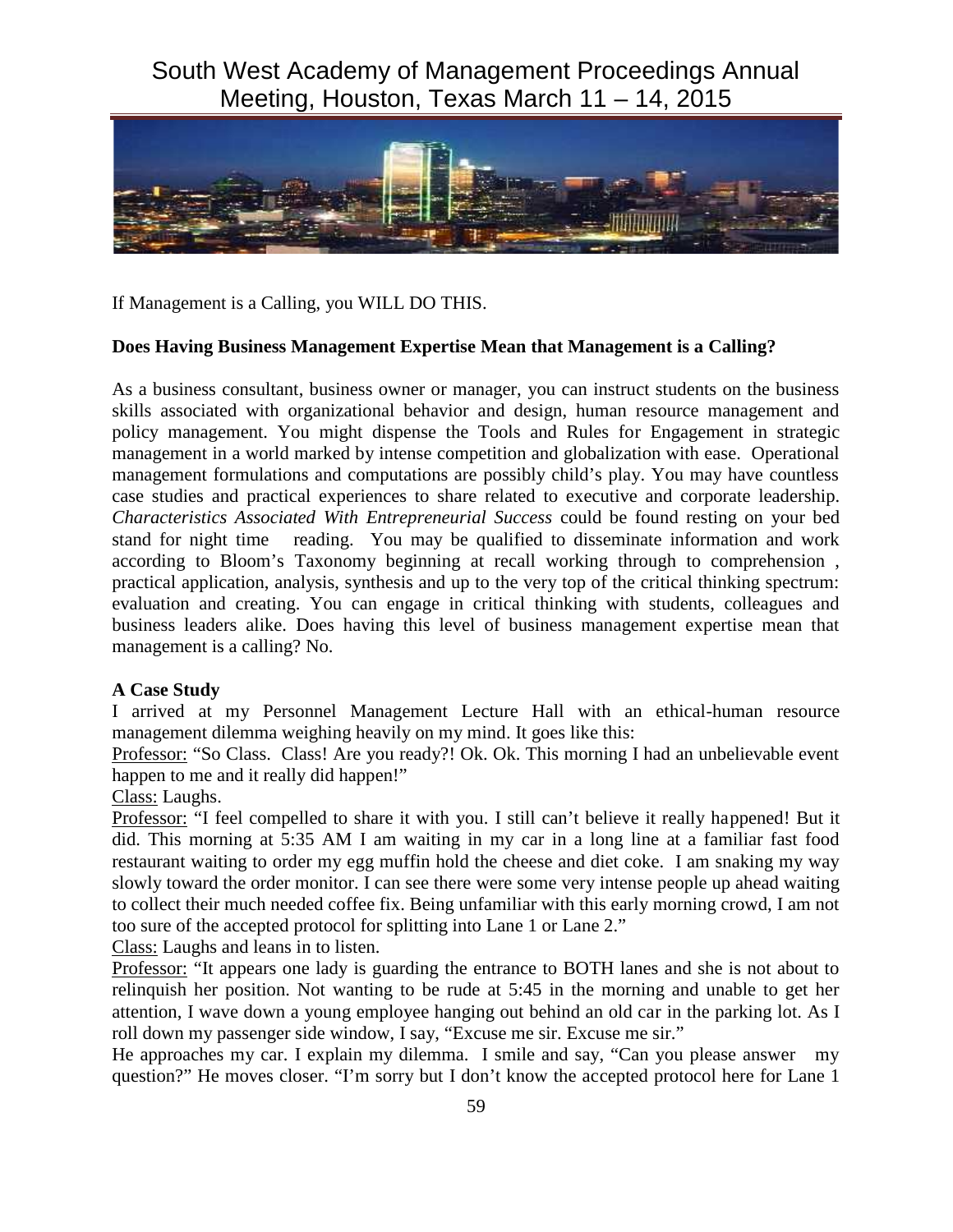

and Lane 2 and I certainly don't want to cut in front of anyone, especially at this early hour. Am I okay sitting here and waiting for the next order monitor to come available?"

Class: Laughs louder, harder, leans in and waits for what is going to happen next.

Professor: He walks over to the side of my car, looks at me, smiles, and says, "Yes, mam. This is the right spot. I am sorry I am backing away from your car but I'm smokin' weed and don't want to blow smoke in your car and disrespect you.".

Class: Laughs hysterically and hangs on my every word!

"What happened?!", the class shouts.

Professor: "I am stunned. I am in early morning disbelief and shock! Did he really just say what I thought I heard him say?! I re-wind the discussion in my head and decide he really did say what I heard! He just admitted to me he is smoking marijuana in the parking lot of his place of employment! And this is a Marijuana in a 'Not Legal for Sale or Consumption State' in the Deep South! I don't know what to do! I don't know what to say! I don't know what to do next! I mean what do you do?! What do you say?! Here is this very nice young man assisting me with my very inconsequential situation and he presents me with this hugely, "OH NO! What do I do now?" dilemma!

Class: Hysteria!

Professor: "So Class: I'm the customer. I think this young man is telling me the truth! It sure SMELLS like he's telling me the truth! He sure is HOLDING THE PRODUCT like he is telling me the truth! What DO I do!? What would YOU do?!"

Class: Laughter and Excited Discussion.

Professor: "So Class, What do you think I DID!? ..." (Honest Answer Given.) "What could I have done?! What would YOU have done!? What would I do or what would YOU DO NEXT time?!"

Class: Laughter and Honest Discussion.

Professor: "What if I am the manager and know the policies of the restaurant? What if there are no policies? What if this is a multiple offense situation at the restaurant? What if I am an employee and not a customer and see this happening?"

Class: Honest Discussion.

Serious Discourse on remedies and actions for consideration takes place.

Students are riveted to their seats. The discussion is lively, funny, real, honest, and relevant. The multiple consequences of action related to this young employee, his family and community, his employee buddies, the employer, and the establishment are examined.

Visible ethical awareness, perhaps a moral value shift, takes place in the Lecture Hall.

### **Management is a Calling When…**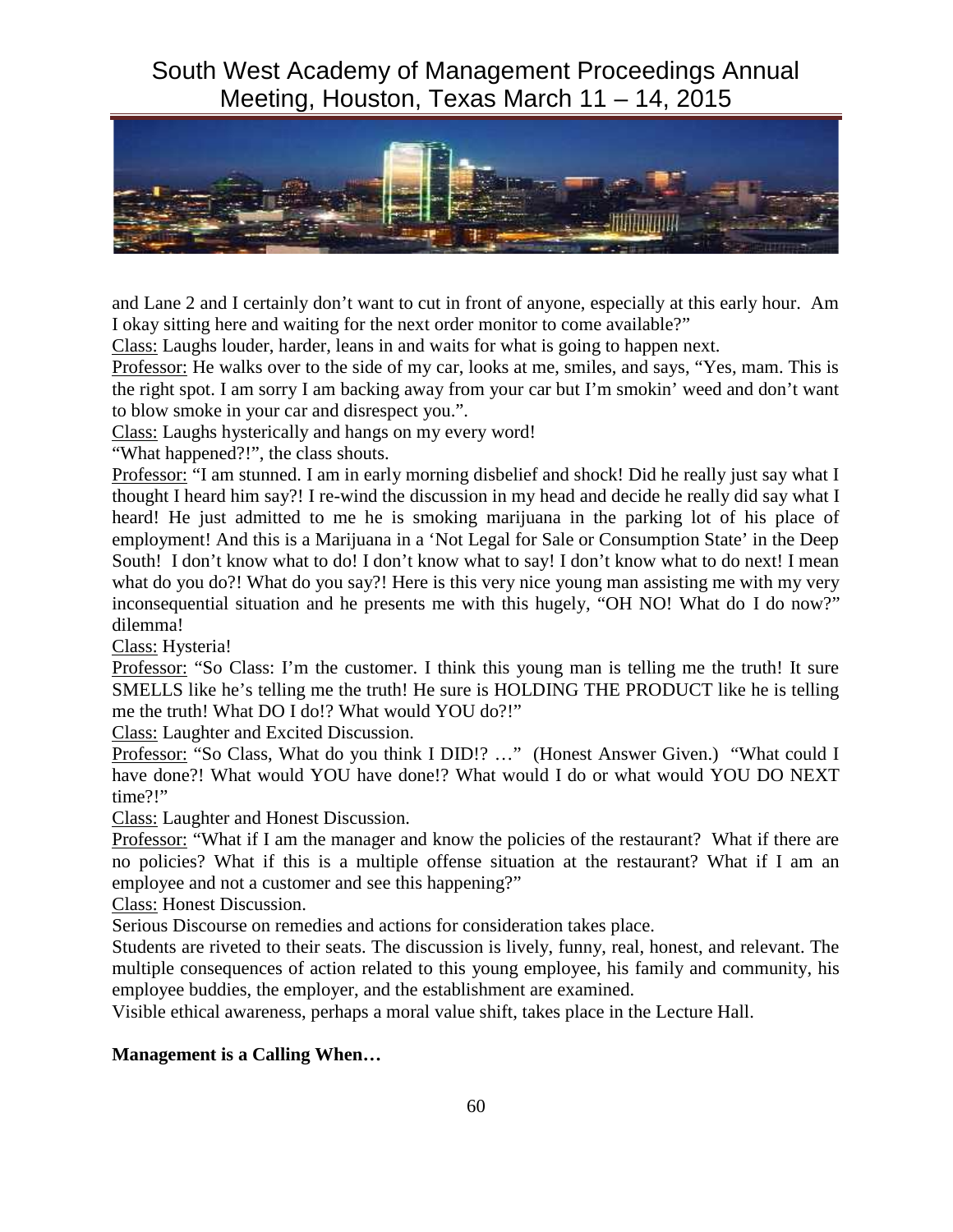

Management is a Calling when as you are compelled to discuss the sometimes difficult aspects of a dilemma such as personnel issues, management policies, principled values, organizational behavior and the law. There is intentionality and purpose to the discussion that leads to a recognizable positive moral values shift. As manager/leader practitioners or academicians, we have a calling when we introduce innovation and engage others in pursuing excellence within our workplace, community and beyond. This pursuit or calling will most importantly look to move business colleagues to higher ground. A calling will involve engaging others in discussions requiring morally sound, ethically principled business practice decision-making.

We may begin to see new behavior, morally sound judgments taking place before our eyes. If YOUR honest discussions lead future managers to face real challenges and share mistaken perceptions, judgments, and decision-making rules for review and resolution in the pursuit of excellence, management is your calling. If YOU explore ethical ways to resolve dilemmas and discover how to act ethically given a similar set of circumstances, Management is a Calling. When moral anchors and ethical frameworks weave seamlessly through assigned readings, ethical behavior and management challenges appear in critical essays, and Bloom's Taxonomy is at work at every level of engagement in the classroom, Management SHOULD BE Your Calling.

The dilemma was a very real life learning experience. This was an ethical and moral dilemma across multiple management levels for each person in the Lecture Hall. I was given an opportunity and a platform to share, discuss and help shape the life choices of each member in the Lecture Hall managing their personal and professional lives. "Halleluiah! Management is MY Calling!"

### **If Management is a Calling, you will KNOW THIS:**

Management faculty have the responsibility to deliver a path and process to aid future managers in making right decisions even when outcomes may be unpopular or perhaps financially less advantageous. These are the tough decisions being made every day in management and their impact may be long lasting and super-cede decisions related to operational management or strategic competitive advantage. We might be responsible for guiding a socially responsible corporate manager toward ethical decision-making or by omission, spawn a self-serving Ponzi schemer.

The future businessmen and women in the Lecture Hall that morning were challenged to address multiple issues requiring strong character qualities in making a right choice. It is my belief this shared experience will positively influence future management decisions they are called to make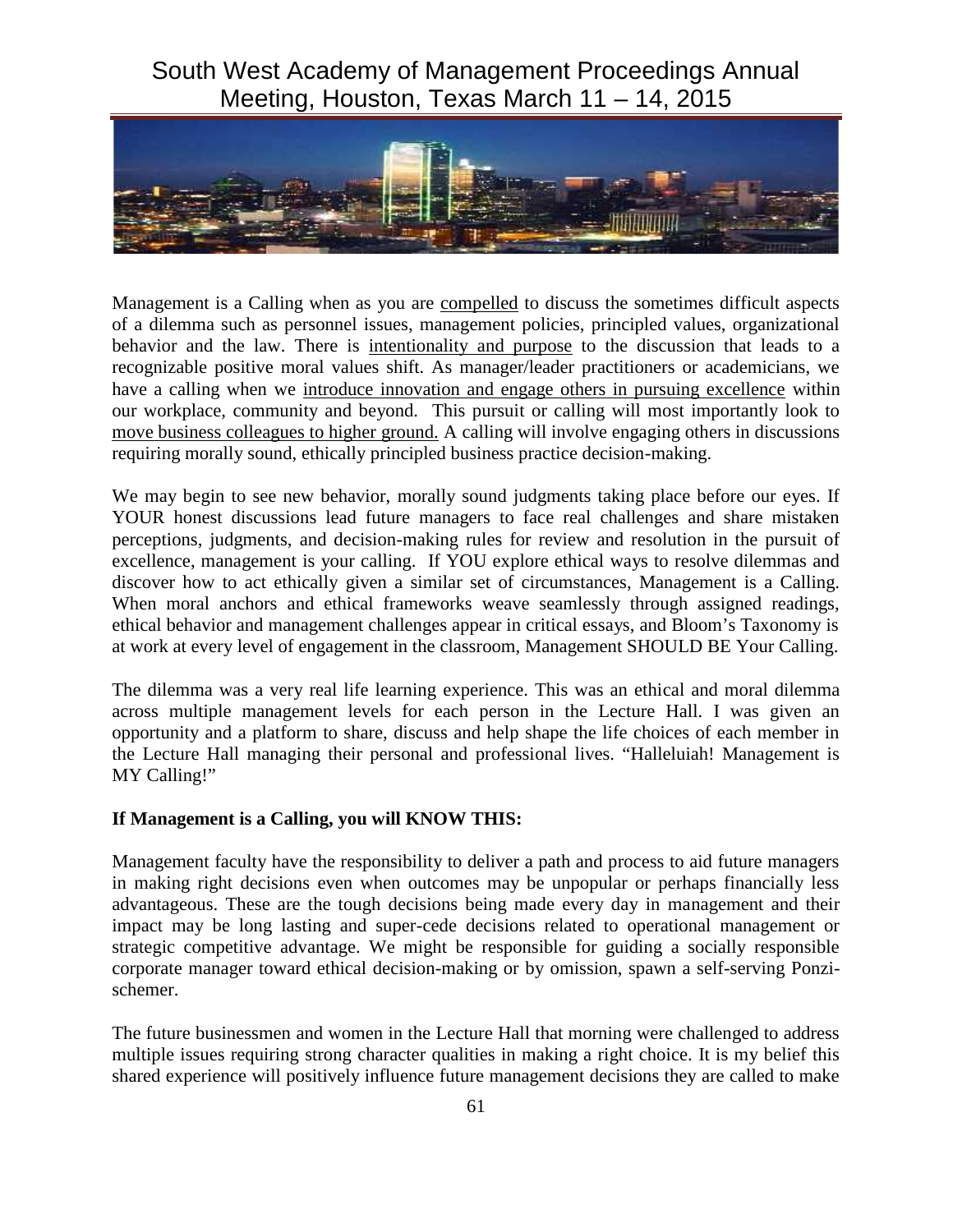

during the life of their careers. Should a similar circumstance present itself, these students are equipped to recognize the dilemma and confidently respond with appropriate, ethically sound, professional behavior.

It is our role and responsibility, our Calling, to share not only our principles of management expertise. It is our duty to present ethical frameworks for consideration as well as our successes AND failures dealing with moral dilemmas. These are lessons learned in the pit; some wins and some losses. With moral anchors, ethical foundations in place, managers will be less ambivalent and more confident in making critical life and business decisions. Failures and successes seen through a moral filter serve to embolden ethical decision-making and remind managers of the impact their decisions will have on people's lives and the company culture. Remember, if Management is a Calling, you will KNOW THIS.

### **Success is Measured Differently**

Michael Novak (1996) in his text entitled, *Management is a Calling* points out that a "strictly economic business language had grown up without including within itself the moral, religious, even humane language appropriate to its own activities…The virtual monopoly on ways of thinking about business life…has an unfortunate affect upon on the moral and religious dimension of economic life. It has tended to focus exclusive attention on material things, on the bottom line, on instrumental matters, on means and methods rather than on ends and purposes."

In business school Lecture Halls across the country, experts tout the advantages of winning at all costs. What is being neglected in this dialogue is the understanding that the cost may in fact be too high. Deep personal and spiritual satisfaction is part of the equation for happiness and success. Success is not always measured in terms of the bottom line. Ask teachers, community volunteers, successful businessmen and women who have conquered the landscape with their ethical-moral standards still in place, still walking on the high road. They would tell you the measure is a much different scale. They would tell you the path is a much different path and the everlasting outcome is not the same.

### **The Characteristics of a Professional Called to Management**

When you are willing to consider placing the higher good and well- being of people and values equal to or above the financial bottom line of the company, you have a true calling in management. Most leader-managers and business educators eagerly share and mentor the next generation of business leader managers with tested recipes for operational success. However, Management as a Calling is populated by managers willing to: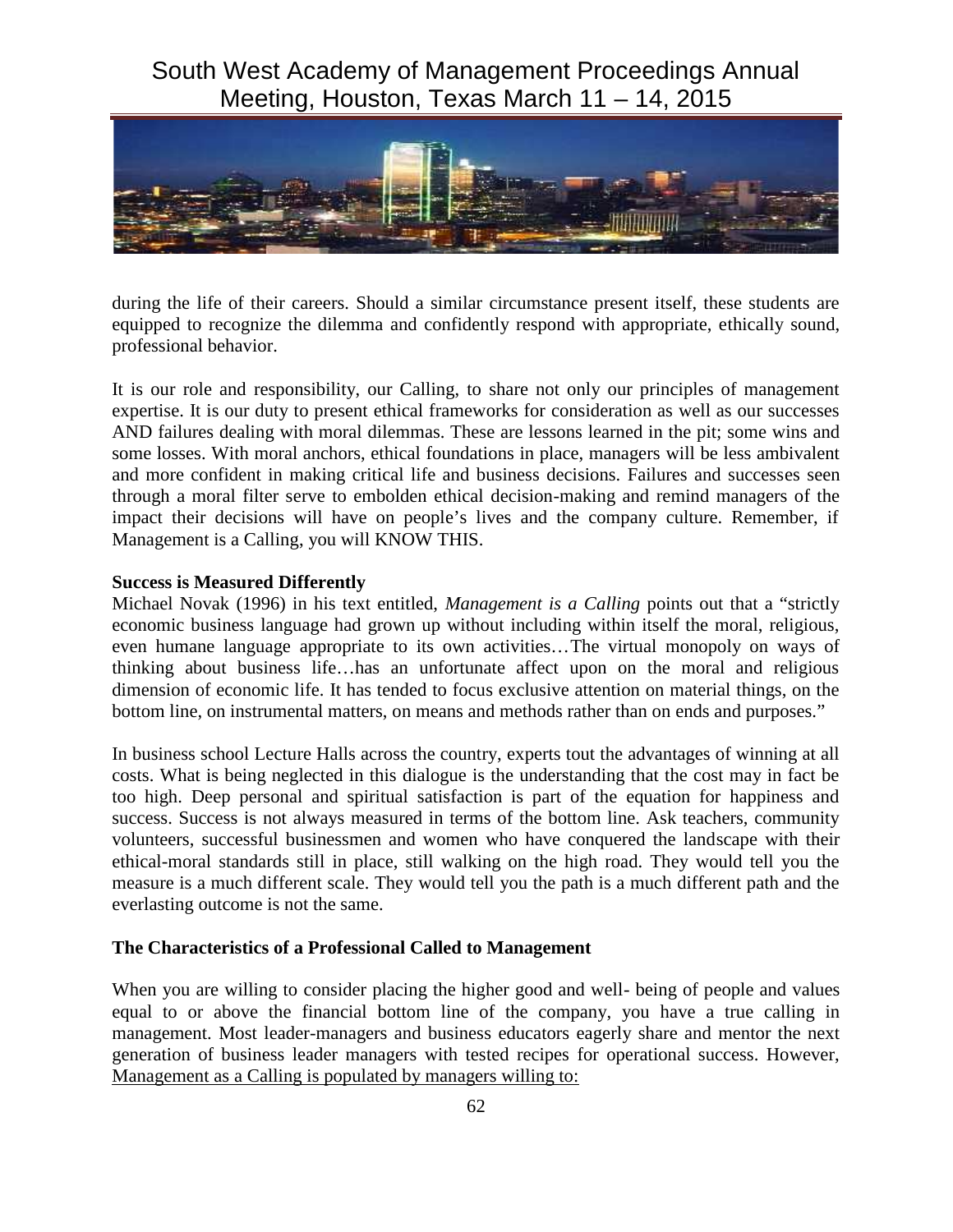

- Risk exposure and seek a higher road.
- Live and teach the moral anchors of the ethical framework.
- Develop the character of the next generation of leader-managers through modeling by example and demonstrating moral/ethical value judgments.
- Explore ethical challenges and invite discussion exploring ethical solutions to potential dilemmas in the Lecture Hall and within the community.

Managers with ethical anchors in place who shape the future of potential and newly minted business leaders have a Calling to the field of Management. Management consultants, business leaders, and academicians who are willing to lead by example and dedicate their business practice and teachings to ethical business management and excellence in the field demonstrate the character of Management as a Calling.

### **Five questions to determine if management is YOUR calling.**

Ask yourself these five questions to determine if YOU have a Calling in Management.

1. Are YOU willing to pursue excellence and tackle the great challenge, the important role, of shaping the ethical and moral judgments of young and mature student minds?

2. Are YOU willing to step out and honestly share ethical dilemmas you have faced; some tackled triumphantly and others lost?

3. Equipped with greater conviction, moral resolve and a possible arsenal of ethical solutions, can YOU face down a dilemma when it once again raises its ugly head?

4. Are you willing to share the experience and move forward with a greater sense of urgency knowing this is the work YOU should be doing in the classroom or in the business workplace? Lastly,

5. Do YOU let out a characteristic cry of "Yes! Success!" when you have met the mark and accomplished the task? That is, when your intentionally principled, resourceful self finds the courage to confront an unethical situation and you gently guide an imprudent soul to foundationally anchored action, do YOU recognize the difference you have made?

This is a life task. This is a mission and purpose**.** If your answer is yes to these five questions, YOU have a Calling in Management.

### **REFERENCES**

Bolles, R. N. (1990). *What Color Is Your Parachute?.* Berkeley: TEN SPEED PRESS.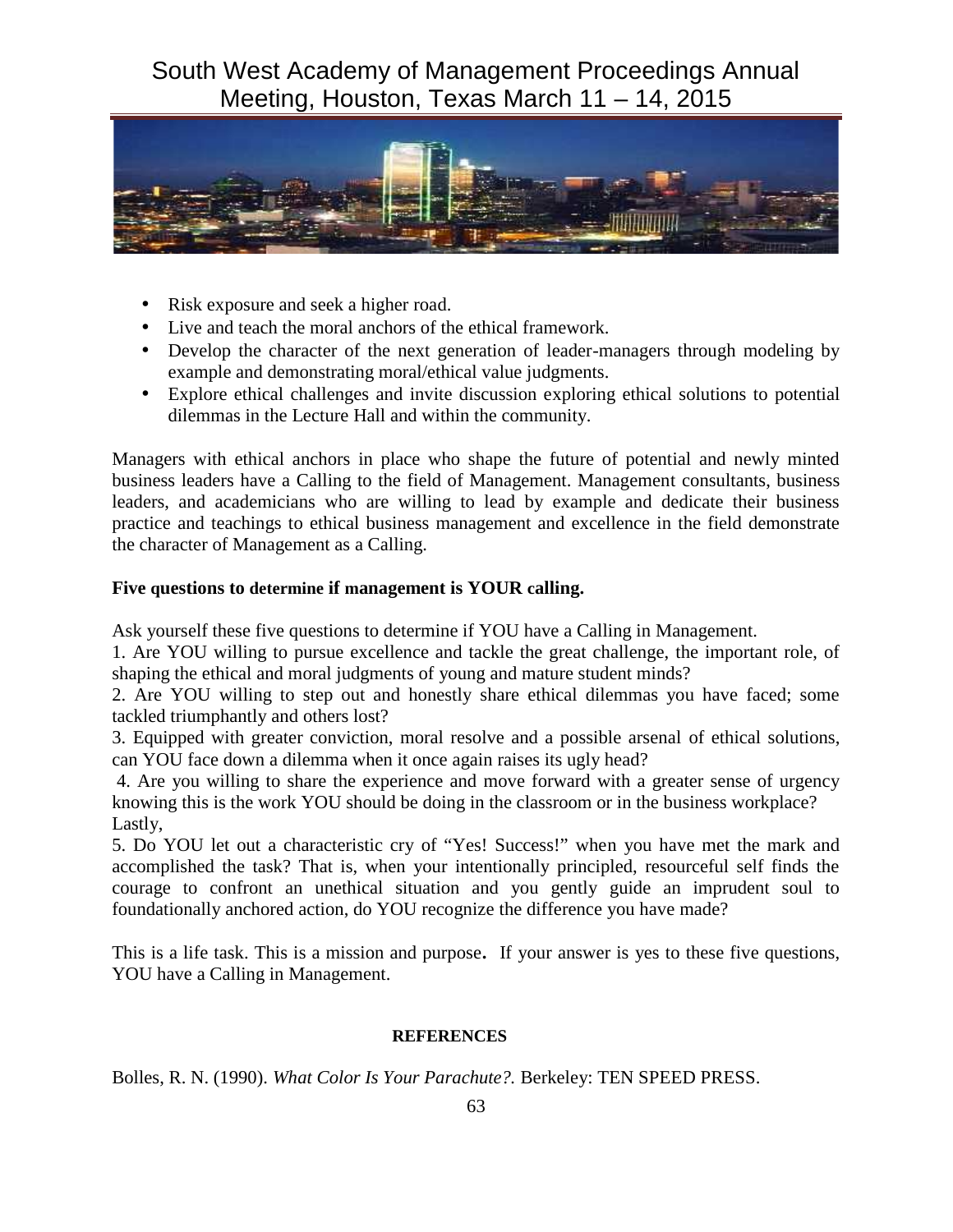

Bolles, R. N. (2013). *What Color Is Your Parachute?.* Berkeley: TEN SPEED PRESS.

Calling. In Merriam-Webster's on-line dictionary. Retrieved from http://www.merriam webster.com/dictionary/calling

Hitt, N. A.,Ireland, D. R., & Hoskisson, R. E. (2015). Strategic Leadership. In 11e, *Strategic Management Competitiveness & Globalization* (p. 374). Canada: Cengage Learning.

Josephson, M. (2010). *12 Ethical Principles for Business Executives*. Retrieved from http://josephsoninstitute.org/business/blog/2010/12/12-ethical-principles-for-business executives/

Management. In the Free Dictionary by Farlex on-line dictionary. Retrieved from http://www.thefreedictionary.com/management

Management. In the Business Dictionary.com on-line dictionary. Retrieved from http://www.businessdictionary.com/defnition/management.html

Management. In the Google on-line dictionary. Retrieved from http://google dictionary.so8848.com/meaning?word=management

McLure, M. L. (1990). *Characteristics Associated with Entrepreneurial Success.* Retrieved from http://phdtree.org/pdf/24683207-characteristics-associated-with-entrepreneurial-success/

Novak, M. (1996). *Business As A Calling Work And The Examined Life (p. 4)*. New York, NY: THE FREE PRESS.

Schermerhorn, J. R. (2013). Ethics And Social Responsibility. In 12e, *Management LearnISucceed* (pp. 64-65). Hoboken, New Jersey: John Wiley & Sons, Inc..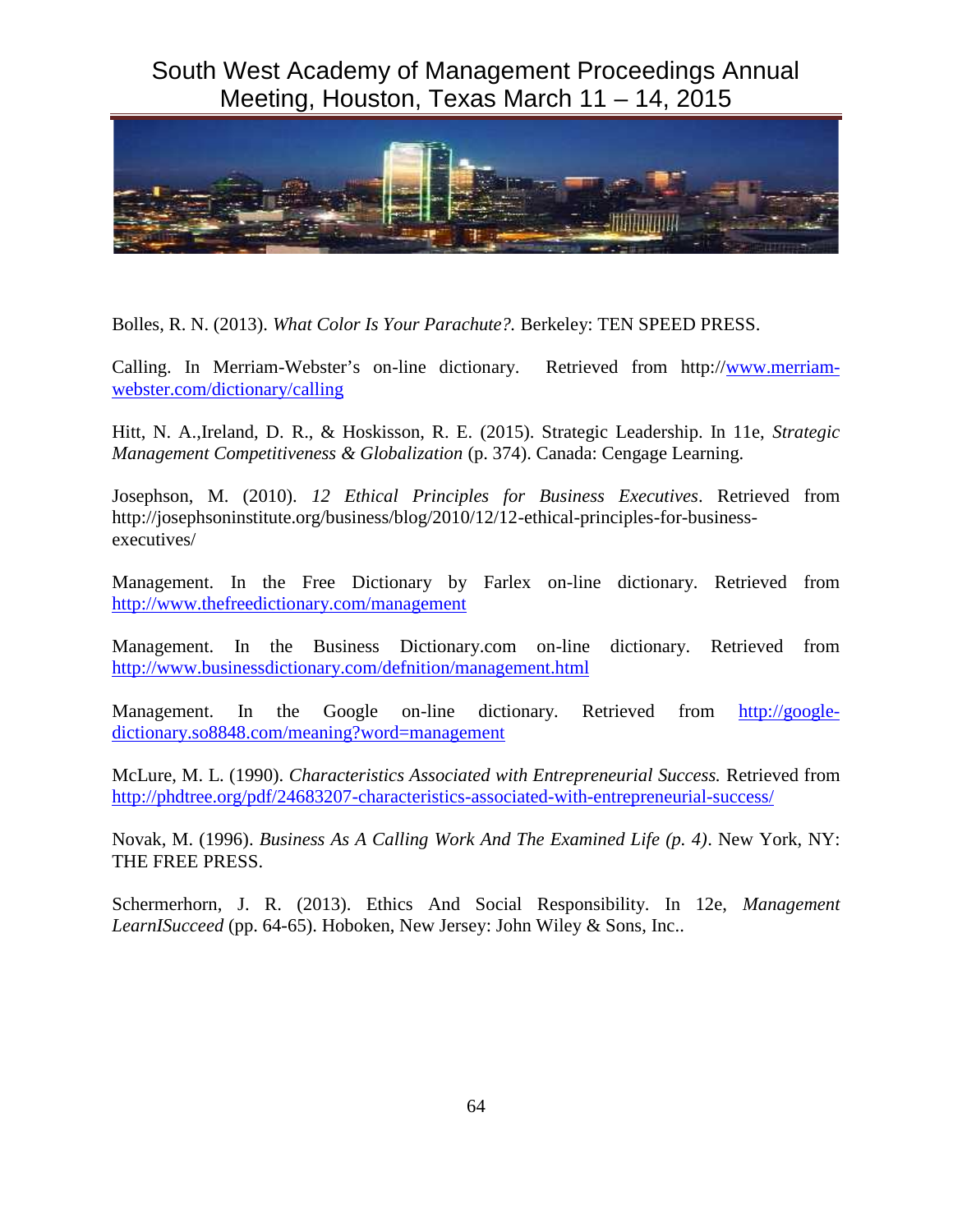

### **SOME UNRESOLVED ISSUES IN THE PERSON-CENTERED APPROACH TO ORGANIZATIONAL COMMITMENT WITHIN THE MEYER/ALLEN PARADIGM**

Stephen Jaros, Southern University, Sjaros3@cox.net Robert Culpepper, Stephen F. Austin State University, rculpepper@sfasu.edu

#### **ABSTRACT**

Within the Meyer/Allen work commitment paradigm, important issues remain unresolved, specifically, (a) the value of using a 'person-centered' versus a 'variable centered' approach to modeling combinations of commitment, (b) the challenge to the Meyer and Allen paradigm posed by Klein and colleague's recent work arguing that commitment is a unidimensional construct, (c) the role employee demographic characteristics should play in modeling profiles, and (d) the measurement of commitment constructs in profiles research. In this conceptual paper, each of these issues is examined and proposals are developed as to how future empirical profiles research should address them so as to further our understanding of commitment profiles.

### **INTRODUCTION**

Recently, researchers working within the Allen and Meyer (1990) three-component model (TCM) paradigm of work commitment have begun to move away from a *variable-centered* analysis of independent - linear relationships between affective, continuance, and normative commitment and theorized outcomes, typically via the use of multiple regression or structural equation modeling - and towards the use of cluster analysis and latent profile/transition analysis (LPA/LTA) to study the combined effects of these three mindsets on outcomes (e.g., Somers, 2009, 2010; Meyer, Stanley, & Parfyonova, 2012; Stanley et al. 2013; Kam et al., 2014). Meyer, Stanley, and Vandenberg (2013) call this a *person-centered* approach because rather than assuming that observed relationships between mindsets and correlates are homogeneous across a sample, and by inference, the sample's population, person-centered methods purport to explore whether sub-groups of people within a sample experience different commitment profiles (high or low levels of affective, normative, and continuance mindsets simultaneously) and whether these profiles impact differently on outcomes.

While this person-oriented stream of research has succeeded in showing that different profiles do exist (or at least can be observed absent the need for overt statistical creation by the researcher), have reasonable temporal stability (Kam et al., 2014) and have different impacts on outcomes such as absenteeism and turnover (cf. Stanley et al., 2013), there are issues that merit further development. The purpose of this paper is to advance the commitment profiles research stream by identifying key issues that should be resolved via empirical research so as to improve our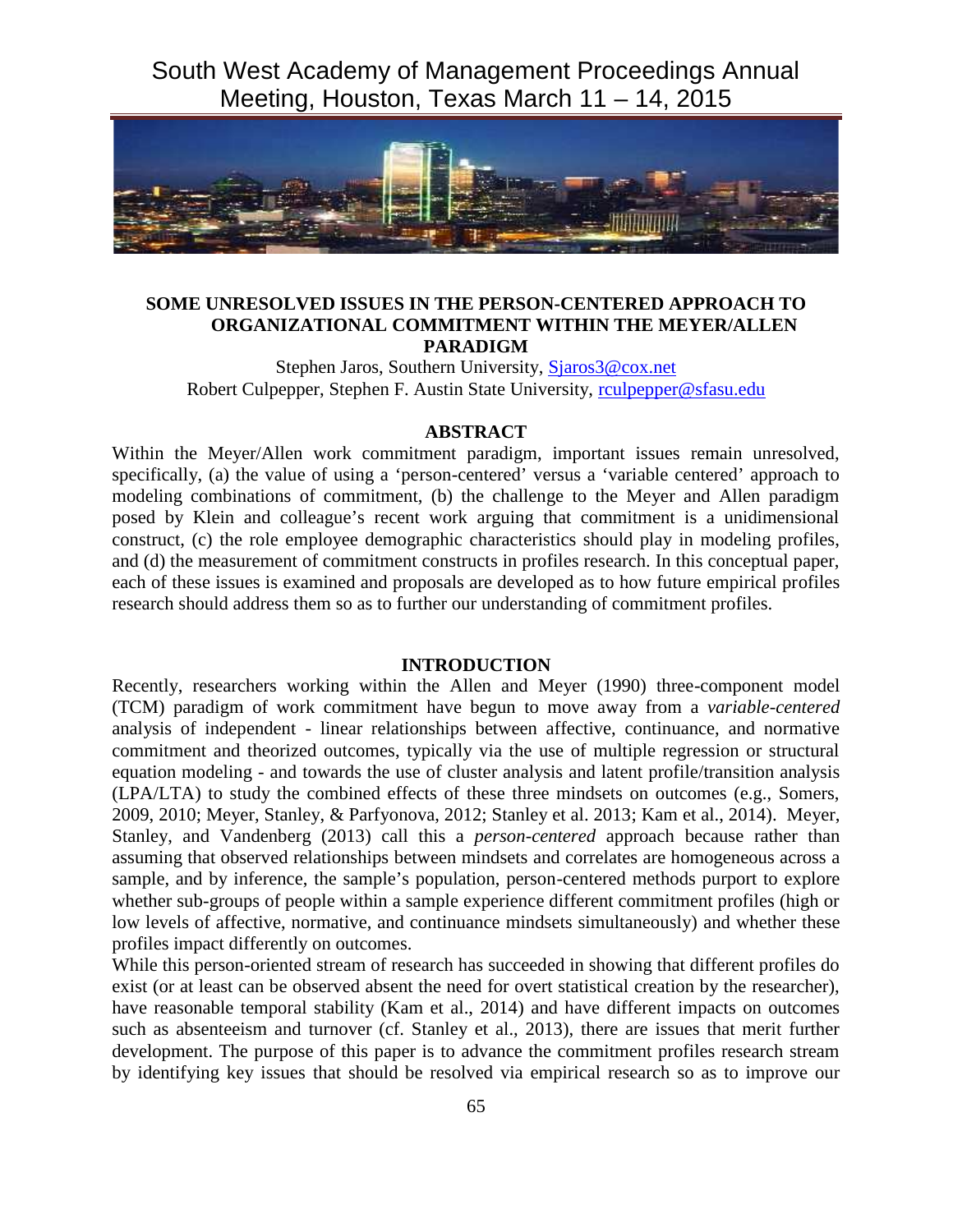

understanding of how employees experience commitment profiles. First, controversy persists over the utility of a person-centered approach to studying commitment versus the traditional variable centered approach (cf. Johnson, Groff, and Tang, 2009), specifically, over whether one approach is superior to the other, and the research questions for which each is best-suited. In its current form, this debate is centered on whether a profiles approach or an assessment of interaction effects is the best way to study combinations of commitment mindsets. Second, within the person-centered approach, existing studies have not focused on defining commitment profiles in terms of demographic characteristics such as age, gender, marital status, and tenure. To date, studies have either ignored demographic factors altogether (e.g., Wasti, 2005; Somers, 2010) or else have included them as control variables (e.g., Meyer et al., 2012; Stanley et al., 2013) subordinate to substantive analyses of profiles and outcomes, which seems to violate the spirit and purpose of adopting a person-centered approach.

Third, this paper will address challenges to the TCM person-centered approach raised by Klein and colleagues (Klein, Molloy, & Brinsfield, 2012; Klein et al., 2013), who have recently developed a unidimensional and target-free concept of work commitment. These implications have not been addressed by existing TCM profile research. Finally, while the profile stream of research has been characterized by improvements in analytical methods (from profile creation via mean splits to more advanced cluster-analytic and more recently still, LPA/LTA methods (cf. Stanley et al., 2013), similar advances have not been made with regards to the measures utilized to capture the TCM constructs (Jaros, 2009; Bergman, 2006). Therefore, we will discuss measurement issues that could be affecting the interpretation of statistical relationships among TCM constructs and correlates.

We believe these four issues are the most critical ones that future empirical research should tackle so as to advance our understanding of commitment profiles. Each is discussed in detail so as to provide guidance to future empirical research into the nature and impact of commitment profiles.

### **PERSON VS VARIABLE CENTERED APPROACHES TO COMMITMENT**

The idea of evaluating the nature of employee commitment via the use of commitment profiles dates to the introduction of the Three Component Model. The notion that an employee's experience of work commitment is not unidimensional, but rather that employees simultaneously experience three distinct commitment mindsets naturally gave rose to thinking about how they might combine to influence behavior. In their seminal article, Allen and Meyer (1990: 15) speculated that "In future research, it may be possible to identify 'commitment profiles' that differentiate employees who are likely to remain with the organization and to contribute positively to its effectiveness from those who are likely to remain but contribute little". But, with few exceptions (e.g., Jaros, 1994), for many years little effort was made to assess these three commitment mindsets simultaneously in the form of profiles, rather the typical conceptual and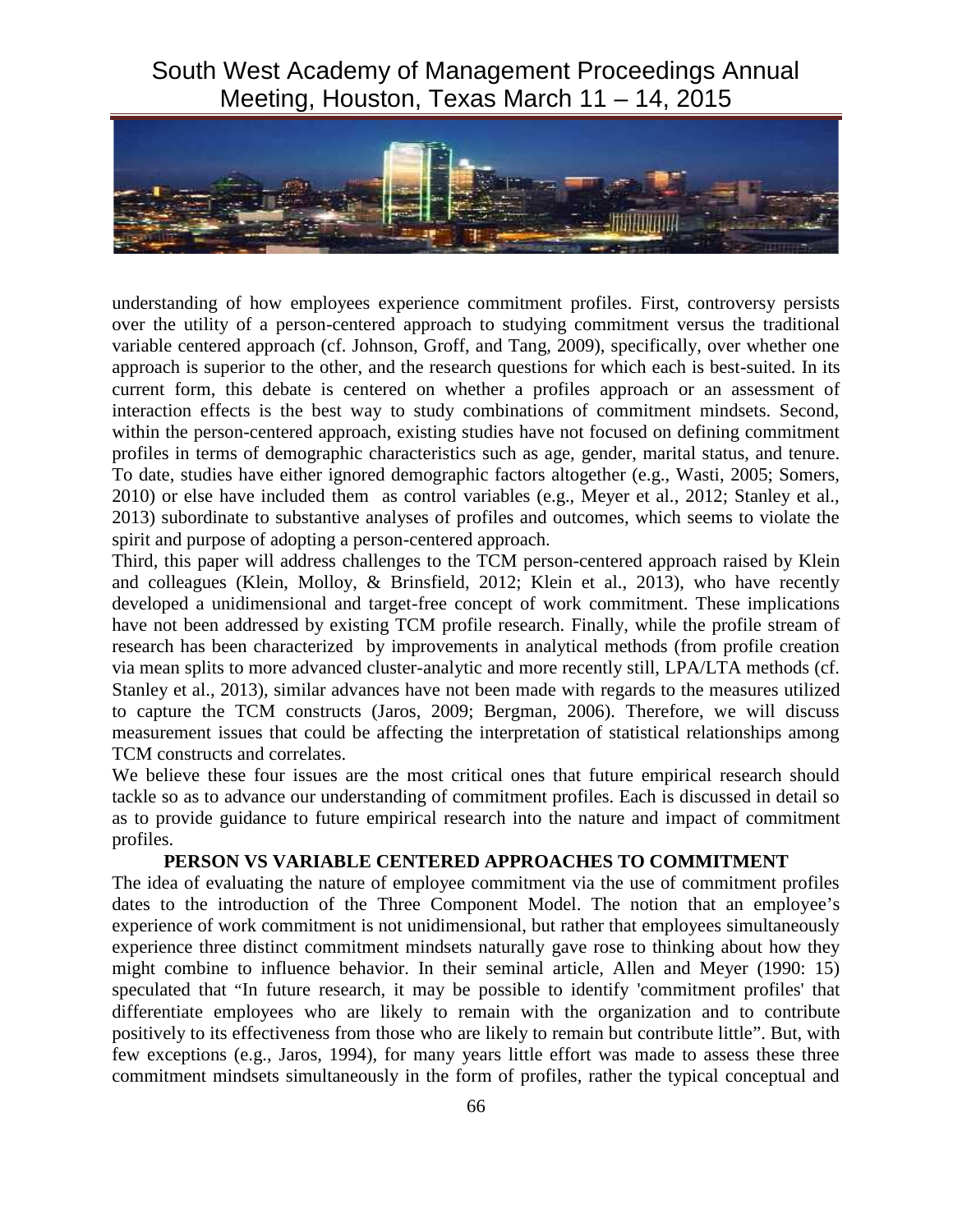

empirical approach was to treat each form of commitment as an independent entity, and study their relative strength using multiple regression or later, structural equation modeling (cf. Hackett, Bycio, and Hausdorf, 1994; Powell & Meyer, 2004), a situation which persisted until Meyer and Herscovitch (2001) outlined theoretical rationales for why employees might experience different kinds of commitment profiles. Since then, several papers have used various methods (mean splits, cluster analysis, latent profile analysis) to compare and contrast profiles consisting of high and/or low levels of each organizational commitment mindset on various antecedents and outcomes (cf. Wasti, 2005; Somers, 2010; Meyer et al., 2012; Stanley et al., 2013).

But, this post-2001 stream of profiles research was also preceded by a handful of 1990s studies that examined the simultaneous experience of affective, normative, and continuance commitment by assuming that these combinations took the form of interaction effects, and were thus evaluated using moderated multiple regression (cf. Randall, Fedor, & Longnecker, 1990; Somers, 1995; Jaros, 1997). Rather than conceptualizing that employees experience profiles of high or low combinations of different forms of commitment, interaction studies still treated each form of commitment as a discrete psychological entity, with their combination taking the form of influencing each other's impact on outcomes. Since both interaction and main effects are tested for, this approach assumes that commitment mindsets may be related (they may moderate each other's effects on outcomes) or may not be (e.g., if only main, not moderator, effects are detected by the multiple regression analysis). Thus, this research is a kind of hybrid between traditional commitment research, which conceptualizes each commitment mindset as separate and independent, and the profiles approach, which assumes that they are inherently imbricated. While these studies found some evidence for interaction effects, there number was limited by the same lack of a theoretical basis for interaction effects as there had been for profiles (cf. Jaros, 2009), and these efforts, with a few exceptions (cf. Gellatly, Meyer, and Luchak, 2006) soon faded out**.**

However, recently, Johnson, Groff, and Taing (2009) provided a theoretical rationale for hypothesizing interactions among the TCM commitment constructs, and also offered a comparison of the strengths and weaknesses of their interaction-moderator approach to evaluating commitment combinations with the emerging profile approach, but highlighted the weaknesses of the profile approach. Johnson et al. note that at least some profile methods (e.g., creating high and low commitment profile groups via mean splits) involve discarding useful data, while methods such as cluster analysis (and via inference, LPA) that allow profiles to 'emerge' naturally from the data are atheoretical and result in findings that are difficult to compare across studies/samples. They also note that "profile approaches (e.g. cluster analysis) assume that there are pre-existing, psychologically meaningful subgroups in the data …" (p. 443), but that this assumption is questionable because specific hypothesized profiles frequently fail to emerge. But,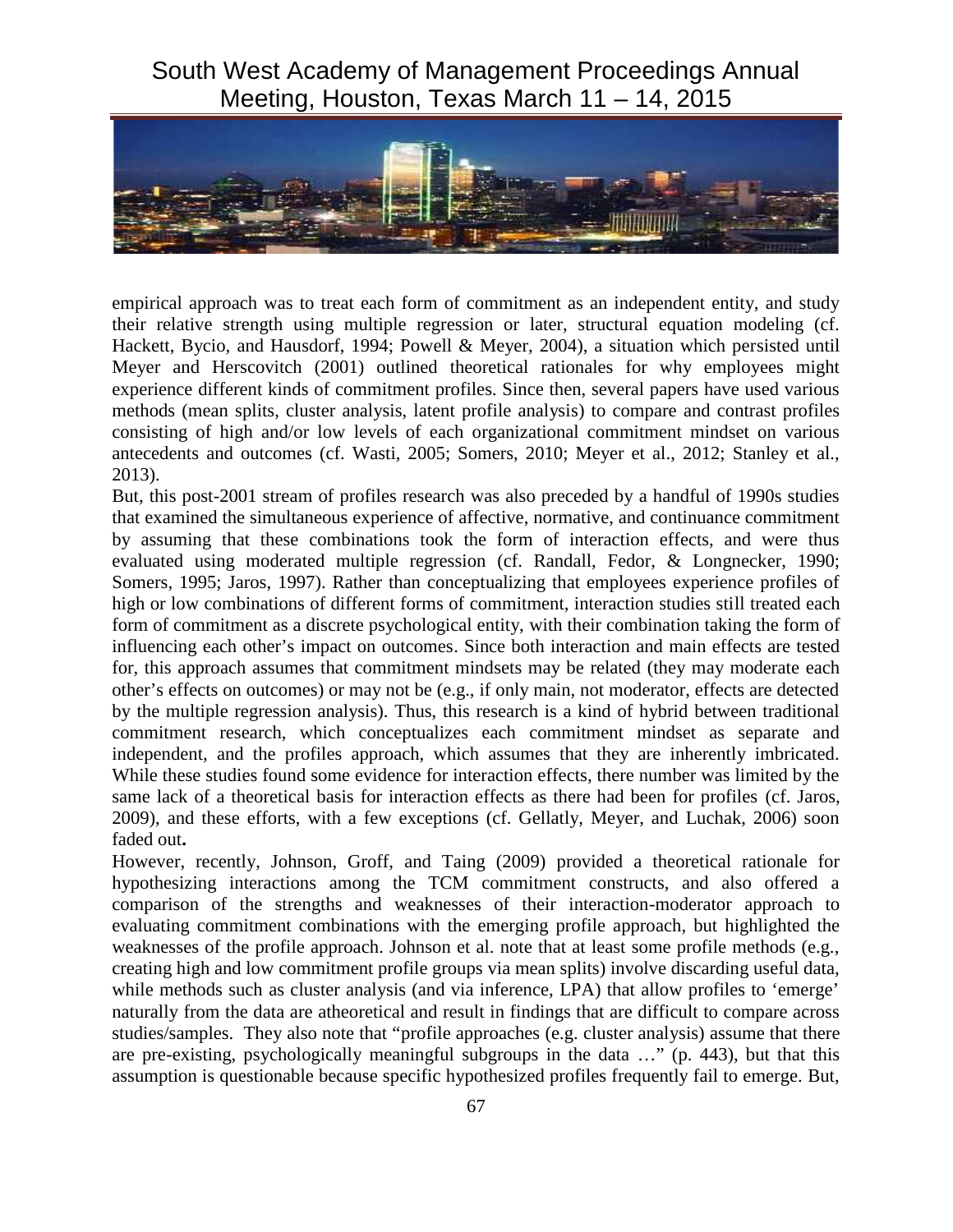

as of yet the Johnson et al. approach has not sparked renewed interest in assessing interaction effects, and the last five years of TCM research investigating combinations of commitment constructs has proceeded along profile lines**.**

Taking note of these developments, Meyer, Stanley and Vandenburg (2013) identified an advantage of the profile approach over the interactions approach to studying combinations of commitment: The great bulk of commitment research is field research, and it is very difficult to find greater than two-way interactions in the data outside of experimental conditions. Also, the interactions approach makes the opposite assumption of the person-centered approach in that it presumes that "observed relationships among variables generalize to the entire sample and the population from which it is drawn (i.e., the sample and population are homogeneous)" (p.195). Meyer et al. cite the fact that profile studies have found that some profiles do exist as evidence that this assumption is itself highly questionable.

Importantly, while touting their favored approaches, both Meyer et al. (2013) and Johnson et al. (2009) assert that the interaction and profile approaches are compatible, that they provide different but not contradictory information about commitment, and that therefore both can provide useful information about how employees experience multiple commitments. Meyer et al. agree that the person-centered approach can "complement" the traditional interactions approach, while Johnson et al. agree that for "applied purposes", tests of mean differences across profiles can provide information that is more relevant to practitioners than are tests of "relationship strength" of the kind provided by the interactions approach.

However, while it is certainly possible to conduct person-centered (profiles) and variable centered (interaction effects) analyses in a single paper, we question the view of both Johnson et al. (2009) and Meyer et al. (2013) that these approaches are fundamentally compatible. In our view, they are two different and thus competing ways, of viewing how employees experience commitment. For example, Meyer et al.'s description of the advantages of the profile approach over the interactions approach are primarily practical in nature, e.g., the notion that anything beyond two-way interactions are very difficult to detect in field research, and since the TCM involves an analysis of three forms of commitment, triple-interactions must be tested for. While this claim has some validity, it is not prohibitive. For example, advances in latent modeling methods, such as partial-least squares structural modeling, and latent curve modeling, which account for the measurement error inherent in continuous scales, have substantially improved our ability to detect complex interactions in field research (cf. Song & Lee, 2009; Preacher, Curran & Bauer, 2006) over traditional multiple regression approaches. Also, to the extent that interaction effects are difficult to detect in field research, this suggests the need for more experimental studies to investigate these effects, not a dismissal of the study of interaction effects altogether.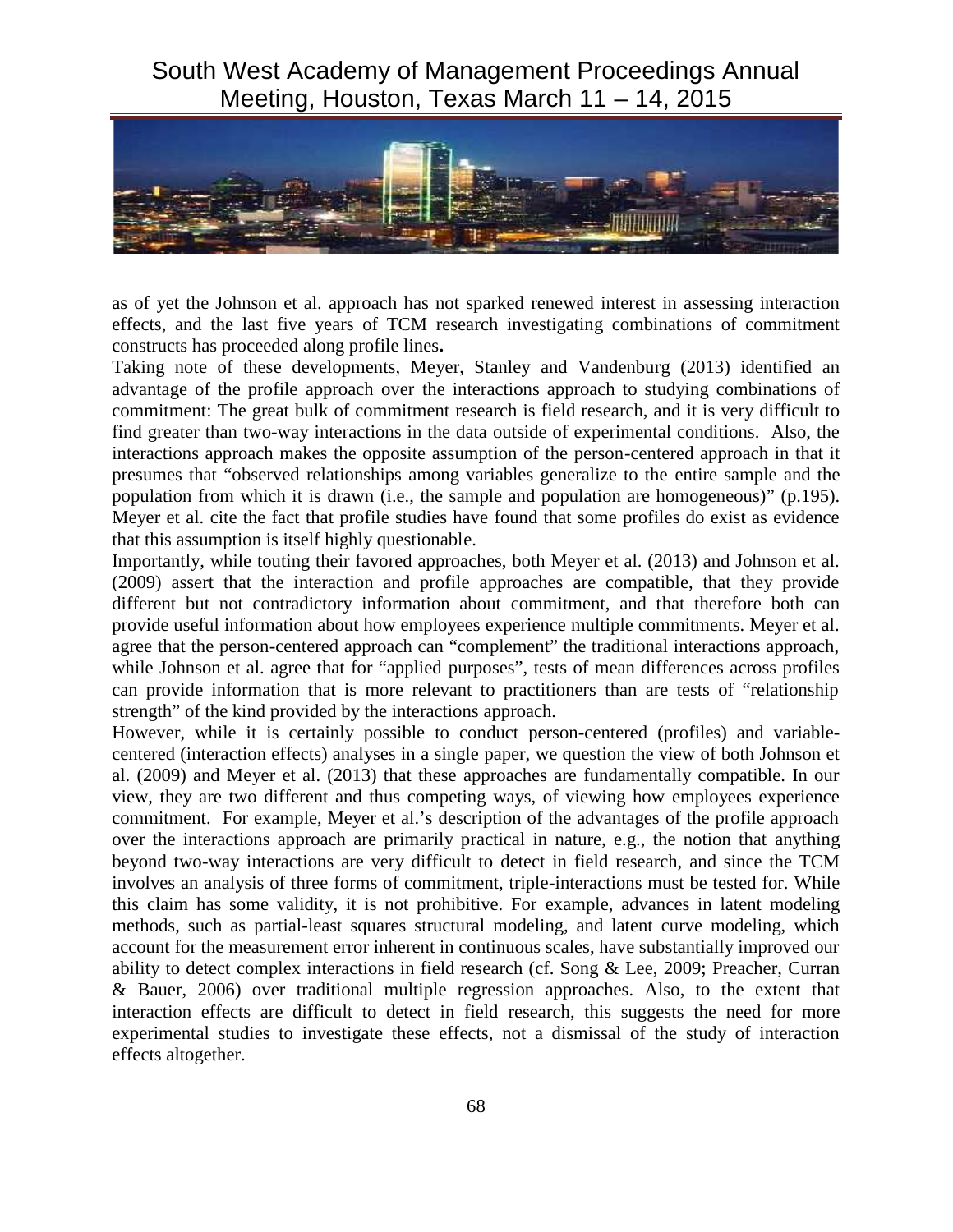

A further problem relating to compatibility is that the interactions approach and profile approach differ in their assessment of time factors in how commitment mindsets combine to influence behavior. The profiles approach conceives of this process as contemporaneous, i.e., as an employee experiences a high level of affective commitment and a high level of normative commitment, this has "X" effect on a given behavioral outcomes. In contrast, while the interactions approach can be used to assess contemporaneous moderating effects, it also allows for the assessment of the moderating impact of one form of commitment on how another form of commitment impacts on outcomes unfolds over time.

Finally, and perhaps most importantly for the compatibility issue, the interactions approach and profiles approach have fundamentally different views of how employees experience commitment. The interactions approach theorizes that this experience is as distinct, independent mindsets. The "combination" occurs only in the sense that one form of commitment might influence how another form affects outcomes, but this approach does not contemplate that one form of commitment impacts on how the employee experiences the other form of commitment. In contrast, the profiles approach theorizes that when, e.g., affective and normative commitment are both experienced at high levels, this results in a *new commitment mindset*, something Meyer and colleagues (2013) call a mindset of "moral obligation" which reflects the melding together of these two mindsets. Thus, from the profile perspective, it is not possible for affective and normative commitment to 'moderate' each other's impact on outcomes, because their simultaneous experience results in an undifferentiated and qualitatively novel, not separate/independent, distinct experiences of divergent forms of commitment(s).

The existing empirical record does not provide solid grounds for concluding that either viewpoint has been proven correct. Thus, we adopt the view that researchers should not assume that the organizations they study are either homogenous or heterogeneous, that is, whether psychologically meaningful subgroups exist or not or whether commitment forms are experienced as independent psychological states which may possibly temper each other's effects on outcomes. Therefore, we argue that researchers should use both techniques in their analysis. However, they should do so with the knowledge that they are testing competing, not compatible, approaches to how employees experience work commitment, and analyses should be designed to determine which view – person centered or variable centered – is more consistent with their sample.

### **DEMOGRAPHICS IN PERSON-CENTERED RESEARCH**

Another issue in the profile literature is the discrepancy between the philosophy underlying the person-centered approach and its implementation in empirical research. According to Meyer et al. (2013: 191, our emphasis):

The person-centered approach is so labeled because it takes into account intra-individual variation within a system of variables. That is, *it acknowledges that variables can combine*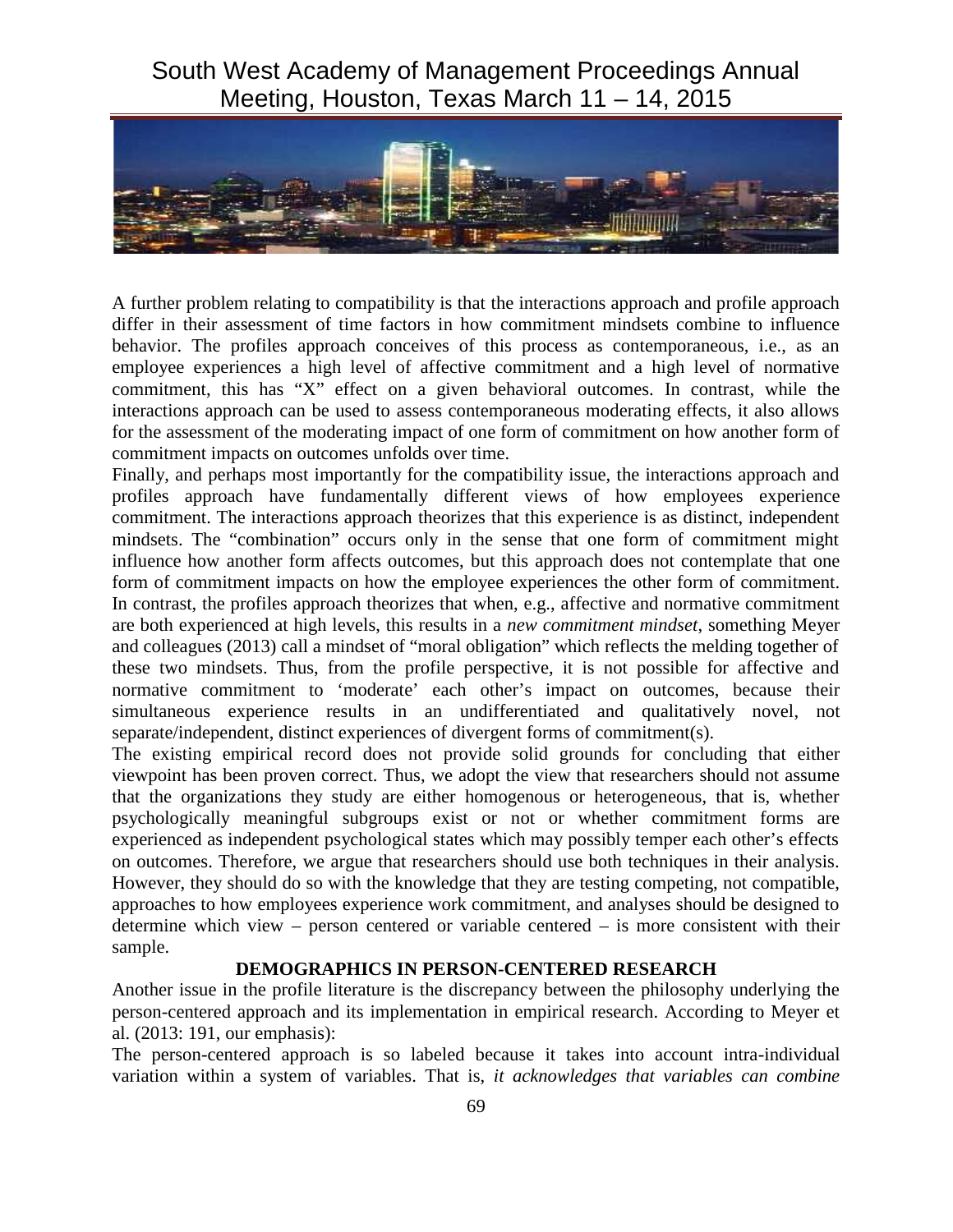

*differently for some types of individuals than they do for others*. Thus, rather than focusing on the variables per se, and how they relate within the population as a whole, person-centered research identifies and compares *subgroups of individuals sharing similar patterns of variables within a population*. Individuals are assigned to subgroups based on a configuration of variables and are therefore viewed from a more holistic perspective than is the case in variable-centered research.

On one hand, there is a slight contradiction in this description, in that it seems to conflate an analytical focus on individuals with a focus on subgroups, because the variable-centered approach also recognizes that different individual people can experience different levels of commitment. It just regards those individual differences as analytically uninteresting [in] by comparison with what is characteristic of the entire sample, and and hence abstracts the commitment characteristics of interest -while ignoring all other individual aspects - that can then be used to test the strength of relationships among dependent and independent variables using methods like regression and SEM – hence the presumption that a sample (and its population) are "homogenous" with respect to the variables of interest.

Similarly, the person-centered approach smooths out differences among individuals by using mean splits, cluster analysis, or latent profile methods to create commitment profiles, which, as the second part of the quote above indicates, reflect sub-groups of people sharing patterns such as a High-High-High or Low-Low-Low combinations of commitment. Both methods smooth out individual differences, the distinction between them is that the variable approach does so at the sample level, whereas the person-centered approach does so at the sub-group level. So perhaps a more accurate label for the "person-centered" approach might be the "sub-group" approach, in that it attempts to assess/analyze what's going on, i.e., epistemologically - rather than in the way it theorizes what is going on.

Nevertheless, even with this modified understanding of the person-centered approach as really a sub-group approach, the analytical methods still seem somewhat discordant with the underlying philosophy of adopting a more "holistic" approach to understanding commitment as experienced by people. This is because in identifying these subgroups, analysts typically include only the commitment constructs being investigated. More fundamental descriptors of the people involved – such as their age, gender, tenure, veteran status – are either omitted entirely from the analysis (cf. Somers, 2010) or else are included only as control variables (cf. Stanley et al., 2013; Meyer et al., 2013). In these analyses, demographic factors are not regarded as integral characteristics of the profiles themselves, rather they are viewed as statistical confounds to be controlled for.

This is surprising, because one of the purported advantages of the person-centered approach is that it enables us to identify sub-groups of *people* who may experience commitment mindsets differently (Meyer et al., 2013; Morin et al., 2011). But absent the substantive inclusion of demographics, the existing stream of research has tended to de-center the people involved, arguably treating profiles themselves as abstract "variables" to predict outcomes**.** Recent research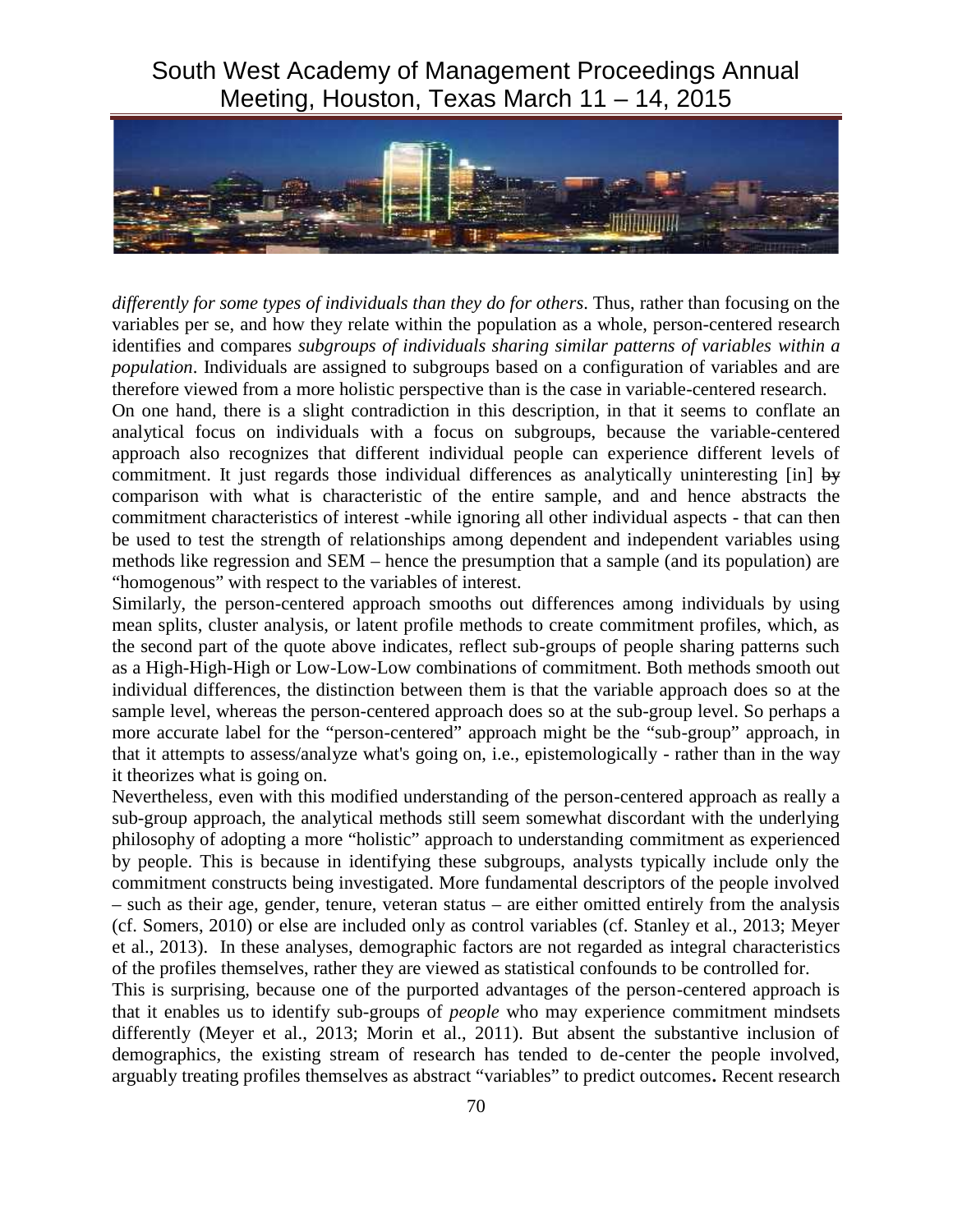

has even combined these profiles into ordinal variables that can then be entered into regression equations to predict outcomes (cf. Stanley et al., 2013). While there seems to be nothing wrong with doing this per se, and such analyses can be insightful on their own terms, it does seem like the original promise of the person-centered approach is being somewhat compromised by a move towards treating profiles as "variables". What we tend to end up with are subgroups of different profiles of commitment, not subgroups of people who experience those different commitment profiles.

This occurs because heretofore, regardless of whether cluster analysis or the more advanced LPA methods are used, no prior study has included demographic factors in the clustering/profile algorithms. To address this, we recommend that in future profiles research, demographic variables that are relevant to that organizational context also be included as clustering variables alongside of the TCM constructs. The results of this analysis can then be used to determine if information about the people who are experience commitment profiles is lost when demographic factors are treated as controls rather than as an aspect of the holistic experience of commitments. Not only would this better serve the philosophy underlying the person-centered approach, it would also make the research findings of more interest to managers, since the researcher would be able to identify holistic profiles of employees who are more or less likely to experience certain commitment profiles, and open up opportunities for researchers to figure out why.

### **THE KUT CHALLENGE TO THE PERSON-CENTERED APPROACH**

Recently, Klein and colleagues (Klein, Molloy, & Brinsfield, 2012; Klein et al., 2013) have developed and tested a unidimensional concept of work commitment, one that they argue can be used to tap any foci of commitment, such as commitment to teams, change initiatives, and the organization. Klein and colleagues specifically designed this concept as a replacement for the TCM, which they argue consists of constructs that lack commitment content. Klein and colleague's work thus represents an existential challenge to the TCM, as it asserts that TCM mindsets actually reflect bonds between the employee and organization that are not bonds of 'commitment'.

For example, Klein et al. (2012) argue that the construct that Meyer and colleagues call "continuance commitment" actually reflects an instrumental bond between the employee and the organization, not a commitment bond. Klein et al. define commitment as a bond between the employee and the organization that is characterized by volition, dedication, and responsibility; in contrast, an instrumental bond is characterized by the employee's focus on the losses or costs that would be suffered should the bond be broken. In this case, the bond lacks the 'caring' aspect characteristic of commitment and is merely tolerated as a condition of economic benefit. Since continuance commitment is defined in terms of costs and investments made in the organization, Klein et al. argue that it is not a mindset of commitment. Klein et al. also argue that aspects of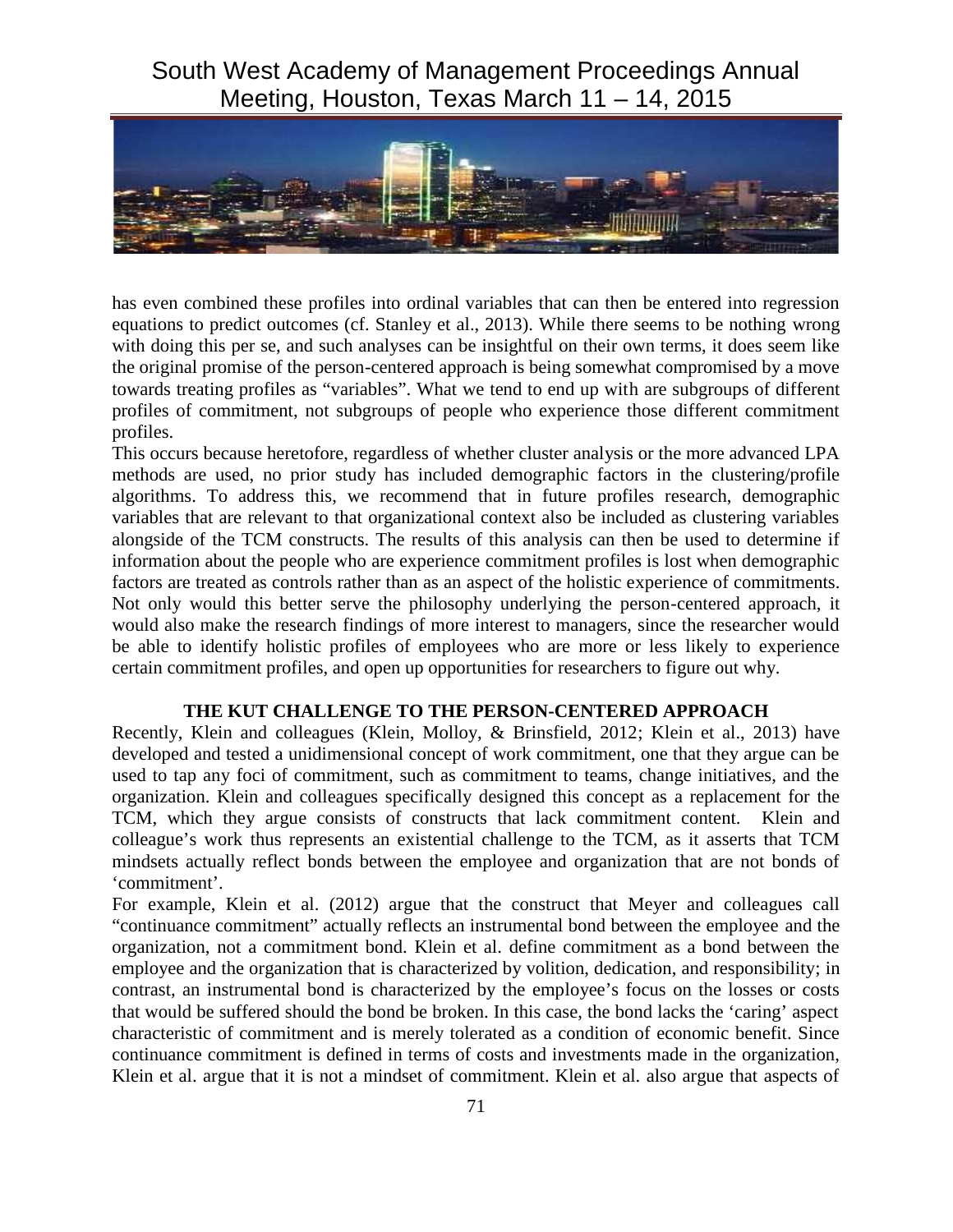

Meyer and colleague's concept of normative commitment is actually an *acquiescence* bond, as it reflects an employee's passive acceptance of their ties with the organization in the face of a lack of any real alternatives. Thus, since the Klein et al approach argues that commitment is unidimensional it challenges the validity of the purported existence of profiles consisting of multiple forms or dimensions of commitment.

Our position on this controversy is that first, the Klein versus Meyer controversy is probably ultimately unresolvable, either by logic or empirical research, because at its core it is a matter of competing definitions. If one believes that 'commitment' should be defined in Klein et al.'s terms of volition and responsibility, and accept their definitions of acquiescence and instrumental bonds as well, then you will adopt their perspective that the TCM is invalid. However, if one adopts Meyer and colleague's definition of commitment, the TCM is valid. We know of no way – logically, theoretically, or empirically, to definitively prove or disprove these kinds of fundamental definitional assertions.

Second, even if we grant the Klein et al.'s position, there is still knowledge to be gained by examining commitment in the context of "bond profiles", profiles that consist of, in Klein and colleague's terms, commitment, acquiescence, identification, and instrumental bonds between the employee and organization, hence justifying the analysis of profiles consisting of affective, normative, and continuance factors which Klein et al. argue reflect those different bonds. Essentially, we are arguing that for the purposes of this research, whether the employee organization bond tapped by what Meyer and colleagues call the continuance commitment construct is a bond of "commitment" or a bond of "instrumentality" is a semantic, not substantive issue. Indeed, one can argue that our approach (and the approach of TCM profiles research more generally) is more psychologically holistic, in that on Klein et al.'s terms we are examining profiles of a broader range of psychological bonds between the employee and organization rather than just commitment bonds.

### **MEASUREMENT PROBLEMS IN PROFILE MODELS**

A final issue that is of import to TCM profiles research is that of measurement. The TCM is typically evaluated with affective, continuance, and normative commitment scales developed by Meyer and Allen (1984) and Allen and Meyer (1990). However, while subsequent research has revealed significant construct validity problems with aspects of these scales (Culpepper, 2000; Bergman, 2006; Jaros, 2009), these measurement refinements have not found their way into TCM profiles research, which by and large has uncritically adopted the use of the original scales (cf. Somers, 2010; Meyer et al., 2013). One area of concern is the use (in all existing TCM profiles studies) of "low alternatives" items and measures to tap the continuance mindset, despite compelling evidence that these items assess do not assess continuance commitment but rather an employee's perceptions of employment alternatives, and that the continuance mindset should be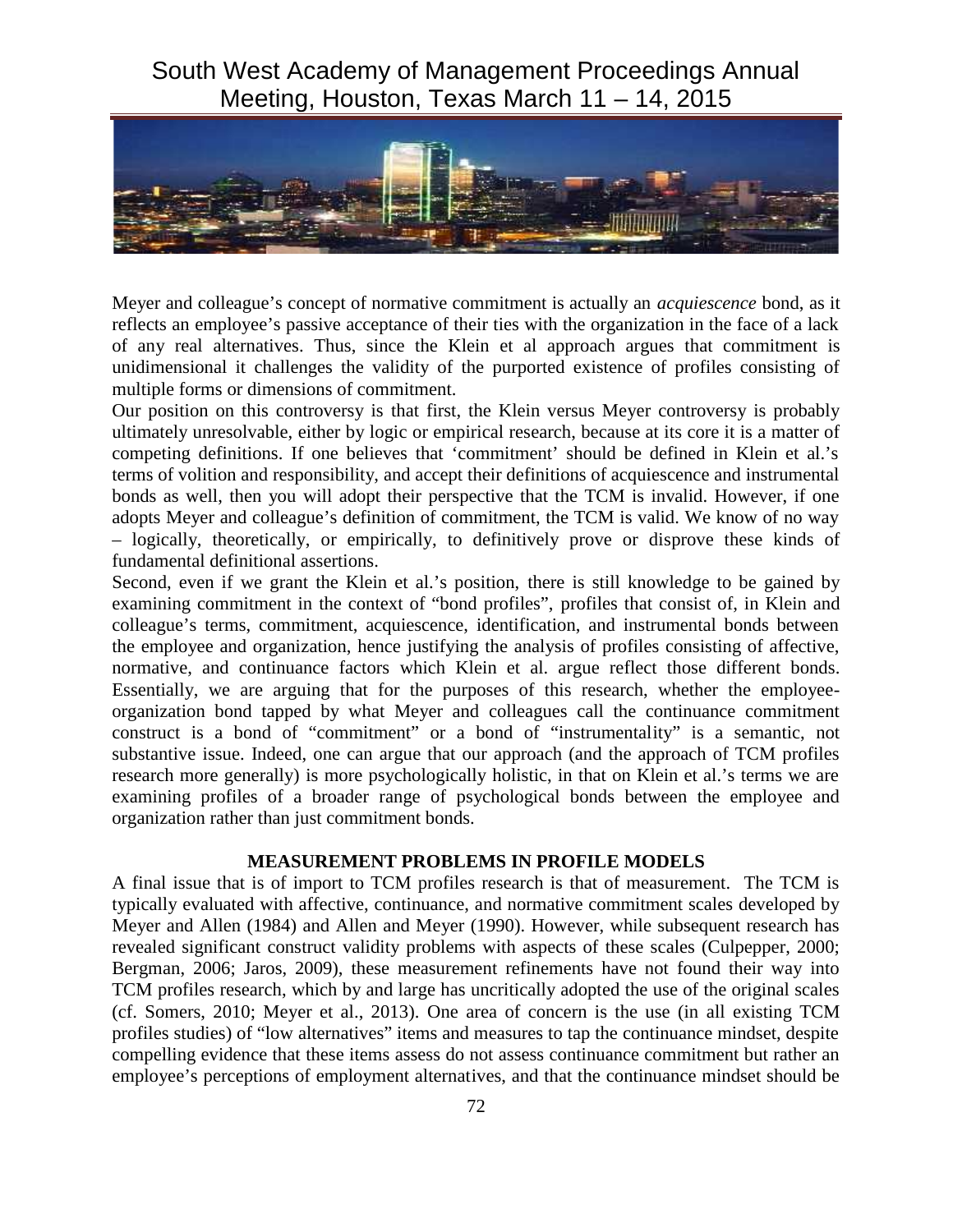

tapped solely with "high sacrifice" items, which have been shown to far more validly reflect the concepts of commitment based on sunk costs and side-bets that continuance commitment is based on (Jaros & Culpepper, 2014; Powell & Meyer, 2004). Stanely et al. (2013) even test a profile model that consists of four profile components – affective, normative, high-sacrifice continuance, and low-alternatives continuance, disregarding that the low alternatives subscale simply does not capture continuance commitment content but rather reflects the employee's perception about the availability of other jobs in the labor market. Note that this issue is different from the one raised by Klein et al.'s (2012) argument about the validity of TCM constructs since perceived employment alternatives is not any kind of 'bond' between the employee and the organization and thus cannot be validly included in profiles analysis with commitment constructs on the grounds of capturing a spectrum of such bonds.

Similarly, there is substantial evidence (cf. Bergman, 2006) that the normative commitment scale (Allen and Meyer, 1990) used to measure normative commitment in profiles research is also seriously deficient in that (a) it contains items that significantly overlap with affective commitment scale items, and (b) the scale's items have not been revised to keep up with conceptual refinements in the normative commitment concept, which is now believed to reflect the employee's sense of obligation to remain based on reciprocal support from the organization, rather than on pre-organizational socialization that reflects cultural beliefs about being loyal to one's employer.

Measurement issues of these kinds are not trivial, as the use of different scales and scale items can result in different statistical relationships being reported between commitment profiles and predicted outcomes (cf. Jaros & Culpepper, 2014). For example, the one existing profiles study that utilized a sacrifices-only measure of continuance commitment (Wasti, 2005) fond that different profiles emerged from the data and that there were significant differences with work withdrawal and some citizenship behaviors compared to a prior study by the same author that used a combined sacrifices-low alternatives scale. Thus we argue that going forward, researchers should be sensitive to issues of commitment construct measurement and (a) utilize continuance commitment items that reflect solely "high sacrifices" content, and (b) use modified versions of the normative commitment scale that have been purged of affective commitment items and reflect conceptual development of that construct.

### **CONCLUSION**

Research into Meyer and colleague's TCM has been revitalized in recent years by an analysis of how these constructs are experienced in employee's minds in the form of profiles of commitment. One can argue that this stream of research has re-validated the study of commitment in the face of newly-emergent competing constructs, such as work engagement and psychological contracts that had stolen much of its predictive thunder (cf. Jaros, 2009). And, this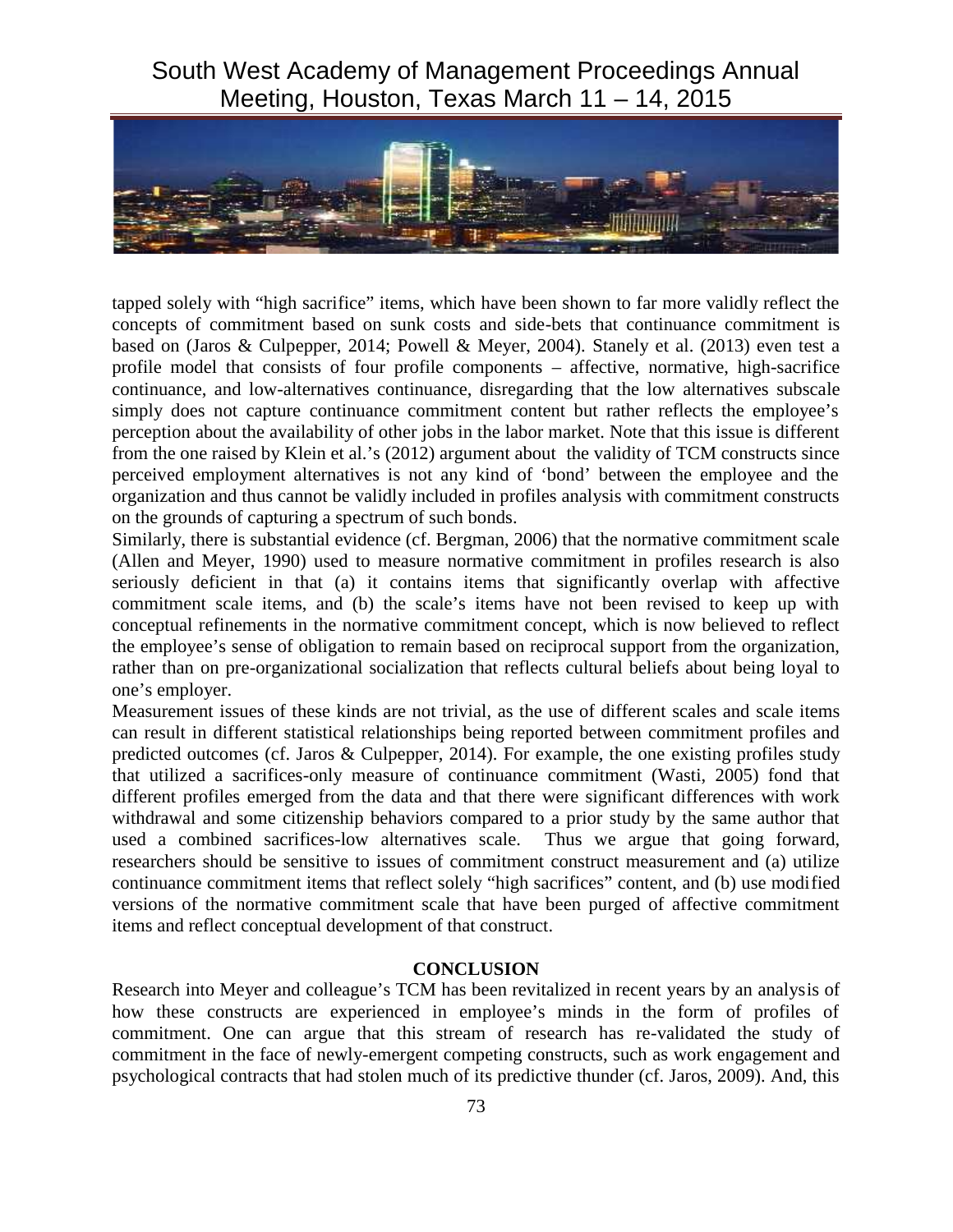

stream of research has been resulted in findings that have improved our understanding of how commitments combine to impact important outcomes such as job performance, absenteeism, and turnover attitudes and behavior. Nevertheless, important issues remain to be addressed, and we hope this paper will be of help to profiles researchers moving forward.

### **REFERENCES**

- Allen, N. J., & Meyer, J. P. (1990). The measurement and antecedents of affective, continuance and normative commitment to the organization. *Journal of Occupational Psychology*, *63*, 1–18.
- Bergman, M. E. (2006). The relationship between affective and normative commitment: Review and research agenda. *Journal of Organizational Behavior*, *27*, 645–663.
- Culpepper, R.A. (2000).A test of revised scales for the Meyer and Allen (1991) three-component commitment construct. *Educational and Psychological Measurement*, *60*: 604–616.
- Gellatly, I. R., Meyer, J. P., & Luchak, A. A. (2006). Combined effects of the three commitment components on focal and discretionary behaviors: A test of Meyer and Herscovitch's propositions. *Journal of Vocational Behavior*, *69*, 331–345.
- Hackett, D., Bycio, P., & Hausdorf, P. (1994). Further assessments of Meyer and Allen's (1991) three-component model of organizational commitment. *Journal of Applied Psychology*, *79*, 15-24.
- Jaros, S. (1994). An exploration into the nature of the employee-organization linkage. *Unpublished doctoral dissertation*, University of South Florida, Tampa.
- Jaros, S. (1997). An assessment of Meyer and Allen's (1991) three-component model of organizational commitment and turnover intentions. Journal of Vocational Behavior, *51*, 319-337.
- Jaros, S. J. (2009). Measurement of commitment. In H. J. Klein, T. E. Becker, & J. P. Meyer (Eds.), *Commitment in organizations: Accumulated wisdom and new directions* (pp. 347−381). Florence, KY: Routledge/Taylor and Francis Group.
- Jaros, S. J. (2012). Evaluating the "few alternatives" dimension of continuance commitment: A comment on Johnson, Chang, and Yang (2010). *Journal of Leadership, Accountability and Ethics*, *9(4),* 63–71.
- Johnson, R., Groff, K. & Tang, M. (2009). Nature of the interactions among organizational commitments: Complementary, competitive, or synergistic? *British Journal of Management*, *20*, 431-447.
- Kam, C., Morin, A., Meyer, J., & Topolnytsky, L. (2014-in press). Are commitment profiles stable and predictable? A latent transition analysis. *Journal of Management*.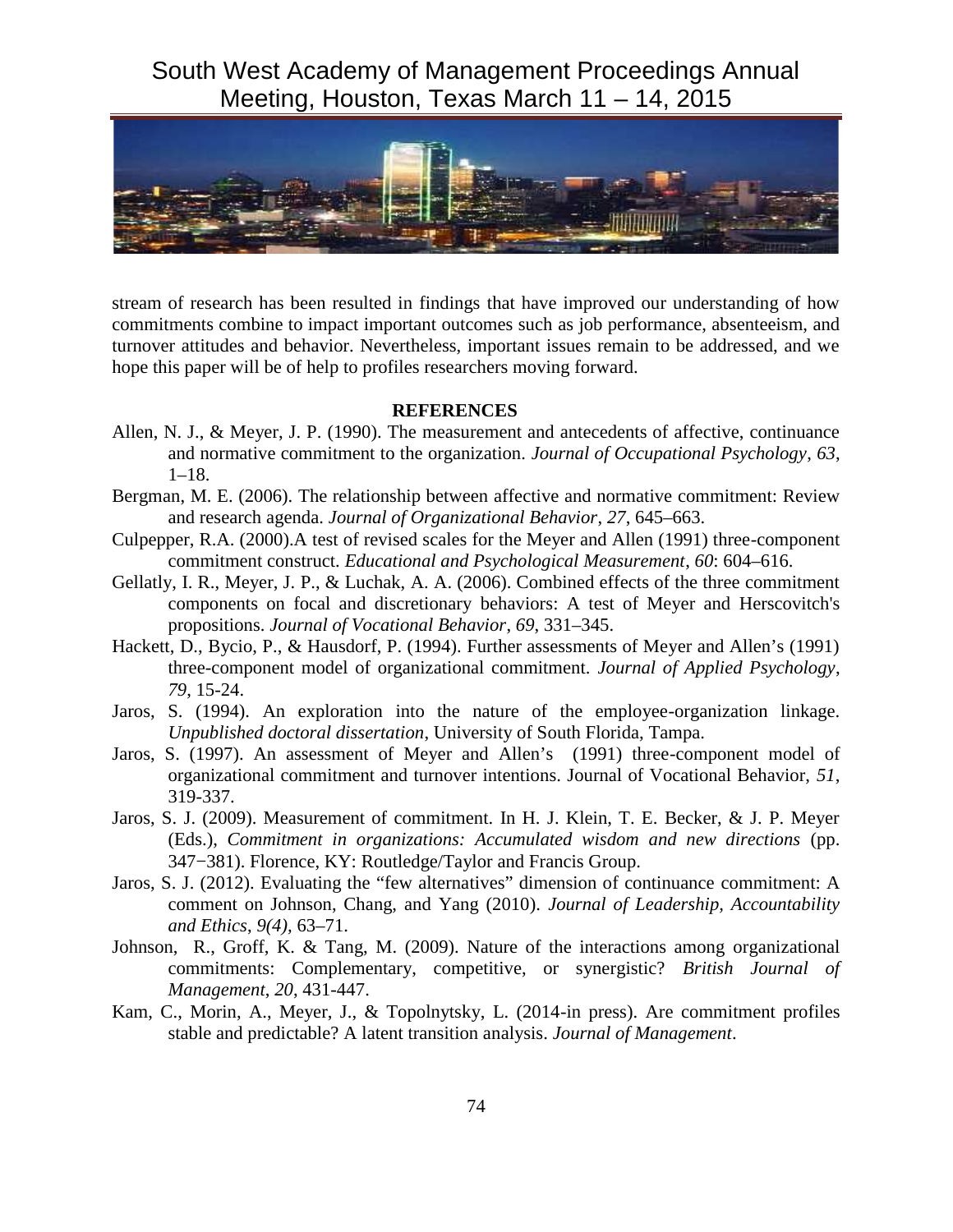

- Klein, H., Cooper, J., Molloy, J., & Swanson, J. (2014). The assessment of commitment: Advantages of a unidimensional, target-free approach. *Journal of Applied Psychology*. *99*, 222-238.
- Klein, H. J., Molloy, J. C., & Brinsfield, C. B. (2012). Reconceptualizing workplace commitment to redress a stretched construct: Revisiting assumptions and removing confounds. *Academy of Management Review*, *37*, 130–152.
- Meyer, J. P., & Herscovitch, L. (2001). Commitment in the workplace: Toward a general model. *Human Resource Management Review*, *11*, 299-326.
- Meyer, J. P., & Parfyonova, N. M. (2010). Normative commitment in the workplace: A theoretical analysis and re-conceptualization. *Human Resource Management Review*, *20*, 283–294.
- Meyer, J. P., Stanley, L. J., & Parfyonova, N. M. (2012). Employee commitment in context: The nature and implication of commitment profiles. *Journal of Vocational Behavior*, *80*, 1– 16.
- Meyer, J., Stanley, L., & Vandenberg, R. (2013). A person-centered approach to the study of commitment. *Human Resource Management Review*, *23*, 190-202.
- Morin, A. J. S., Morizot, J., Boudrias, J. -S., & Madore, I. (2011). A multifoci person-centered perspective on workplace affective commitment: A latent profile/factor mixture analysis. *Organizational Research Methods*, *14,* 58–90.
- Powell, D. M., & Meyer, J. P. (2004). Side-bet theory and the three-component model of organizational commitment. *Journal of Vocational Behavior*, *65*, 157-177.
- Preacher, K., Curran, P. & Bauer, D. (2006). Computational tools for probing interactions in multiple linear regression, multilevel modeling, and latent curve analysis. *Journal of Educational and Behavioral Statistics*, *31*, 437-448.
- Randall, D., Fedor, D. & Longnecker, C. (1990). The behavioral expression of organizational commitment. *Journal of Vocational Behavior*, *36*, 210-224.
- Somers, M. (1995). Organizational commitment, turnover, and absenteeism: An examination of direct and interaction effect. *Journal of Organizational Behavior*, *16*, 49-58.
- Somers, M. J. (2009). The combined influence of affective, continuance, and normative commitment on employee withdrawl. *Journal of Vocational Behavior*, *74*, 75-81.
- Somers, M. J. (2010). Patterns of attachment to organizations: Commitment profiles and work outcomes. *Journal of Occupational and Organizational Psychology*, *83*,443–453.
- Song, X. & Lee, S. (2009). Bayesian analysis of multivariate latent curve models with nonlinear longitudinal latent effects. Structural Equation Modeling, *16*, 245-266.
- Stanley, L., Vandenberghe, C., Vandenberg, R., & Bentein, K. (2013). Commitment profiles and employee turnover. *Journal of Vocational Behavior*, *82*: 176-187.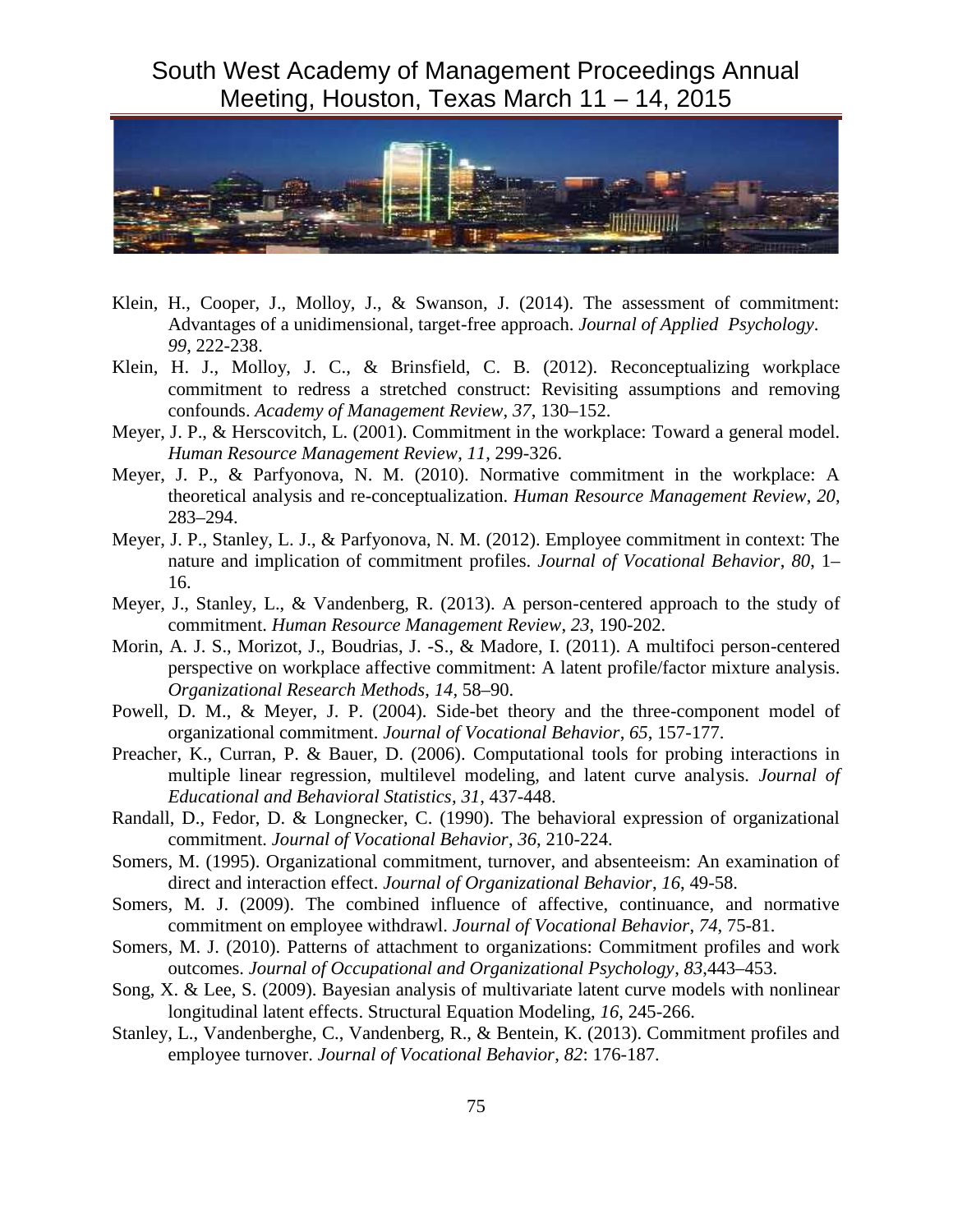

Wasti, S. A. (2005). Commitment profiles: Combinations of organizational commitment forms and job outcomes. *Journal of Vocational Behavior*, *67*, 290–308.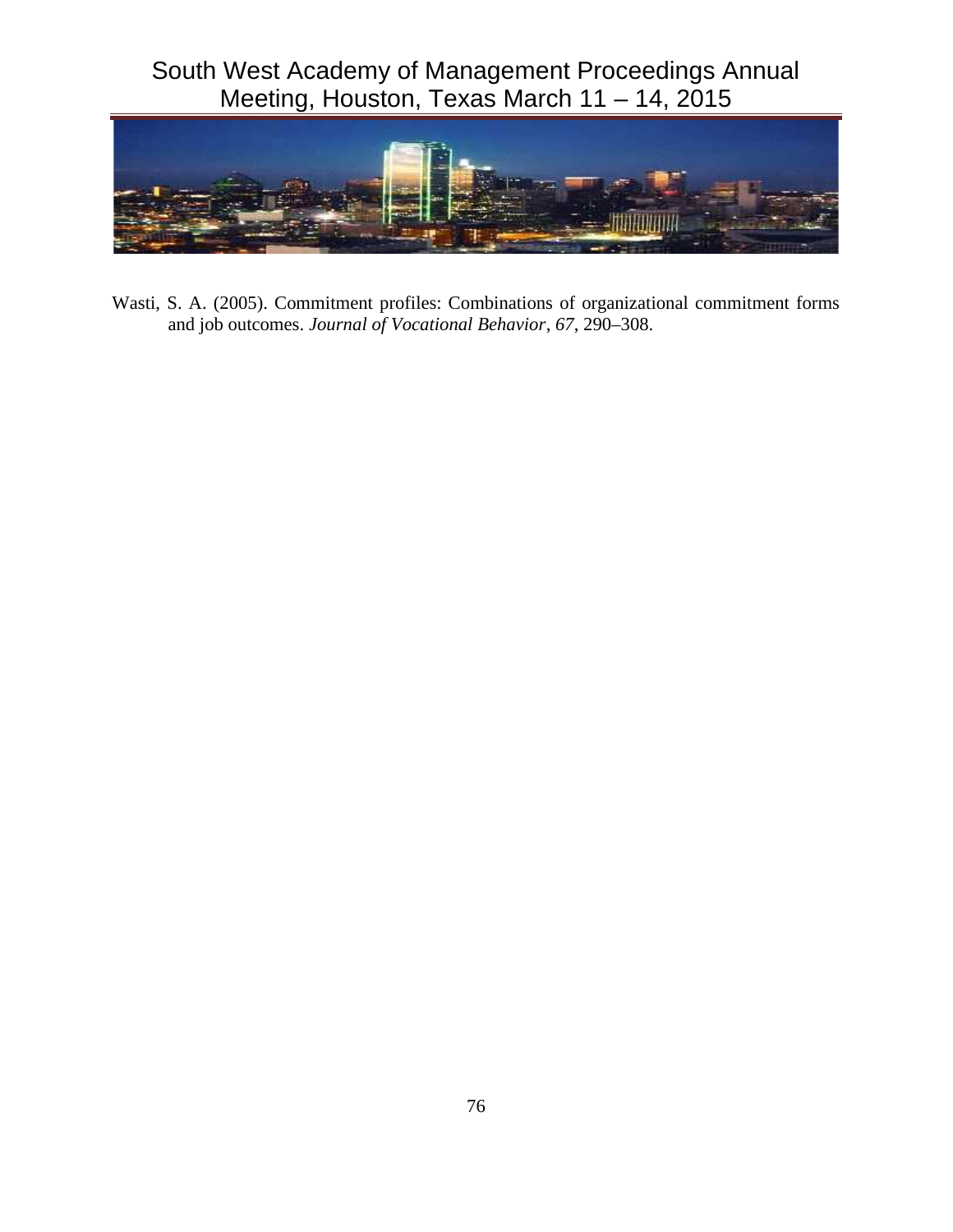

### **ORGANIZATIONAL STRUCTURE: PRACTICAL EXAMPLE OF TIME WARNER INC. IN 2012**

\*<sup>+</sup>Mantravadi, S., <sup>+</sup>Wern, D., <sup>+</sup>Fimbres, M., and <sup>+</sup>Sharma, S. \*University of Texas School of Public Health, smantra2013@gmail.com <sup>+</sup>California State University Los Angeles **ABSTRACT**

Organizational structure must be able to fluidly adapt to organizational needs, context and culture. This organizational skeleton can inadvertently affect and be affected by project management, control systems, mergers/acquisitions, financials, leadership and corporate strategy. Changes in Time Warner Inc.'s (TWX) organizational structure and the industry made such important organizational behavior and theory concepts relevant in this case study. As of 2012, the organization had four subsidiaries - Home Box Office, Time Inc, Turner Broadcasting, and Warner Bros; now, there are only three subsidiaries. Organizational structure had practical importance for TWX, as the company had more employees than most competitors.

### **ORGANIZATIONAL STRUCTURE**

### **Definition, Importance, Historical Trends, Fit and Types**

Organizational structure is the framework for the organization to accomplish goals that adhere to the company's mission, vision and values $10,18$ . In essence, the skeleton supports the organization's ability function consistent with its purpose. Embedded within this structure are various factors that influence the organization's success. It is defined as, "…a formal system of task and reporting relationships that coordinate and motivates an organization's members so that they can work together to achieve the organization's goals"<sup>18</sup>. At the heart of the organizational structure is the division and distribution of authority and labor<sup>10, 18</sup>. The adopted structure must drive the ability to fulfill strategies, leading to desired outcomes  $10, 18$ .

There are various types of organizational structures that can be utilized based on the organizational needs and culture. The three basic types are functional, divisional and matrix<sup>3, 18</sup>. The functional structure categorizes an organization by particular purposes; for example, Human Resources, Marketing, or Finance. The divisional structure is primarily utilized by large organizations and divides the structure into various work products or markets; grouping by product, customer or geographic location. The matrix structure incorporates both the functional and divisional types<sup>3, 18</sup>; it is a hybrid of the vertical and horizontal hierarchy<sup>18</sup>. Employees report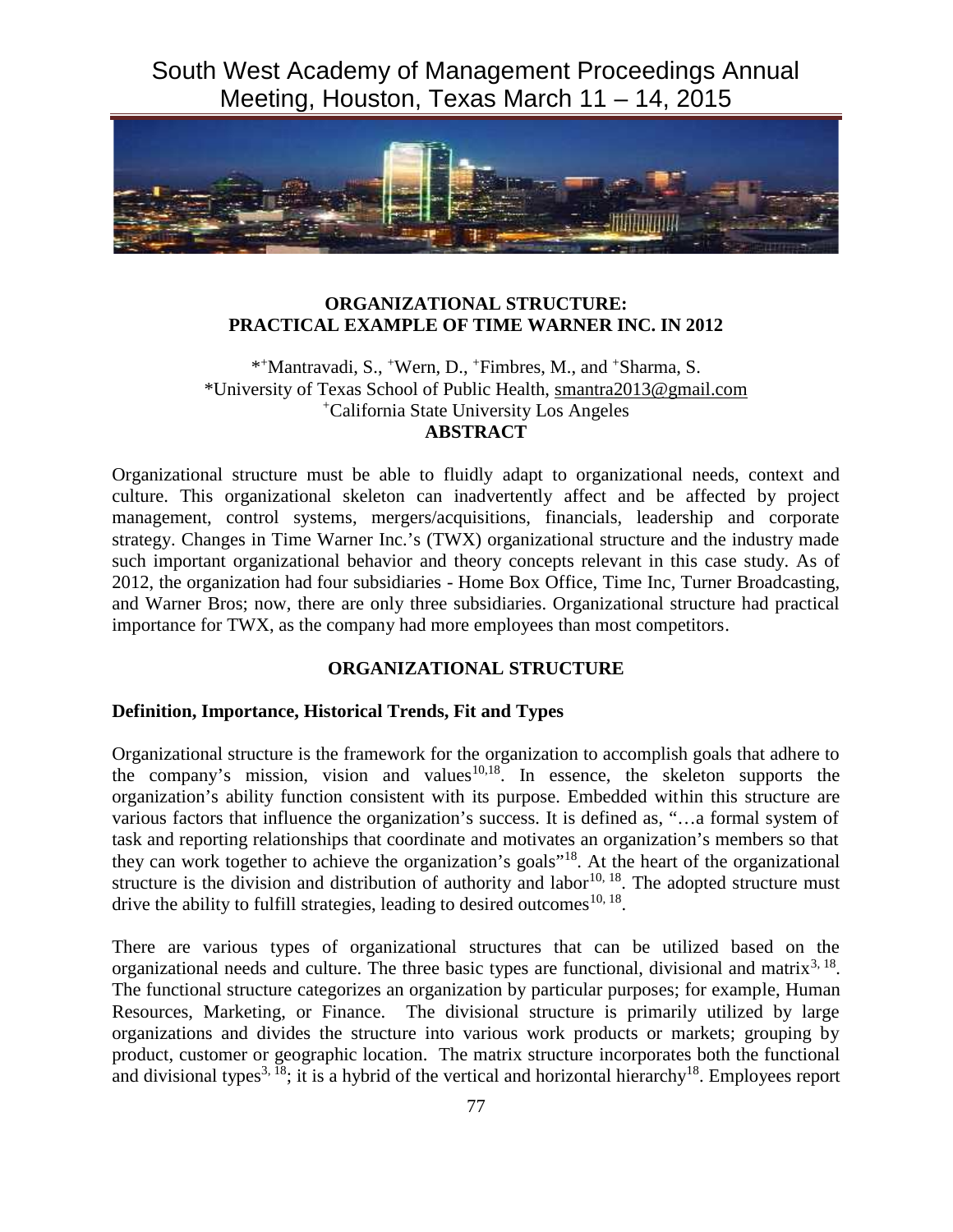

to both the functional and project structure. The matrix structure does not change the actual departments; it promotes flexibility and coordination between departments<sup>3, 18</sup>.

The organizational structure defines the chain of command/line of authority/hierarchy. "Management chooses how to distribute decision-making authority in the organization. It chooses how to divide labor in the organization and group organizational tasks"<sup>10</sup>. Span of control indicates the number of employees reporting to one manager<sup>10, 18</sup>. An organization can have a tall or flat hierarchy. Tall organizational structures have a long chain of command that involves many levels of management, and a narrow span of control, with few employees reporting to one manager. A flat organizational structure has fewer management levels, empowers staff to accomplish goals, and has a wide span of control. Tall organizational structures have a vertical distribution of power, whereas flat organizational structures have a horizontal distribution of power<sup>10,18</sup>.

Organizational structure defines the inner working of the corporation and aligns the expectations and ability of the organization to do business successfully<sup>3, 10, 18</sup>. The right structure is vital in supporting the organizational strategy. To maintain viability, an organization must be self-aware of the internal and external factors that affect its balance. This environmental scanning, allows the organization to survive and thrive in an ever changing global economy<sup>3,9,18</sup>.

An example of a tall organizational structure is Time Warner Inc. The TWX is a media and entertainment mogul<sup>22,31</sup>. Mr. Jeff Bewkes, was the Chief Executive Officer, in 2012. The TWX is vertically integrated through its distribution and production, as confirmed by a TWX investor relations employee. In early 2000, TWX merged with America Online (AOL Inc). The new AOL-TWX Corporation consisted of an equal number of AOL and TWX Board of Directors<sup>4, 23</sup>. The AOL owned 55% of shares, while TWX owned the remaining 45%<sup>4,23</sup>. The AOL-TWX used a product oriented organizational structure, focused on content, advertising and commerce, and subscription services<sup>9</sup>. The merger with AOL did not last long, but even after the split, TWX maintained quite the pecking order<sup>4,9, 23</sup>. Even after its separation from AOL,-TWX continues to use a tall organization structure.

The organization has used a unrelated diversification strategy in the entertainment industry, to classify itself into three business reporting units: Networks, Filmed Entertainment, and Publishing  $22,31$ , continuing the use of a product oriented organization<sup>5,18</sup>. The TWX's four subsidiaries are Home Box Office (HBO), Time Inc (TI), Turner Broadcasting (TB), and Warner Bros (WB). Each subsidiary coordinates their services across various strategic business units/products<sup>5</sup>. The Network business unit comprised of products from TB and HBO, the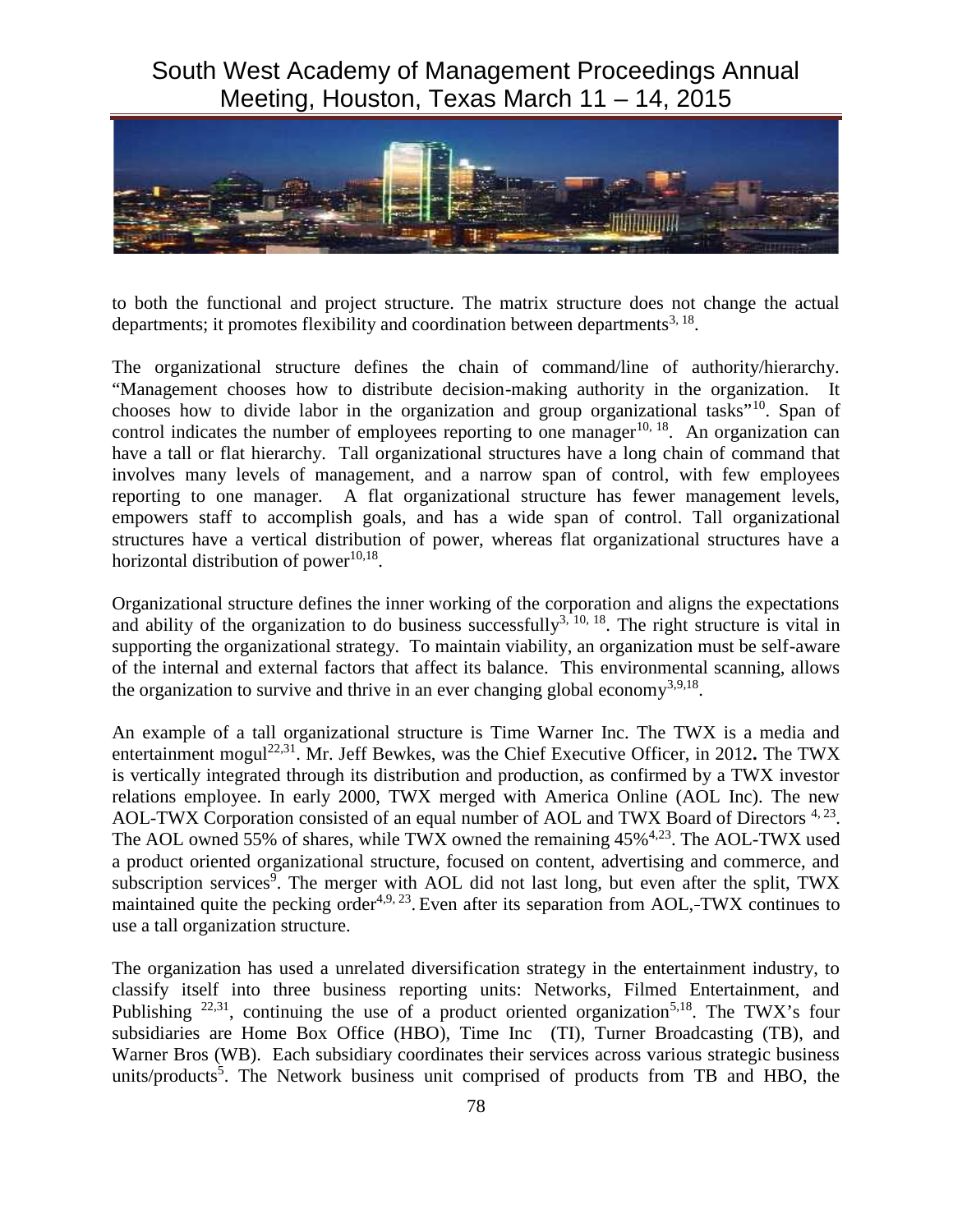

Filmed Entertainment business is primarily conducted by subsidiaries of WB, and TI conducts the Publishing business<sup>31</sup>. Each diversified subsidiary had its own structure that promoted cost cutting and allowed it to focus on the strengths of each product<sup>31</sup>.

The HBO's multiple distribution units in its structure allowed the company to reach more of its target market, and increased revenues<sup>31</sup>. The TB further divided its structure by location – with global executives, and executives for Asia Pacific, Latin America, and Europe, Middle East, and African locations<sup>34</sup>. This is a market-oriented structure, as each of TB's international markets had its own organization<sup>5</sup>.

Within the TWX structure, TI is an example of product oriented organizational structure, focusing itself around its products. The TI classifies itself into Style and Entertainment, Lifestyle, News and Sports<sup>31</sup>. This organizational structure allows each product to expand into digital content, the parent company's corporate strategy. Also, organizing international publishing operations into three business entities ensures proper target audience content<sup>31</sup>. In comparison to other TWX subsidiaries, TI has a flatter corporate structure, with fewer layers of top management. This increases the speed of communication and decision-making.

The international infrastructure of WB, allowed for a global distribution of videogame products<sup>30, 31</sup>. The strong infrastructure and large library of films allowed the film entertainment business unit to provide consistent results. In addition, WB's strategic alliance with CBS Corporation and Netflix Inc. was important to increase viewership of several scripted series $^{31}$ . The WB divided its structure by department, with several main operating executives overseeing the business $35$ .

The overall Board of Directors structure of TWX included three standing committees for Audit & Finance, Compensation & Human Development, and Nominating & Governance<sup>32</sup>. The Lead Independent Director facilitated communication between Chairman of The Board and Independent Directors of Time Warner. The corporate governance policy was to have an annual evaluation of Board structure and leadership by the Governance committee. The 2012 Board Structure review indicated the current structure with a unified CEO and Chairman was effective<sup>32</sup>. The Board Chairman and Management both had roles in establishing business strategy & plans, budget, & transactions; a unified position allowed for better decision making and flow of information<sup>33</sup>.

The company had 34,000 employees worldwide, throughout its tall structure, at the end of  $2011^{31}$ . The TWX had more employees than most competitors<sup>22</sup>. Also, there was greater CEO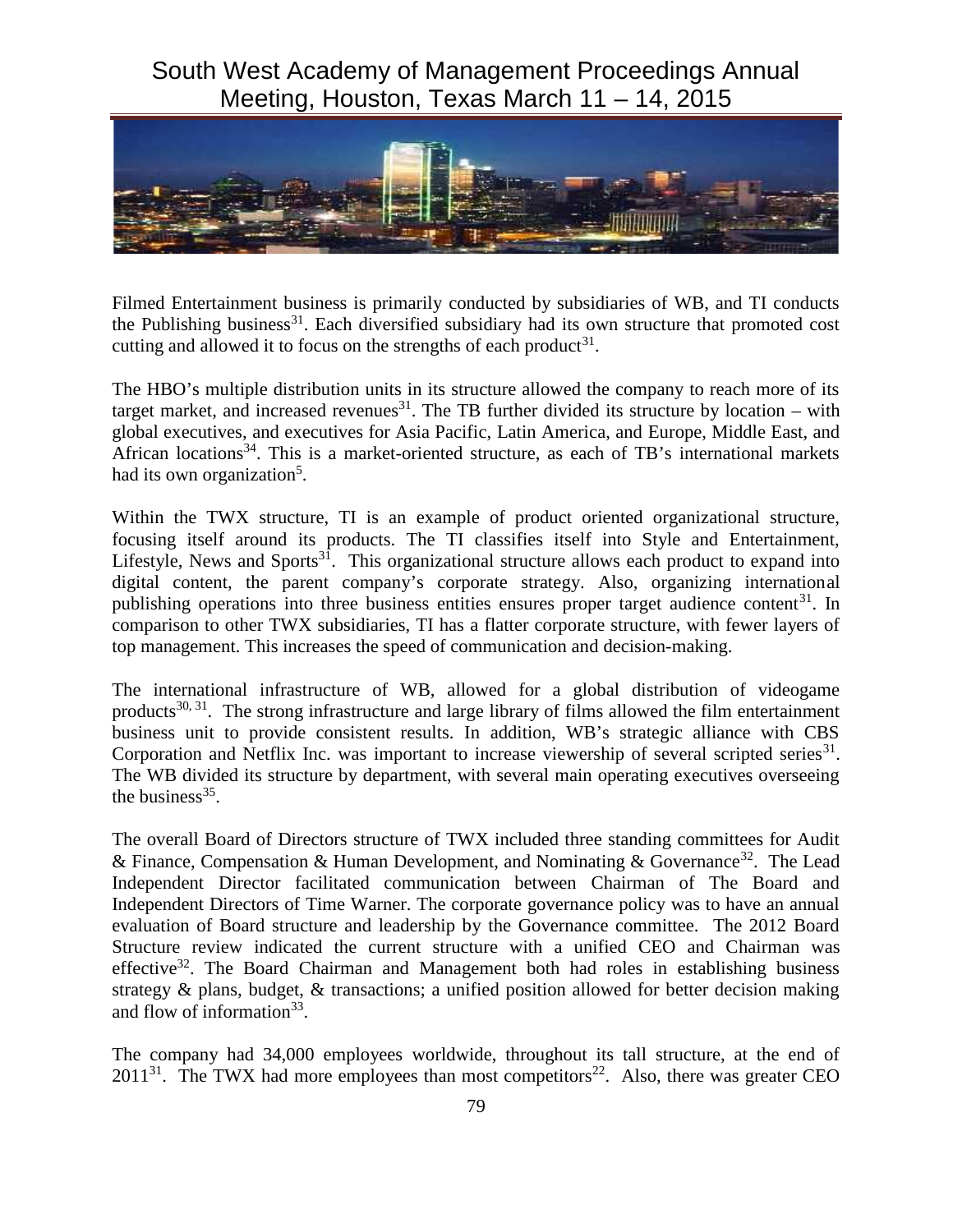

tenure/reduced CEO turnover in comparison to the entertainment industry, leading to a greater sense of solidarity and reduced organizational restructuring  $\cos(s^{22})$ . Longer CEO tenure reduced ineffectiveness of constant turnover at the executive office, which trickled down through the chain of command<sup>22</sup>.

### **Snapshot of SWOT Analysis of TWX Organizational Structure Fit**

### **Strengths:**

- Tall, structure that is moderately decentralized, allowing each subsidiary to determine its own structure.
- Tall structure allowed for vertical integration.
- Narrow span of control reduced the number of employees who reported to one manager; tall structure allowed for standardization of business conducts and internal controls.
- Decentralized structure allows for faster decision making and reduces employee resistance.
- As the country is just recovering from a recession, the demand is for cheap entertainment. The TWX's contract with Hulu (HuluPlus) product provides consumers with television episodes on the "free, advertising-supported Hulu website"<sup>31</sup>.
- Multiple products and international distribution structure increased growth prospects<sup>8</sup>.
- The TWX's distribution contract with Disney, allowed TWX to continue its expansion into digital media. Disney bought out George Lucas films and the rights to Star Wars film industries. The TWX should form another strategic alliance with Disney; growth in the film and movie industry as an important strategic maneuver<sup>8</sup>.
- Adapting to the digital age, TWX is expanding Time Magazine circulation on the internet and on apps.
- Growth in the advertising industry can be capitalized on if TWX focused on internet advertising<sup>8</sup>.

### *Weaknesses:*

- The disadvantage of a tall structure is that communication must pass through several levels of management.
- TI/publishing business unit and WB/filmed entertainment, as the change in management affects the organization<sup>8</sup>.

### *Opportunities:*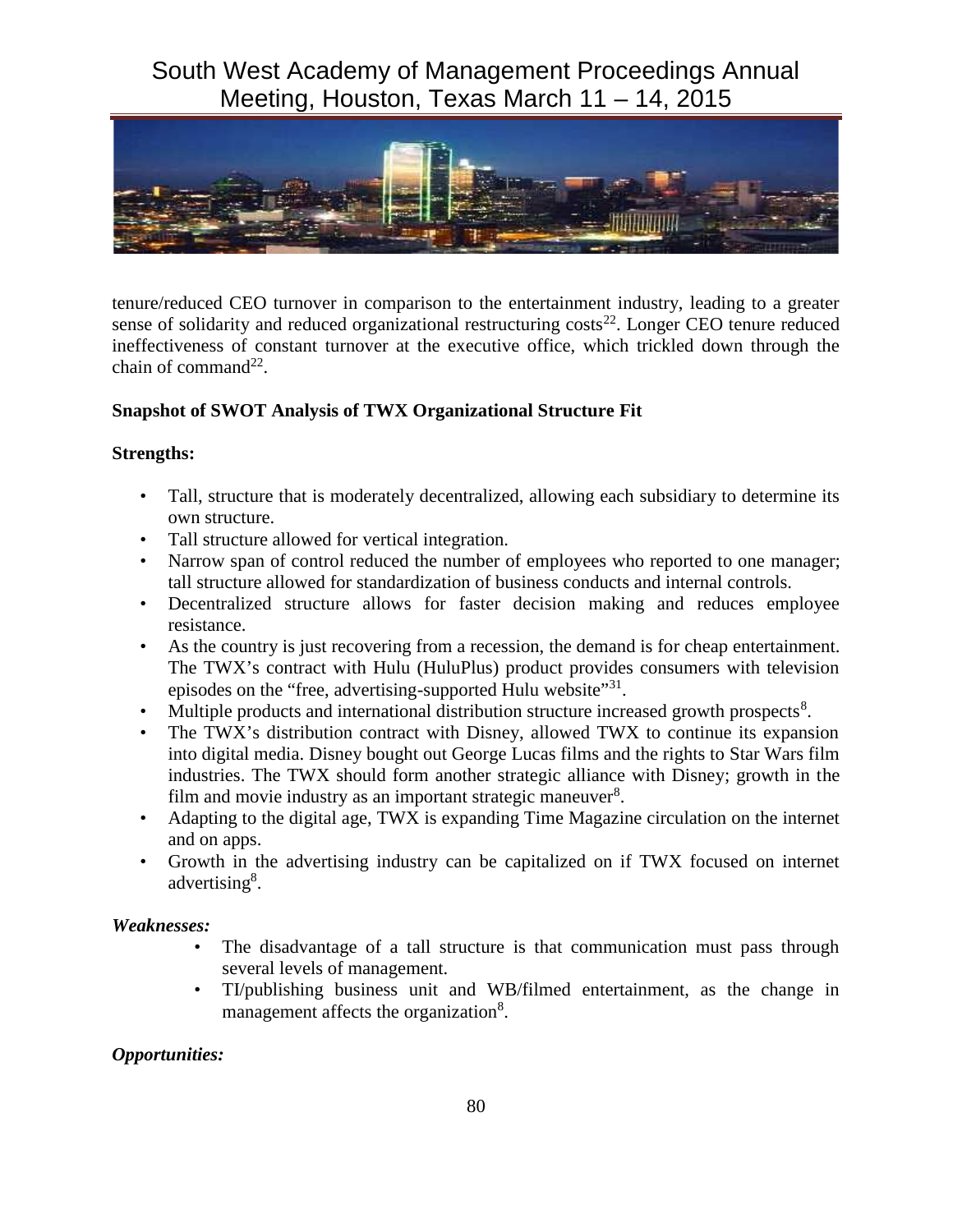

- The growth of pay television and advertising is an opportunity for TWX to cater to consumer demand<sup>8</sup>, and thus increase its market share in the entertainment industry.
- The TWX should shift more of its decision making authority to TI, TB, and WB, to ensure that these subsidiaries have the proper authority to generate products that cater to consumer demand.

#### *Threats:*

- Reducing demand for print circulation.
- Increasing competition for the entertainment industry movies and print<sup>8</sup>.
- The parent organization should evaluate its strategy to deal with intense competition, and weigh the cultural and financial effects of downsizing TI (reduced demand for print circulation) just to meet customer demand.
- The TWX should consider if it could truly follow an environmental creating organization, rather than following reduced consumer demand for print circulation.
- Adapting To the Environment and Dynamic Changes in Relation to Product/Industry, Lifecycle, Downsizing, Effects on Human Resources, Financial Changes.

There are four phases in a product/industry lifecycle and, with each phase, there is additional growth and managerial challenges<sup>18</sup>. The first stage is the birth or non-bureaucratic stage. It is the creation and development of the organization. The youth or pre-bureaucratic stage consists of new growth and expansion of the organization. In the third/midlife stage, continued growth leads to organizational stability. An organization in the maturity or very bureaucratic stage outgrows its original blueprint. The fourth stage causes the most managerial issues because the organization is less flexible and too large to exist with its original infrastructure. An organization can move in any direction within the life cycle and is not subject to a controlled set of expectations. Organizations have to reassess and accommodate changes to their structure based on sustained, stimulated declined growth<sup>18</sup>.

There are many facets of organizational change and the net effect is felt within all areas of the organization<sup>16, 18</sup>. The Human Resources Managers (HRM) communicate in organizational structure change<sup>16,18</sup>. The HRM is comprised of  $\cdots$  activities that managers perform to plan for, attract, develop and retain in an effective workforce" to support the organizations end results<sup>18</sup>. The HRM needs to establish clear communication between line and staff members, mediate employee turnovers and control the effects of changes within the chain of command. Human Resource Reengineering [HRR], which is "redesigning the systemic core processes starting with desired outcomes and then establishing the most efficient possible processes to achieve those outcomes", is important in restructuring<sup>16</sup>. The HRR helps human capital adapt to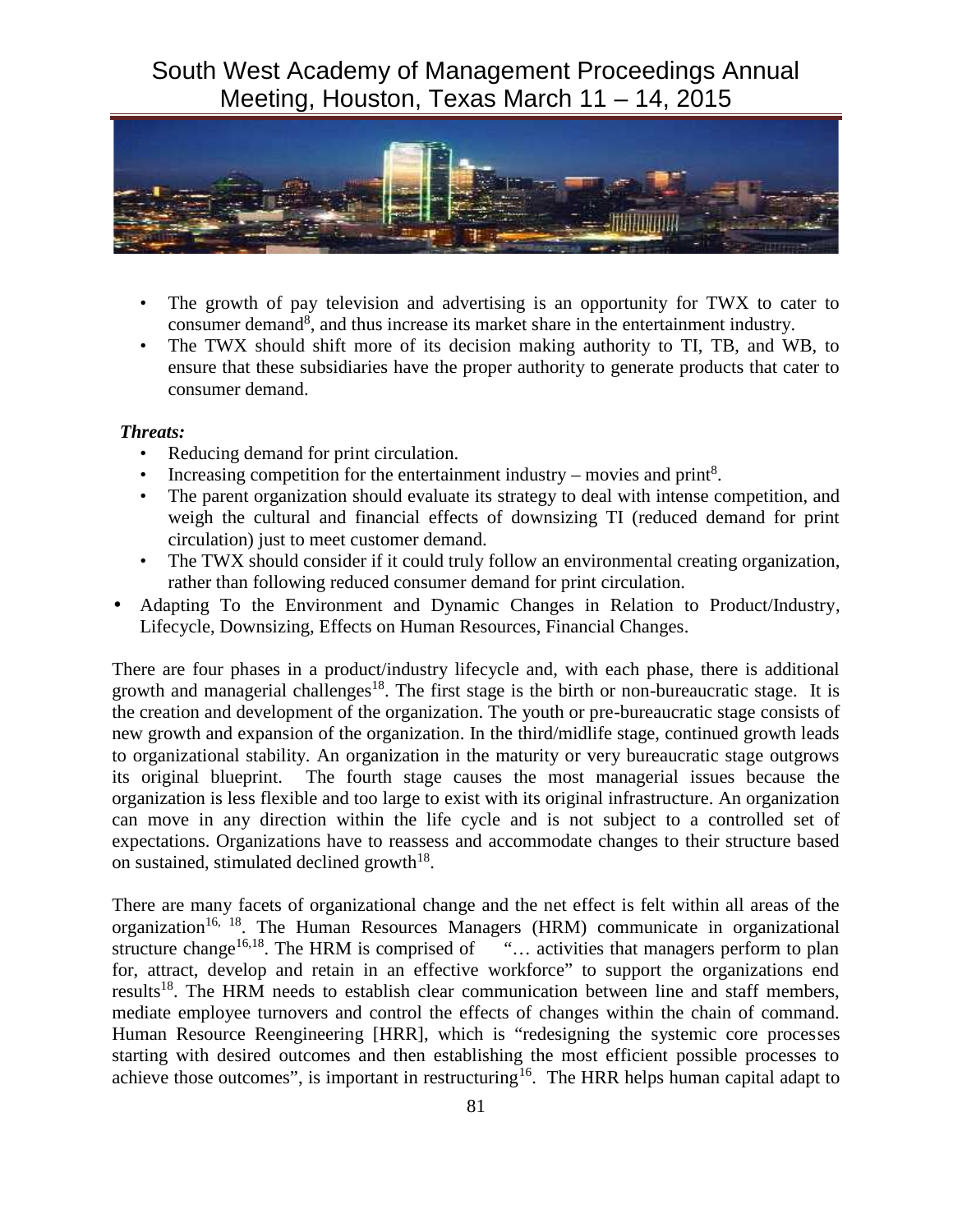

restructuring changes. The HRM promote labor relations, compensation and benefits, health and safety, and equal employment opportunities and instill values to the front line and leaders<sup>16,18</sup>.

Financial changes affect the viability of an organization<sup>5,18</sup>. There is a positive financial impact if an organization is in growth. However, when an organization experiences a decline in its growth and economies of scale, there are setbacks in market share/position. The organization will use a consolidation strategy, such as divestment, selling off a product or business line in its structure. It can consider pruning, reducing the depth of its product line, retrenchment, removing itself from certain markets, or harvesting, gradually reducing financial support for a product line or specific product in its structure, by market demand<sup>5</sup>. Financial changes within the organization ultimately stabilize or break the organizational structure<sup>5, 18</sup>.

During various times in the TWX corporate history, the Board structure changed<sup>32</sup>. During the AOL-TWX merger, the Board felt that a separate Board Chairman and CEO would better satisfy the needs of the merging companies. In addition, during times of management transition, separate roles were needed. The committee determined that during important strategic ventures, it was easier to combine the position of Board Chairman and CEO. For example, in 2008, Mr. Jeff Bewkes, assumed the position of both CEO and Chairman <sup>32</sup>. A couple years after the TWX and AOL merger, TWX divested its AOL Inc. business unit<sup>30, 31</sup>. Then TWX divested its Time Warner Cable Inc. (TWC) business unit<sup>30, 31</sup>. The separation of these business units from its parent company affected the tall hierarchy and finances of TWX from 2009 to 2011. The TWX recognized a total of \$3 million due to the separation from  $TWC<sup>31</sup>$ . In 2009, TWX recognized \$15 million in costs related to the separation of AOL Inc. from TWX, as related to the consents of debt holders to amend their debt securities $^{31}$ .

Overall, restructuring efforts to downsize the company (terminations and other exit strategies) in 2011 resulted in costs of \$113 million; a total of 1,200 employees were terminated  $3^1$ . These costs were comprised of \$52 million from Networks, \$41 million from Filmed Entertainment, \$18 million from Publishing, and \$2 million from the corporate segment. In 2010, five hundred employees were terminated across segments and related costs were \$97 million<sup>31</sup>. As the number of employees terminated in restructuring efforts increased, the associated costs increased. The TWX had to be mindful of labor laws, such as the Civil Rights Act of 1964, during terminations. Selling and General Administrative (SGA) costs from 2010 to 2011 increased for several reasons, including increased acquisitions and restructuring (\$60 million), and employee related costs (\$41 million)<sup>20, 31</sup>. Restructuring has a large financial and cultural impact on companies; the new organizational structure must be effective to offset these costs.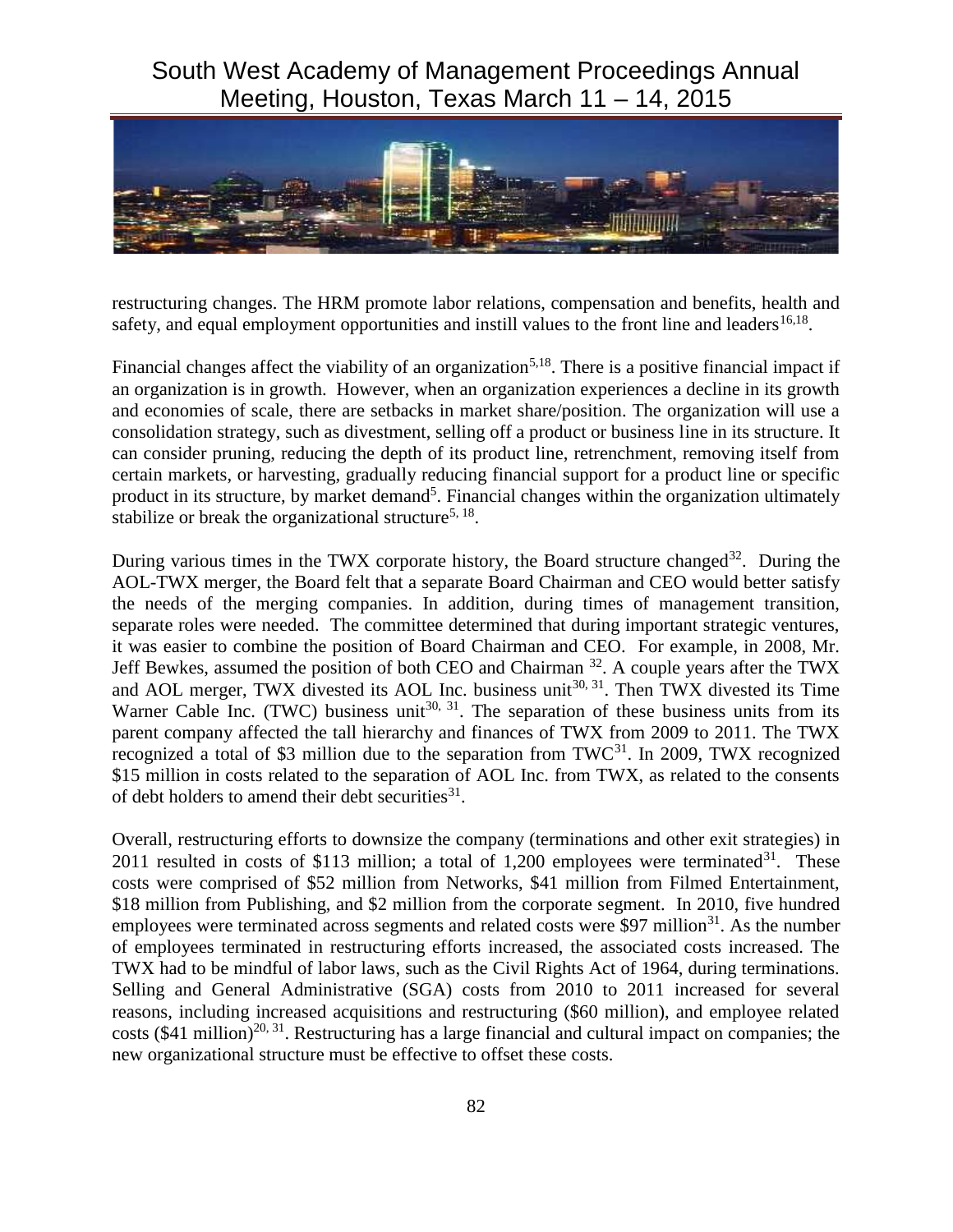

Structural changes to TWX can be divided into three sectors – TWX (before 2000), the AOL- TWX merger (2000-09), the AOL-TWX split, and the TWX after the split. In 1999, there were 7,371 employees (non-bureaucratic)<sup>22, 18</sup>. From 2000 to 2008, TWX had close to 90,000 employees. In 2009, there was a steep drop in the number of employees. Revenue per employee has steadily increased, regardless of the organizational structure throughout the years<sup>22</sup>. Immediately after the AOL-TWX merger, in 2001-2, the quick ratio of the organization reduced substantially – from 1.77, at the end of 2000, to 0.52 in  $2001^{20,22}$ . The organization did not have enough cash on hand to cover short term expenses, as the organization had to cover merger costs and costs for combining the two organizational structures (prebureaucratic). Currently, the quick ratio has stabilized at around 1.16, as TWX is past major restructuring (midlife phase) and is able to focus on balancing its liquidity and solvency<sup>20, 22</sup>. The TWX's debt-equity ratio of 0.65 is low<sup>20, 22, 29</sup>, indicating that management reduced debt in the organization by cost cutting and restructuring.

#### **Corporate/Business Strategy, Development, and Growth**

Organizations assess their internal and external environment when devising their business/corporate strategy and potential for growth and development<sup>17</sup>. "The underlying logic here is that a company's strategic options are bound by the environment; in other words, structure shapes strategy"<sup>17</sup>. Considering the internal environment, the organization's strategy must coordinate with their differential advantage and structure. The organization's strategy is based on its preference, resources, and vision to change its internal environment/restructure based on the environment. An environment serving strategy dictates internal structure changes to adapt to the external environment $^{17, 18}$ .

Since 2008, TWX has implemented a corporate strategy to be content focused and expand business into the digital era, with the emerging popularity of internet and iPads<sup>32</sup>. The TI has been especially successful in executing this strategy and has increased its presence in the digital media<sup>31</sup>. In 2000, TWX's spat with Disney about payment and future contracts, resulting in TWX pulling Disney channel off its networks<sup>35</sup>. The two companies reached a new contract; TWX stated the new contract demonstrated its commitment to its distributors<sup>11</sup>. This decision was important as Disney's rights to Star Wars was a leverage opportunity for TWX to further adapt into the digital era<sup>8</sup>. The WB and HBO could work with Disney to start a new scripted series; TI could work on online presence of Star Wars.

In 2008, TWX had to decide whether to combine the closely guarded turf of New Line Cinema and WB to cut  $costs<sup>21</sup>$ . The New Line Cinema business unit was parallel to WB in the corporate structure, a duplicate WB, so to speak, with New Line Cinema CEO reporting to the CEO of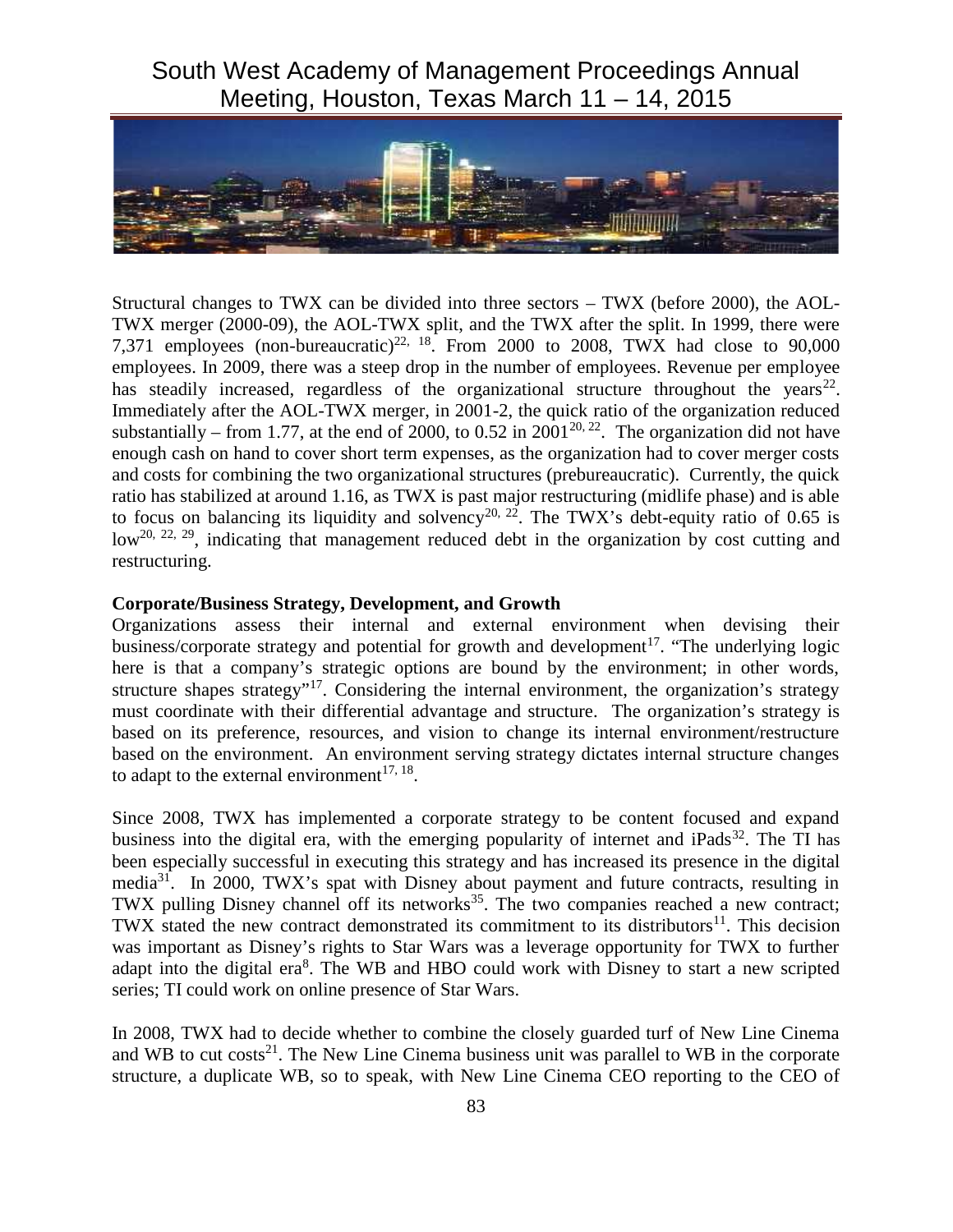

Time Warner Inc. This decision affected the strategy of film entertainment business unit; once New Line Cinema was filed away under HBO, it would conduct only small budget movies; similar to Disney (competitor) and its ownership over Miramax<sup>21</sup>. Finally, in 2009, TWX reorganized its subsidiaries to have New Line Cinema to operate within HBO to increase efficiency<sup>21, 30, 31</sup>. This restructuring affected the culture and direction of the organization as a whole, especially WB and the New Line Cinema $^{21}$ .

### **Decision Making and Communication**

Decision making, by definition, is "the process of identifying and choosing among alternative courses of action"<sup>18</sup>. In general, there are five steps toward decision-making are: gathering information and setting goals, identifying the problem at hand, planning the solution steps, implementing the decision, and measuring results<sup>18, 27</sup>. One perspective of decision-making styles considers two dimensions of an individual's method approaching decision making, rational – evaluating if the data is logical or irrational<sup>18, 27</sup>.

The rational model of decision making explains how managers should logically make decisions, not how managers actually make decisions<sup>14,15,18</sup>. It "neither describes actual decision-making" processes nor can be used as an adequate guide to effective decision making as it ignores potent social, political and cognitive influences"<sup>15</sup>. In fact, it assumes managers have all situational information, do not consider emotion in their analysis, and make the best organizational decision<sup>18</sup>. There are four stages in rational decision making, which include identifying the problem, searching for alternatives solutions, selecting the best possible alternative and implementing the chosen solution<sup>14, 15, 18</sup>. The normative rational decision making model influences a company's diversification strategy, and thus performance $^{14}$ .

Intuitive types process information as a whole  $27$ . People with low tolerance for ambiguity must have consistency and order in the way they structure information. On the other hand, those with high tolerance for ambiguity can process many thoughts at the same time. When these dimensions of decision-making are tabulated, four decision making styles are evident – analytic, conceptual, directive, behavioral<sup>18, 27</sup>. The Directive style of decision-making is characterized by low tolerance for ambiguity, and is rational, not intutive<sup>18, 27</sup>. Directive styles use logical, efficient problem solving and are task oriented. The Analytic style is characterized by a higher tolerance for ambiguity and is rational; these individuals carefully consider the entire situation before making a well-informed decision. The Conceptual style involves intuitiveness and high tolerance for ambiguity, allowing the decision maker to make effective long term decision. Finally, the Behavioral style is a combination of low tolerance for ambiguity and intuitiveness; these managers more often support team decision making and suggestions. These managers have a high emotional intelligence – they are responsive to the mood, and motivate team members.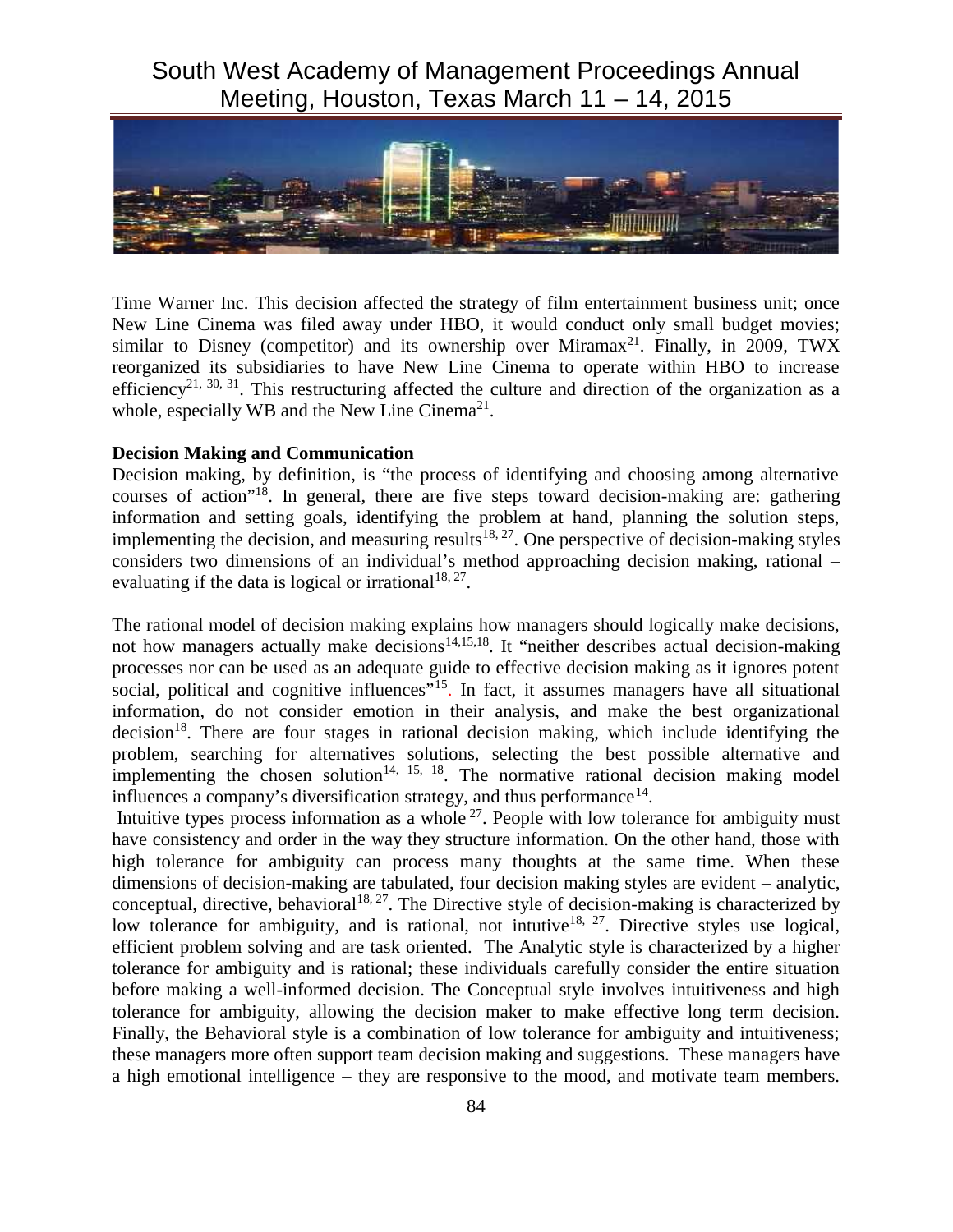

The decision is communicated clearly. Most conventional economic theories assume individual rational behavior $^{18, 27}$ .

As rational decision-making explains how managers should make decision, non-rational decision making explains how managers make decision in risky situations<sup>18</sup>. There are several models, but the two main non rational models are Satisficing and Incremental<sup>14,18</sup>. Satisficing do not spend unnecessary time and money to make an exhaustive search for alternatives; they decide on a solution that is satisfactory, not optimal. The incremental model dictates small steps, rather than a long-term solution<sup>18</sup>. In any organization, decision taking can be either a group or individual activity<sup>18</sup>. Group decision making is advantageous as there is a greater pool of knowledge, different perspectives, profound reasoning, and the group will take ownership over the decision. However, the disadvantage of group decision making is that is leads to domination, groupthink, satisficing, or goal displacement<sup>18</sup>.

There are two major categories of problems/decisions. Programmable decisions are those that are routine in nature; non-programmable decisions are those that are new and uncertain<sup>6,18</sup>. In addition, organizations can opt for a centralized or decentralized process<sup>18</sup>. A centralized process maintains the decision authority to be at top level of management, dispersing operational level of authority to the middle management. A decentralized process delegates the decision authority to various management levels<sup>18</sup>. Decision-making is key for managerial success<sup>6</sup>. The principles of decision-making are constant throughout the chain of command <sup>6</sup>.

The TWX balanced centralized and decentralized decision-making. The tall organizational structure facilitated a perfect balance of centralization and decentralization for the parent company. The TWX company centralized its main business unit operations. In addition, the parent company decentralized the decision making power down to its subsidiaries, and allowed each subsidiary the freedom to generate an organizational structure that fits their products. It can be considered as moderately decentralized, as it still required each subsidiary to be able to mesh together.-Within TWX, TI has historically had a strongly decentralized organizational structure<sup>1</sup>, such as editing powers<sup>2</sup>.

The restructuring itself was not at odds with the culture; in fact, it was necessary for efficiency. The parent company's (TWX) CEO had to act, as he feared a "mass exodus" of executives<sup>2, 25</sup>. Already, several executives had left, out of their volition or because they were forced out<sup>25</sup>. The TWX's executive culture is based on the premise that group decision making is more effective<sup>1, 2,</sup> 25 .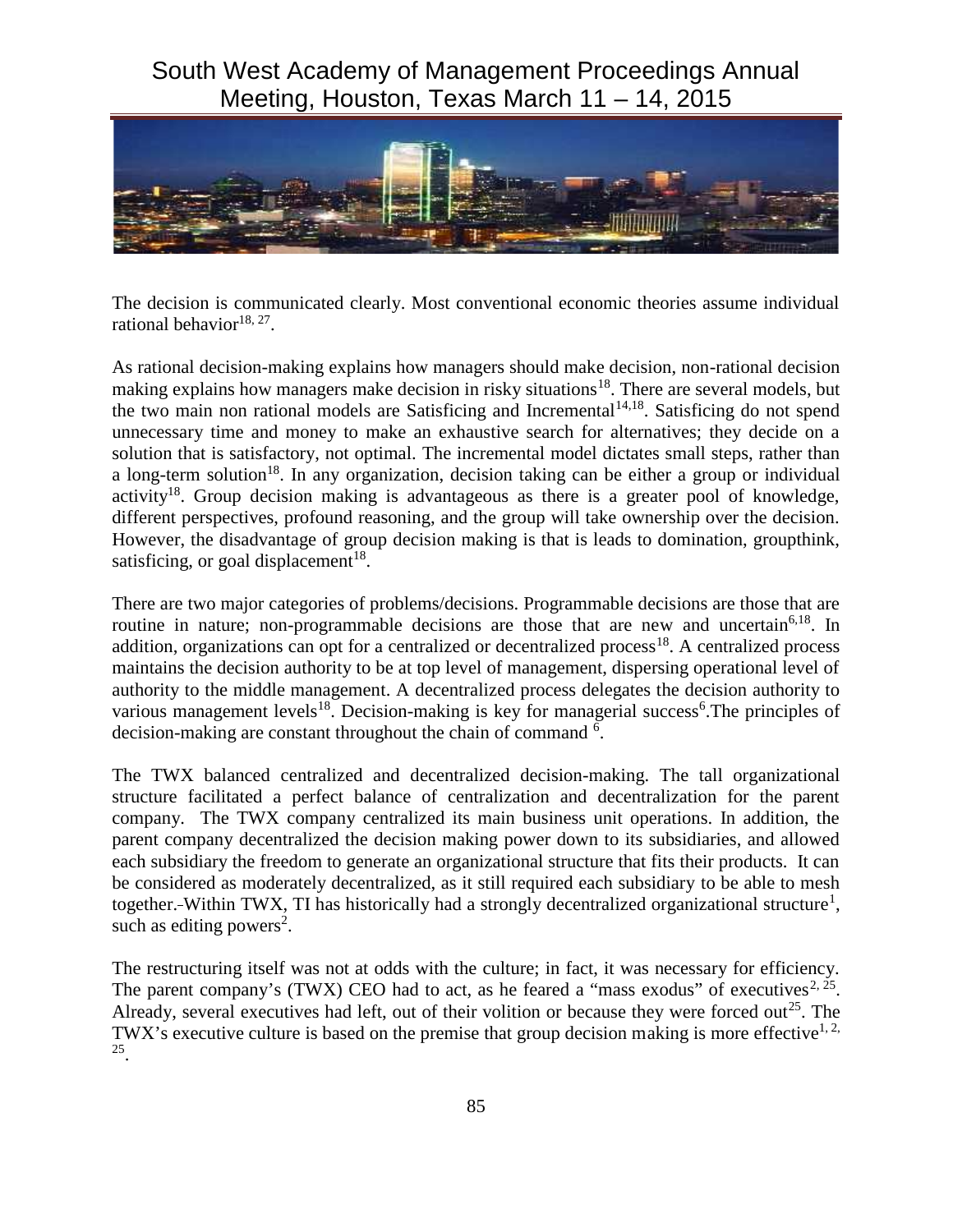

The TWX Business Code of Conduct attempted to provide an ethical outline for employees to make decisions<sup>33</sup>. The standards served as a guide for all employees on how to interact with fellow employees, stakeholders, competitors, and government agencies for current business issues. The Code of Conduct provided specifications to ensure company confidentiality and protection of the electronic systems. Although the Standard Business Codes of Conduct do not address all situations that an employee may face, The TWX provided compliance center phone numbers for all TWX employees, by division<sup>33</sup>.

In 2009, TWX created an intranet to connect employees from each of its business units – HBO, Time Inc., TB, and WB – into a boundary less organization<sup>18, 26</sup>. Adapting to social networking, TWX took a similar approach to increase communication and solidarity among its employees. The intranet virtual communications allowed employees in one branch or location to understand business and career opportunities at other departments, geographic locations, and business units (i.e. Time Inc to WB). The intranet provided a visual representation of each user's network. Employees were able to sync with the career site, receiving personalized information regarding jobs. Employees felt that TWX still had opportunities for internal mobility within the company<sup>26</sup>; even during a time of cost cutting ventures. The intranet provided a central network core to link each subsidiary, allowing TWX to function as a single organization – a network structure<sup>18</sup>. It also increases employee retention<sup>26</sup>.

#### **Project Management**

Project management is essential in meeting the primary objective; projects themselves are selflimiting and are fulfilled in a time period<sup>7, 18</sup>. They are generated to meet a specific objective and initiative. Projects have increased disproportionately with demands versus resources<sup>6</sup>. Corporations are faced with the iterative evaluation and re-evaluation of the viability of their strategic ventures<sup>7, 18</sup>. Dynamic project management involves generating project resolution in a rapidly evolving environment<sup>7</sup>. It represents challenges in planning for uncertainty, balancing flexibility with reliability and accountability, balancing decision quality with speed, and time management<sup>7</sup>. Once a goal is established, it is accomplished by formulating and implementing a strategic plan. With challenges in regards to constant goal evolution, rapid cycle adjustments are necessary<sup>7</sup>.

An example of project management in TWX would be the employee intranet<sup>26</sup>. The project initially got off to the wrong start. The project stopped and started so many times, the company felt it was unlikely to reach completion (lack of time management). This mindset changed after popularity of social networking sites increased (flexibility). The intranet transitioned into culture "for TWX employees" from a "for TWX" culture. This led to a collaboration between the IT,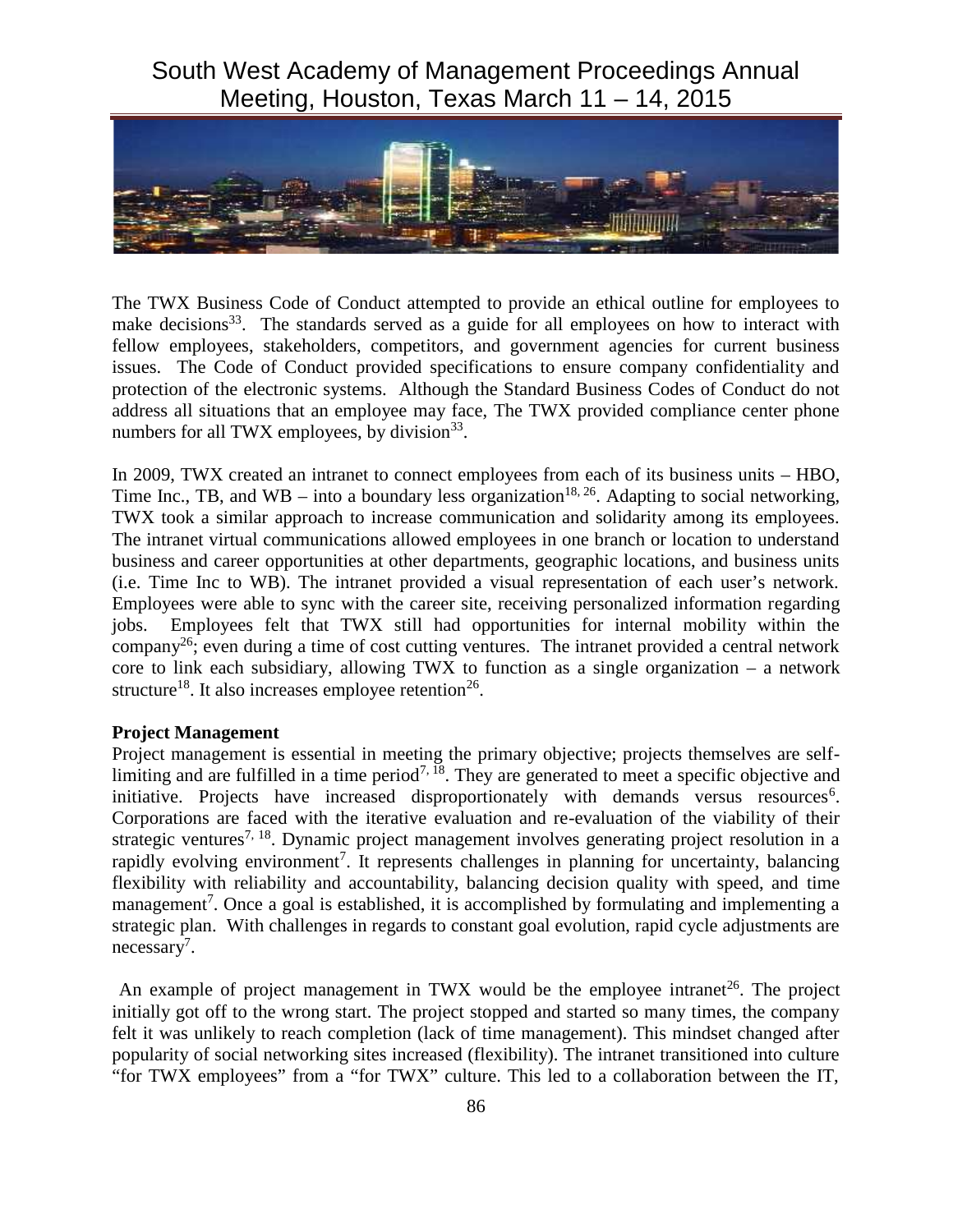

recruiting technology, and communications departments – a matrix organizational structure. Due to constant goal evolution, the project took five and a half years (decision quality and speed) before the launch of the beta version of the intranet  $26$ .

#### **Control Systems**

In order for organizations to achieve organizational goals and outcomes, they implement organizational control systems<sup>18,19</sup>. Controls should lead to better performance because an organization is able to execute its strategy better"<sup>19</sup>. Control is practiced at many levels in the organization and consists of four levels: Strategic, Structural, Operational, and Financial controls 18 .

Strategic control focuses on the organizations structural elements and the identified purpose<sup>18</sup>. Structural control can be delivered in three ways or styles which are market, bureaucratic, and clan. The market style measures and rewards individual contributions, while the bureaucratic style focuses on individual evaluation and socially accepted objectives. The clan style is focused on the complete socialization process (team) level<sup>18,19</sup>.

Operational control considers "transformational processes" that transform resources into products or services<sup>18</sup>. The three modes of operational control are feed-forward, concurrent,  $\&$ feedback control. Feed-forward controls monitor the quantity and quality of resources *prior* to entering the process. Concurrent control is a screening mechanism concerning quality & service standards *during* the transformational process. Feedback/post-action control evaluates inputs & outputs *after* the completed process. Finally, financial controls regulate the flow of financial resource through the organization, using budgets, financial statements, ratio analysis, and internal  $\&$  external audits<sup>18</sup>.

Organizational control involves setting control standards, evaluating performance, comparing actual performance to standards, and taking necessary action<sup>18</sup>. Corrective action includes changes made to the performance standards, identifying new or additional standards, and changing the process. Organizational controls provide significant benefits, helping the firm stay with its strategic direction. External stakeholders, such as government agencies, investors, and public interest groups have an interest in seeing certain types or levels of control are in place<sup>18,19</sup>.

Strong control systems aid in organizational efficiency and effectiveness by controlling costs, quality, and productivity<sup>13, 18</sup>. Control also helps organizations manage uncertainty and complexity. For example, financial controls help an organization navigate economic downturns. Without budgets and productivity controls, the organization might not grasp the loss of sales or increased expenses until it is too late. Another benefit of organizational control is related to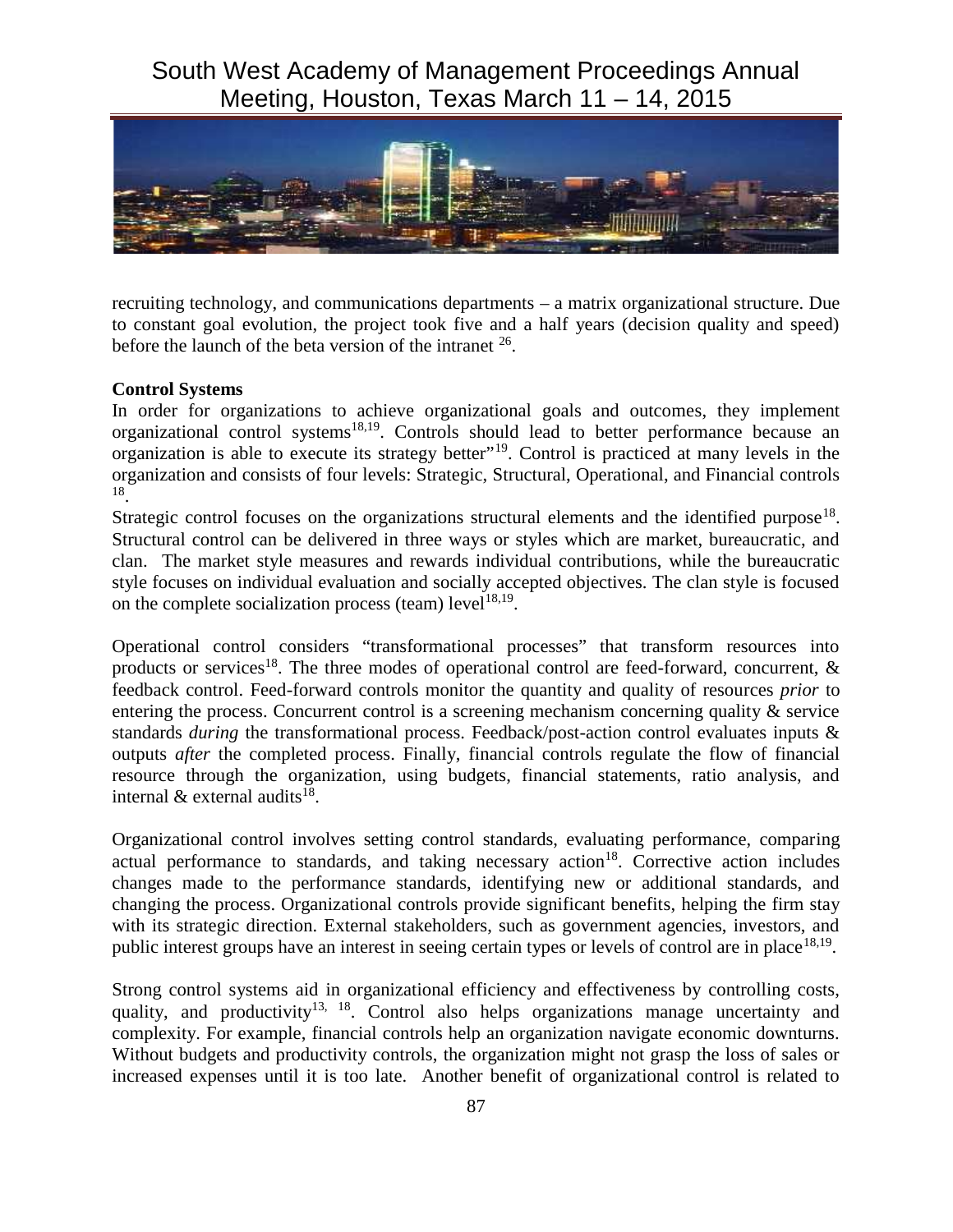

decentralized decision making. Performance is best when the portion of the organization interacting with customers and uncertainty have the information and authority to respond to them. Galbraith believes that "the greater the uncertainty of the task, the greater the amount of information that must be processed between decision makers during the execution of the task to get a given level of performance<sup>"13</sup>. Firms can reduce uncertainty through better planning and coordination, often by rules, hierarchy, or goals<sup>13,18</sup>.

Time Warner's control system consisted of complementary internal and external control systems. The organization used self-monitoring as a means for internal control; due to the inherent limitations of internal control, there still was a chance for misrepresentation and mismanagement of finances<sup>31</sup>. Financial controls include their budgets and financial statements. The Board of Directors, to ensure the structure of the Board in relation to the organization is effective, performs structural controls. Operational control is performed by procedural codes of conduct. Senior executive employees must sign a code of ethics; while all employees must follow business codes of conduct. Internal control methods are dispersed throughout all levels of the chain of command. Even with the uncertainty of adapting to the digital era, the external audit by Ernest & Young LLP established TWX has sufficient internal control over its financial statements<sup>31</sup>. Sufficient organizational control was important for TWX to ensure stakeholder trust (investors, government, employees, etc), especially after the AOL financial fiasco.

#### **Leadership and culture**

Organizational culture and structure mutually influence each other<sup>18</sup>. Organizational culture and leadership play an integral role in an organizational structure as culture builds upon what works and what doesn't work<sup>28</sup>. The function of culture is "stabilizing the external and internal environment of an organization, it must be taught to new members<sup> $128$ </sup>. Culture invigorates leadership and brings outcome oriented leaders to the forefront. Leaders should be prepared with resources to create a path to help the organization adapt to expected changes seamlessly. Effective leadership aids in behavior change and acceptance of change. Without a platform that promotes leadership and an integrative culture to push the organization it in the right direction, you will encounter employee resistance to the organizational growth and change<sup>28</sup>.

Regarding the AOL-TWX merger, the culture of the organizations did not fuse<sup>23</sup>. The leader did not inform nor provide tools for the organization to adapt its structure to the merger<sup>23</sup>. Employees felt the change was being pushed upon them and resisted<sup>23</sup>. The immediate increase in human capital in the organization also affected culture and communication. In a similar situation, to lead TWX towards innovation, the CEO attempted to create a clan corporate culture<sup>12, 24</sup>. Three WB executives were encouraged to work as a unit, rather than compete, for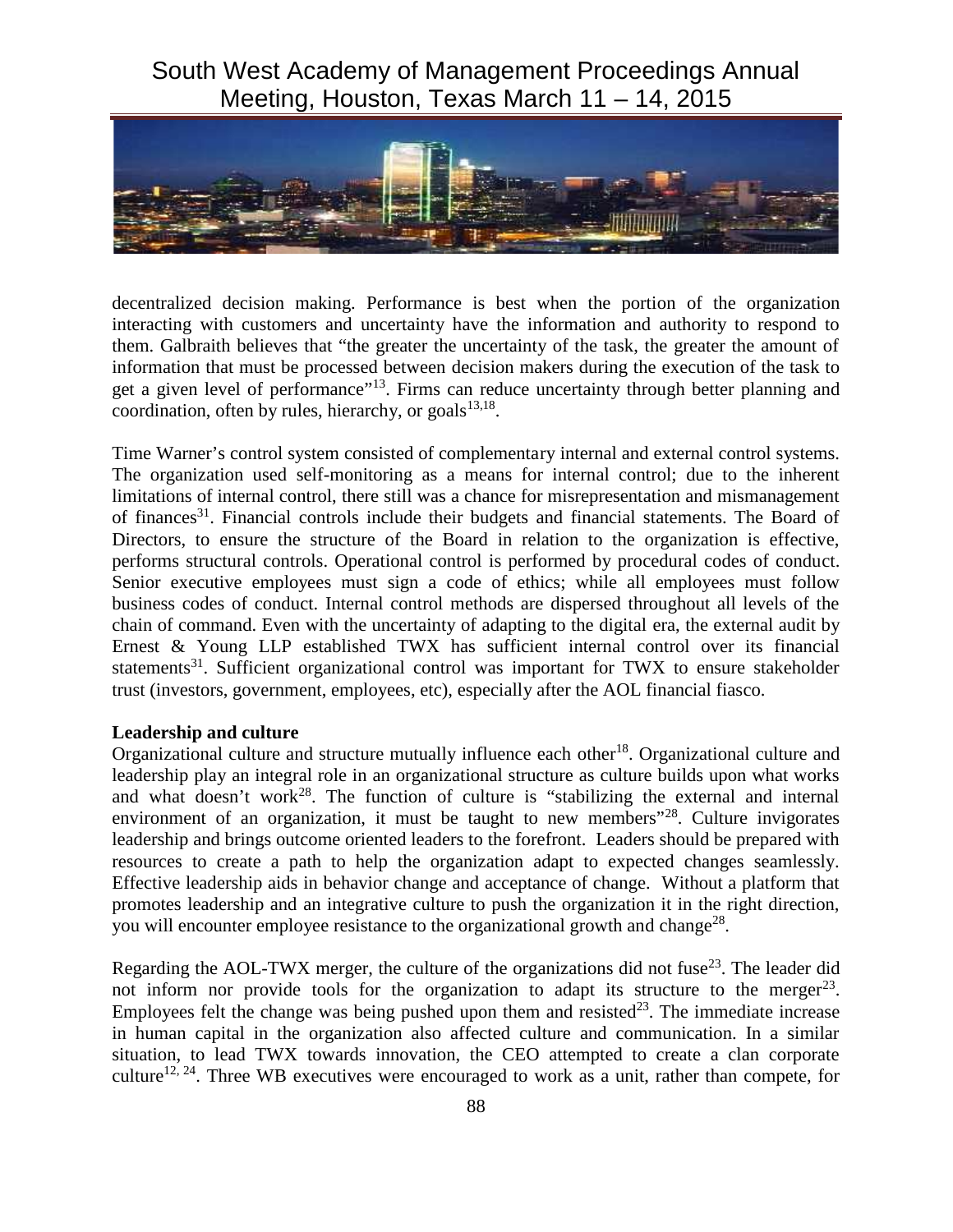

the top spot, and have a vision of seeing past the horizon of WB. This change in the organizational structure has reduced morale at the WB office; the chance for succession brought out intense competition. Subordinates were pressured into taking sides and advertising strengths and rival shortcomings. The WB had kept a positive outlook, with \$12.6 billion in revenue, and \$1.25 billion operating income. However, corporate competitiveness is disruptive in contracts renewals with potential partners and companywide initiatives<sup>12</sup>.

Similar to TWX, WB was known for decades of management stability, the culture of the studio based on values of continuity, the WB family, and the ritual of internal mobility  $12, 24$ . Change in the WB top management could affect TWX significantly, as 80% of the parent company's revenues are from television<sup>12, 24</sup>. The leader of TWX will affect the structure, which will in turn change the culture; executives may leave or TWX will bring in an outsider. The TWX corporation should figure out a way to increase integration $12$ .

#### **CONCLUSION**

The TWX provides examples of issues with organizational structure. The decentralized nature of the organization allows each subsidiary to use their strengths, without the parent company interfering. The merger and separation of AOL and TWX indicates that communication to employees is important in the outcome of the merger. The conflicts at TI and WB illustrates how organizational structure is affected by several factors, including decision making style, leadership, and culture. The effects of organizational structure can be evaluated in quantifiable terms, by ratio analysis and the impacts on financial statement categories. The financial impact of improper restructuring in an organization is significant. Despite its drawbacks, TWX's tall, moderately decentralized organizational structure should be able to adapt to internal and external environmental changes, as necessary.

*Please turn over…*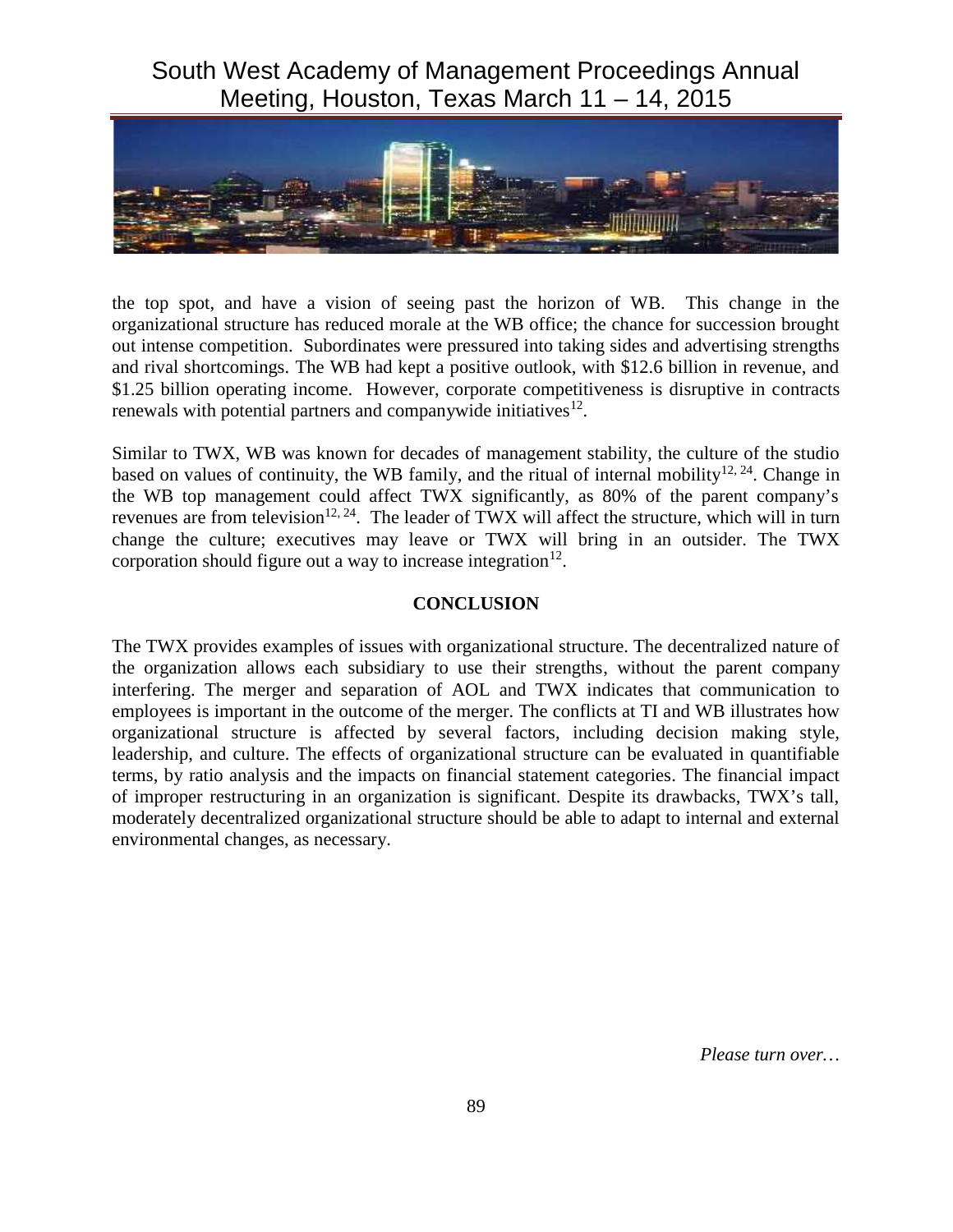

### **APPENDIX**

**Figure 1. Company and Industry Statistics on Employees<sup>22</sup>**



**FIGURE 2. OPERATING INCOME RESTRUCTURING/ADJUSTMENTS TO TI <sup>1</sup>**



### **REFERENCES**

Adams, R. (2011). Time Inc. in iPad Deal With Apple. Retrieved from http://online.wsj.com/article/SB10001424052748703703304576296980128055282.html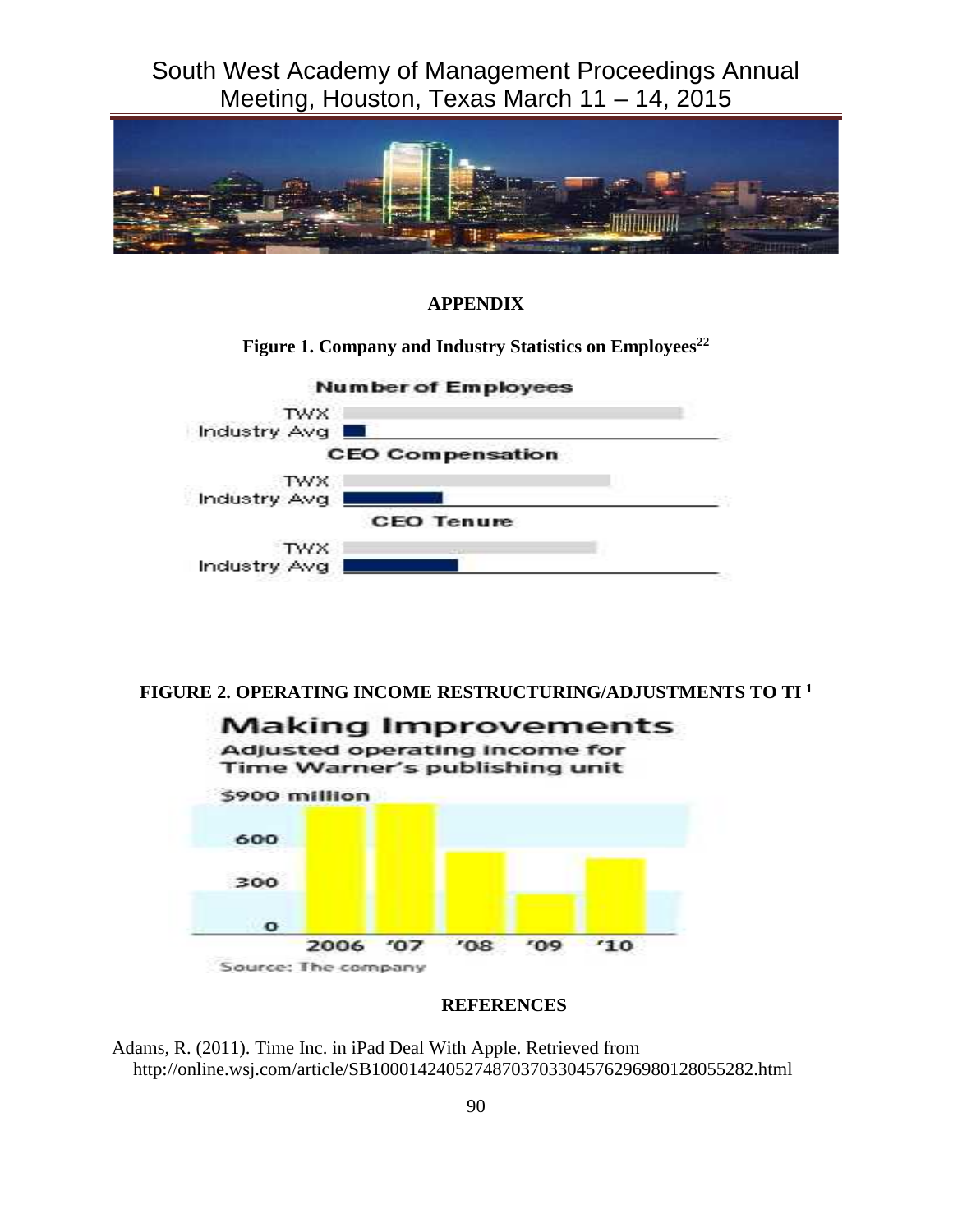

- Adams, R., & Schuker, L.A.E. (2011). Time Inc. CEO Ousted After Six Months. Retrieved from http://online.wsj.com/article/SB10001424052748704546704576150901427988990.html
- Anand, N., & Draft, R.L. (2009). What is the right Organizational Design? *Organizational Dynamics, 36*(4), pp 329-344.
- Arango, T. (2010). In Retrospect: How the AOL-Time Warner Merger Went So Wrong. Retrieved from http://www.nytimes.com/2010/01/11/business/media/11merger.html?pagewanted=all
- Berkowitz, E. N. (2011). Essentials of HealthCare Marketing [3rd Ed]. Sudbury, MA: Jones and Bartlett Learning
- Buhler, P. (2001). Decision-making: A key to successful management. *SuperVision,62*(2), *13.*
- Collyer, S. & Warren, C. (2009). Project management approaches for dynamic environments. *International Journal of Project Management,27* (2009) 355-364.
- DataMonitor/Marketline. (n.d.). Time Warner Inc. Report. Retrieved from http://360.datamonitor.com.mimas.calstatela.edu/Product?pid=4035E789-89D6-482C-88B7- 493B7F37E249
- Dignan, L. (2000). AOL Time Warner unveils massive org chart. Retrieved from http://news.cnet.com/AOL-Time-Warner-unveils-massive-org-chart/2100-12\_3-262436.html
- Farahmand, N. (2010). Strategic Structure for Organizational Performance. *International Journal of Management and Innovation, 2*(2).
- Flint, & Chmielewski. (2010). Disney, Time Warner Cable strike new deal. Retrieved from http://latimesblogs.latimes.com/entertainmentnewsbuzz/2010/09/disney-time-warner cable.html
- Fritz, & James. (2012). Power struggle at Warner Bros. Retrieved from http://www.latimes.com/entertainment/envelope/cotown/la-et-ct-warners-succession- 20121111,0,207982.story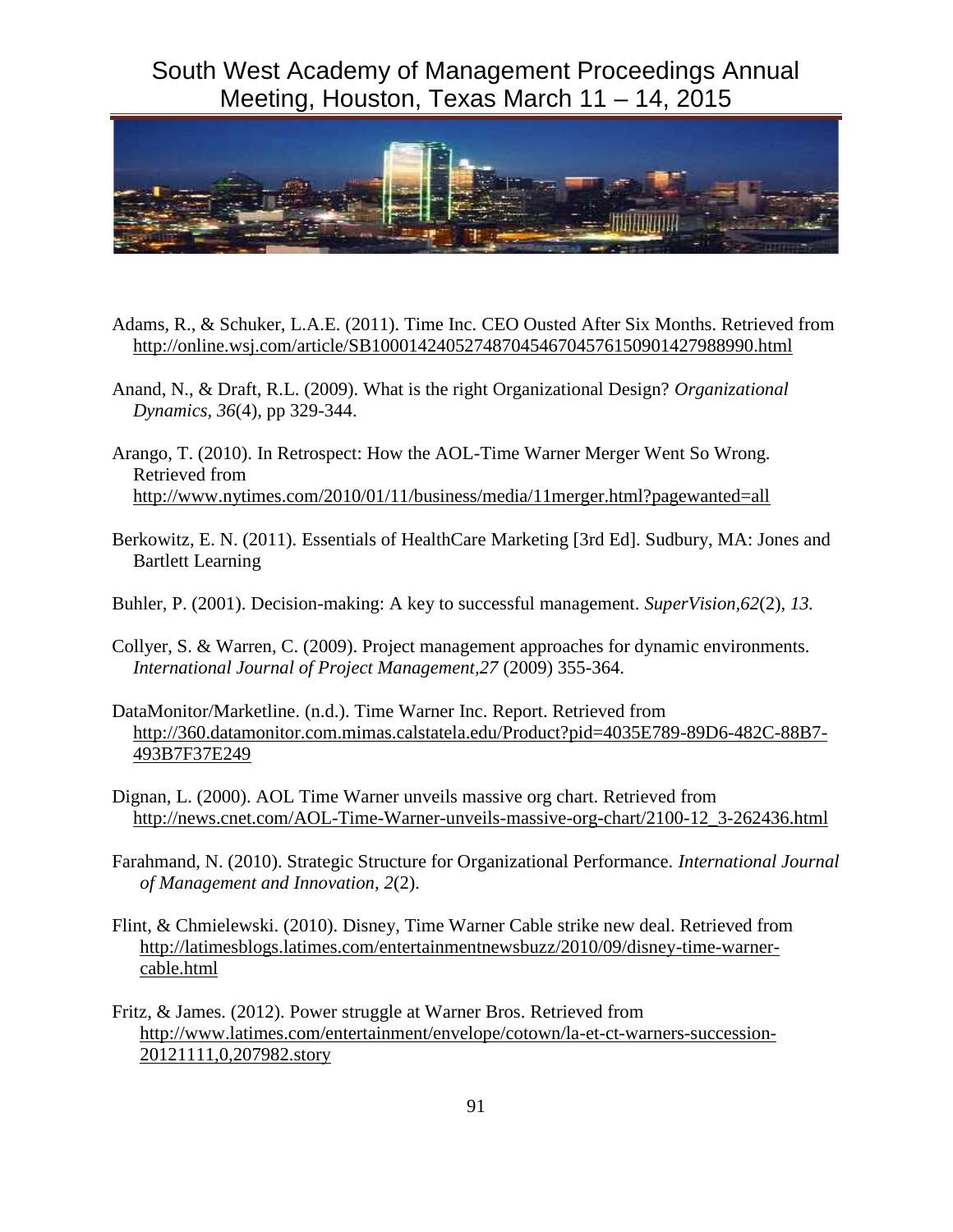

- Galbraith, J. R. (1974). Organization design: An information processing view. *Interfaces, 4,* 28– 36.
- Goll, I., & Sambharya. (1998). Rational model of decision making, strategy, and firm performance. *Scandinavian Journal of Management, 14*(4), 479-492.
- Heracleous, L. (1994). Rational decision making: Myth or reality? *Management Development Review, 7*(4), 16-23.
- Jones and Bartlett. (n.d.). How Human Resources fits into an Organization. Retrieved from www.jblearning.com/samples/0763735310/35310\_CH02\_Final.pdf
- Kim, W.C., & Mauborgne, R. How Strategy Shapes Structure. Retrieved from http://hbr.org/2009/09/how-strategy-shapes-structure/ar/1
- Kinicki, A., & Williams, B. (2011). Management. New York: McGraw-Hill Irwin
- Kuratko, D. F., Ireland, R. D., & Hornsby. J. S. (2001). Improving firm performance through entrepreneurial actions: Acordia's corporate entrepreneurship strategy. *Academy of Management Executive, 15*(4), 60–71. Retrieved from http://mansci.journal.informs.org/content/25/9/833.abstract
- LexisNexis. (n.d.). Time Warner Inc. Retrieved from http://www.lexisnexis.com.mimas.calstatela.edu/hottopics/lnacademic/?
- Marr, M., &d Sanders, P. (2008). Time Warner's New Line Cinema May Be Hung Out to Dry. Retrieved from http://online.wsj.com/article/SB120269302876657799.html
- Mergent Online. (n.d.). Time Warner Inc. Retrieved from http://www.mergentonline.com.mimas.calstatela.edu/companydetail.php?compnumber=7220 5
- New York Daily News. (2011). Ousted Time, Inc. CEO Jack Griffin fires back at former bosses over job performance. Retrieved from http://articles.nydailynews.com/2011-02-19/news/28631235\_1\_bosses-time-warner-fires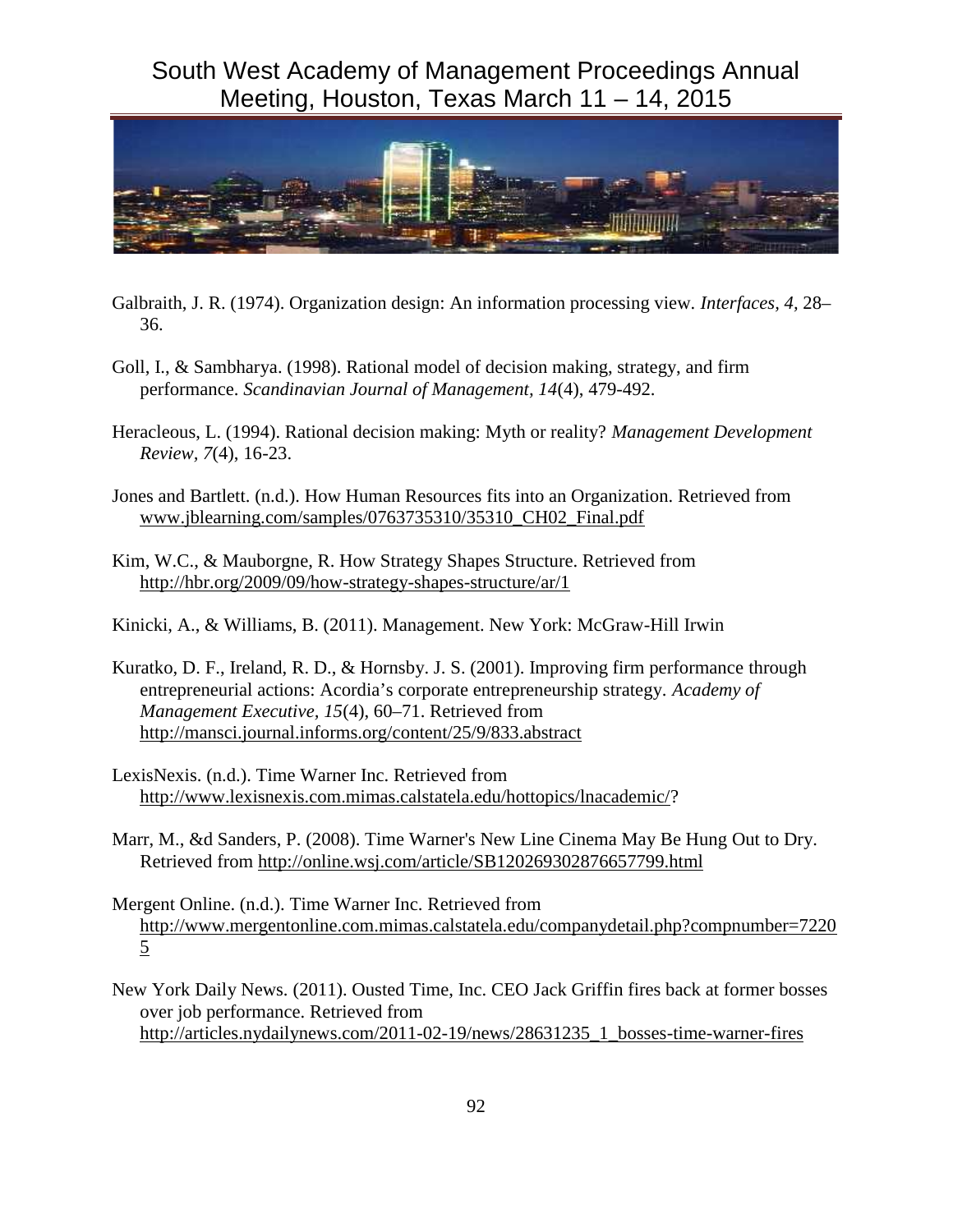

- Peters, J.W. (2010). Time Inc. Installs New Senior Management in Shake-Up. Retrieved from http://mediadecoder.blogs.nytimes.com/2010/12/22/time-inc-installs-new-senior management-in-shake-up/
- Peters, J.W. (2011). Time Inc. Chief Executive Jack Griffin Out. Retrieved from http://mediadecoder.blogs.nytimes.com/2011/02/17/time-inc-chief-executive-jack-griffin- <u>out/</u>
- Raphael, T. (2009). Time Warner Launching Killer Intranet Next Week. Retrieved from http://www.ere.net/2009/01/09/time-warner-launching-killer-intranet-next-week/
- Robbins, S., Bergman, R., Stagg, I., & Coulter, M. (2006). Foundations of Management [2<sup>nd</sup> ed]. Australia: Pearson Education.
- Schein, E.H. (1984). Coming to a New Awareness of Organizational Culture*. Sloan Management Review, 25*(2).
- The StreetWire. (2012). Time Warner Inc Stock Buy Recommendation Reiterated (TWX). Retrieved from http://www.thestreet.com/story/11574474/1/time-warner-inc-stock-buyrecommendation-reiterated-twx.html
- Time Warner Inc. (n.d.) Homepage. Retrieved from http://www.timewarner.com/
- Time Warner. (2011). Time Warner Inc Annual Report 2011. Retrieved from http://b2bcdn.timeinc.com/tw/ourcompany/TWX\_AR\_2011.pdf
- Time Warner Inc. (2012a). Board Leadership and Committee Structure. Retrieved from http://www.timewarner.com/our-company/corpor ate-governance/board-leadership-and committee-structure/
- Time Warner. (2012b). Standards of Business Conduct. Retrieved from http://www.timewarner.com/our-company/corporate-governance/codes-of conduct/pdf/2012\_SBC\_extonline.pdfTurner Broadcasting. (n.d.). Leadership. Retrieved from http://www.turner.com/leadership#/global
- Warner Bros. (n.d.). Barry M. Meyer. Retrieved from http://www.warnerbros.com/studio/executives/barry-meyer.html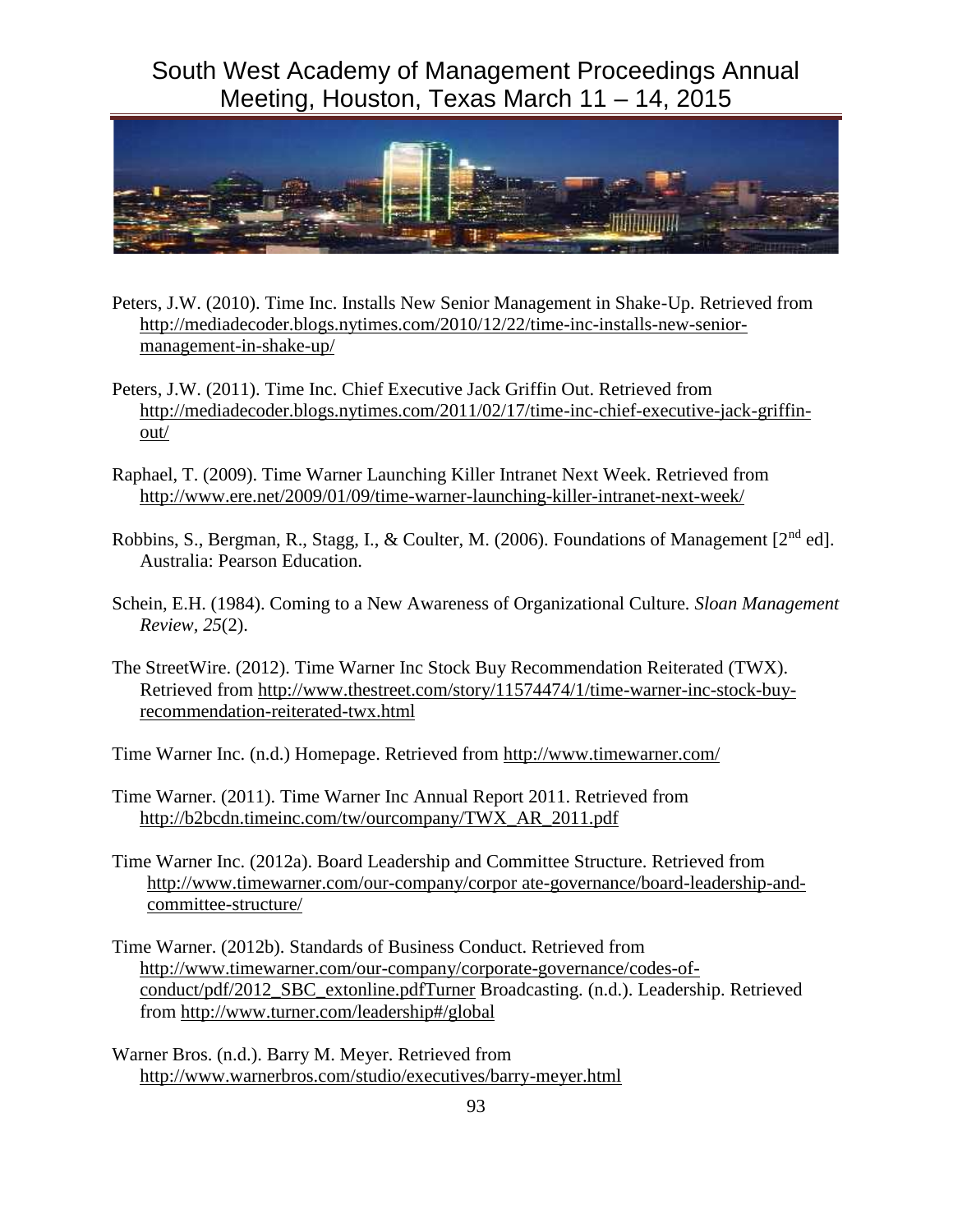

Wharton School of Business. (2000). Looney Times at Time Warner and Disney. Retrieved from http://knowledge.wharton.upenn.edu/article.cfm?articleid=180

### **THE RELATION BETWEEN PERCEIVED JUSTICE AND SCHEDULE SATISFACTION: THE MODERATE ROLE OF TENURE**

Randi L. Sims, Nova Southeastern University, sims@nova.edu Yuliya Yurova, Nova Southeastern University, yy21@nova.edu

### **ABSTRACT**

Organizational justice theory and research suggests that perceptions of fairness may influence employee attitudes. As such, this study considered the relation between employee perceptions of justice in how work schedules are allocated and their schedule satisfaction. The sample included call center employees working in Argentina ( $N = 490$ ), Brazil ( $N = 421$ ), and Costa Rica ( $N = 490$ ) 502). The results indicate that perceptions of justice have a significant positive effect on employees schedule satisfaction with interactional and distributive justice being the most important predictors. In addition, tenure was found to moderate the relation between distributive and procedural justice and schedule satisfaction. The effect of procedural justice on schedule satisfaction was significantly higher for recently hired employees.

### **INTRODUCTION**

Although there have been some shifts in terminology and focus over the past century, the basic functions of management proposed by Henri Fayol are still important today (Fayol & Gray, 1984). These functions include planning, organizing, leadership, and control. Planning includes identifying goals, setting strategy and performance objectives, and selecting resources to attain goals. Organizing puts plans into action. This includes creating a company structure, assigning tasks, delegating authority, and allocating resources identified in the planning process. Leadership techniques are used to motivate employees to work towards the goals set and to accept the tasks assigned. Employee motivation and socialization, establishing a positive corporate culture, and maintaining good personal relationships are all part of the leadership function. Lastly, the control function is a way to ensure that plans are achieved using the methods established during the organizing function. Employees are monitored and corrective action is taken as needed so that goals are achieved. The way these management functions are put into practice may influence the attitudes employees have about their jobs and organizations.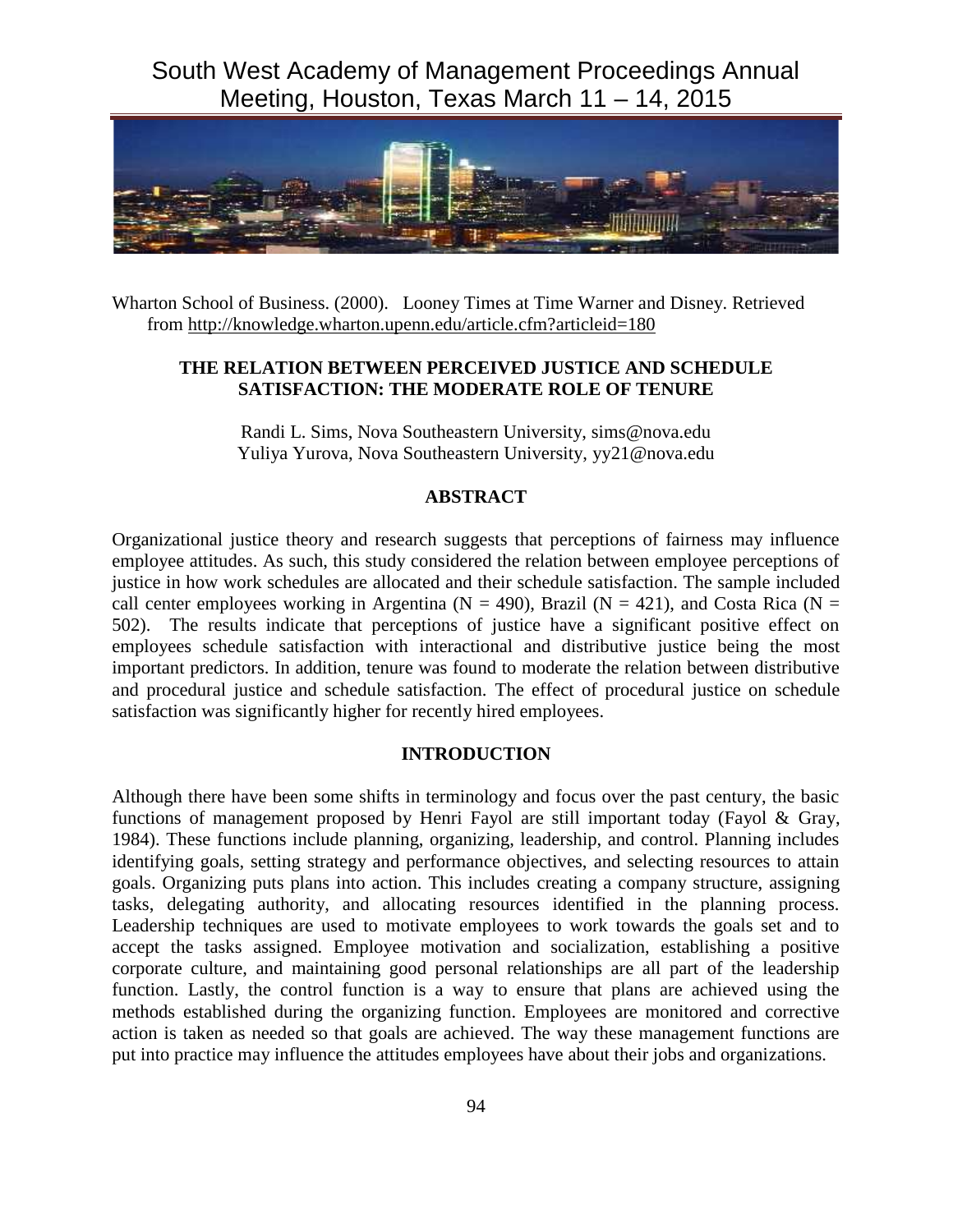

This study takes place in three international call centers located in Argentina, Brazil, and Costa Rica. These call centers are outsourced customer service locations contracted by large corporations to handle customer concerns. In a call center, one primary organization function is to maintain adequate staffing as needed to effectively handle incoming customer calls. Without adequate coverage, customer wait times become unreasonable and the contracted

#### **Organizational Justice Theory**

The study of organizational justice, in some form or another, dates back nearly 100 years (see Colquitt, Greenberg, & Zapata-Phelan, 2005 for a historical review). In all that time, we have come to accept that fairness or justice is of utmost importance to human beings. Perceptions of fair or unfair treatment from others shape our attitudes, intentions, and behaviors. Organizational Justice Theory suggests that employees consider workplace fairness from three dimensions of justice: interactional, distributive, and procedural. Interactional justice describes the dealings between individuals. How employees are spoken to and the interactions between supervisors and employees are part of interactional justice. Distributive justice describes how resources are allocated. Resources like pay, supplies, promotions, and work shifts can be considered as resources that are frequently distributed among employees. When such resources are not fairly allocated, with some receiving more than their fair share, feels of injustice are likely. Procedural justice includes the processes, policies, and procedures that are used in decision making. When there are more exceptions than rules, and some employees receive special treatment, feelings of injustice are likely (Greenberg, 1987).

A number of important findings concerning the relation between work attitudes and organizational justice have been reported in the literature. For example, MacFarlin and Sweeney (1992) studied 675 bank employees to measure employee work attitudes and their feelings about organizational justice. Their findings suggest that both distributive and procedural justice are significantly related to a number of work outcomes. However, the importance of the type of justice was dependent upon the type of work attitude. Attitudes about personal outcomes like pay satisfaction and job satisfaction were more closely tied to distributive justice. Whereas procedural justice was found to be a stronger predictor of attitudes concerning organizational outcomes like commitment and ratings of supervisors. These findings were not supported by Li- Ping Tang and Sarsfield (1996) in their study of 110 medical center employees. They concluded that reported feelings of distributive justice and reported feelings of procedural justice were both significantly related to a variety of satisfaction measures. Similar results were reported by Abekah-Nkrumah and Atinga (2012) who also considered the importance of justice perceptions and workplace outcomes. In their study of 300 hospital employees in Ghana, findings indicate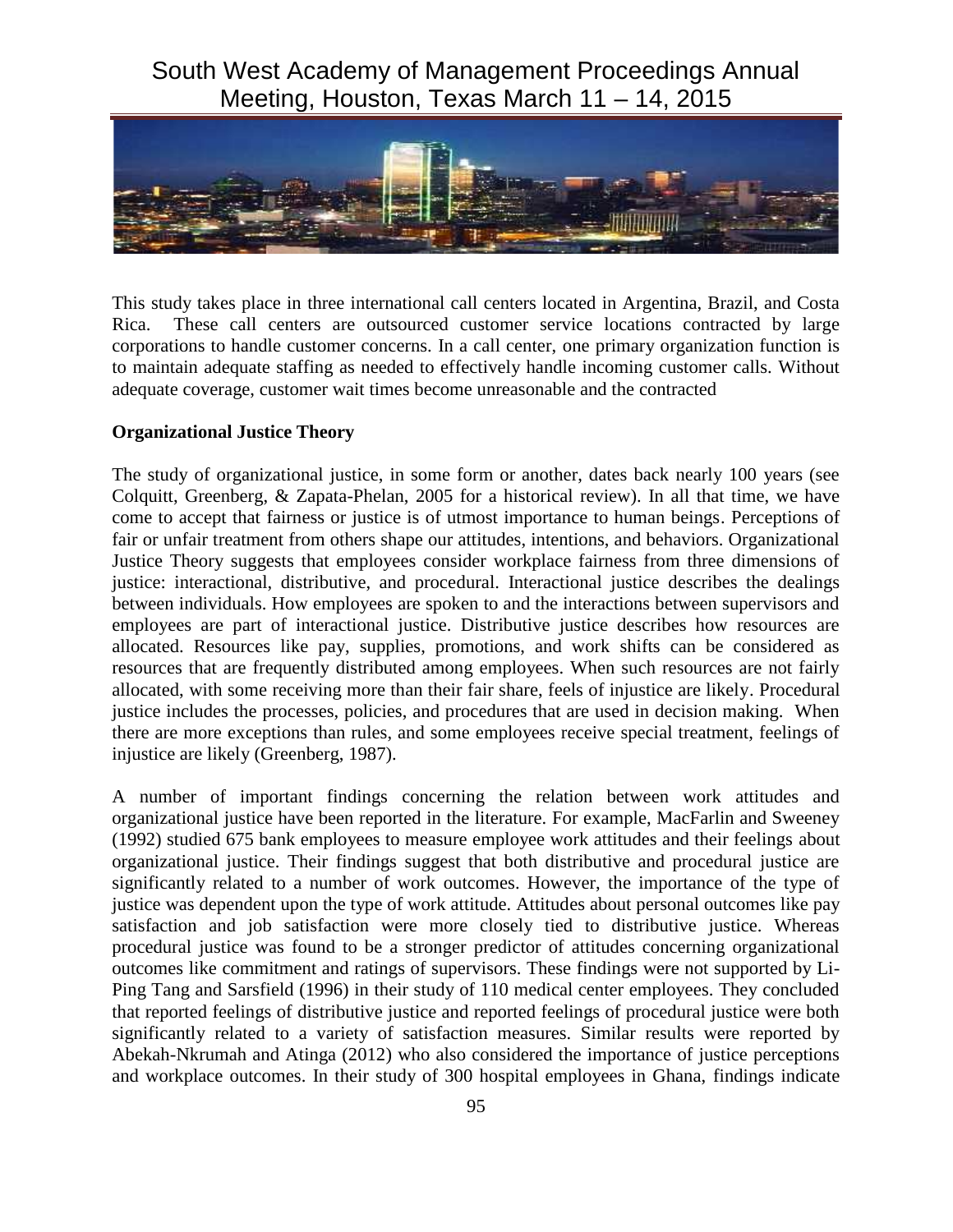

that interactional, procedural, and distributive justice were all significantly related to job satisfaction, with distributive justice having the strongest impact. Instead of an absolute difference in the type of justice likely to influence measures of satisfaction, it may be the relative strength of the relation that is of importance (Konovsky, 2010). For example, Folger and Konovsky (1989), in their study of 217 manufacturing employees, found that distributive justice was more closely tied to satisfaction with pay and procedural justice more closely tied to organization commitment. Thus, the following hypotheses are proposed:

Hypothesis 1: Interactional justice positively effects schedule satisfaction. Hypothesis 2: Distributive justice positively effects schedule satisfaction. Hypothesis 3: Procedural justice positively effects schedule satisfaction.

The definition of fairness in the workplace may also be dependent on the organizational context (Romaine & Schmidt, 2008). That is, perception of fair might be determined by equity, equality, or need. Equity is achieved when those who work harder gain more benefits over those who work less hard (i.e. bonuses) and equality is achieved when everyone receives exactly the same benefit (i.e. health benefits). In contrast a need based distribution is fair when everyone has the same opportunity for the benefit, but it is distributed as needed (i.e. sick leave). According to Romaine and Schmidt (2008), individual differences may play a part in how fair each method of allocating resources is judged.

Studies have reported the direct effects of individual differences on the perception of fairness. For example, Tang and Sarsfield-Baldwin (1996) reported significant negative relations between: age and distributive justice, tenure and distributive justice, and education and procedural justice. Significant positive relations were found between: education and distributive justice, and age and procedural justice. MacFarlin and Sweeney (1992) reported significant positive relations between age and both procedural and distributive justice. With these mixed results, it may be the relation between justice and individual differences is a bit more complicated than what is found when measuring a direction relation.

Liao and Rupp (2005) suggested that individual differences may moderate the relation between perceptions of justice and workplace outcomes. In their study of 311 employees across 9 organizations, Liao and Rupp (2005) controlled for the individual difference moderator of justice orientation. Their findings suggest that the individual difference construct of justice orientation was a significant moderator in some of the relations between different justice types and satisfaction. Lam, Schaubroeck, and Aryee (2002) also studied the impact of a moderator in the relation between justice and satisfaction. They studied bank tellers in Hong Kong ( $n = 218$ ) and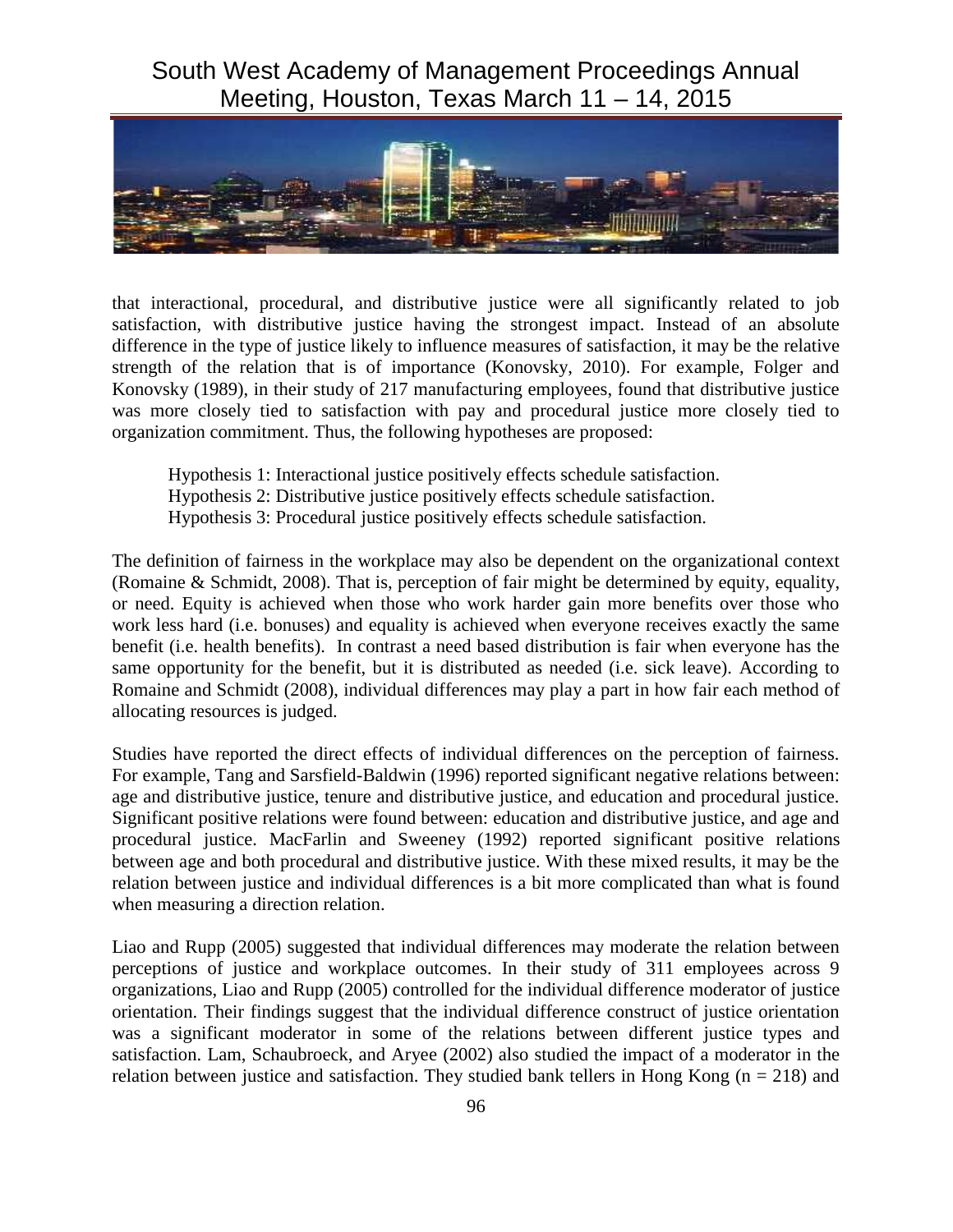

the US ( $n = 180$ ). Lam et al. found that power distance (individually measured) significantly moderated the relation between all three dimensions of organizational justice and job satisfaction.

Given prior research and theory, we proposed that individual differences may moderate the relation between justice and satisfaction. As we had only one individual difference measure available, we hypothesized tenure may play a moderate role in the relation between organizational justice and schedule satisfaction, see Figure 1.

### FIGURE 1



### Hypothesized Schedule Satisfaction Model

Since extant research found a negative direct relation between age and both distributive and procedural justice and a negative direct relation between tenure and distributive justice, we proposed the relation between justice and satisfaction would be stronger for those with less tenure.

Hypothesis 4: Tenure moderates the relation between a) interactional, b) distributive, and c) procedural justice and schedule satisfaction, such that the relation is stronger for those with less tenure.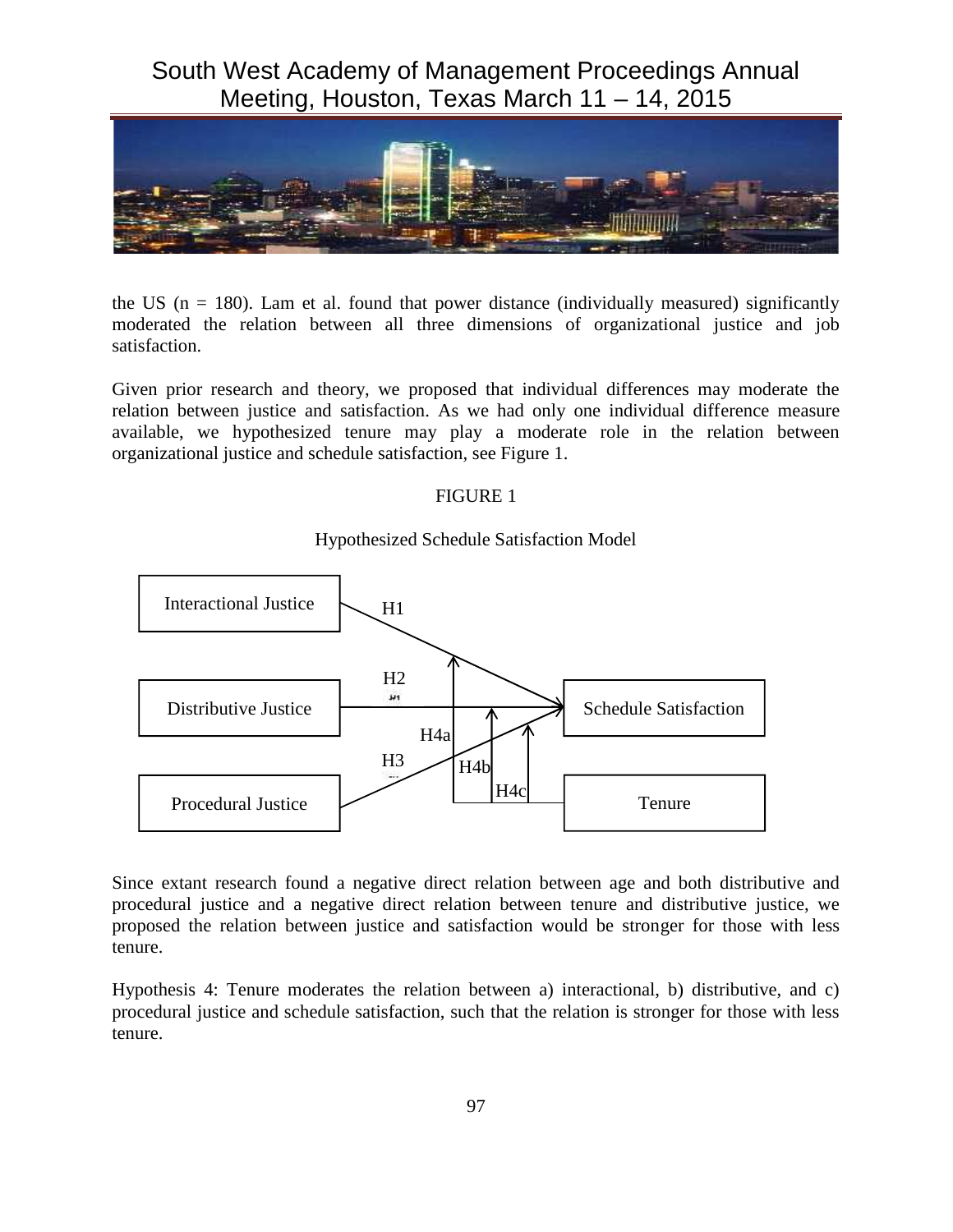

### **METHODOLOGY**

#### **Procedures**

Secondary data was provided by one large multi-national corporation with call center locations throughout the world. The corporation routinely surveys their employees to aid in management decision making. While corporate representatives were willing to share the employee attitude results, they were unwilling to share descriptive demographic values beyond tenure (i.e. length of employment with current company).

An ordinary Least Squares (OLS) regression model was used to test hypothesized relations between schedule satisfaction and procedural, distributive, and interactional justice. Additionally, the moderation effect of employee tenure was explored. Estimation was completed using IBM SPSS 21.0.0.0 statistical package.

#### **Sample**

Surveys were returned by 2590 employees working in Buenos Aires, Argentina. In order to balance the sample sizes between the three locations under study, a random draw of 700 employees were selected to represent Argentina and 490 surveys from this sample were complete. The average length of employment for the Argentina sample was 1.9 years ( $SD =$ 1.3). Complete surveys were returned by 421 out of 556 employees working in Sao Paulo, Brazil. The average length of employment for the Brazil sample was 2.1 years  $(SD = 1.6)$ . Complete surveys were returned by 502 out of 725 employees working in San Jose Costa Rica. The average length of employment for the Costa Rica sample was  $1.7$  years (SD = 0.7).

#### **Measures**

Schedule Satisfaction. Four questions were selected from the company's questionnaire to measure schedule satisfaction. These included: 1) *I am satisfied with my schedule/roster,* 2) *My schedule/roster is compatible with my personal schedule*, 3) *My schedule/roster is consistent,* and 4) *My schedule/roster makes it difficult to achieve a work/life balance.* Respondents rated their level of agreement with the statements on a 5-point Likert scale:  $(1 -$ strongly disagree', 2  $=$  'disagree', 3= 'neither agree nor disagree', 4 = 'agree', 5 = 'strongly agree'). Item 4 was reversed coded so that higher scores are an indication of increased reported satisfaction with the work schedule. The schedule satisfaction construct returned a Cronbach's alpha of 0.83, average variance extracted of 0.70, and Dillon Goldstein's reliability of 0.90 suggesting satisfactory inter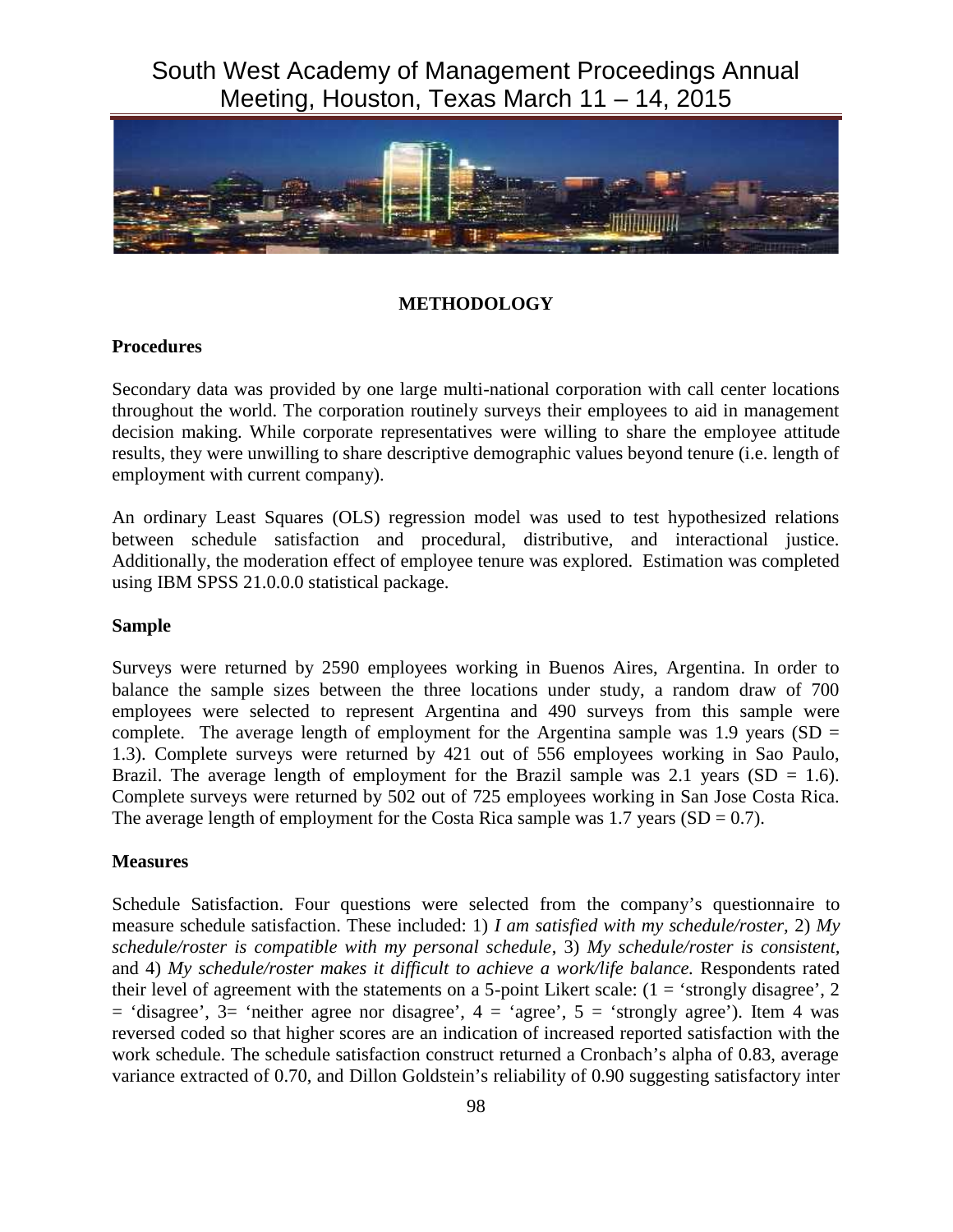

item reliability and convergent validity.

Organizational Justice. A single item was used to measure each of the three dimensions of organizational justice. Respondents rated their level of agreement with the statements on a 5 point Likert scale: (1 = 'strongly disagree', 2 = 'disagree', 3 = 'neither agree nor disagree', 4 = 'agree', 5 = 'strongly agree'). Interactional justice was measured using the item *it is easy to make changes to my schedule/roster*. Distributive justice was measured using the item *I rarely get shifts I bid on.* Procedural justice was measured using the item *I feel shift bids are biased towards tenured employees*. The distributive and procedural justice items were reversed scored so that higher numbers indicated increased reported feelings of justice

### **RESULTS**

Variable means, standard deviations and correlations are presented in Table 1. The estimated regression model of schedule satisfaction is presented in Table 2. The three dimensions of justice had highly significant relations (*p-*value < 0.01) with schedule satisfaction (*Model 1*) supporting hypotheses 1, 2, and 3. Interactional and distributive justice had a larger impact on schedule satisfaction than did procedural justice (standardized regression coefficients are: Interactional Justice =  $0.398$ ; Distributive Justice =  $0.218$ ; Procedural Justice =  $0.074$ ). Combined the three dimensions of justice explain 30% of the variance in employee schedule satisfaction ( $R^2 = .302$ ).

#### TABLE 1

| Variables               | Mean SD |      |           |          | 3        | 4         |
|-------------------------|---------|------|-----------|----------|----------|-----------|
| 1 Schedule satisfaction | 3.55    | .97  |           |          |          |           |
| 2 Interactional justice | 3.24    | 1.26 | $.47***$  |          |          |           |
| 3 Distributive justice  | 3.37    | 1.08 | $.37***$  | $.25***$ |          |           |
| 4 Procedural justice    | 3.13    | 1.17 | $1.24***$ | $.19***$ | $.37***$ |           |
| Tenure                  | 1.90    | 1.24 | $.09***$  | .03      | $.07***$ | $11^{**}$ |

Descriptive statistics and correlations of variables in the study  $(n = 1413)$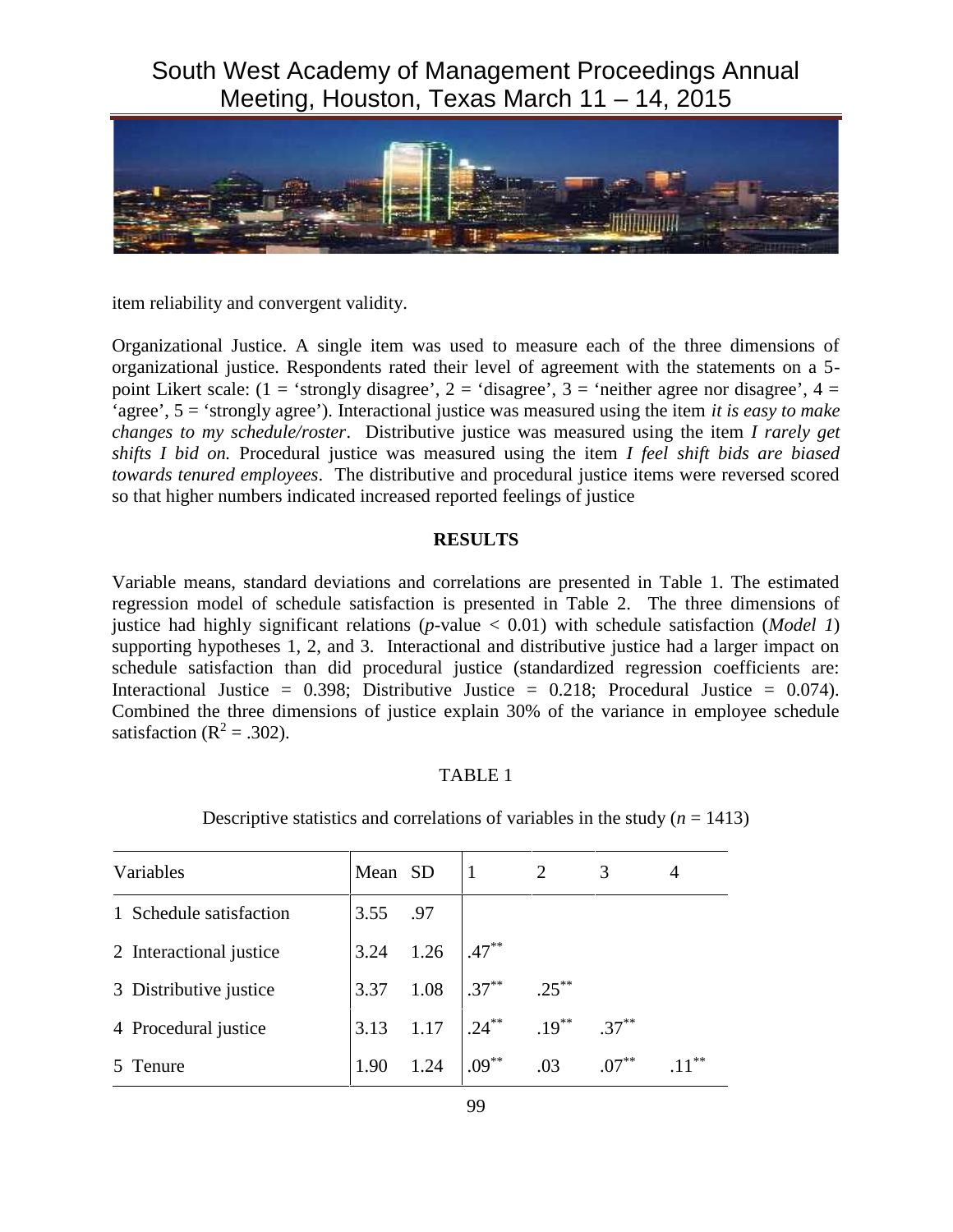

\*\* *p*-value < 0.01 a two-tailed test

The moderation effects of tenure and country location were investigated next (*Model 2*). From Model 2, there is a significant interaction between employee tenure and procedural justice ( $=$ 0.055, *p*-value  $\langle$  0.01) and distributive justice ( = 0.035, *p*-value  $\langle$  0.10). The effect of procedural justice on schedule satisfaction was significantly higher for recently hired employees (supporting hypothesis 4c), while the effect of distributive justice was higher for tenured employees (not supporting hypothesis 4b). However, no significant interaction between employee tenure and interactive justice was found (see Table 2). Thus, hypothesis 4a is not supported.

Although not hypothesized, we did consider the potential differences due to country. The results indicate that call center agents in Costa Rico and Brazil reported significantly higher levels of schedule satisfaction than employees in Argentina (Costa Rico:  $=0.252$ , *p*-value < 0.01; Brazil:  $=0.260$ , *p*-value  $< 0.01$ ).

### TABLE 2

|                        | Model 1   |           | Model 2       |           |                              |  |
|------------------------|-----------|-----------|---------------|-----------|------------------------------|--|
|                        |           | <b>SE</b> |               | <b>SE</b> | Hypotheses results           |  |
| <b>Tenure</b>          | $.039*$   | .02       | $.142*$       | .07       |                              |  |
| Interactional justice  | $.308**$  | .02       | $.325**$      | .03       | H1 supported                 |  |
| Distributive justice   | $.218**$  | .02       | $.161**$      | .05       | H <sub>2</sub> supported     |  |
| Procedural justice     | $.061**$  | .02       | $.159**$      | .04       | H <sub>3</sub> supported     |  |
| Tenure x Interactional |           |           | $-.009$       | .02       | H <sub>4</sub> a unsupported |  |
| Tenure x Distributive  |           |           | $.035\dagger$ | .02       | H <sub>4</sub> b unsupported |  |
| Tenure x Procedural    |           |           | $-.055**$     | .02       | H <sub>4</sub> c supported   |  |
| Costa Rico             |           |           | $.252**$      | .05       |                              |  |
| <b>Brazil</b>          |           |           | $.260**$      | .05       |                              |  |
| Intercept              | $1.579**$ | .09       | $1.214**$     | .17       |                              |  |
| $R^2$                  | .302      |           | .322          |           |                              |  |

### Estimated regression model of Schedule Satisfaction (*n* = 1413)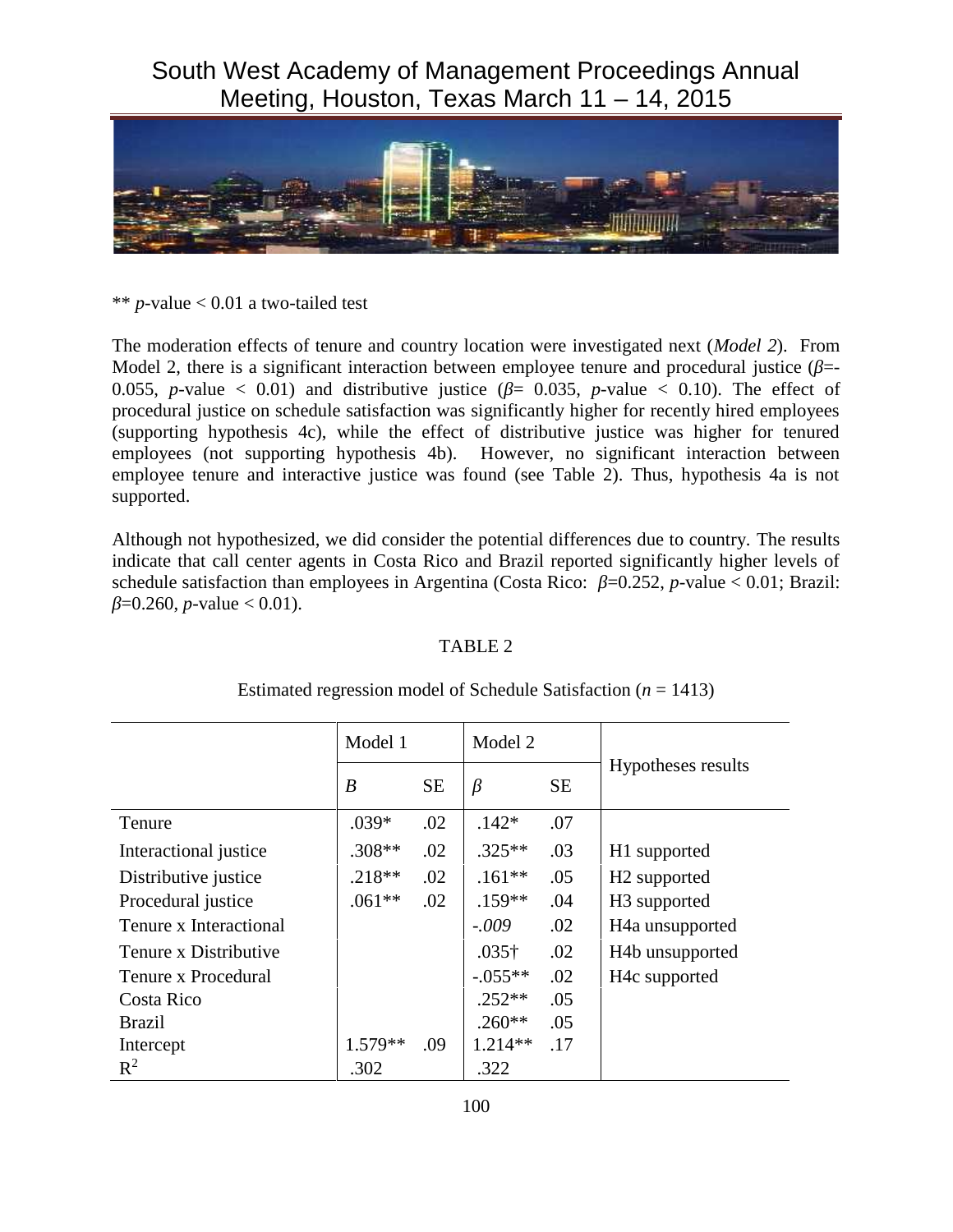

All tests two-tailed;  $\uparrow p$ -value < 0.10;  $\uparrow p$ -value < 0.05;  $\uparrow \uparrow p$ -value < 0.01.

#### **DISCUSSION**

The results from our study suggest that perceptions of procedural, distributive, and interactional justice all play a significant direct role in the schedule satisfaction of call center employees. That is, when employees report increased feelings of justice, they also report increased schedule satisfaction. Interactional and distributive justice had a larger direct impact on schedule satisfaction than did procedural justice. These results are consistent with prior research which suggests that reported feelings about interactional and distributive justice in the workplace are more closely tied to a personal outcome like satisfaction than are reported feelings about procedural justice which are more closely tied to organizational outcomes like commitment. Thus, how employees are spoken to and the interactions between supervisors and employees (i.e. interactional justice) and how the schedule is actually set (i.e. distributive justice) are very important predictors of schedule satisfaction. Also important to schedule satisfaction, but less so, are the procedures which are followed that is used to set the shift schedule.

However, the effect that these justice perceptions have on schedule satisfaction is contingent upon the length of employment. Based on extant literature on direct relations, we proposed that the relation between justice and schedule satisfaction would be stronger for those employees with less tenure. Our results for procedural justice do support that proposal, but only for procedural justice. That is, the relation between procedural justice and schedule satisfaction is significantly stronger for employees with less tenure than it is for employees with greater tenure. This is an especially interesting finding as procedural justice itself is of less importance in predicting schedule satisfaction. Prior literature and theory both suggested that procedural justice was of less importance in the personal outcome of satisfaction. What we are really learning here is that this relation is moderated by tenure. Given that this is a single study, we encourage future research to test the importance of tenure as a moderator in the relation between procedural justice and satisfaction to determine if these findings hold.

Our findings suggest that tenure moderates the relation between distributive justice and schedule satisfaction, in that the relation is stronger for those with more tenure. This finding was unexpected. Prior research suggested a negative direct relation between age and distributive justice and tenure and distributive justice. Instead, we found the relation between distributive justice and schedule satisfaction was stronger for those with more tenure. It is not that the relation between distributive justice and schedule satisfaction doesn't hold for those with less tenure, but instead those with less tenure are more influenced by procedural justice. Again a very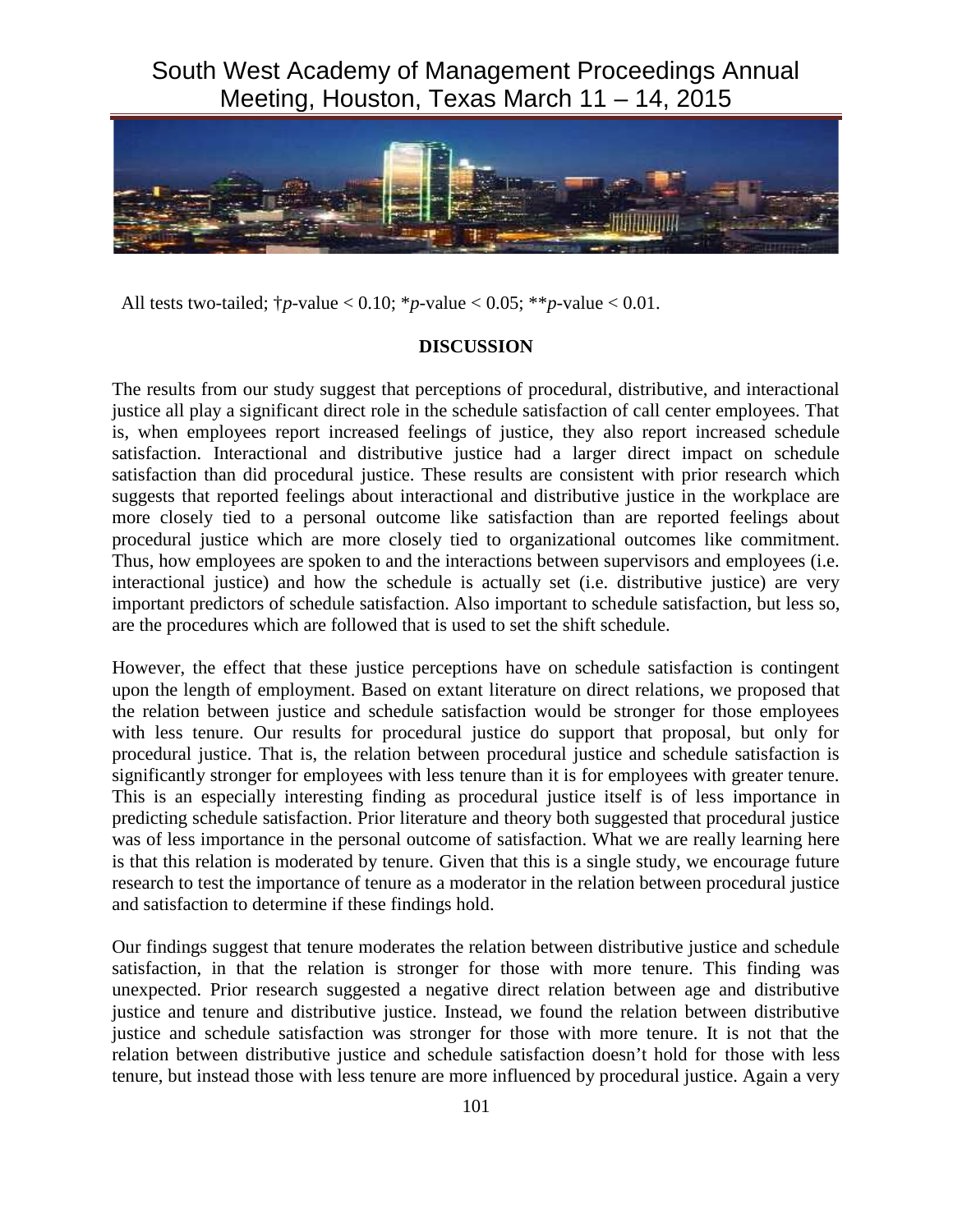

interesting finding which would benefit from additional research.

This study suffers from a number of limitations. First, we used secondary data. Secondary data has been collected by an outside party for their own purposes. As such, we were unable to influence the questions asked or even have access to commonly reported descriptive sampling measures. We were also unable to report response rates. Second, all data collected were selfreport from a single time period. Self-report data collected at a single point in time may suffer from common method bias. We were unable to modify the data collection process or the survey design in order to reduce this potential problem.

The importance of employee views of organizational justice are well accepted in the management area. Researchers and managers alike accept that feelings of fair treatment can and do impact employee attitudes, feelings, and behaviors. The results from this study support those views. Nevertheless, our findings add greatly to our understanding of organizational justice. Our findings suggest that the relation between feelings of justice and satisfaction may be more complicated than originally considered. Individual differences in tenure were found to moderate the relations between distributive justice and schedule satisfaction and procedural justice and schedule satisfaction in opposite ways. These findings have important managerial implications. The satisfaction attitudes of the very newest employees seem to be swayed more by procedural justice while the satisfaction attitudes of those with greater tenure seem to be swayed more by distributive justice. This lends support to the proposal put forth by Romaine and Schmidt (2008) who suggested that individual differences may play a part in how fair each method of tenure base fairness on equity, those who work harder gain more benefits. Such beliefs would be to the advantage of those with the most to gain. It is often believed that tenure itself should be rewarded with greater distribution of resources. In addition, everyone has the opportunity to gain these rewards – it is just a matter of time. This differs from fairness judged by equality when everyone is treated exactly the same. Consistent enforcement of policies may be a function of procedural justice. It appears that the satisfaction attitudes of the most junior in our sample are more swayed by equality as indicated by procedural justice. This is also an areas which would benefit from future research.

#### **REFERENCES**

Abekah-Nkrumah, G., & Atinga, R. A. (2012). Exploring the link between organizational justice and job satisfaction and performance in Ghanaian hospitals. *International Journal of Workplace Health Management, 6*(3), 189-203.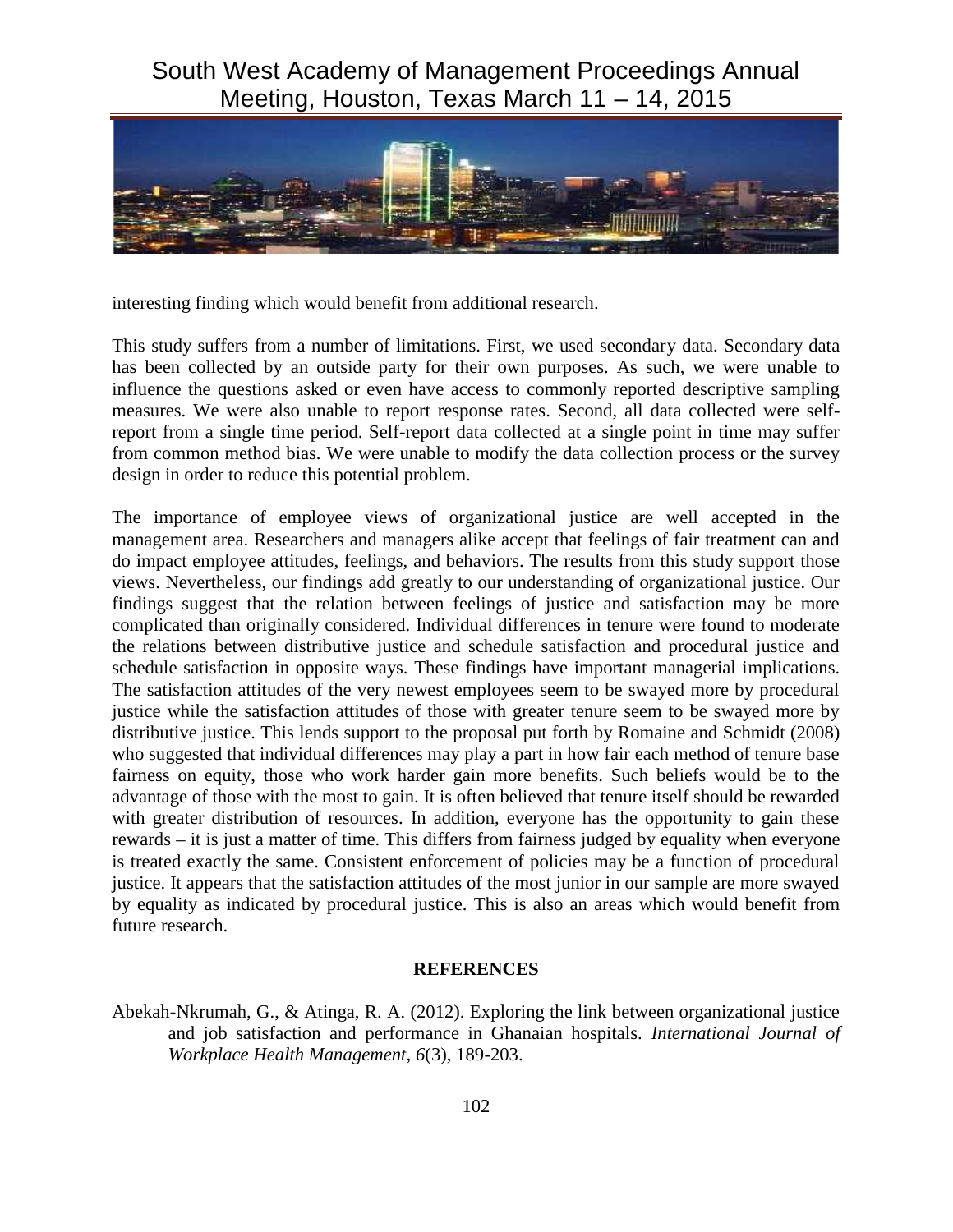

- Colquitt, J. A., Greenberg, J., & Zapata-Phelan, C. P. (2008). What is organizational justice? A historical overview. In J. Greenberg & J. A. Colquitt (Eds.), *Handbook of Organizational Justice*. New York: Psychology Press.
- Fayol, H., & Gray, I. (1984). *General and Industrial Management*. New York: IEEE Press.
- Folger, R., &, Konovsky, M. A. (1989). Effects of procedural and distributive justice on reactions. *Academy of Management Journal, 32*(1), 115-130.
- Greenberg, J. (1987). A taxonomy of organizational justice theories. *Academy of Management: The Academy of Management Review, 12*(1), 9-22.
- Ibrahim, E. M., & Perez, O. A. (2014). Effects of organizational justice, employee satisfaction, and gender on employees' commitment: Evidence from the UAE. *International Journal of Business and Management, 9(2), 45-59.*
- Konovsky, M. A. (2000). Understanding procedural justice and its impact on business organizations. *Journal of Management, 26*(3), 489-511.
- Lam, S. S. K., Schaubroeck, J., & Aryee, S. (2002). Relationship between organizational justice and employee work outcomes: A cross-national study. *Journal of Organizational Behavior, 23*(1), 1-18.
- Liao, H., & Rupp, D. E. (2005). The impact of justice climate and justice orientation on work outcomes: A cross-level multifoci framework. *Journal of Applied Psychology, 90*(2), 242-256.
- Li-Ping Tang, T., & Sarsfield-Baldwin, L. (1996). Distributive and procedural justice as related to satisfaction and commitment. *S.A.M Advanced Management Journal, 61*(3), 25-31.
- McFarlin, D. B., & Sweeney, P. D. (1992). Distributive and procedural justice as predictors of satisfaction with personal and organizational outcomes. *Academy of Management Journal, 35*(3), 626-637.
- Romaine, J., & Schmidt, A. B. (2009). Resolving conflicts over employee work schedules. *International Journal of Conflict Management, 20*(1), 60-89.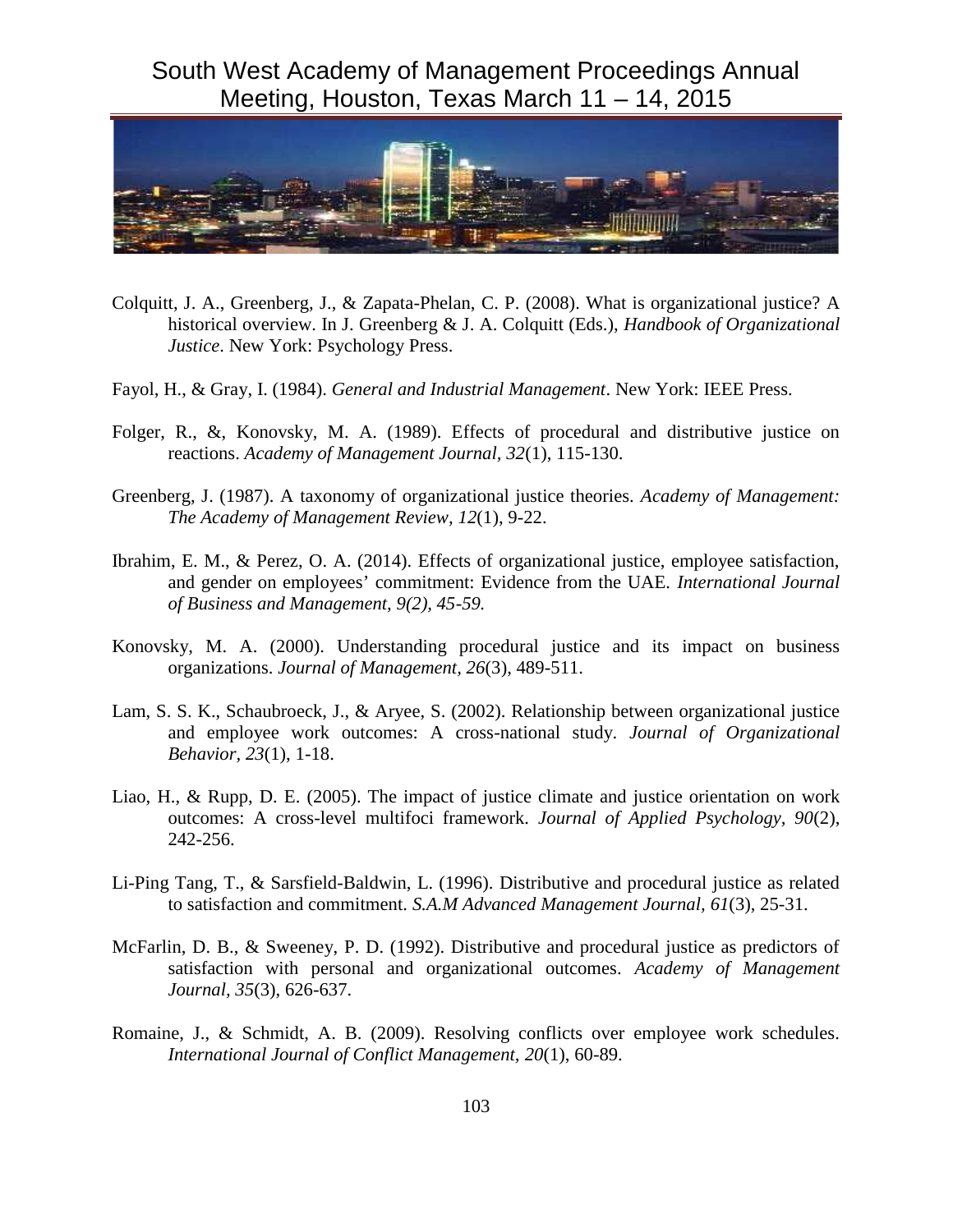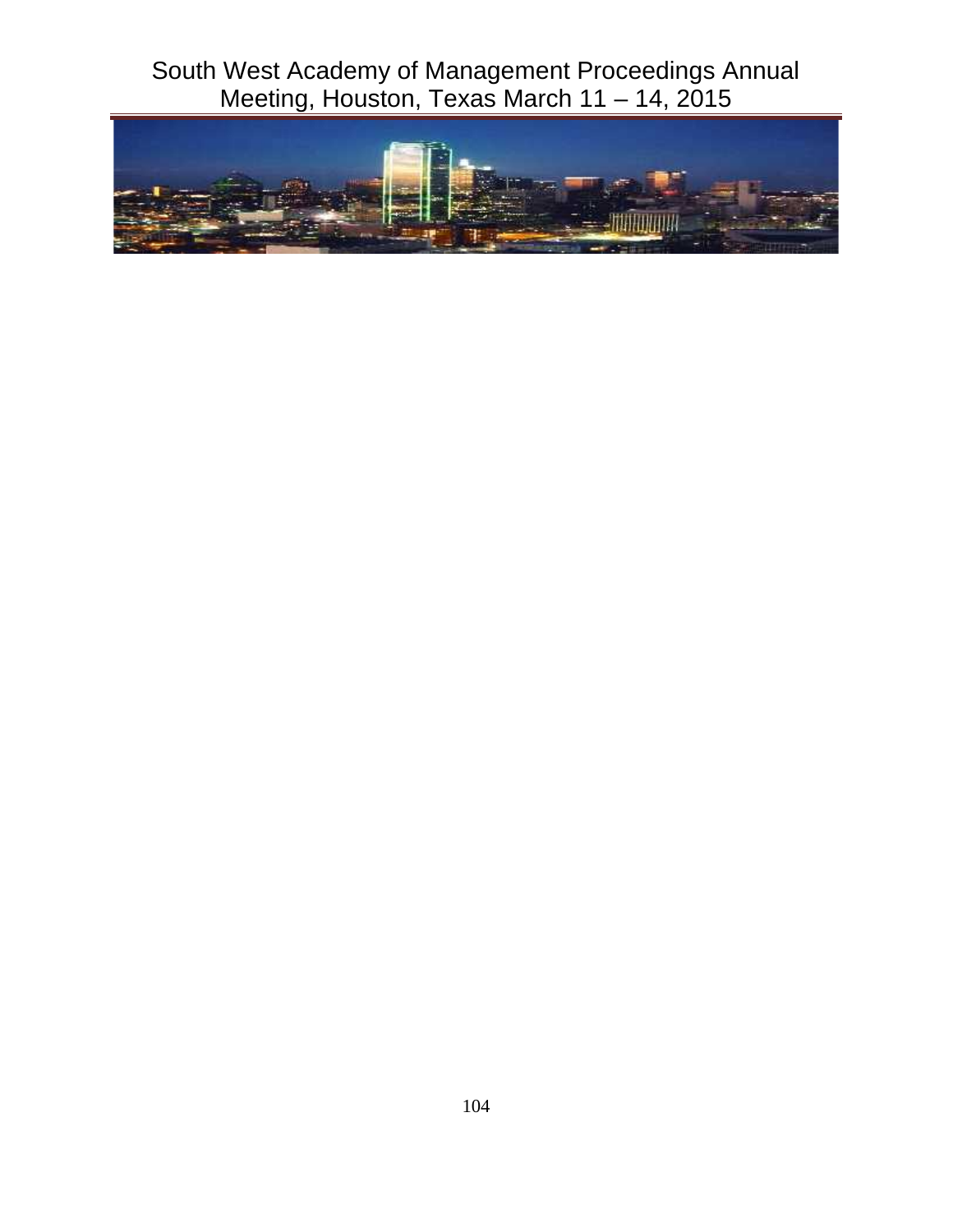

### **ATTRACTING AND RETAINING ENTREPRENEURS: THE ROLE OF CITY AND STATE-WIDE EMPLOYMENT NONDISCRIMINATION ORDINANCES TO PROTECT LGBTQ EMPLOYEES**

Kelly Pledger Weeks, Augustana College, kellyweeks@augustana.edu

### **ABSTRACT**

In order to attract the most innovative up-and-coming entrepreneurs, cities need to make sure that they publicly value diversity, creativity and people from a variety of backgrounds. This article argues that employment nondiscrimination ordinances at the city and/or state level will be a first step in showing the rest of the nation that they care about their citizens, and that they recognize the prejudice and discrimination faced by LGBTQ individuals on a daily basis. Passing such ordinances will be a public statement of support and will attract the "creative class," who will bring innovative ideas and new business plans, which will, in turn, increase economic development.

#### **INTRODUCTION**

With expanding globalization and outsourcing of American businesses, cities and states in the U.S. are trying to brand themselves as attractive places for up and coming entrepreneurs. The hope is that if these struggling cities and states can recruit and retain the best and most innovative new business leaders, their economies will rebound. In the early 2000's, Richard Florida (2002) did a nationwide study to determine what aspects helped cities of all sizes grow and thrive. He found that it mostly revolved around recruiting what he called the "creative class" of workers to live and work in a specific city. This class of workers is made of people of diverse ages, professions and jobs. However, they have a lot in common. They are highly educated, talented and work hard. They enjoy a vibrant and diverse city. They like art, music, nightlife and outdoor activities. Interestingly, Florida found that the presence of a high number of creative class employees was also highly correlated with Gary Gates' Gay Index, which was a measure of the cities that attracted a large number of gay people. However, it's not just about attracting gay people. It is about attracting talented people, and talented people want a city (and a company) that is open to differences and accepting of people with all types of backgrounds. Many U.S. cities are on the verge of losing strong, creative entrepreneurs to other cities that are more inclusive. Cities that are successful in attracting and retaining the "creative class" tend to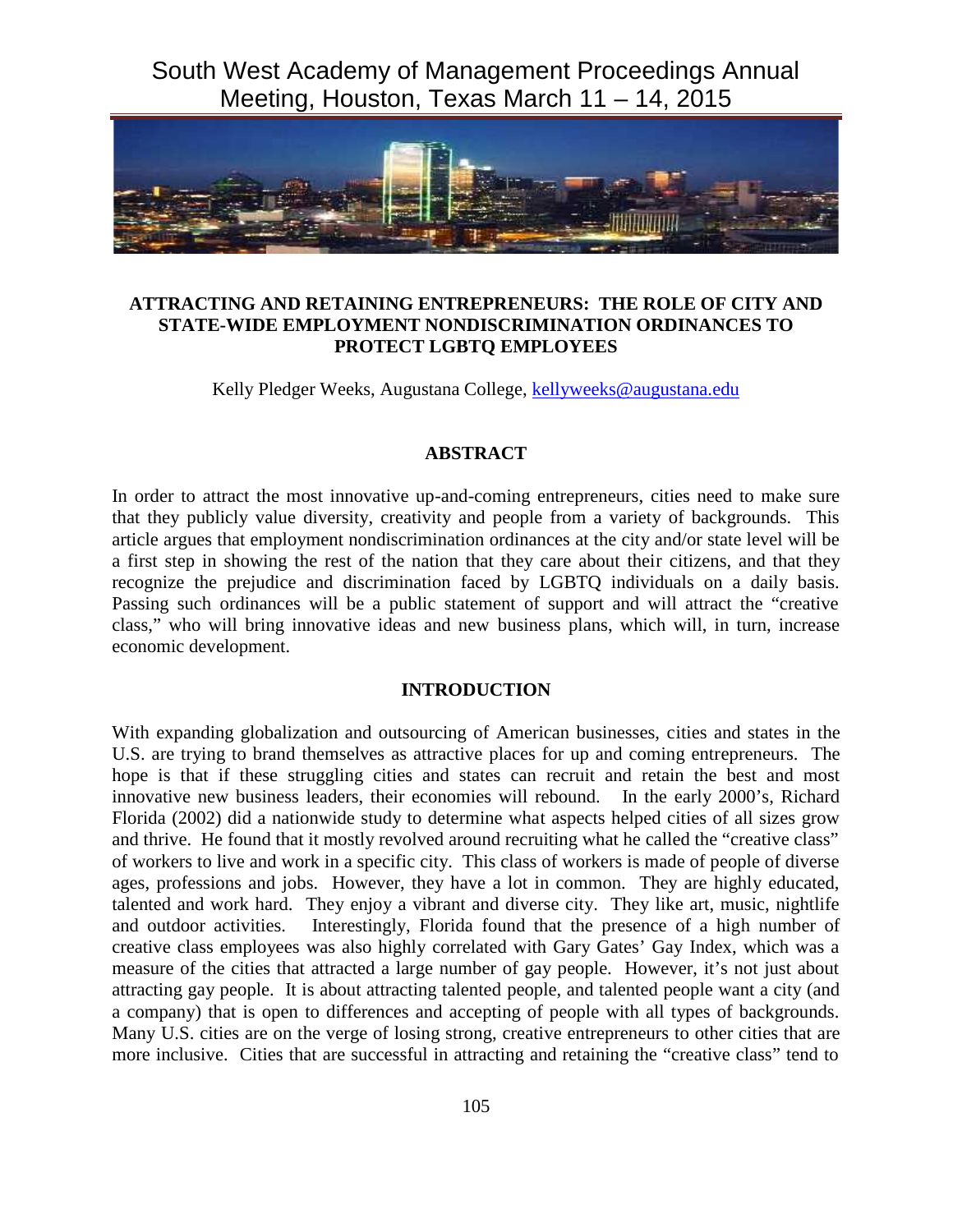

be cities that openly value fairness, and passing a city or state-wide nondiscrimination policy is a first step in achieving this goal.

Because there is no federal law to protect against harassment and discrimination based on sexual orientation and gender identity, LGBTQ (i.e., Lesbian, Gay, Bisexual, Transgender and Queer/Questioning) individuals can still be fired simply for being gay or transgender in most places in this country. Gender identity "refers to a person's innate, deeply-felt psychological identification as a man, woman or some other gender, (HRC 2014a)" as opposed to their biological sex, which is based on the reproductive organs the person was born with(for more information on definitions of terms, such as transgender and gender expression, please see http://www.hrc.org/resources/entry/transgender-faq.) There are only seventeen states (and Washington, D.C.) that have state-wide nondiscrimination policies, which include protections for both sexual orientation and gender identity (Human Rights Campaign (HRC), 2014b). Therefore, it is now prudent that the city governments stand up for the rights of the LGBTQ community. There are currently over 190 cities that have passed such inclusive legislation (HRC, 2013), and these have joined a progressive group of citizens around the nation who want to take a stand for human rights and nondiscrimination. While standing up for human rights, these citizens also open the door for more innovation, entrepreneurship and economic growth in their region of the U.S. This type of ordinance is important in our cities, states, and at the national level for a variety of reasons. It is good for business to value diversity and treat people fairly, there is still prejudice in our society, and it is just the right thing to do.

#### **Employment Non-Discrimination Ordinances (ENDA's) are Good for Business**

City and State-wide nondiscrimination ordinances are simply good for business. There is growing evidence that organizations that value diversity will profit more than companies that do not value diversity (Herring, 2009; Richard , Murthi, and Ismail, 2007). In addition, companies that have a climate that values diversity will experience less employee turnover than other companies (McKay et al., 2007) Granted, most of the research to date has focused on diversity climates based on race and sex. However, there is growing evidence that diversity based on sexual orientation has similar effects (Critcher & Ferguson, 2013; Day & Schoenrade, 2000). Specifically, employees who work for companies with inclusive nondiscrimination policies and who feel like top management supports inclusivity of all people will have higher job satisfaction and organizational commitment (Colgan et. al., 2007; Day & Shoenrade, 2000). There is a correlation between job satisfaction and employee performance (Judge et. al., 2001). Employees who are more satisfied are also more likely to stay on the job longer (Carsten & Spector, 1987), and give extra effort to the employer (Organ & Ryan, 1995). Therefore, companies that institute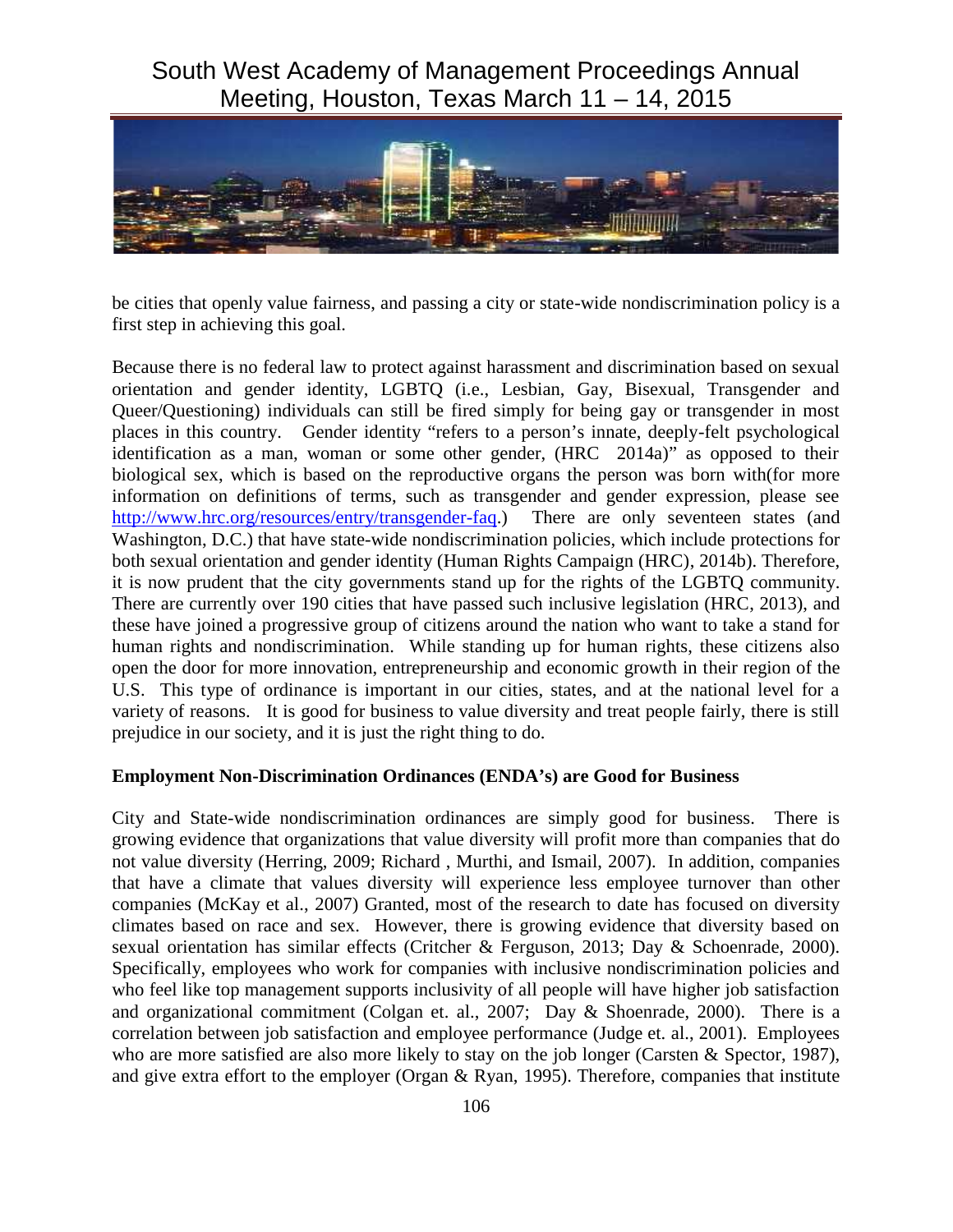

human resource policies and programs which value inclusivity and allowing people to feel safe to be themselves at work will likely have better outcomes than companies that do not. Therefore, as new businesses develop in growing economies, entrepreneurs should keep this in mind as they make their first employment policies. Diversity is good for business.

On the other hand, companies that do not have climates that support openness and inclusivity are likely to have more negative consequences. Specifically, Colgan et. al. (2007) found that LGB employees who feel that the workplace environment is hostile towards diversity also feel a higher level of negative attitudes, such as frustration and fear, as well as report experiencing difficulty concentrating and a higher desire to leave the organization. Critcher and Ferguson (2013) found that when employees feel the need to hide part of their identity, such as their sexual orientation, they experience work-related deficits, such as cognitive and physical depletion. The depletion in cognitive and physical energy will likely translate into lower performance. In other words, it is imperative that businesses recognize that having a fair and inclusive environment will increase workplace outcomes and keep hard-working, exceptional employees doing their best work. Creating inclusive climates within growing businesses is an important issue, but it is often not done on a voluntary basis because prejudices and biases are still abundant in our society.

### **Prejudices Still Exist**

The question may be asked, "Well, if it is in the business's best interest to have fair and inclusive policies, then why don't we just leave it up to them to do so?" The answer is that, even when executives understand the research on diversity initiatives, many are often plagued by individuallevel prejudices, whether intentional or not. People often think that prejudices are a thing of the past. We have come so far, and surely there are not very many acts of discrimination anymore. Unfortunately, research doesn't support this view. Even in the area where most people would say that discrimination has declined, race relations, research still finds significant employment discrimination. There was a landmark study published in 2004 that showed that racial discrimination still happens in the US labor market regularly (Bertrand& Mullainathan, 2004). Specifically, the researchers sent out resumes as responses to over 1300 job ads in the Boston and Chicago areas. They randomly assigned a "black" sounding name (like Jamal) or a "white" sounding name (like Kevin) to the resumes. "White" applicants were called back 50% more than black applicants, even after controlling for all other possible differences. The only difference was the name. This is only one of many articles showing that prejudice and discrimination against blacks is still alive.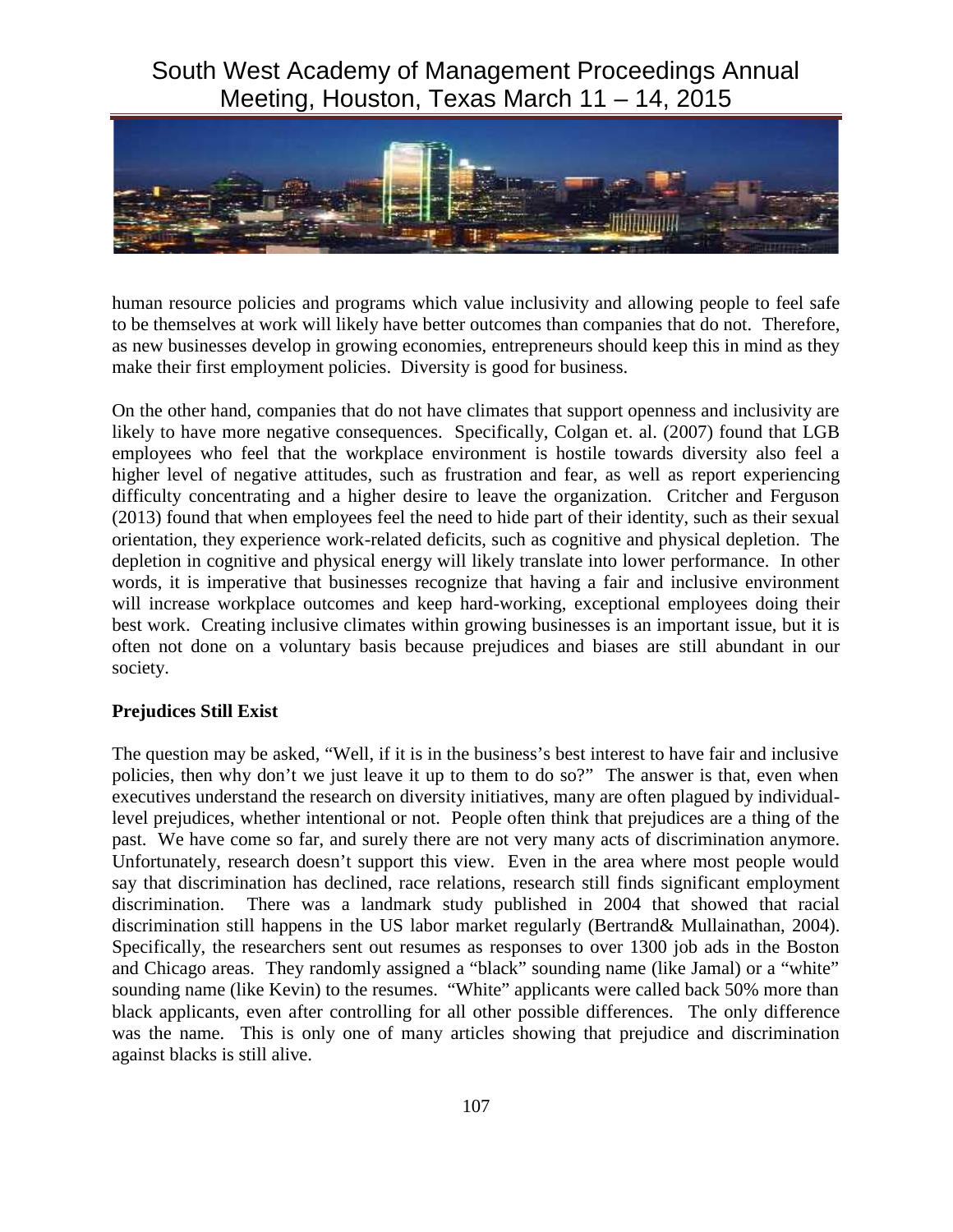

What about prejudices against the LGBTQ community? Is there evidence that discrimination exists in this arena as well? Of course there is. Browne, Bakshi and Lim (2011) surveyed over 800 lesbians and gay men and found that 55% of them had experienced some sort of abuse because of their sexual orientation. Most of the abuse experienced was related to negative comments and verbal threats, but some was also physical abuse. These researchers called for more recognition of LGBT discrimination beyond what the law calls "hate crimes." In addition to this survey, there have been numerous surveys specifically looking at the experiences of the LGBT community at work. Gates (2010) used the 2008 General Social Survey (GSS) to ascertain that 42% of a nationally representative sample of LGB people had experienced some sort of workplace discrimination. Specifically, 35% reported being harassed and 16% reported losing a job because of their sexual identity. In addition, it has been found that 47% of transgender individuals report being discriminated against in hiring, pay or promotions (National Transgender Discrimination Survey, 2013), and that gay and bisexual men earn 10%-32% less than heterosexual men (Sears & Mallory, 2011). For more information on nationwide surveys conducted on workplace discrimination, see Pizer, Sears, Mallory, & Hunter (2012) or visit the following website: www.williamsinstitute.law.ucla.edu. Because of fears of workplace discrimination, harassment and even violence, LGBTQ individuals are often scared to "come out" at work (Wright, et. al., 2006), and are therefore relegated to hiding their identities and all of the stress that accompanies that (Critcher & Ferguson, 2013).

Since it is obvious that discrimination still exists, and LGBTQ individuals are marginalized in our society, laws must be passed to protect LGBTQ individuals from being discriminated against in the same way that we protect individuals based on race, sex, religion, age, etc. In a recent discussion about instituting a city nondiscrimination ordinance in Shreveport, LA it became obvious that prejudice and discrimination is alive and well. City Councilman Ron Webb made an impassioned plea against the ordinance by saying that "the bible tells you that homosexuals is an abomination" and "I've worked with homosexuals before but I don't socialize with them, and I don't think that we should (Holmes, 2013)." It is this type of attitude that reinforces the need for an ordinance to protect against such discrimination.

In addition, a city which shows its commitment to protecting people from discrimination will lessen one of the big barriers to entry that LGBTQ entrepreneurs face. This outward show of tolerance will attract more diverse and talented individuals to the city and will drive innovation (Florida, 2002). More diversity in the city will likely lead to more entrepreneurship (Qian, 2013), and more entrepreneurship will lead to economic development of the region.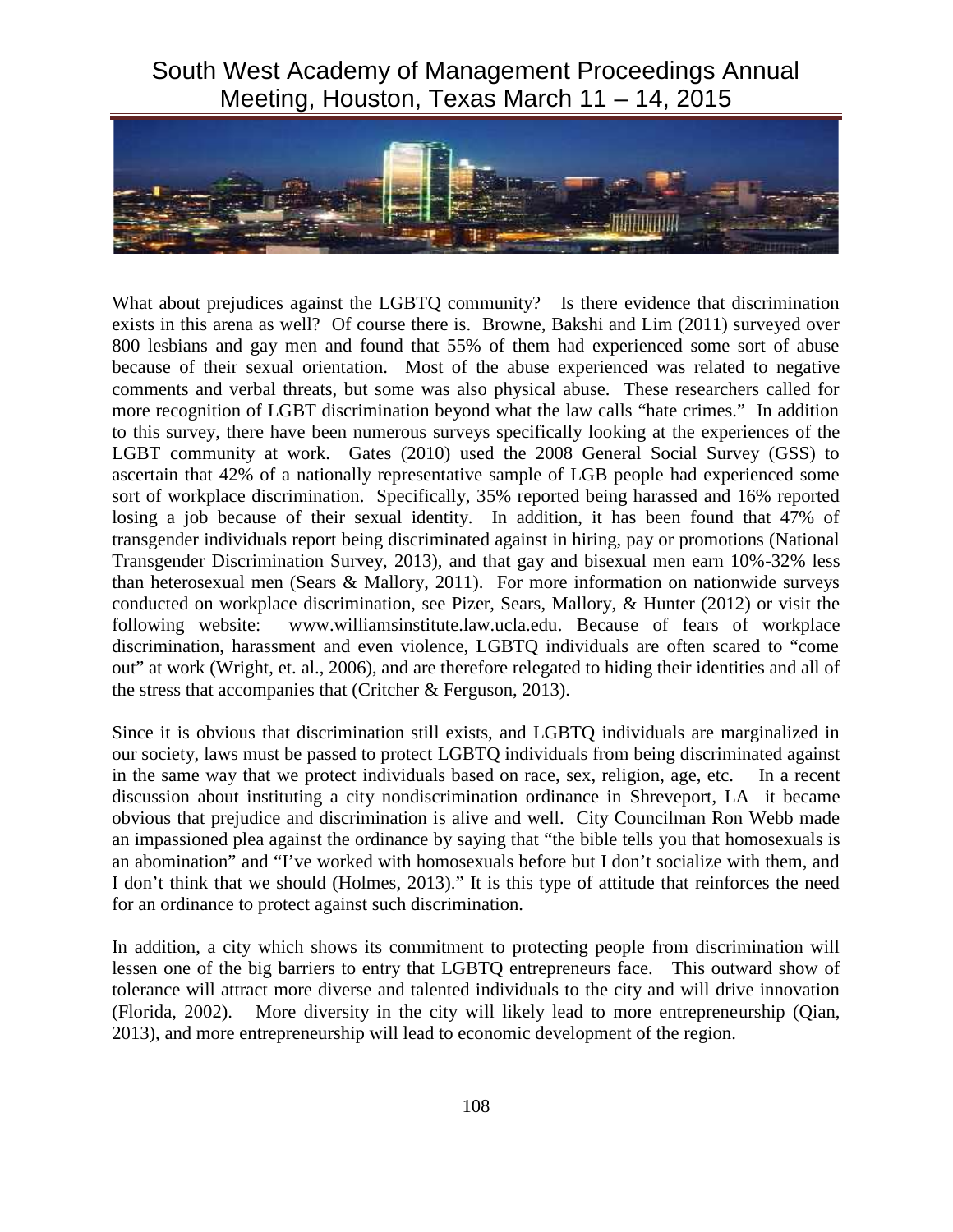

### **It is the Right Thing to Do**

Finally, regardless of the business case for valuing diversity and regardless of the research on the "creative class," respecting and caring about social justice is simply the right thing to do. Secretary of State Hillary Clinton stated it best when she referred to LGBTQ individuals in a speech she gave at the International Human Rights Day in Geneva in 2011: "Today, I want to talk about the work we have left to do to protect one group of people whose human rights are still denied in too many parts of the world today. In many ways, they are the invisible minority" (Roy, 2011). She referred to gay rights as part of human rights, and this is the point. Everyone should feel free to be who they are, express themselves completely, access equally the rights and responsibilities of citizenship, feel safe to walk the streets, apply for a loan or a job, and know that they will be judged on their merits as a worker, and not based on some discriminatory judgment of their worth because of their sexual orientation. Everyone deserves basic human dignity and human rights. I applaud the cities and states that have taken an historic step in passing nondiscrimination ordinances already. I hope that the other states and the United States as a whole will follow suit and show that we value all of our citizens and that we are working towards true justice in our workplaces nationwide.

#### **REFERENCES**

- Bertrand, M. & Mullainathan, S. (2002). Are Emily and Greg more employable than Lakisha and Jamal? A field experiment on labor market discrimination. *The American Economic Review* 94, (4) 991-1013.
- Browne, K., Bakshi, L., & Lim, J. (2011) 'It's something you just have to ignore': Understanding and addressing contemporary Lesbian, Gay, Bisexual and Trans safety beyond hate crime paradigms. *Journal of Social Policy,* 40, (4) 739-756.
- Carsten, J. M., & Spector, P. E.(1987). Unemployment, job satisfaction, and employee turnover: A meta-analytic test of the Muchinsky Model. *Journal of Applied Psychology, 72 (3),* 374-381.
- Colgan, F., Creegan, C., McKearney, A., & Wright, T. (2007). Equality and diversity policies and practices at work: Lesbian, Gay and Bisexual workers. *Equal Opportunities International* 26 (6), 590-609.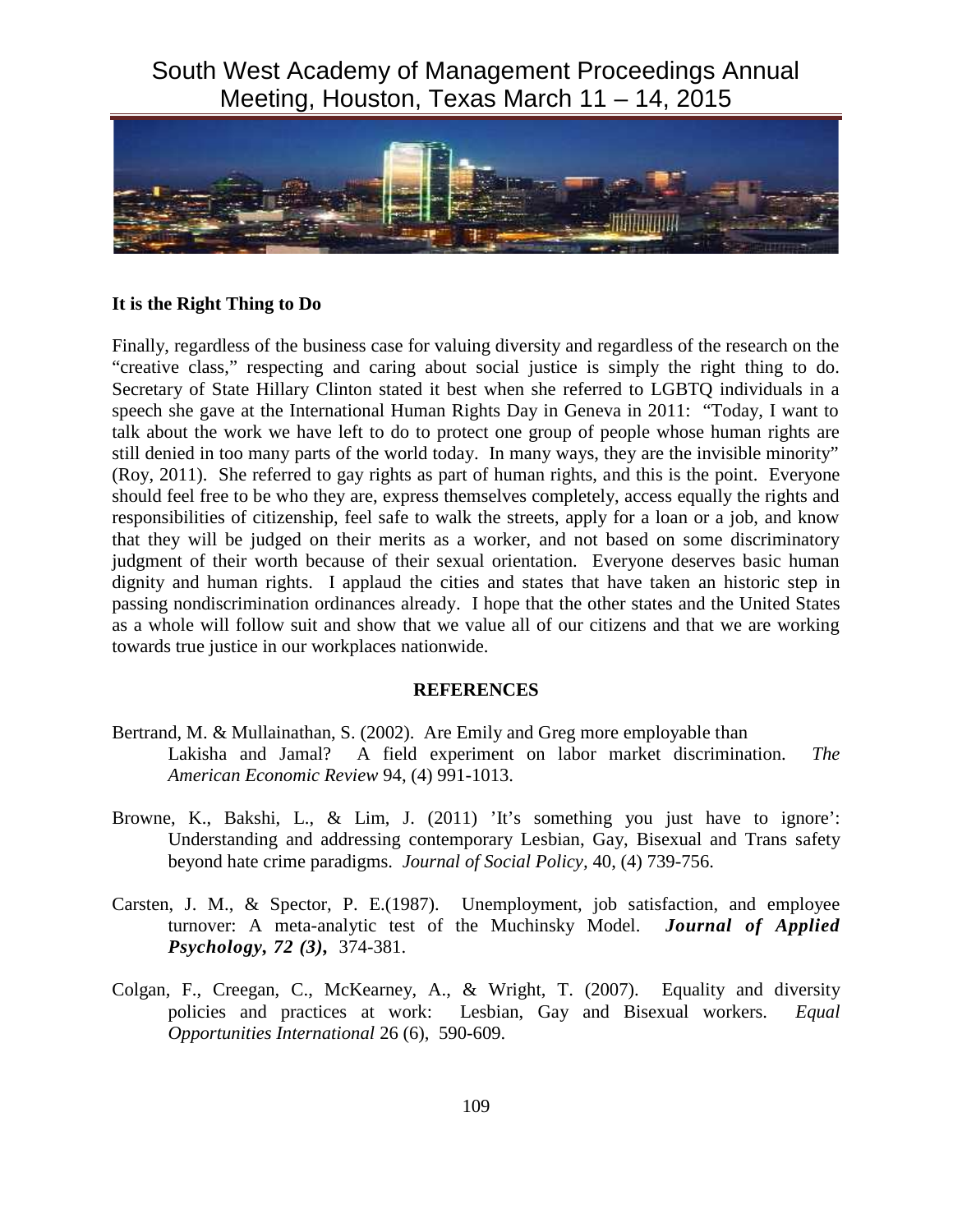

- Critcher, C. R. & Ferguson, M.J. (2013). The cost of keeping it hidden: Decomposing concealment reveals what makes it depleting, *Journal of Experimental Psychology: General* , 1-15.
- Day, N.E. & Schoenrade, P. (2000).The relationship among reported disclosure of sexual orientation, anti-discrimination policies, top management support and work attitudes of Gay and Lesbian employees, *Personnel Review* 29, (3), 346-365.
- Florida, R. (2002, May). The rise of the creative class: Why cities without Gays and rock bands are losing the economic development race, *Washington Monthly:* http://www.washingtonmonthly.com/features/2001/0205.florida.html.
- Gates, G. J. (2010). Sexual minorities in the 2008 General Social Survey: Coming out and demographic characteristics, *The Williams Institute*: http://wiliamsinstitute.law.ucla.edu/wp-content/uploads/Gates-Sexual-Minorities-2008- GSS-Oct-2010.pdf.
- Herring, C. (2007). Does diversity pay? Race, gender and the business case for diversity." *American Sociological Review,* 74, (2), 208-224.
- Holmes, K. (2013, December). Shreveport City Council votes to support Gay rights." *KTBS.com*: http://www.ktbs.com/story/24198191/shreveport-city-council- supports-gayrights.
- Human Rights Campaign.(2103). Cities and counties with non-discrimination ordinances that include gender identity. Accessed January 29, 2014: http://www.hrc.org/resources/entry/cities-and-counties-with-non-discrimination ordinances-that-include-gender.
- Human Rights Campaign.(2014a). Transgender FAQ." Accessed January 29, 2014: http://www.hrc.org/resources/entry/transgender-faq.
- Human Rights Campaign. (2014b). Statewide employment laws and policies. Accessed January, 29, 2014: http://www.hrc.org/files/assets/resources/employment\_laws\_1- 2014.pdf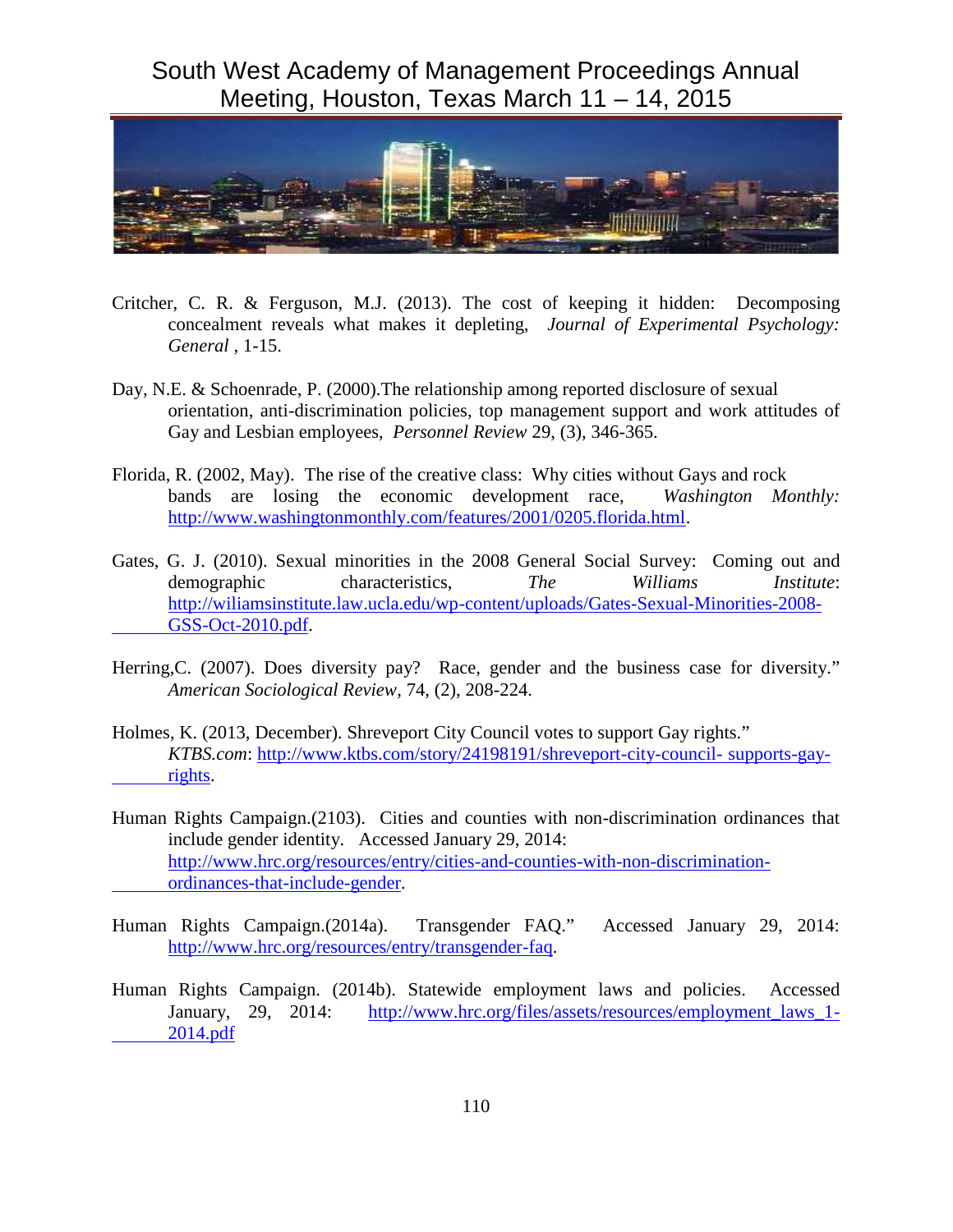

- Judge, T. A., Thoresen, C.J., Bono, J.E., & Patton, G.K. (2001). The Job Satisfaction-Job Performance Relationship: A Qualitative and Quantitative Review. *Psychological Bulletin 127,*376-407.
- McKay, P. F., Avery, D. R., Tonidandel, S., Morrs, M.A., Hernandez, M., & Hebl, M.R. (2007). Racial differences in employee retention: Are diversity climate perceptions the key?" *Personnel Psychology,* 60, 35-62.
- National Transgender Discrimination Survey. (2013, November). *Surveys & Polls: 2013 PEW LGBT Survey,* as cited in *The Williams Institute:* http://williamsinstitute.law.ucla.edu/wpcontent/uploads/ENDA\_infographic\_21\_Nov\_20 13.png.
- Organ, D.W. & Ryan, K. (1995). A meta-analytic review of attitudinal and dispositional predictors of organizational citizenship behavior, *Personnel Psychology*, 48,(4), 775-802.
- Pizer, J.C., Sears, B., Malory, C., & Hunter, N.D. (2012). Evidence of persistent and pervasive workplace discrimination against LGBT People: The need for federal legislation prohibiting discrimination and providing for equal employment benefits, *Loyola of Los Angeles Law Review, 45,* 715.
- Qian, H. (2013). Diversity versus tolerance: The social drivers of innovation and entrepreneurship in US cities. *Urban Studies, 50,* 2718-2735.
- Richard, O.C., Murthi, B.P. S., & Ismail, K. (2007). The impact of racial diversity on intermediate and long-term performance: The moderating role of environmental context, *Strategic Management Journal* 28, 1213-1233.
- Roy, S. (2011, December 11). It's not Gay rights; It's human rights: Clinton breaks down the wall. *Huffpost Gay Voices:* http://www.huffingtonpost.com/sandip-roy/gay-rights human-rights-clinton\_b\_1136340.html?view=print&comm\_ref=false.
- Sears, B. & Mallory, C. (2011). Documented evidence of employment discrimination and its effects on LGBT People" *The Williams Institute:*http://williamsinstitute.law.ucla.edu/wp content/uploads/Sears-Mallory\_Discrimination-July\_20111.pdf.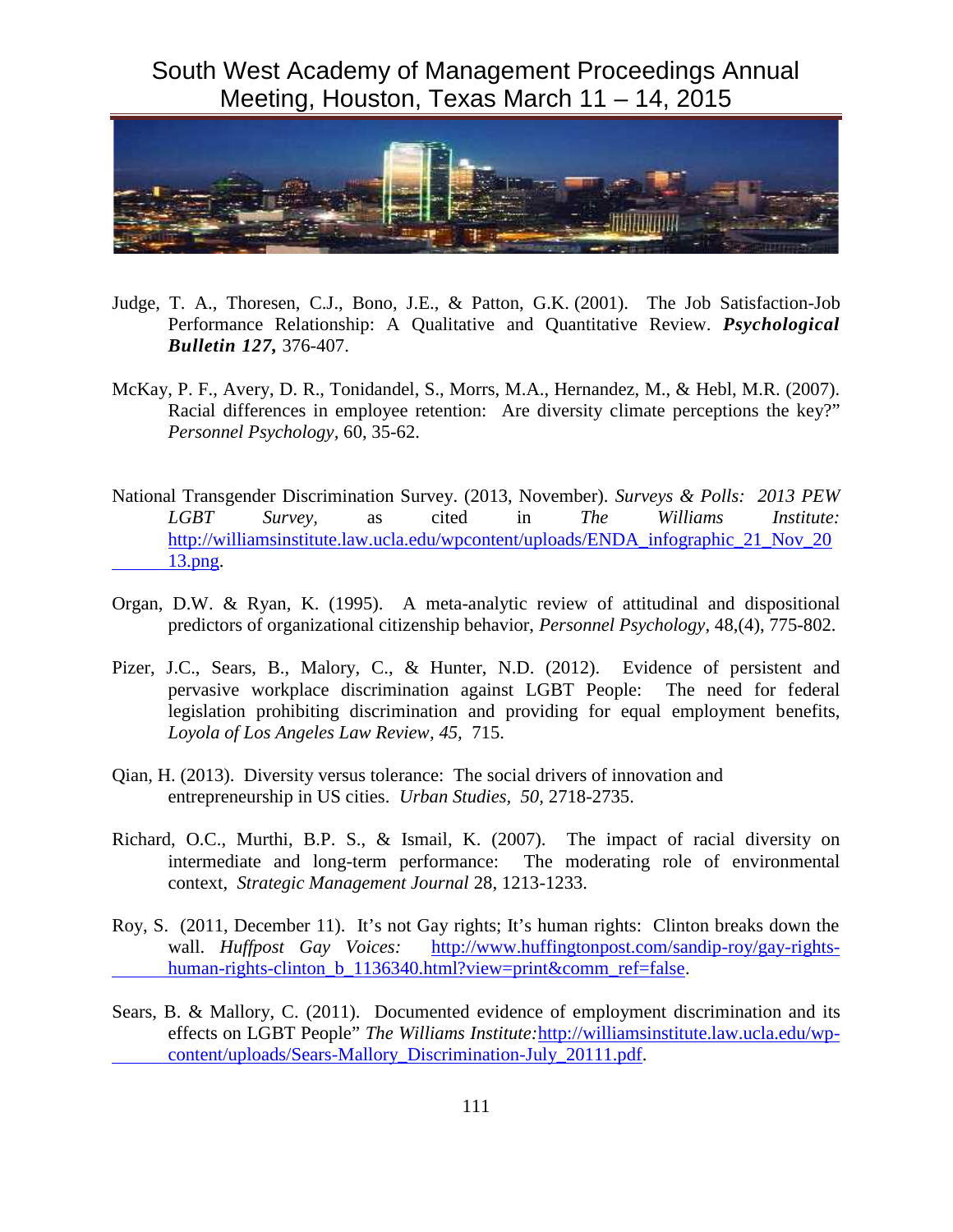

Wright, T., Colgan, F., Creegan, C., & McKearney, A. (2006). Lesbian, Gay and Bisexual Workers: Equality, diversity, and inclusion in the workplace." *Equal Opportunities International* 25, (6), 465-470.

Inside Social Constructs Practices: Concepts, Methodologies, Tools, and Applications

Mambo Mupepi, Grand Valley State University, mupepim@gysu.edu Sylvia Mupepi, Kirkhof, Grand Valley State University, mupepis@gvsu.edu Jaideep Motwani, Chair, Management Department, Grand Valley State University

### **ABSTRACT**

The discourse presented in this paper is about alternative change management techniques hinged on pragmatic social construction ontology to upsurge productivity. All companies are designed and upshoot specific goals. In those entities, talented individuals can be hired to play exact roles in the production of goods and services valued by customers. In addition they understand social construction to construct a shared vision necessary in triumphant businesses. Data available show that companies that generate a collective strategic platform yield increased outputs. Astute footballers learn to play *a* game *a la mode* where rules and tactics are constantly changing. Playing to win implies re-aligning competences and experience where technology and the procedures of competition are constantly evolving. Efficiency can be enhanced by juxtaposing talent that has different scopes to craft meaning in the value-creation process. In efforts to facilitate efficacies individuals must be assessed and evaluated to match talent to tasks and to use the comparativeness to advance triumphant teams.

#### **INTRODUCTION**

The arguments presented in this debate are in four parts. The first part provides an introduction to social constructs and how they are defined and applied in framing successful enterprises. Some of the key terms used in the deliberation are also explained. The questions asked to progress the discourse are: What is a social construct? How is it applied in the context of business organization? In an effort to make the reading lucid, an examination of a value creation process using the Adam Smith pin-making factory is made. The design and implementation of useful business structures is illustrated in the pin-making enterprise. The second part reviews a carefully selected piece of literature and a case study to comprehend how winning enterprises can be designed and implemented. Different perspectives are drawn to aid the comprehension of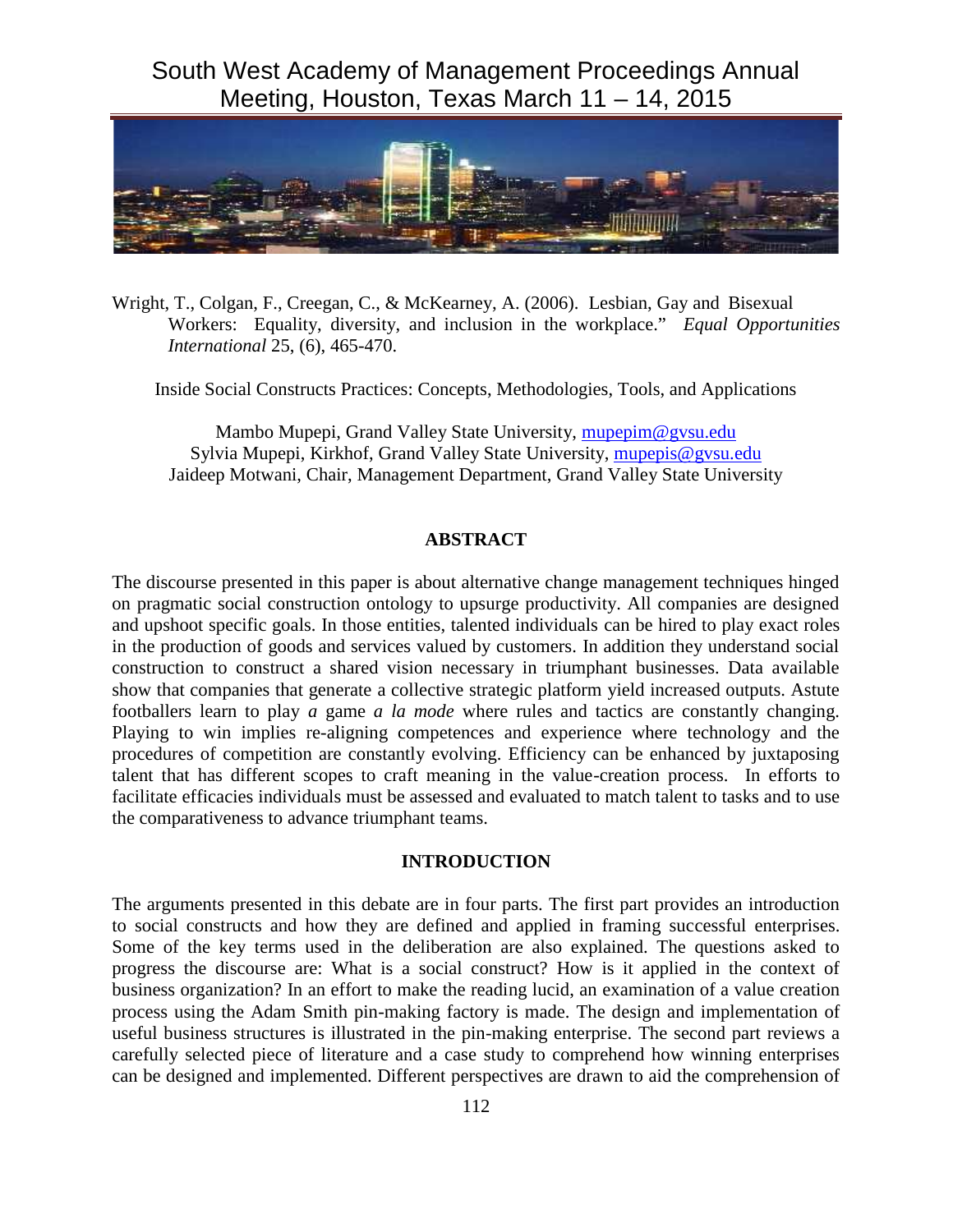

how collaboration forums can be utilized to make specialization real. The third part demonstrates how the construct of emotional intelligence (trait EI or trait emotional self-efficacy) provide a comprehensive operationalization of emotion-related self-perceptions indispensable in developing realistic metrics to support high performance. An example is drawn from the World Cup 2014 in which the German team lambasted the Brazilian side using intelligence and physical fitness. The last part draws a conclusion mentioning the limitation of the arguments presented.

#### *What are social constructs?*

Social constructs can be described in many ways. Two definitions are provided here: (1) Social constructs are methods and techniques derived from positive psychology. They can be applied to create the synergy necessary to make ends meet or solve problems in varied organizations. The process involves effective inter-personal communication and collaboration in creating diffusing and distributing the explicit practices necessary in triumphant companies. The alliance techniques can make it possible to create highly productive teams. (2) The second definition is



SCCM (Socially constructed competency moodel)

borrowed from Merriam Webster Dictionary (2014) "a social mechanism, phenomenon, or category created and developed by society; a perception of an individual, group, or idea that is *built* through cultural or social practice". Social constructs are also viewed as the by-products of countless human choices, rather than laws related to human judgment. Mupepi & Mupepi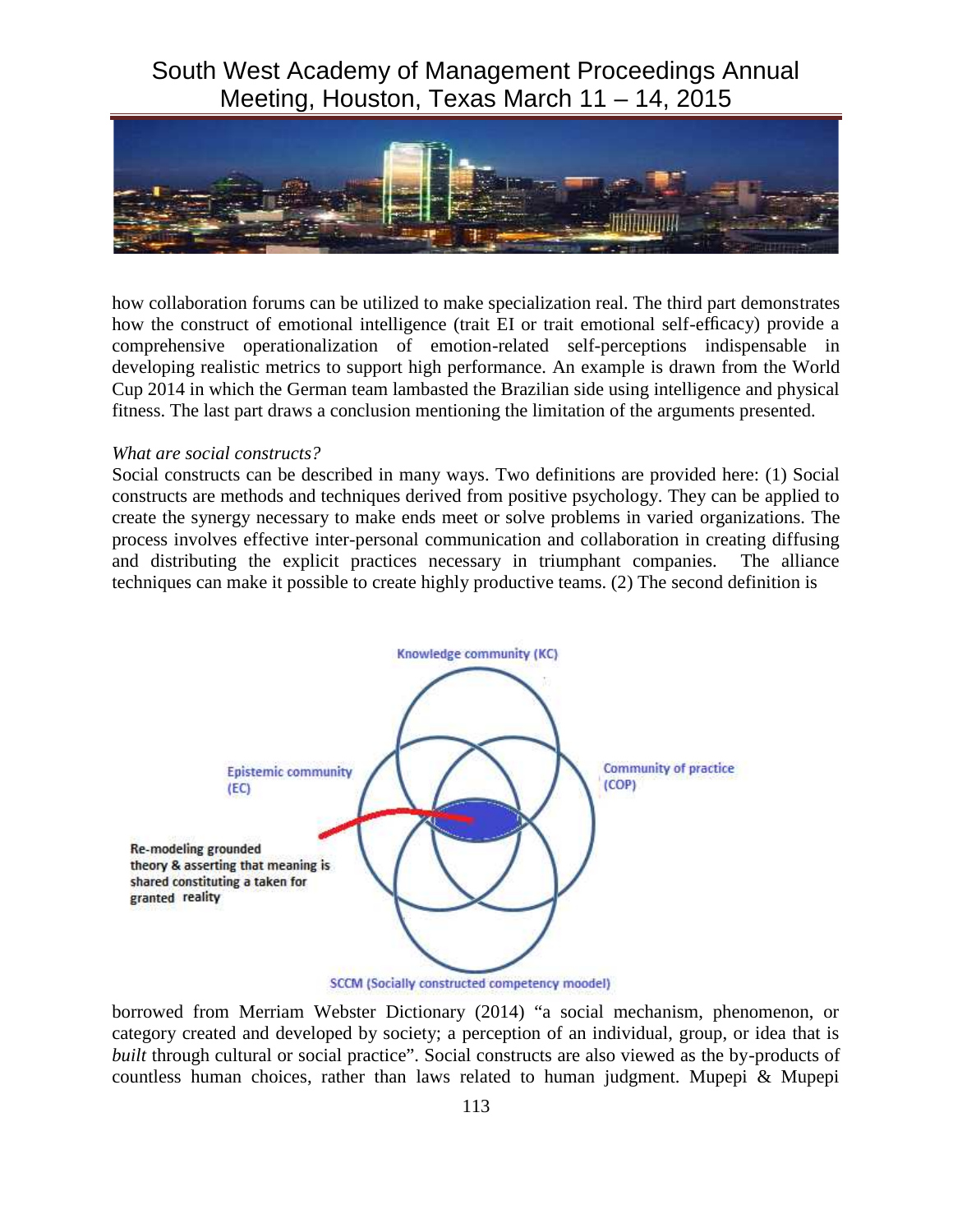

(2014)) propound that collaboration through the forums of a community of practice has re modeled grounded theory. Berger & Luckmann (1966) draw on Alfred Schultz (1899-1959) to introduce the term *social construction* in organizational studies. They triggered an ongoing debate about the viability of social construction as an indispensable tool and technique that aid meaningful learning. Mupepi & Mupepi (2014) argue that the *centricity* of social constructs was on the capacity of groups to produce explicit knowledge necessary in growing winning organizations. In Andrews (2011) an assertion is made that companies exist both as a subjective and an objective reality. In this existence meaning is shared to create a situational reality.

Grounded theorists understand knowledge as beliefs in which people can have reasonable confidence; a common sense understanding and consensual notion as to what constitutes knowledge. In the discourse advanced by Andrews (2011) organizational reality can be projected and developed by a group of people from the same organization who are passionate about the business at hand. They can meet face-to-face in defined spaces at agreed times or in cyberspace at any time.

#### *The centricity of organizational learning*

The postulation made in organizational learning is that corporations are only interested in learning about activities contexts and culture in which the business operates. Soliman (2014) posits that "knowledge is not a substance or a thing but is highly symbolic in character and is not disjointed from reality". Soliman draws learning strategy from the ancient Greek philosopher Avicenna, who advances the notion that "the essence of knowledge is centered on wisdom". It suggested that maturity was positively equated to wisdom. In Soliman (2014:1), Avicenna suggests that the concept of wisdom was not antithetical or adverse to modern rational intellectual efforts such as those of a knowledge community. Building on Lave & Wenger (1991), many scholars such as Mupepi et al (2013) articulate the concept of a community of practice (COP) to the next level. They propound that the internet has enhanced business operations particularly that of a COP. Special web-portals can be created where specific knowledge is stored and is easily retrieved to enable authorized members to learn and improve their skillfulness at any time. On the same site, members can meet and cohere at any time and not only during normal business hours. Members of the community can access the portals and log-in to their site to participate in debating, learning and the sharing of ideas and portion to each other the things they are passionate about. Mupepi et al. argue that the community's social or business skills can be appreciated on the members' portals. The website can be built to support the capacity the business requires to be productive. Thus, internet learning technology can play a critical role in organizational strategy. Different stakeholders, such as a board of directors or workers' committees, can be trained to function like a COP and avail themselves to the modern telecommunication technologies to enhance what they need to know about their investment.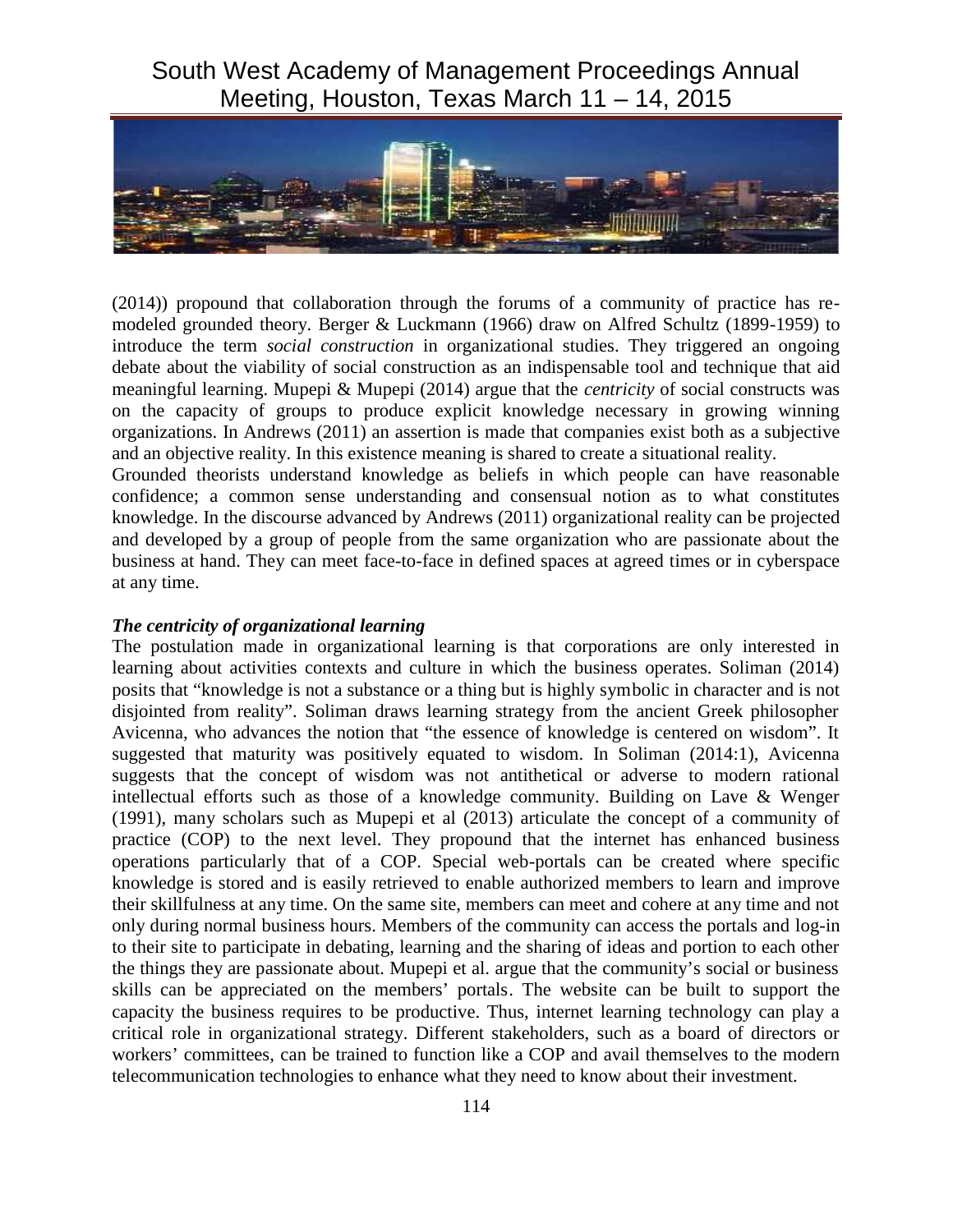

### *Purposeful Collaboration*

Engineers such as Frederick Taylor introduced a scientific methodology to assess and evaluate capacity in socially constructed structures. Nelson (1979) propounds that Taylor's professional commitment in organization emphasized on scientific knowledge. They were able to measure and assess prevailing state of *knowing* in organization giving way to understanding any knowledge gaps that might have existed in the business. Nelson suggests that the scientific method in organization as rudimental as it was paved the way to systematically study and learn about organization. Mupepi et al (2013) propose that learning should not be viewed as simply the transmission of abstract and decontextualized knowledge from one individual to another, but a social process whereby meaning is made enabling explicit practice to be enacted. Explicit knowledge is a purposeful collaboration effort that occurs in the context of the environment in which the business operated. Thus most of the soccer teams that made it to Brazil had to re-align their competences and experience about how the game was played in environment characterized by changes in play rules as a result of constantly evolving live broadcasting technology. Each player who could have made it to the finals developed what he perceived to be the self-efficacy necessary for him to make it in the tournament. The team coaches also had perceived selection criteria of know-how a potential player could possess. The team, its fans and sponsors became a community of practice whose expectations were centered on winning each tournament. The COP can be instrumental in motivating the players or team to perfect the desirable skillsets, and explicit know-how about the game of soccer.

#### *Observational learning*

Bandura (1971) suggests that modeling is experienced as "If they can do it, I can do it too." Thus in the COP, self-efficacy can increase when one sees his or her own cohorts succeed. Mupepi (2010) asserts that seating-with-Nelly is a model of skills development espoused from Bandura (1971) observational learning. Much later Cornell et al (2012) argue that observational learning enabled bird species such as crows to assert that human beings were their enemies. They would synchronize their take-off upon the encroachment of Homo sapiens. In Lago-Rodriguez et al (2014) recent research in neuroscience implicates mirror neurons as a neurophysiological basis for observational learning. Lago-Rodriguez argue that these specialized visuomotor neurons fired action potentials when an individual performed a motor task and also fired when an individual passively observed another individual performing the same motor task. In observational motor learning, the process begins with a visual presentation of another individual performing a motor task, this acted as a model. Mupepi (2010) suggests that in emulating the practice of the master in apprenticeship or pupillage clerkships in law or accountancy the novice ended up even mastering their masters habits such "tea breaks" or "smoking cigarettes" while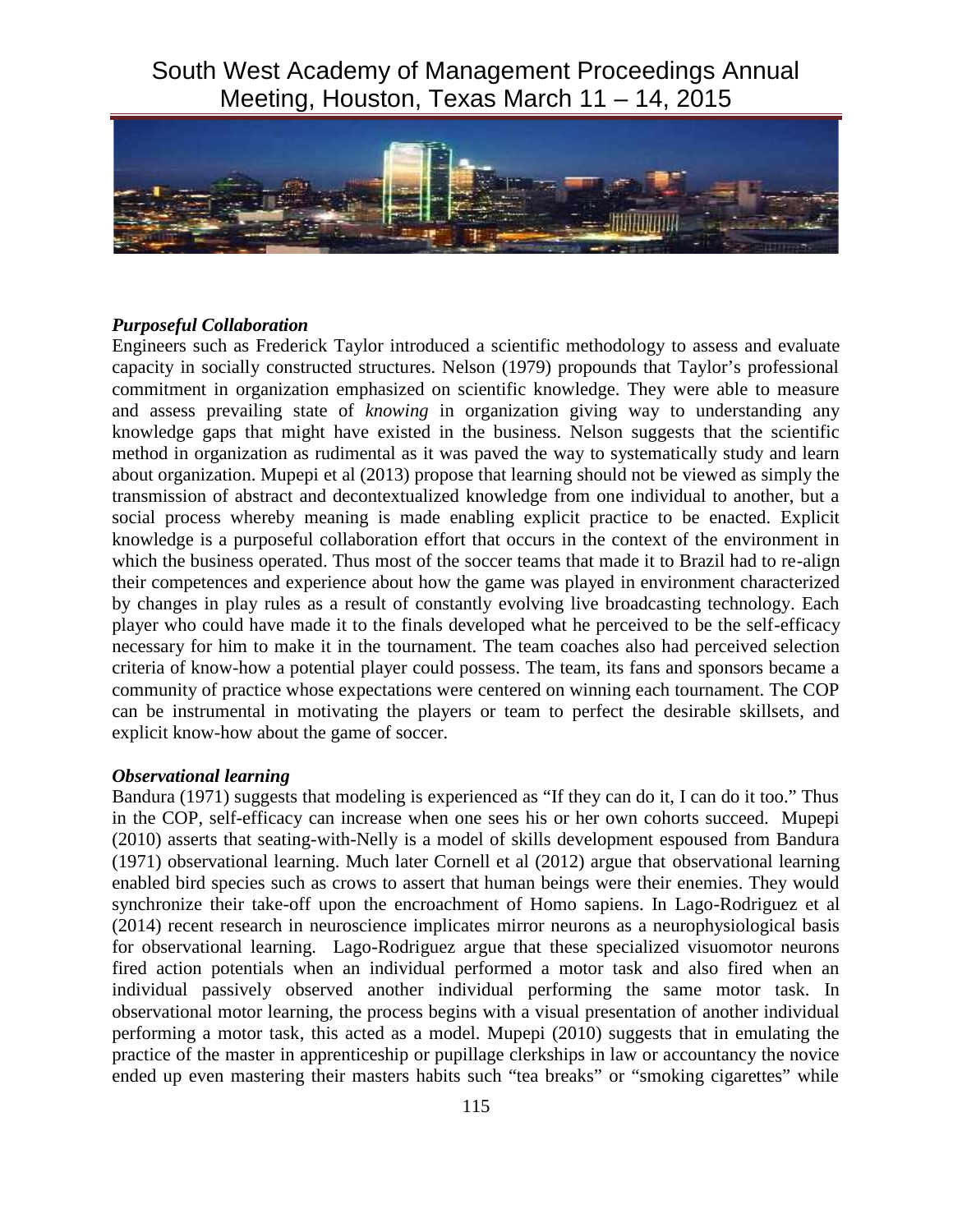

talking on the telephone. Rizzolatti & Fogassi (2014) propound that the learner then needs to transform the observed visual information into internal motor commands that will allow them to perform the motor task, this is known as visuomotor transformation. In this ground breaking research Rizzolatti & Fogassi suggests that mirror neuron networks provide a mechanism for visuo-motor and motor-visual transformation and interaction. Similar networks of mirror neurons have also been implicated in social learning, motor cognition and social cognition.

### *A view from the terraces of the World Cup2014*

Drawing from the practice sessions of the English World Cup 2014 reference was constantly made to how in 1966 the English won the final tournament (Chisari, 2006). The Germans drew explicit lessons from their mistakes made in the final tournament of the European Soccer Cup 2004. Vygotsky (1978) propounds that the Zone of Proximal Development (ZPD) was understood as the difference between what a learner can do without help and what he or she can do with help. In this situation team learning was dependent on the experience and knowledge each player brought from his club to add on new material during the practice sessions. The player had to learn to gel with his new team mates and to synchronize his play with that of his new mates. The team coaches had to re-live the socialization process illustrating the new rules of the game hoping that the players would quickly master the techniques needed to win the tournament. Knowledge and skills acquisition were then depended on the spur of the moment and the realization that they had made it to Brazil because they had outplayed other teams in the same group. In the semi-final and final tournament the moment had arrived where emotional intelligence and physical fitness endurance decided the winner.

#### *A bird's eye view*

In Lago-Rodriguez et al (2014) recent research in neuroscience implicates mirror neurons as a neurophysiological basis for observational learning. Lago-Rodriguez et al argue that these specialized visuomotor neurons fired action potentials when an individual performed a motor task and also fired when an individual passively observed another individual performing the same motor task. In observational motor learning, the process begins with a visual presentation of another individual performing a motor task, this acted as a model. Mupepi (2010) suggests that in emulating the practice of the master in apprenticeship or pupillage clerkships in law or accountancy the novice ended up even mastering their masters habits such "tea breaks" or "smoking cigarettes" while talking on the telephone. Rizzolatti  $&$  Fogassi (2014) propound that the learner then needs to transform the observed visual information into internal motor commands that will allow them to perform the motor task, this is known as visuomotor transformation. In this ground breaking research Rizzolatti & Fogassi suggests that mirror neuron networks provide a mechanism for visuo-motor and motor-visual transformation and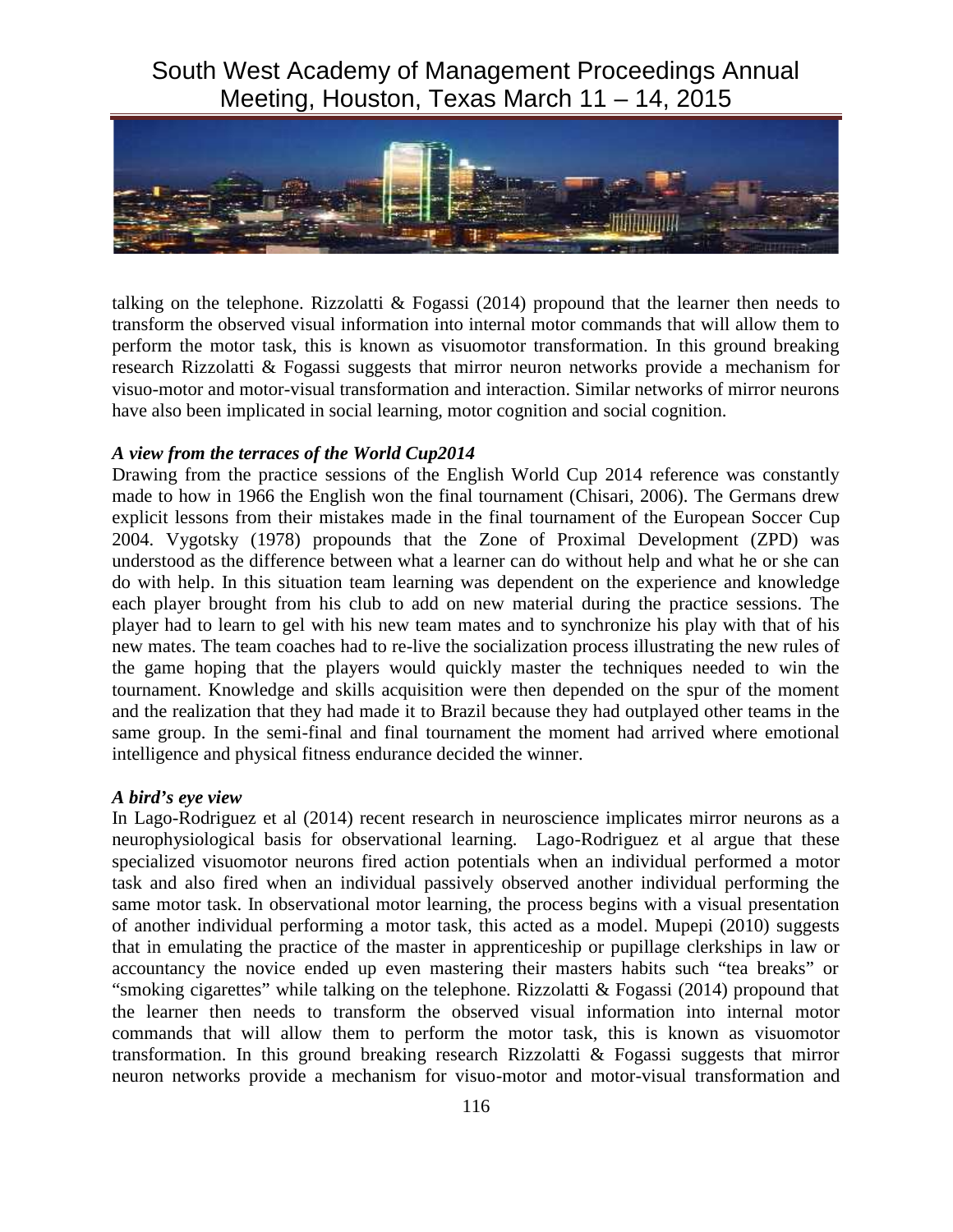

interaction. Similar networks of mirror neurons have also been implicated in social learning, motor cognition and social cognition.

#### *Re-engineering a team***.**

Re-engineering is a term used to explain the detailed analyses of work processes to understand the competences necessary to improve productivity. Re-engineering a football team creates new practices and allows a team to adapt various emotional intelligence and physical fitness to win a highly contested tournament such as the World Soccer Cup. The German World Cup (2014) squad had to change tactics and their understanding of the game in Brazil.



**Figure 1: Re-creating the Pin-production factory**

#### *Different ways to skin a cat*

The division of labor is not the only way to develop experts in organization. They can be hired from those who possess the talent required in effectiveness. But specialization can be focused on the pertinent practices and technologies used by a company or a team. It is also the dilemma of World Cup team managers who end up recalling players who do their work in clubs outside their own countries. In those countries the foreign players work like *mercenaries.* The working familiarity of *mercenaries* and that of a home grown team cannot be compared. Scahill (2007) views outsourcing teams to be the same as mercenary in outlook. He draws a definition from Italy in 1480: "Leonardo da Vinci's *Profilo di capitano antico,* also known as *il Condottiero,*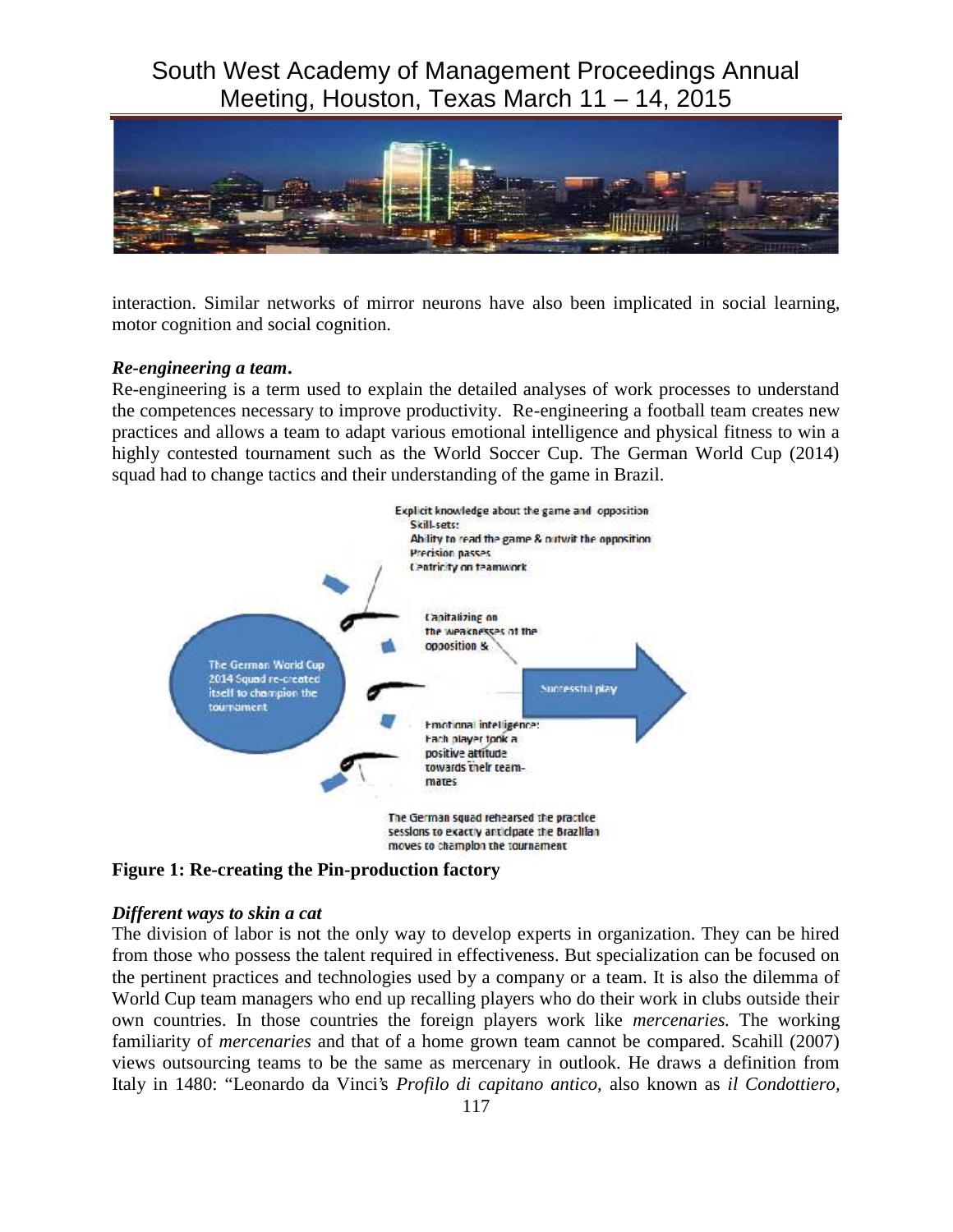

*1480.* Condottiero meant "leader of mercenaries" in Italy in the Late Middle and Renaissance Ages. This is a person who takes part in an armed conflict, who is not a national or a party to the conflict and is "motivated to take part in the hostilities by the desire for private gain. Scahill alludes to the fact that outsourcing could have its merits and demerits but it cannot be the same as a *homegrown team*. Thus there is economic sense in espousing specialists from the division of labor in organization.

### *Knowledgeable Teams*

At the organizational level the pin-factory is analyzed by a knowledgeable community (KC) to enhance the gregariousness necessary for teamwork to happen and for all members of the team to understand the value-creation structure in which they will be stakeholders. Teams can teach each other how to effectively play to win, and in those lessons and practices each member can master the skillfulness and state of knowing required to increase output. The KC can practice to ensure each player achieves proficiency in his role. What is more practical are KCs that are composed of highly experienced personnel who could have started to develop their skills much earlier. Most apprentices in the steel industry at the time of Adam Smith could have started at the age of 16 or after high school. Others proceeded to university to learn and prepare for careers they were passionate about. Collectively, the KC can possess an enormous amount of tacit experience which can be contextualized to make the goods and services highly demanded by the customers. Mupepi (2014b) propounds that a KC can socially construct a competency model (SCCM) based on what gives life to the business. Social construction can provide the brick and mortar to build high performance organizations.

#### *Establishing Values*

Value creation in business organization is a ritual designed to co-create value statements perceived to justify the existence of the company. Values are what an organization stands for. A KC can be instrumental in the design and implementation of strategic plans. The use of KC forums is increasingly becoming important in strategizing successful entities for many reasons. The KC can enhance the ability of the company to compete and increase market share. The more elite the skills possessed by a KC are the better it is for the rest of the organization. The company can compete on what its people know. It can produce goods and services that are highly differentiated and can craft a unique drill to curve a bigger market slice. Business leadership is a collaborative experience. It is not about spreadsheets, or just the technology for that matter, in organization, but people can make the difference. The KC is a forum whose usefulness has already been proved essential in the creation, diffusion and distribution of the explicit practices the business needs to be successful.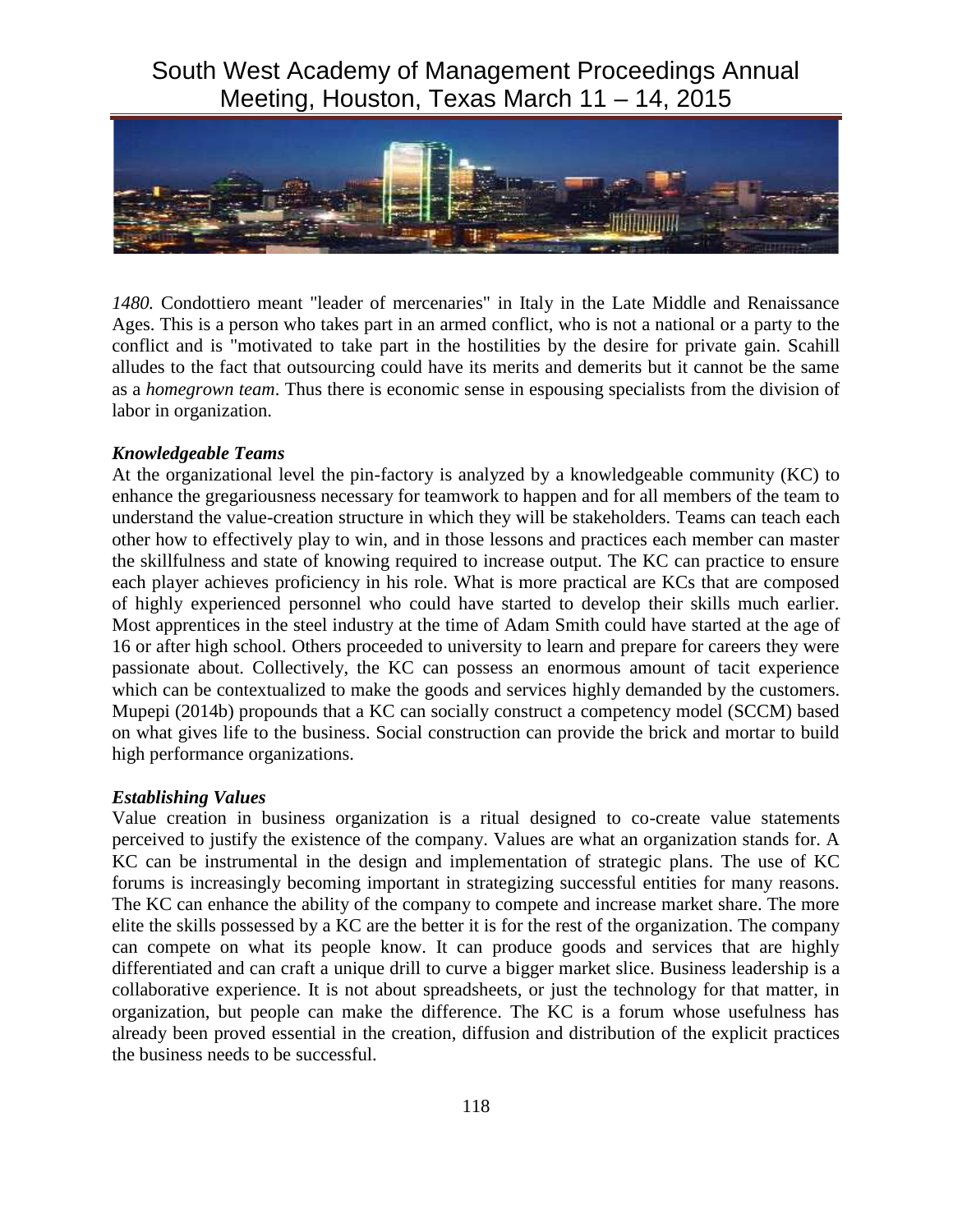

### *A Systemic Account of Existence* **…***Raison d'être*

Establishing a systemic account of existence is part of strategy development. The KC can be deployed to produce a *raison d'être* of the business. Berger & Luckmann (1966) assert that the metrics necessary to guide activities in the value creation processes can be co-produced by a community of practice. The KC is viewed as the only forum that can authenticate the explicit knowledge required to progress the job. Mupepi (2006) suggests that the KC can assist in the creation of a shared mindset as individuals and groups co-construct the envisioned goal. A shared mind-set does not manifest itself among the people in the organization. It has to be created and is reflected in a people who share the same values and mission. Responding positively to the reason why the business exists is part of the strategy development. Giddens (1984) asserts that corporations are enacted as a means to an end and, as such, the owners will endeavor to find the resources to support the existence of their companies. In much later research, Campbell & Johnson (2013) recognize that in the healthcare industry, resources that support effective organization often arise from the efforts of an interdisciplinary collaboration network. The development of the technology to sustain patient care is often drawn from interdisciplinary caregivers. Campbell & Johnson contest that recognizing and understanding the needs of the patient compels the planning team to learn about a vast number of differences between home and clinical healthcare paradigms, differences that often lead to consequences that cannot be taken lightly, such as conflicting or poorly defined requirements, particularly when not well understood by all stakeholders.

The stakeholders will be able to use their skillfulness to sustain the enterprise. In a company, conditions of service do not really mean anything; job grades, qualifications and experience do not mean much until the company puts a monetary value to those grades or qualifications. Such plans only have meaning because the company gives them the gist of meaning. Social construction can be viewed as the software that makes collaboration happen and for society and groups to prefer certain assemblies over others.

#### *A Selected Literature: Drawing Strategy from the Historical Past*

In July 1966 England played the World Cup final brilliantly against West Germany winning 4-2. With this victory, England won their first FIFA World Cup title and became the third World Cup host to win the tournament after Uruguay in 1930 and Italy in 1934. Ever since the English taught the world to play the game of soccer they have struggled to beat their own students who seem to have taken the play to greater heights.

In the field of organizational development, the historical past is analyzed to understand how the job was perceived and done. Such knowledge can be applied to develop organizations that are necessary to advance productivity. DiMaggio & Powell (1983) consider that historical data too can be interpreted and deployed to implement practices than are difficult for similar companies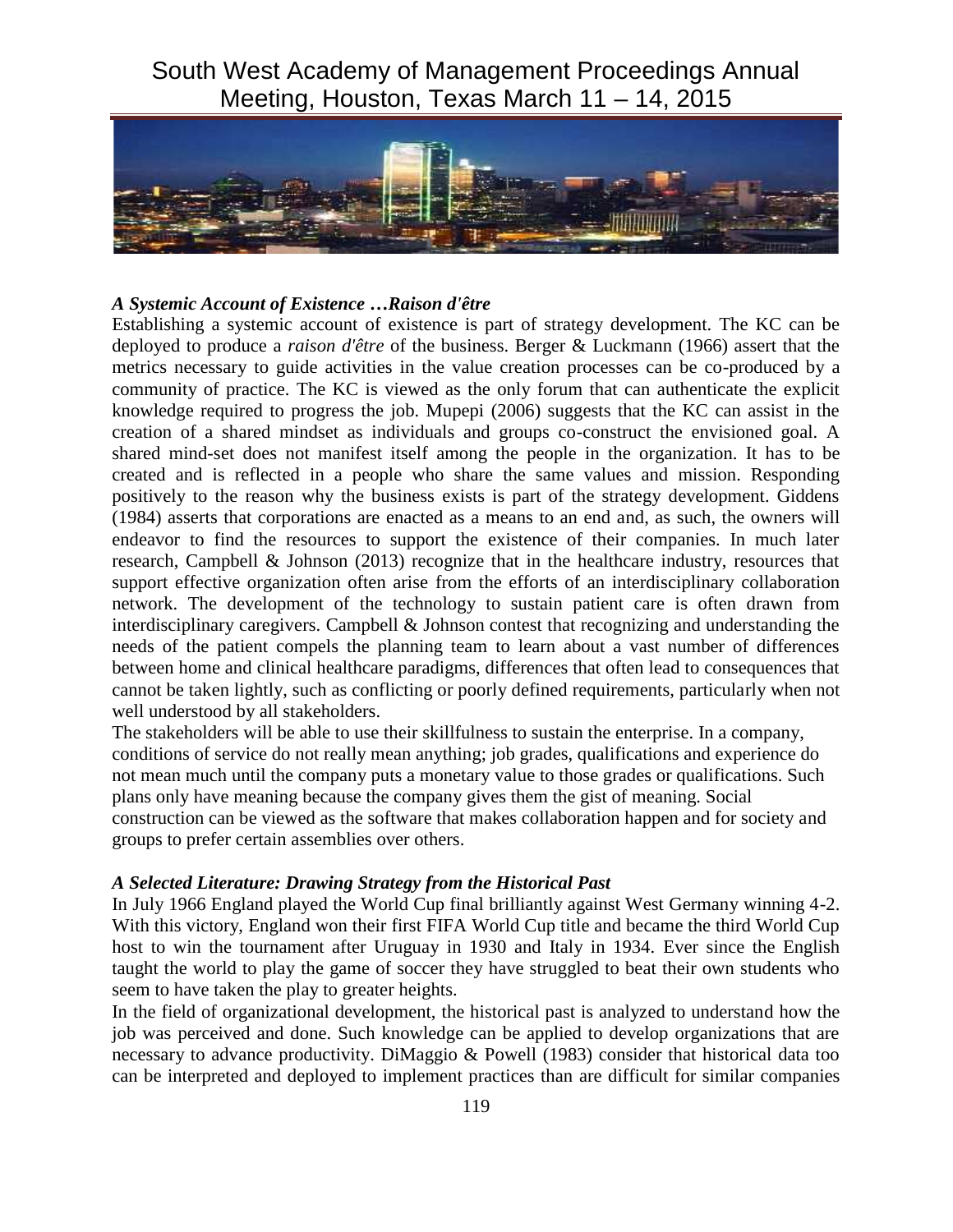

to mimic. Mupepi (2014a) argues that the pre-occupation of managers is to chart the business to minimize risk. Risk can exert vast influence over a company's success or failure. The KC can be made aware of the various huddles that exist in the way of the business. Part of a COP's mandate would be to find ways to minimize the risk. Past mistakes can be avoided by understanding how they were made in the first place and, most importantly, to draw positive lessons from those errors.

#### *Two Similar Factors*

Organizational efficiency and effectiveness are two words that are used interchangeably in the context of organizing the job. The ontology to advance efficacies can be drawn from many scholars, including Adam Smith and David Ricardo, among many others. In Buchan (2007), Smith explains the principles of the division of labor. In these rules, he envisions increased output by allowing the job to be divided into manageable chunks that make it possible for each worker to master his or her role in the work process. The concept, put into practice, could enable the company to grow specialized labor that could in turn increase productivity. It allows the new specialist to be effective at his job. His perception of how the job should be done enables efficiency in the use of resources and in producing the goods and services demanded by the customer. Buchan (2007) achieves his stated objective of illuminating Smith's thesis while employing a simplified economics to enable his readers to articulate the power of the *principles of the division of labor* in organizing successful corporations. The *principles* have remained one of the most used classical economics theory the world over. Neem (2012) suggests that new colleges, such as Governors University, Colorado Technical University, and many others, have translated the division of labor to create learning enterprises that are more efficient and can produce more graduates by focusing on the competences the student should master before graduating. Neem argues that competences constitute the skills, knowledge and disposition to do certain tasks such as accounting or medicine and as such, any students who reach proficiency in their chosen careers (most of the time earlier than their counterparts in traditional universities) should graduate. As more students increase in enrollment, wealth can be created by those institutions by not limiting the sizes of on-line classes and by splitting the teaching responsibilities among curricula development, learning technology, and assessment and evaluation specialists.

Mupepi (2014a) asserts that the division of labor allows innovation to happen across the new structure as each man/woman perfects his/her job performance. The divided labor advances specialized work structures where each specialist can develop new curricula to enable the novice to become expert at some stage, whereas, they can create new software or technology is created to aid productivity. The new on-line universities have an enrolment drawn from within and outside the country. They can tap into an international faculty who may not require visa and so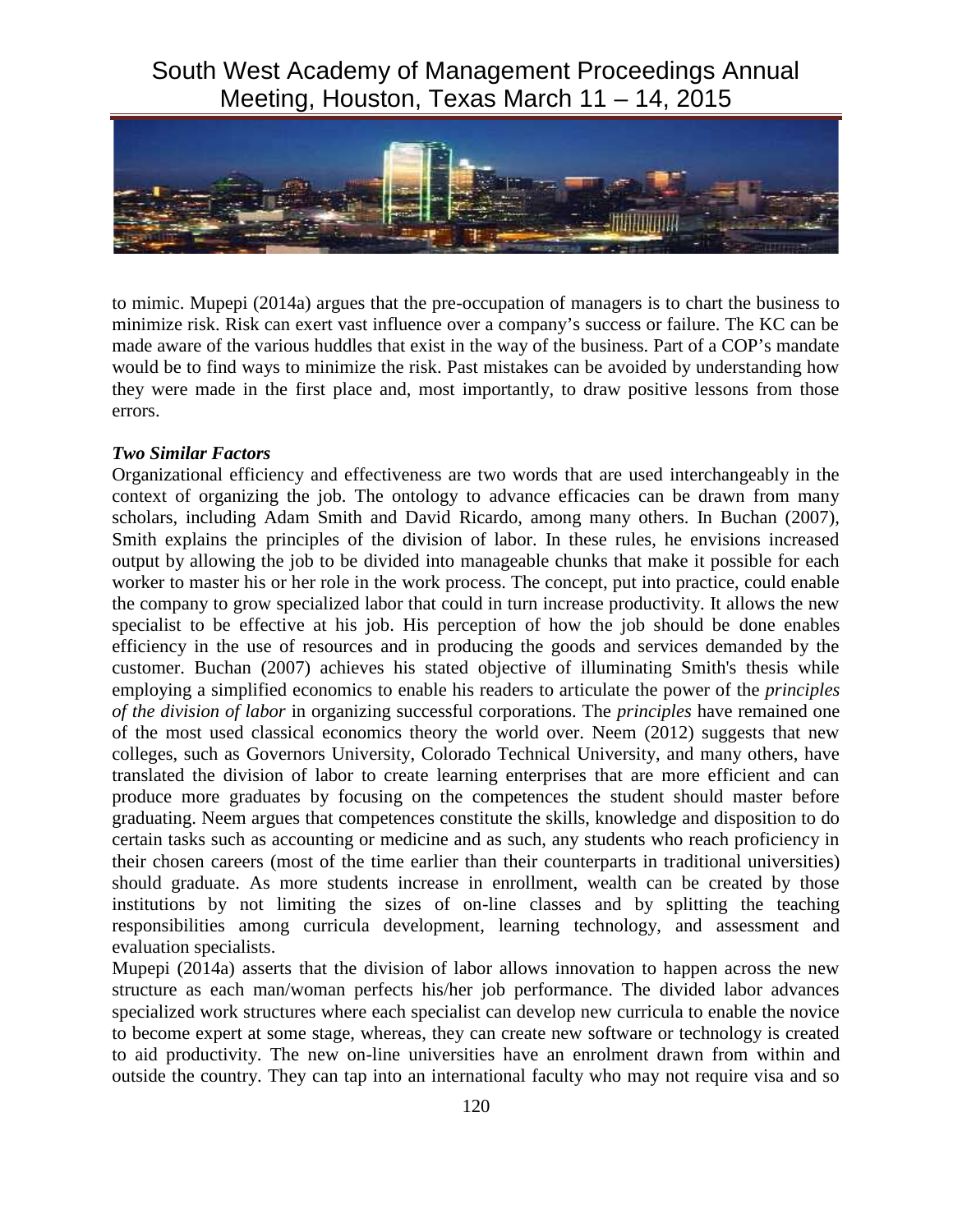

forth to do their jobs, instead of relying on local universities for the supply of experts. Students too, can be drawn from anywhere as long as they can afford to meet the costs. The result is an increased number of proficient graduating students. These principles have also made the development of new tools and processes possible. A KC can be innovative, particularly if what they need to do is very clear. Injection molding or electroplating plants could have been developed along this thinking. It was possible after specialization for the pin-making factory to take on orders of a variety of products such as safety, drawing, or draping pins. In Mupepi (2014a), David Ricardo took the division of labor to the next level and proposed that comparative advantages resulted when countries focused on the production of goods and services in which they had cost advantages. Thus the Industrial Revolution in Europe gave Britain a cost advantage in the production of technical goods and explicit knowledge in many fields, including engineering and commerce. The country (Britain) minimized risk by exchanging those technical goods and services for corn or wheat from the new world, which North America had comparative advantages in producing. In Powell & Maggio (1983), risk analysis is made easier by mimicking what has been proven in classic economics. There is no need to re-invent the wheel, but established facts can be adapted to minimize risk and increase shareholder value.

#### *On the Shop-floors*

Trahair (1984) argues that the goal of the Hawthorne Studies conducted at the Western Electric Corporation in Illinois was to determine how productivity could be increased. The experiment procedures included manipulating lighting, rest breaks and hours of work. Roethlisberger & Dickinson (1939) reported that the results of these experiments were intriguing in many ways. At times, when conditions were made worse by reducing lighting, production increased; when lighting was enhanced, production output dropped. Professor Elton Mayo, who was in charge of the Hawthorne experiments, proposed that the subjects (the workers) be interviewed to ascertain what was going on. This led to the discovery of the fact that workers' attitudes actually played a critical role in productivity. In much later reviews, Landy  $&$  Conte (2013) propound that in the context of the Hawthorne Studies, the very fact that someone was finally paying attention to the workers seemed to have affected behavior. A similar analog can be drawn from students participating in a sporting event at school. Their performance tends to excel when their parents or family members are watching and cheering them on. Such behavior change can be attributed to the *Hawthorne effect*.

### *Emotions Matter*

Gardner (1983) proposed a novel theory of intelligence. Rather than a unitary approach to intelligence such as "g", he posited seven different types of intelligence: logical-mathematical, bodily-kinesthetic, linguistic, musical, spatial, interpersonal and intrapersonal. Gardner described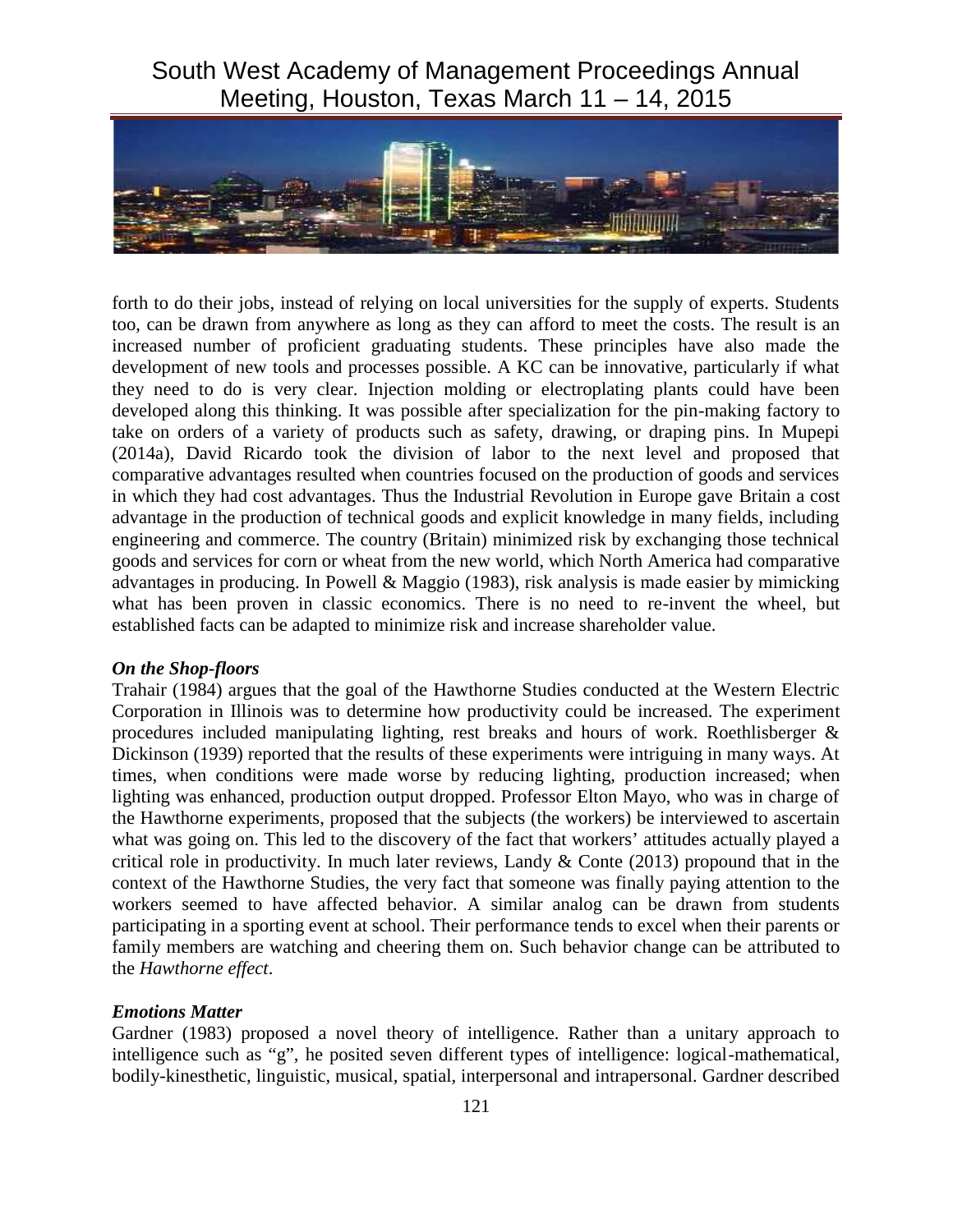

the latter two as follows: Interpersonal intelligence is the ability to understand other people, what motivates them, how they work, and how to work cooperatively with them; Intrapersonal intelligence is a correlative ability turned inward. It is a capacity to form an accurate veridical model of one-self and be able to use that model to operate effectively in life (Gardner 1983:9). Gardner made a major contribution to the literature of cognitive psychology by exposing multiple intelligences. His notion of inter- and intrapersonal intelligence was diffused and made popular by Goleman (1998) using the label emotional intelligence (EI). In this research, Goleman focuses on EI as a wide array of competencies and skills that drive leadership performance, and consists of five areas: Self-awareness – knowing one's emotions, strengths, weaknesses, drives, values and goals and recognizing their impact on others while using gut feelings to guide decisions; Self-regulation – managing or redirecting one's disruptive emotions and impulses and adapting to changing circumstances; Social skill – managing other's emotions to move people in the desired direction; Empathy – recognizing, understanding, and considering other people's feelings, especially when making decisions; and Motivation – motivating oneself and being driven to achieve for the sake of achievement.

Barrett (2006) probes two questions and is interested to understand whether EI is actually an intelligence system, a skill developed and honed with practice, or a personality characteristic. Barrett contests that the ability to express and control emotions in the workplace is important because it impacts productivity and human relations. To the manager, emotional intelligence translates to the ability to understand, interpret, and respond to the emotions of stakeholders, particularly customers and those who do the work. Rossen & Kranz (2009) have defined EI as the ability to carry out accurate reasoning about emotions and the ability to use emotions and emotional knowledge to translate concepts into practices that enhance productivity. Cherry (2010) argues that EI is the ability to perceive control and evaluate emotions in organization. EI is critical to one's professional development and promotion in the work situation.

Bradberry & Greaves (2009) propound that emotional intelligence is important in building highly productive teams. They argue that 58% of performance in nearly all managerial jobs could be attributed to EI. In Rossen & Kranz (2009) intelligence "g" is a very general mental capability that describes a person's ability to learn from experience. They argue that meta-analyses of the relationship between "g" and job performance demonstrated that the more complex the job, the stronger the predictive value of general intelligence tests.

#### *Applied intelligence*

The World Cup 2014 saw much competition in which teams applied emotional intelligence strategies to outplay the opposition. Smith (2014) asserts that the best in these performances was displayed by the German team.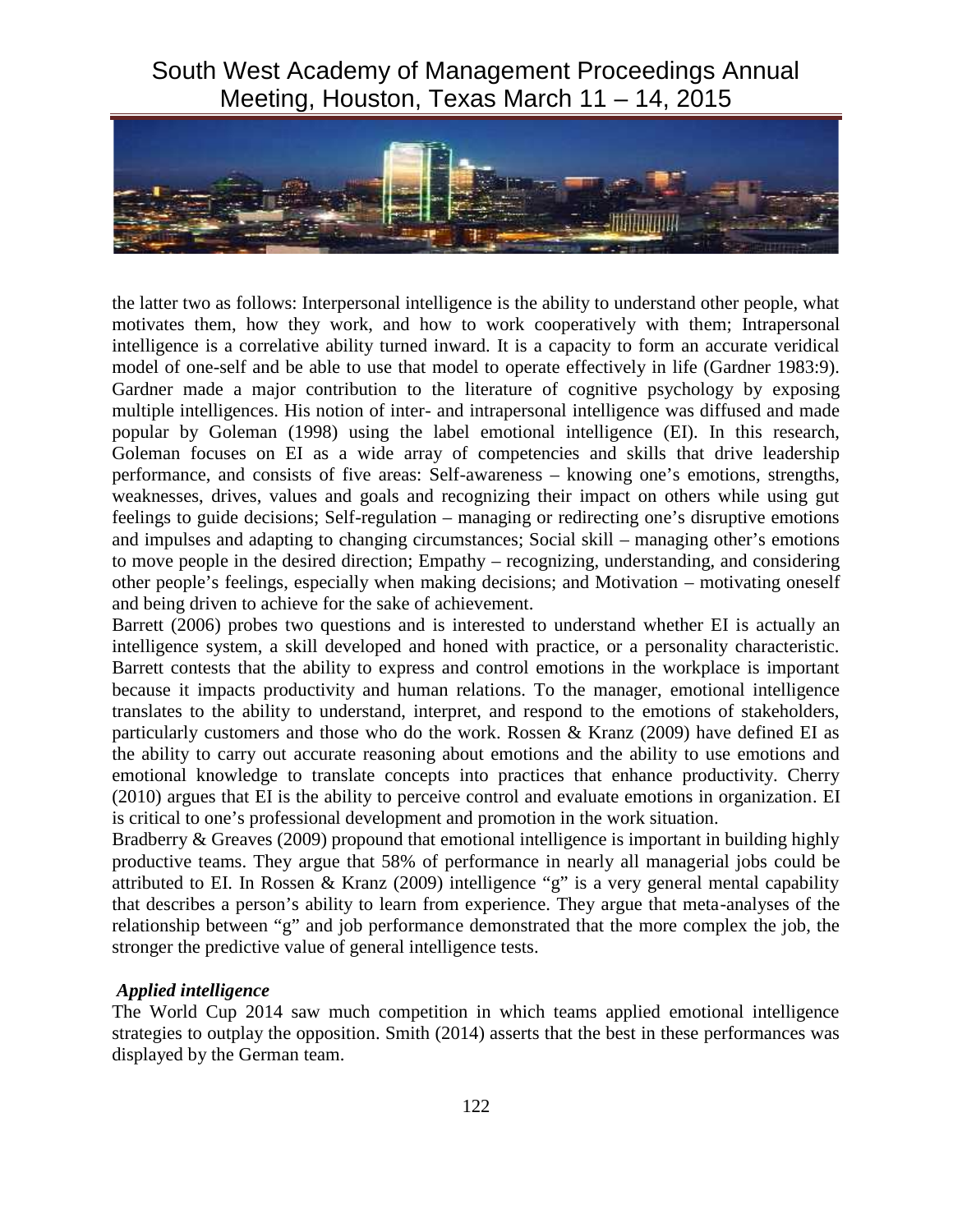



**Figure 2: The German team outwitted the Brazil team on their own turf**

#### *Social Construction*

In Mupepi (2003), social constructivism is also referred to as social constructionism, a theory of knowledge in sociology that examines the development of jointly constructed understandings of the world. Mupepi proposes that social construction has its roots in Emanuel Kant's idealism, which claims that we cannot know things in themselves and that knowledge of the real world is possible only by imposing pre-given categories with which we interpret and thus construct the world *a priori*. Social constructionism claims that knowledge in some areas, such as work, is the product of organizational practices or of the interactions and negotiations between relevant work groups. Mupepi et al. (2005) suggest that social construction assumes that meaning making, learning, and change happen successfully in the context of society or group. One person may not make organizational sense and this view is understood by many scholars such as Berger  $\&$ Luckmann (1966) and Orton & Weick (1990) among others.

### *From Apprentice to Artisan*

The principles of the division of labor made it possible to develop the knowledge, skills, and attitudes needed by apprentices, artisans and the master craftsman. It can be contested that these trades could have evolved during the European Renaissance of the 14th–17th centuries. Each had a guild to represent what its members needed to learn, the skills that could be developed and conditions of service, which eventually became part of the qualified artisan or master craftsman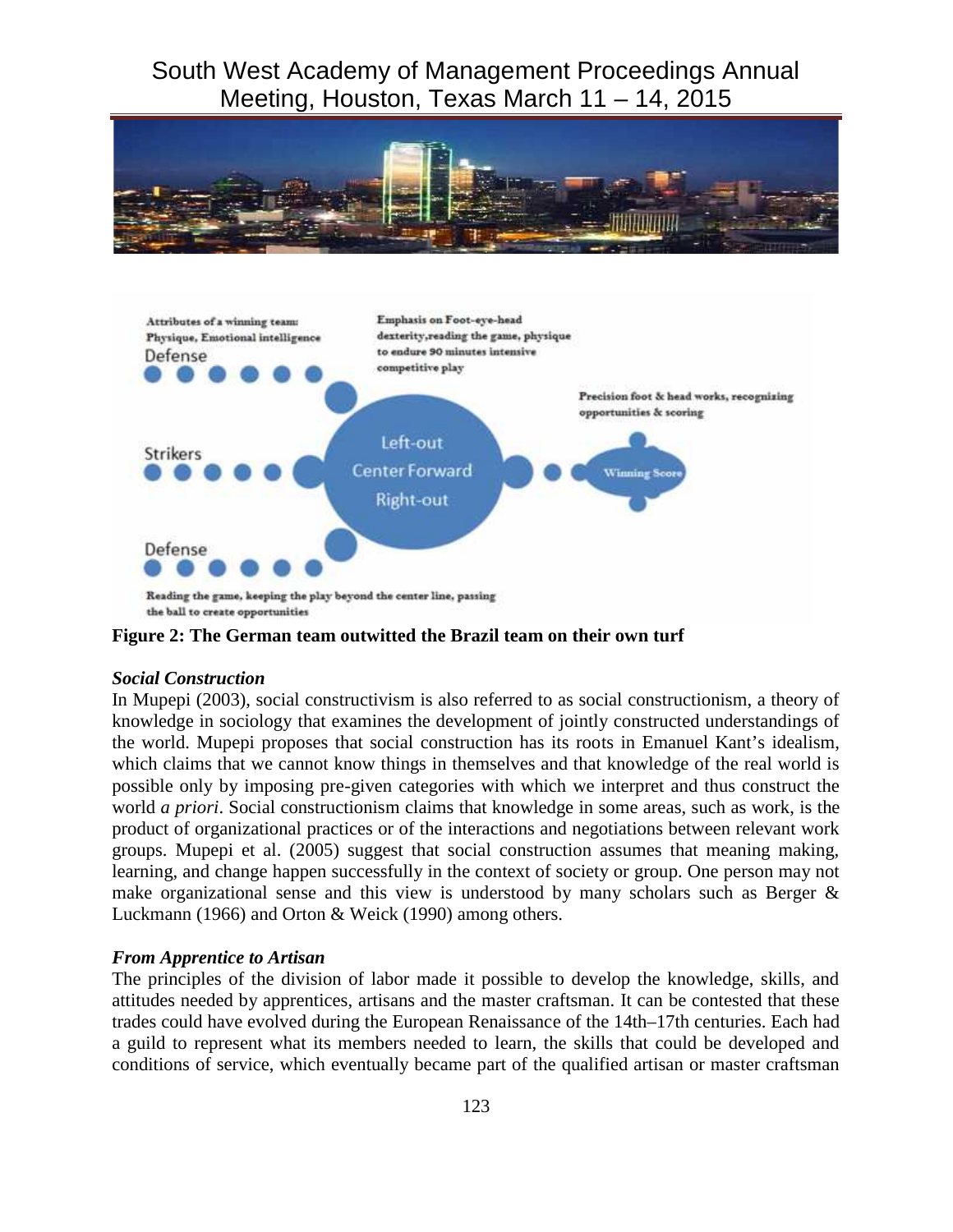

conditions of employment. The guild had a hierarchy consisting of the apprentice, journeyman, and the master craftsman. The guild became part of a closed shop. One could only become a member by serving time in a defined trade as an apprentice. In clerical professions, pupillages existed for those who aspired to be lawyers or accountants. They could serve a pupillage of defined years of training to qualify as an accountant or solicitor. The London City and Guilds were founded in 1878 by a union of 16 livery companies – the traditional guardians of work based training – to develop a national system of technical education (Braudel 1992). They were granted permission to do so by Queen Victoria under a royal charter. Thus, a guild could create specific knowledge and practices that were necessary to progress the business of its membership. Mupepi (2014a) suggests that the apprentice was attached to a journeyman and the method of knowledge transfer included "sitting by Nellie" or on-the-job training.

#### *Creating Craftsmen and Specialists*

To perpetuate their expertise, the guilds organized trade unions, workforce education, and skills development programs aimed at increasing the skillfulness of the apprentice, the artisan and the craftsman. A relatively recent development has been a number of more subtle attempts to understand the cultural aspects of being a skilled 'craftsman'. In Mike Rose's *The Mind at Work* (2005), Rose argues that, for a long time in the West, there has been a tendency among intellectual elites to distinguish between physical work and technical skill – labor, the mechanical arts, crafts and trades – and deliberative and philosophical activity, which emerges from leisure, or, at least, from a degree of distance from the world of work and commerce. Rose asserts that this distinction is well illustrated in Classical Greece, where they were part of a comprehensive philosophical system that celebrated the capacity of the human mind, but developed in a society reliant on slavery and forced labor. Some lessons can be drawn from Richard Sennett's *The Craftsman* (2008), which offers guiding intuition that "*making is thinking."* The experiences of architect and builder Wittgenstein speak to this point, even in their combination of obsession and disappointment. Drawing from contemporary popular culture, John Lennon's *Working Class Hero* (1970) illustrates in music the process of turning a working class worker into a better paid middle class *specialist*. As one learns a trade it means taking pride to become a good tradesman, a *specialist.*

#### *Epistemic Community*

Epistemic community (EC) communities of practice (COP) or knowledge community (KC) are all the same in this debate. They can be applied to put knowledge into the context of the business. Foucault (1970) [1994] in Dillon (2008) develops propositions that can be applied to understand the relationship between the job at hand and the knowledge and practices required to effectively do that job. Foucault introduces the concept of an epistemic community (EC) akin to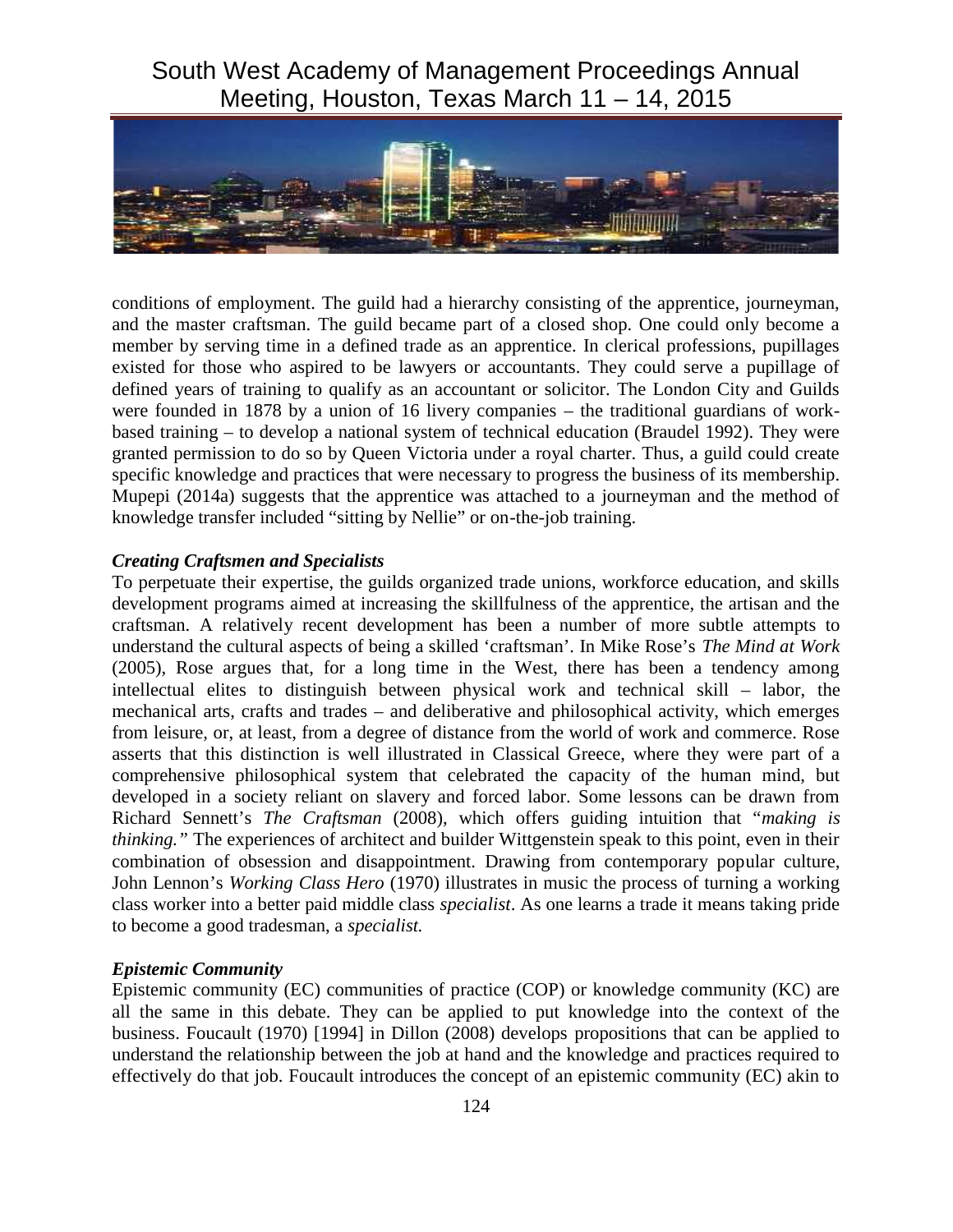

the COP. He adds to the capacity of the EC to undergird the conditions of the *episteme* or *paradigm* whose discourse could change over time. Dillon (2008) proposes that both Foucault (1970) [1994] and Kahn (1970), writing almost at the same time, concur on the concept of changes in discourse in epistemology or paradigm as a distinct thought pattern. The changes in the structure of knowledge can be referred to as a *paradigm shift*. Soliman (2014) builds on the concept of universally recognized scientific achievements to provide a model that could be followed by a community of practice to grow innovation and to enable the entire organization to learn specified lessons. What is to be observed and understood in organization can become *lesson plans.*

#### *Enhancing the Shared Mindset*

Spradley (1979) propounds that the technique comparable to the original Kuhnian paradigm have been invoked in social sciences, particularly organizational studies. These include the idea of major cultural themes, worldviews, and mindsets, among many others. Mupepi & Mupepi (2013) suggest that mindset or cultural themes can be applied to understand the value creation processes and structures and to pin-point the efficacies needed to boost productivity. Spradely (1980) argues that worldviews have similar meanings that can be applied to define the thought discipline useful in the business. Much later, Creswell and Plano-Clark (2011) suggest that there is a need to examine research through mixed research worldviews. Michel Foucault used the terms *episteme* or *discourse*, for aspects of a "paradigm" in Kuhn's original sense. Mupepi & Mupepi (2014) proposes that those terms can be applied to understand the synchronicity of desirable literacies in building high performing organizations. Such literacies can result from analyzing both qualitative and quantitative research. Teleworks can be structured in such a way to project the usefulness in the value creation process. Belzunegui-Eraso et al. (2014) have given rise to organizational innovations, including the creation of connected networks, a key force in driving activities in the value-creation process as a whole. Networks have a critical role in establishing the response capacity of the value-creation process and structures. Belzunegui-Eraso et al. propound that telework promoted two dimensions of horizontal structures: on one hand, it reduced the number of intermediate hierarchical levels within an organization by making communications between the central operational nucleus and work designers and planners more direct; on the other hand, it reduced the hierarchies between organizations by creating collaborative networks of which they all formed a part, and by making increased and improved use of the capabilities and potentials of the organizations themselves.

#### *Sense-making in Organization*

Orton & Weick (1990) assert that an appreciation of the prerequisite practices necessary in organization can be framed successfully by an epistemic community. Common knowledge is not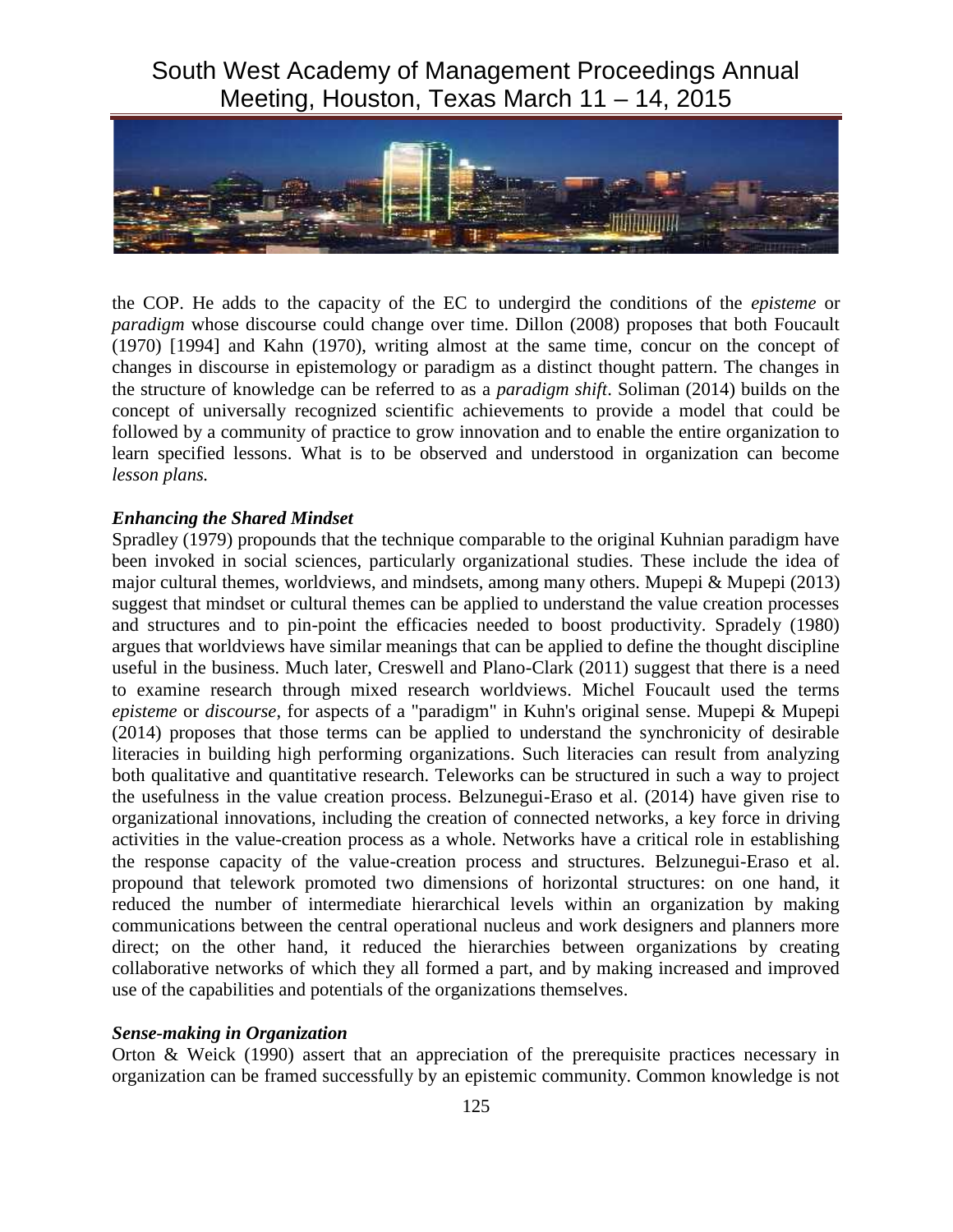

necessarily communal but it can be a commodity that can be co-produced and shared within the *value creation process*. Epistemic community is derived from epistemic logic, implying the logical investigation of knowledge concepts and statements viewed as critical in triumphant entities. Epistemic community can also meet to conceptualize knowledge such as beliefs, justification, evidence, certainty, and related notions in modeling high impact organization. In much later research, Mupepi (2014b) shows that the internet technology had even brought a community of practice into much closer proximity. Electronically linked groups that share the same passion can meet at any time in cyberspace, instead of physical spaces that could be restricted in terms of rent or availability. Mupepi suggests that the internet has made it possible for businesses to create customized web-site portals where they could trade all the time not just during normal business hours. The stakeholders, too, can log onto the business's human development portals to learn and improve their skills.

### *Effectiveness, Efficiency and Innovation*

A novelty in organization concerns the finding of best practices in the value creation process. It is about a better methodology of making goods and services that have more value to the business than before. Effectiveness and efficiency are two different words which are used inter changeably but do mean two different things. Cameron & Quinn (1999) propose that *effectiveness* in organization can entail producing goods and services demanded by customers. Effectiveness is dependent on the quality of reasoning of the knowledge community. A *proficient* company is one that uses very little resources to produce the goods and services that are valued by customers. Positive attitudes are imperative in companies that lead by using innovation to take charge in competition.

#### *A ripple effect on production lines*

The essence of product specification is about detailed instruction regarding materials and how the value creation process should commence and end. Most of all, a specification or requisition is a legal document a contract for the supply of materials, goods, or services within a stated time frame. When that requisition is fulfilled, the producers of the services or goods submit an invoice which reflects the cost of the job done. Attention to detail in the execution of the requisition is imperative. A product specification can give rise to innovation as the production department and their teams of experts work out how the job could be done, and also give rise to social construction as different experts play their role in the execution of the order. New tools and techniques evolve and it can be argued that the toolmakers could have invented the guillotine press, injection molding equipment and many others. In the foundries, chemicals such as carbon can be added to iron ore to make carbon steel or wrought steel, useful not only for making pins of all sizes and purposes, but additional new products, such as heat resistant automotive parts,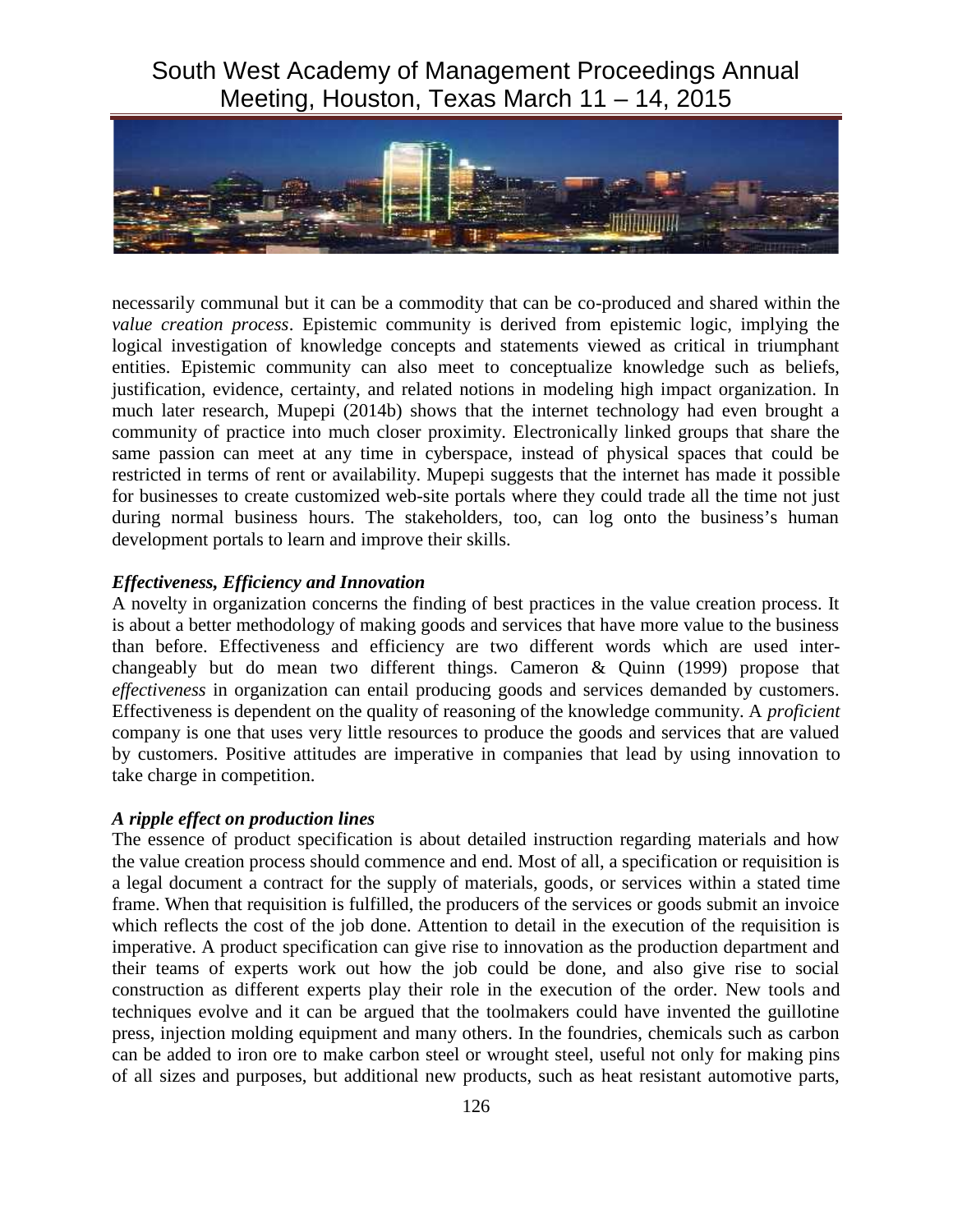

can become part of the company's catalog. Adam Smith envisioned that the sky was the limit in creating wealth as long as the divided labor was given the opportunity to improve their act, all things being equal. The technology to aid productivity can be acquired or customized from the specificity of customer needs. Tools can be designed and used to make the job easier and to increase efficiency in the value creation process. Engineer Frederick W. Taylor made it possible to understand material science as a subject that could be included in engineering management. He advocated for data collection which could be interpreted by engineers to design products that were more durable.

A job specification gives rise to materials, defined performance standards and the basis on which absorption and standard costs are made. To the production manager, specifications give rise to requisitions of materials, human resources, technology, and know-how. Some of the existing technology can be re-configured, adapted, or invented. Empathy to how the job should be executed entails knowing the ins and outs of the value creation process.



### *Advancing Productivity*

**Figure 3: Organizational competency development**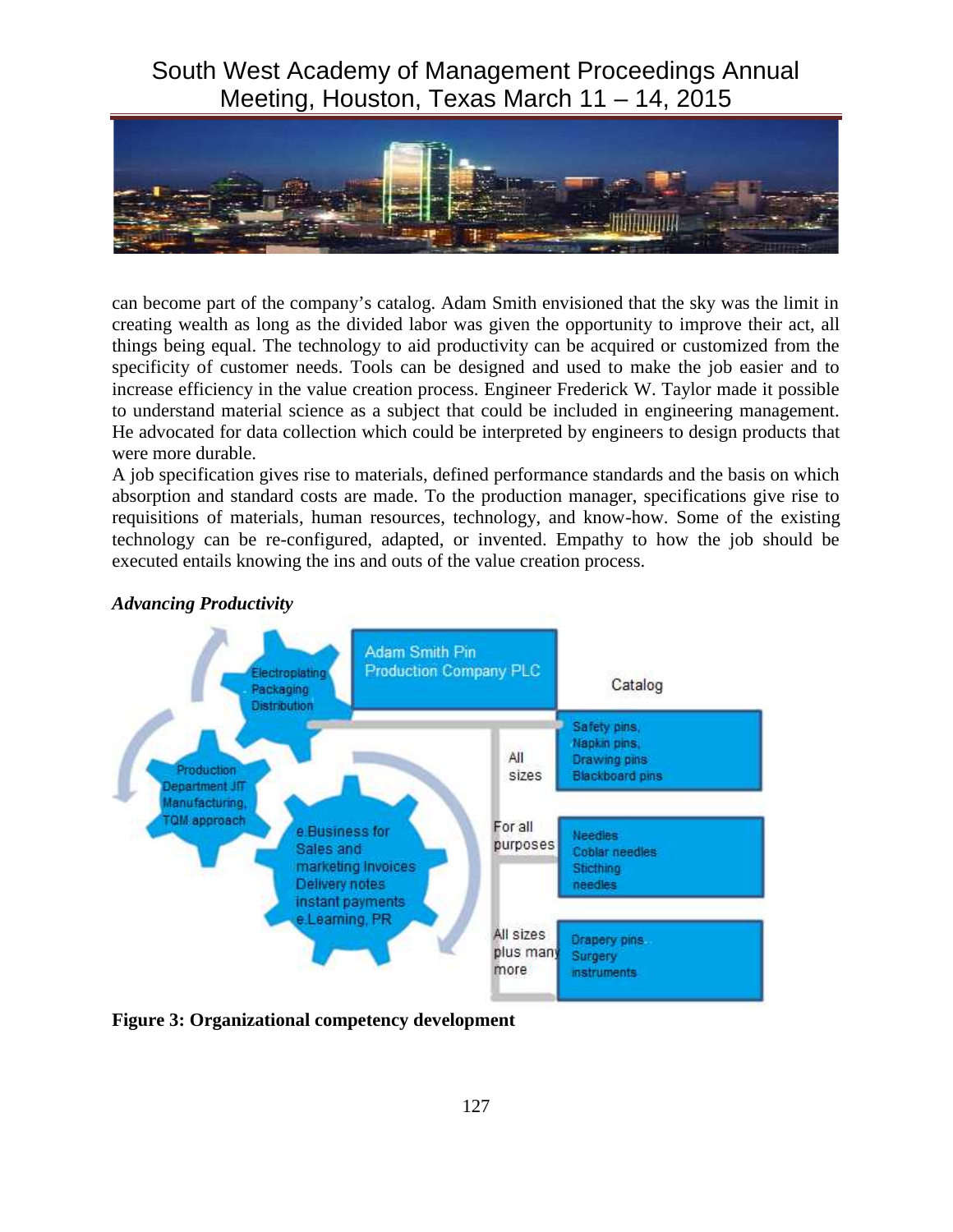

#### *Perfecting the practice*

The division of labor made it possible to define the attributes needed by the pin-maker to be a become specialist. Skills are practiced acts. The skill to hunt or shoot pheasants using a catapult comes after hours days and weeks of practice. Skills also depend on certain abilities such as eye hand coordination, hand and finger dexterity, reasoning and memory, personality characteristics (agreeableness or persistence), and knowledge (understanding the elasticity of the catapult's rubber). Skills can be perfected through practice.

#### *Explicit knowledge*

Knowledge can be defined as a collection of discrete but related facts and information about a particular domain. Lave & Wenger (1991) contested that the collective experience of a community of practice could create diffuse and distribute explicit knowledge that could be used in the value creation process to make goods and services that had more value for the business. They argued that explicit knowledge could only be authenticated by a community of practice. Brown et al. (1998) concurred and added that only the COP could advance the practices needed by the businesses, customized to be functional in the situation and environment in which the business operated. In much later research, Mupepi (2014b) asserted that knowledge was closely associated to the skillfulness of the people who did the job (as opposed to psychomotor skills such as shooting pheasants with a catapult).

Knowledge supports skill development and it comes in many varieties. Mupepi argues that *tacit knowledge* for example is derived from the individual's experience. This type of knowing is difficult to impart to others for many reasons. For example, *tacit knowledge* can be described as action-oriented knowledge acquired without direct help from others, usually through experience. It is difficult to share because the individual possessing the tacit experience can only show it to others by doing his work. Mupepi argued that *tacit knowledge* could also be referred to as *know how*. Job competencies include knowledge, skills and attitudes needed to effectively do the job. Below we discuss attitudes, skills, and explicit knowledge in the broad context of emotional intelligence (EI) in the modern *pin-making factory* and fruitful *sporting* activities.

### *Intelligence in teamwork*

Measuring and assessing existing knowledge is critical in putting a monetary value to the business's social capital. Assessing the state of knowledge in the Adam Smith Pin Production factory can be a starting point to understand work processes and write meaningful job descriptions. In a different work context EI can be applied in competitive sports successfully. A different Smith (2014), illustrates how emotional intelligence was applied in the highly competitive World Cup 2014 games in which the German team won. Goleman (2005) propounds that EI can be applied to guide thinking and behavior in an organization such as a football team.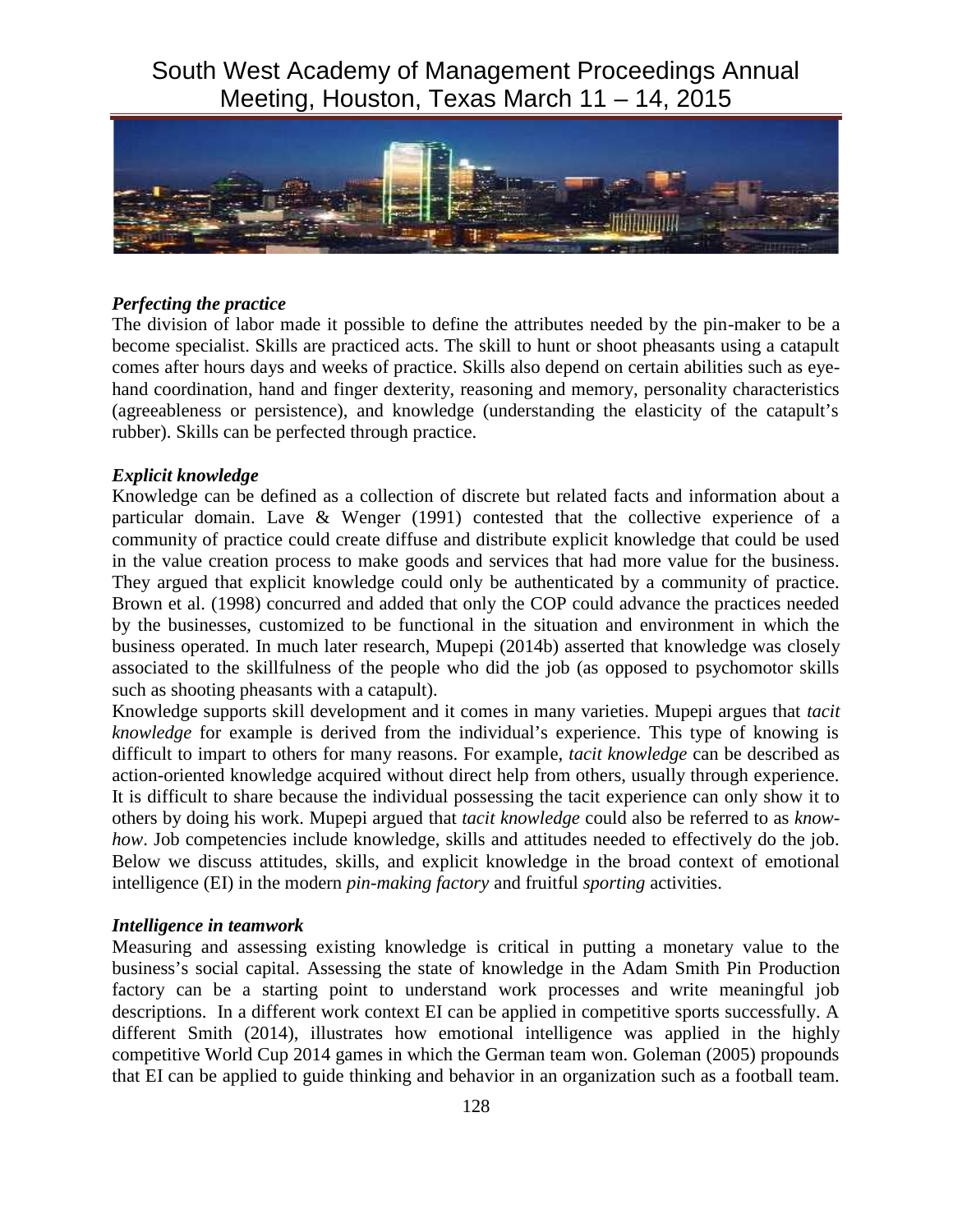

Explicit knowledge is demonstrated in the ability to read the game and to anticipate the opponents' next move. The ability to monitor their own emotions and those of the opposition enabled the German team excel and dominate play for most of the time. Smith (2014) posits that the German team struck a blow for intelligence in sport. Two snapshots stood out for their triumph. First in stark contrast to Brazil's emotional volatility before the semi-final, the Germans wore a look of calm preparedness. Even better they scored the cluster of first half goals that sent the Brazilians out of the games. The German team celebrated with caution and understood control. They had enough emotional intelligence to grasp that they were destroying a nation's dream ---an acknowledgement that tempered their exuberance without diminishing their excellent play. The Germans were able to fulfill and sustain two emotions in tandem.

### *Learning from the past*

The Germans had come quite prepared with a team that was physically fit and knowledgeable about playing to win. First they had introduced top-down reform from humiliation at the European Soccer Tournament 2004. Those lessons were well-learnt. Practice and style became strategy at the World Cup 2014 in Brazil. The second emotional intelligence was based on mental and physical fitness. The Germans went to the gym and studied the play tactics of past world cup tournaments to develop a model that incorporated performance history, physiques, and tactical play. In the end the performance repertoire of the Germans won the World Cup 2014.

#### **CONCLUSION**

The main thrust of this paper is on effective organizational development strategy mediated by social constructs notably community of practice and emotional intelligence. Collaboration can be hindered by an uncooperative management limiting the sharing of business information. Positive scholarship enables effective learning to happen by drawing lesson plans from historical past from which tactics can be understood and applied to drive home the winning goal.

#### **REFERENCES**

Bandura, Albert (1977). *Social Learning Theory.* Alexandria, VA: Prentice Hall

Bandura, A., Barbaranelli, C., Caprara, G. V. and Pastorelli, C. (1996). Multifaceted Impact of Self-Efficacy Beliefs on Academic Functioning" *Child Development 67: 1206–1222*

Barrett, D. J. (2006). Leadership communication: A communication approach for senior-level managers. Rice University. Accessed 09/01/14 http://scholarship.rice.educ/handel/1911/27037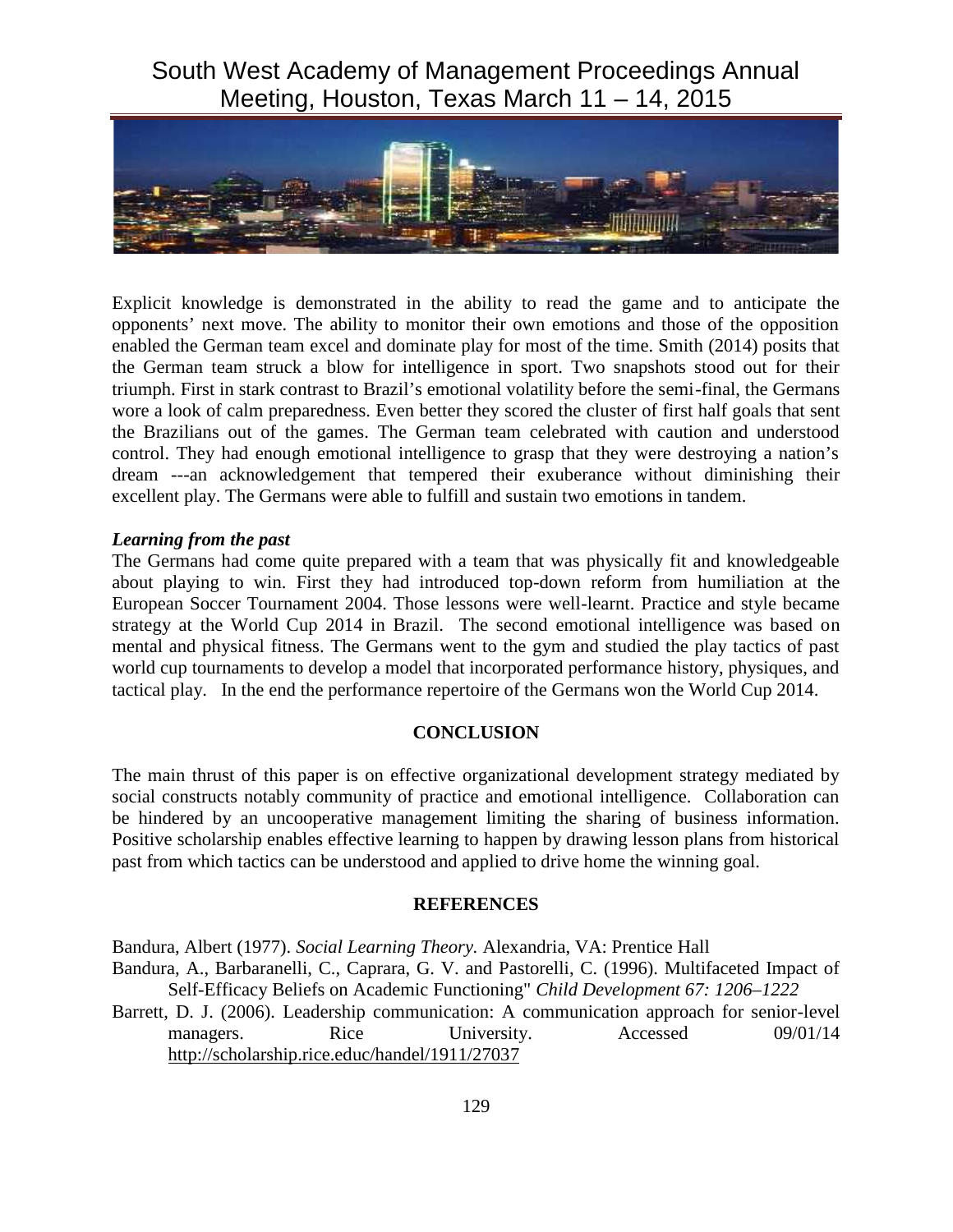

- Belzunegui-Eraso, Angel; Amaya Erro-Garces; & Inmaculada Pastor-Gosalbez (2014). The Telework as an organizational innovation in the third sector. *Journal of Electronic Commerce in Organizations. Vol. 12 No. 1 (1-15).*
- Berger, Peter L. & Thomas Luckmann (1966). *The Social Construction of Reality: A Treatise in the Sociology of Knowledge*. New York: Anchor; ISBN 0-385-05898-5.
- Boudry, M. & Buekens, F. (2011) The Epistemic Predicament of a Pseudoscience: Social Constructivism Confronts Freudian Psychoanalysis. *Theoria, 77, 159–179*
- Bradberry, T., & Greaves, J. (2009). *Emotional Intelligence 2.0.* San Diego, CA: TalentSmart.
- Braudel, Fernand (1992). *The Wheels of Commerce. Civilization & capitalism, 15th–18th century, 2nd Edition.* Los Angeles: University of California Press. ISBN 978-0-520- 08115-4.
- Brown, J.S., Collins, A. & Duguid, S. (1989). Situated cognition and the culture of learning. *Educational Researcher, 18(1), 32-42.*
- Buchan, James (2007). *Adam Smith and the Pursuit of Perfect Liberty.* New Edition. London, UK; Profile Books
- Cameron, Kim S. & Robert E. Quinn (1999). *Diagnosing and charting organizational culture based on Values Framework.* Upper Saddle River, NJ: Prentice Hall Series in Organizational Development
- Campbell, Carolynn R. & Johnson R. Craig (2013). Avoiding Conflicting Requirements Development of Home Healthcare Devices through an Interdisciplinary Approach. *Horizons Spring 2013 (49-52)*
- Cherry, K. (2010). Emotional Intelligence What Is Emotional Intelligence. Psychology Complete Guide to Psychology for Students, Educators & Enthusiasts. Accessed 09/01/14 http://psychology.about.com/od/personalitydevelopment/a/emotionalintell.htm
- Chisari, Fabio (2006). When football went global: televising the 1966 World Cup*. Historical social research31.1 (2006): 42-54.*
- Clark, R.C., Mayer, R.E. (2007). E*-Learning and the Science of Instruction.* San Francisco: Pfeiffer.
- Cornell, H.N., J.M. Marzluff, & S. Pecararo. (2012). Social learning spreads knowledge about dangerous humans among American crows. *Proceedings of the Royal Society 279: 499- 508*
- Dewey, John & Arthur Bentley, (1949). *Knowing and the Known*. Boston, MA; Beacon Press.
- Dillon, M. (2008). *Foucault on Politics, Security and War.* New York: Palgrave Macmillan
- DiMaggio, P. J. & W. Powell (1983).The iron cage revisited: institutional isomorphism & collective rationality in organizational fields. *American Sociological Review 48 (147- 60).*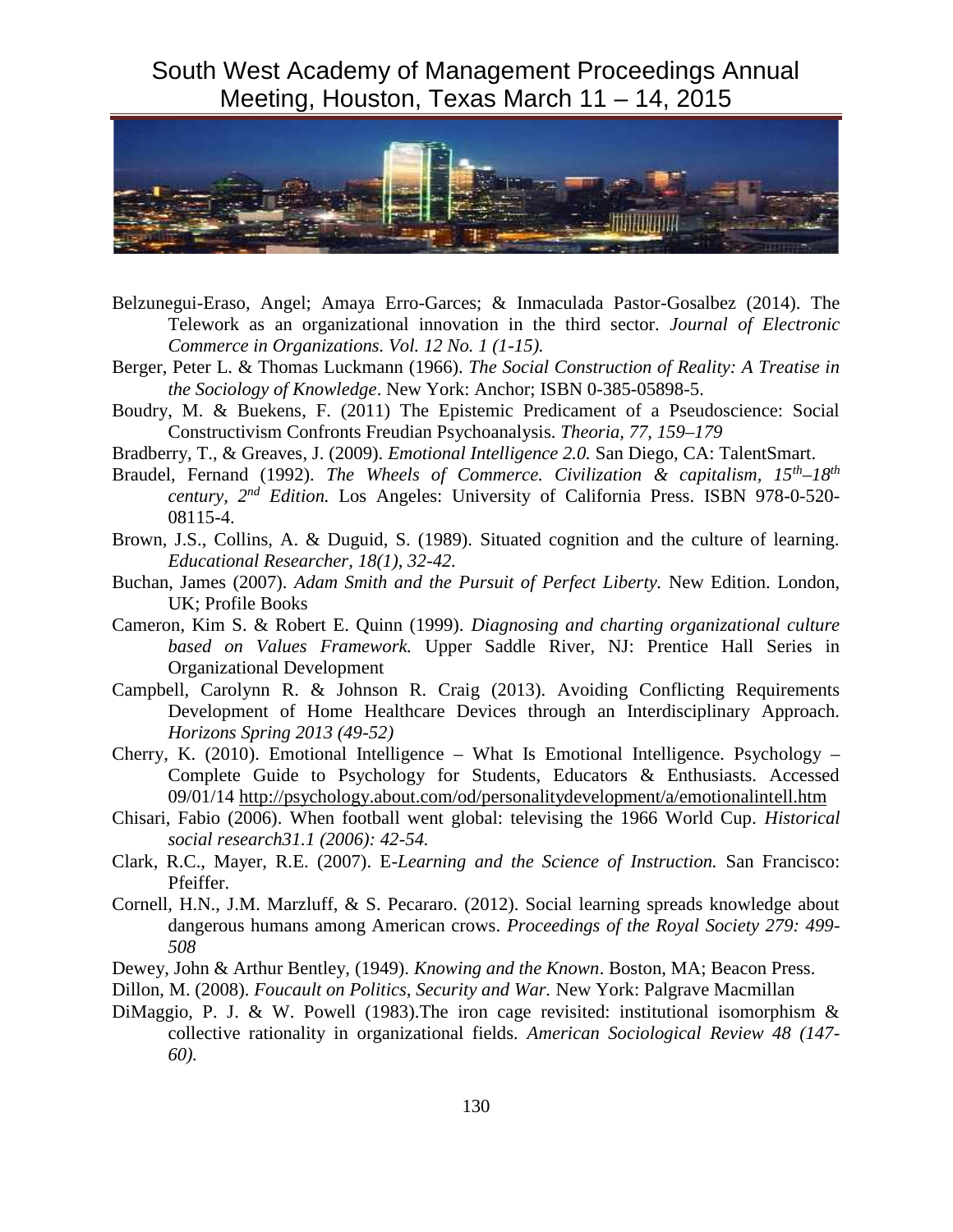

- Foucault, Michel (1970) [1994]. *The Order of Things: An Archaeology of the Human Sciences*. Reissue Edition. Amazon.com ISBN-13-978-0679753353
- Gardner, Howard (1983). *Frames of Mind: The theory of multiple intelligences.* New York: Basic Books.
- Gergen, Kenneth (2009). *Relational Being.* New York: Oxford University Press.
- Giddens, A. (1984). *The constitution of society: Outline of the theory of structuration.* Cambridge, UK; Polity Press. ISBN 0-520-05728-7.
- Goleman, D. (1998). *Working with emotional intelligence*. New York: Bantam Books
- Goleman, Daniel (2005). *Emotional Intelligence: Why it can matter more than IQ. 10th Anniversary Edition.* Boston: Harvard Business Press
- Lago-Rodríguez, A., Cheeran, B., Koch, G., Hortobagy, T., & Fernandez-del-Olmo, M. (2014). The role of mirror neurons in observational motor learning: an integrative review. *European Journal of Human Movement, 32, 82-103*
- Landy, Frank J. & Jeffrey M. Conte (2013). Work in the 21st Century: An Introduction to Industrial and Organizational Psychology, 4th Edition. Hoboken NJ; Wiley
- Lave, J. (1988). *Cognition in Practice: Mind, mathematics, and culture in everyday life.* Cambridge, UK: Cambridge University Press.
- Lave J., & Wenger, E. (1991). *Situated Learning: Legitimate Peripheral Participation.* Cambridge, UK: Cambridge University Press.
- Lennon, John (1970). *A working class hero.* New York: Apple Records
- Marzluff, Miyaoka, & Minoshima, Cross. (2012). Brain imaging reveals neuronal circuitry underlying the crow's perception of human faces. *Proceedings of the National Academy of Sciences 109: 15912-15917*
- Merriam Webster Dictionary (2014). Social constructs. Accessed 09/29/14 http://www.merriam webster.com/browse/dictionary/a.htm
- Mupepi, Mambo G. & Sylvia C. Mupepi (2014). Appreciating Rapid Technology Integration in Creating Value in Enterprises. *Journal of Electronic Commerce in Organizations. Vol. 12. No 1 (53-75).*
- Mupepi, Mambo G. (2014a). Can the Division of Labor Be Re-Engineered to Advance Organizational Dynamism? *Sage Open DOI: 10.1177/2158244014536404*
- Mupepi, Mambo G. (2014b). A schematic description of the nature of video-conferencing and Internet exchange: Enhancing global understanding. *International Journal of Web-Based Learning and Teaching Technologies. January-March Vol.9.No.1 (33-40).*
- Mupepi, Mupepi G. (2010). *Appreciating, Unlocking and Building effective entrepreneurial capacity.* Saarbrucken, Germany; Lap Lambert Academic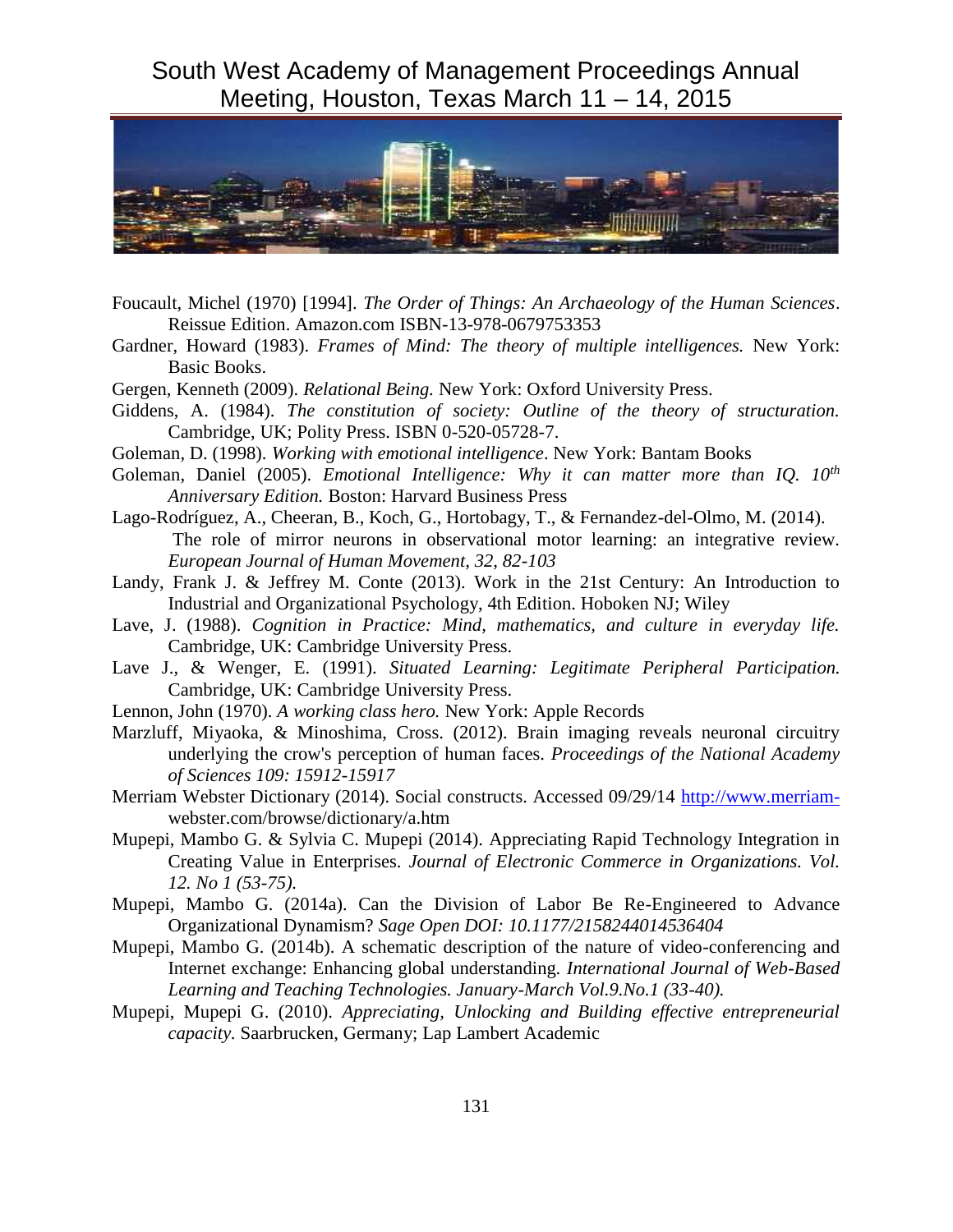

- Mupepi, Mambo G. (2009). The Nature of a Schematic Description of a Socially Constructed Organizational Competency Model (CCM). *International Journal of Collaborative Enterprises Vol. 1, No. 2 (224-240).*
- Mupepi, Mambo G. (2003). *A Schematic Description and Analysis of the Nature of a Socially Constructed Competency Model in Organization.* In Darla Donke-Damonte (Ed.). *Proceedings of the Southwest Academy of Management* Pp206-213. Houston, Texas; Coastal Carolina University Press
- Mupepi, Sylvia (2006). Changing the mindset: Transforming organizations into high performance organization*. Proceedings of the Southern Management Association 25-28 October Clearwater Beach, Florida*
- Neems, Johann N. (2012). A University without intellectuals: Western Governors University and the Academy's Future. *The NEA Higher Education Journal: Thought and Action Volume 28 (63-79).*
- Nelson, Daniel (1979). The Making of a Progressive Engineer: Frederick W. Taylor. *The Pennsylvania Magazine of History and Biography Vol. 103, No. 4 pp.446-466*
- Orton J.D. & Weick K (1990). Loosely Coupled Systems: A Reconceptualization. *The Academy of Management Review, Vol. 15:2, pp203-*
- Petrides, K.V. Rita Pita and Flora Kokkinaki (2007). The location of trait emotional intelligence in personality factor space. *The British Journal of Psychology Vol. 98 (273–289)*
- Rizzolatti, G., & Fogassi, L. (2014). The mirror mechanism: recent findings and perspectives. *Philosophical Transactions of the Royal Society B: Biological Sciences, 369(1644), 20130420.*
- Rossen, Eric & John H. Kranz (2009). Incremental validity of the Mayer–Salovey–Caruso Emotional Intelligence Test Version 2.0 (MSCEIT) after controlling for personality and intelligence. *Journal of Research in Personality Vol. 43 Issue 1 (60-65).*
- Rose, Mike (2005). *The Mind at Work.* New York: Penguin Books
- Roethlisberger F. J. & Dickinson, W.J. (1939). *Management and the worker.* Cambridge, MA; Harvard University Press
- Sennert, Richard (2008). *The Craftsman.* London, UK; Yale University Press
- Scahill, Jeremy (2007). *Blackwater: The Rise of the World's Most Powerful Mercenary Army.* New York: Avalon Publishing the Nation Books ISBN 1-56025-979-5
- Smith, Ed (2014). Reading the World Cup 2014 game. *The Economist Autumn 2014.*
- Soliman, Fawzy (2014)*. Learning models for innovation in organizations: examining roles of knowledge transfer and human resources management.* Hershey, PA; IGI Global Knowledge Disseminator
- Spradley, James P. (1980). *Participant observation.* New York: Harcourt College Publishers.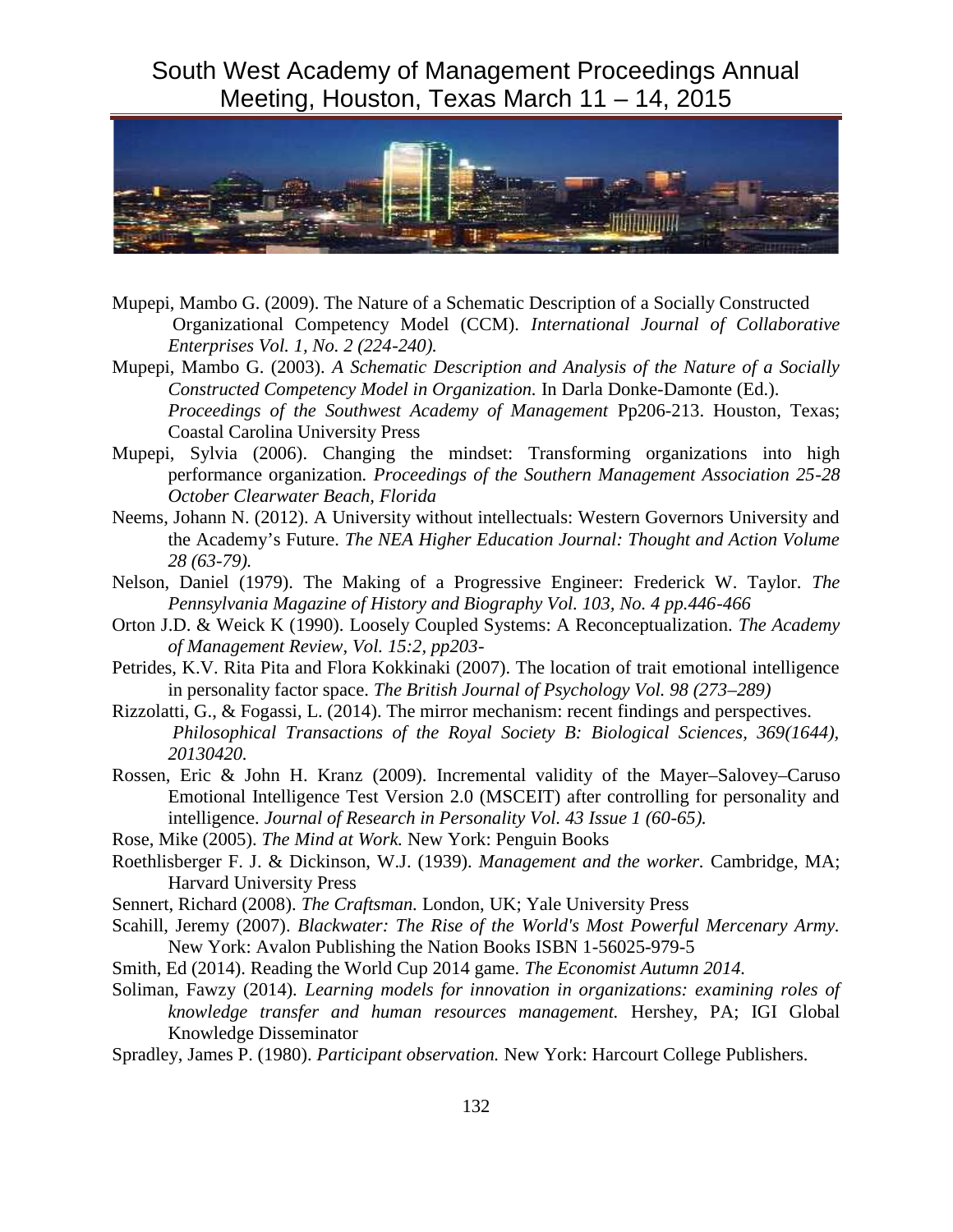

Trahair, R.C.S (1984). *The humanist temper: the life and work of Elton Mayo.* New Brunswick, NJ; Transaction Inc.

Vygotsky, L S (1978). *Mind in Society*. Cambridge, MA; Harvard University Press

### **A KNOWLEDGE BARRIER APPROACH TO HEALTH IT DIFFUSION IN NURSING HOMES: THE ROLE OF IT VENDORS**

Karabi C. Bezboruah, University of Texas at Arlington, bezborua@uta.edu Darla Hamann, University of Texas at Arlington, dhamann@uta.edu

#### **ABSTRACT**

Applying exploratory qualitative methodology, we examine the role of IT vendors in health IT adoption in nursing homes. We identify three roles pertaining to IT vendors in various adoption stages- *Information Sources and Financiers*, *Strategic Consultants*, and *Educators* in the initiation, implementation, and the institutionalization phases respectively. Thus, vendors could be a critical factor in the health IT adoption, but nursing home management must critically evaluate not only the services, but also the strategic partnerships offered by the vendors because their business interests may not address a nursing home's distinctive need, and may prevent integration and institutionalization of health IT.

### **INTRODUCTION**

Health IT has the potential to improve healthcare, help patients obtain and renew their medications, assist in retrieving medical information during emergencies, and ensure access to medical histories (Shekelle et al. 2006). It may also play an important role in reducing medical errors (Armstrong 2000; Bates and Gawande 2003; Bates et al. 2001; Brown et al. 2005; Kaushal et al. 2003; Koppel et al. 2005) and improving health care quality (Liu et al. 2010). The adoption of health IT can promote better clinical outcomes, improve medication adherence, lower overall healthcare expenditures, and improve efficiency gains and cost savings (Balfour et al. 2009; Bates 2002; Chaudry et al. 2006; Dixon and Zafar 2009; Kaushal and Bates 2001; Wang et al. 2003; Possant et al. 2005). However, the results of health IT adoption and implementation are not uniform, and poor quality programs or implementation processes can negatively affect outcomes (Harrington et al. 2011; Spetz and Keane 2009; Pillemer et al. 2012). Some research suggests that health IT adoption and implementation may not have the desired results (Ford et al. 2010; Spetz and Keane 2009). No research has considered the role of health IT vendors in the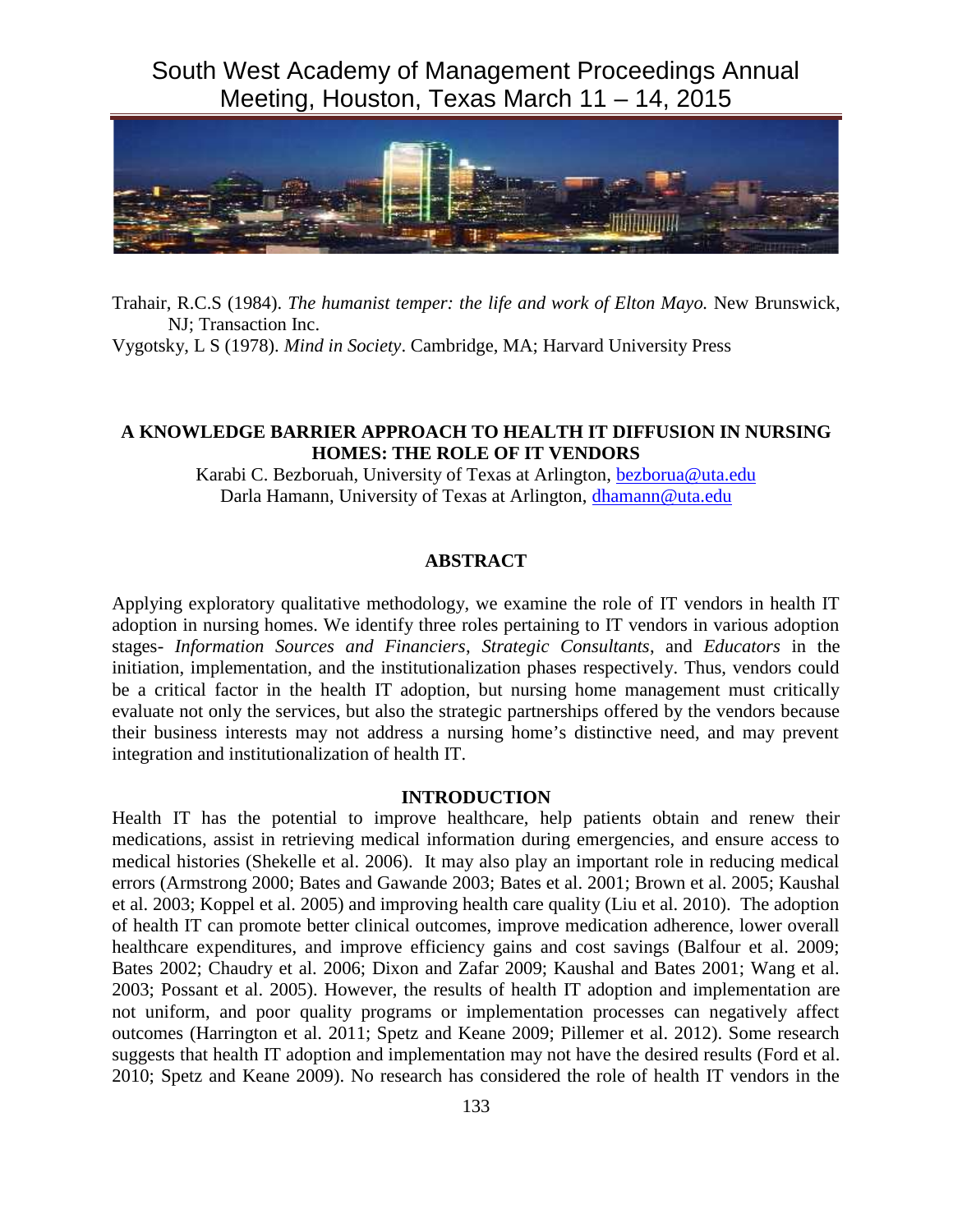

implementation process (McDonnell et al. 2010), although one study identified vendors as a reason for poor outcomes associated with health IT implementation (Spetz and Keane 2011). In this paper, we suggest that health IT vendors are critical to the dissemination of health IT and the success of the implementation process.

Hospitals and ambulatory care settings have increased their computerization rapidly over the past years, but long-term care facilities have been slow to adopt health IT despite some evidence suggesting it may be beneficial (Spinelli-Moraski and Richards 2013; Liu et al. 2010; Poon et al. 2006). However, as the population ages, it is likely that long-term care facilities, such as nursing homes, will play an ever-increasing role in the delivery of healthcare in the U.S., so it is important to understand the factors that improve health IT implementation process in this industry. Here, we contribute to this small literature by asking *what* role IT vendors play and *how* IT vendors speed up the process of diffusion of health IT in nursing homes. We draw on both traditional diffusion of innovation theory and the knowledge barrier approach to diffusion to advance knowledge about the role of IT vendors in the adoption and implementation process.

### **THEORETICAL FRAMEWORK**

#### **Traditional Diffusion Theory**

Health IT is a broad term used to describe technology applications involving the design, development, creation, use and maintenance of information systems utilized in a variety of healthcare settings. Traditional diffusion theory (Rogers 1995) argues that the diffusion, or transfer and uptake, of an innovation within an organization occur as a somewhat rational and linear sequence of steps, which begins with an organization seeking information and ends with the institutionalization, or regular use, of the innovation. Diffusion of innovation occurs in two primary phases. The first stage - the adoption or initiation phase, consists of the organization engaging in information-seeking and innovation-matching. The organization begins by identifying needs, prioritizing them, and seeking information to identify an innovation that can address these problems. Once an innovation is identified as a fit to the organization, it decides whether to adopt, and the diffusion process begins upon adoption.

The second stage, or the implementation phase, begins with a process of redefining, then moves to a process of clarification, and ends with routinization or institutionalization of the innovation. After the decision is made to adopt, the organization attempts to customize, or reinvent it so that it better conforms to the organization's needs. Customization and redefinition are an important part of this phase, as it will most likely influence the outcomes associated with the innovation. After customization, clarification occurs where the innovation becomes more widely used within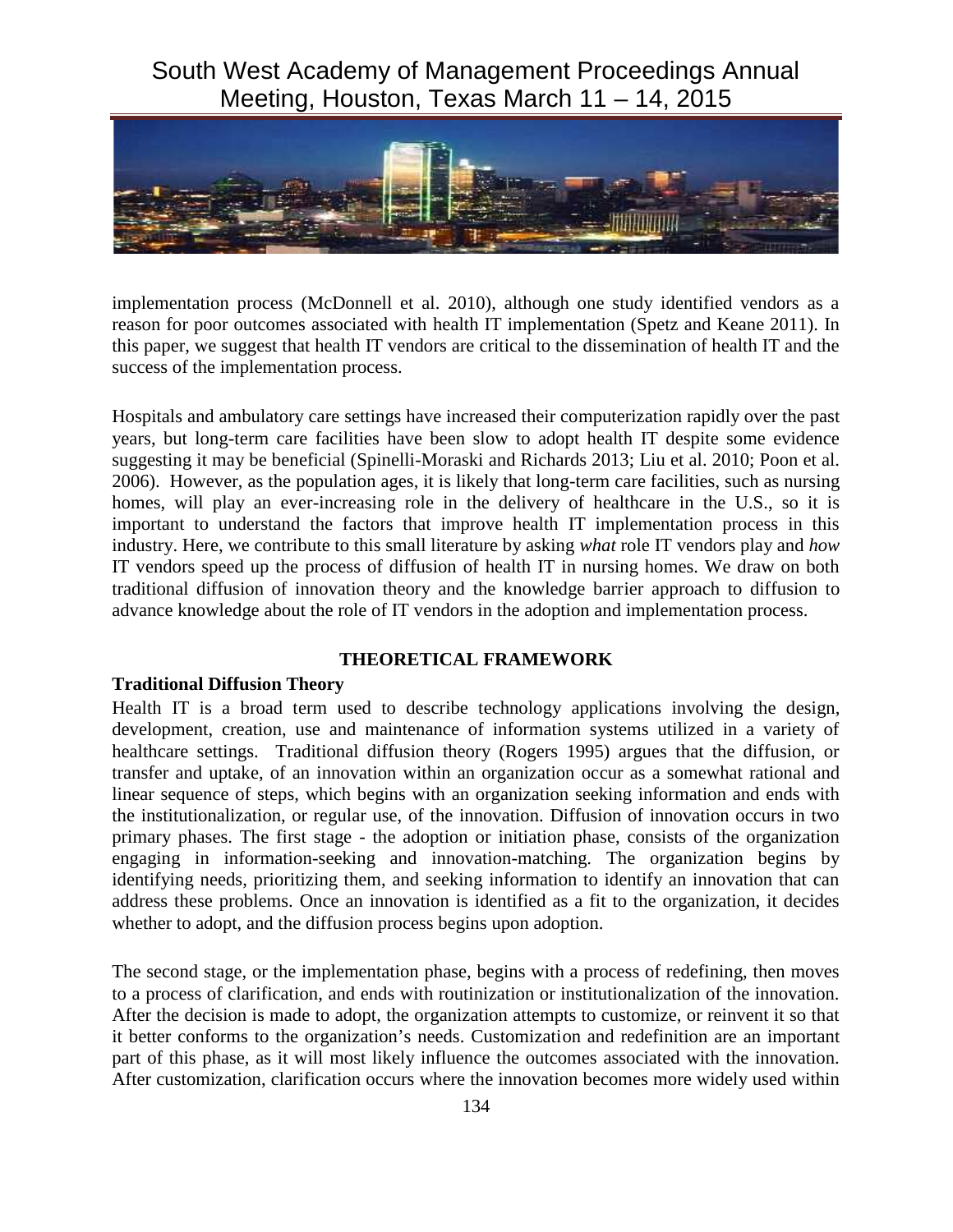

the organization and uncertainties are eliminated leading to institutionalization when the innovation loses its distinctness and is fully assimilated within the organization.

Rogers (1995) paints diffusion as either a process of communication and/or a comparison of costs/benefits. As a process of communication, innovations are diffused through networks of users and *potential* users. As an efficiency measure, diffusion is heavily influenced by price. Higher the costs of innovation, slower is the diffusion, whereas greater the potential benefits, faster is the diffusion (Mansfield 1968).

Diffusion as a product of communication and/or efficiency has been criticized as being too demand-centric and inadequate to fully explain the diffusion of more complex innovations (Eveland and Tornatzky 1990). Brown (1981) criticized this view as a product of communication and argued that too much emphasis was placed on the demand for innovation. He stressed that institutions that supply and push innovations influence their diffusion too. These supply-side institutions often push innovations into certain areas through marketing and education, thus limiting opportunities for diffusion to certain areas (Attewell 1992). Because these sorts of technologies require highly specialized knowledge, their adoption is determined largely by an organization's ability to adopt them (Attewell 1992).

#### **Knowledge Barrier Approach to Diffusion**

Attewell (1992) sketched out an alternative model of diffusion that stresses the role of expertise and learning as potential barriers to adoption and thus, as important factors in the diffusion process. Attewell argues that new institutions arise to meet the needs of those organizations without in-house expertise. Additionally, the relationship between supply-side organizations and user organizations develops into one that revolves around reducing hurdles to adoption and use, and developing expertise within users. Consultants, service bureaus, and simplification of the innovation are representative examples of this phenomenon.

This approach to diffusion can provide some useful insight into the diffusion of health IT in the nursing home industry. When viewed as supply-side institutions that do more than *just* make and/or sell technology, IT vendors become an important player in the diffusion of health IT. Figure 1 below shows how the two theories lead to our assumption that supply side organizations consisting of IT vendors can be important in the health IT adoption process. In this paper, we seek to understand the role of vendors in the spread of health IT in nursing homes.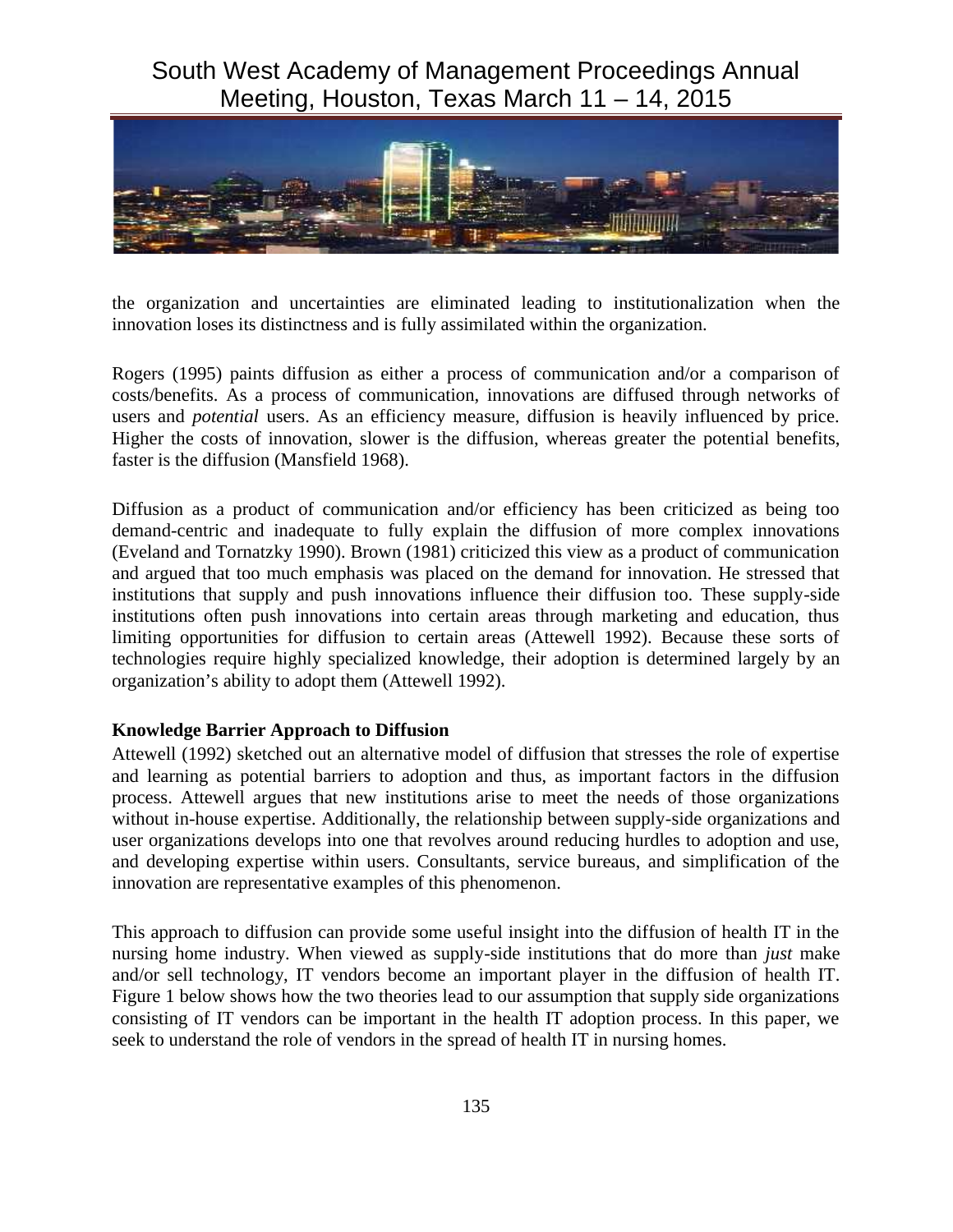

### **FIGURE 1**



#### **METHODOLOGY**

This study employs grounded theory in examining six nursing homes in Texas. These nursing homes represent a mix of for-profit and nonprofit nursing facilities that cater to the care of elderly and disabled persons. The primary sources of data are interviews with administrators, nurses, social workers, Directors of Nursing (DONs), case managers, kitchen staff, and administrative interns, as well as focus groups of Certified Nursing Assistants, Licensed Practical/Vocational Nurses, Registered Nurses, and health IT coordinators. These participants were primarily women (with a few men), and ranged in age from 18 to 60 years old. Most participants had been with their organizations for over a year.

Upon IRB approval, we contacted all nursing homes in the Dallas-Fort Worth-Arlington metropolitan area beginning June 2010, requesting them to participate in this research. Of our sample, 14 declined citing lack of time and/or non-adoption of health IT, and six nursing homes agreed to participate after several waves of follow-up requests via telephone and email. The participating nursing homes were primarily generalist service providers, with one specialist home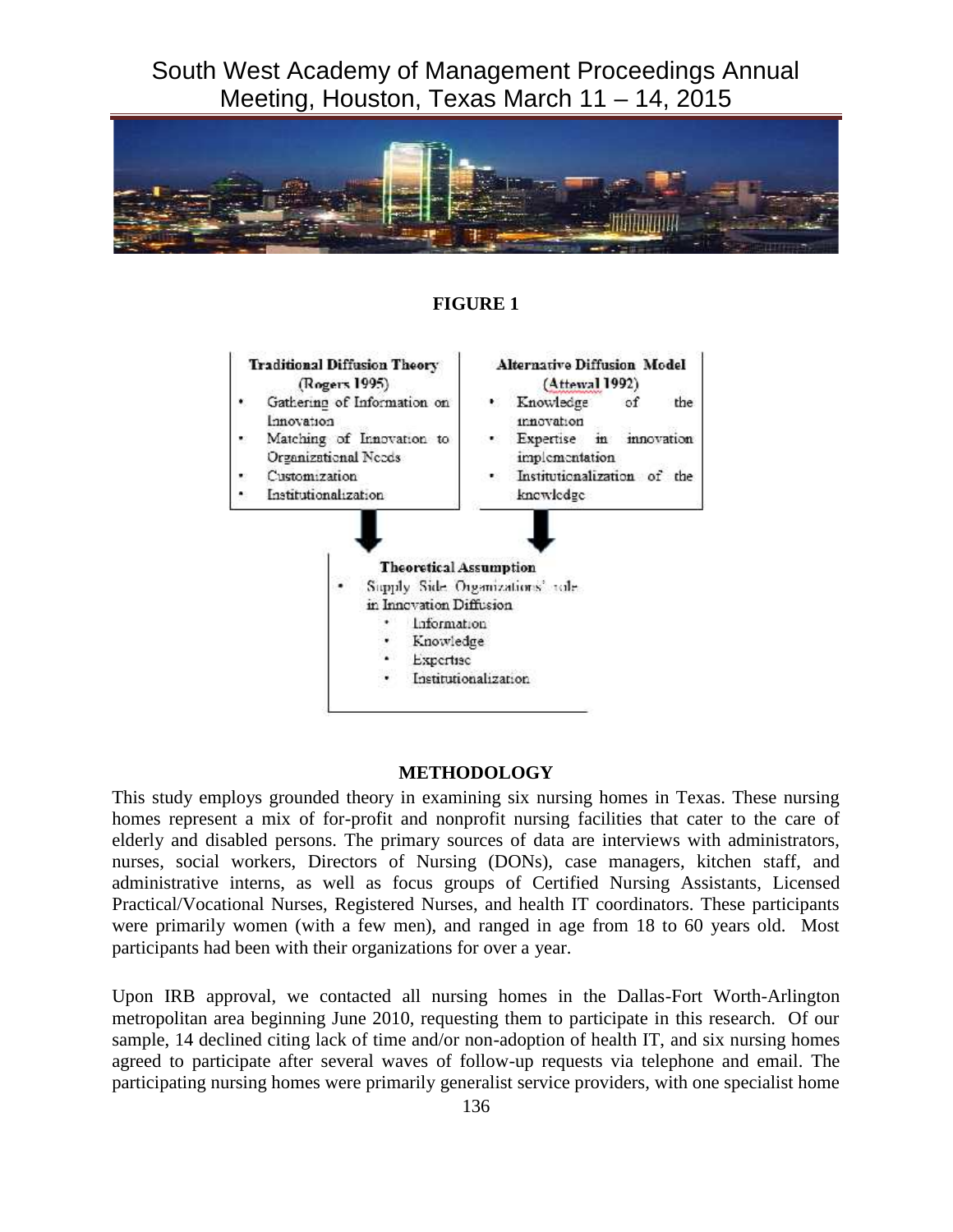

focusing on Alzheimer's and dementia. Our final sample was selected to reflect variation on multiple dimensions including nursing home size, stage of health IT adoption (including facilities that had not yet adopted health IT), type of health IT used, multi-facility ownership, profit status, patient socio-economic status and willingness to participate in the study.

We created two study instruments, one for administrators and one for staff, in consultation with previous literature. We carefully evaluated the questions and items on the questionnaires before administering them. The questionnaires served as guides that allowed free flow of conversations and discussions on topics related to the research questions but not anticipated by the researchers in advance. This assisted in garnering as much information as possible from the interviewees. We visited each nursing home over a period of a year and conducted in-depth semi-structured interviews with the administrators on the processes of the adoption and implementation of health IT. The interviews lasted between 60 and 120 minutes, with some respondents interviewed multiple times, in order to obtain supplemental or clarifying information. Modifications to the questionnaires were based on interviews, the responses, and the type of nursing home. In total, we interviewed 42 administrators and top managers. In addition to interviews with administrators, we conducted employee focus groups, which included approximately 40 participants were included in the floor staff focus groups.

The administrator interviews and focus groups were recorded and transcribed verbatim. The research team supplemented this with skilled observer notes on the aesthetics of the nursing homes including the physical layout, presentation for potential residents and their families, and external appearances of the facilities such as cleanliness. Furthermore, we observed employee dynamics during focus group discussions, their appreciation of health IT and/ or apprehension towards it, and the overall interest in implementing change and modernizing their operations. In addition to observing the physical layout, administrator interests, and motivation to acquire new technology, we also observed the living conditions of the residents to understand if they were predictors of technology adoption. Using more than one method of data collection allowed us to reinforce the findings through triangulation (Yin 2002). It is important to note that none of the nursing homes in our sample had implemented the full suite of the health IT system that includes integrated financial, clinical, and administrative software technologies for efficient care. Most of the nursing homes had some types of health IT, and were in the process of implementing the full suite. Following Patton's (2001) recommendation, we sent the drafts of each case study report to be reviewed by the administrators, who offered supplemental information based on the preliminary case report.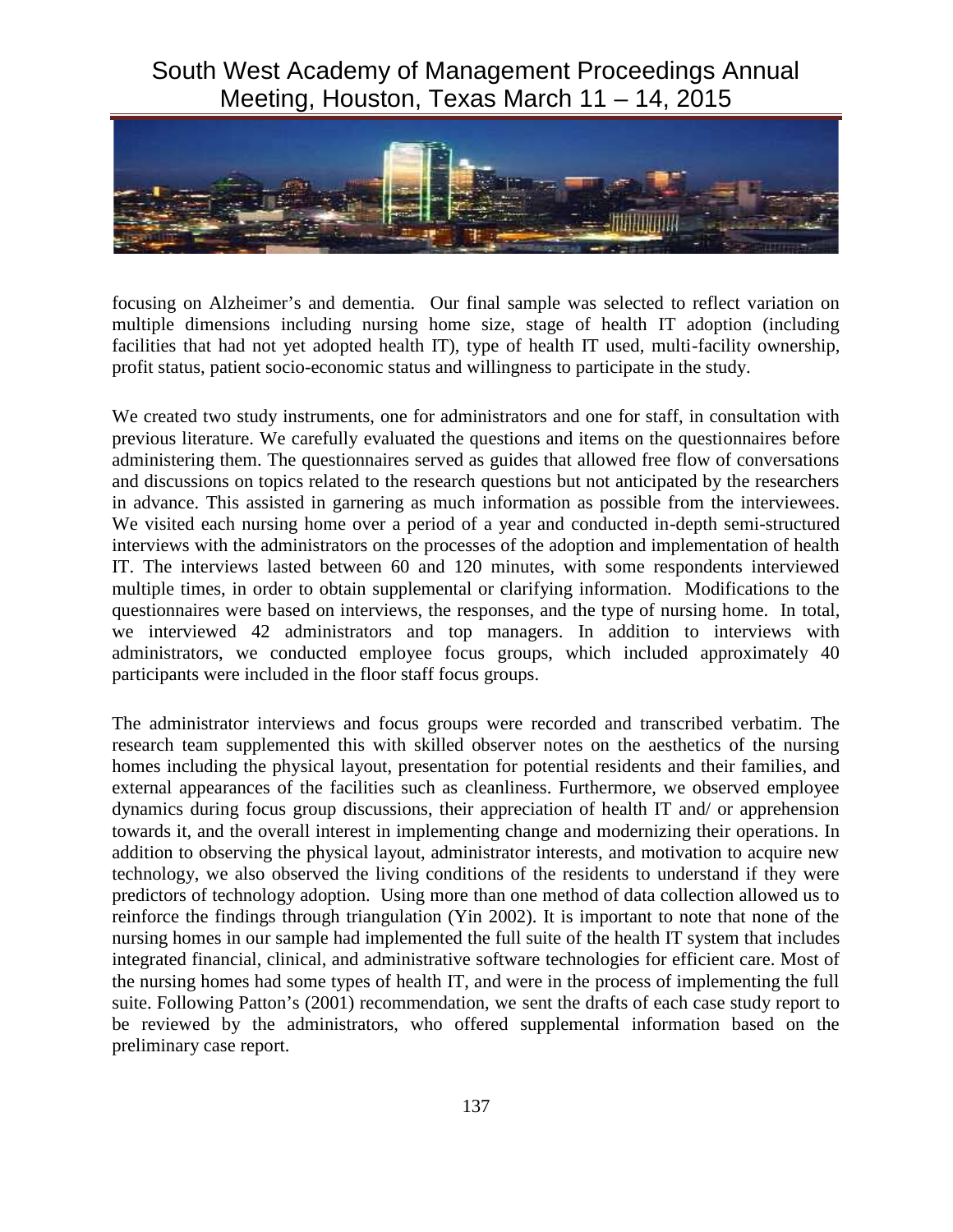

The four members of the research team read the interview transcripts, focus group transcripts and skilled observer notes individually, and identified emerging themes regarding the health IT implementation process in a group meeting. The individual identification of themes assisted in the triangulation of data by the investigating team. In cases where the research team could not arrive at a consensus over certain themes, the data were revisited and deliberated upon until there was agreement within the group. From these discussions within the team, one key theme that emerged was the importance of the role played by IT vendors in the dissemination of health IT during the adoption and implementation phases.

#### **RESULTS AND DISCUSSION**

The primary objective of this study was to understand the process of implementation of health IT in nursing homes. During the study, the importance of health IT vendors were underscored by the administrators, employees, and nursing staff. Upon analysis of the interview transcripts, we find that vendors played multiple roles in the adoption and implementation of health IT. The following are the main themes pertaining to the role of health IT vendors:

### **IT Vendor as Information Source and Financier***—***Initiation Phase**

Health IT vendors often have an informational and financier role during the adoption or initiation phase of the diffusion process. For example, in one nursing home, a pharmacy representative brought them information about a new health IT system. The administrator said, "*An IT vendor was looking for a guinea pig facility willing to try out their system.*" Since this nursing facility was dissatisfied with their existing software system, they decided to accept the offer from the new vendor. They sent top-level managers to another state to meet with the developers and other users of the system. They found that it was the most user-friendly system they had encountered, and that by adopting the system, they would be able to provide inputs in the design and customization. The nursing home administrator continued, "*the IT vendor would install the software for free in exchange for help with development and serving as a "show" facility. So, it was a very attractive offer. The system was initially set up to do physicians' orders and MARs and then progressed to assessments, nurses' notes, incident reports, MDS 3.0."* Start-up fees are prohibitively high for many nursing homes (DesRoches et al. 2008; Cherry et al. 2008; Gin et al. 2011), but this IT vendor eased that burden by installing the hardware at no cost and provided free laptops, with the expectation of recouping the cost from the monthly service charge of around \$1000. In exchange, the quality control nurse at the facility provided the vendor with invaluable feedback on the system. Consistent with Attewell (1992), the role of the vendor evolved into one of reducing hurdles to adoption of health IT. The floor staff, though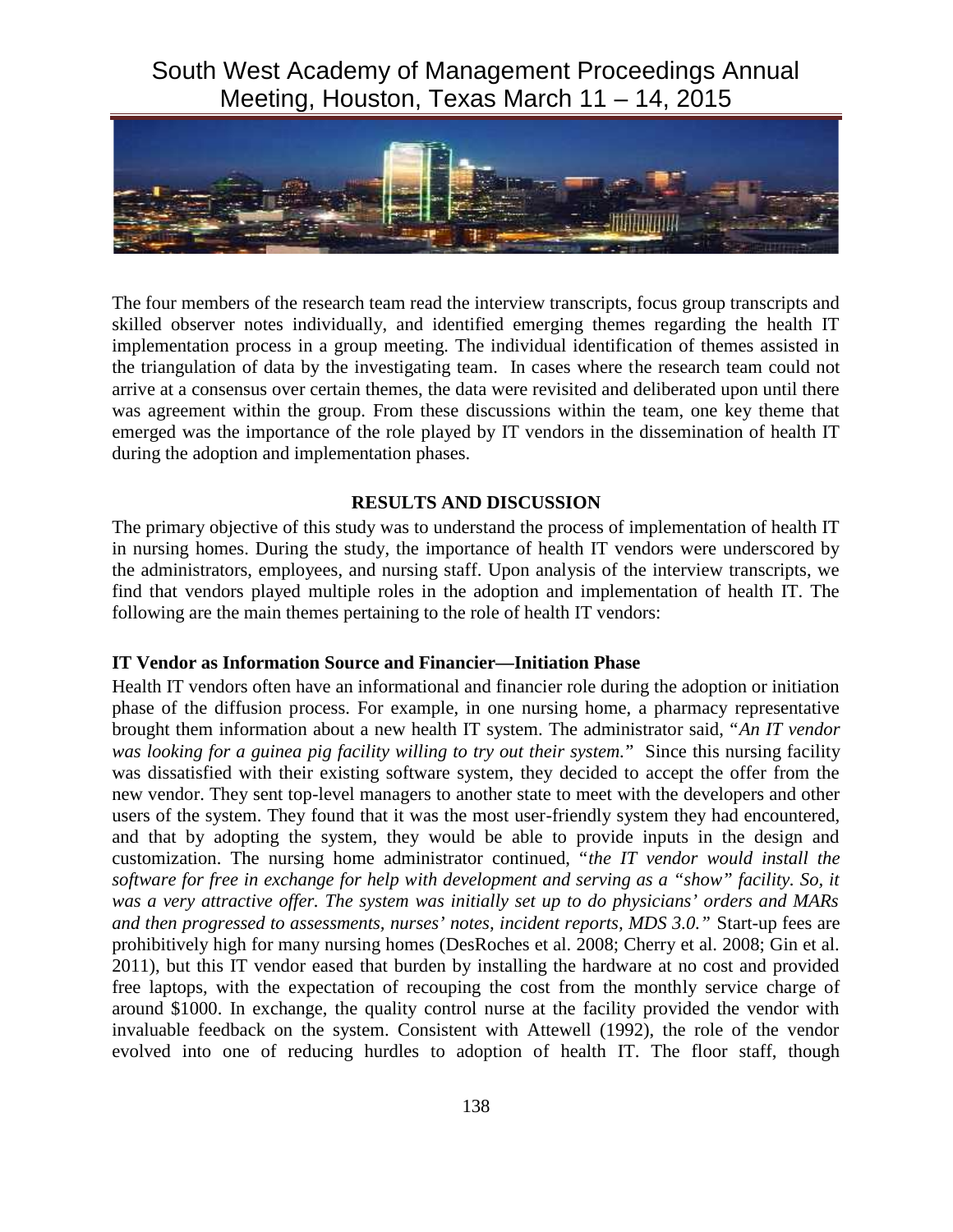

disappointed at not being consulted in the initial planning phase, was satisfied with the new health IT system as well as the training and support provided by the vendor.

#### *IT Vendor as Strategic Consultants—Implementation Phase*

The nursing home industry is very diverse. Some homes are part of corporations with multi-site operations, some are stand-alone facilities with a single owner, some are nonprofit entities controlled by boards of directors, and some are government owned. Providers differ in the extent to which federal payers differ (Shin et al. 2012). Depending on the characteristics of the nursing home, the role of the vendor also changes, which may reflect the diversity in implementation processes and outcomes. Due to the variety of organizational forms in the industry, customization of the software and implementation process are important, and is a key role of the vendors. For example, an administrator stated that, "*We are a small facility. We are just by ourselves; we are not part of an organization, most nursing homes are owned by corporations. Well they have that program which supports all their facilities so we had to find someone who would deal only with us because we are a one home corporation, ok? And that's how we determined these people.*" This facility adopted a software system the vendors tailored to meet the requirements of a small facility. Conversely, the Director of Nursing of a large corporatized nursing facility complained that, "*It seems to me like it was written by someone who doesn't know anything about medicine or medical needs as far as our day to day basis. It looks pretty on a technological aspect, you've got these screens with all this information but you're just overloaded with information, it's just too much.*" The administrators stated that the corporate headquarters funded the health IT system and although the system is supposed to be customized to the facility, but actually is standardized. The users felt that it is overly technical and disconnected from the field of nursing, and not customized to deal with the details and nuances of medical care.

In all nursing homes, there was an expectation on the part of nursing home administrators and staff that the health IT vendors act as strategic partners during implementation. Administrators relied on health IT vendors to assist making implementation decisions that were in the best interest of the nursing homes, an expectation that was not always met. A better strategy would be strategic partnerships between suppliers and users that involve feedback from end-users of the health IT. Indeed, Nazare et al. (2013) found that technical support, clinical content adequacy and availability, system usefulness and user interface design were among the factors that have lead to the abandonment of health IT systems in nursing homes. All of these problems could have been reduced had the vendors provided more customization and served as implementation process consultants.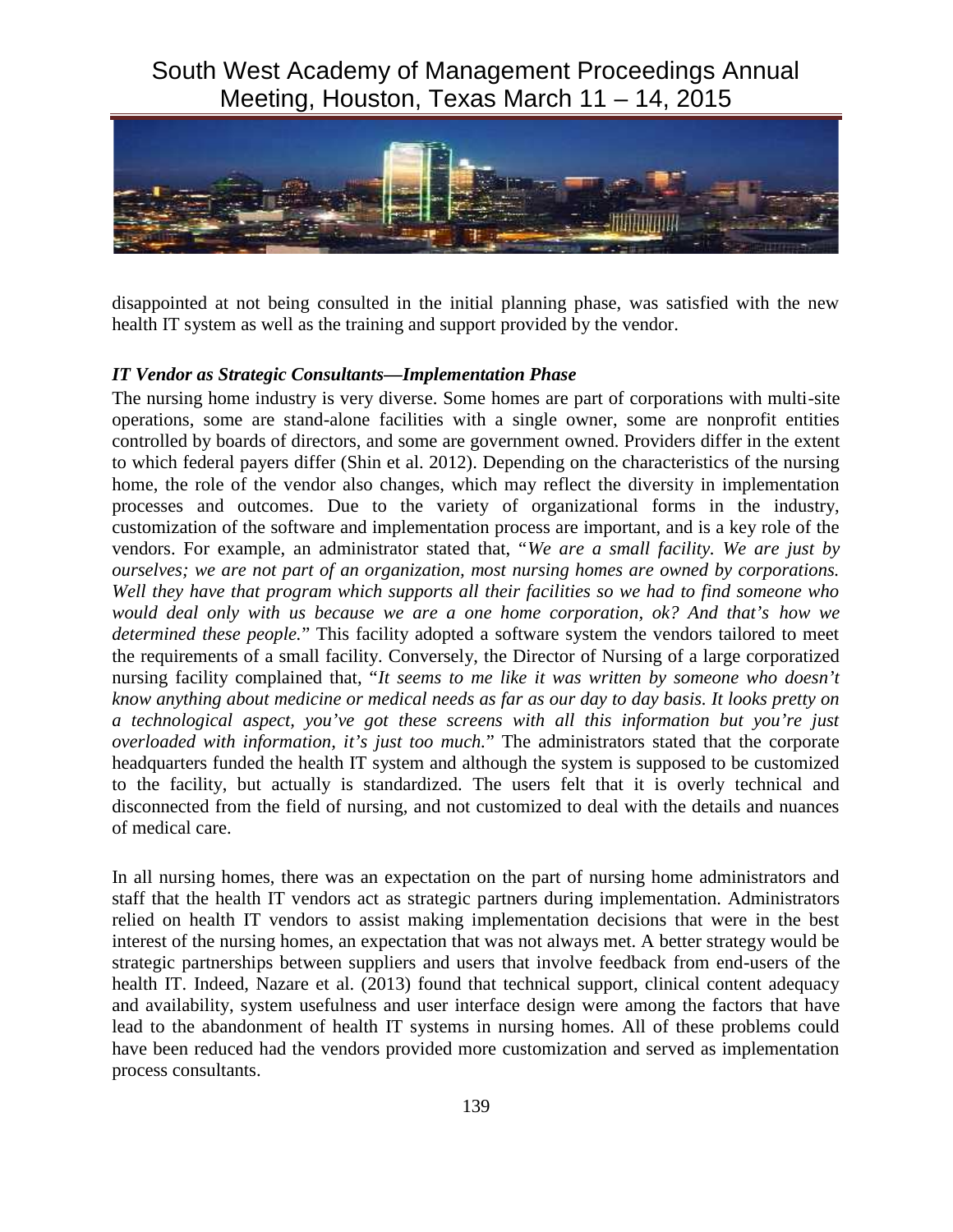

### *IT Vendor as Educator—Institutionalization Phase*

During the institutionalization phase, the vendor often acts as an educator. In one nursing home, an administrator stated, "*we do not recruit new staff for the IT systems. The training was primarily provided by a company representative*." Another reported that their employees received three weeks of training from the vendors. In this institution, we found that higher satisfaction with the system compared to the previous organizations that relied on a peer-to-peer training dissemination. Increasingly, company representatives will train one mid-level manager from a facility, and then that person trains the other employees. There are several drawbacks to this method. First, the employee representative may not fully understand the system, and therefore may not pass on most efficient and effective ways to use the software, resulting in employees not using the software optimally. Second, the employee receiving training may be technologically proficient, but they may not be able to convey complex technologies to others who have little technological background. In homes where training was conducted this way, employees had more difficulty adapting to health IT.

Floor staff in some homes complained that training was too brief and inadequate when imparted by vendors, especially for those with little prior computer experience. Consequently, they could not take full advantage of the system. They were forced to learn slowly by practicing on the floor, while simultaneously carrying out their other duties. Floor staff informally sought support and training from their peers. In contrast, in another nursing home, the management stated that the vendor sent a trainer to help initially with the implementation and training, and that "*the trainer was present almost constantly doing training.*" In addition, whenever they needed any help, they could request more training. At another facility, the administrator reported that the vendor company ran monthly online staff training modules, which reduced the costs of ongoing training. Administrators scheduled the classes, choose the modules, and recommend extra training to employees with limited IT knowledge. Nursing homes that had minimal training for nursing staff faced the most employee resistance to change.

| Phases                  | Role                                   | Activities                                               |
|-------------------------|----------------------------------------|----------------------------------------------------------|
| <b>Initiation Phase</b> | Information<br>$\bullet$<br>Source and | • Disseminates information<br>about heath IT innovations |
|                         | Financier                              | Product<br>service                                       |
|                         |                                        | demonstrations                                           |

### **TABLE 1**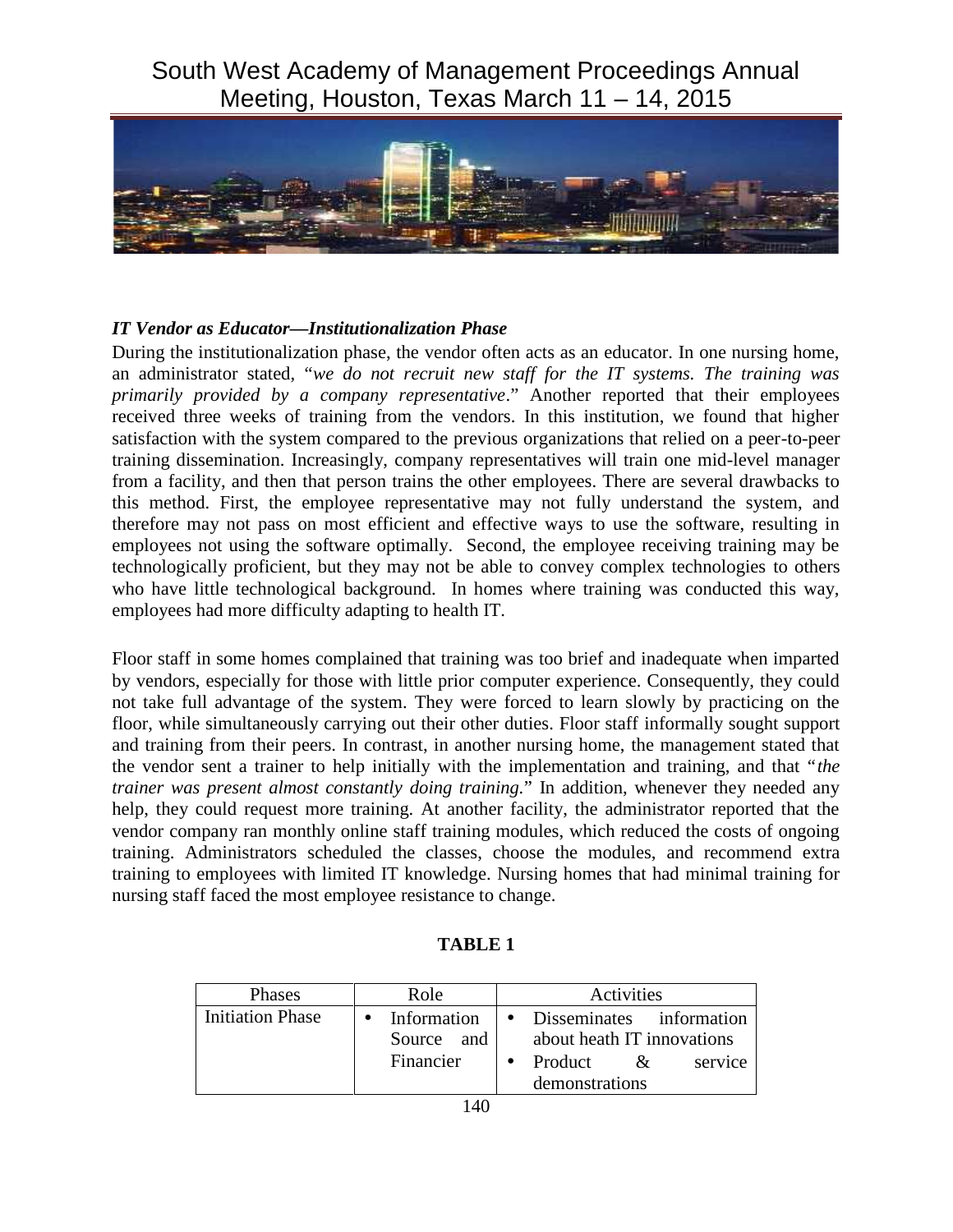

|                               |                                       | financial<br>Provides<br>$\bullet$<br>assistance<br>potential<br>to<br>clients                                                                                              |
|-------------------------------|---------------------------------------|-----------------------------------------------------------------------------------------------------------------------------------------------------------------------------|
| Implementation<br>Phase       | Strategic<br>$\bullet$<br>Consultants | Consults with clients on the<br>$\bullet$<br>usability, feasibility, and<br>utility of the innovation<br>implemented<br>Assists in implementation<br>$\bullet$<br>decisions |
| Institutionalization<br>Phase | Educator<br>$\bullet$                 | training<br>Provides<br>and<br>$\bullet$<br>maintenance<br>educational<br>Long term<br>$\bullet$<br>partnerships                                                            |

Throughout all of these phases as depicted in Table 1, it is clear that the role of the health IT vendors has been to anticipate and attempt to overcome organizational barriers to the adoption and implementation of health IT, which is consistent with the Knowledge Barrier Approach to Diffusion, where supply-side institutions often push innovations through marketing and education (Attewal 1992). Although our sample is small, our study could inform future large scale research on the role of supply side organizations in implementing organizational change.

#### **PRACTICAL IMPLICATIONS**

Our findings underscore the importance of the choice of health IT vendor as an informant, financier, strategic partner and educator. Nursing homes that utilized the vendors in these ways were more successful in their implementation of health IT than other nursing homes. We advise administrators and managers to put a lot of time into gathering the information necessary to make the best possible vendor choice, and to use unbiased sources during this information gathering. We advise that administrators and managers pay particular attention to customization of IT programs and its user interface. Administrators should also ask vendors for assistance in making strategic decisions regarding the implementation process. Most importantly, administrators need to inquire about the nature and quality of training offered by the vendor, both during implementation and afterwards. Given the negative outcomes associated with training only one organizational representative, we advise against this strategy. Lastly, we recommend making decisions about user interface and employee training in consultation with the end-users of the program (see also Lipsky and Agvar 2011). From the perspective of health IT vendors,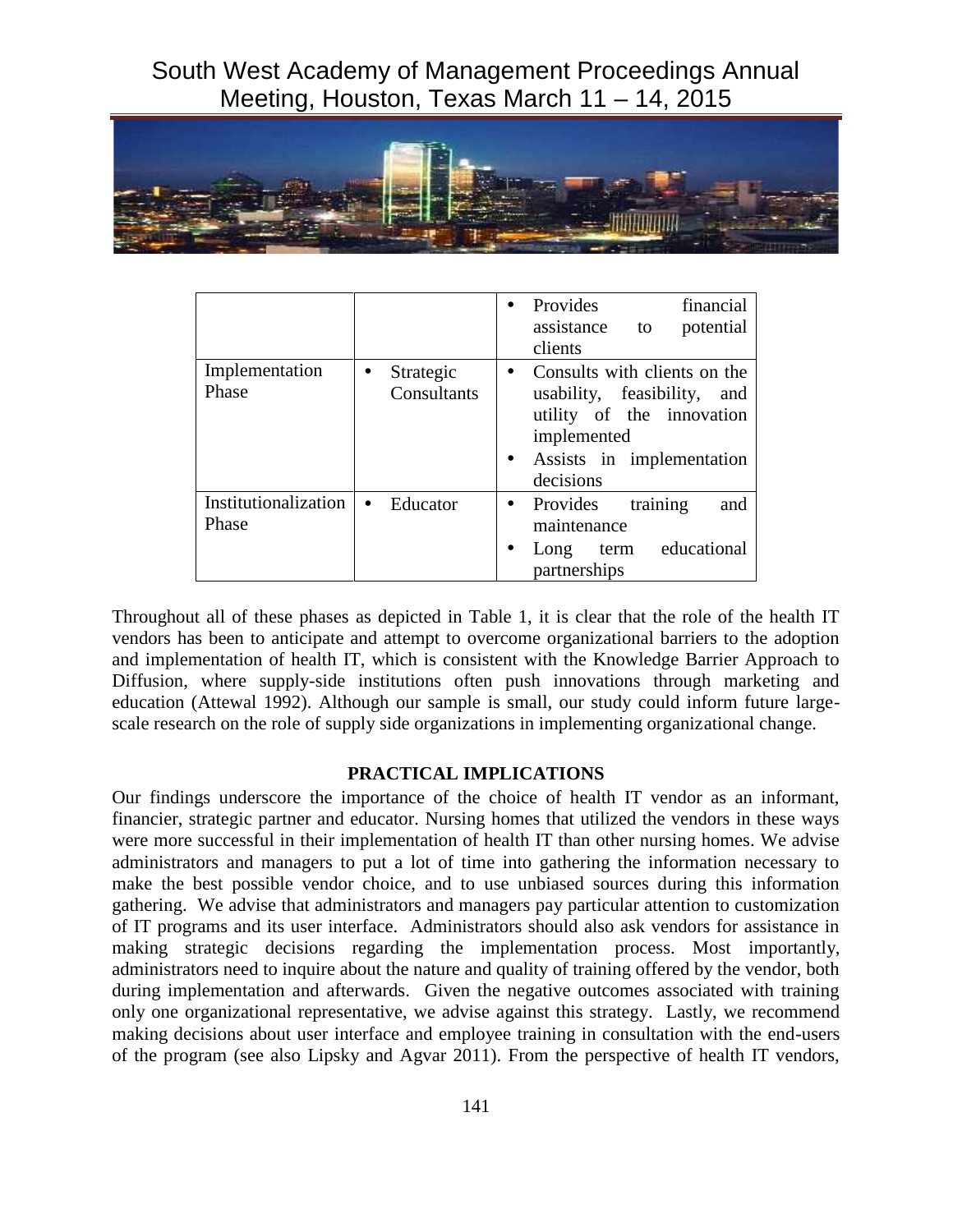

participation with the nursing home in a process of co-production of the software would be an excellent market strategy to improve customer satisfaction.

#### **CONCLUSIONS**

Blacker and Brown (1986) argued that there are two implementation styles in IT projects: people oriented and technology oriented. A people-oriented approach implies explicit consideration of the experiences of end-users as well as organizational impacts and opportunities. Conversely, a technology-oriented style involves a planned and rational strategy centered on technological considerations, with a relative exclusion of wider social and organizational concerns. In this study, we find that the people-oriented approach is at least as important as the technologically oriented style. Additionally, we find that supply-side organizations could play a very important role in the diffusion of technology by balancing the people and technology orientation.

As predicted by Attewell (1992), we find that the relationship between nursing home administrators and IT vendors is not one focused solely on buying and selling. Vendors are important for breaking down hurdles to adoption and implementation of health IT. First, health IT vendors act as information sources for nursing homes, supplying them with information prior to purchase decisions. Some vendors even assist nursing homes with the up-front costs associated with the adoption of health IT, expecting to recoup these costs through the nursing home's monthly charges. This is important, as administrators frequently lack the information necessary to make informed choices regarding health IT (Bezboruah et al. 2014), and the vendors could fill this gap. Unfortunately, the information provided by vendors could be biased and suffer from information asymmetry (Hansmann 1980), with their own business interests in mind. Second, vendors act as strategic consultants for nursing homes, recommending customized options and implementation strategies. Having the right options, especially the right user interface, is critical for the success of the health IT initiative (Yuan et al 2013). Third, health IT vendors are the most commonly used source of health IT training for employees. This alone would highlight the importance of the health IT vendors, since the proper initial and ongoing training of employees is key to the successful implementation of health IT. Although most public policy initiatives have focused on mandating the adoption of health IT, given the importance of health IT vendors in the adoption process, perhaps some policy should address vendor incentives to properly customize software and train employees.

#### **REFERENCES**

Armstrong, E. (2000). Electronic prescribing and monitoring are needed to improve drug use. *Archives of Internal Medicine*, *160*, 2713-2714.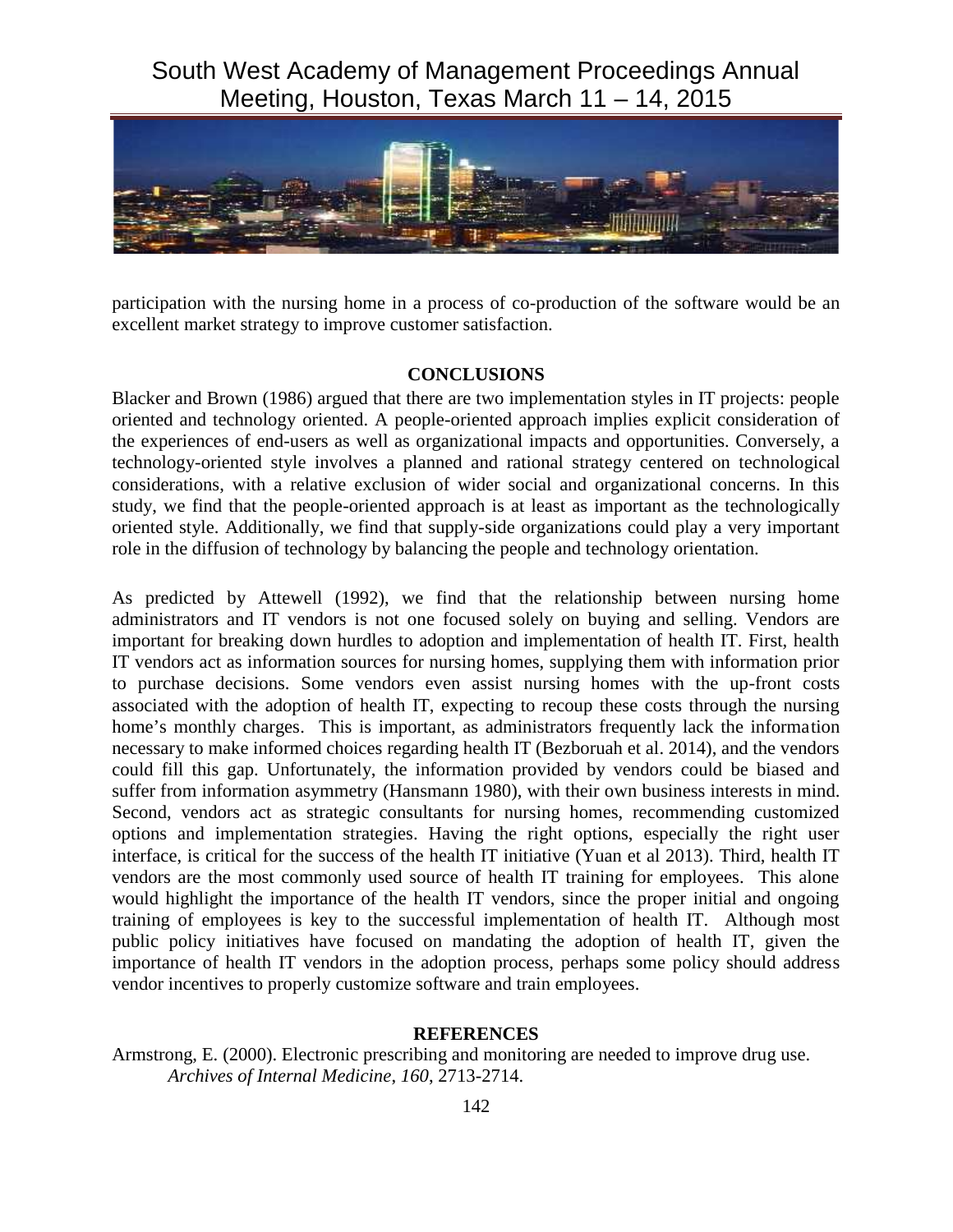

- Attewell, P. (1992). Technology diffusion and organizational learning: The case of business computing. *Organization Science*, *3*, 1-19.
- Balfour, D.C., S. Evans, J. Januska, H.Y. Lee, S.J.Lewis, S.R. Nolan, M. Noga, C. Stemple, & K. Thapar. (2009). Health information technology: Results from a roundtable discussion. *Journal of Management Care Pharmacy*, *15*, 10-17.
- Bates, D.W. (2002). The quality case for information technology in healthcare. *BMC Medical Informatics & Decision Making*, *2*, doi:10.1186/1472-6947-2-7
- Bates, D. W. (2005). Physicians and ambulatory electronic health records. *Health Affairs*, 24, 1180-89.
- Bates, D. W., Cohen, M., Leape, L., Overhage, J., Shabot, M. & Sheridan, T. (2001). Reducing the frequency of errors in medicine using information technology. *Journal of the American Medical Informatics Association*, 8, 299-308.
- Bates, D.W., & Gawande, A. (2003). Improving safety with information technology*. New England Journal of Medicine*, 348, 2526-2534.
- Bezboruah, K., Hamann, D., & Smith, J. (2014). Management attitudes and technology adoption in long-term care facilities. *Journal of Healthcare Organization and Management, 28*, 344- 365.
- Blacker, F. & Brown, C. (1986). Alternative models to guide the design and introduction on the new information technology into work organizations. *Journal of Occupational Psychology*, 59, 287-313.
- Brown, L. A. (1981). Innovation Diffusion: A new Perspective. New York: Methuen.
- Brown, C.A., Bailey, J., Miller, D., Garrett, P., & Rudman, W. (2005). Improving patient safety through information technology. *Perspectives in Health Information Management*, *2*. Retrieved from http://perspectives.ahima.org/improving-patient-safetythrough-information-technology/#.VOehZvnF8nE

Burtchell, K. R. (2010). ARRA and meaningful use: Is your organization ready? *Journal of*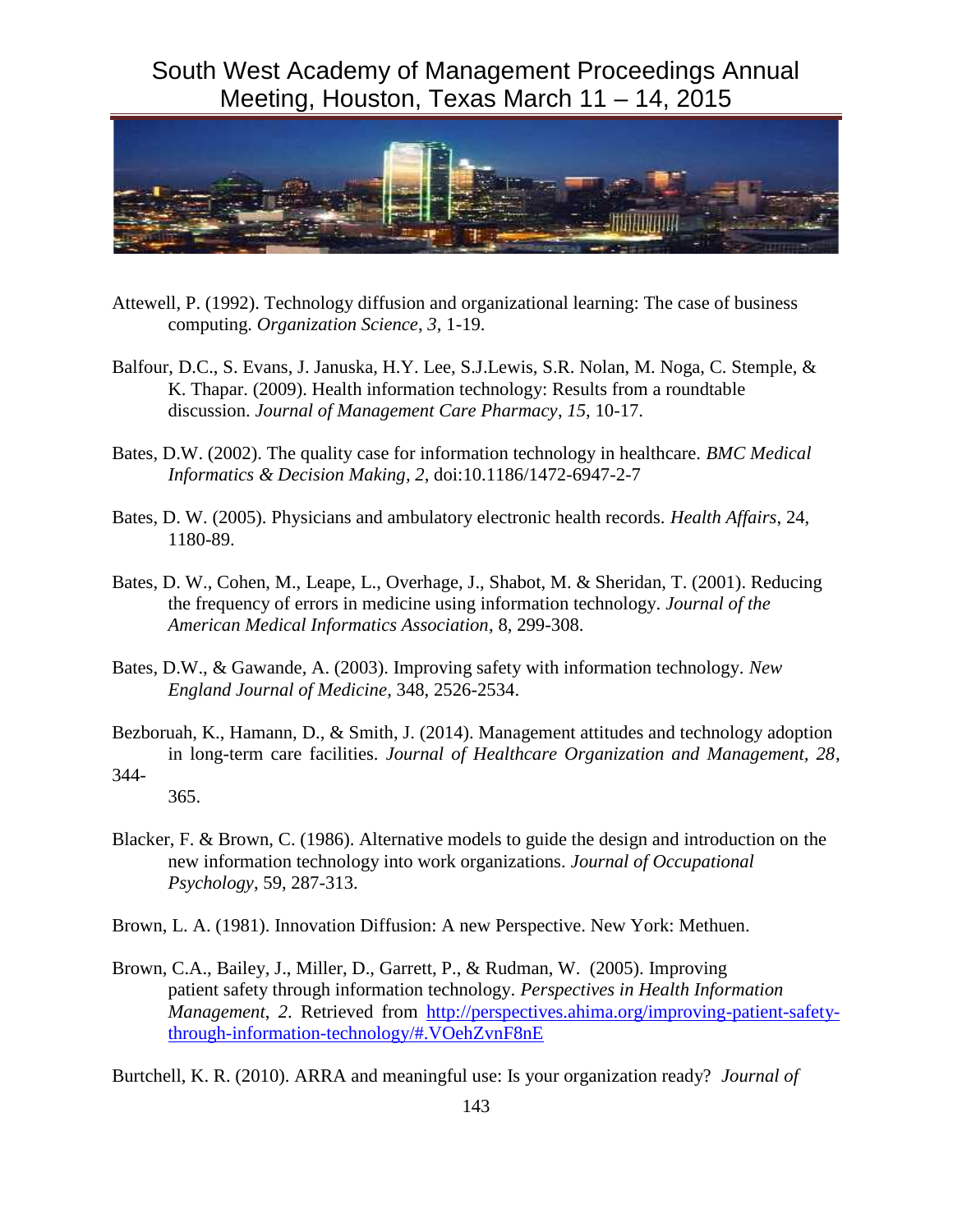

*Healthcare Management, 55*, 232-235.

- Chaudhry, B., Wang, I., Wu, S., Maglione, M., Mojica, W., Roth, H., Morton, S.C., & Shekelle, P.C. (2006). Systematic review: Impact of health information technology on quality, efficiency, and costs of medical care. *Annals of Internal Medicine*, *144*, 742-52.
- Cherry, B., Carter, M., Owen, D. & C. Lockhart. (2008). Factors affecting electronic health record adoption in long-term care facilities. *Journal for Healthcare Quality*, *30*, 37–47.
- DesRoches, C. M., Campbell, E. G., Rao, S. R., Donelan, K., Ferris, T. G., Jha, A., Kaushal, R., Levy, D., Rosenbaum, S., Shields, A., & Blumenthal, D. (2008). Electronic health records in ambulatory care: A national survey of physicians*. New England Journal of Medicine*, *359*, 50-59.
- Dixon, B.E., & Zafar, A. (2009). *Inpatient computerized provider order entry (CPOE): Findings from the AHRQ portfolio* (Prepared by the AHRQ National Resource Center for Health IT under Contract No. 290-04-0016). AHRQ Publication No. 09-0031-EF. Rockville, MD: Agency for Healthcare Research and Quality.
- Eveland J. D. & Tornatzky, L.G. (1990). The deployment of technology. In L. G. Tornatzky and M. Fleischer (Eds.), *The Processes of Technological Innovation*. (pp.117-148). Lexington, MA: Lexington Books.
- Ford E, N. Menachemi, Huerta, T., & Yu, F. (2010). Hospital IT adoption strategies associated with implementation success: Implications for achieving meaningful use. *Journal of Healthcare Management*, *55*, 175-188.
- Gin, G. O., Shen, J. J. & Moseley, C.B. (2011). Hospital financial position and the adoption of electronic health records. *Journal of Healthcare Management, 56*, 337-350.
- Harrington, C., Olney, B., Carrillo, H., & Kang, T. (2012). Nurse staffing and deficiencies in the largest for-profit nursing home chains and chains owned by private equity companies. *Health Services Research*, *47*, 106–128.

Hansmann, H.B. (1980). The role of nonprofit enterprise. *Yale Law Journal, 89*, 835–891.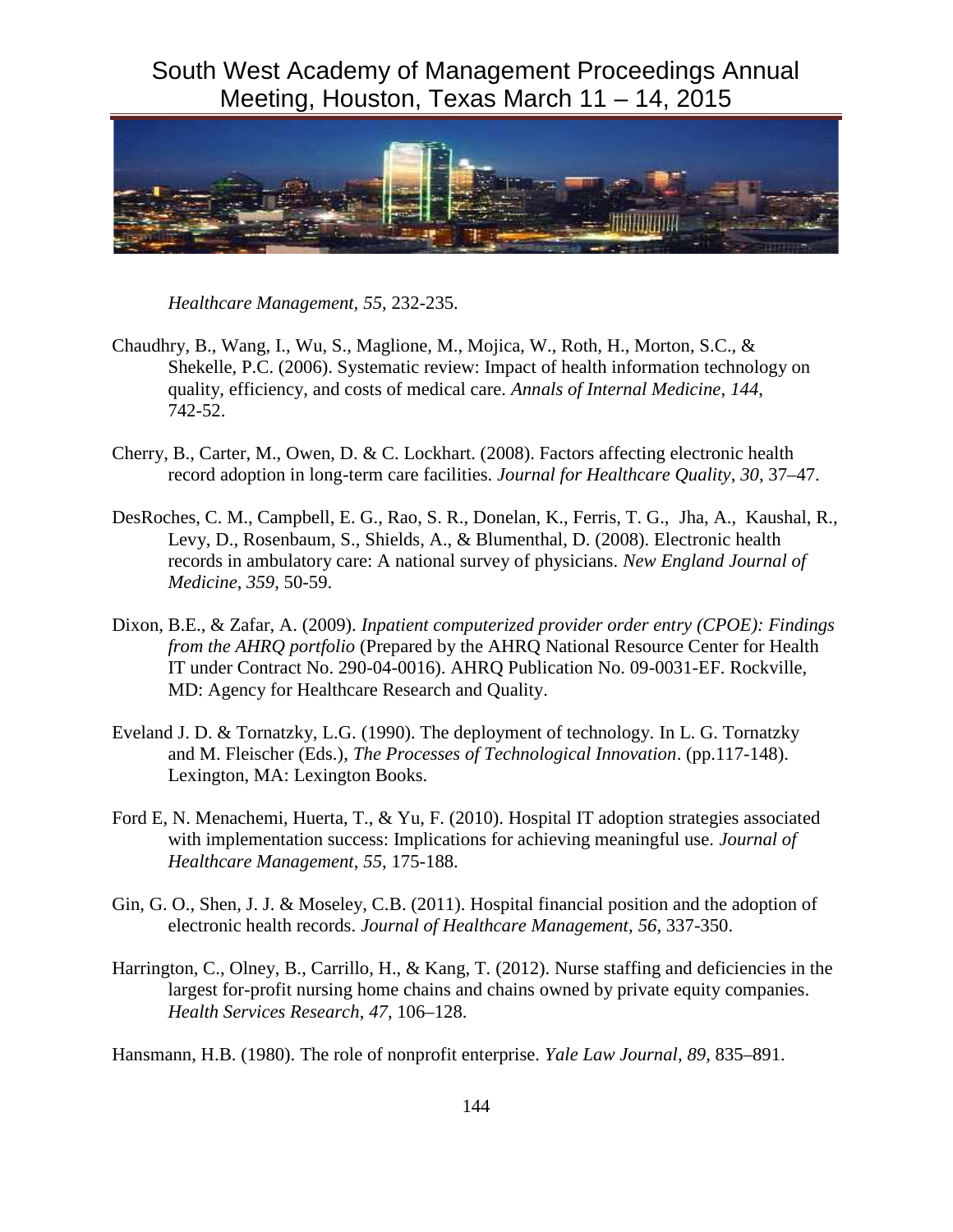

- Institute of Medicine, Committee on Data Standards for Patient Safety. (2003). *Key capabilities of an electronic health record system*. Washington, D.C.: The National Academies Press.
- Kaushal, R., & Bates, D.W. (2001). Computerized physician order entry (CPOE) with clinical decision support systems (CDSSs). In Shojania, K.G., Duncan, B.W., McDonald, K.M., Wachter, R.M,. (Eds.) *Making Health Care Safer: A Critical Analysis of Patient Safety Practices*. (AHRQ Publication 01-E058. AHRQ Evidence Report/Technology Assessment: Number 43). Washington, DC: Agency for Healthcare Research and Quality.
- Kaushal, R., Shojania, K.G., & Bates, D.W. (2003). Effects of computerized physician order entry and clinical decision support systems on medication safety: A systematic review. *Archives of Internal Medicine*, *163*, 1409-1416.
- Koppel, R., Metlay, J. P., Cohen, A., Abaluck, B., Localio, A. R., Kimmel, S. E. & Strom, B. L. (2005). Role of computerized physician order entry systems in facilitating medical errors. *Journal of the American Medical Informatics Association*, *293*, 1197-1203.
- Lipsky, D. B., & A. Avgar. (2012). Caregivers and computers: Key lessons from the adoption and implementation of EMR in New York state nursing homes. *Advances in Industrial & Labor Relations*, *20*, 75-104.
- Liu, D., Castle, N. G. & Diesel, J. (2010). Does use of advanced information technology in commercial minimum data set systems improve quality of nursing home care? *American Journal of Medical Quality, 25*, 116-127
- McDonnell, C., Werner, K., & Wendel, L. (2010). Electronic health record usability: Vendor practices and perspectives. Rockville (MD): Agency for Healthcare Research and Quality. Accessed from http://healthit.ahrq.gov/portal/server.pt/gateway/PTARGS\_0\_3882\_913591\_0\_0\_18/EH RVendorPractices/EHR\_vendor\_practices\_and\_perspectives Perspectives.pdf
- Nazare, S., Or, C., Li, K., & Xu, J. (2013). What makes the implementation of clinical information systems difficult in nursing homes? *Proceedings of the International Symposium of Human Factors and Ergonomics in Healthcare*, *2*, 38-42.

Patton, M. (2001). *Qualitative Research and Evaluation Method*. 3rd Edition. Thousand Oaks,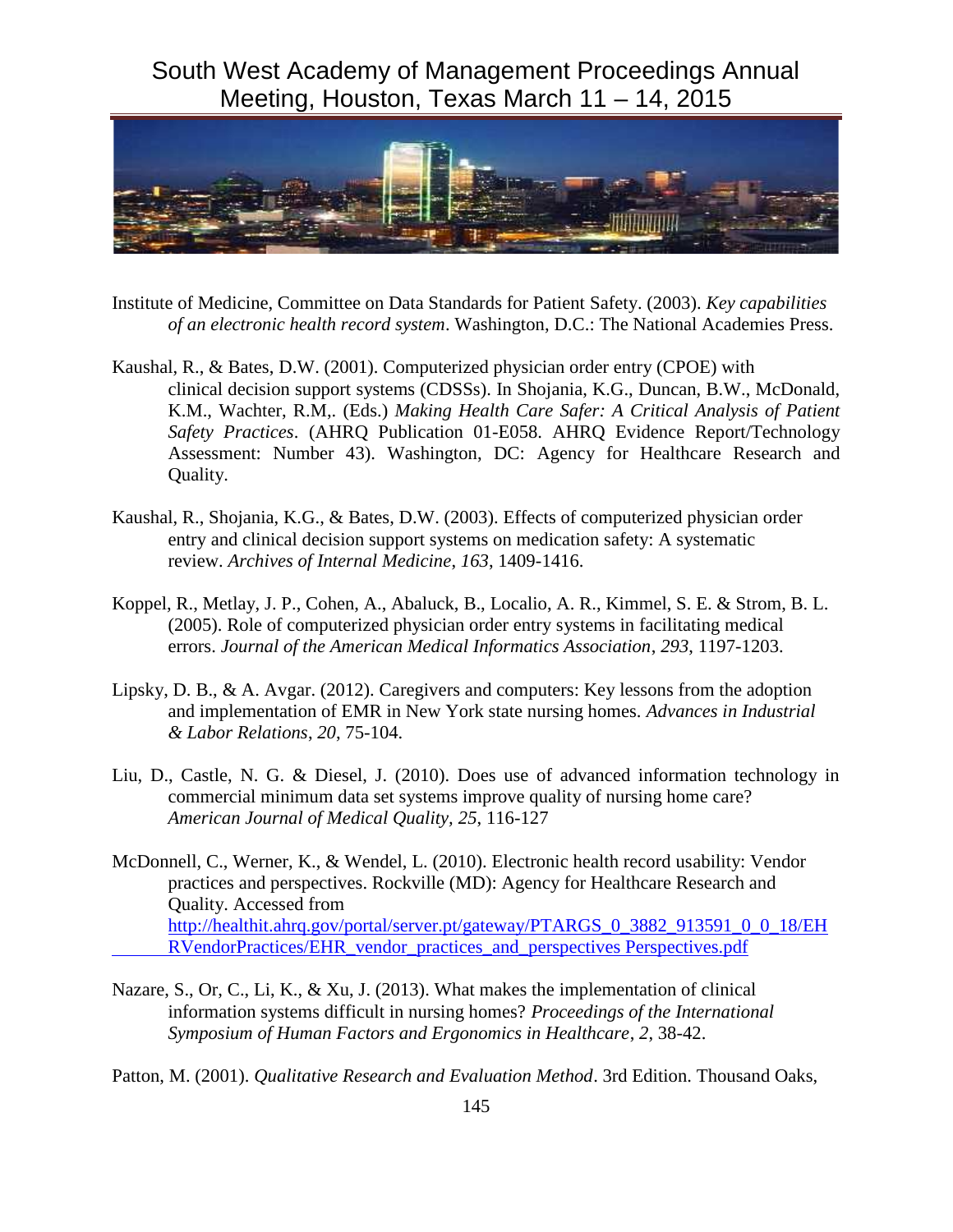

CA: Sage.

- Pillemer, K., Meador, R., Teresi, J., Chen, E., Henderson, C., Lachs, M., Boratgis, G., Silver, S., & Eimicke. J. (2012). Effects of electronic health information technology implementation on nursing home resident outcomes. *Journal of Aging and Health*, *24*, 92-112.
- Poon, E. C., Jha, A.K., Christino, M., Honour, M., Femandopulle, R., & Middleton, B. (2006). Assessing the level of healthcare information technology adoption in the United States: A snapshot*. BMC Medical Informatics and Decision Making*, *6*, 1-9.
- Possant, L., Periera, J., Tambyln, R., & Kawasumi, Y. (2005). The impact of electronic health records on the efficiency of physicians and nurses: A systematic review. *Journal of the American Medical Informatics Association*, *12*, 505-516.
- Rogers, E.M. (1995). *Diffusion of Innovations*. New York: Free Press
- Shekelle, P., Morton, S., & E. Keeler. (2006). *Costs and benefits of health information technology*. Rockville, MD: Agency for Healthcare Research and Quality. Evidence Report/Technology Assessment No. 132, AHRQ Publication 06-E006.
- Shin, D. Y., Menachemi, N., Diana, M., Kazley, A. S., & Ford, E. W. (2012). Payer mix and EHR adoption in hospitals. *Journal of Healthcare Management*, 57, 449-50.
- Smith, B. T. (2011). Ambulatory electronic health record system adoption: Practitioner application. *Journal of Healthcare Management,* 56, 181-182.
- Spetz, J. & Keane, D. (2009). Information technology implementation in a rural hospital: A cautionary tale. *Journal of Healthcare Management, 54*, 337-348.
- Spinelli-Moraski, C. & Richards, K. (2013). Health information technology in nursing homes: Why and how? *Research in Gerontological Nursing*, *6*, 150-151.
- Song, P. H., McAlearney, A., Robbins, J., & McCullough, J.S. (2011). Exploring the business case for ambulatory electronic health record system adoption*. Journal of Healthcare Management*, *56*, 169-180.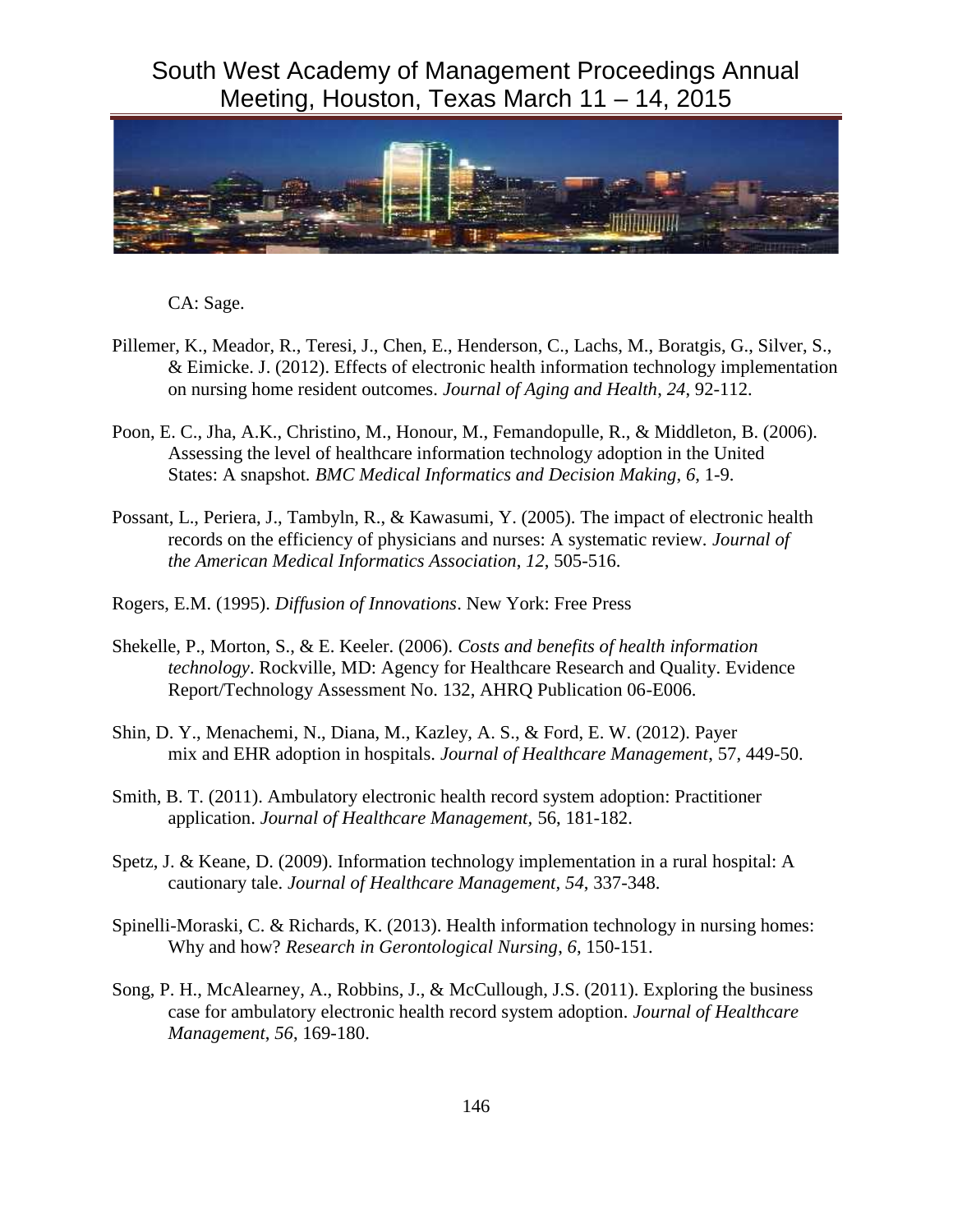

- Wang, S.J., Middleton, B., Prosser, L., Bardon, C., Spurr, C., Carchidi, P., Kittler, A., Goldszer, R., Fairchild, D., Sussman, A., Kuperman, G., Bates, D. (2003). A cost-benefit analysis of electronic medical records in primary care. *American Journal of Medicine*, *114*, 397-403.
- Yin, R. K. (2002). Case Study Research: Design and Methods. 3<sup>rd</sup> ed. London: Sage.
- Yuan, M., Finley, G., Long. J, Mills, C., Johnson, R. (2013). Evaluation of user interface and workflow design of a bedside nursing clinical decision support system. *Interactive Journal of Medical Research*, 2, e4.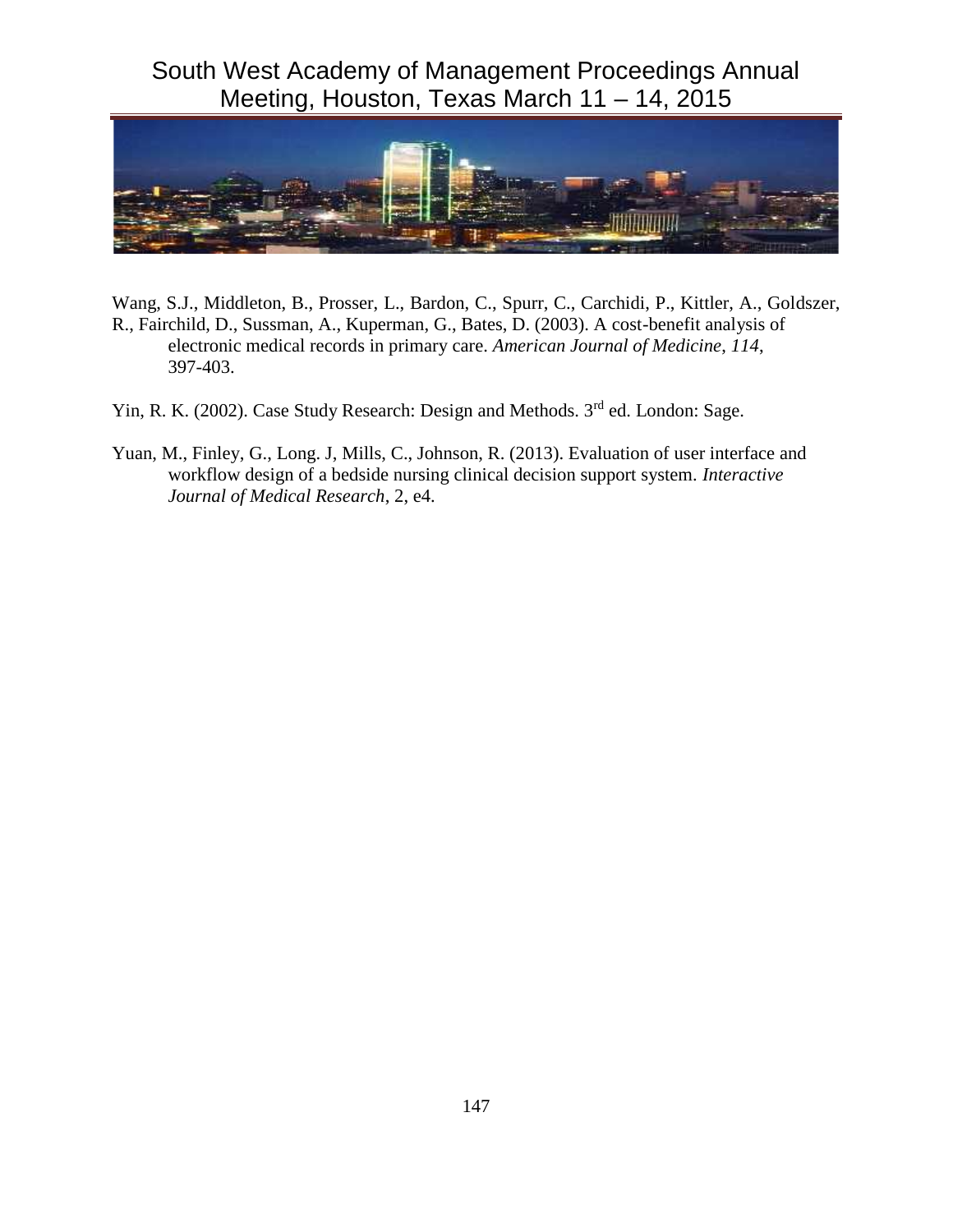

### **MINDFUL MANAGEMENT: LEVERAGING SPIRITUALITY IN THE WORKPLACE AS A MANAGERIAL RESOURCE**

Dr. Uday Shinde, PhD, Colorado Mesa University Dr. Emma Fleck, PhD, Colorado Mesa University, efleck@coloradomesa.edu

#### **ABSTRACT**

Management in a global and dynamic environment requires innovation, creativity, self assuredness, empathy and as far as possible, freedom from stress. In light of these fluid requirements, researchers in the past have suggested that the process of management and various aspects of business be reviewed from differing angles and inter-disciplinary approaches. The present paper addresses this need and suggests a management model based on the fast growing area of spirituality and religiosity in the workplace (SRW). Its objective is to examine spirituality as a managerial resource that could enable outcomes which could in turn have implications for organizational performance. A model to explore three such outcomes (innovation, stress reduction, and connectedness) is reviewed in this study, and further implications and model extensions are also suggested.

### **INTRODUCTION**

*Tune yourself with the creative power of Spirit* – *Paramahamsa Yogananda*

The present study is a response to the call for papers sent out by the Southwest Academy of Management, wherein the practice of management is envisaged as a "calling". While the field of management has been extensively researched for over 100 years, this call provides researchers an opportunity to examine the field afresh and in the light of newer developments within and outside its traditional boundaries.

In view of this invitation, the specific purpose of the current paper is to explore and present the process of management as viewed from the lens of spirituality in the workplace. This is an area that alongside religiosity (SRW), has gained extensive attention in recent times (Neal, 2013; Giacalone & Jurkiewicz, 2010; Miller & Ewest, 2013; Lund Dean & Fornaciari, 2007). One of the aims of this paper is to present some of the possible benefits of spirituality to the manager. As such, the paper focuses on how spirituality might be considered as a resource for managers, especially as an enabler of individual outcomes such as creativity and innovation, stress reduction, and connectedness. These outcomes have in the past been associated with organizational performance, job satisfaction, job involvement and stakeholder relationships (Kolodinsky et al, 2008; Gupta and Singh, 2010) and the present study is an attempt at bringing to light new information to the current field in a similar vein.

The above call from SWAM is indeed timely; for the environment within which organizations function, both immediately and in terms of the larger picture, has seen tremendous upheavals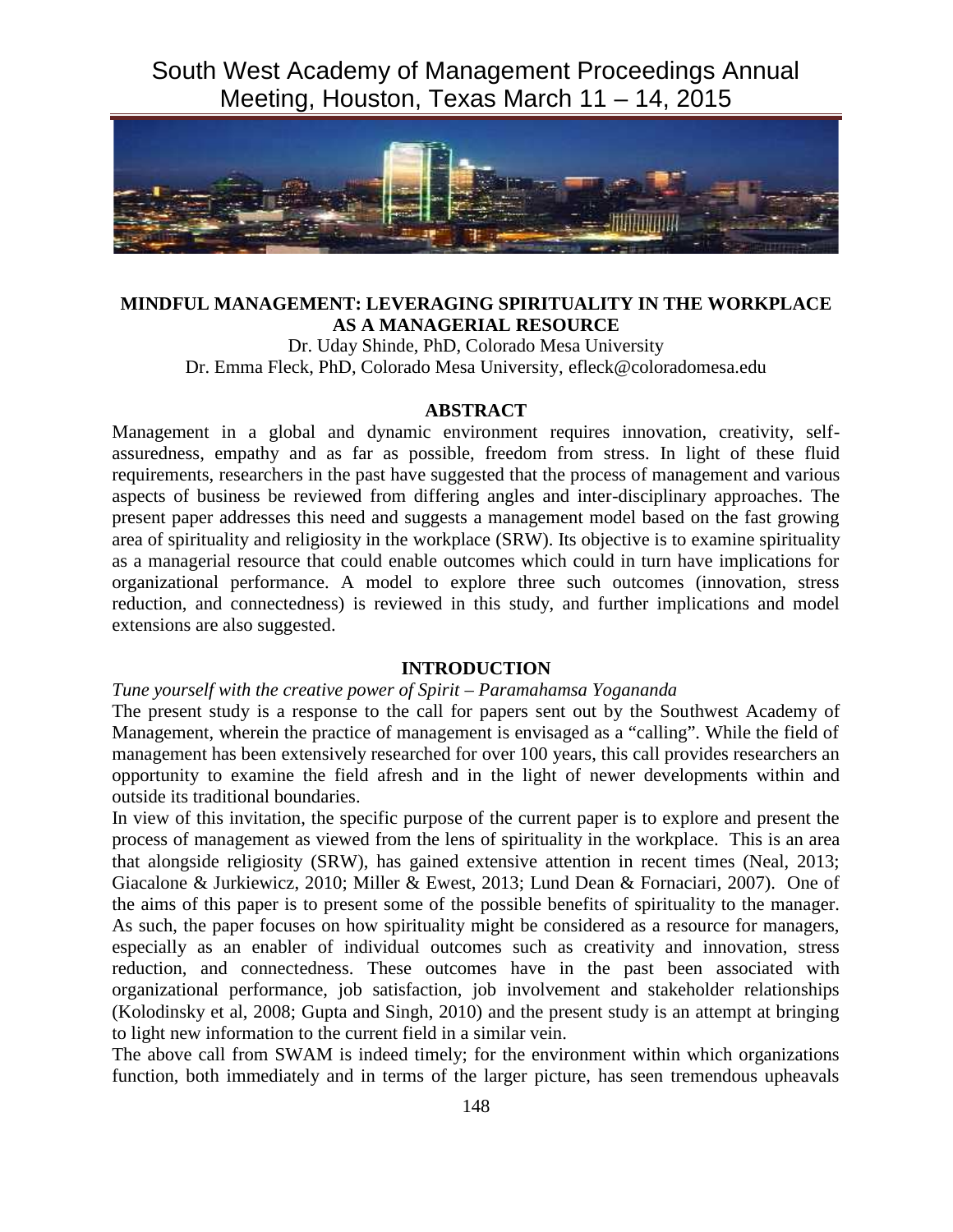

over the past decade or so. This includes a state of flux in the external environment that few could have envisaged in the boom period of the mid-nineties. Consequently the immediate environment in its various facets too has seen the rise of numerous phenomena worthy of scientific attention such as social entrepreneurship, sustainability, ethics, social justice and, of course, spirituality. It is interesting to note that Professor Judy Neal of the Sam Walton School of Business (2013), suggests that it is in fact spirituality that can be considered as the main driver to other movements such as that of sustainability that have caught public and academic attention over the past few years.

Whether the increased interest in spirituality in the workplace can be attributed solely to the tumultuous environment or to other factors would make an interesting topic for another study, however, it can be said that attention to this area has certainly received an impetus and SRW is now regarded an important issue in organization management (Wong and Hu, 2011).

Researchers point out that possible contributors from the macro environment include social upheavals (Mitroff & Denton, 1999), globalization (Giacalone & Jurkiewicz, 2003), and downsizing (Kinjerski & Skrypnek, 2004). Marques et al. (2007) also suggest that the looming finality of death for a large section of the population (baby-boomers) might also be contributive to the increased interest in spirituality in the past decade. In terms of the task environment, these authors also point out that the increased amount of time spent at the workplace might also motivate the interest of spirituality in the workplace. Moreover, Zsolnai et al. (2011) suggest workers' need for personal development, the democratization of the workplace and demands by stakeholders as possible factors as well. Miller (2007) also argues that employees' need to integrate all aspects of their lives, including the spiritual with the professional, might also be another reason for this dramatic interest in the phenomenon.

Fifteen years ago, Mitroff and Denton (1999) made a bold assertion in their article, 'A Study of Spirituality in the Workplace' in the Sloan Management Review, asking that "spirituality be integrated with management". The present call for papers viewing management as a calling allows for a perfect canvas wherein to reexamine this connection. The current paper is organized in the following sections:

First, we conduct a review of the literature related to spirituality in the workplace. Next, we explore the various facets within management which might be impacted by spirituality. We then present a spirituality based model for management with a special emphasis on innovation, stress reduction and stakeholder relationships. Finally, propositions are presented for further research.

### **REVIEW OF LITERATURE**

#### **What is spirituality and how might it be related to the workplace?**

The idea of spirituality has to be clearly understood if meaningful research is to be conducted (Giacalone and Jurkiewicz, 2010). This includes clarity in definitions, which, not unlike other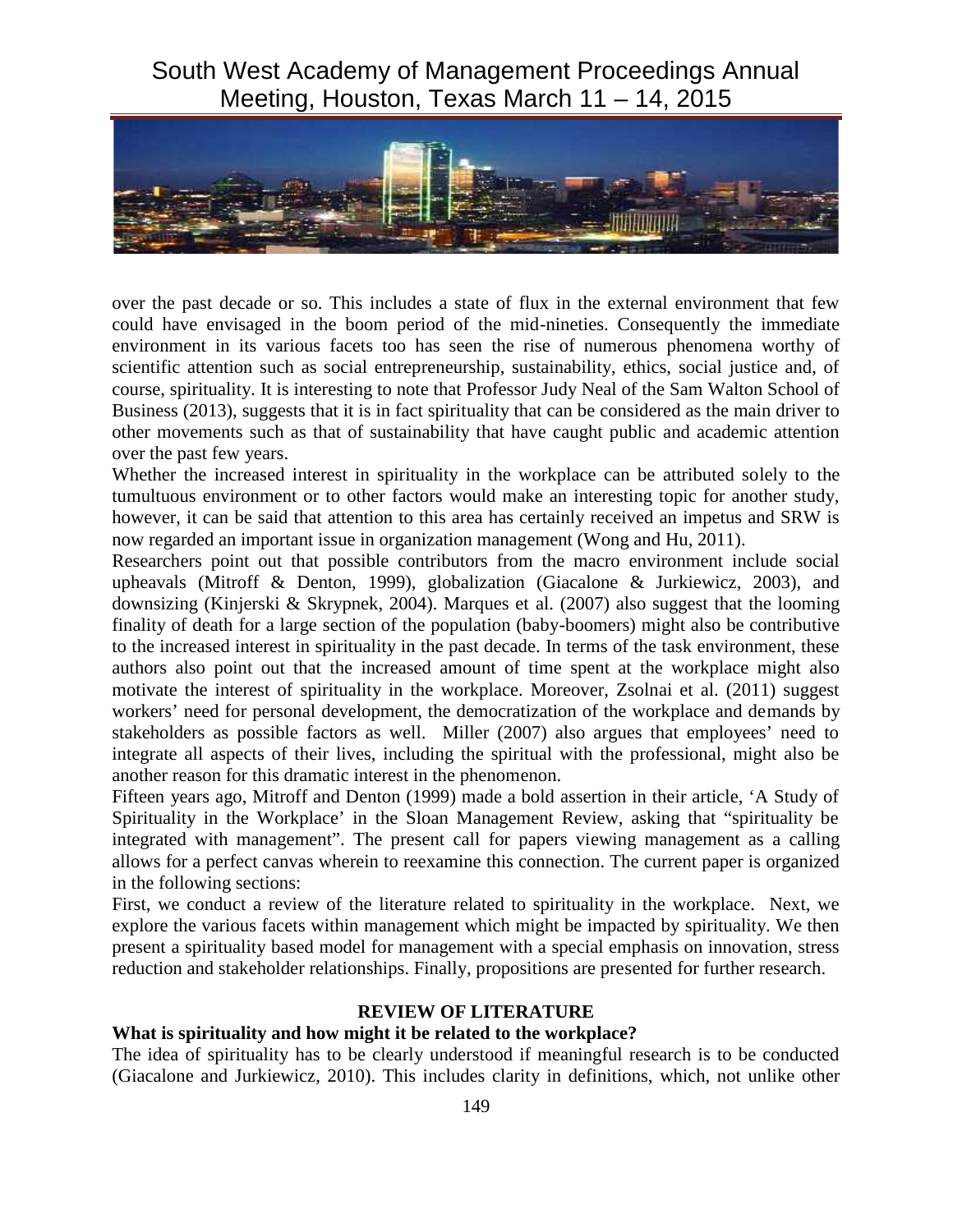

areas in their initial stages of development such as entrepreneurship or leadership, seems to be quite elusive (Gotsis & Kortezi, 2008). Despite numerous and laudable efforts in trying to understand the concept of spirituality, authors within the management area are still not entirely decided as to what it actually means. Gotsis and Kortezi (2008) in an excellent review of the literature explain that much of the understanding tends to be particularistic emphasizing one aspect of spirituality or another without bringing forth the universal characteristic of the term. Other authors have argued that it is virtually impossible to have consensus regarding the definition of spirituality (Ashforth & Pratt, 2002).

Nevertheless, the importance of having some consensus in understanding this concept is important (Giacalone & Jurkiewicz, 2010) if the field has to be advanced any further. In an effort to move a step forward in this direction, we use the broad definition developed by Shinde (2014) to clarify this ambiguous concept. Spirituality is defined as *"an individual's journey towards finding a Higher Power (irrespective of how this Higher Power is conceptualized, whether as God or as a Higher Self), supplemented by consistent efforts made towards this purpose and characterized by a universal outlook*"

This definition is non-controversial in the sense that it neither excludes a religious viewpoint, nor emphasizes it. In other words, an individual can be religious and spiritual simultaneously; at the same time non-affiliation to religion does not prevent one from being spiritual. Furthermore, this definition is supported by quantitative and qualitative research that the author conducted with subjects who represented three major world religious traditions<sup>1</sup>. The above definition presents spirituality as a multi-dimensional concept and further conceptualizes three main aspects of spirituality – a) Belief in a Higher Power that is beyond sensory perception, b) Consistent efforts to realize and actualize this Power, and c) A universal outlook that characterizes individual spirituality.

Gotsis & Kortezi (2008) in an examination of the field of SRW suggest that most studies in the area can be classified as based on either particular frameworks or viewpoints (such as a religious context) or on consequences of SRW such as the impact of spirituality on various outcomes. Further, Kolodinsky et al. (2008) suggest that most of these studies can be grouped under the main areas of individual spirituality, organizational spirituality and interactive spirituality. Individual spirituality refers to the spiritual values and affiliations that an individual brings to the workplace, organizational spirituality refers to the spiritual culture of the workplace and interactive spirituality is concerned more with the individual and organizational spirituality "fit". The last conceptualization is based on the concept of the person-organization (PO) fit which examines how well individual spirituality might align with organizational spirituality and the

<sup>&</sup>lt;sup>1</sup> See 'Towards a Universal Definition of Spirituality' (Shinde, 2014)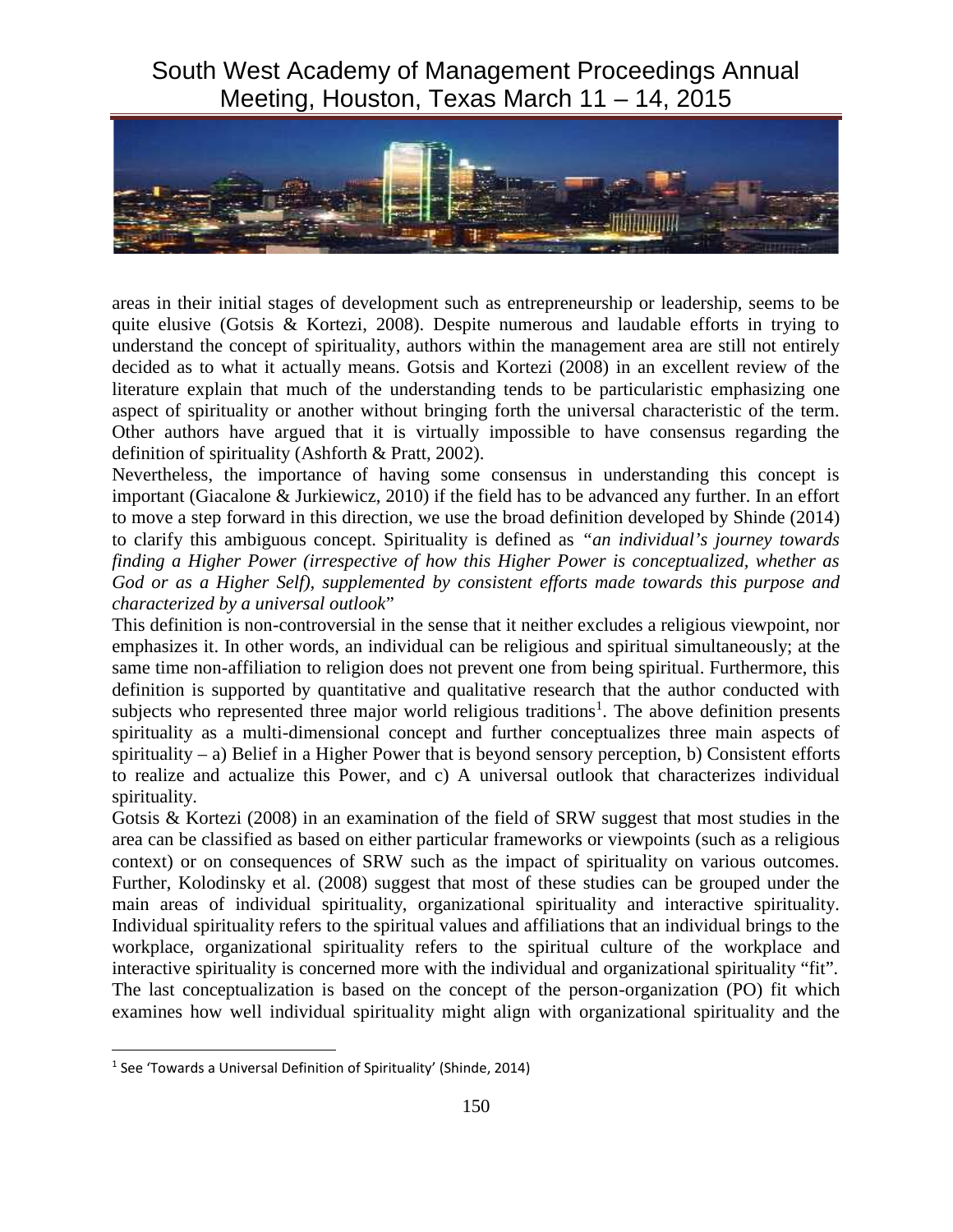

possible outcomes of such a fit (or a lack thereof). Wong and Hu (2011) contend that workplace spirituality involves the effort to find one's ultimate purpose in life, to develop a strong connection to coworkers and other people associated with work, and to have consistency between one's core beliefs and the values of their organization (Mitroff & Denton, 1999). Further, it includes the recognition that there is an inner life that nourishes and is nourished by meaningful work in the context of community (Ashmos & Duchon, 2000). The emphases here, in line with the previous understandings, are the relational and social aspects.

As the present study is particularly concerned with the association of spirituality with managerial needs, it could be said that it is more concerned with the consequences (rather than any particular context) and under the individual spirituality stream with possible outcomes for organizational spirituality as well.

To understand the consequences of spirituality for managers as individuals, let us examine some possibilities. Many studies related to SRW tend to focus on the impact of various aspects of spirituality upon the individual. For example, Kolodinsky et al (2008) examine the impact of spirituality on employee outcomes such as job involvement, organizational identification, work rewards satisfaction, and organizational frustration; Karakas (2009) examines the impact of spirituality on related aspects such as stress and well-being. A larger number of studies in neighboring disciplines such as psychology and mental health further corroborate the stress reducing impact of spirituality on individuals be they students, professionals or those involved in typically high stress occupations e.g. health care professionals (Hobfoll & Arie, 2012; Holland and Neimeyer, 2005).

Some studies also suggest a link between spiritual practices and increases in brain coherence as well as creativity (Holzel, et al., 2011; Travis, 1979). A large body of literature further suggests that aspects of spirituality (such as various spiritual practices) can be linked to outcomes such as empathy and connectedness (Delaney, 2005; Holzel,et al., 2011; Koenig, 2008). In a follow up to their study of 1999, Mitroff et al., (2009) further point out that spirituality can result in a leadership and managerial style that is self-assured and secure as opposed to a style that is focused on the avoidance or anxiety. This reorientation towards the "Self" can lead to a better understanding of others (stakeholders) needs.

Based on these studies, it might be suggested that spirituality, especially when viewed as a whole (belief, practice and universality together) could be positively linked to a number of factors which are related to effective management – stress management, compassion and empathy for co-workers and employees (and other stakeholders), and quite importantly creativity and innovation.

### **Spirituality, stress and management: Managing from a calm center**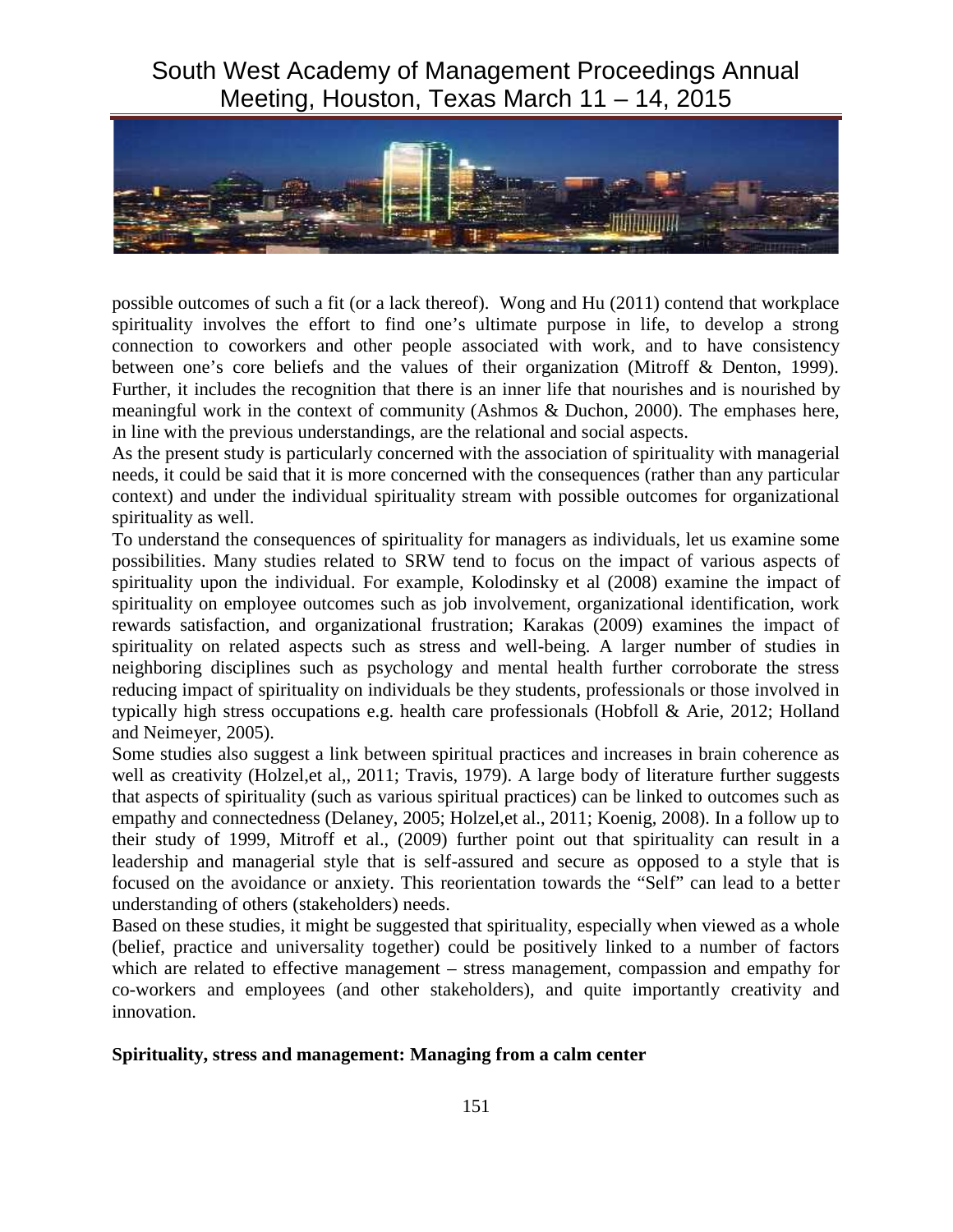

It has been widely agreed that the amelioration of stress could improve a manager's life and general satisfaction (Albrecht, 2010; Kapoor and Khanka, 2013). Moreover, in dealing and reducing stress levels, numerous studies in the areas of health and medicine suggest that meditation can have a positive effect on stress and anxiety related disorders (Miller et al, 1995). A recent meta-analysis published in the Journal of American Medical Association – Internal Medicine suggests that spiritual practices such as meditation can reduce psychological stress at moderate levels (Goyal et al., 2014). This work has also been supported by authors in the medical field such as Sisley et al., (2010) and Schneider et al. (2005) who illustrated how an effective relaxation practice, such as transcendental meditation can reduce stress levels significantly, in the workplace.

Importantly, low levels of stress could very well be related to pertinent managerial outcomes such as better job satisfaction (through need fulfillment); greater involvement through value attainment (Kreitner and Kinicki, 2012) and organizational citizenship (Kutcher et al., 2010). Considering that spirituality and the associated practices with this is said to be inversely related to stress, it behooves interested parties to explore this connection as it could further managerial efficacy and act as a managerial resource.

#### **Spirituality, connectedness & management: Transcend the self to realize the Self**

It seems as though scholars as well as practitioners have forever been making a case for managers to be more concerned with the human and perhaps not so bottom-line oriented aspects of business. Whether it be the classic case of the Hawthorne Studies or the theories of Maslow and McGregor or even the popularly accepted ideas of Carnegie and later, those of Covey; there is an emphasis that management has to be viewed from a holistic perspective that takes into account "soft skills" that can motivate greater performance. Indeed, the latest work by Macky and Sisodia (2013) corroborates the notion of a higher purpose in building strong management teams and businesses.

It is with this in mind that we explore the possibility that spirituality could become a resource for managers to increase performance levels. A number of studies point to spirituality as increasing feelings of compassion, connectedness and empathy towards others. In fact, there is a debate amongst researchers whether connectedness is a definitional aspect of spirituality itself. Some researchers consider this quality as part and parcel of spirituality (Delaney, 2005; Jurkiewicz  $\&$ Giacalone, 2003; Hicks, 2003) and others consider it more of an outcome of spirituality (Koenig, 2008; Shinde, 2014). Irrespective of these differing views, it is well accepted that spirituality is intimately associated with feelings of empathy and connectedness towards others.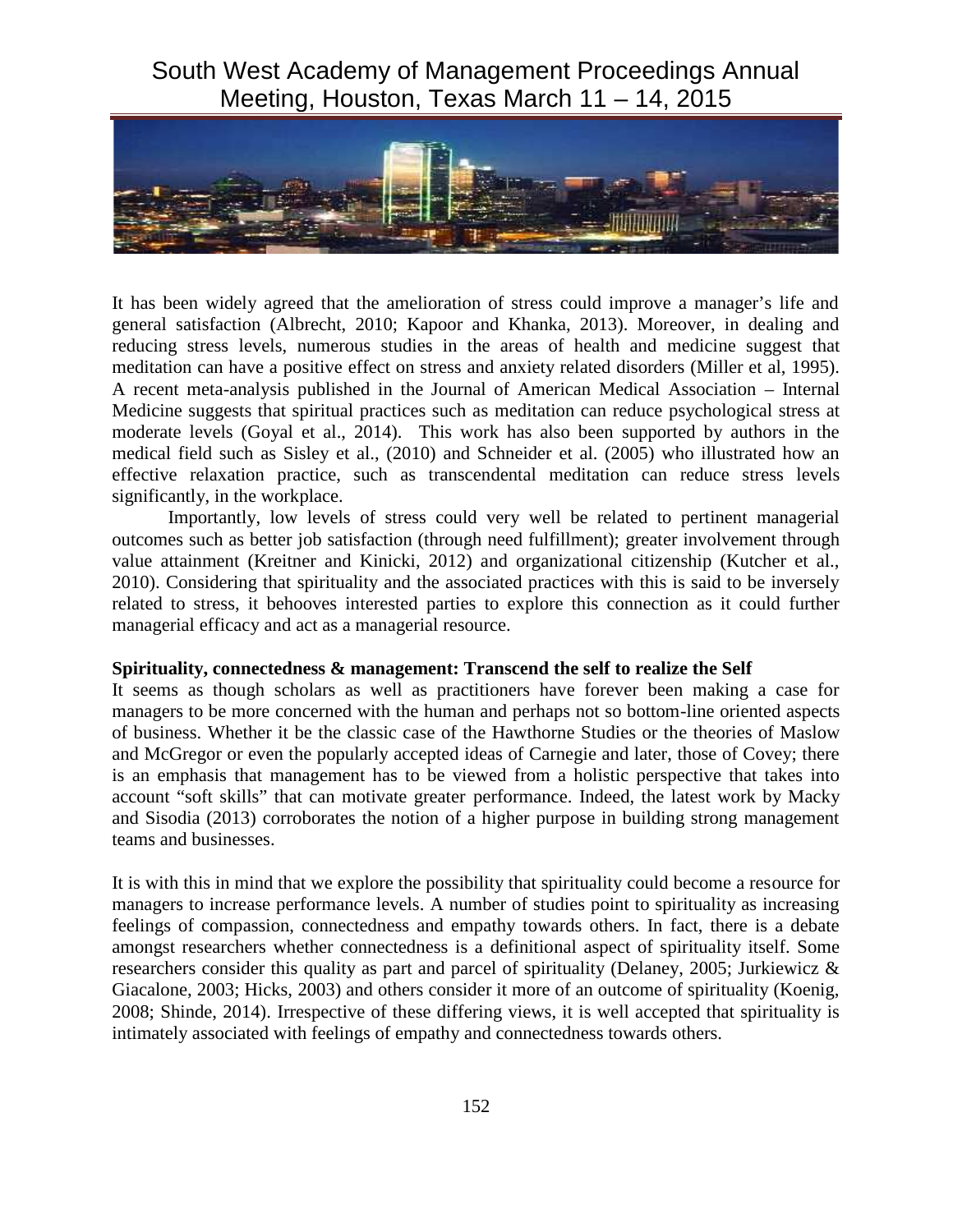

Using the theory of attachment (Ainsworth et al., 2008) as their framework Mitroff et al., (2009) suggest that this is indeed the case because spirituality allows the individual to transcend self orientation, which is characterized by narrow thinking, self-anxiety and individual aggrandizement and ultimately, function at a more holistic level, characterized by empathy and a genuine desire to understand others. Spirituality therefore, could promote feelings of security and wellbeing that allows managers to broaden their focus and work with lesser regard to individual goals and a greater regard to organizational and stakeholder benefit.

#### **Spirituality, creativity, and management: Meditate to create and innovate**

Innovation and creativity can be regarded as two aspects of the same coin, colloquially they may even be considered synonymous. However, technically they are sometimes separated by a fine line – while creativity is the ability to come up with new ideas; innovation can be regarded as the ability to apply new ideas (Scarborough, 2010) Be that as it may, the two qualities are intrinsically related in that one can hardly be innovative if one is not creative. Even if the creativity comes from another source it is still a core requirement for innovation. So what does creativity and innovation have to do with management? And where does spirituality as a management resource fit in?

There is no debate that management in a highly unstable and rapidly changing environment demands innovation and that innovation is the key to social and economic development (Van de Van, 1986). Indeed, numerous high profile cases highlight the danger of not being innovative (Daft, 2014; Gustin, 2013). Whether it is the case of Kodak or Blackberry, both of which are said to have suffered the consequence of being non-innovative, the need for innovation in organizations today can scarcely be overemphasized. And of course, managers are expected to be the drivers of such innovation. From a managerial viewpoint, Van de Van (1986) argues that to understand the process of innovation is to understand the factors that facilitate innovation to include ideas, people, transactions and context over time. Problem is – how can managers act in an innovative manner? And how can they promote innovation? And how can they manage that process successfully?

In Van de Van's article (1986), he outlines 4 factors central in the management of innovation.

- 1) Human problem of managing attention
- 2) The process problem of managing good ideas in good currency
- 3) The structural problem of managing part-whole relationships
- 4) The strategic problem of institutional leadership.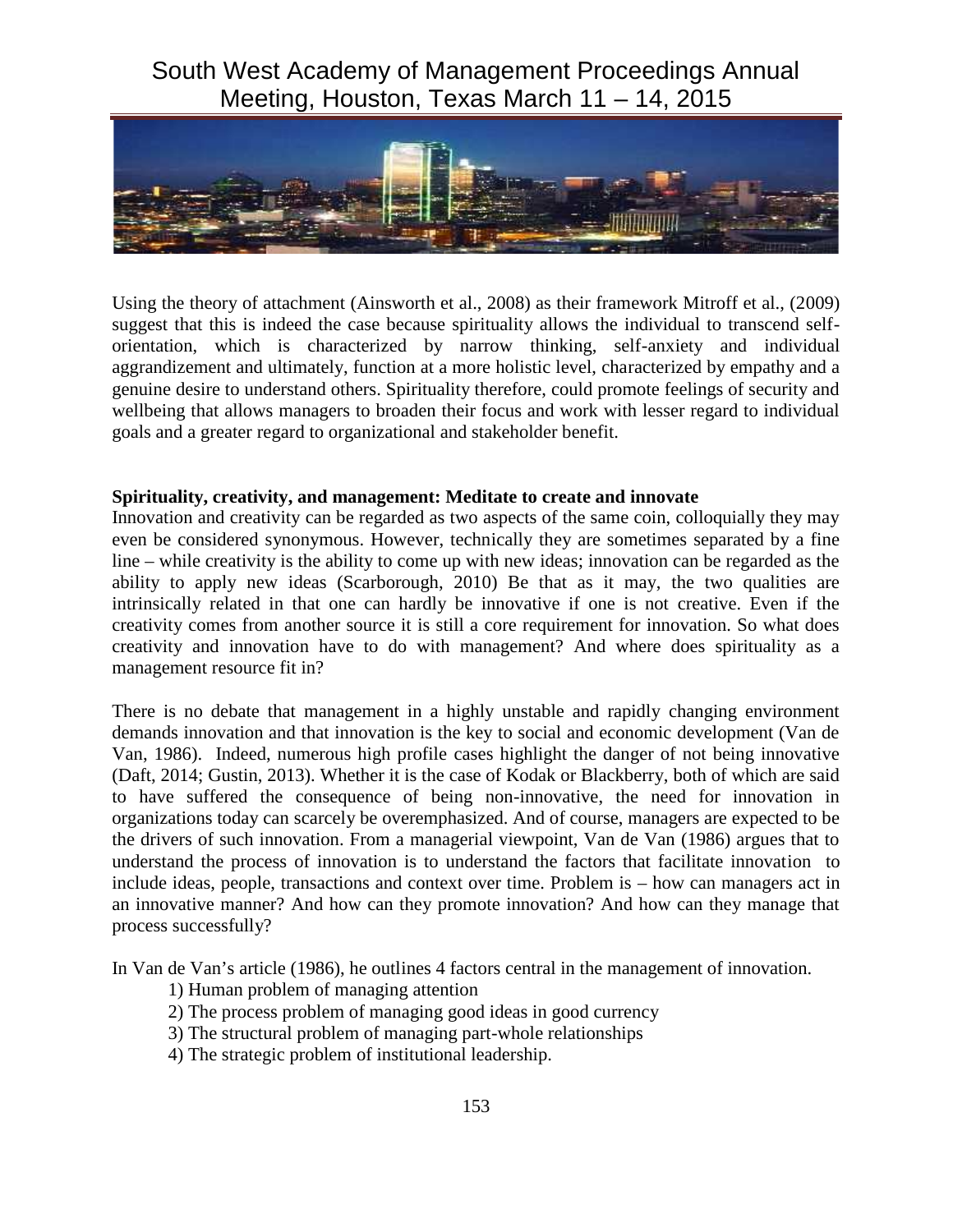

We propose that perhaps spirituality can provide some answers to two of these core problems associated with developing and managing the process of innovation.

First, Van de van (1986) argues that more successful organizations find it difficult to trigger peoples' action thresholds to pay attention to new ideas, needs and opportunities. Indeed, many organizations are designed to focus on, harvest and protect existing practices thus innovation is lost due *"the limited capacity of human beings to handle complexity and maintain attention"* (pg 594). Many studies since have supported this in concluding that most people have short attention spans and an inability to retain data in the long-term which is reinforced through a culture of distraction in the workplace (Van Dusen, 2008).

However, recent studies suggest that spiritual practices such as meditation can promote brain coherence, which is associated with cerebral cortex stimulation, which in turn is associated with creative behaviors (Colzeto et al., 2012). Lutz et al., (2008) also illustrated that people who meditate where better at completing tasks, had longer attention spans and better sensory-motor skills. Thus, can the practices of spirituality support the human problem of managing attention?

Secondly, the structural problem of managing part-whole relationships (as outlined by Van De Van, 1986) is a key factor in transforming innovative ideas into realities. Van De Van argues that *"innovation is not an individual activity"* (pg 597) but a complex process involving a proliferation of people. Given this, we reemphasize the importance of spirituality in management connectedness towards others as a way of managing the innovation process in bringing ideas to fruition through connecting people.

Keeping in mind the associations suggested above, the present paper constructs the following model for a managerial style that is rooted in the idea of spirituality. The model suggests the following propositions, which the authors intend to test empirically:

#### *Proposition 1*

Managers who use spirituality as a resource will show lesser levels of stress.

#### *Proposition 2*

Managers who use spirituality as a resource will show greater empathy and connectedness towards stakeholder groups

### *Proposition 3*

Managers who use spirituality as a resource will show greater levels of creativity and innovation.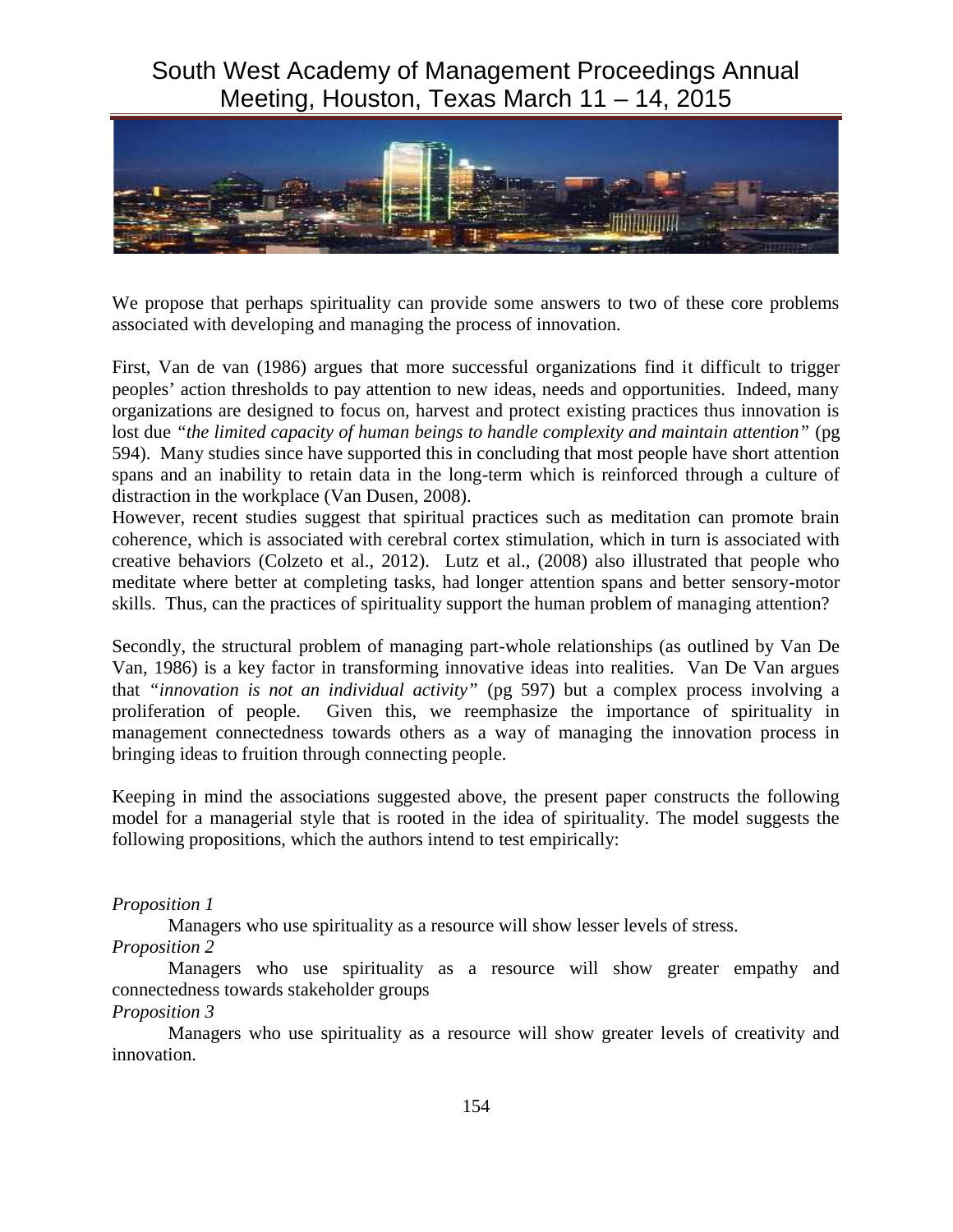

**FIGURE 1: A Model to Examine the Spiritual Resource**

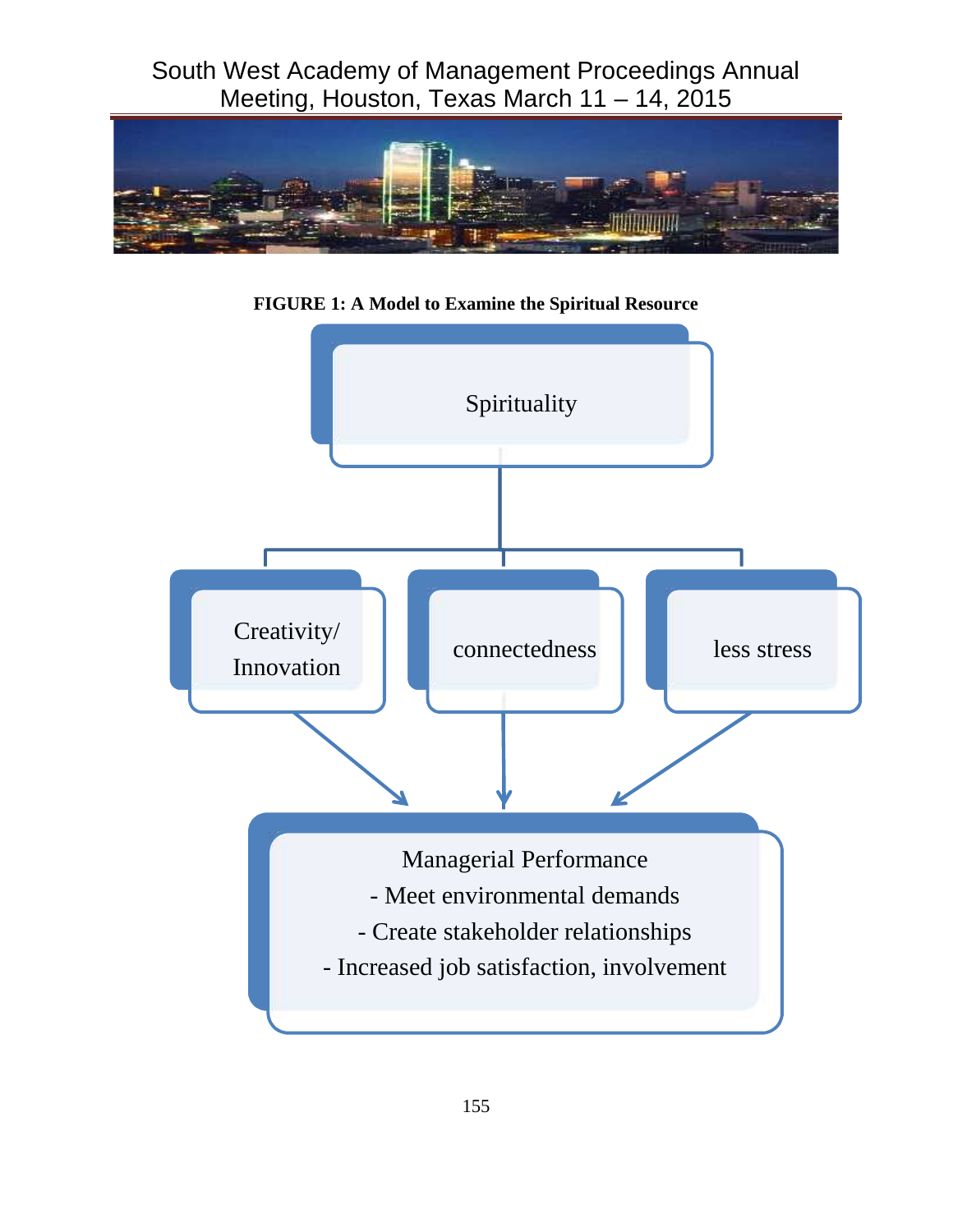

### **Implications and Model Extensions**

These are initial propositions; however, extensions to the model are possible in the foreseeable future. For example, if spirituality is associated with stress reduction, and stress reduction is related to job satisfaction, is there the possibility that spirituality can via the mediating variable of job satisfaction influence organizational or even managerial performance? A similar role may be played by variables such as job involvement and organizational citizenship. Can such relationships be measured via multiple research designs and instruments?

Similarly, what dimensions of spirituality are more or less effective in generating specific outcomes? Most studies emphasize spiritual practices such as meditation, what about other practices such as chanting, prayer, rituals etc.? Is spirituality overall more significant from a resource based view or are individual dimensions of greater value to the organization? Some research suggests that all the three dimensions of spirituality can have an impact on outcomes such as coping behaviors and stress (Koenig, 2000). Figure 2 outlines some of these further implications and avenues for future research.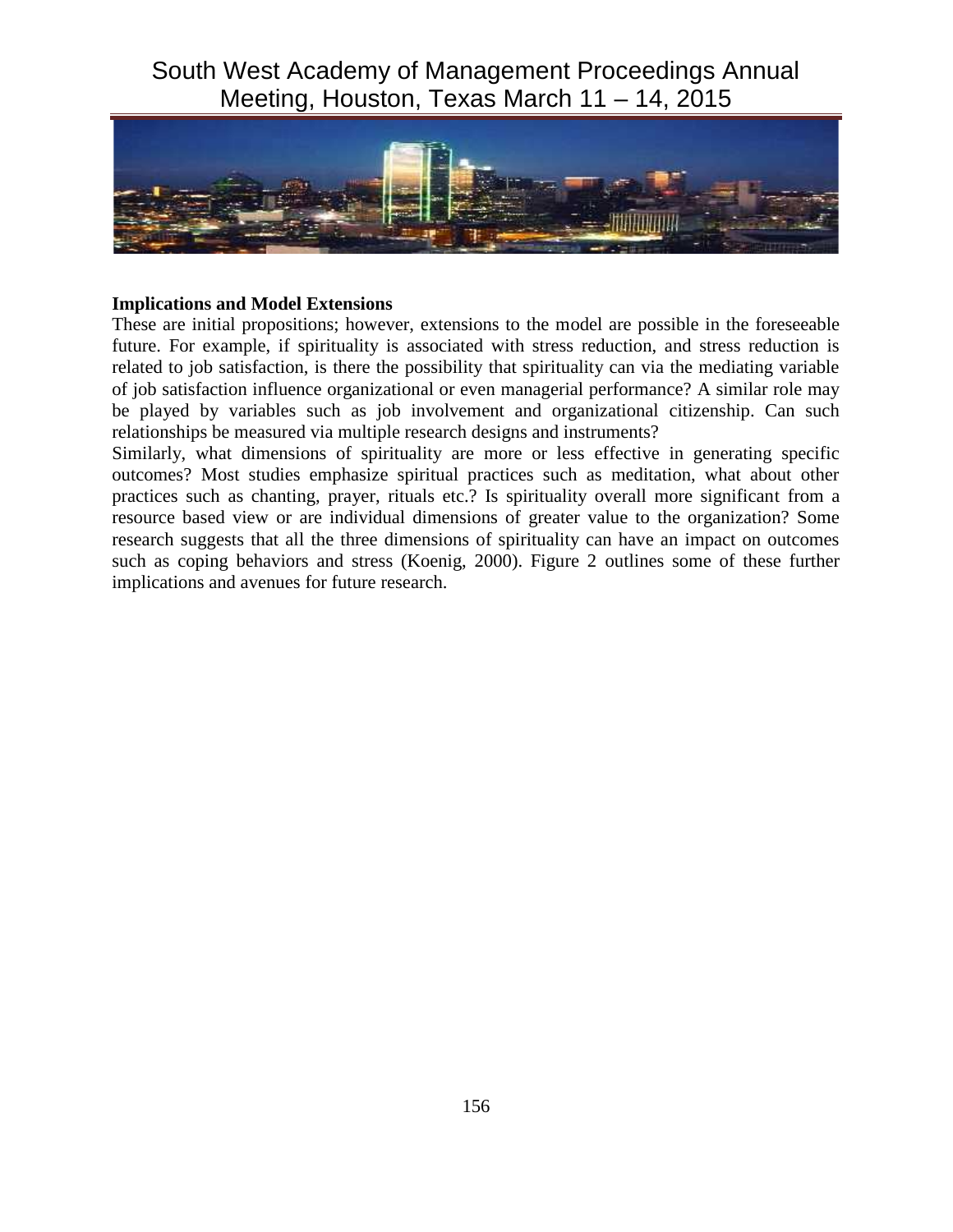

**FIGURE 2: Extended Model for SRW as a Managerial Resource**

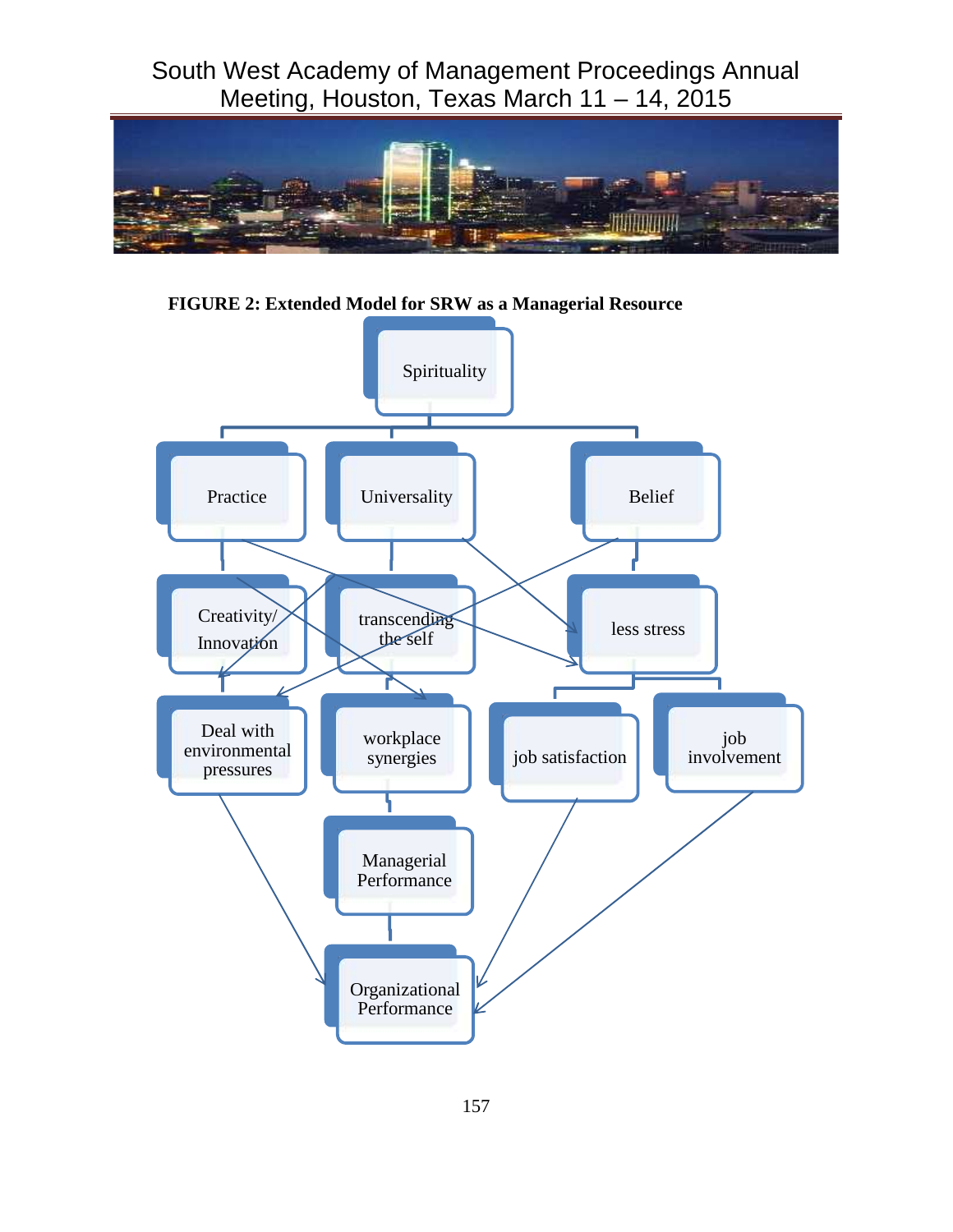

### **POTENTIAL METHODS FOR INVESTIGATION**

To further the present paper and to test its proposed models, a number of methods could be used.

#### **Method 1:**

Participants: Managers and supervisors from multiple organizations that can be divided into two groups: a) Organizations that can be considered "spiritual" based on their mission statements (should correspond to the definition of Spirituality as used in the article), and

b) Organizations that can be considered as "spiritually-neutral".

Each group takes a survey for each of the variables involved Spirituality (independent) and stress, creativity, and connectedness (dependent). Testing would involving measuring and comparing mean scores of each group (spiritually committed group vs. spiritually neutral group)? Comparison of mean scores for each variable can be conducted via an independent samples T-test. A correlation analysis can also be conducted to see if there are significant correlations between the variables.

#### **Method 2**

Participants: Managers and supervisors from multiple organizations

Again, subjects will be required to take measurement surveys for each of the variables outlined above. A regression analysis can then be conducted to check if dependent variables are correlated to the independent variable of spirituality.

#### **Method 3:**

For testing the extended model, figure 3, a path analysis can be conducted to analyze the role of mediating variables such as job satisfaction. The subjects will again remain managers and supervisors from numerous organizations.

#### **CONCLUDING REMARKS**

In this paper, we have presented some initial thoughts on how spirituality can be used as a managerial resource to reduce stress, support the development of connectedness and improve innovation and creativity. In developing this work and testing of our proposed hypothesis, we believe that we will provide new evidence in the field of management as it is related to spirituality and religiosity in the workplace.

### **REFERENCES**

Albrecht, K. (2010). Stress and the Manager. New York: Simon and Schuster. Ashmos, D.P., & Duchon, D. (2000). Spirituality at work: a conceptualization and measure. Journal of Management Inquiry, 9 (2), 134-145.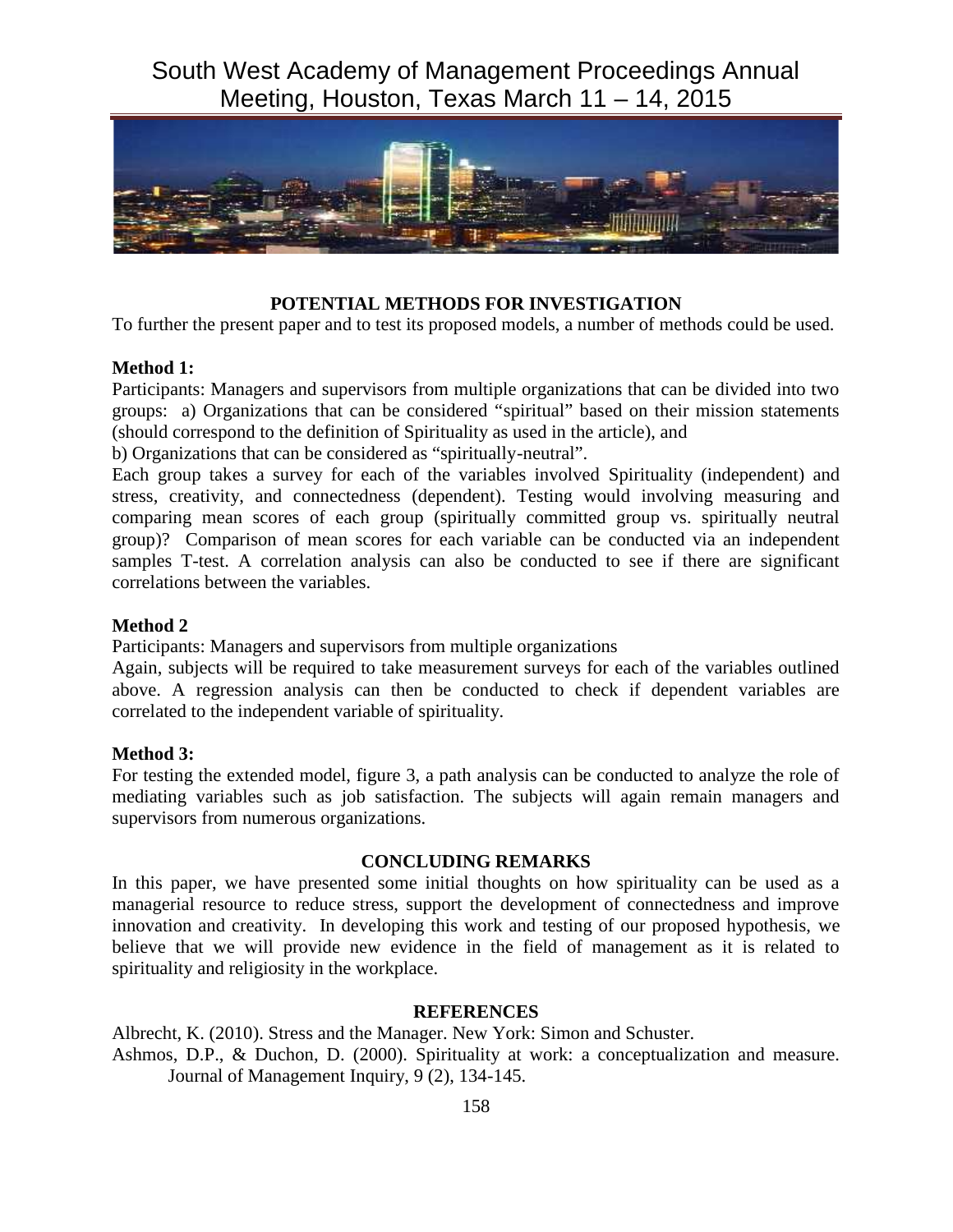

- Ashmos, D., & Duchon, D. (2000). Spirituality at work. a conceptualization and measure. Journal of Management Inquiry, 9(2), 134-145.
- Ashforth, B.E., & Pratt, M.G. (2002). Institutional spirituality: an oxymoron. In R.A. Gotsk& C.L Jurkiewicz (Eds.), Handbook of Workplace Spirituality and Organizational Performance. Armonk, NY: M.E. Sharpe.
- Colzato, L.S, Ozturk, A. and Hommel, B. (2012). Meditate to create: the impact of focused attention and open-monitoring training on convergent and divergent thinking. Front. Psychology 3:116. doi: 10.3389/fpsyg.2012.00116.
- Delaney, C. (2005). The spirituality scale: development and psychometric testing of a holistic instrument to assess the human spiritual dimension. Journal of Holistic Nursing, 23(1), 145-167.
- Giacalone, R.A., & Jurkiewicz, C.L. (2003). Right from wrong: the influence of spirituality on perceptions of unethical business activities. Journal of Business Ethics, 46(1), 85.
- Giacalone, R. A., Jurkiewicz, C.L., & Fry, L.W. (2005). From advocacy to science: the next steps in workplace spirituality research. In R. Paloutzian (Ed.), Handbook of Psychology and Religion. Newbury Park, CA: Sage Publications.
- Giacalone, R.A., & Jurkiewicz, C.L. (Eds.). (2010). Handbook of Workplace Spirituality and Organizational Performance. Armonk, NY: M.E. Sharpe Inc.
- Gotsis, G., & Kortezi, Z. (2008). Philosophical foundations of workplace spirituality: a critical approach. Journal of Business Ethics, 78, 575-600. doi:10.1007/s10551-007-9369-5
- Goyal M, Singh S., Sibinga E.S., et al. Meditation Programs for Psychological Stress and Well being: A Systematic Review and Meta-analysis. JAMA Intern Med*.*2014;174(3):357-368. doi:10.1001/jamainternmed.2013.13018.
- Gupta, V. and Singh, S. (2010). Impact of leader behaviors on employee creativity: exploring the role of work motivation, positive psychological capital and justice perceptions. Working paper series, Indian Institute of Management, 2010-11/18.
- Gustin, S. (2013) The fatal mistake that doomed blackberry. Time Magazine, September 24<sup>th</sup>.
- Hicks, D. (2003). Religion and respectful pluralism in the workplace: a constructive framework. Journal of Religious Leadership, 2(1), 23-51.
- Hölzel, B.K., Carmody, J., Vangel, M., Congleton, C., Yerramsetti, S.M., Gard, T., Lazar, S.W. (2011). Meditation practice leads to increases in regional brain gray matter concentration. Psychiatry Research: Neuroimaging, 191, 36-42.
- Holland J. and Neimeyer R. (2005). Reducing the risk of burnout in end-of-life care settings: the role of daily spiritual experiences and training. *Palliat Support Care*. 3(3):173-181.
- Giacalone, R. A. and Jurkiewicz, C. L. (2003). Right from wrong: The influence of spirituality on perceptions of unethical business activities. Journal of Business Ethics 46 (1):85 - 97.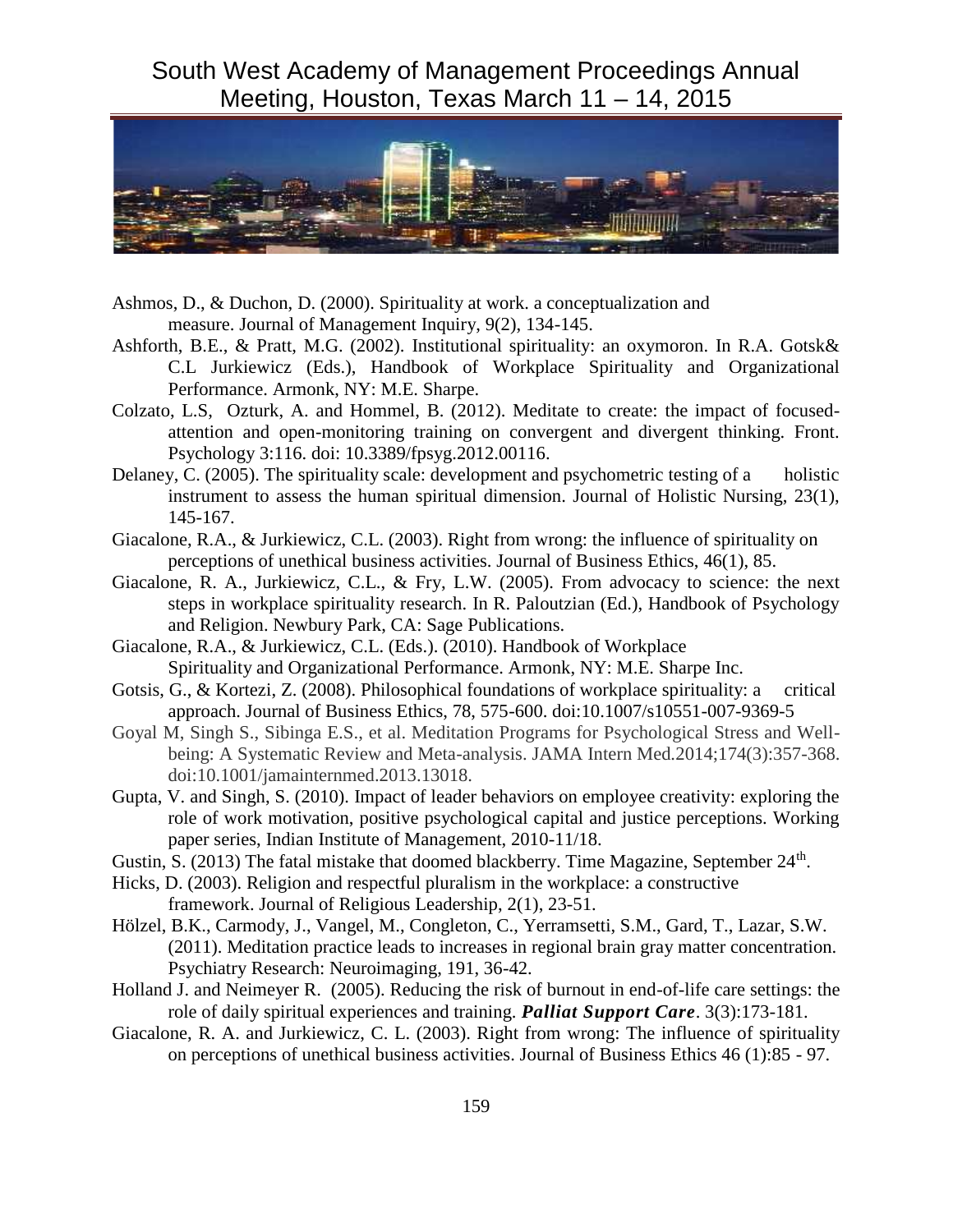

- Kapoor, D. and Khanka, S. (2013). Impacty of stress on the performance of executives: An empirical study. Journal of Indian Research, 1(4): 100-104.
- Karakas, F. (2009). Spirituality and performance in organizations: a literature review. Journal of Business Ethics, 94(1): 89–106.
- Kinjerski, V., & Skrypnek, B.J. (2004). Defining spirit at work: finding common ground. Journal of Organizational Change Management, 17(1), 26-42.
- Koenig, H.G. (2008). Medicine, Religion, and Health: Where Science and Spirituality Meet. Conshohocken, PA: Templeton Foundation Press.
- Kolodinsky, R.W., Giacolone, R.A., & Jurkeiwicz, C.L. (2008). Workplace values and outcomes: exploring personal, organizational, and interactive workplace spirituality. Journal of Business Ethics, 81, 465-480
- Kreitner, R. and Kinicki, A.  $(2012)$  Organizational Behavior. McGraw-Hill,  $10<sup>th</sup>$  edition.
- Krishnakumar, S., & Neck, C.P. (2002). The "what", "why" and "how" of spirituality in the workplace. Journal of Managerial Psychology, 17(3), 153–164. doi: 10.1108/02683940210423060
- Kutcher, E., Bragger, J., Rodriguez-Srednicki, O. and Masco, J. (2010) The Role of Religiosity in Stress, Job Attitudes, and Organizational Citizenship Behavior. Journal of Business Ethics, 95(2): 319-337.
- Lutz A., Brefczynski-Lewis J., Johnstone T. and Davidson R.J. (2008) Regulation of the Neural Circuitry of Emotion by Compassion Meditation: Effects of Meditative Expertise. PLoS ONE 3(3): e1897. doi:10.1371/journal.pone.0001897
- Lund Dean, K., Forniciari, C., & Mcgee, J. (2003). Research in spirituality, religion and work: walking the line between relevance and legitimacy. Journal of Organizational Change Management, 16(4), 378-395.
- Macky, J. and Sisoida, R. (2013). Conscious Capitalism, Liberating the heroic spirit of business. Harvard Business Review.
- Marques, J., Dhiman, S., & King, R. (2007). Spirituality in the Workplace: What it is, Why it Matters, How to Make it Work for You. Fawnskin, CA: Personhood Press.
- Miller, J.J., Fletcher, K. and Kabat-Zinn, J. (1995). Three years follow-up and clinical implications of a mindfulness meditation-based stress reduction intervention in the treatment of anxiety disorders, General Hospital Psychiatry, 17(3), pp. 192-200.
- Miller, D., & Ewest, T. (2013). The present state of workplace spirituality: a literature review considering context, theory, and measurement/assessment. Journal of Religious & Theological Information, 12(1-2). doi:10.1080/10477845.2013.800776
- Mitroff, I.I., & Denton E.A. (1999a). A Spiritual Audit of Corporate America: A Hard Look at Spirituality, Religion, and Values in the Workplace. San Francisco, CA: Jossey-Bass.